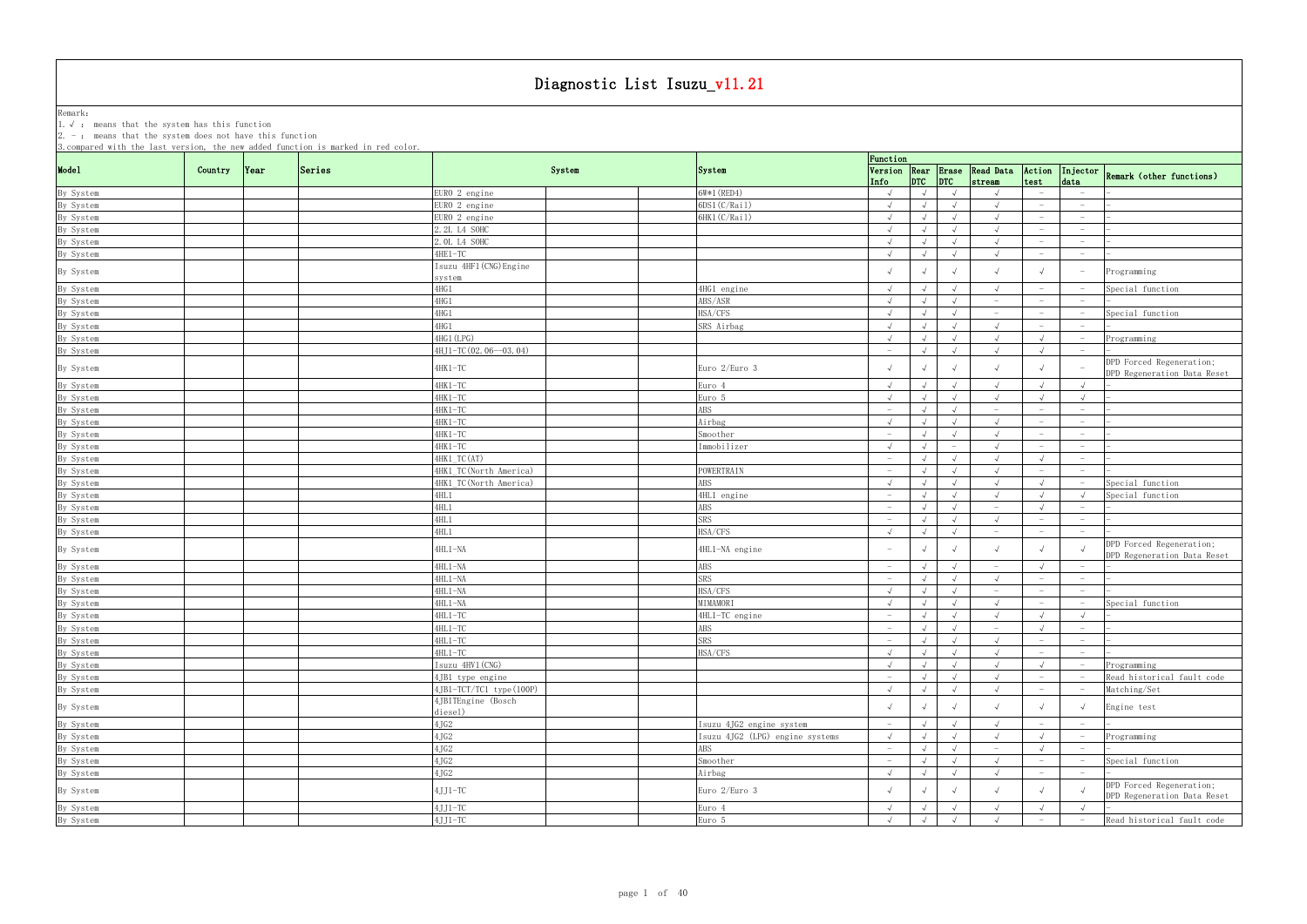Remark: The contract of the contract of  $\mathbb{R}$  and  $\mathbb{R}$  are contract of  $\mathbb{R}$  and  $\mathbb{R}$  are contract of  $\mathbb{R}$  and  $\mathbb{R}$  are contract of  $\mathbb{R}$  and  $\mathbb{R}$  are contract of  $\mathbb{R}$  and  $\mathbb{R}$  are cont 1.√ : means that the system has this function 2. - : means that the system does not have this function

| arca wrth the rast                               |         |      |                      |        |                                 | Function                 |            |                          |                                                     |                                 |                                 |                                                                                                                                                                                                                                                                                                                                 |
|--------------------------------------------------|---------|------|----------------------|--------|---------------------------------|--------------------------|------------|--------------------------|-----------------------------------------------------|---------------------------------|---------------------------------|---------------------------------------------------------------------------------------------------------------------------------------------------------------------------------------------------------------------------------------------------------------------------------------------------------------------------------|
| Mode1                                            | Country | Year | Series               | System | System                          |                          |            |                          | Version Rear Erase Read Data<br>Info DTC DTC stream | Action<br>test                  | Injector<br>data                | Remark (other functions)                                                                                                                                                                                                                                                                                                        |
| By System                                        |         |      | $4JJ1-TC$            |        | 4JJ1-TC (commonrail_PNLT)       | $\sqrt{ }$               | $\sqrt{ }$ | $\sqrt{ }$               | $\sqrt{ }$                                          | $\sqrt{ }$                      |                                 | Program VIN; Program injector<br>ID; Upload injector<br>ID;Download injector ID<br>;Diesel particulate<br>diffuser(DPD) regeneration<br>data reset; Engine oil<br>exchange reset; Fuel supply<br>pump learning<br>resetting; Exhaust gas<br>recirculation (EGR) valve zero                                                      |
|                                                  |         |      |                      |        |                                 | $-$                      |            |                          |                                                     | $\hspace{0.1mm}-\hspace{0.1mm}$ |                                 | position step counter 1;                                                                                                                                                                                                                                                                                                        |
| By System<br>By System                           |         |      | $4JJ1-TC$<br>4JJ1-TC |        | ABS (Euro IV)<br>Airbag         | $\sqrt{ }$               | $\sqrt{ }$ | $\sqrt{ }$               | $ \,$<br>$\sqrt{ }$                                 | $\hspace{0.1mm}-\hspace{0.1mm}$ | $-$<br>$-$                      |                                                                                                                                                                                                                                                                                                                                 |
| By System                                        |         |      | $4JJ1-TC$            |        | Smoother                        | $\sim$                   |            | $\sqrt{ }$               | $\sqrt{ }$                                          | $\overline{\phantom{m}}$        | $-$                             | Special function                                                                                                                                                                                                                                                                                                                |
| By System                                        |         |      | $4JJ1-TC$            |        | Immobilizer                     | $-$                      |            | $\sqrt{ }$               | $\sqrt{ }$                                          |                                 | $-$                             |                                                                                                                                                                                                                                                                                                                                 |
| By System                                        |         |      | 3. OL 4JJ1-TC        |        |                                 | $-$                      | $\sqrt{ }$ | $\sqrt{ }$               | $\sqrt{ }$                                          |                                 | $\sqrt{ }$                      |                                                                                                                                                                                                                                                                                                                                 |
| By System                                        |         |      | 4JJ3                 |        | 4JJ3-TCX                        |                          |            |                          | $\sqrt{ }$                                          |                                 |                                 | Small fuel injection quantity<br>clear; Read injector data                                                                                                                                                                                                                                                                      |
| By System                                        |         |      | $4JH1-TC$            |        | 4JH1-TC1                        | $\sim$                   | $\sqrt{ }$ | $\sqrt{ }$               | $\sqrt{ }$                                          |                                 |                                 | Read historical fault code                                                                                                                                                                                                                                                                                                      |
| By System                                        |         |      | $4JH1-TC$            |        | $4JH1-TC2$                      | $-$                      |            | $\sqrt{}$                | $\sqrt{ }$                                          |                                 | $-$                             |                                                                                                                                                                                                                                                                                                                                 |
| By System                                        |         |      | 4JH1-T Denso         |        |                                 | $-$                      |            | $\sqrt{ }$               | $\sqrt{ }$                                          |                                 | $\hspace{0.1mm}-\hspace{0.1mm}$ |                                                                                                                                                                                                                                                                                                                                 |
| By System                                        |         |      | 4JH1-TC DENSO        |        |                                 | $-$                      | $\sqrt{ }$ | $\sqrt{ }$               | $\sqrt{ }$                                          |                                 |                                 | Special function                                                                                                                                                                                                                                                                                                                |
| By System                                        |         |      | 4JH1/4KH1 (2012)     |        |                                 | $\sqrt{ }$               | $\sqrt{ }$ | $\sqrt{ }$               | $\sqrt{ }$                                          |                                 | $\overline{\phantom{0}}$        |                                                                                                                                                                                                                                                                                                                                 |
| By System                                        |         |      | 2.5L 4JK1-TC         |        |                                 | $-$                      |            | $\sqrt{ }$               | $\sqrt{ }$                                          |                                 | $\sqrt{ }$                      |                                                                                                                                                                                                                                                                                                                                 |
| By System                                        |         |      | 4JX1 (3.0 L4)        |        |                                 | $\sqrt{ }$               |            | $\sqrt{ }$               | $\sqrt{ }$                                          | $\hspace{0.1mm}-\hspace{0.1mm}$ | $\hspace{0.1mm}-\hspace{0.1mm}$ |                                                                                                                                                                                                                                                                                                                                 |
| By System                                        |         |      | 4KH1                 |        | 4KH1-TCG40 (2012 <sup>~</sup> ) | $-$                      | $\sqrt{ }$ | $\sqrt{ }$               | $\sqrt{ }$                                          | $\sqrt{ }$                      |                                 | Special function                                                                                                                                                                                                                                                                                                                |
| By System                                        |         |      | 4KH1                 |        | 4KH1-TC Engine                  | $-$                      | $\sqrt{ }$ | $\sqrt{ }$               | $\sqrt{ }$                                          |                                 |                                 | Special function                                                                                                                                                                                                                                                                                                                |
| By System                                        |         |      | 4KH1                 |        | 4KH1CN5                         | $\sqrt{ }$               | $\sqrt{ }$ | $\sqrt{ }$               | $\sqrt{ }$                                          |                                 |                                 | Special function                                                                                                                                                                                                                                                                                                                |
| By System                                        |         |      | 4KH1                 |        | 4KH1CT5                         |                          |            |                          | $\sqrt{ }$                                          |                                 |                                 | Special function; Calibration<br>function                                                                                                                                                                                                                                                                                       |
| By System                                        |         |      | 4KH1                 |        | 4KH1CT5H1                       | $\sqrt{ }$               | $\sqrt{ }$ | $\sqrt{ }$               | $\sqrt{ }$                                          | $\sqrt{ }$                      |                                 | Fuel cut-off test-1<br>cylinder; Fuel cut-off test-3<br>cylinder; Fuel cut-off test-4<br>cylinder;Fuel cut-off test-2<br>cylinder; High-pressure<br>test; Injector buzzer test-1<br>cylinder; Injector buzzer<br>test-2 cylinder; Injector<br>buzzer test-3<br>cylinder; Injector buzzer<br>test-4 cylinder; IMV buzzer<br>test |
| By System                                        |         |      | 4ZE1                 |        |                                 | $-$                      | $\sqrt{ }$ | $\sqrt{ }$               | $\sqrt{ }$                                          |                                 |                                 |                                                                                                                                                                                                                                                                                                                                 |
| By System                                        |         |      | SHK1                 |        | 6HK1 GEN(3Pin)                  |                          |            |                          |                                                     |                                 |                                 |                                                                                                                                                                                                                                                                                                                                 |
| By System                                        |         |      | 5HK 1                |        | 6HK1E3S engine                  |                          | $\sqrt{ }$ | $\sqrt{ }$               | $\sqrt{ }$                                          |                                 |                                 | Fuel delivery rate, Reset fuel<br>pump correction                                                                                                                                                                                                                                                                               |
| By System                                        |         |      | 6HK1                 |        | 6НК1-ТС300                      | $-$                      |            | $\overline{\phantom{m}}$ | $-$                                                 | $\hspace{0.1mm}-\hspace{0.1mm}$ | $-$                             |                                                                                                                                                                                                                                                                                                                                 |
| By System                                        |         |      | 6HK 1                |        | 6HK1-TC engine                  |                          | $\sqrt{ }$ | $\sqrt{ }$               | $\sqrt{ }$                                          |                                 |                                 | Fuel delivery rate, Reset fuel<br>pump correction                                                                                                                                                                                                                                                                               |
| By System                                        |         |      | 6HK1                 |        | 6HK1-TC (after 2007)            | $-$                      | $\sqrt{ }$ | $\sqrt{ }$               | $\sqrt{ }$                                          |                                 |                                 | Special function                                                                                                                                                                                                                                                                                                                |
| By System                                        |         |      | 6HK1                 |        | 6HK1X2Engine system             | $\sim$                   |            | $\sqrt{ }$               | $\sqrt{ }$                                          | $\overline{\phantom{a}}$        | $\sim$                          |                                                                                                                                                                                                                                                                                                                                 |
|                                                  |         |      | 6HK1                 |        | 6HK1XREngine system             | $-$                      |            | $\sqrt{ }$               | $\sqrt{ }$                                          | $\hspace{0.1mm}-\hspace{0.1mm}$ | $-$                             |                                                                                                                                                                                                                                                                                                                                 |
|                                                  |         |      | 5HL 1                |        | 6HL1 Euro 2/Euro 3              | $\sqrt{ }$               | $\sqrt{ }$ | $\sqrt{ }$               | $\sqrt{ }$                                          |                                 |                                 | Special function                                                                                                                                                                                                                                                                                                                |
| By System<br>By System<br>By System<br>By System |         |      | 3HL1<br>6HL1         |        | 6HL1 Euro 4<br>6HL1 Euro 5      | $\sqrt{ }$<br>$\sqrt{ }$ | $\sqrt{ }$ | $\sqrt{ }$               | $\sqrt{ }$<br>$\sqrt{ }$                            |                                 |                                 | Special function                                                                                                                                                                                                                                                                                                                |
| By System                                        |         |      | 6HL <sub>1</sub>     |        | ABS/ASR                         | $-$                      | $\sqrt{ }$ | $\sqrt{ }$<br>$\sqrt{ }$ | $\sqrt{ }$                                          | $\hspace{0.1mm}-\hspace{0.1mm}$ | $-$                             | Special function                                                                                                                                                                                                                                                                                                                |
| By System                                        |         |      | 6HL1                 |        | Airbag                          | $\sqrt{ }$               | $\sqrt{ }$ | $\sqrt{ }$               |                                                     | $-$                             | $-$                             |                                                                                                                                                                                                                                                                                                                                 |
|                                                  |         |      |                      |        |                                 |                          |            |                          |                                                     |                                 |                                 |                                                                                                                                                                                                                                                                                                                                 |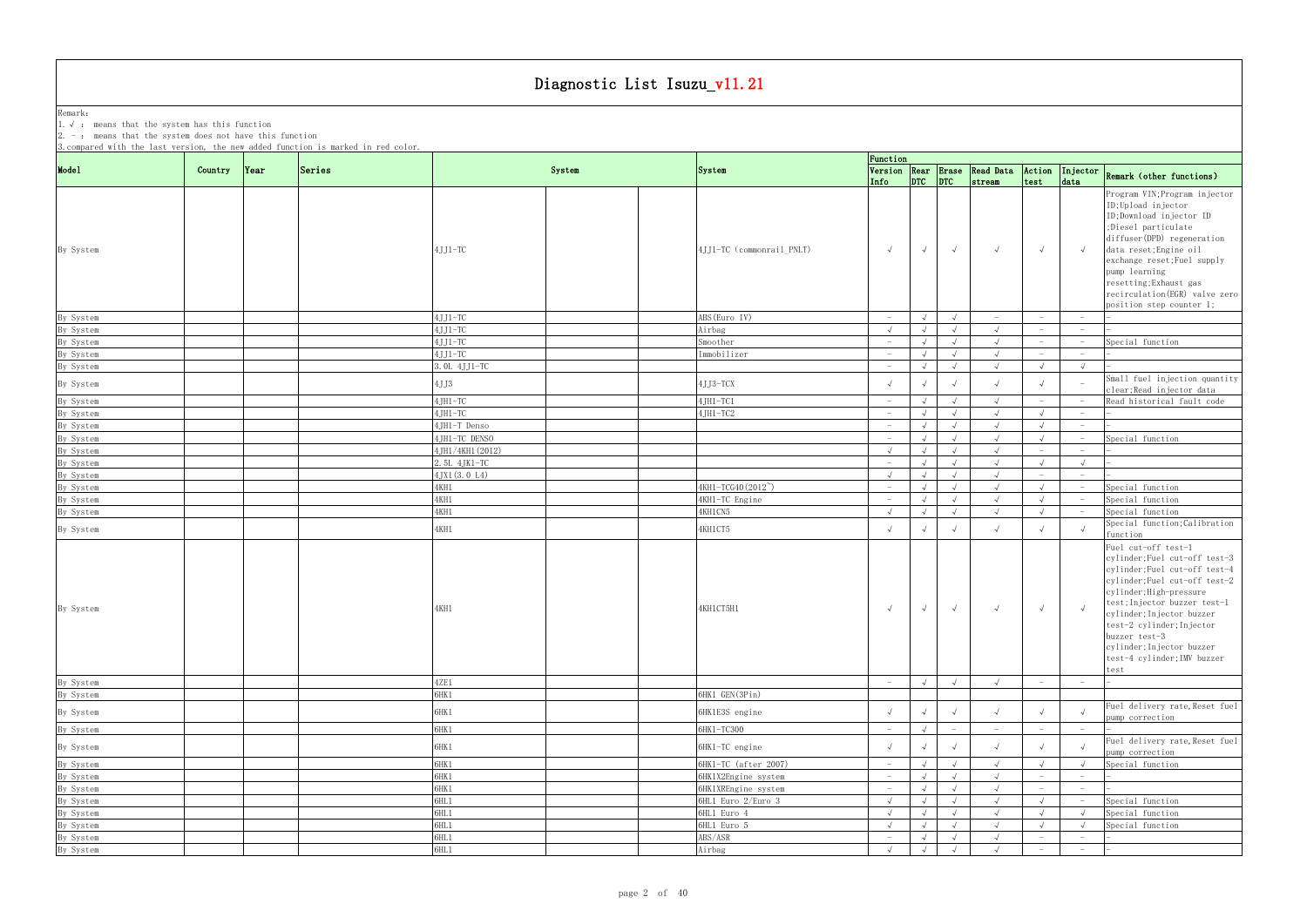Remark: The contract of the contract of  $\mathbb{R}$  and  $\mathbb{R}$  are contract of  $\mathbb{R}$  and  $\mathbb{R}$  are contract of  $\mathbb{R}$  and  $\mathbb{R}$  are contract of  $\mathbb{R}$  and  $\mathbb{R}$  are contract of  $\mathbb{R}$  and  $\mathbb{R}$  are cont 1.√ : means that the system has this function

2. - : means that the system does not have this function

|           |         |      | 0. COMPAIGA WITH THE IGST VEISION, THE HEW GUUGU IUNCTION IS MAINEU IN IGU COIOI. |                                               |        |                        | Function                        |            |            |                                                     |                          |                                   |                                                                                                                                                                                                  |
|-----------|---------|------|-----------------------------------------------------------------------------------|-----------------------------------------------|--------|------------------------|---------------------------------|------------|------------|-----------------------------------------------------|--------------------------|-----------------------------------|--------------------------------------------------------------------------------------------------------------------------------------------------------------------------------------------------|
| Mode1     | Country | Year | Series                                                                            |                                               | System | System                 |                                 |            |            | Version Rear Erase Read Data<br>Info DTC DTC stream | Action<br>test           | data                              | Injector Remark (other functions)                                                                                                                                                                |
| By System |         |      |                                                                                   | 6SD1-TC type engine                           |        |                        | $-$                             |            |            | $\sqrt{ }$                                          |                          | $-$                               |                                                                                                                                                                                                  |
| By System |         |      |                                                                                   | 6UZ1                                          |        | 6UZ1 Euro 5            | $\sqrt{ }$                      |            |            | $\sqrt{ }$                                          |                          |                                   | Special function                                                                                                                                                                                 |
| By System |         |      |                                                                                   | 6UZ1                                          |        | ABS                    | $-$                             | $\sqrt{ }$ | $\sqrt{ }$ | $ \,$                                               |                          | $\overline{\phantom{0}}$          |                                                                                                                                                                                                  |
| By System |         |      |                                                                                   | 6UZ1                                          |        | Airbag                 | $\sqrt{ }$                      |            | $\sqrt{ }$ | $\sqrt{ }$                                          |                          |                                   |                                                                                                                                                                                                  |
| By System |         |      |                                                                                   | 6UZ1                                          |        | MIMAMORI               | $\sqrt{ }$                      |            | $\sqrt{ }$ | $\sqrt{ }$                                          | $\overline{\phantom{m}}$ | $\hspace{0.1mm}-\hspace{0.1mm}$   | Special function                                                                                                                                                                                 |
| By System |         |      |                                                                                   | 6UZ1-TC type engine                           |        |                        | $\sqrt{ }$                      |            | $\sqrt{ }$ | $\sqrt{ }$                                          |                          |                                   | Fuel delivery rate, Reset fuel<br>pump correction                                                                                                                                                |
| By System |         |      |                                                                                   | 6UZ1-TC common rail<br>engine (CAN country 5) |        |                        |                                 |            | $\sqrt{ }$ |                                                     |                          |                                   |                                                                                                                                                                                                  |
| By System |         |      |                                                                                   | $6WF1-TC$                                     |        | Engine system          | $\sqrt{ }$                      | $\sqrt{ }$ | $\sqrt{ }$ | $\sqrt{ }$                                          |                          |                                   |                                                                                                                                                                                                  |
| By System |         |      |                                                                                   | $6WF1-TC$                                     |        | Chassis ESC (with EBS) | $-$                             |            | $\sqrt{ }$ | $\sqrt{ }$                                          |                          | $-$                               |                                                                                                                                                                                                  |
| By System |         |      |                                                                                   | $6WF1-TC$                                     |        | Chassis ABS 6          | $\hspace{0.1mm}-\hspace{0.1mm}$ |            |            |                                                     |                          |                                   | Read current fault code, Read<br>historical fault code                                                                                                                                           |
| By System |         |      |                                                                                   | 6WF1-TC type engine                           |        |                        | $\sqrt{ }$                      |            | $\sqrt{ }$ | $\sqrt{ }$                                          |                          |                                   | Fuel delivery rate, Reset fuel<br>pump correction                                                                                                                                                |
| By System |         |      |                                                                                   | $6WG1-TC$                                     |        | POWERTRAIN             | $-$                             |            |            | $\sqrt{ }$                                          |                          | $\overline{\phantom{0}}$          |                                                                                                                                                                                                  |
| By System |         |      |                                                                                   | $6WG1-TC$                                     |        | ABS                    | $\sqrt{ }$                      |            | $\sqrt{ }$ | $\sqrt{ }$                                          |                          | $\overline{\phantom{0}}$          |                                                                                                                                                                                                  |
| By System |         |      |                                                                                   | $6WG1-TC$                                     |        | Chassis ESC (with EBS) | $-$                             |            | $\sqrt{ }$ | $\sqrt{ }$                                          |                          | $-$                               |                                                                                                                                                                                                  |
| By System |         |      |                                                                                   | $6WG1-TC$                                     |        | Air Suspension         | $\sqrt{ }$                      |            | $\sqrt{ }$ | $\sqrt{ }$                                          |                          | $\overline{\phantom{0}}$          |                                                                                                                                                                                                  |
| By System |         |      |                                                                                   | $6WG1-TC$                                     |        | Airbag                 | $\sqrt{ }$                      | $\sqrt{ }$ | $\sqrt{ }$ | $\sqrt{ }$                                          | $\overline{\phantom{a}}$ | $\overline{\phantom{m}}$          |                                                                                                                                                                                                  |
| By System |         |      |                                                                                   | $6WG1-TC$                                     |        | HSA/CFS                | $\sqrt{ }$                      |            | $\sqrt{ }$ | $ \,$                                               |                          | $\hspace{0.1mm}-\hspace{0.1mm}$   |                                                                                                                                                                                                  |
| By System |         |      |                                                                                   | AT_JR405E                                     |        |                        | $\hspace{0.1mm}-\hspace{0.1mm}$ |            | $\sqrt{ }$ | $\sqrt{ }$                                          |                          | $\hspace{1.0cm} - \hspace{1.0cm}$ | Programming                                                                                                                                                                                      |
| By System |         |      |                                                                                   | Chaochai Engine (Bosch<br>$diesel) _{24}V$    |        |                        |                                 |            |            |                                                     |                          |                                   | Engine test                                                                                                                                                                                      |
| By System |         |      |                                                                                   | Cummins unit pump diesel<br>Engine 24V        |        |                        |                                 |            |            | $\sqrt{ }$                                          |                          |                                   | Engine test                                                                                                                                                                                      |
|           |         |      |                                                                                   | Isuzu alarm                                   |        |                        |                                 |            |            |                                                     |                          |                                   |                                                                                                                                                                                                  |
| By System |         |      |                                                                                   | Large diesel engines<br>(Bosch diesel)        |        |                        | $\sqrt{ }$                      |            |            | $\sqrt{ }$                                          |                          |                                   | Engine test                                                                                                                                                                                      |
| By System |         |      |                                                                                   | Perkins diesel Engine<br><b>24V</b>           |        |                        |                                 |            |            | $\sqrt{ }$                                          |                          |                                   | Engine test                                                                                                                                                                                      |
| By System |         |      |                                                                                   | Weichai Engine                                |        |                        |                                 |            |            | $\sqrt{ }$                                          |                          |                                   | Function test, Read freeze<br>rame?                                                                                                                                                              |
| By System |         |      |                                                                                   | Xichai Engine (Bosch<br>diesel) 24V           |        |                        | $\sqrt{ }$                      |            | $\sqrt{ }$ | $\sqrt{ }$                                          |                          |                                   | Engine test                                                                                                                                                                                      |
| By System |         |      |                                                                                   | Engine (construction<br>machinery)            |        | 4HK1 type engine       |                                 |            |            | $\sqrt{ }$                                          |                          |                                   |                                                                                                                                                                                                  |
| By System |         |      |                                                                                   | Engine (construction<br>machinery)            |        | 6HK1 type engine       | $\sqrt{ }$                      |            |            |                                                     |                          |                                   |                                                                                                                                                                                                  |
| By System |         |      |                                                                                   | Engine (construction<br>machinery)            |        | 4JJ1 type engine       | $\sqrt{ }$                      | $\sqrt{ }$ | $\sqrt{ }$ | $\sqrt{ }$                                          | $\sqrt{ }$               |                                   |                                                                                                                                                                                                  |
| By System |         |      |                                                                                   | Engine (construction<br>machinery)            |        | 6WG1 type engine       | $\sqrt{ }$                      |            | $\sqrt{ }$ | $\sqrt{ }$                                          |                          |                                   |                                                                                                                                                                                                  |
| By System |         |      |                                                                                   | Engine (construction<br>machinery)            |        | 6UZ1 type engine       | $\sqrt{ }$                      |            | $\sqrt{ }$ | $\sqrt{ }$                                          | $\sqrt{ }$               |                                   |                                                                                                                                                                                                  |
| By System |         |      | Transmission                                                                      | Smoother (Medium/Heavy<br>$_{\text{duty}}$    |        |                        | $\sqrt{ }$                      | $\sqrt{ }$ | $\sqrt{ }$ | $\sqrt{ }$                                          | $-$                      |                                   | VIN Programming, Programengine<br>type, Program transmission<br>type, Program final gear<br>ratio, Program tire<br>size, Program elevating work<br>platform, Program PTO request<br>engine speed |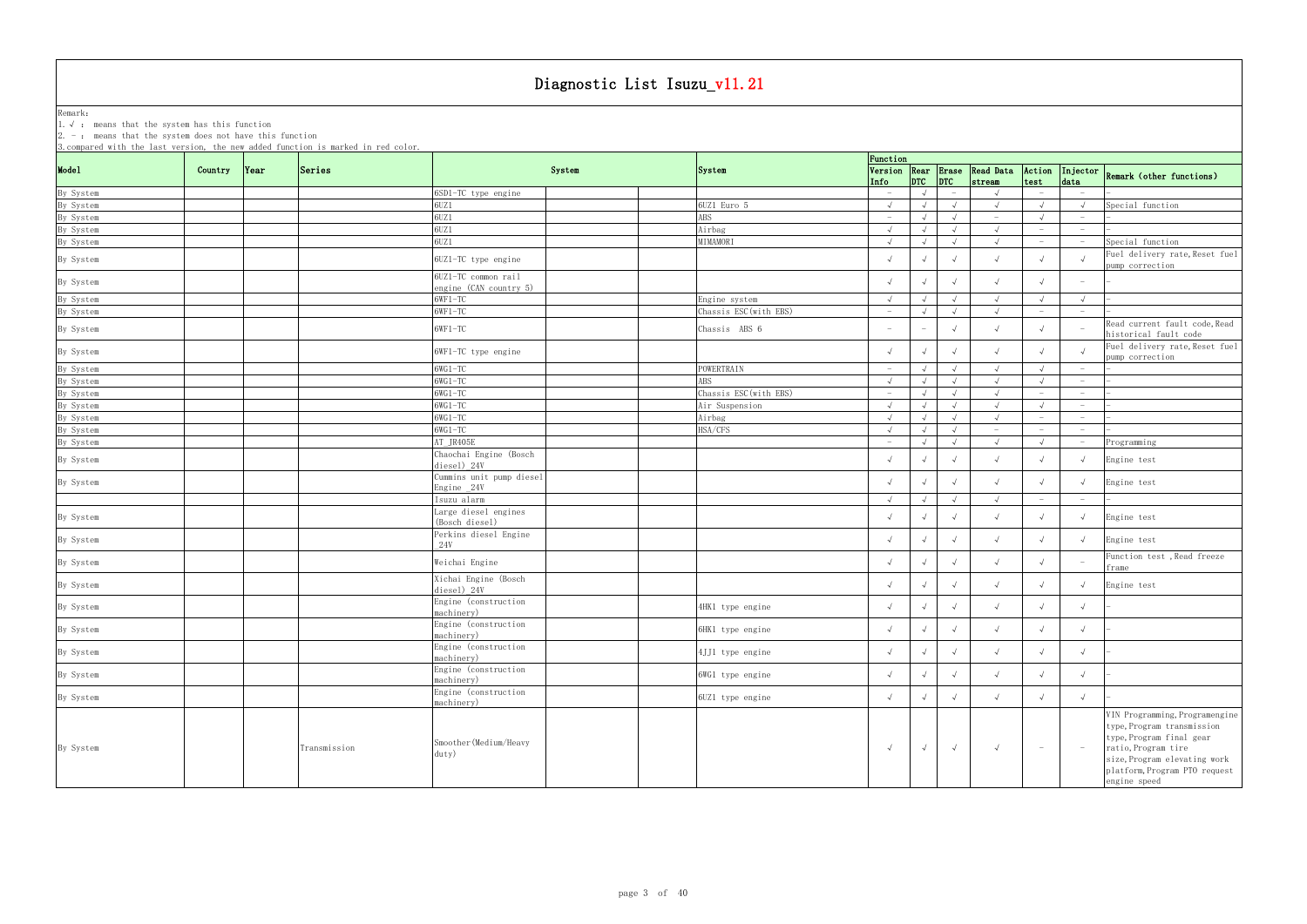Remark: The contract of the contract of  $\mathbb{R}$  and  $\mathbb{R}$  are contract of  $\mathbb{R}$  and  $\mathbb{R}$  are contract of  $\mathbb{R}$  and  $\mathbb{R}$  are contract of  $\mathbb{R}$  and  $\mathbb{R}$  are contract of  $\mathbb{R}$  and  $\mathbb{R}$  are cont 1.√ : means that the system has this function 2. - : means that the system does not have this function

| Mode1<br>Version Rear Erase Read Data Action Injector<br>Series<br>System<br>Country<br> Year <br>System<br>$ $ <sub>DTC</sub> $ $ <sub>DTC</sub><br>test<br>Info<br>strean<br>data<br>By System<br>Smoother-EX(Light duty)<br>Transmission<br>$\sqrt{ }$<br>$\sqrt{ }$<br>$\sqrt{ }$<br>$\hspace{0.1mm}-\hspace{0.1mm}$<br>4HK1 TC(AT)<br>By System<br>Transmission<br>$\sim$<br>$\sqrt{ }$<br>$\sqrt{ }$<br>$\sqrt{ }$<br>$-$<br>By System<br>ABS<br>Chassis<br>$\sqrt{ }$<br>$\sqrt{ }$<br>$-$<br>By System<br>ABS<br>ABS1<br>Chassis<br>$\sqrt{ }$<br>$-$<br>$\sqrt{ }$<br>$\overline{\phantom{0}}$<br>ABS8<br>By System<br>ABS<br>Chassis<br>$\sqrt{ }$<br>$\sqrt{ }$<br>$\hspace{0.1mm}-\hspace{0.1mm}$<br>$\hspace{1.0cm} - \hspace{1.0cm}$<br>By System<br>HSA/CFS<br>Special function<br>Chassis<br>$\sqrt{ }$<br>$\sqrt{ }$<br>$\sqrt{ }$<br>Chassis ESC (with EBS)<br>By System<br>Chassis<br>$\sqrt{ }$<br>$-$<br>$\hspace{0.1mm}-\hspace{0.1mm}$<br>By System<br>Wabco EBS<br>Chassis<br>$\sqrt{ }$<br>$\sqrt{ }$<br>By System<br>Car Body<br>BCM<br>Special function<br>$\sqrt{ }$<br>By System<br>BCM (MIMAMORI)<br>Car Body<br>Special function<br>$\sqrt{ }$<br>$\hspace{0.1mm}-\hspace{0.1mm}$<br>$\hspace{0.1mm}-\hspace{0.1mm}$<br>By System<br>Car Body<br>Airbag<br>$\sqrt{ }$<br>$\hspace{0.1mm}-\hspace{0.1mm}$<br>$-$<br>By System<br>SRS<br>Car Body<br>$\sqrt{ }$<br>$\sqrt{ }$<br>$\hspace{0.1mm}-\hspace{0.1mm}$<br>MIMAMORI<br>Special function<br>By System<br>Car Body<br>$\sqrt{ }$<br>$\sqrt{ }$<br>$\sqrt{ }$<br>Car Body<br>Anti-theft devices<br>By System<br>$\sqrt{ }$<br>$\sqrt{ }$<br>Special function<br>$\hspace{0.1mm}-\hspace{0.1mm}$<br>Car Body<br>Anti-theft devices 1<br>By System<br>$\sqrt{ }$<br>$\sqrt{ }$<br>$\overline{\phantom{m}}$<br>By System<br><b>NIMAMORI</b><br>Information<br>$\sim$<br>$\sqrt{ }$<br>$\sqrt{ }$<br>$\sqrt{ }$<br>$\sqrt{ }$<br>CAN Converter(FMS)<br>By System<br>Information<br>$\sim$<br><i>nformation</i><br>By System<br>leter<br>$\sqrt{ }$<br>$\sqrt{ }$<br>Speedometer control<br>By System<br>Information<br>$\sqrt{ }$<br>$\sqrt{ }$<br>Part Number<br>evice<br>By Year<br>2012<br>4HK1-TC (CRail 2012 N)<br>N Series Truck<br>$\sqrt{ }$<br>ower system<br>$\sqrt{ }$<br>$\sqrt{ }$<br>$\sqrt{ }$<br>$\overline{\phantom{0}}$<br>2012<br>4JH1/4KH1<br>By Year<br>By Year<br>By Year<br>N Series Truck<br>$\sqrt{ }$<br>$\sqrt{ }$<br>Power system<br>4JJ1-TC (CRail 2012 N)<br>2012<br>N Series Truck<br>$\sqrt{ }$<br>$\sqrt{ }$<br>Power system<br>2012<br>N Series Truck<br>Smoother (TransTron)<br>Power system<br>$\sqrt{ }$<br>$\hspace{0.1mm}-\hspace{0.1mm}$<br>By Year<br>2012<br>N Series Truck<br>Car body<br>Blocker<br>$\sqrt{ }$<br>$\sqrt{ }$<br>$\sqrt{ }$<br>$\sqrt{ }$<br>$\hspace{0.1mm}-\hspace{0.1mm}$<br>By Year<br>By Year<br>By Year<br>2012<br>4HK1-TC(C/Rail)<br>F&G Series Truck<br>Power system<br>$\sqrt{ }$<br>$\sqrt{ }$<br>$ \,$<br>$\hspace{0.1mm}-\hspace{0.1mm}$<br>2012<br>6HK1-TC(C/Rail)<br>F&G Series Truck<br>Power system<br>$\sqrt{ }$<br>$ \,$<br>$\hspace{0.1mm}-\hspace{0.1mm}$<br>$-$<br>$-$<br>2012<br>6UZ1-TC(C/Rail)<br>F&G Series Truck<br>$\sqrt{ }$<br>$\sqrt{ }$<br>$\sqrt{ }$<br>ower system<br>$-$<br>By Year<br>2012<br>F&G Series Truck<br>Smoother (TransTron)<br>$\sqrt{ }$<br>$\sqrt{ }$<br>Power system<br>$\sqrt{ }$<br>$\overline{\phantom{0}}$<br>By Year<br>By Year<br>2012<br>F&G Series Truck<br>Car body<br>Blocker<br>$\sqrt{ }$<br>$\sqrt{ }$<br>$\sqrt{ }$<br>$\overline{\phantom{0}}$<br>2012<br>$6WG1-TC(C/Rai1)$<br>C&E Series Truck<br>$\sqrt{ }$<br>Power system<br>$\sqrt{ }$<br>By Year<br>6UZ1-TC(C/Rail)<br>2012<br>C&E Series Truck<br>Power system<br>$\overline{\phantom{a}}$<br>$\sim$<br>$\hspace{0.1mm}-\hspace{0.1mm}$<br>By Year<br>2012<br>C&E Series Truck<br>Smoother-G(AMT)<br>Power system<br>$\sqrt{ }$<br>$ \,$<br>$\overline{\phantom{0}}$<br>$\overline{\phantom{m}}$<br>$\overline{\phantom{m}}$<br>By Year<br>2012<br>LV/LT Series Bus<br>6HK1-TC(C/Rail)<br>Power system<br>$-$<br>$-$<br>$\qquad \qquad -$<br>$\hspace{0.1mm}-\hspace{0.1mm}$<br>2012<br>By Year<br>TF/UC Series<br>2.4L LG1 Euro3<br>Power system<br>$\overline{\phantom{0}}$<br>By Year<br>2012<br>2.5L 4JK1-TC (Delphi)<br>TF/UC Series<br>Power system<br>$\sqrt{ }$<br>$ \,$<br>$-$<br>By Year<br>2012<br>TF/UC Series<br>2.5L 4JK1-TC (TransTron)<br>$\sqrt{ }$<br>Power system<br>$\overline{\phantom{0}}$<br>$-$<br>By Year<br>2012<br>3. OL 4JJ1-TC (Delphi)<br>TF/UC Series<br>Power system<br>$\sqrt{ }$<br>$ \,$<br>$-$<br>By Year<br>2012<br>3.0L 4JJ1-TC (TransTron)<br>TF/UC Series<br>Power system<br>$\sqrt{ }$<br>$-$<br>$\overline{\phantom{0}}$<br>$\hspace{0.1mm}-\hspace{0.1mm}$<br>By Year<br>2012<br>TF/UC Series<br>V6 engine<br>$\sqrt{ }$<br>$-$<br>Power system<br>$\overline{\phantom{m}}$<br>$\hspace{0.1mm}-\hspace{0.1mm}$<br>$\overline{\phantom{0}}$<br>AW30-40LE<br>2012<br>By Year<br>TF/UC Series<br>Power system<br>$\sqrt{ }$<br>$\sim$<br>$\hspace{0.1mm}-\hspace{0.1mm}$<br>$\overline{\phantom{0}}$<br>$-$<br>$-$<br>By Year<br>2012<br>Automatic Transmission<br>TF/UC Series<br>$\sqrt{ }$<br>Power system<br>$\hspace{0.1mm}-\hspace{0.1mm}$<br>$\hspace{0.1mm}-\hspace{0.1mm}$<br>$-$<br>$\overline{\phantom{0}}$ |  | 3. compared with the last version, the new added function is marked in red color. |  | Function |  |  |                                                                                                                                                                                                                                                                                             |
|---------------------------------------------------------------------------------------------------------------------------------------------------------------------------------------------------------------------------------------------------------------------------------------------------------------------------------------------------------------------------------------------------------------------------------------------------------------------------------------------------------------------------------------------------------------------------------------------------------------------------------------------------------------------------------------------------------------------------------------------------------------------------------------------------------------------------------------------------------------------------------------------------------------------------------------------------------------------------------------------------------------------------------------------------------------------------------------------------------------------------------------------------------------------------------------------------------------------------------------------------------------------------------------------------------------------------------------------------------------------------------------------------------------------------------------------------------------------------------------------------------------------------------------------------------------------------------------------------------------------------------------------------------------------------------------------------------------------------------------------------------------------------------------------------------------------------------------------------------------------------------------------------------------------------------------------------------------------------------------------------------------------------------------------------------------------------------------------------------------------------------------------------------------------------------------------------------------------------------------------------------------------------------------------------------------------------------------------------------------------------------------------------------------------------------------------------------------------------------------------------------------------------------------------------------------------------------------------------------------------------------------------------------------------------------------------------------------------------------------------------------------------------------------------------------------------------------------------------------------------------------------------------------------------------------------------------------------------------------------------------------------------------------------------------------------------------------------------------------------------------------------------------------------------------------------------------------------------------------------------------------------------------------------------------------------------------------------------------------------------------------------------------------------------------------------------------------------------------------------------------------------------------------------------------------------------------------------------------------------------------------------------------------------------------------------------------------------------------------------------------------------------------------------------------------------------------------------------------------------------------------------------------------------------------------------------------------------------------------------------------------------------------------------------------------------------------------------------------------------------------------------------------------------------------------------------------------------------------------------------------------------------------------------------------------------------------------------------------------------------------------------------------------------------------------------------------------------------------------------------------------------------------------------------------------------------------------------------------------------------------------------------------------------------------------------------------------------------------------------------------------------------------------------------------------------------------------------------------------------------------------------------------------------------------------------------------------------------------------------------------------------------------------------------------------------------------------------------------------------------------------------------------------------------------------------------------------------------------------------------------------------------------------------------------------------------------------|--|-----------------------------------------------------------------------------------|--|----------|--|--|---------------------------------------------------------------------------------------------------------------------------------------------------------------------------------------------------------------------------------------------------------------------------------------------|
|                                                                                                                                                                                                                                                                                                                                                                                                                                                                                                                                                                                                                                                                                                                                                                                                                                                                                                                                                                                                                                                                                                                                                                                                                                                                                                                                                                                                                                                                                                                                                                                                                                                                                                                                                                                                                                                                                                                                                                                                                                                                                                                                                                                                                                                                                                                                                                                                                                                                                                                                                                                                                                                                                                                                                                                                                                                                                                                                                                                                                                                                                                                                                                                                                                                                                                                                                                                                                                                                                                                                                                                                                                                                                                                                                                                                                                                                                                                                                                                                                                                                                                                                                                                                                                                                                                                                                                                                                                                                                                                                                                                                                                                                                                                                                                                                                                                                                                                                                                                                                                                                                                                                                                                                                                                                                                                                 |  |                                                                                   |  |          |  |  | Remark (other functions)                                                                                                                                                                                                                                                                    |
|                                                                                                                                                                                                                                                                                                                                                                                                                                                                                                                                                                                                                                                                                                                                                                                                                                                                                                                                                                                                                                                                                                                                                                                                                                                                                                                                                                                                                                                                                                                                                                                                                                                                                                                                                                                                                                                                                                                                                                                                                                                                                                                                                                                                                                                                                                                                                                                                                                                                                                                                                                                                                                                                                                                                                                                                                                                                                                                                                                                                                                                                                                                                                                                                                                                                                                                                                                                                                                                                                                                                                                                                                                                                                                                                                                                                                                                                                                                                                                                                                                                                                                                                                                                                                                                                                                                                                                                                                                                                                                                                                                                                                                                                                                                                                                                                                                                                                                                                                                                                                                                                                                                                                                                                                                                                                                                                 |  |                                                                                   |  |          |  |  | VIN Programming, Program<br>engine type, Program<br>transmission type, Program<br>speed meter type, Program<br>final gear ratio, Program tire<br>size (BETA), Program ABS<br>install, Program elevating<br>work platform, Program PTO<br>request engine speed, Program<br>tire compensation |
|                                                                                                                                                                                                                                                                                                                                                                                                                                                                                                                                                                                                                                                                                                                                                                                                                                                                                                                                                                                                                                                                                                                                                                                                                                                                                                                                                                                                                                                                                                                                                                                                                                                                                                                                                                                                                                                                                                                                                                                                                                                                                                                                                                                                                                                                                                                                                                                                                                                                                                                                                                                                                                                                                                                                                                                                                                                                                                                                                                                                                                                                                                                                                                                                                                                                                                                                                                                                                                                                                                                                                                                                                                                                                                                                                                                                                                                                                                                                                                                                                                                                                                                                                                                                                                                                                                                                                                                                                                                                                                                                                                                                                                                                                                                                                                                                                                                                                                                                                                                                                                                                                                                                                                                                                                                                                                                                 |  |                                                                                   |  |          |  |  |                                                                                                                                                                                                                                                                                             |
|                                                                                                                                                                                                                                                                                                                                                                                                                                                                                                                                                                                                                                                                                                                                                                                                                                                                                                                                                                                                                                                                                                                                                                                                                                                                                                                                                                                                                                                                                                                                                                                                                                                                                                                                                                                                                                                                                                                                                                                                                                                                                                                                                                                                                                                                                                                                                                                                                                                                                                                                                                                                                                                                                                                                                                                                                                                                                                                                                                                                                                                                                                                                                                                                                                                                                                                                                                                                                                                                                                                                                                                                                                                                                                                                                                                                                                                                                                                                                                                                                                                                                                                                                                                                                                                                                                                                                                                                                                                                                                                                                                                                                                                                                                                                                                                                                                                                                                                                                                                                                                                                                                                                                                                                                                                                                                                                 |  |                                                                                   |  |          |  |  |                                                                                                                                                                                                                                                                                             |
|                                                                                                                                                                                                                                                                                                                                                                                                                                                                                                                                                                                                                                                                                                                                                                                                                                                                                                                                                                                                                                                                                                                                                                                                                                                                                                                                                                                                                                                                                                                                                                                                                                                                                                                                                                                                                                                                                                                                                                                                                                                                                                                                                                                                                                                                                                                                                                                                                                                                                                                                                                                                                                                                                                                                                                                                                                                                                                                                                                                                                                                                                                                                                                                                                                                                                                                                                                                                                                                                                                                                                                                                                                                                                                                                                                                                                                                                                                                                                                                                                                                                                                                                                                                                                                                                                                                                                                                                                                                                                                                                                                                                                                                                                                                                                                                                                                                                                                                                                                                                                                                                                                                                                                                                                                                                                                                                 |  |                                                                                   |  |          |  |  |                                                                                                                                                                                                                                                                                             |
|                                                                                                                                                                                                                                                                                                                                                                                                                                                                                                                                                                                                                                                                                                                                                                                                                                                                                                                                                                                                                                                                                                                                                                                                                                                                                                                                                                                                                                                                                                                                                                                                                                                                                                                                                                                                                                                                                                                                                                                                                                                                                                                                                                                                                                                                                                                                                                                                                                                                                                                                                                                                                                                                                                                                                                                                                                                                                                                                                                                                                                                                                                                                                                                                                                                                                                                                                                                                                                                                                                                                                                                                                                                                                                                                                                                                                                                                                                                                                                                                                                                                                                                                                                                                                                                                                                                                                                                                                                                                                                                                                                                                                                                                                                                                                                                                                                                                                                                                                                                                                                                                                                                                                                                                                                                                                                                                 |  |                                                                                   |  |          |  |  |                                                                                                                                                                                                                                                                                             |
|                                                                                                                                                                                                                                                                                                                                                                                                                                                                                                                                                                                                                                                                                                                                                                                                                                                                                                                                                                                                                                                                                                                                                                                                                                                                                                                                                                                                                                                                                                                                                                                                                                                                                                                                                                                                                                                                                                                                                                                                                                                                                                                                                                                                                                                                                                                                                                                                                                                                                                                                                                                                                                                                                                                                                                                                                                                                                                                                                                                                                                                                                                                                                                                                                                                                                                                                                                                                                                                                                                                                                                                                                                                                                                                                                                                                                                                                                                                                                                                                                                                                                                                                                                                                                                                                                                                                                                                                                                                                                                                                                                                                                                                                                                                                                                                                                                                                                                                                                                                                                                                                                                                                                                                                                                                                                                                                 |  |                                                                                   |  |          |  |  |                                                                                                                                                                                                                                                                                             |
|                                                                                                                                                                                                                                                                                                                                                                                                                                                                                                                                                                                                                                                                                                                                                                                                                                                                                                                                                                                                                                                                                                                                                                                                                                                                                                                                                                                                                                                                                                                                                                                                                                                                                                                                                                                                                                                                                                                                                                                                                                                                                                                                                                                                                                                                                                                                                                                                                                                                                                                                                                                                                                                                                                                                                                                                                                                                                                                                                                                                                                                                                                                                                                                                                                                                                                                                                                                                                                                                                                                                                                                                                                                                                                                                                                                                                                                                                                                                                                                                                                                                                                                                                                                                                                                                                                                                                                                                                                                                                                                                                                                                                                                                                                                                                                                                                                                                                                                                                                                                                                                                                                                                                                                                                                                                                                                                 |  |                                                                                   |  |          |  |  |                                                                                                                                                                                                                                                                                             |
|                                                                                                                                                                                                                                                                                                                                                                                                                                                                                                                                                                                                                                                                                                                                                                                                                                                                                                                                                                                                                                                                                                                                                                                                                                                                                                                                                                                                                                                                                                                                                                                                                                                                                                                                                                                                                                                                                                                                                                                                                                                                                                                                                                                                                                                                                                                                                                                                                                                                                                                                                                                                                                                                                                                                                                                                                                                                                                                                                                                                                                                                                                                                                                                                                                                                                                                                                                                                                                                                                                                                                                                                                                                                                                                                                                                                                                                                                                                                                                                                                                                                                                                                                                                                                                                                                                                                                                                                                                                                                                                                                                                                                                                                                                                                                                                                                                                                                                                                                                                                                                                                                                                                                                                                                                                                                                                                 |  |                                                                                   |  |          |  |  |                                                                                                                                                                                                                                                                                             |
|                                                                                                                                                                                                                                                                                                                                                                                                                                                                                                                                                                                                                                                                                                                                                                                                                                                                                                                                                                                                                                                                                                                                                                                                                                                                                                                                                                                                                                                                                                                                                                                                                                                                                                                                                                                                                                                                                                                                                                                                                                                                                                                                                                                                                                                                                                                                                                                                                                                                                                                                                                                                                                                                                                                                                                                                                                                                                                                                                                                                                                                                                                                                                                                                                                                                                                                                                                                                                                                                                                                                                                                                                                                                                                                                                                                                                                                                                                                                                                                                                                                                                                                                                                                                                                                                                                                                                                                                                                                                                                                                                                                                                                                                                                                                                                                                                                                                                                                                                                                                                                                                                                                                                                                                                                                                                                                                 |  |                                                                                   |  |          |  |  |                                                                                                                                                                                                                                                                                             |
|                                                                                                                                                                                                                                                                                                                                                                                                                                                                                                                                                                                                                                                                                                                                                                                                                                                                                                                                                                                                                                                                                                                                                                                                                                                                                                                                                                                                                                                                                                                                                                                                                                                                                                                                                                                                                                                                                                                                                                                                                                                                                                                                                                                                                                                                                                                                                                                                                                                                                                                                                                                                                                                                                                                                                                                                                                                                                                                                                                                                                                                                                                                                                                                                                                                                                                                                                                                                                                                                                                                                                                                                                                                                                                                                                                                                                                                                                                                                                                                                                                                                                                                                                                                                                                                                                                                                                                                                                                                                                                                                                                                                                                                                                                                                                                                                                                                                                                                                                                                                                                                                                                                                                                                                                                                                                                                                 |  |                                                                                   |  |          |  |  |                                                                                                                                                                                                                                                                                             |
|                                                                                                                                                                                                                                                                                                                                                                                                                                                                                                                                                                                                                                                                                                                                                                                                                                                                                                                                                                                                                                                                                                                                                                                                                                                                                                                                                                                                                                                                                                                                                                                                                                                                                                                                                                                                                                                                                                                                                                                                                                                                                                                                                                                                                                                                                                                                                                                                                                                                                                                                                                                                                                                                                                                                                                                                                                                                                                                                                                                                                                                                                                                                                                                                                                                                                                                                                                                                                                                                                                                                                                                                                                                                                                                                                                                                                                                                                                                                                                                                                                                                                                                                                                                                                                                                                                                                                                                                                                                                                                                                                                                                                                                                                                                                                                                                                                                                                                                                                                                                                                                                                                                                                                                                                                                                                                                                 |  |                                                                                   |  |          |  |  |                                                                                                                                                                                                                                                                                             |
|                                                                                                                                                                                                                                                                                                                                                                                                                                                                                                                                                                                                                                                                                                                                                                                                                                                                                                                                                                                                                                                                                                                                                                                                                                                                                                                                                                                                                                                                                                                                                                                                                                                                                                                                                                                                                                                                                                                                                                                                                                                                                                                                                                                                                                                                                                                                                                                                                                                                                                                                                                                                                                                                                                                                                                                                                                                                                                                                                                                                                                                                                                                                                                                                                                                                                                                                                                                                                                                                                                                                                                                                                                                                                                                                                                                                                                                                                                                                                                                                                                                                                                                                                                                                                                                                                                                                                                                                                                                                                                                                                                                                                                                                                                                                                                                                                                                                                                                                                                                                                                                                                                                                                                                                                                                                                                                                 |  |                                                                                   |  |          |  |  |                                                                                                                                                                                                                                                                                             |
|                                                                                                                                                                                                                                                                                                                                                                                                                                                                                                                                                                                                                                                                                                                                                                                                                                                                                                                                                                                                                                                                                                                                                                                                                                                                                                                                                                                                                                                                                                                                                                                                                                                                                                                                                                                                                                                                                                                                                                                                                                                                                                                                                                                                                                                                                                                                                                                                                                                                                                                                                                                                                                                                                                                                                                                                                                                                                                                                                                                                                                                                                                                                                                                                                                                                                                                                                                                                                                                                                                                                                                                                                                                                                                                                                                                                                                                                                                                                                                                                                                                                                                                                                                                                                                                                                                                                                                                                                                                                                                                                                                                                                                                                                                                                                                                                                                                                                                                                                                                                                                                                                                                                                                                                                                                                                                                                 |  |                                                                                   |  |          |  |  |                                                                                                                                                                                                                                                                                             |
|                                                                                                                                                                                                                                                                                                                                                                                                                                                                                                                                                                                                                                                                                                                                                                                                                                                                                                                                                                                                                                                                                                                                                                                                                                                                                                                                                                                                                                                                                                                                                                                                                                                                                                                                                                                                                                                                                                                                                                                                                                                                                                                                                                                                                                                                                                                                                                                                                                                                                                                                                                                                                                                                                                                                                                                                                                                                                                                                                                                                                                                                                                                                                                                                                                                                                                                                                                                                                                                                                                                                                                                                                                                                                                                                                                                                                                                                                                                                                                                                                                                                                                                                                                                                                                                                                                                                                                                                                                                                                                                                                                                                                                                                                                                                                                                                                                                                                                                                                                                                                                                                                                                                                                                                                                                                                                                                 |  |                                                                                   |  |          |  |  |                                                                                                                                                                                                                                                                                             |
|                                                                                                                                                                                                                                                                                                                                                                                                                                                                                                                                                                                                                                                                                                                                                                                                                                                                                                                                                                                                                                                                                                                                                                                                                                                                                                                                                                                                                                                                                                                                                                                                                                                                                                                                                                                                                                                                                                                                                                                                                                                                                                                                                                                                                                                                                                                                                                                                                                                                                                                                                                                                                                                                                                                                                                                                                                                                                                                                                                                                                                                                                                                                                                                                                                                                                                                                                                                                                                                                                                                                                                                                                                                                                                                                                                                                                                                                                                                                                                                                                                                                                                                                                                                                                                                                                                                                                                                                                                                                                                                                                                                                                                                                                                                                                                                                                                                                                                                                                                                                                                                                                                                                                                                                                                                                                                                                 |  |                                                                                   |  |          |  |  |                                                                                                                                                                                                                                                                                             |
|                                                                                                                                                                                                                                                                                                                                                                                                                                                                                                                                                                                                                                                                                                                                                                                                                                                                                                                                                                                                                                                                                                                                                                                                                                                                                                                                                                                                                                                                                                                                                                                                                                                                                                                                                                                                                                                                                                                                                                                                                                                                                                                                                                                                                                                                                                                                                                                                                                                                                                                                                                                                                                                                                                                                                                                                                                                                                                                                                                                                                                                                                                                                                                                                                                                                                                                                                                                                                                                                                                                                                                                                                                                                                                                                                                                                                                                                                                                                                                                                                                                                                                                                                                                                                                                                                                                                                                                                                                                                                                                                                                                                                                                                                                                                                                                                                                                                                                                                                                                                                                                                                                                                                                                                                                                                                                                                 |  |                                                                                   |  |          |  |  | MIMAMORI ALL Data Clear<br>Reset All Accumulation<br>Data; Program VIN; Program<br>Vehicle Configuration                                                                                                                                                                                    |
|                                                                                                                                                                                                                                                                                                                                                                                                                                                                                                                                                                                                                                                                                                                                                                                                                                                                                                                                                                                                                                                                                                                                                                                                                                                                                                                                                                                                                                                                                                                                                                                                                                                                                                                                                                                                                                                                                                                                                                                                                                                                                                                                                                                                                                                                                                                                                                                                                                                                                                                                                                                                                                                                                                                                                                                                                                                                                                                                                                                                                                                                                                                                                                                                                                                                                                                                                                                                                                                                                                                                                                                                                                                                                                                                                                                                                                                                                                                                                                                                                                                                                                                                                                                                                                                                                                                                                                                                                                                                                                                                                                                                                                                                                                                                                                                                                                                                                                                                                                                                                                                                                                                                                                                                                                                                                                                                 |  |                                                                                   |  |          |  |  | Data;Upload Vehicle<br>Configuration Data; Download<br>Vehicle Configuration Data                                                                                                                                                                                                           |
|                                                                                                                                                                                                                                                                                                                                                                                                                                                                                                                                                                                                                                                                                                                                                                                                                                                                                                                                                                                                                                                                                                                                                                                                                                                                                                                                                                                                                                                                                                                                                                                                                                                                                                                                                                                                                                                                                                                                                                                                                                                                                                                                                                                                                                                                                                                                                                                                                                                                                                                                                                                                                                                                                                                                                                                                                                                                                                                                                                                                                                                                                                                                                                                                                                                                                                                                                                                                                                                                                                                                                                                                                                                                                                                                                                                                                                                                                                                                                                                                                                                                                                                                                                                                                                                                                                                                                                                                                                                                                                                                                                                                                                                                                                                                                                                                                                                                                                                                                                                                                                                                                                                                                                                                                                                                                                                                 |  |                                                                                   |  |          |  |  |                                                                                                                                                                                                                                                                                             |
|                                                                                                                                                                                                                                                                                                                                                                                                                                                                                                                                                                                                                                                                                                                                                                                                                                                                                                                                                                                                                                                                                                                                                                                                                                                                                                                                                                                                                                                                                                                                                                                                                                                                                                                                                                                                                                                                                                                                                                                                                                                                                                                                                                                                                                                                                                                                                                                                                                                                                                                                                                                                                                                                                                                                                                                                                                                                                                                                                                                                                                                                                                                                                                                                                                                                                                                                                                                                                                                                                                                                                                                                                                                                                                                                                                                                                                                                                                                                                                                                                                                                                                                                                                                                                                                                                                                                                                                                                                                                                                                                                                                                                                                                                                                                                                                                                                                                                                                                                                                                                                                                                                                                                                                                                                                                                                                                 |  |                                                                                   |  |          |  |  | Adjust Correction Code;Adjust                                                                                                                                                                                                                                                               |
|                                                                                                                                                                                                                                                                                                                                                                                                                                                                                                                                                                                                                                                                                                                                                                                                                                                                                                                                                                                                                                                                                                                                                                                                                                                                                                                                                                                                                                                                                                                                                                                                                                                                                                                                                                                                                                                                                                                                                                                                                                                                                                                                                                                                                                                                                                                                                                                                                                                                                                                                                                                                                                                                                                                                                                                                                                                                                                                                                                                                                                                                                                                                                                                                                                                                                                                                                                                                                                                                                                                                                                                                                                                                                                                                                                                                                                                                                                                                                                                                                                                                                                                                                                                                                                                                                                                                                                                                                                                                                                                                                                                                                                                                                                                                                                                                                                                                                                                                                                                                                                                                                                                                                                                                                                                                                                                                 |  |                                                                                   |  |          |  |  |                                                                                                                                                                                                                                                                                             |
|                                                                                                                                                                                                                                                                                                                                                                                                                                                                                                                                                                                                                                                                                                                                                                                                                                                                                                                                                                                                                                                                                                                                                                                                                                                                                                                                                                                                                                                                                                                                                                                                                                                                                                                                                                                                                                                                                                                                                                                                                                                                                                                                                                                                                                                                                                                                                                                                                                                                                                                                                                                                                                                                                                                                                                                                                                                                                                                                                                                                                                                                                                                                                                                                                                                                                                                                                                                                                                                                                                                                                                                                                                                                                                                                                                                                                                                                                                                                                                                                                                                                                                                                                                                                                                                                                                                                                                                                                                                                                                                                                                                                                                                                                                                                                                                                                                                                                                                                                                                                                                                                                                                                                                                                                                                                                                                                 |  |                                                                                   |  |          |  |  |                                                                                                                                                                                                                                                                                             |
|                                                                                                                                                                                                                                                                                                                                                                                                                                                                                                                                                                                                                                                                                                                                                                                                                                                                                                                                                                                                                                                                                                                                                                                                                                                                                                                                                                                                                                                                                                                                                                                                                                                                                                                                                                                                                                                                                                                                                                                                                                                                                                                                                                                                                                                                                                                                                                                                                                                                                                                                                                                                                                                                                                                                                                                                                                                                                                                                                                                                                                                                                                                                                                                                                                                                                                                                                                                                                                                                                                                                                                                                                                                                                                                                                                                                                                                                                                                                                                                                                                                                                                                                                                                                                                                                                                                                                                                                                                                                                                                                                                                                                                                                                                                                                                                                                                                                                                                                                                                                                                                                                                                                                                                                                                                                                                                                 |  |                                                                                   |  |          |  |  |                                                                                                                                                                                                                                                                                             |
|                                                                                                                                                                                                                                                                                                                                                                                                                                                                                                                                                                                                                                                                                                                                                                                                                                                                                                                                                                                                                                                                                                                                                                                                                                                                                                                                                                                                                                                                                                                                                                                                                                                                                                                                                                                                                                                                                                                                                                                                                                                                                                                                                                                                                                                                                                                                                                                                                                                                                                                                                                                                                                                                                                                                                                                                                                                                                                                                                                                                                                                                                                                                                                                                                                                                                                                                                                                                                                                                                                                                                                                                                                                                                                                                                                                                                                                                                                                                                                                                                                                                                                                                                                                                                                                                                                                                                                                                                                                                                                                                                                                                                                                                                                                                                                                                                                                                                                                                                                                                                                                                                                                                                                                                                                                                                                                                 |  |                                                                                   |  |          |  |  |                                                                                                                                                                                                                                                                                             |
|                                                                                                                                                                                                                                                                                                                                                                                                                                                                                                                                                                                                                                                                                                                                                                                                                                                                                                                                                                                                                                                                                                                                                                                                                                                                                                                                                                                                                                                                                                                                                                                                                                                                                                                                                                                                                                                                                                                                                                                                                                                                                                                                                                                                                                                                                                                                                                                                                                                                                                                                                                                                                                                                                                                                                                                                                                                                                                                                                                                                                                                                                                                                                                                                                                                                                                                                                                                                                                                                                                                                                                                                                                                                                                                                                                                                                                                                                                                                                                                                                                                                                                                                                                                                                                                                                                                                                                                                                                                                                                                                                                                                                                                                                                                                                                                                                                                                                                                                                                                                                                                                                                                                                                                                                                                                                                                                 |  |                                                                                   |  |          |  |  |                                                                                                                                                                                                                                                                                             |
|                                                                                                                                                                                                                                                                                                                                                                                                                                                                                                                                                                                                                                                                                                                                                                                                                                                                                                                                                                                                                                                                                                                                                                                                                                                                                                                                                                                                                                                                                                                                                                                                                                                                                                                                                                                                                                                                                                                                                                                                                                                                                                                                                                                                                                                                                                                                                                                                                                                                                                                                                                                                                                                                                                                                                                                                                                                                                                                                                                                                                                                                                                                                                                                                                                                                                                                                                                                                                                                                                                                                                                                                                                                                                                                                                                                                                                                                                                                                                                                                                                                                                                                                                                                                                                                                                                                                                                                                                                                                                                                                                                                                                                                                                                                                                                                                                                                                                                                                                                                                                                                                                                                                                                                                                                                                                                                                 |  |                                                                                   |  |          |  |  |                                                                                                                                                                                                                                                                                             |
|                                                                                                                                                                                                                                                                                                                                                                                                                                                                                                                                                                                                                                                                                                                                                                                                                                                                                                                                                                                                                                                                                                                                                                                                                                                                                                                                                                                                                                                                                                                                                                                                                                                                                                                                                                                                                                                                                                                                                                                                                                                                                                                                                                                                                                                                                                                                                                                                                                                                                                                                                                                                                                                                                                                                                                                                                                                                                                                                                                                                                                                                                                                                                                                                                                                                                                                                                                                                                                                                                                                                                                                                                                                                                                                                                                                                                                                                                                                                                                                                                                                                                                                                                                                                                                                                                                                                                                                                                                                                                                                                                                                                                                                                                                                                                                                                                                                                                                                                                                                                                                                                                                                                                                                                                                                                                                                                 |  |                                                                                   |  |          |  |  |                                                                                                                                                                                                                                                                                             |
|                                                                                                                                                                                                                                                                                                                                                                                                                                                                                                                                                                                                                                                                                                                                                                                                                                                                                                                                                                                                                                                                                                                                                                                                                                                                                                                                                                                                                                                                                                                                                                                                                                                                                                                                                                                                                                                                                                                                                                                                                                                                                                                                                                                                                                                                                                                                                                                                                                                                                                                                                                                                                                                                                                                                                                                                                                                                                                                                                                                                                                                                                                                                                                                                                                                                                                                                                                                                                                                                                                                                                                                                                                                                                                                                                                                                                                                                                                                                                                                                                                                                                                                                                                                                                                                                                                                                                                                                                                                                                                                                                                                                                                                                                                                                                                                                                                                                                                                                                                                                                                                                                                                                                                                                                                                                                                                                 |  |                                                                                   |  |          |  |  |                                                                                                                                                                                                                                                                                             |
|                                                                                                                                                                                                                                                                                                                                                                                                                                                                                                                                                                                                                                                                                                                                                                                                                                                                                                                                                                                                                                                                                                                                                                                                                                                                                                                                                                                                                                                                                                                                                                                                                                                                                                                                                                                                                                                                                                                                                                                                                                                                                                                                                                                                                                                                                                                                                                                                                                                                                                                                                                                                                                                                                                                                                                                                                                                                                                                                                                                                                                                                                                                                                                                                                                                                                                                                                                                                                                                                                                                                                                                                                                                                                                                                                                                                                                                                                                                                                                                                                                                                                                                                                                                                                                                                                                                                                                                                                                                                                                                                                                                                                                                                                                                                                                                                                                                                                                                                                                                                                                                                                                                                                                                                                                                                                                                                 |  |                                                                                   |  |          |  |  |                                                                                                                                                                                                                                                                                             |
|                                                                                                                                                                                                                                                                                                                                                                                                                                                                                                                                                                                                                                                                                                                                                                                                                                                                                                                                                                                                                                                                                                                                                                                                                                                                                                                                                                                                                                                                                                                                                                                                                                                                                                                                                                                                                                                                                                                                                                                                                                                                                                                                                                                                                                                                                                                                                                                                                                                                                                                                                                                                                                                                                                                                                                                                                                                                                                                                                                                                                                                                                                                                                                                                                                                                                                                                                                                                                                                                                                                                                                                                                                                                                                                                                                                                                                                                                                                                                                                                                                                                                                                                                                                                                                                                                                                                                                                                                                                                                                                                                                                                                                                                                                                                                                                                                                                                                                                                                                                                                                                                                                                                                                                                                                                                                                                                 |  |                                                                                   |  |          |  |  |                                                                                                                                                                                                                                                                                             |
|                                                                                                                                                                                                                                                                                                                                                                                                                                                                                                                                                                                                                                                                                                                                                                                                                                                                                                                                                                                                                                                                                                                                                                                                                                                                                                                                                                                                                                                                                                                                                                                                                                                                                                                                                                                                                                                                                                                                                                                                                                                                                                                                                                                                                                                                                                                                                                                                                                                                                                                                                                                                                                                                                                                                                                                                                                                                                                                                                                                                                                                                                                                                                                                                                                                                                                                                                                                                                                                                                                                                                                                                                                                                                                                                                                                                                                                                                                                                                                                                                                                                                                                                                                                                                                                                                                                                                                                                                                                                                                                                                                                                                                                                                                                                                                                                                                                                                                                                                                                                                                                                                                                                                                                                                                                                                                                                 |  |                                                                                   |  |          |  |  |                                                                                                                                                                                                                                                                                             |
|                                                                                                                                                                                                                                                                                                                                                                                                                                                                                                                                                                                                                                                                                                                                                                                                                                                                                                                                                                                                                                                                                                                                                                                                                                                                                                                                                                                                                                                                                                                                                                                                                                                                                                                                                                                                                                                                                                                                                                                                                                                                                                                                                                                                                                                                                                                                                                                                                                                                                                                                                                                                                                                                                                                                                                                                                                                                                                                                                                                                                                                                                                                                                                                                                                                                                                                                                                                                                                                                                                                                                                                                                                                                                                                                                                                                                                                                                                                                                                                                                                                                                                                                                                                                                                                                                                                                                                                                                                                                                                                                                                                                                                                                                                                                                                                                                                                                                                                                                                                                                                                                                                                                                                                                                                                                                                                                 |  |                                                                                   |  |          |  |  |                                                                                                                                                                                                                                                                                             |
|                                                                                                                                                                                                                                                                                                                                                                                                                                                                                                                                                                                                                                                                                                                                                                                                                                                                                                                                                                                                                                                                                                                                                                                                                                                                                                                                                                                                                                                                                                                                                                                                                                                                                                                                                                                                                                                                                                                                                                                                                                                                                                                                                                                                                                                                                                                                                                                                                                                                                                                                                                                                                                                                                                                                                                                                                                                                                                                                                                                                                                                                                                                                                                                                                                                                                                                                                                                                                                                                                                                                                                                                                                                                                                                                                                                                                                                                                                                                                                                                                                                                                                                                                                                                                                                                                                                                                                                                                                                                                                                                                                                                                                                                                                                                                                                                                                                                                                                                                                                                                                                                                                                                                                                                                                                                                                                                 |  |                                                                                   |  |          |  |  |                                                                                                                                                                                                                                                                                             |
|                                                                                                                                                                                                                                                                                                                                                                                                                                                                                                                                                                                                                                                                                                                                                                                                                                                                                                                                                                                                                                                                                                                                                                                                                                                                                                                                                                                                                                                                                                                                                                                                                                                                                                                                                                                                                                                                                                                                                                                                                                                                                                                                                                                                                                                                                                                                                                                                                                                                                                                                                                                                                                                                                                                                                                                                                                                                                                                                                                                                                                                                                                                                                                                                                                                                                                                                                                                                                                                                                                                                                                                                                                                                                                                                                                                                                                                                                                                                                                                                                                                                                                                                                                                                                                                                                                                                                                                                                                                                                                                                                                                                                                                                                                                                                                                                                                                                                                                                                                                                                                                                                                                                                                                                                                                                                                                                 |  |                                                                                   |  |          |  |  |                                                                                                                                                                                                                                                                                             |
|                                                                                                                                                                                                                                                                                                                                                                                                                                                                                                                                                                                                                                                                                                                                                                                                                                                                                                                                                                                                                                                                                                                                                                                                                                                                                                                                                                                                                                                                                                                                                                                                                                                                                                                                                                                                                                                                                                                                                                                                                                                                                                                                                                                                                                                                                                                                                                                                                                                                                                                                                                                                                                                                                                                                                                                                                                                                                                                                                                                                                                                                                                                                                                                                                                                                                                                                                                                                                                                                                                                                                                                                                                                                                                                                                                                                                                                                                                                                                                                                                                                                                                                                                                                                                                                                                                                                                                                                                                                                                                                                                                                                                                                                                                                                                                                                                                                                                                                                                                                                                                                                                                                                                                                                                                                                                                                                 |  |                                                                                   |  |          |  |  |                                                                                                                                                                                                                                                                                             |
|                                                                                                                                                                                                                                                                                                                                                                                                                                                                                                                                                                                                                                                                                                                                                                                                                                                                                                                                                                                                                                                                                                                                                                                                                                                                                                                                                                                                                                                                                                                                                                                                                                                                                                                                                                                                                                                                                                                                                                                                                                                                                                                                                                                                                                                                                                                                                                                                                                                                                                                                                                                                                                                                                                                                                                                                                                                                                                                                                                                                                                                                                                                                                                                                                                                                                                                                                                                                                                                                                                                                                                                                                                                                                                                                                                                                                                                                                                                                                                                                                                                                                                                                                                                                                                                                                                                                                                                                                                                                                                                                                                                                                                                                                                                                                                                                                                                                                                                                                                                                                                                                                                                                                                                                                                                                                                                                 |  |                                                                                   |  |          |  |  |                                                                                                                                                                                                                                                                                             |
|                                                                                                                                                                                                                                                                                                                                                                                                                                                                                                                                                                                                                                                                                                                                                                                                                                                                                                                                                                                                                                                                                                                                                                                                                                                                                                                                                                                                                                                                                                                                                                                                                                                                                                                                                                                                                                                                                                                                                                                                                                                                                                                                                                                                                                                                                                                                                                                                                                                                                                                                                                                                                                                                                                                                                                                                                                                                                                                                                                                                                                                                                                                                                                                                                                                                                                                                                                                                                                                                                                                                                                                                                                                                                                                                                                                                                                                                                                                                                                                                                                                                                                                                                                                                                                                                                                                                                                                                                                                                                                                                                                                                                                                                                                                                                                                                                                                                                                                                                                                                                                                                                                                                                                                                                                                                                                                                 |  |                                                                                   |  |          |  |  |                                                                                                                                                                                                                                                                                             |
|                                                                                                                                                                                                                                                                                                                                                                                                                                                                                                                                                                                                                                                                                                                                                                                                                                                                                                                                                                                                                                                                                                                                                                                                                                                                                                                                                                                                                                                                                                                                                                                                                                                                                                                                                                                                                                                                                                                                                                                                                                                                                                                                                                                                                                                                                                                                                                                                                                                                                                                                                                                                                                                                                                                                                                                                                                                                                                                                                                                                                                                                                                                                                                                                                                                                                                                                                                                                                                                                                                                                                                                                                                                                                                                                                                                                                                                                                                                                                                                                                                                                                                                                                                                                                                                                                                                                                                                                                                                                                                                                                                                                                                                                                                                                                                                                                                                                                                                                                                                                                                                                                                                                                                                                                                                                                                                                 |  |                                                                                   |  |          |  |  |                                                                                                                                                                                                                                                                                             |
|                                                                                                                                                                                                                                                                                                                                                                                                                                                                                                                                                                                                                                                                                                                                                                                                                                                                                                                                                                                                                                                                                                                                                                                                                                                                                                                                                                                                                                                                                                                                                                                                                                                                                                                                                                                                                                                                                                                                                                                                                                                                                                                                                                                                                                                                                                                                                                                                                                                                                                                                                                                                                                                                                                                                                                                                                                                                                                                                                                                                                                                                                                                                                                                                                                                                                                                                                                                                                                                                                                                                                                                                                                                                                                                                                                                                                                                                                                                                                                                                                                                                                                                                                                                                                                                                                                                                                                                                                                                                                                                                                                                                                                                                                                                                                                                                                                                                                                                                                                                                                                                                                                                                                                                                                                                                                                                                 |  |                                                                                   |  |          |  |  |                                                                                                                                                                                                                                                                                             |
|                                                                                                                                                                                                                                                                                                                                                                                                                                                                                                                                                                                                                                                                                                                                                                                                                                                                                                                                                                                                                                                                                                                                                                                                                                                                                                                                                                                                                                                                                                                                                                                                                                                                                                                                                                                                                                                                                                                                                                                                                                                                                                                                                                                                                                                                                                                                                                                                                                                                                                                                                                                                                                                                                                                                                                                                                                                                                                                                                                                                                                                                                                                                                                                                                                                                                                                                                                                                                                                                                                                                                                                                                                                                                                                                                                                                                                                                                                                                                                                                                                                                                                                                                                                                                                                                                                                                                                                                                                                                                                                                                                                                                                                                                                                                                                                                                                                                                                                                                                                                                                                                                                                                                                                                                                                                                                                                 |  |                                                                                   |  |          |  |  |                                                                                                                                                                                                                                                                                             |
|                                                                                                                                                                                                                                                                                                                                                                                                                                                                                                                                                                                                                                                                                                                                                                                                                                                                                                                                                                                                                                                                                                                                                                                                                                                                                                                                                                                                                                                                                                                                                                                                                                                                                                                                                                                                                                                                                                                                                                                                                                                                                                                                                                                                                                                                                                                                                                                                                                                                                                                                                                                                                                                                                                                                                                                                                                                                                                                                                                                                                                                                                                                                                                                                                                                                                                                                                                                                                                                                                                                                                                                                                                                                                                                                                                                                                                                                                                                                                                                                                                                                                                                                                                                                                                                                                                                                                                                                                                                                                                                                                                                                                                                                                                                                                                                                                                                                                                                                                                                                                                                                                                                                                                                                                                                                                                                                 |  |                                                                                   |  |          |  |  |                                                                                                                                                                                                                                                                                             |
|                                                                                                                                                                                                                                                                                                                                                                                                                                                                                                                                                                                                                                                                                                                                                                                                                                                                                                                                                                                                                                                                                                                                                                                                                                                                                                                                                                                                                                                                                                                                                                                                                                                                                                                                                                                                                                                                                                                                                                                                                                                                                                                                                                                                                                                                                                                                                                                                                                                                                                                                                                                                                                                                                                                                                                                                                                                                                                                                                                                                                                                                                                                                                                                                                                                                                                                                                                                                                                                                                                                                                                                                                                                                                                                                                                                                                                                                                                                                                                                                                                                                                                                                                                                                                                                                                                                                                                                                                                                                                                                                                                                                                                                                                                                                                                                                                                                                                                                                                                                                                                                                                                                                                                                                                                                                                                                                 |  |                                                                                   |  |          |  |  |                                                                                                                                                                                                                                                                                             |
|                                                                                                                                                                                                                                                                                                                                                                                                                                                                                                                                                                                                                                                                                                                                                                                                                                                                                                                                                                                                                                                                                                                                                                                                                                                                                                                                                                                                                                                                                                                                                                                                                                                                                                                                                                                                                                                                                                                                                                                                                                                                                                                                                                                                                                                                                                                                                                                                                                                                                                                                                                                                                                                                                                                                                                                                                                                                                                                                                                                                                                                                                                                                                                                                                                                                                                                                                                                                                                                                                                                                                                                                                                                                                                                                                                                                                                                                                                                                                                                                                                                                                                                                                                                                                                                                                                                                                                                                                                                                                                                                                                                                                                                                                                                                                                                                                                                                                                                                                                                                                                                                                                                                                                                                                                                                                                                                 |  |                                                                                   |  |          |  |  |                                                                                                                                                                                                                                                                                             |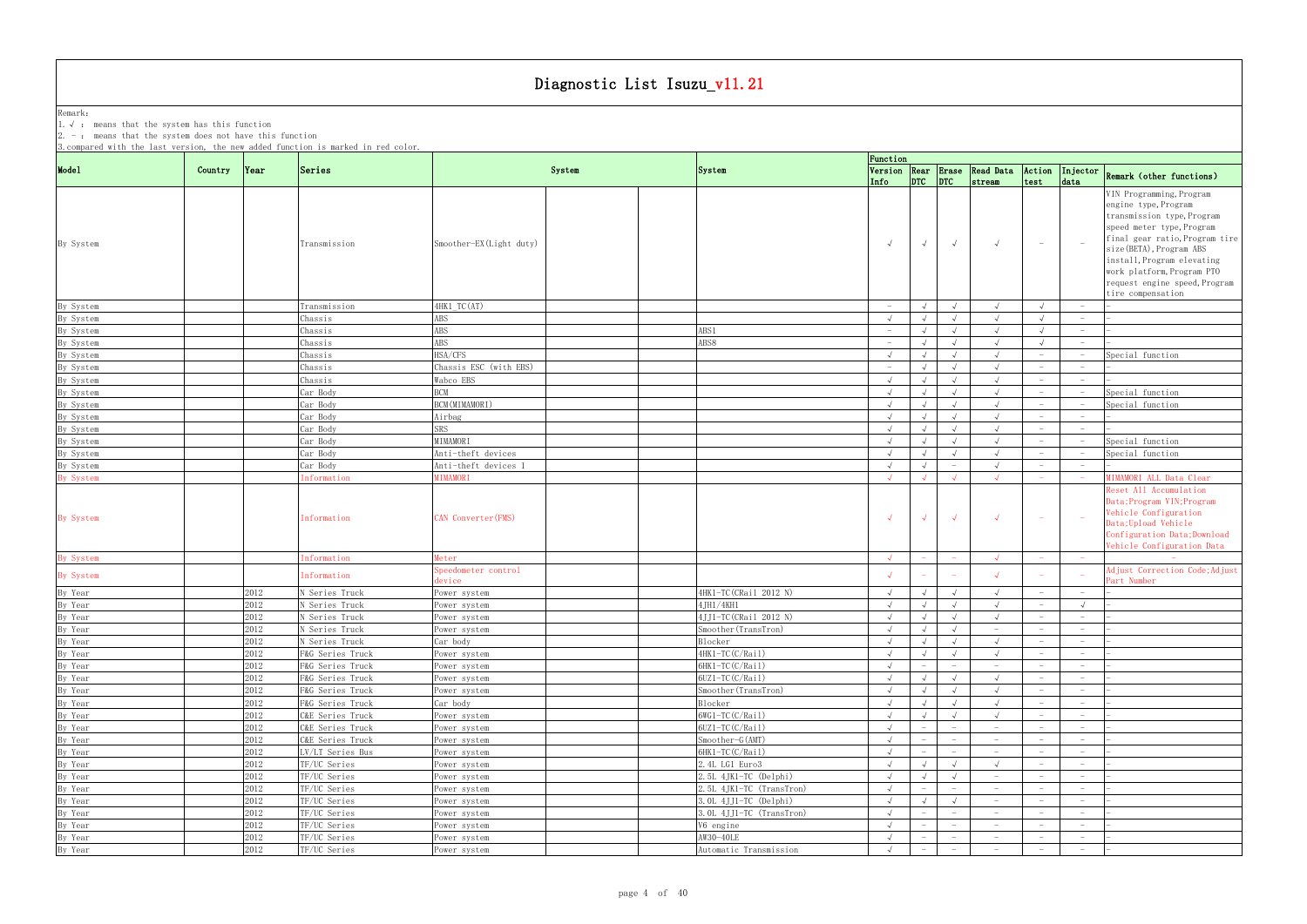Remark: The contract of the contract of  $\mathbb{R}$  and  $\mathbb{R}$  are contract of  $\mathbb{R}$  and  $\mathbb{R}$  are contract of  $\mathbb{R}$  and  $\mathbb{R}$  are contract of  $\mathbb{R}$  and  $\mathbb{R}$  are contract of  $\mathbb{R}$  and  $\mathbb{R}$  are cont 1.√ : means that the system has this function

|                    |         |      | 3. compared with the last version, the new added function is marked in red color. |                    |        |                                 | Function                        |                                 |                                 |                                        |                                   |                                                  |
|--------------------|---------|------|-----------------------------------------------------------------------------------|--------------------|--------|---------------------------------|---------------------------------|---------------------------------|---------------------------------|----------------------------------------|-----------------------------------|--------------------------------------------------|
| Mode1              | Country | Year | Series                                                                            |                    | System | System                          | Info                            | $ DTC $ $ DTC $                 |                                 | Version Rear Erase Read Data<br>stream | test                              | Action Injector Remark (other functions)<br>data |
| By Year            |         | 2012 | TF/UC Series                                                                      | Power system       |        | AT JR405E                       | $\sqrt{ }$                      | $\equiv$                        |                                 |                                        |                                   |                                                  |
| By Year            |         | 2012 | TF/UC Series                                                                      | Chassis            |        | <b>ABS</b>                      | $\sqrt{ }$                      | $\overline{\phantom{a}}$        |                                 | $-$                                    |                                   | $\overline{\phantom{0}}$                         |
| By Year            |         | 2012 | TF/UC Series                                                                      | Car body           |        | Locking device (2.4L LG1 Euro3) | $\sqrt{ }$                      | $\overline{\phantom{a}}$        | $\hspace{0.1mm}-\hspace{0.1mm}$ | $-$                                    |                                   | $\overline{\phantom{0}}$                         |
| By Year            |         | 2012 | TF/UC Series                                                                      | Car body           |        | Blocker (Delphi)                | $\sqrt{ }$                      |                                 |                                 | $\overline{\phantom{m}}$               |                                   |                                                  |
| By Year            |         | 2012 | TF/UC Series                                                                      | Car bodv           |        | Blocker (Transtron)             | $\sqrt{ }$                      |                                 |                                 | $-$                                    |                                   | $\overline{\phantom{0}}$                         |
| By Year            |         | 2012 | TF/UC Series                                                                      | Car body           |        | Locking device (V6 engine)      | $\sqrt{ }$                      |                                 |                                 | $-$                                    |                                   | $\overline{\phantom{0}}$                         |
| By Year            |         | 2012 | TF/UC Series                                                                      | Car body           |        | Airbag (KWP)                    | $\sqrt{ }$                      |                                 |                                 | $\overline{\phantom{m}}$               |                                   |                                                  |
| By Year            |         | 2012 | TF/UC Series                                                                      | Car body           |        | Powertrain Interface Module     |                                 |                                 |                                 | $\hspace{0.1mm}-\hspace{0.1mm}$        |                                   | $\overline{\phantom{0}}$                         |
| By Year            |         | 2011 | TF/UC Series                                                                      | Power system       |        | 4JA1-TC Bosch                   |                                 | $\hspace{0.1mm}-\hspace{0.1mm}$ | $\hspace{0.1mm}-\hspace{0.1mm}$ | $ \,$                                  |                                   | $\hspace{0.1mm}-\hspace{0.1mm}$                  |
| By Year            |         | 2011 | TF/UC Series                                                                      | Power system       |        | 4JH1-TC Bosch                   |                                 | $\qquad \qquad -$               | $\overline{\phantom{0}}$        | $\hspace{0.1mm}-\hspace{0.1mm}$        | $\overline{\phantom{0}}$          | $\overline{\phantom{0}}$                         |
| By Year            |         | 2011 | TF/UC Series                                                                      | Power system       |        | 2. XL L4 HV240                  |                                 |                                 | $\sqrt{ }$                      |                                        |                                   | $\overline{\phantom{0}}$                         |
| By Year            |         | 2011 | TF/UC Series                                                                      | ower system?       |        | 2.4L LG1 Euro3                  | $\sqrt{ }$                      |                                 | $\sqrt{ }$                      |                                        |                                   | $-$                                              |
| By Year            |         | 2011 | TF/UC Series                                                                      | ower system        |        | $2.5L$ 4JK1-TC (Delphi)         | $\sqrt{ }$                      |                                 |                                 | $-$                                    |                                   | $\overline{\phantom{0}}$                         |
| By Year            |         | 2011 | TF/UC Series                                                                      | Power system       |        | 2.5L 4JK1-TC (TransTron)        |                                 | $\overline{\phantom{a}}$        |                                 | $-$                                    |                                   | $\overline{\phantom{0}}$                         |
| By Year            |         | 2011 | TF/UC Series                                                                      | Power system       |        | 3. OL 4JJ1-TC (Delphi)          | $\sqrt{ }$                      | $\sqrt{ }$                      | $\sqrt{ }$                      | $\hspace{0.1mm}-\hspace{0.1mm}$        |                                   | $\overline{\phantom{0}}$                         |
| By Year            |         | 2011 | TF/UC Series                                                                      | Power system       |        | 3.0L 4JJ1-TC (TransTron)        | $\sqrt{ }$                      | $\hspace{0.1mm}-\hspace{0.1mm}$ | $\hspace{0.1mm}-\hspace{0.1mm}$ | $-$                                    |                                   | $\overline{\phantom{0}}$                         |
| By Year            |         | 2011 | TF/UC Series                                                                      | Power system       |        | V6 engine                       | $\sqrt{ }$                      | $\overline{\phantom{a}}$        | $\hspace{0.1mm}-\hspace{0.1mm}$ | $-$                                    | $\hspace{1.0cm} - \hspace{1.0cm}$ | $-$                                              |
| By Year            |         | 2011 | TF/UC Series                                                                      | ower system?       |        | Automatic Transmission          |                                 |                                 |                                 | $\hspace{0.1mm}-\hspace{0.1mm}$        |                                   | $\overline{\phantom{0}}$                         |
|                    |         |      |                                                                                   |                    |        | 3.5L V6 6VE1 Hitachi            | $\sqrt{ }$                      |                                 | $\sqrt{ }$                      | $\overline{\phantom{a}}$               |                                   | $\hspace{0.1mm}-\hspace{0.1mm}$                  |
| By Year            |         | 2011 | TF/UC Series                                                                      | ower system?       |        |                                 |                                 |                                 |                                 |                                        |                                   |                                                  |
| By Year            |         | 2011 | TF/UC Series                                                                      | ower system?       |        | AT JR405E                       | $\sqrt{ }$                      | $\sqrt{ }$                      | $\sqrt{ }$                      |                                        |                                   | $\sqrt{ }$                                       |
| By Year            |         | 2011 | TF/UC Series                                                                      | Power system       |        | AW30-40LE                       | $\sqrt{ }$                      |                                 |                                 | $\hspace{0.1mm}-\hspace{0.1mm}$        |                                   |                                                  |
| By Year            |         | 2011 | TF/UC Series                                                                      | Power system       |        | AW30-40LE (CAN)                 |                                 |                                 |                                 | $\hspace{0.1mm}-\hspace{0.1mm}$        |                                   |                                                  |
| By Year            |         | 2011 | TF/UC Series                                                                      | Chassis            |        | ABS 8                           | $\sqrt{ }$                      | $\hspace{0.1mm}-\hspace{0.1mm}$ |                                 | $\overline{\phantom{a}}$               |                                   | $\hspace{0.1mm}-\hspace{0.1mm}$                  |
| By Year            |         | 2011 | TF/UC Series                                                                      | Chassis            |        | <b>ABS</b>                      |                                 |                                 |                                 |                                        |                                   | $\overline{\phantom{0}}$                         |
| By Year            |         | 2011 | TF/UC Series                                                                      | Car body           |        | Blocker                         |                                 |                                 |                                 | $\overline{\phantom{a}}$               |                                   |                                                  |
| By Year            |         | 2011 | TF/UC Series                                                                      | Car body           |        | Airbag SIEMENS                  | $\sqrt{ }$                      |                                 |                                 |                                        |                                   | $\overline{\phantom{0}}$                         |
| By Year            |         | 2011 | TF/UC Series                                                                      | Car body           |        | Airbag                          | $\hspace{0.1mm}-\hspace{0.1mm}$ |                                 |                                 |                                        |                                   | $\overline{\phantom{0}}$                         |
| By Year            |         | 2011 | TF/UC Series                                                                      | Car body           |        | Locking device (2.4L LG1 Euro3) | $\sqrt{ }$                      |                                 |                                 | $\overline{\phantom{m}}$               |                                   |                                                  |
| By Year            |         | 2011 | TF/UC Series                                                                      | Car body           |        | Blocker (Delphi)                | $\sqrt{ }$                      |                                 |                                 |                                        |                                   |                                                  |
| By Year            |         | 2011 | TF/UC Series                                                                      | Car body           |        | Blocker (Transtron)             | $\sqrt{ }$                      | $\overline{\phantom{a}}$        |                                 | $\overline{\phantom{a}}$               |                                   | $\overline{\phantom{0}}$                         |
| By Year            |         | 2011 | TF/UC Series                                                                      | Car body           |        | Locking device (V6 engine)      |                                 |                                 |                                 | $\hspace{0.1mm}-\hspace{0.1mm}$        |                                   | $\overline{\phantom{0}}$                         |
| By Year            |         | 2011 | TF/UC Series                                                                      | Car body           |        | Powertrain Interface Module     | $\sqrt{ }$                      |                                 |                                 | $\hspace{0.1mm}-\hspace{0.1mm}$        |                                   | $-$                                              |
| By Year            |         | 2011 | N Series Truck                                                                    | Power system       |        | 4HE1-TC(Diesel)                 | $\sqrt{ }$                      |                                 |                                 |                                        |                                   |                                                  |
| By Year            |         | 2011 | N Series Truck                                                                    | Power system       |        | 4HG1(Diesel)                    | $\sqrt{ }$                      | $\sqrt{ }$                      | $\sqrt{ }$                      |                                        |                                   | $\overline{\phantom{0}}$                         |
| By Year            |         | 2011 | N Series Truck                                                                    | Power system       |        | 4HK1-TC(C/Rail)                 | $\sqrt{ }$                      | $\sqrt{ }$                      | $\sqrt{ }$                      |                                        |                                   |                                                  |
| By Year            |         | 2011 | N Series Truck                                                                    | Power system       |        | 4HK1-TC(C/Rail_NLT)             | $\sqrt{ }$                      | $-$                             | $-$                             | $\hspace{0.1mm}-\hspace{0.1mm}$        |                                   |                                                  |
| By Year            |         | 2011 | N Series Truck                                                                    | Power system       |        | 4HK1/4JJ1(C/Rail_Euro2)         | $\sqrt{ }$                      | $\sqrt{ }$                      | $\sqrt{2}$                      | $\sqrt{ }$                             | $\sqrt{ }$                        | $\sqrt{ }$                                       |
| By Year            |         | 2011 | N Series Truck                                                                    | Power system       |        | 4HK1/4JJ1(C/Rail_Euro3)         |                                 | $\sqrt{ }$                      | $\sqrt{ }$                      |                                        |                                   | $\sqrt{ }$                                       |
| By Year            |         | 2011 | N Series Truck                                                                    | Power system       |        | 4HV1 (CNG)                      | $\sqrt{ }$                      | $\sqrt{ }$                      | $\sqrt{ }$                      |                                        | $\sqrt{ }$                        |                                                  |
| By Year            |         | 2011 | N Series Truck                                                                    | Power system       |        | 4JH1-TC Bosch                   |                                 |                                 | $\sqrt{ }$                      |                                        |                                   | Special function                                 |
| By Year            |         | 2011 | N Series Truck                                                                    | Power system       |        | 4JJ1-TC(C/Rail Mexico)          | $\sqrt{ }$                      | $\sqrt{ }$                      | $\sqrt{ }$                      | $\sqrt{ }$                             | $\sqrt{ }$                        | $\sqrt{ }$                                       |
| By Year            |         | 2011 | N Series Truck                                                                    | Power system       |        | 4JJ1-TC(C/Rail)                 | $\sqrt{ }$                      | $\sqrt{ }$                      | $\sqrt{ }$                      | $\sqrt{ }$                             | $\overline{\phantom{0}}$          | $-$                                              |
| By Year            |         | 2011 | N Series Truck                                                                    | Power system       |        | 4JJ1-TC(C/Rail_NLT)             | $\sqrt{ }$                      | $\overline{\phantom{a}}$        |                                 | $-$                                    |                                   |                                                  |
| By Year            |         | 2011 | N Series Truck                                                                    | Power system       |        | Idle stop (BCM)                 | $\sqrt{ }$                      | $-$                             | $-$                             | $\sqrt{ }$                             |                                   | $\sqrt{ }$                                       |
| By Year            |         | 2011 | N Series Truck                                                                    | Power system       |        | Hybrid System                   | $\sqrt{ }$                      | $-$                             | $-$                             | $ \,$                                  | $-$                               | $-$                                              |
| By Year            |         | 2011 | N Series Truck                                                                    | Power system       |        | AT A460                         | $\sqrt{ }$                      | $\sqrt{ }$                      | $\sqrt{ }$                      | $\sqrt{ }$                             | $\sqrt{ }$                        | $\sqrt{ }$                                       |
| By Year            |         | 2011 | N Series Truck                                                                    | Power system       |        | Smoother/Smoother-Ex            | $\sqrt{ }$                      | $\sqrt{ }$                      | $\sqrt{ }$                      |                                        | $\hspace{0.1mm}-\hspace{0.1mm}$   | Special function                                 |
| By Year            |         | 2011 | N Series Truck                                                                    | Power system       |        | Smoother (TransTron)            | $\sqrt{ }$                      | $\sqrt{ }$                      | $\sqrt{ }$                      | $\sqrt{ }$                             |                                   |                                                  |
|                    |         | 2011 | N Series Truck                                                                    | Chassis            |        | ABS/ASR                         | $\sqrt{ }$                      | $\sqrt{ }$                      | $\sqrt{ }$                      |                                        |                                   | $\sqrt{ }$                                       |
| By Year<br>By Year |         | 2011 |                                                                                   | Chassis            |        | <b>HSA</b>                      |                                 | $\sqrt{ }$                      | $\sqrt{ }$                      |                                        |                                   |                                                  |
|                    |         |      | N Series Truck                                                                    |                    |        |                                 |                                 |                                 |                                 |                                        |                                   |                                                  |
| By Year            |         | 2011 | N Series Truck                                                                    | Car body           |        | Body Control Module             | $\sqrt{ }$                      | $ \,$                           | $\overline{\phantom{0}}$        | $ \,$                                  |                                   | $\hspace{0.1mm}-\hspace{0.1mm}$                  |
| By Year            |         | 2011 | N Series Truck                                                                    | Car body           |        | Blocker                         | $\sqrt{ }$                      | $-$                             | $-$                             | $-$                                    |                                   | $\overline{\phantom{0}}$                         |
| By Year            |         | 2011 | N Series Truck                                                                    | Car body           |        | SRS airbags                     | $\sqrt{ }$                      | $\sqrt{ }$                      | $\sqrt{ }$                      | $\sqrt{ }$                             | $\hspace{0.1mm}-\hspace{0.1mm}$   | $-$                                              |
| By Year            |         | 2011 | N Series Truck                                                                    | Information system |        | MIMAMORI                        | $\sqrt{ }$                      | $\sqrt{ }$                      | $\sqrt{ }$                      |                                        | $\hspace{0.1mm}-\hspace{0.1mm}$   | $\sqrt{ }$                                       |
| By Year            |         | 2011 | F&G Series Truck                                                                  | Power system       |        | 4HK1-TC(C/Rail)                 | $\sqrt{ }$                      | $\sqrt{ }$                      | $\sqrt{ }$                      |                                        |                                   | $\overline{\phantom{0}}$                         |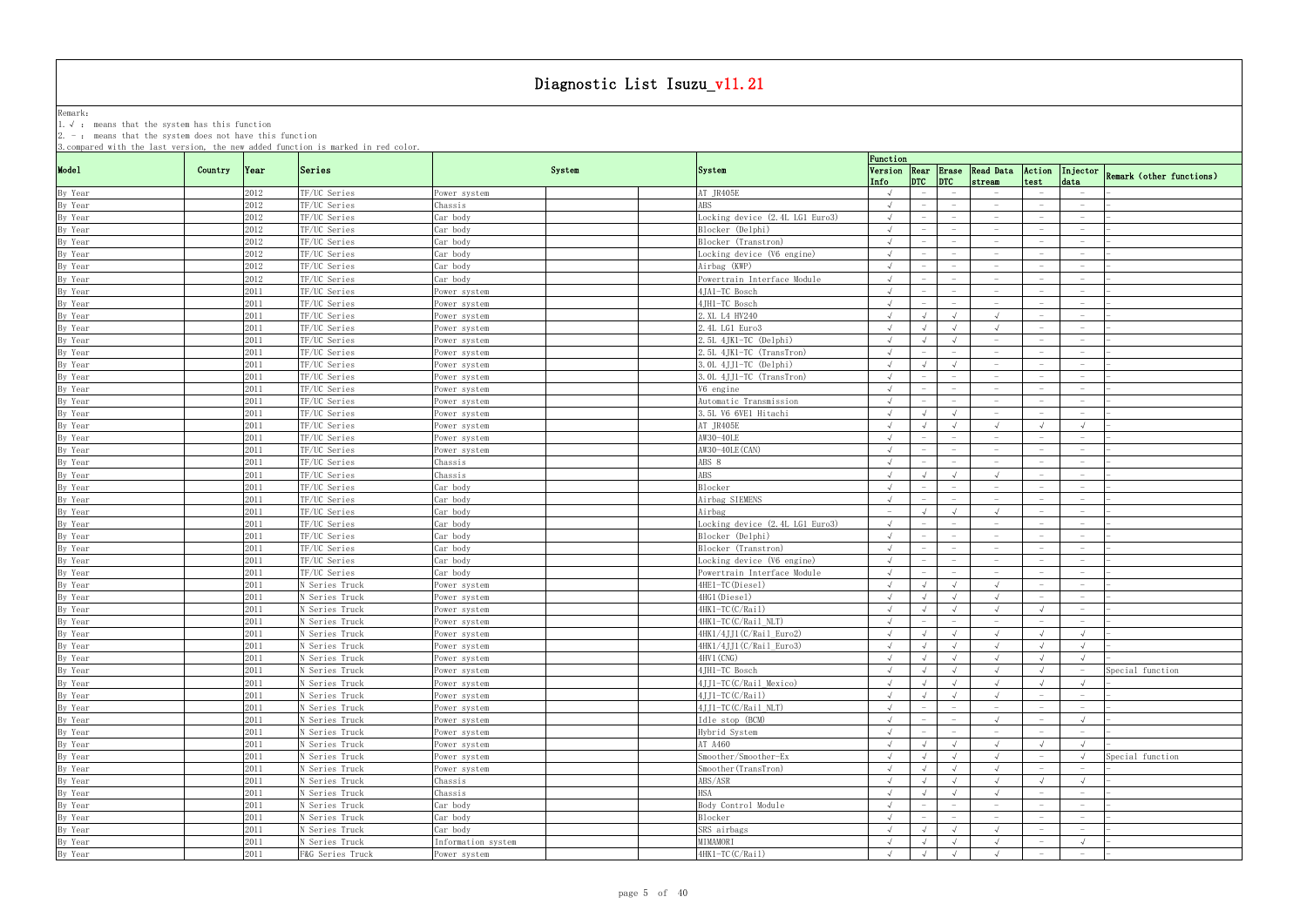Remark: The contract of the contract of  $\mathbb{R}$  and  $\mathbb{R}$  are contract of  $\mathbb{R}$  and  $\mathbb{R}$  are contract of  $\mathbb{R}$  and  $\mathbb{R}$  are contract of  $\mathbb{R}$  and  $\mathbb{R}$  are contract of  $\mathbb{R}$  and  $\mathbb{R}$  are cont 1.√ : means that the system has this function

|                    |         |      |                                      |                    |        |                                    | Function   |                                 |                                 |                                 |                                 |                                 |                                                                       |
|--------------------|---------|------|--------------------------------------|--------------------|--------|------------------------------------|------------|---------------------------------|---------------------------------|---------------------------------|---------------------------------|---------------------------------|-----------------------------------------------------------------------|
| Mode1              | Country | Year | Series                               |                    | System | <b>System</b>                      | Info       | $ DTC $ $ DTC $                 |                                 | stream                          | test                            | data                            | Version Rear Erase Read Data Action Injector Remark (other functions) |
| By Year            |         | 2011 | F&G Series Truck                     | Power system       |        | 4HK1-TC(C/Rail_NLT)                |            | $-$                             |                                 | $\hspace{0.1mm}-\hspace{0.1mm}$ |                                 | $-$                             |                                                                       |
| By Year            |         | 2011 | F&G Series Truck                     | Power system       |        | 4HK1/6HK1(C/Rail_Euro2)            | $\sqrt{ }$ | $\sqrt{ }$                      | $\sqrt{ }$                      |                                 |                                 | $\sqrt{ }$                      |                                                                       |
| By Year            |         | 2011 | F&G Series Truck                     | Power system       |        | 4HK1/6HK1(C/Rail_Euro3)            | $\sqrt{ }$ | $\sqrt{ }$                      | $\sqrt{ }$                      |                                 |                                 | $\sqrt{ }$                      |                                                                       |
| By Year            |         | 2011 | F&G Series Truck                     | Power system       |        | 6HK1-TC(C/Rail)                    | $\sqrt{ }$ | $\sqrt{ }$                      | $\sqrt{ }$                      | $\hspace{0.1mm}-\hspace{0.1mm}$ |                                 | $\hspace{0.1mm}-\hspace{0.1mm}$ |                                                                       |
| By Year            |         | 2011 | F&G Series Truck                     | Power system       |        | 6HK1-TC(C/Rail NLT)                | $\sqrt{ }$ |                                 |                                 | $\hspace{0.1mm}-\hspace{0.1mm}$ |                                 | $\overline{\phantom{a}}$        |                                                                       |
| By Year            |         | 2011 | F&G Series Truck                     | Power system       |        | 6HF1-TC (CNG)                      |            |                                 |                                 |                                 |                                 |                                 |                                                                       |
| By Year            |         | 2011 | F&G Series Truck                     | Power system       |        | 6UZ1-TC(C/Rail)                    | $\sqrt{ }$ | $\sqrt{ }$                      | $\sqrt{ }$                      | $\sqrt{ }$                      |                                 | $\hspace{0.1mm}-\hspace{0.1mm}$ |                                                                       |
| By Year            |         | 2011 | F&G Series Truck                     | Power system       |        | 6UZ1-TC(C/Rail_NLT)                |            | $\overline{\phantom{m}}$        | $\hspace{0.1mm}-\hspace{0.1mm}$ | $\hspace{0.1mm}-\hspace{0.1mm}$ |                                 | $\overline{\phantom{0}}$        |                                                                       |
| By Year            |         | 2011 | F&G Series Truck                     | Power system       |        | $6UZ1-TC(C/Rail Euro3)$            |            |                                 |                                 | $\hspace{0.1mm}-\hspace{0.1mm}$ | $\overline{\phantom{0}}$        | $-$                             |                                                                       |
| By Year            |         | 2011 | F&G Series Truck                     | Power system       |        | Idle stop (BCM)                    |            |                                 |                                 |                                 |                                 | $\overline{\phantom{0}}$        |                                                                       |
| By Year            |         | 2011 | F&G Series Truck                     | Power system       |        | Smoother/Smoother-Fx               |            |                                 |                                 | $\hspace{0.1mm}-\hspace{0.1mm}$ |                                 | $-$                             |                                                                       |
| By Year            |         | 2011 | F&G Series Truck                     | Power system       |        | Smoother (TransTron)               | $\sqrt{ }$ | $\sqrt{ }$                      | $\sqrt{ }$                      |                                 |                                 | $-$                             |                                                                       |
| By Year            |         | 2011 | F&G Series Truck                     | Chassis            |        | ABS 6                              | $\sqrt{ }$ | $\sqrt{ }$                      | $\sqrt{ }$                      |                                 |                                 |                                 |                                                                       |
| By Year            |         | 2011 | F&G Series Truck                     | Chassis            |        | ABS/ASR ADVICS                     | $\sqrt{ }$ | $\hspace{0.1mm}-\hspace{0.1mm}$ | $\hspace{0.1mm}-\hspace{0.1mm}$ | $\hspace{0.1mm}-\hspace{0.1mm}$ |                                 | $-$                             |                                                                       |
| By Year            |         | 2011 | F&G Series Truck                     | Chassis            |        | Air Suspension                     | $\sqrt{ }$ | $\sqrt{ }$                      | $\sqrt{ }$                      | $\sqrt{ }$                      | $\sqrt{ }$                      | $-$                             |                                                                       |
| By Year            |         | 2011 | F&G Series Truck                     | Car body           |        | Body Control Module                | $\sqrt{ }$ | $\overline{\phantom{a}}$        | $\hspace{0.1mm}-\hspace{0.1mm}$ | $\hspace{0.1mm}-\hspace{0.1mm}$ | $\overline{\phantom{0}}$        | $\overline{\phantom{0}}$        |                                                                       |
| By Year            |         | 2011 | F&G Series Truck                     | Car body           |        | Blocker                            |            |                                 |                                 | $\overline{\phantom{m}}$        |                                 | $\overline{\phantom{m}}$        |                                                                       |
| By Year            |         | 2011 | F&G Series Truck                     | Car body           |        | SRS airbags                        | $\sqrt{ }$ | $\sqrt{ }$                      | $\sqrt{ }$                      | $\sqrt{ }$                      | $\sqrt{ }$                      | $-$                             |                                                                       |
| By Year            |         | 2011 | F&G Series Truck                     | Information system |        | Speedometer control equipment      | $-$        | $\hspace{0.1mm}-\hspace{0.1mm}$ |                                 | $\sqrt{ }$                      |                                 | $\sqrt{ }$                      |                                                                       |
| By Year            |         | 2011 | F&G Series Truck                     | Information system |        | MIMAMORI                           | $\sqrt{ }$ |                                 |                                 | $\overline{\phantom{a}}$        |                                 |                                 |                                                                       |
| By Year            |         | 2011 | C&E Series Truck                     | Power system       |        | $6UZ1-TC(C/Rai1)$                  | $\sqrt{ }$ |                                 | $\overline{\phantom{0}}$        | $\sim$                          |                                 | $-$                             |                                                                       |
|                    |         | 2011 |                                      |                    |        | 6UZ1-TC(C/Rail_NLT)                |            | $-$                             | $\hspace{0.1mm}-\hspace{0.1mm}$ | $\hspace{0.1mm}-\hspace{0.1mm}$ |                                 | $-$                             |                                                                       |
| By Year            |         | 2011 | C&E Series Truck<br>C&E Series Truck | Power system       |        | $6WG1-TC(C/Rai1)$                  |            |                                 | $\sqrt{ }$                      |                                 | $-$                             | $\overline{\phantom{0}}$        |                                                                       |
| By Year            |         | 2011 |                                      | Power system       |        | 6WG1-TC(C/Rail NLT)                |            |                                 |                                 | $\hspace{0.1mm}-\hspace{0.1mm}$ |                                 | $\hspace{0.1mm}-\hspace{0.1mm}$ |                                                                       |
| By Year            |         | 2011 | C&E Series Truck<br>C&E Series Truck | Power system       |        | $6WG1-TC(C/Rai1 NST)$              | $\sqrt{ }$ |                                 |                                 | $\hspace{0.1mm}-\hspace{0.1mm}$ |                                 | $-$                             |                                                                       |
| By Year            |         |      |                                      | Power system       |        |                                    |            |                                 |                                 | $\overline{\phantom{a}}$        |                                 |                                 |                                                                       |
| By Year            |         | 2011 | C&E Series Truck                     | Power system       |        | 6W*1-TC(C/Rail_LC 3Pin)            |            |                                 |                                 | $\hspace{0.1mm}-\hspace{0.1mm}$ |                                 | $\overline{\phantom{0}}$        |                                                                       |
| By Year            |         | 2011 | C&E Series Truck                     | Power system       |        | $Smoother-G(AMT)$<br>ABS/IESC      |            |                                 |                                 |                                 | $\sqrt{ }$                      |                                 |                                                                       |
| By Year            |         | 2011 | C&E Series Truck                     | Chassis            |        |                                    | $\sqrt{ }$ | $\sqrt{ }$                      | $\sqrt{ }$                      |                                 |                                 | $\sqrt{ }$                      |                                                                       |
| By Year            |         | 2011 | C&E Series Truck                     | Chassis            |        | Hydraulic retarder                 | $\sqrt{ }$ | $\sqrt{ }$                      | $\sqrt{ }$                      |                                 |                                 | $-$                             |                                                                       |
| By Year            |         | 2011 | C&E Series Truck                     | Chassis            |        | Millimeter wavelength radar cruise | $\sqrt{ }$ | $\hspace{0.1mm}-\hspace{0.1mm}$ | $\hspace{0.1mm}-\hspace{0.1mm}$ | $\hspace{0.1mm}-\hspace{0.1mm}$ | $-$                             | $-$                             |                                                                       |
| By Year            |         | 2011 | C&E Series Truck                     | Chassis            |        | ESC (with EBS)                     | $\sqrt{ }$ | $\sqrt{ }$                      | $\sqrt{ }$                      |                                 |                                 | $\overline{\phantom{0}}$        |                                                                       |
| By Year            |         | 2011 | C&E Series Truck                     | Chassis            |        | ABS 6                              | $\sqrt{ }$ | $\sqrt{ }$                      | $\sqrt{ }$                      |                                 |                                 | $\hspace{0.1mm}-\hspace{0.1mm}$ |                                                                       |
| By Year            |         | 2011 | C&E Series Truck                     | Chassis            |        | Air Suspension                     | $\sqrt{ }$ | $\sqrt{ }$                      | $\sqrt{ }$                      | $\sqrt{ }$                      |                                 | $\hspace{0.1mm}-\hspace{0.1mm}$ |                                                                       |
| By Year            |         | 2011 | C&E Series Truck                     | Chassis            |        | <b>EBS</b>                         | $\sqrt{ }$ | $\sqrt{ }$                      | $\sqrt{ }$                      |                                 |                                 |                                 |                                                                       |
| By Year            |         | 2011 | C&E Series Truck                     | Car body           |        | Driving safety reference           | $\sqrt{ }$ | $\sqrt{ }$                      | $\sqrt{ }$                      |                                 |                                 |                                 |                                                                       |
| By Year            |         | 2011 | C&E Series Truck                     | Information system |        | MIMAMORI                           | $\sqrt{ }$ | $ \,$                           | $-$                             | $-$                             | $\hspace{0.1mm}-\hspace{0.1mm}$ | $-$                             |                                                                       |
| By Year<br>By Year |         | 2011 | LV/LT Series Bus                     | Power system       |        | 6HK1-TC(C/Rail)                    |            |                                 | $\sim$                          |                                 |                                 |                                 |                                                                       |
|                    |         | 2011 | LV/LT Series Bus                     | Power system       |        | 6HK1-TC(C/Rail_NLT)                |            |                                 |                                 |                                 |                                 |                                 |                                                                       |
| By Year            |         | 2011 | LV/LT Series Bus                     | Power system       |        | 6HF1-TC (CNG)                      | $\sqrt{ }$ | $\overline{\phantom{a}}$        | $-$                             |                                 |                                 | $-$                             |                                                                       |
| By Year            |         | 2011 | LV/LT Series Bus                     | Power system       |        | 6HK1-TC(C/Rail_Euro2)              | $\sqrt{ }$ | $\overline{\phantom{m}}$        |                                 | $\hspace{0.1mm}-\hspace{0.1mm}$ |                                 | $-$                             |                                                                       |
| By Year            |         | 2011 | LV/LT Series Bus                     | Power system       |        | 6HK1-TC(C/Rail_Euro3)              | $\sqrt{ }$ | $\overline{\phantom{m}}$        |                                 | $-$                             |                                 | $\overline{\phantom{0}}$        |                                                                       |
| By Year            |         | 2011 | LV/LT Series Bus                     | Power system       |        | 6UZ1-TC(C/Rail_Euro3)              |            |                                 |                                 | $\hspace{0.1mm}-\hspace{0.1mm}$ |                                 |                                 |                                                                       |
| By Year            |         | 2011 | LV/LT Series Bus                     | Information system |        | MIMAMORI                           | $\sqrt{ }$ | $-$                             | $-$                             | $-$                             |                                 | $\overline{\phantom{0}}$        |                                                                       |
| By Year            |         | 2010 | TF/UC Series                         | Power system       |        | 4JA1-TC Bosch                      | $\sqrt{ }$ | $ \,$                           | $\hspace{0.1mm}-\hspace{0.1mm}$ | $\overline{\phantom{0}}$        | $\overline{\phantom{0}}$        | $-$                             |                                                                       |
| By Year            |         | 2010 | TF/UC Series                         | Power system       |        | 4JH1-TC Bosch                      | $\sqrt{ }$ | $\overline{\phantom{m}}$        | $\hspace{0.1mm}-\hspace{0.1mm}$ | $-$                             | $\hspace{0.1mm}-\hspace{0.1mm}$ | $-$                             |                                                                       |
| By Year            |         | 2010 | TF/UC Series                         | Power system       |        | 2. XL L4 HV240                     | $\sqrt{ }$ | $\sqrt{ }$                      | $\sqrt{ }$                      | $\sqrt{ }$                      |                                 | $-$                             |                                                                       |
| By Year            |         | 2010 | TF/UC Series                         | Power system       |        | 2.4L LG1 Euro3                     | $\sqrt{ }$ | $\sqrt{ }$                      | $\sqrt{ }$                      | $\sqrt{ }$                      |                                 | $-$                             |                                                                       |
| By Year            |         | 2010 | TF/UC Series                         | Power system       |        | $2.5L$ 4JK1-TC (Delphi)            | $\sqrt{ }$ | $\sqrt{ }$                      | $\sqrt{ }$                      | $\overline{\phantom{0}}$        |                                 | $\overline{\phantom{0}}$        |                                                                       |
| By Year            |         | 2010 | TF/UC Series                         | Power system       |        | 2.5L 4JK1-TC (TransTron)           |            | $\hspace{0.1mm}-\hspace{0.1mm}$ |                                 |                                 |                                 |                                 |                                                                       |
| By Year            |         | 2010 | TF/UC Series                         | Power system       |        | $3.0L$ 4JJ1-TC (Delphi)            | $\sqrt{ }$ | $\sqrt{ }$                      | $\sqrt{ }$                      | $-$                             |                                 | $-$                             |                                                                       |
| By Year            |         | 2010 | TF/UC Series                         | Power system       |        | 3.0L 4JJ1-TC (TransTron)           |            | $-$                             | $-$                             | $-$                             | $\hspace{0.1mm}-\hspace{0.1mm}$ | $-$                             |                                                                       |
| By Year            |         | 2010 | TF/UC Series                         | Power system       |        | V6 engine                          |            | $\overline{\phantom{a}}$        | $\hspace{0.1mm}-\hspace{0.1mm}$ | $-$                             | $\hspace{0.1mm}-\hspace{0.1mm}$ | $\overline{\phantom{0}}$        |                                                                       |
| By Year            |         | 2010 | TF/UC Series                         | Power system       |        | Automatic Transmission             |            |                                 | $\hspace{0.1mm}-\hspace{0.1mm}$ | $\hspace{0.1mm}-\hspace{0.1mm}$ |                                 | $-$                             |                                                                       |
| By Year            |         | 2010 | TF/UC Series                         | Power system       |        | 3.5L V6 6VE1 Hitachi               | $\sqrt{ }$ | $\sqrt{ }$                      | $\sqrt{ }$                      | $-$                             | $\hspace{0.1mm}-\hspace{0.1mm}$ | $\sim$                          |                                                                       |
|                    |         |      |                                      |                    |        |                                    |            |                                 |                                 |                                 |                                 |                                 |                                                                       |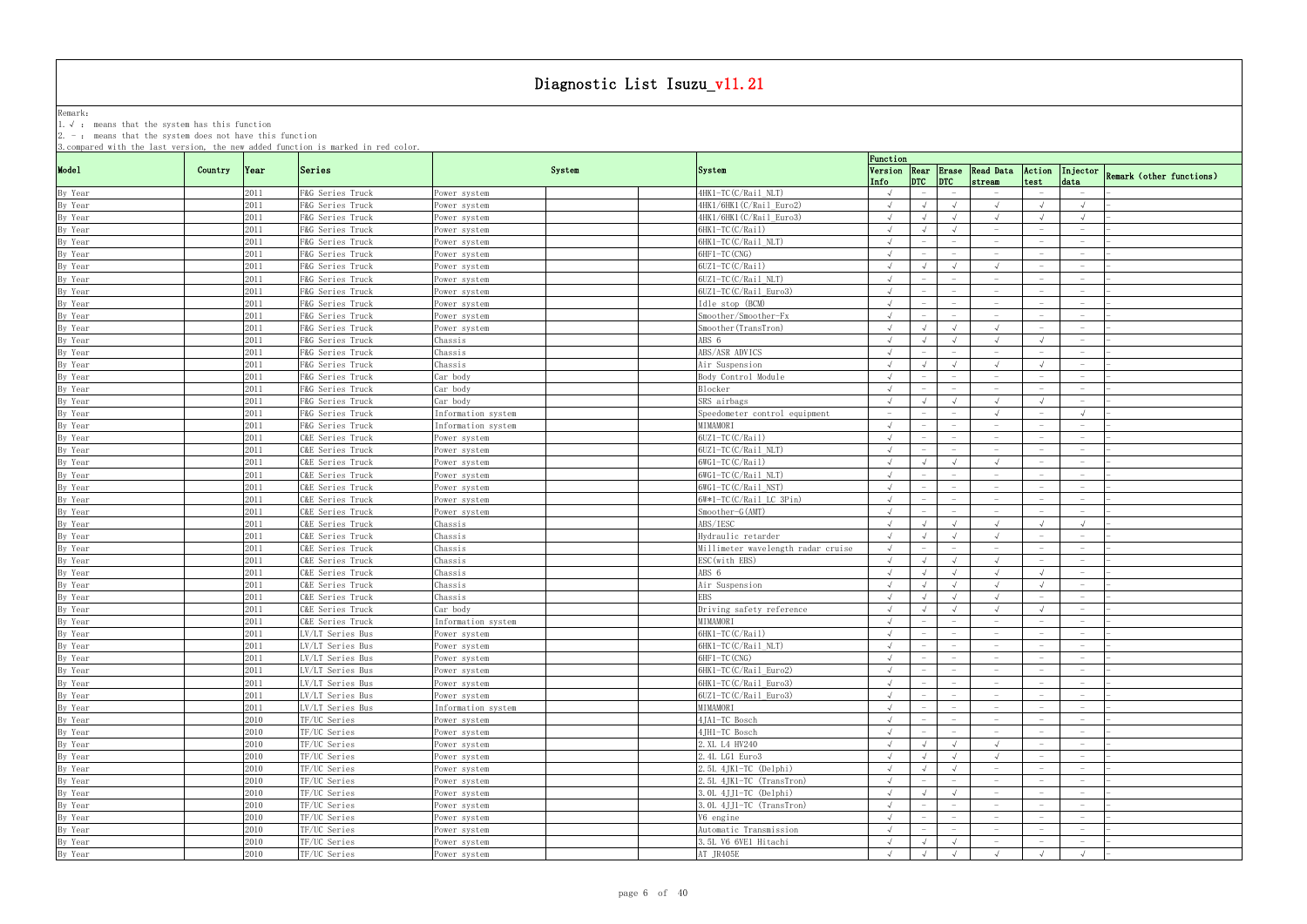Remark: The contract of the contract of  $\mathbb{R}$  and  $\mathbb{R}$  are contract of  $\mathbb{R}$  and  $\mathbb{R}$  are contract of  $\mathbb{R}$  and  $\mathbb{R}$  are contract of  $\mathbb{R}$  and  $\mathbb{R}$  are contract of  $\mathbb{R}$  and  $\mathbb{R}$  are cont

1.√ : means that the system has this function

|         |         |      |                                  |                    |        |                                 | Function                 |                                        |                                 |                                                        |                                   |                                 |                          |
|---------|---------|------|----------------------------------|--------------------|--------|---------------------------------|--------------------------|----------------------------------------|---------------------------------|--------------------------------------------------------|-----------------------------------|---------------------------------|--------------------------|
| Mode1   | Country | Year | Series                           |                    | System | System                          | Info                     | DTC                                    |                                 | Version Rear Erase Read Data Action Injector<br>stream | test                              | data                            | Remark (other functions) |
| By Year |         | 2010 | TF/UC Series                     | Power system       |        | AW30-40LE                       | $\sqrt{ }$               | $\sim$                                 |                                 | $\overline{\phantom{0}}$                               |                                   |                                 |                          |
| By Year |         | 2010 | TF/UC Series                     | Power system       |        | AW30-40LE (CAN)                 | $\sqrt{ }$               | $-$                                    | $\overline{\phantom{0}}$        | $-$                                                    | $-$                               | $-$                             |                          |
| By Year |         | 2010 | TF/UC Series                     | Chassis            |        | ABS 8                           | $\sqrt{ }$               | $\qquad \qquad -$                      | $\hspace{0.1mm}-\hspace{0.1mm}$ | $\hspace{0.1mm}-\hspace{0.1mm}$                        |                                   | $\overline{\phantom{0}}$        |                          |
| By Year |         | 2010 | TF/UC Series                     | Chassis            |        | <b>ABS</b>                      | $\sqrt{ }$               | $\sqrt{ }$                             | $\sqrt{ }$                      |                                                        |                                   | $\overline{\phantom{0}}$        |                          |
| By Year |         | 2010 | TF/UC Series                     | Car body           |        | Airbag SIEMENS                  | $\sqrt{ }$               | $\sqrt{ }$                             | $\sqrt{ }$                      |                                                        |                                   | $\hspace{0.1mm}-\hspace{0.1mm}$ |                          |
| By Year |         | 2010 | TF/UC Series                     | Car body           |        | Airbag                          | $\overline{\phantom{0}}$ | $\sqrt{ }$                             | $\sqrt{ }$                      |                                                        |                                   |                                 |                          |
| By Year |         | 2010 | TF/UC Series                     | Car body           |        | Blocker                         | $\sqrt{ }$               | $\sqrt{ }$                             | $\sqrt{ }$                      |                                                        |                                   |                                 |                          |
| By Year |         | 2010 | TF/UC Series                     | Car body           |        | Locking device (2.4L LG1 Euro3) | $\sqrt{ }$               | $-$                                    | $\hspace{0.1mm}-\hspace{0.1mm}$ | $\hspace{0.1mm}-\hspace{0.1mm}$                        |                                   | $\sim$                          |                          |
| By Year |         | 2010 | TF/UC Series                     | Car body           |        | Blocker (Delphi)                | $\sqrt{ }$               | $-$                                    | $\hspace{0.1mm}-\hspace{0.1mm}$ | $-$                                                    | $-$                               | $-$                             |                          |
| By Year |         | 2010 | TF/UC Series                     | Car body           |        | Blocker (Transtron)             |                          |                                        |                                 | $\hspace{0.1mm}-\hspace{0.1mm}$                        |                                   | $-$                             |                          |
| By Year |         | 2010 | TF/UC Series                     | Car body           |        | Locking device (V6 engine)      | $\sqrt{ }$               |                                        |                                 | $\hspace{0.1mm}-\hspace{0.1mm}$                        |                                   | $\overline{\phantom{0}}$        |                          |
| By Year |         | 2010 | TF/UC Series                     | Car body           |        | Airbag (KWP)                    | $\sqrt{ }$               | $\overline{\phantom{a}}$               |                                 | $\hspace{0.1mm}-\hspace{0.1mm}$                        |                                   | $\hspace{0.1mm}-\hspace{0.1mm}$ |                          |
| By Year |         | 2010 | TF/UC Series                     | Car body           |        | Powertrain Interface Module     | $\sqrt{ }$               |                                        |                                 | $\overline{\phantom{0}}$                               |                                   |                                 |                          |
| By Year |         | 2010 | Industrial Engine (Off-Road)     | Power system       |        | 4JJ1-TC(C/Rail_Tier3)           | $\sqrt{ }$               |                                        |                                 | $\overline{\phantom{a}}$                               |                                   |                                 |                          |
| By Year |         | 2010 | Industrial Engine (Off-Road)     | Power system       |        | 4HK1-TC(C/Rail_Tier3)           | $\sqrt{ }$               | $\overline{\phantom{a}}$               |                                 | $\overline{\phantom{a}}$                               |                                   | $\overline{\phantom{0}}$        |                          |
| By Year |         | 2010 | Industrial Engine (Off-Road)     | Power system       |        | 6HK1-TC(C/Rail_Tier3)           |                          | $\overline{\phantom{m}}$               | $\overline{\phantom{0}}$        | $\hspace{0.1mm}-\hspace{0.1mm}$                        |                                   | $\overline{\phantom{0}}$        |                          |
| By Year |         | 2010 | Industrial Engine (Off-Road)     | Power system       |        | 6UZ1-TC(C/Rail_Tier3)           |                          |                                        | $\hspace{0.1mm}-\hspace{0.1mm}$ | $\hspace{0.1mm}-\hspace{0.1mm}$                        | $\hspace{1.0cm} - \hspace{1.0cm}$ | $-$                             |                          |
| By Year |         | 2010 | Industrial Engine (Off-Road)     | Power system       |        | 6WG1-TC(C/Rail_Tier3)           |                          |                                        |                                 |                                                        |                                   |                                 |                          |
| By Year |         | 2010 | N Series Truck                   | Power system       |        | 4HE1-TC(Diesel)                 | $\sqrt{ }$               |                                        |                                 |                                                        |                                   | $-$                             |                          |
| By Year |         | 2010 | N Series Truck                   | Power system       |        | 4HG1(Diesel)                    |                          |                                        |                                 |                                                        |                                   | $\overline{\phantom{0}}$        |                          |
| By Year |         | 2010 | N Series Truck                   | Power system       |        | 4HK1-TC(C/Rail)                 |                          |                                        |                                 |                                                        |                                   |                                 |                          |
| By Year |         | 2010 | N Series Truck                   | Power system       |        | 4HK1-TC(C/Rail NLT)             | $\sqrt{ }$               | $\overline{\phantom{0}}$               | $\hspace{0.1mm}-\hspace{0.1mm}$ | $\overline{\phantom{0}}$                               |                                   | $-$                             |                          |
| By Year |         | 2010 | N Series Truck                   | Power system       |        | 4HK1/4JJ1(C/Rail_Euro2)         | $\sqrt{ }$               | $\sqrt{ }$                             | $\sqrt{ }$                      |                                                        |                                   | $\sqrt{ }$                      |                          |
| By Year |         | 2010 | N Series Truck                   | Power system       |        | 4HK1/4JJ1(C/Rail_Euro3)         | $\sqrt{ }$               | $\sqrt{ }$                             | $\sqrt{ }$                      |                                                        | $\sqrt{ }$                        | $\sqrt{ }$                      |                          |
|         |         | 2010 | N Series Truck                   |                    |        | 4HV1 (CNG)                      | $\sqrt{ }$               | $\sqrt{ }$                             | $\sqrt{ }$                      |                                                        |                                   |                                 |                          |
| By Year |         | 2010 |                                  | Power system       |        | 4JH1-TC Bosch                   | $\sqrt{ }$               |                                        | $\sqrt{ }$                      | $\sqrt{ }$                                             |                                   |                                 |                          |
| By Year |         | 2010 | V Series Truck<br>N Series Truck | Power system       |        | 4JJ1-TC(C/Rail_Mexico)          | $\sqrt{ }$               | $\sqrt{ }$                             | $\sqrt{ }$                      | $\sqrt{ }$                                             |                                   |                                 | Special function         |
| By Year |         | 2010 |                                  | Power system       |        | 4JJ1-TC(C/Rail)                 |                          |                                        |                                 |                                                        |                                   |                                 |                          |
| By Year |         |      | N Series Truck                   | Power system       |        |                                 | $\sqrt{ }$               | $\sqrt{ }$<br>$\overline{\phantom{a}}$ | $\sqrt{ }$                      |                                                        |                                   |                                 |                          |
| By Year |         | 2010 | N Series Truck                   | Power system       |        | 4JJ1-TC(C/Rail_NLT)             |                          |                                        |                                 |                                                        |                                   |                                 |                          |
| By Year |         | 2010 | N Series Truck                   | Power system       |        | Idle stop (BCM)                 |                          | $\hspace{0.1mm}-\hspace{0.1mm}$        | $\hspace{0.1mm}-\hspace{0.1mm}$ |                                                        |                                   | $\sqrt{ }$                      |                          |
| By Year |         | 2010 | N Series Truck                   | Power system       |        | Hybrid System                   | $\sqrt{ }$               | $\overline{\phantom{a}}$               | $\overline{\phantom{0}}$        | $\hspace{0.1mm}-\hspace{0.1mm}$                        | $\overline{\phantom{0}}$          | $-$                             |                          |
| By Year |         | 2010 | N Series Truck                   | Power system       |        | AT A460                         |                          |                                        |                                 |                                                        |                                   |                                 |                          |
| By Year |         | 2010 | V Series Truck                   | Power system       |        | Smoother/Smoother-Ex            | $\sqrt{ }$               |                                        |                                 | $-$                                                    |                                   | $-$                             |                          |
| By Year |         | 2010 | N Series Truck                   | Power system       |        | Smoother (TransTron)            | $\sqrt{ }$               | $\hspace{0.1mm}-\hspace{0.1mm}$        |                                 | $-$                                                    |                                   | $\overline{\phantom{0}}$        |                          |
| By Year |         | 2010 | N Series Truck                   | Chassis            |        | ABS/ASR                         | $\sqrt{ }$               | $\sqrt{ }$                             | $\sqrt{ }$                      |                                                        |                                   |                                 |                          |
| By Year |         | 2010 | N Series Truck                   | Chassis            |        | <b>HSA</b>                      | $\sqrt{ }$               | $\sqrt{ }$                             | $\sqrt{ }$                      |                                                        |                                   | $\hspace{0.1mm}-\hspace{0.1mm}$ |                          |
| By Year |         | 2010 | N Series Truck                   | Car body           |        | Body Control Module             |                          | $-1$                                   | $\sim$ $-$                      | $\overline{\phantom{0}}$                               |                                   |                                 |                          |
| By Year |         | 2010 | N Series Truck                   | Car body           |        | Blocker                         | $\sqrt{ }$               | $\hspace{0.1mm}-\hspace{0.1mm}$        | $\hspace{0.1mm}-\hspace{0.1mm}$ | $\hspace{0.1mm}-\hspace{0.1mm}$                        |                                   | $-$                             |                          |
| By Year |         | 2010 | N Series Truck                   | Car body           |        | SRS airbags                     | $\sqrt{ }$               | $\sqrt{ }$                             | $\sqrt{ }$                      |                                                        |                                   | $\overline{\phantom{0}}$        |                          |
| By Year |         | 2010 | N Series Truck                   | Information system |        | MIMAMORI                        | $\sqrt{ }$               | $\sqrt{ }$                             | $\sqrt{ }$                      |                                                        |                                   | $\sqrt{ }$                      |                          |
| By Year |         | 2010 | F&G Series Truck                 | Power system       |        | 4HK1-TC(C/Rail)                 | $\sqrt{ }$               | $\sqrt{ }$                             | $\sqrt{ }$                      |                                                        |                                   | $\overline{\phantom{0}}$        |                          |
| By Year |         | 2010 | F&G Series Truck                 | Power system       |        | 4HK1-TC(C/Rail NLT)             | $\sqrt{ }$               | $\hspace{0.1mm}-\hspace{0.1mm}$        |                                 | $\overline{\phantom{m}}$                               |                                   | $-$                             |                          |
| By Year |         | 2010 | F&G Series Truck                 | Power system       |        | 4HK1/6HK1(C/Rail Euro2)         |                          | $\sqrt{ }$                             | $\sqrt{ }$                      |                                                        |                                   | $\sqrt{ }$                      |                          |
| By Year |         | 2010 | F&G Series Truck                 | Power system       |        | 4HK1/6HK1(C/Rail_Euro3)         | $\sqrt{ }$               | $\sqrt{ }$                             | $\sqrt{ }$                      |                                                        |                                   | $\sqrt{ }$                      |                          |
| By Year |         | 2010 | F&G Series Truck                 | Power system       |        | 6HK1-TC(C/Rail)                 |                          | $-$                                    | $\hspace{0.1mm}-\hspace{0.1mm}$ | $\hspace{0.1mm}-\hspace{0.1mm}$                        | $-$                               | $-$                             |                          |
| By Year |         | 2010 | F&G Series Truck                 | Power system       |        | 6HK1-TC(C/Rail NLT)             |                          |                                        | $\hspace{0.1mm}-\hspace{0.1mm}$ | $\hspace{0.1mm}-\hspace{0.1mm}$                        |                                   | $\overline{\phantom{0}}$        |                          |
| By Year |         | 2010 | F&G Series Truck                 | Power system       |        | 6HF1-TC (CNG)                   |                          |                                        |                                 |                                                        |                                   | $-$                             |                          |
| By Year |         | 2010 | F&G Series Truck                 | Power system       |        | $6UZ1-TC(C/Rai1)$               |                          | $\sqrt{ }$                             | $\sqrt{ }$                      |                                                        |                                   | $-$                             |                          |
| By Year |         | 2010 | F&G Series Truck                 | Power system       |        | $6UZ1-TC(C/Rai1_NLT)$           | $\sqrt{ }$               | $\qquad \qquad -$                      |                                 | $\overline{\phantom{0}}$                               |                                   | $\overline{\phantom{0}}$        |                          |
| By Year |         | 2010 | F&G Series Truck                 | Power system       |        | 6UZ1-TC(C/Rail_Euro3)           |                          |                                        |                                 |                                                        |                                   |                                 |                          |
| By Year |         | 2010 | F&G Series Truck                 | Power system       |        | Idle stop (BCM)                 | $\sqrt{ }$               | $-$                                    | $-$                             |                                                        |                                   | $\sqrt{ }$                      |                          |
| By Year |         | 2010 | F&G Series Truck                 | Power system       |        | Smoother/Smoother-Fx            |                          | $\overline{\phantom{0}}$               | $\overline{\phantom{0}}$        | $-$                                                    |                                   | $-$                             |                          |
| By Year |         | 2010 | F&G Series Truck                 | Power system       |        | Smoother (TransTron)            | $\sqrt{ }$               | $\sqrt{ }$                             | $\sqrt{ }$                      |                                                        | $-$                               | $\overline{\phantom{0}}$        |                          |
|         |         | 2010 |                                  |                    |        |                                 |                          |                                        |                                 |                                                        | $\sqrt{ }$                        | $-$                             |                          |
| By Year |         |      | F&G Series Truck                 | Chassis            |        | ABS 6                           | $\sqrt{ }$               | $\sqrt{ }$                             | $\sqrt{ }$                      |                                                        |                                   |                                 |                          |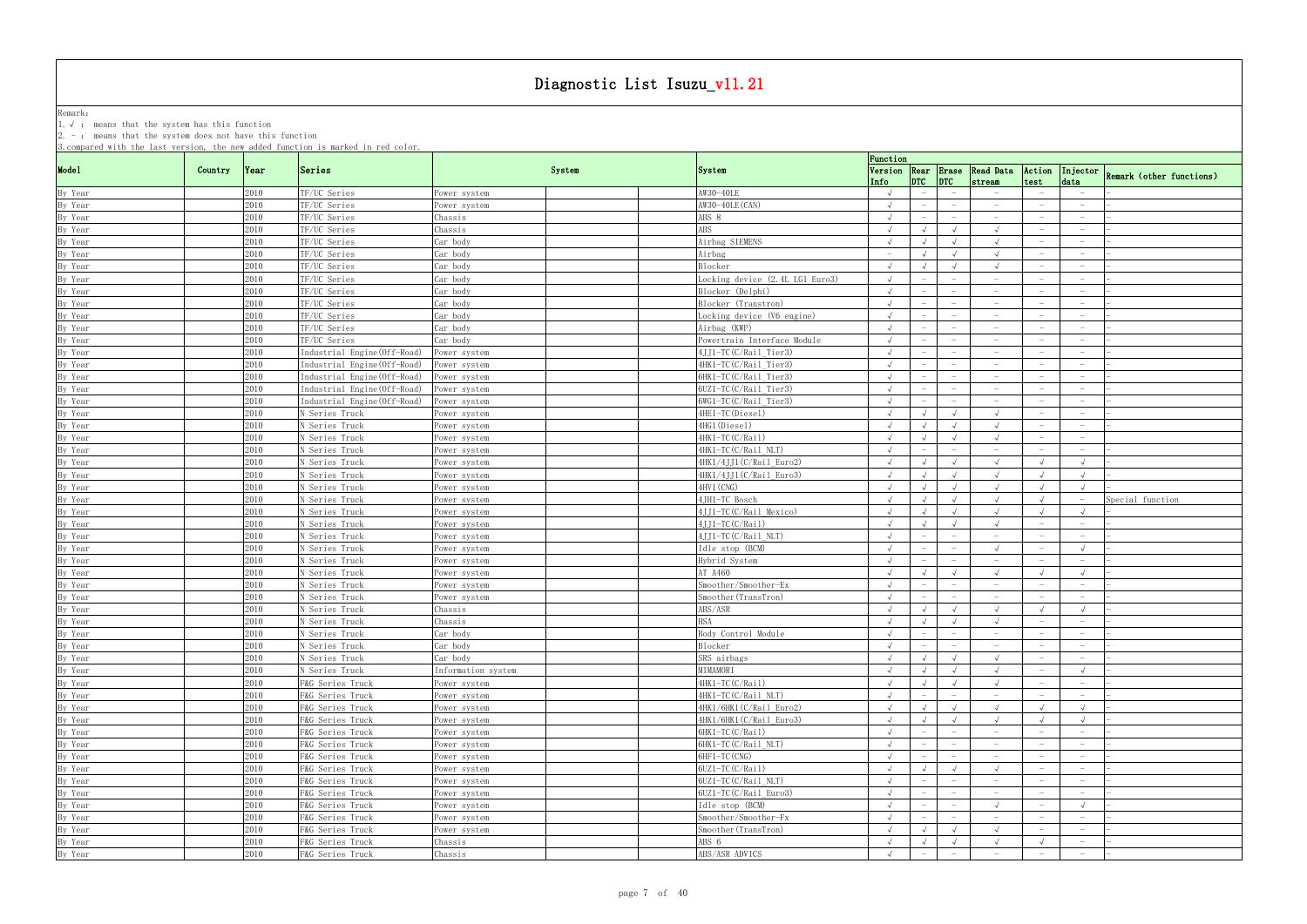Remark: The contract of the contract of  $\mathbb{R}$  and  $\mathbb{R}$  are contract of  $\mathbb{R}$  and  $\mathbb{R}$  are contract of  $\mathbb{R}$  and  $\mathbb{R}$  are contract of  $\mathbb{R}$  and  $\mathbb{R}$  are contract of  $\mathbb{R}$  and  $\mathbb{R}$  are cont 1.√ : means that the system has this function

|         |         |       | 3. compared with the last version, the new added function is marked in red color. |                    |        |                                                  | Function                        |                                        |                                                                    |                                   |                                 |                          |
|---------|---------|-------|-----------------------------------------------------------------------------------|--------------------|--------|--------------------------------------------------|---------------------------------|----------------------------------------|--------------------------------------------------------------------|-----------------------------------|---------------------------------|--------------------------|
| Mode1   | Country | Year  | Series                                                                            |                    | System | System                                           | Info                            | $ $ <sub>DTC</sub> $ $ <sub>DTC</sub>  | Version Rear Erase Read Data<br>stream                             | test                              | Action Injector<br>data         | Remark (other functions) |
| By Year |         | 2010  | F&G Series Truck                                                                  | Chassis            |        | Air Suspension                                   | $\sqrt{ }$                      | $\sqrt{ }$                             | $\sqrt{ }$                                                         |                                   | $-$                             |                          |
| By Year |         | 2010  | F&G Series Truck                                                                  | Car body           |        | Body Control Module                              | $\sqrt{ }$                      | $\overline{\phantom{m}}$               | $\hspace{0.1mm}-\hspace{0.1mm}$                                    | $-$                               | $-$                             |                          |
| By Year |         | 2010  | F&G Series Truck                                                                  | Car body           |        | Blocker                                          | $\sqrt{ }$                      |                                        | $\hspace{0.1mm}-\hspace{0.1mm}$                                    |                                   | $\overline{\phantom{0}}$        |                          |
| By Year |         | 2010  | F&G Series Truck                                                                  | Car body           |        | SRS airbags                                      | $\sqrt{ }$                      | $\sqrt{ }$                             | $\sqrt{ }$<br>$\sqrt{ }$                                           |                                   | $\overline{\phantom{0}}$        |                          |
| By Year |         | 2010  | F&G Series Truck                                                                  | Information system |        | Speedometer control equipment                    | $\hspace{0.1mm}-\hspace{0.1mm}$ | $\overline{\phantom{a}}$               |                                                                    |                                   |                                 |                          |
| By Year |         | 2010  | F&G Series Truck                                                                  | Information system |        | MIMAMORI                                         |                                 |                                        | $\hspace{0.1mm}-\hspace{0.1mm}$                                    |                                   |                                 |                          |
| By Year |         | 2010  | C&E Series Truck                                                                  | Power system       |        | $6UZ1-TC(C/Rai1 NLT)$                            | $\sqrt{ }$                      |                                        | $-$                                                                |                                   | $\hspace{0.1mm}-\hspace{0.1mm}$ |                          |
| By Year |         | 2010  | C&E Series Truck                                                                  | Power system       |        | $6WG1-TC(C/Rai1)$                                | $\sqrt{ }$                      | $\sqrt{ }$                             | $\sqrt{ }$<br>$\sqrt{ }$                                           |                                   | $\overline{\phantom{0}}$        |                          |
| By Year |         | 2010  | C&E Series Truck                                                                  | Power system       |        | $6WG1-TC(C/Rai1 NLT)$                            |                                 | $\overline{\phantom{a}}$               | $\hspace{0.1mm}-\hspace{0.1mm}$<br>$\hspace{0.1mm}-\hspace{0.1mm}$ | $\hspace{1.0cm} - \hspace{1.0cm}$ | $\overline{\phantom{0}}$        |                          |
| By Year |         | 2010  | C&E Series Truck                                                                  | Power system       |        | $6WG1-TC(C/Rail NST)$                            |                                 |                                        | $\overline{\phantom{m}}$                                           |                                   |                                 |                          |
| By Year |         | 2010  | C&E Series Truck                                                                  | Power system       |        | $6W*1-TC(C/Rail LC3Pin)$                         | $\sqrt{ }$                      |                                        |                                                                    |                                   |                                 |                          |
| By Year |         | 2010  | C&E Series Truck                                                                  | Power system       |        | Smoother-G(AMT)                                  | $\sqrt{ }$                      | $\qquad \qquad -$                      | $\hspace{0.1mm}-\hspace{0.1mm}$                                    |                                   | $\hspace{0.1mm}-\hspace{0.1mm}$ |                          |
| By Year |         | 2010  | C&E Series Truck                                                                  | Chassis            |        | ABS/IESC                                         | $\sqrt{ }$                      |                                        |                                                                    |                                   |                                 |                          |
| By Year |         | 2010  | C&E Series Truck                                                                  | Chassis            |        | Hydraulic retarder                               | $\sqrt{ }$                      | $\sqrt{ }$                             | $\sqrt{ }$                                                         |                                   |                                 |                          |
| By Year |         | 2010  | C&E Series Truck                                                                  | Chassis            |        | Millimeter wavelength radar cruise               | $\sqrt{ }$                      | $\hspace{0.1mm}-\hspace{0.1mm}$        | $\overline{\phantom{a}}$<br>$\hspace{0.1mm}-\hspace{0.1mm}$        |                                   | $\hspace{0.1mm}-\hspace{0.1mm}$ |                          |
| By Year |         | 2010  | C&E Series Truck                                                                  | Chassis            |        | ESC (with EBS)                                   | $\sqrt{ }$                      | $\sqrt{ }$                             | $\sqrt{ }$                                                         |                                   | $-$                             |                          |
| By Year |         | 2010  | C&E Series Truck                                                                  | Chassis            |        | ABS 6                                            |                                 | $\sqrt{ }$                             | $\sqrt{ }$                                                         |                                   | $-$                             |                          |
| By Year |         | 2010  | C&E Series Truck                                                                  | Chassis            |        | Air Suspension                                   | $\sqrt{ }$                      |                                        | $\sqrt{ }$                                                         |                                   | $-$                             |                          |
| By Year |         | 2010  | C&E Series Truck                                                                  | Chassis            |        | <b>EBS</b>                                       | $\sqrt{ }$                      | $\sqrt{ }$                             | $\sqrt{ }$                                                         |                                   | $\overline{\phantom{0}}$        |                          |
| By Year |         | 2010  | C&E Series Truck                                                                  | Car body           |        | Driving safety reference                         | $\sqrt{ }$                      | $\sqrt{ }$                             | $\sqrt{ }$<br>$\sqrt{ }$                                           | $\sqrt{ }$                        | $\overline{\phantom{0}}$        |                          |
| By Year |         | 2010  | C&E Series Truck                                                                  | Information system |        | MIMAMORI                                         |                                 |                                        | $\hspace{0.1mm}-\hspace{0.1mm}$                                    |                                   |                                 |                          |
| By Year |         | 2010  | LV/LT Series Bus                                                                  | Power system       |        | 6HK1-TC(C/Rail)                                  | $\sqrt{ }$                      | $\overline{\phantom{a}}$               | $\hspace{0.1mm}-\hspace{0.1mm}$<br>$\hspace{0.1mm}-\hspace{0.1mm}$ |                                   | $\overline{\phantom{0}}$        |                          |
| By Year |         | 2010  | LV/LT Series Bus                                                                  | Power system       |        | 6HK1-TC(C/Rail_NLT)                              | $\sqrt{ }$                      | $\hspace{0.1mm}-\hspace{0.1mm}$        | $-$<br>$\hspace{0.1mm}-\hspace{0.1mm}$                             | $\overline{\phantom{0}}$          | $-$                             |                          |
| By Year |         | 2010  | LV/LT Series Bus                                                                  | Power system       |        | 6HF1-TC (CNG)                                    |                                 |                                        | $\hspace{0.1mm}-\hspace{0.1mm}$                                    |                                   | $-$                             |                          |
|         |         | 2010  | LV/LT Series Bus                                                                  | Power system       |        | 6HK1-TC(C/Rail Euro2)                            | $\sqrt{ }$                      |                                        | $\hspace{0.1mm}-\hspace{0.1mm}$                                    |                                   | $-$                             |                          |
| By Year |         | 2010  |                                                                                   |                    |        |                                                  | $\sqrt{ }$                      |                                        | $\hspace{0.1mm}-\hspace{0.1mm}$                                    |                                   | $\hspace{0.1mm}-\hspace{0.1mm}$ |                          |
| By Year |         | 2010  | LV/LT Series Bus<br>LV/LT Series Bus                                              | Power system       |        | 6HK1-TC(C/Rail_Euro3)<br>$60Z1-TC(C/Rai1 Euro3)$ | $\sqrt{ }$                      | $\hspace{1.0cm} - \hspace{1.0cm}$      | $\overline{\phantom{m}}$                                           |                                   |                                 |                          |
| By Year |         |       |                                                                                   | Power system       |        |                                                  |                                 |                                        | $\sqrt{ }$                                                         |                                   |                                 |                          |
| By Year |         | 2010  | LV/LT Series Bus                                                                  | Chassis            |        | ABS 6                                            |                                 | $\sqrt{ }$<br>$\overline{\phantom{a}}$ |                                                                    |                                   |                                 |                          |
| By Year |         | 2010  | LV/LT Series Bus                                                                  | Information system |        | MIMAMORI                                         | $\sqrt{ }$                      |                                        | $-$                                                                |                                   | $-$                             |                          |
| By Year |         | 2009  | Component                                                                         | Power system       |        | 4HK1-TC(C/Rail_Euro3)                            | $\sqrt{ }$                      | $\overline{\phantom{a}}$               | $-$<br>$\overline{\phantom{0}}$                                    | $-$                               | $\overline{\phantom{0}}$        |                          |
| By Year |         | 2009  | Component                                                                         | Power system       |        | 6HF1-TC (CNG)                                    |                                 |                                        | $\hspace{0.1mm}-\hspace{0.1mm}$                                    |                                   | $-$                             |                          |
| By Year |         | 2009  | omponent                                                                          | ower system?       |        | 4JH1-TC Bosch                                    | $\sqrt{ }$                      |                                        | $\hspace{0.1mm}-\hspace{0.1mm}$                                    |                                   | $-$                             |                          |
| By Year |         | 2009  | Component                                                                         | Power system       |        | 6HK1-TC(C/Rail Euro3)                            | $\sqrt{ }$                      | $\overline{\phantom{a}}$               | $\hspace{0.1mm}-\hspace{0.1mm}$                                    |                                   | $\overline{\phantom{0}}$        |                          |
| By Year |         | 2009- | Component                                                                         | Power system       |        | $6UZ1-TC(C/Rai1_Euro3)$                          | $\sqrt{ }$                      | $\overline{\phantom{a}}$               | $-$                                                                |                                   | $\overline{\phantom{0}}$        |                          |
| By Year |         | 2009  | TF/UC Series                                                                      | Power system       |        | 4JA1-TC Bosch                                    | $\sqrt{ }$                      |                                        | $\hspace{0.1mm}-\hspace{0.1mm}$                                    |                                   |                                 |                          |
| By Year |         | 2009- | TF/UC Series                                                                      | Power system       |        | 4JH1-TC Bosch                                    | $\sqrt{ }$                      | $-$                                    | $\hspace{0.1mm}-\hspace{0.1mm}$<br>$-$                             |                                   | $-$                             |                          |
| By Year |         | 2009  | TF/UC Series                                                                      | Power system       |        | 2. XL L4 HV240                                   |                                 | $\sqrt{ }$                             | $\sqrt{ }$                                                         |                                   |                                 |                          |
| By Year |         | 2009  | TF/UC Series                                                                      | Power system       |        | 2.4L LG1 Euro3                                   | $\sqrt{ }$                      | $\sqrt{ }$                             | $\sqrt{ }$                                                         |                                   | $\overline{\phantom{0}}$        |                          |
| By Year |         | 2009  | TF/UC Series                                                                      | Power system       |        | 2.5L 4JK1-TC (Delphi)                            | $\sqrt{ }$                      | $\sqrt{ }$                             | $\sqrt{ }$<br>$ \,$                                                |                                   | $-$                             |                          |
| By Year |         | 2009  | TF/UC Series                                                                      | Power system       |        | $2.5L$ 4JK1-TC (TransTron)                       | $\sqrt{ }$                      | $-$                                    | $\hspace{0.1mm}-\hspace{0.1mm}$<br>$ \,$                           |                                   | $\overline{\phantom{0}}$        |                          |
| By Year |         | 2009  | TF/UC Series                                                                      | Power system       |        | $3.0L$ 4JJ1-TC (Delphi)                          | $\sqrt{ }$                      | $\sqrt{ }$                             | $\sqrt{ }$<br>$-$                                                  |                                   | $-$                             |                          |
| By Year |         | 2009  | TF/UC Series                                                                      | Power system       |        | 3.0L 4JJ1-TC (TransTron)                         |                                 | $-$                                    | $-$                                                                |                                   |                                 |                          |
| By Year |         | 2009  | TF/UC Series                                                                      | Power system       |        | V6 engine                                        | $\sqrt{ }$                      | $-$                                    | $-$<br>$\hspace{0.1mm}-\hspace{0.1mm}$                             |                                   | $-$                             |                          |
| By Year |         | 2009  | TF/UC Series                                                                      | Power system       |        | Automatic Transmission                           | $\sqrt{ }$                      | $ \,$                                  | $-$<br>$-$                                                         | $\hspace{0.1mm}-\hspace{0.1mm}$   | $-$                             |                          |
| By Year |         | 2009  | TF/UC Series                                                                      | Power system       |        | 3.5L V6 6VE1 Hitachi                             | $\sqrt{ }$                      | $\sqrt{ }$                             | $\sqrt{ }$<br>$-$                                                  | $\overline{\phantom{0}}$          | $-$                             |                          |
| By Year |         | 2009  | TF/UC Series                                                                      | Power system       |        | AT JR405E                                        |                                 | $\sqrt{ }$                             | $\sqrt{ }$                                                         |                                   | $\sqrt{ }$                      |                          |
| By Year |         | 2009  | TF/UC Series                                                                      | Power system       |        | AW30-40LE                                        | $\sqrt{ }$                      | $\overline{\phantom{a}}$               | $-$<br>$-$                                                         |                                   | $-$                             |                          |
| By Year |         | 2009  | TF/UC Series                                                                      | Power system       |        | AW30-40LE (CAN)                                  | $\sqrt{ }$                      | $\overline{\phantom{0}}$               | $-$                                                                |                                   | $-$                             |                          |
| By Year |         | 2009  | TF/UC Series                                                                      | Chassis            |        | ABS 8                                            | $\sqrt{ }$                      | $\overline{\phantom{0}}$               | $-$                                                                |                                   |                                 |                          |
| By Year |         | 2009  | TF/UC Series                                                                      | Chassis            |        | <b>ABS</b>                                       | $\sqrt{ }$                      | $\sqrt{ }$                             | $\sqrt{ }$<br>$\sqrt{ }$                                           |                                   | $\overline{\phantom{0}}$        |                          |
| By Year |         | 2009  | TF/UC Series                                                                      | Car body           |        | Airbag SIEMENS                                   | $\sqrt{ }$                      | $\sqrt{ }$                             | $\sqrt{ }$<br>$\sqrt{ }$                                           | $\hspace{0.1mm}-\hspace{0.1mm}$   | $\hspace{0.1mm}-\hspace{0.1mm}$ |                          |
| By Year |         | 2009  | TF/UC Series                                                                      | Car body           |        | Airbag                                           | $\overline{\phantom{0}}$        | $\sqrt{ }$                             | $\sqrt{ }$<br>$\sqrt{ }$                                           | $\overline{\phantom{0}}$          | $-$                             |                          |
| By Year |         | 2009  | TF/UC Series                                                                      | Car body           |        | Blocker                                          | $\sqrt{ }$                      | $\sqrt{ }$                             | $\sqrt{ }$                                                         |                                   | $-$                             |                          |
| By Year |         | 2009  | TF/UC Series                                                                      | Car body           |        | Locking device (2.4L LG1 Euro3)                  | $\sqrt{ }$                      | $ \,$                                  | $\hspace{0.1mm}-\hspace{0.1mm}$<br>$ \,$                           |                                   | $\sim$                          |                          |
| By Year |         | 2009  | TF/UC Series                                                                      | Car body           |        | Blocker (Delphi)                                 | $\sqrt{ }$                      | $-$                                    | $\hspace{0.1mm}-\hspace{0.1mm}$<br>$-$                             | $\overline{\phantom{0}}$          | $-$                             |                          |
|         |         |       |                                                                                   |                    |        |                                                  |                                 |                                        |                                                                    |                                   |                                 |                          |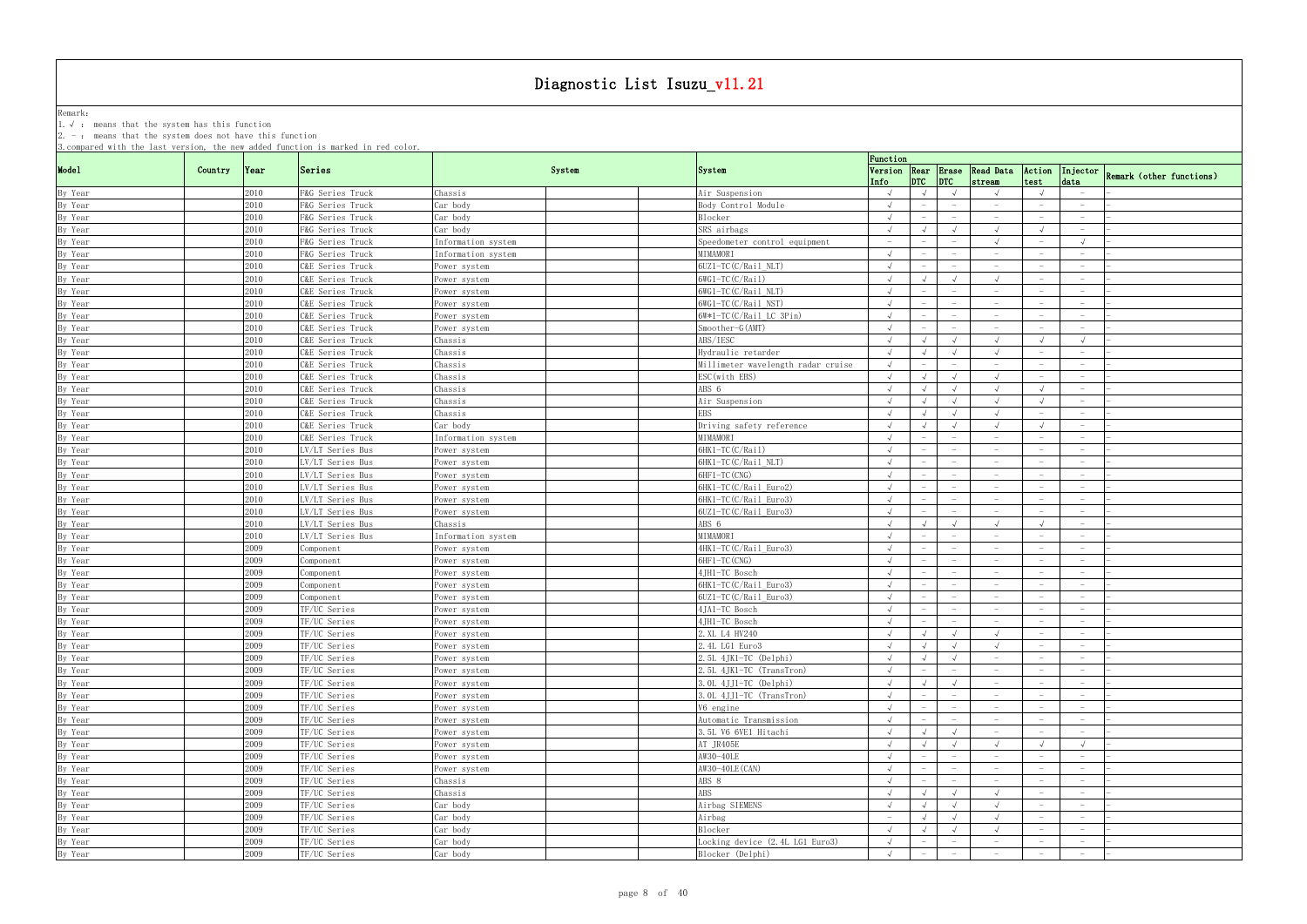Remark: The contract of the contract of  $\mathbb{R}$  and  $\mathbb{R}$  are contract of  $\mathbb{R}$  and  $\mathbb{R}$  are contract of  $\mathbb{R}$  and  $\mathbb{R}$  are contract of  $\mathbb{R}$  and  $\mathbb{R}$  are contract of  $\mathbb{R}$  and  $\mathbb{R}$  are cont

1.√ : means that the system has this function

|                    |         |      | 3. compared with the last version, the new added function is marked in red color. |                    |        |                               | Function                 |                                 |                                 |                                               |                                 |                                 |                                   |
|--------------------|---------|------|-----------------------------------------------------------------------------------|--------------------|--------|-------------------------------|--------------------------|---------------------------------|---------------------------------|-----------------------------------------------|---------------------------------|---------------------------------|-----------------------------------|
| Mode1              | Country | Year | Series                                                                            |                    | System | <b>System</b>                 | Info                     | $ DTC $ $ DTC $                 |                                 | Version Rear Erase Read Data Action<br>stream | test                            | data                            | Injector Remark (other functions) |
| By Year            |         | 2009 | TF/UC Series                                                                      | Car body           |        | Blocker (Transtron)           | $\sqrt{ }$               | $-$                             |                                 | $\hspace{0.1mm}-\hspace{0.1mm}$               |                                 |                                 |                                   |
| By Year            |         | 2009 | TF/UC Series                                                                      | Car body           |        | Locking device (V6 engine)    | $\sqrt{ }$               |                                 |                                 | $\overline{\phantom{m}}$                      |                                 |                                 |                                   |
| By Year            |         | 2009 | TF/UC Series                                                                      | Car body           |        | Airbag (KWP)                  |                          |                                 |                                 |                                               |                                 |                                 |                                   |
| By Year            |         | 2009 | TF/UC Series                                                                      | Car body           |        | Powertrain Interface Module   | $\sqrt{ }$               | $\overline{\phantom{a}}$        | $\hspace{0.1mm}-\hspace{0.1mm}$ | $\hspace{0.1mm}-\hspace{0.1mm}$               |                                 | $-$                             |                                   |
| By Year            |         | 2009 | Industrial Engine (Off-Road) Power system                                         |                    |        | 4JJ1-TC(C/Rail_Tier3)         |                          |                                 | $\hspace{0.1mm}-\hspace{0.1mm}$ | $-$                                           |                                 | $\overline{\phantom{0}}$        |                                   |
| By Year            |         | 2009 | Industrial Engine (Off-Road) Power system                                         |                    |        | 4HK1-TC(C/Rail_Tier3)         |                          |                                 |                                 |                                               |                                 |                                 |                                   |
| By Year            |         | 2009 | Industrial Engine (Off-Road)                                                      | Power system       |        | 6HK1-TC(C/Rail_Tier3)         |                          |                                 |                                 |                                               |                                 | $\hspace{0.1mm}-\hspace{0.1mm}$ |                                   |
| By Year            |         | 2009 | Industrial Engine(Off-Road)                                                       | Power system       |        | 6UZ1-TC(C/Rail_Tier3)         | $\sqrt{ }$               |                                 |                                 | $\hspace{0.1mm}-\hspace{0.1mm}$               |                                 | $\overline{\phantom{0}}$        |                                   |
| By Year            |         | 2009 | Industrial Engine(Off-Road)                                                       | Power system       |        | 6WG1-TC(C/Rail_Tier3)         | $\sqrt{ }$               |                                 |                                 | $\hspace{0.1mm}-\hspace{0.1mm}$               |                                 |                                 |                                   |
| By Year            |         | 2009 | N Series Truck                                                                    | Power system       |        | 4HE1-TC(Diesel)               |                          |                                 |                                 |                                               |                                 | $\overline{\phantom{0}}$        |                                   |
| By Year            |         | 2009 | N Series Truck                                                                    | Power system       |        | 4HG1(Diesel)                  | $\sqrt{ }$               | $\sqrt{ }$                      | $\sqrt{ }$                      |                                               |                                 | $-$                             |                                   |
| By Year            |         | 2009 | N Series Truck                                                                    | Power system       |        | 4HK1-TC(C/Rail)               | $\sqrt{ }$               | $\sqrt{ }$                      | $\sqrt{ }$                      |                                               | $\overline{\phantom{0}}$        | $-$                             |                                   |
| By Year            |         | 2009 | N Series Truck                                                                    | Power system       |        | 4HK1-TC(C/Rail_NLT)           |                          |                                 |                                 | $\overline{\phantom{m}}$                      |                                 | $\hspace{0.1mm}-\hspace{0.1mm}$ |                                   |
| By Year            |         | 2009 | N Series Truck                                                                    | ower system        |        | 4HK1/4JJ1(C/Rail_Euro2)       | $\sqrt{ }$               |                                 | $\sqrt{ }$                      |                                               |                                 | $\sqrt{ }$                      |                                   |
| By Year            |         | 2009 | N Series Truck                                                                    | ower system        |        | 4HK1/4JJ1(C/Rail_Euro3)       | $\sqrt{ }$               | $\sqrt{ }$                      | $\sqrt{ }$                      | $\sqrt{ }$                                    | $\sqrt{ }$                      | $\sqrt{ }$                      |                                   |
| By Year            |         | 2009 | N Series Truck                                                                    | Power system       |        | 4HV1 (CNG)                    | $\sqrt{ }$               |                                 | $\sqrt{ }$                      |                                               |                                 |                                 |                                   |
| By Year            |         | 2009 | N Series Truck                                                                    | Power system       |        | 4JH1-TC Bosch                 | $\sqrt{ }$               | $\sqrt{ }$                      | $\sqrt{ }$                      |                                               | $\sqrt{ }$                      |                                 | Special function                  |
| By Year            |         | 2009 | N Series Truck                                                                    | Power system       |        | 4JJ1-TC(C/Rail_Mexico)        | $\sqrt{ }$               | $\sqrt{ }$                      | $\sqrt{ }$                      |                                               |                                 | $\sqrt{ }$                      |                                   |
| By Year            |         | 2009 | N Series Truck                                                                    | Power system       |        | 4JJ1-TC(C/Rail)               |                          |                                 | $\sqrt{ }$                      |                                               | $\overline{\phantom{0}}$        | $\hspace{0.1mm}-\hspace{0.1mm}$ |                                   |
| By Year            |         | 2009 | N Series Truck                                                                    | Power system       |        | 4JJ1-TC(C/Rail_NLT)           |                          |                                 |                                 | $\overline{\phantom{m}}$                      |                                 | $\overline{\phantom{0}}$        |                                   |
| By Year            |         | 2009 | N Series Truck                                                                    | Power system       |        | Idle stop (BCM)               |                          |                                 |                                 |                                               |                                 | $\sqrt{ }$                      |                                   |
|                    |         | 2009 | N Series Truck                                                                    | Power system       |        | Hybrid System                 | $\sqrt{ }$               |                                 |                                 | $\overline{\phantom{a}}$                      |                                 | $\hspace{0.1mm}-\hspace{0.1mm}$ |                                   |
| By Year<br>By Year |         | 2009 | N Series Truck                                                                    | Power system       |        | AT A460                       | $\sqrt{ }$               |                                 |                                 |                                               |                                 |                                 |                                   |
| By Year            |         | 2009 | N Series Truck                                                                    | Power system       |        | Smoother/Smoother-Ex          |                          |                                 |                                 | $\overline{\phantom{m}}$                      |                                 |                                 |                                   |
| By Year            |         | 2009 | N Series Truck                                                                    |                    |        | Smoother (TransTron)          | $\sqrt{ }$               | $\overline{\phantom{a}}$        |                                 | $\overline{\phantom{a}}$                      |                                 | $\sim$                          |                                   |
|                    |         | 2009 |                                                                                   | Power system       |        | ABS/ASR                       |                          |                                 |                                 |                                               |                                 | $\sqrt{ }$                      |                                   |
| By Year<br>By Year |         | 2009 | N Series Truck<br>N Series Truck                                                  | Chassis<br>Chassis |        | <b>HSA</b>                    |                          |                                 |                                 |                                               |                                 | $\overline{\phantom{0}}$        |                                   |
|                    |         | 2009 |                                                                                   | Car body           |        | Body Control Module           | $\sqrt{ }$               |                                 |                                 |                                               |                                 | $\overline{\phantom{0}}$        |                                   |
| By Year            |         | 2009 | N Series Truck                                                                    |                    |        |                               |                          |                                 |                                 |                                               |                                 |                                 |                                   |
| By Year            |         |      | N Series Truck                                                                    | Car body           |        | Blocker                       | $\sqrt{ }$               |                                 |                                 |                                               |                                 |                                 |                                   |
| By Year            |         | 2009 | N Series Truck                                                                    | Car body           |        | SRS airbags<br>MIMAMORI       | $\sqrt{ }$               | $\sqrt{ }$                      |                                 |                                               |                                 | $\overline{\phantom{a}}$        |                                   |
| By Year            |         | 2009 | N Series Truck                                                                    | Information system |        |                               |                          |                                 |                                 |                                               |                                 |                                 |                                   |
| By Year            |         | 2009 | F&G Series Truck                                                                  | Power system       |        | 4HK1-TC(C/Rail)               | $\sqrt{ }$               |                                 | $\sqrt{ }$                      |                                               |                                 | $\hspace{0.1mm}-\hspace{0.1mm}$ |                                   |
| By Year            |         | 2009 | F&G Series Truck                                                                  | Power system       |        | 4HK1-TC(C/Rail_NLT)           |                          | $\overline{\phantom{m}}$        | $\overline{\phantom{m}}$        | $\hspace{0.1mm}-\hspace{0.1mm}$               |                                 | $\overline{\phantom{0}}$        |                                   |
| By Year            |         | 2009 | F&G Series Truck                                                                  | Power system       |        | 4HK1/6HK1(C/Rail_Euro2)       |                          |                                 |                                 |                                               |                                 |                                 |                                   |
| By Year            |         | 2009 | F&G Series Truck                                                                  | Power system       |        | 4HK1/6HK1(C/Rail_Euro3)       |                          |                                 |                                 |                                               |                                 |                                 |                                   |
| By Year            |         | 2009 | F&G Series Truck                                                                  | Power system       |        | 6HK1-TC(C/Rail)               |                          |                                 |                                 | $\hspace{0.1mm}-\hspace{0.1mm}$               |                                 |                                 |                                   |
| By Year            |         | 2009 | F&G Series Truck                                                                  | Power system       |        | 6HK1-TC(C/Rail_NLT)           | $\sqrt{ }$               |                                 |                                 |                                               |                                 |                                 |                                   |
| By Year            |         | 2009 | F&G Series Truck                                                                  | Power system       |        | 6HF1-TC (CNG)                 | $\sqrt{ }$               |                                 |                                 |                                               |                                 |                                 |                                   |
| By Year            |         | 2009 | F&G Series Truck                                                                  | Power system       |        | 6UZ1-TC(C/Rail)               | $\sqrt{ }$               | $\sqrt{ }$                      | $\sqrt{ }$                      | $\sqrt{ }$                                    |                                 | $-$                             |                                   |
| By Year            |         | 2009 | F&G Series Truck                                                                  | Power system       |        | 6UZ1-TC(C/Rail_NLT)           |                          | $\overline{\phantom{m}}$        | $\hspace{0.1mm}-\hspace{0.1mm}$ | $-$                                           |                                 | $-$                             |                                   |
| By Year            |         | 2009 | F&G Series Truck                                                                  | Power system       |        | 6UZ1-TC(C/Rail_Euro3)         | $\sqrt{ }$               | $-$                             | $\hspace{0.1mm}-\hspace{0.1mm}$ | $-$                                           |                                 | $-$                             |                                   |
| By Year            |         | 2009 | F&G Series Truck                                                                  | Power system       |        | Idle stop (BCM)               |                          |                                 |                                 |                                               |                                 | $\sqrt{ }$                      |                                   |
| By Year            |         | 2009 | F&G Series Truck                                                                  | Power system       |        | Smoother/Smoother-Fx          | $\sqrt{ }$               |                                 | $\hspace{0.1mm}-\hspace{0.1mm}$ | $-$                                           |                                 | $-$                             |                                   |
| By Year            |         | 2009 | F&G Series Truck                                                                  | Power system       |        | Smoother (TransTron)          | $\sqrt{ }$               | $\sqrt{ }$                      | $\sqrt{ }$                      | $\sqrt{ }$                                    |                                 | $-$                             |                                   |
| By Year            |         | 2009 | F&G Series Truck                                                                  | Chassis            |        | ABS 6                         | $\sqrt{ }$               | $\sqrt{ }$                      | $\sqrt{ }$                      | $\sqrt{ }$                                    |                                 |                                 |                                   |
| By Year            |         | 2009 | F&G Series Truck                                                                  | Chassis            |        | ABS/ASR ADVICS                | $\sqrt{ }$               | $\overline{\phantom{0}}$        | $\hspace{0.1mm}-\hspace{0.1mm}$ | $-$                                           |                                 | $-$                             |                                   |
| By Year            |         | 2009 | F&G Series Truck                                                                  | Chassis            |        | Air Suspension                | $\sqrt{ }$               | $\sqrt{ }$                      | $\sqrt{ }$                      | $\sqrt{ }$                                    |                                 | $-$                             |                                   |
| By Year            |         | 2009 | F&G Series Truck                                                                  | Car body           |        | Body Control Module           | $\sqrt{ }$               | $-$                             | $\overline{\phantom{0}}$        | $\hspace{0.1mm}-\hspace{0.1mm}$               | $\overline{\phantom{0}}$        | $-$                             |                                   |
| By Year            |         | 2009 | F&G Series Truck                                                                  | Car body           |        | Blocker                       |                          |                                 |                                 | $\hspace{0.1mm}-\hspace{0.1mm}$               |                                 | $\overline{\phantom{0}}$        |                                   |
| By Year            |         | 2009 | F&G Series Truck                                                                  | Car body           |        | SRS airbags                   | $\sqrt{ }$               |                                 |                                 |                                               |                                 | $-$                             |                                   |
| By Year            |         | 2009 | F&G Series Truck                                                                  | Information system |        | Speedometer control equipment | $\overline{\phantom{0}}$ |                                 |                                 |                                               |                                 |                                 |                                   |
| By Year            |         | 2009 | F&G Series Truck                                                                  | Information system |        | MIMAMORI                      | $\sqrt{ }$               | $\overline{\phantom{a}}$        |                                 | $\hspace{0.1mm}-\hspace{0.1mm}$               |                                 | $\overline{\phantom{0}}$        |                                   |
| By Year            |         | 2009 | C&E Series Truck                                                                  | Power system       |        | 6UZ1-TC(C/Rail_NLT)           | $\sqrt{ }$               | $\hspace{0.1mm}-\hspace{0.1mm}$ |                                 | $\hspace{0.1mm}-\hspace{0.1mm}$               |                                 | $\overline{\phantom{0}}$        |                                   |
| By Year            |         | 2010 | C&E Series Truck                                                                  | Power system       |        | 6WG1-TC(C/Rail)               | $\sqrt{ }$               | $\sqrt{ }$                      | $\sqrt{ }$                      | $\sqrt{ }$                                    | $\hspace{0.1mm}-\hspace{0.1mm}$ | $-$                             |                                   |
| By Year            |         | 2009 | C&E Series Truck                                                                  | Power system       |        | 6WG1-TC(C/Rail_NLT)           | $\sqrt{ }$               | $-$                             | $-$                             | $-$                                           | $\overline{\phantom{0}}$        | $-$                             |                                   |
|                    |         |      |                                                                                   |                    |        |                               |                          |                                 |                                 |                                               |                                 |                                 |                                   |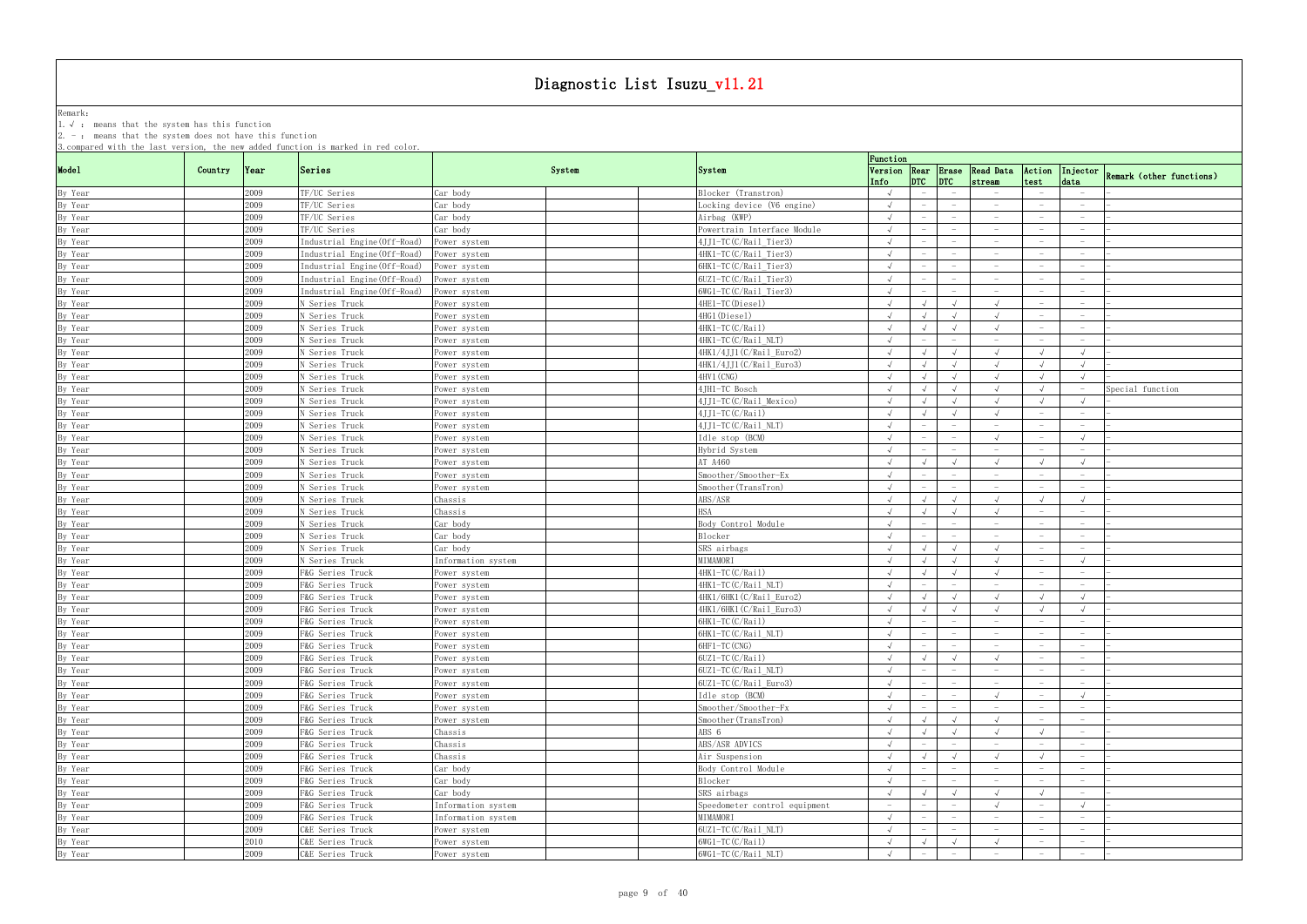Remark: The contract of the contract of  $\mathbb{R}$  and  $\mathbb{R}$  are contract of  $\mathbb{R}$  and  $\mathbb{R}$  are contract of  $\mathbb{R}$  and  $\mathbb{R}$  are contract of  $\mathbb{R}$  and  $\mathbb{R}$  are contract of  $\mathbb{R}$  and  $\mathbb{R}$  are cont

1.√ : means that the system has this function

| Mode1<br>Country<br>By Year<br>By Year<br>By Year<br>By Year<br>By Year<br>By Year<br>By Year<br>By Year<br>By Year<br>By Year<br>By Year<br>By Year<br>By Year<br>By Year<br>By Year<br>By Year<br>By Year | Year<br>2009-<br>2009-<br>2009<br>2009<br>2009<br>2009<br>2009<br>2009<br>2009<br>2009<br>2009<br>2009<br>2009<br>2009 | Series<br>C&E Series Truck<br>C&E Series Truck<br>C&E Series Truck<br>C&E Series Truck<br>C&E Series Truck<br>C&E Series Truck<br>C&E Series Truck<br>C&E Series Truck<br>C&E Series Truck<br>C&E Series Truck<br>C&E Series Truck | Power system<br>Power system<br>Chassis<br>Chassis<br>Chassis<br>Chassis<br>Chassis<br>Chassis<br>Chassis<br>Car body | System | System<br>$6WG1-TC(C/Rail NST)$<br>$6W*1-TC(C/Rail LC3Pin)$<br>ABS/IESC<br>Hydraulic retarder<br>Millimeter wavelength radar cruise<br>$\text{ESC}(\text{with } \text{EBS})$<br>ABS 6 | Function<br>Info<br>$\sqrt{ }$<br>$\sqrt{ }$<br>$\sqrt{ }$<br>$\sqrt{ }$<br>$\sqrt{ }$ | $ $ <sub>DTC</sub> $ $ <sub>DTC</sub><br>$-$<br>$\overline{\phantom{m}}$<br>$\sqrt{ }$<br>$\sqrt{ }$<br>$\overline{\phantom{a}}$ | $\overline{\phantom{0}}$<br>$\overline{\phantom{0}}$<br>$\sqrt{ }$<br>$\sqrt{ }$ | Version Rear Erase Read Data<br>stream<br>$-$<br>$\hspace{0.1mm}-\hspace{0.1mm}$ | test                            | Action Injector<br>data<br>$-$<br>$-$<br>$\sqrt{ }$ | Remark (other functions) |
|-------------------------------------------------------------------------------------------------------------------------------------------------------------------------------------------------------------|------------------------------------------------------------------------------------------------------------------------|------------------------------------------------------------------------------------------------------------------------------------------------------------------------------------------------------------------------------------|-----------------------------------------------------------------------------------------------------------------------|--------|---------------------------------------------------------------------------------------------------------------------------------------------------------------------------------------|----------------------------------------------------------------------------------------|----------------------------------------------------------------------------------------------------------------------------------|----------------------------------------------------------------------------------|----------------------------------------------------------------------------------|---------------------------------|-----------------------------------------------------|--------------------------|
|                                                                                                                                                                                                             |                                                                                                                        |                                                                                                                                                                                                                                    |                                                                                                                       |        |                                                                                                                                                                                       |                                                                                        |                                                                                                                                  |                                                                                  |                                                                                  |                                 |                                                     |                          |
|                                                                                                                                                                                                             |                                                                                                                        |                                                                                                                                                                                                                                    |                                                                                                                       |        |                                                                                                                                                                                       |                                                                                        |                                                                                                                                  |                                                                                  |                                                                                  |                                 |                                                     |                          |
|                                                                                                                                                                                                             |                                                                                                                        |                                                                                                                                                                                                                                    |                                                                                                                       |        |                                                                                                                                                                                       |                                                                                        |                                                                                                                                  |                                                                                  |                                                                                  |                                 |                                                     |                          |
|                                                                                                                                                                                                             |                                                                                                                        |                                                                                                                                                                                                                                    |                                                                                                                       |        |                                                                                                                                                                                       |                                                                                        |                                                                                                                                  |                                                                                  |                                                                                  |                                 |                                                     |                          |
|                                                                                                                                                                                                             |                                                                                                                        |                                                                                                                                                                                                                                    |                                                                                                                       |        |                                                                                                                                                                                       |                                                                                        |                                                                                                                                  |                                                                                  |                                                                                  |                                 | $\overline{\phantom{0}}$                            |                          |
|                                                                                                                                                                                                             |                                                                                                                        |                                                                                                                                                                                                                                    |                                                                                                                       |        |                                                                                                                                                                                       |                                                                                        |                                                                                                                                  |                                                                                  | $\hspace{0.1mm}-\hspace{0.1mm}$                                                  |                                 |                                                     |                          |
|                                                                                                                                                                                                             |                                                                                                                        |                                                                                                                                                                                                                                    |                                                                                                                       |        |                                                                                                                                                                                       |                                                                                        | $\sqrt{ }$                                                                                                                       | $\sqrt{ }$                                                                       |                                                                                  |                                 |                                                     |                          |
|                                                                                                                                                                                                             |                                                                                                                        |                                                                                                                                                                                                                                    |                                                                                                                       |        |                                                                                                                                                                                       | $\sqrt{ }$                                                                             | $\sqrt{ }$                                                                                                                       | $\sqrt{ }$                                                                       | $\sqrt{ }$                                                                       | $\sqrt{ }$                      | $\overline{\phantom{0}}$                            |                          |
|                                                                                                                                                                                                             |                                                                                                                        |                                                                                                                                                                                                                                    |                                                                                                                       |        | Air Suspension                                                                                                                                                                        | $\sqrt{ }$                                                                             | $\sqrt{ }$                                                                                                                       | $\sqrt{ }$                                                                       |                                                                                  | $\sqrt{ }$                      | $-$                                                 |                          |
|                                                                                                                                                                                                             |                                                                                                                        |                                                                                                                                                                                                                                    |                                                                                                                       |        | <b>EBS</b>                                                                                                                                                                            | $\sqrt{ }$                                                                             | $\sqrt{ }$                                                                                                                       | $\sqrt{ }$                                                                       |                                                                                  | $\overline{\phantom{0}}$        | $\overline{\phantom{0}}$                            |                          |
|                                                                                                                                                                                                             |                                                                                                                        |                                                                                                                                                                                                                                    |                                                                                                                       |        | Driving safety reference                                                                                                                                                              |                                                                                        | $\sqrt{ }$                                                                                                                       | $\sqrt{ }$                                                                       |                                                                                  |                                 |                                                     |                          |
|                                                                                                                                                                                                             |                                                                                                                        |                                                                                                                                                                                                                                    | Information system                                                                                                    |        | MIMAMORI                                                                                                                                                                              | $\sqrt{ }$                                                                             |                                                                                                                                  |                                                                                  |                                                                                  |                                 |                                                     |                          |
|                                                                                                                                                                                                             |                                                                                                                        | LV/LT Series Bus                                                                                                                                                                                                                   | Power system                                                                                                          |        | 6HK1-TC(C/Rail)                                                                                                                                                                       |                                                                                        | $\qquad \qquad -$                                                                                                                |                                                                                  | $\hspace{0.1mm}-\hspace{0.1mm}$                                                  |                                 | $\overline{\phantom{0}}$                            |                          |
|                                                                                                                                                                                                             |                                                                                                                        | LV/LT Series Bus                                                                                                                                                                                                                   | Power system                                                                                                          |        | 6HK1-TC(C/Rail NLT)                                                                                                                                                                   |                                                                                        |                                                                                                                                  |                                                                                  | $\hspace{0.1mm}-\hspace{0.1mm}$                                                  |                                 |                                                     |                          |
|                                                                                                                                                                                                             |                                                                                                                        | LV/LT Series Bus                                                                                                                                                                                                                   | Power system                                                                                                          |        | 6HF1-TC (CNG)                                                                                                                                                                         |                                                                                        |                                                                                                                                  |                                                                                  |                                                                                  |                                 |                                                     |                          |
|                                                                                                                                                                                                             | 2009                                                                                                                   | LV/LT Series Bus                                                                                                                                                                                                                   | Power system                                                                                                          |        | $6HK1-TC(C/Rai1 Euro2)$                                                                                                                                                               |                                                                                        | $\hspace{0.1mm}-\hspace{0.1mm}$                                                                                                  | $\hspace{0.1mm}-\hspace{0.1mm}$                                                  | $-$                                                                              |                                 | $-$                                                 |                          |
|                                                                                                                                                                                                             | 2009                                                                                                                   | LV/LT Series Bus                                                                                                                                                                                                                   | Power system                                                                                                          |        | 6HK1-TC(C/Rail_Euro3)                                                                                                                                                                 |                                                                                        | $\overline{\phantom{a}}$                                                                                                         |                                                                                  | $\hspace{0.1mm}-\hspace{0.1mm}$                                                  |                                 | $\overline{\phantom{0}}$                            |                          |
|                                                                                                                                                                                                             | 2009                                                                                                                   | LV/LT Series Bus                                                                                                                                                                                                                   | Power system                                                                                                          |        | $6UZ1-TC(C/Rai1_Euro3)$                                                                                                                                                               |                                                                                        |                                                                                                                                  |                                                                                  | $\overline{\phantom{m}}$                                                         |                                 | $-$                                                 |                          |
| By Year                                                                                                                                                                                                     | 2009                                                                                                                   | LV/LT Series Bus                                                                                                                                                                                                                   | Chassis                                                                                                               |        | ABS 6                                                                                                                                                                                 | $\sqrt{ }$                                                                             |                                                                                                                                  |                                                                                  |                                                                                  |                                 | $-$                                                 |                          |
| By Year                                                                                                                                                                                                     | 2009                                                                                                                   | LV/LT Series Bus                                                                                                                                                                                                                   | Information system                                                                                                    |        | MIMAMORI                                                                                                                                                                              | $\sqrt{ }$                                                                             | $\qquad \qquad -$                                                                                                                |                                                                                  | $\hspace{0.1mm}-\hspace{0.1mm}$                                                  |                                 | $\overline{\phantom{0}}$                            |                          |
| By Year                                                                                                                                                                                                     | 2008-                                                                                                                  | omponent`                                                                                                                                                                                                                          | Power system                                                                                                          |        | 4HK1-TC(C/Rail_Euro3)                                                                                                                                                                 | $\sqrt{ }$                                                                             |                                                                                                                                  |                                                                                  | $\overline{\phantom{0}}$                                                         |                                 |                                                     |                          |
| By Year                                                                                                                                                                                                     | 2008                                                                                                                   | omponent                                                                                                                                                                                                                           | Power system                                                                                                          |        | 6HF1-TC (CNG)                                                                                                                                                                         |                                                                                        |                                                                                                                                  |                                                                                  |                                                                                  |                                 |                                                     |                          |
| By Year                                                                                                                                                                                                     | 2008                                                                                                                   | Component                                                                                                                                                                                                                          | Power system                                                                                                          |        | 4JH1-TC Bosch                                                                                                                                                                         | $\sqrt{ }$                                                                             | $\overline{\phantom{a}}$                                                                                                         | $\hspace{0.1mm}-\hspace{0.1mm}$                                                  | $-$                                                                              |                                 | $\overline{\phantom{0}}$                            |                          |
| By Year                                                                                                                                                                                                     | 2008                                                                                                                   | Component                                                                                                                                                                                                                          | Power system                                                                                                          |        | $6HK1-TC(C/Rai1 Euro3)$                                                                                                                                                               | $\sqrt{ }$                                                                             | $\overline{\phantom{a}}$                                                                                                         | $\overline{\phantom{0}}$                                                         | $ \,$                                                                            | $\overline{\phantom{0}}$        | $-$                                                 |                          |
| By Year                                                                                                                                                                                                     | 2008-                                                                                                                  | Component                                                                                                                                                                                                                          | Power system                                                                                                          |        | $6UZ1-TC(C/Rai1_Euro3)$                                                                                                                                                               | $\sqrt{ }$                                                                             |                                                                                                                                  |                                                                                  | $\overline{\phantom{0}}$                                                         |                                 | $-$                                                 |                          |
| By Year                                                                                                                                                                                                     | 2008                                                                                                                   | TF/UC Series                                                                                                                                                                                                                       | ower system?                                                                                                          |        | 4JA1-TC Bosch                                                                                                                                                                         | $\sqrt{ }$                                                                             |                                                                                                                                  |                                                                                  | $\hspace{0.1mm}-\hspace{0.1mm}$                                                  |                                 | $\overline{\phantom{0}}$                            |                          |
| By Year                                                                                                                                                                                                     | 2008                                                                                                                   | TF/UC Series                                                                                                                                                                                                                       | ower system?                                                                                                          |        | 4JH1-TC Bosch                                                                                                                                                                         |                                                                                        |                                                                                                                                  |                                                                                  | $\hspace{0.1mm}-\hspace{0.1mm}$                                                  |                                 | $\hspace{0.1mm}-\hspace{0.1mm}$                     |                          |
| By Year                                                                                                                                                                                                     | 2008-                                                                                                                  | TF/UC Series                                                                                                                                                                                                                       | Power system                                                                                                          |        | 2. XL L4 HV240                                                                                                                                                                        | $\sqrt{ }$                                                                             | $\sqrt{ }$                                                                                                                       | $\sqrt{ }$                                                                       |                                                                                  |                                 |                                                     |                          |
| By Year                                                                                                                                                                                                     | 2008                                                                                                                   | TF/UC Series                                                                                                                                                                                                                       | Power system                                                                                                          |        | 2.4L LG1 Euro3                                                                                                                                                                        |                                                                                        | $\sqrt{ }$                                                                                                                       | $\sqrt{ }$                                                                       |                                                                                  |                                 |                                                     |                          |
| By Year                                                                                                                                                                                                     | 2008                                                                                                                   | TF/UC Series                                                                                                                                                                                                                       | Power system                                                                                                          |        | $2.5L$ 4.JK1-TC (Delphi)                                                                                                                                                              | $\sqrt{ }$                                                                             | $\sqrt{ }$                                                                                                                       | $\sqrt{ }$                                                                       | $-$                                                                              |                                 | $\hspace{0.1mm}-\hspace{0.1mm}$                     |                          |
| By Year                                                                                                                                                                                                     | 2008-                                                                                                                  | TF/UC Series                                                                                                                                                                                                                       | Power system                                                                                                          |        | 2.5L 4JK1-TC (TransTron)                                                                                                                                                              |                                                                                        | $\overline{\phantom{a}}$                                                                                                         | $\hspace{0.1mm}-\hspace{0.1mm}$                                                  | $-$                                                                              | $\hspace{0.1mm}-\hspace{0.1mm}$ | $\overline{\phantom{0}}$                            |                          |
| By Year                                                                                                                                                                                                     | 2008                                                                                                                   | TF/UC Series                                                                                                                                                                                                                       | Power system                                                                                                          |        | 3.0L 4JJ1-TC (Delphi)                                                                                                                                                                 |                                                                                        |                                                                                                                                  |                                                                                  | $-$                                                                              |                                 | $-$                                                 |                          |
| By Year                                                                                                                                                                                                     | 2008                                                                                                                   | TF/UC Series                                                                                                                                                                                                                       | ower system?                                                                                                          |        | 3.0L 4JJ1-TC (TransTron)                                                                                                                                                              | $\sqrt{ }$                                                                             |                                                                                                                                  |                                                                                  | $-$                                                                              |                                 | $\overline{\phantom{0}}$                            |                          |
| By Year                                                                                                                                                                                                     | 2008                                                                                                                   | TF/UC Series                                                                                                                                                                                                                       | Power system                                                                                                          |        | V6 engine                                                                                                                                                                             | $\sqrt{ }$                                                                             | $\overline{\phantom{a}}$                                                                                                         |                                                                                  | $\hspace{0.1mm}-\hspace{0.1mm}$                                                  |                                 | $-$                                                 |                          |
|                                                                                                                                                                                                             | 2008 -                                                                                                                 | TF/UC Series                                                                                                                                                                                                                       | Power system                                                                                                          |        | Automatic Transmission                                                                                                                                                                | $\sqrt{ }$                                                                             | $\overline{\phantom{0}}$                                                                                                         | $\overline{\phantom{a}}$                                                         | $-$                                                                              |                                 | $-$                                                 |                          |
| By Year<br>By Year                                                                                                                                                                                          | 2008                                                                                                                   | TF/UC Series                                                                                                                                                                                                                       | Power system                                                                                                          |        | 3.5L V6 6VE1 Hitachi                                                                                                                                                                  | $\sqrt{ }$                                                                             | $\sqrt{ }$                                                                                                                       | $\sqrt{ }$                                                                       | $\hspace{0.1mm}-\hspace{0.1mm}$                                                  |                                 |                                                     |                          |
| By Year                                                                                                                                                                                                     | 2008-                                                                                                                  | TF/UC Series                                                                                                                                                                                                                       | Power system                                                                                                          |        | AT JR405E                                                                                                                                                                             | $\sqrt{ }$                                                                             | $\sqrt{ }$                                                                                                                       | $\sqrt{ }$                                                                       | $\sqrt{ }$                                                                       | $\sqrt{ }$                      | $\sqrt{ }$                                          |                          |
|                                                                                                                                                                                                             | 2008                                                                                                                   | TF/UC Series                                                                                                                                                                                                                       | Power system                                                                                                          |        | AW30-40LE                                                                                                                                                                             |                                                                                        |                                                                                                                                  | $-$                                                                              |                                                                                  |                                 |                                                     |                          |
| By Year                                                                                                                                                                                                     | 2008                                                                                                                   | TF/UC Series                                                                                                                                                                                                                       |                                                                                                                       |        | AW30-40LE (CAN)                                                                                                                                                                       | $\sqrt{ }$                                                                             | $\hspace{0.1mm}-\hspace{0.1mm}$                                                                                                  |                                                                                  | $\hspace{0.1mm}-\hspace{0.1mm}$                                                  |                                 |                                                     |                          |
| By Year<br>By Year                                                                                                                                                                                          | 2008                                                                                                                   | TF/UC Series                                                                                                                                                                                                                       | Power system<br>Chassis                                                                                               |        | ABS 8                                                                                                                                                                                 | $\sqrt{ }$                                                                             |                                                                                                                                  |                                                                                  |                                                                                  |                                 | $\overline{\phantom{0}}$                            |                          |
|                                                                                                                                                                                                             | 2008                                                                                                                   | TF/UC Series                                                                                                                                                                                                                       | Chassis                                                                                                               |        | <b>ABS</b>                                                                                                                                                                            | $\sqrt{ }$                                                                             | $\sqrt{ }$                                                                                                                       | $\sqrt{ }$                                                                       |                                                                                  |                                 | $\overline{\phantom{0}}$                            |                          |
| By Year                                                                                                                                                                                                     | 2008                                                                                                                   | TF/UC Series                                                                                                                                                                                                                       | Car body                                                                                                              |        | Locking device (2.4L LG1 Euro3)                                                                                                                                                       | $\sqrt{ }$                                                                             | $\hspace{0.1mm}-\hspace{0.1mm}$                                                                                                  |                                                                                  | $\hspace{0.1mm}-\hspace{0.1mm}$                                                  |                                 | $\overline{\phantom{0}}$                            |                          |
| By Year<br>By Year                                                                                                                                                                                          | 2008                                                                                                                   | TF/UC Series                                                                                                                                                                                                                       | Car body                                                                                                              |        | Blocker (Delphi)                                                                                                                                                                      |                                                                                        |                                                                                                                                  |                                                                                  | $-$                                                                              |                                 |                                                     |                          |
|                                                                                                                                                                                                             | 2008                                                                                                                   | TF/UC Series                                                                                                                                                                                                                       | Car body                                                                                                              |        | Blocker (Transtron)                                                                                                                                                                   | $\sqrt{ }$                                                                             | $-$                                                                                                                              | $\hspace{0.1mm}-\hspace{0.1mm}$                                                  | $-$                                                                              |                                 | $-$                                                 |                          |
| By Year                                                                                                                                                                                                     | 2008                                                                                                                   |                                                                                                                                                                                                                                    |                                                                                                                       |        |                                                                                                                                                                                       | $\sqrt{ }$                                                                             | $-$                                                                                                                              | $\hspace{0.1mm}-\hspace{0.1mm}$                                                  | $-$                                                                              |                                 | $\overline{\phantom{0}}$                            |                          |
| By Year                                                                                                                                                                                                     | 2008                                                                                                                   | TF/UC Series                                                                                                                                                                                                                       | Car body                                                                                                              |        | Locking device (V6 engine)                                                                                                                                                            | $\sqrt{ }$                                                                             |                                                                                                                                  | $\overline{\phantom{0}}$                                                         | $-$                                                                              |                                 | $-$                                                 |                          |
| By Year                                                                                                                                                                                                     |                                                                                                                        | TF/UC Series                                                                                                                                                                                                                       | Car body                                                                                                              |        | Airbag (KWP)                                                                                                                                                                          |                                                                                        | $-$                                                                                                                              |                                                                                  |                                                                                  |                                 |                                                     |                          |
| By Year                                                                                                                                                                                                     | 2008                                                                                                                   | TF/UC Series                                                                                                                                                                                                                       | Car body                                                                                                              |        | Powertrain Interface Module                                                                                                                                                           | $\sqrt{ }$                                                                             |                                                                                                                                  |                                                                                  | $\hspace{0.1mm}-\hspace{0.1mm}$                                                  |                                 | $-$                                                 |                          |
| By Year                                                                                                                                                                                                     | 2008                                                                                                                   | TF/UC Series                                                                                                                                                                                                                       | Car body                                                                                                              |        | Airbag SIEMENS                                                                                                                                                                        | $\sqrt{ }$                                                                             | $\sqrt{ }$                                                                                                                       | $\sqrt{ }$                                                                       |                                                                                  |                                 | $\overline{\phantom{0}}$                            |                          |
| By Year                                                                                                                                                                                                     | 2008                                                                                                                   | TF/UC Series                                                                                                                                                                                                                       | Car body                                                                                                              |        | Airbag                                                                                                                                                                                | $\overline{\phantom{0}}$                                                               | $\sqrt{ }$                                                                                                                       | $\sqrt{ }$                                                                       |                                                                                  |                                 | $-$                                                 |                          |
| By Year                                                                                                                                                                                                     | 2008                                                                                                                   | TF/UC Series                                                                                                                                                                                                                       | Car body                                                                                                              |        | Blocker                                                                                                                                                                               | $\sqrt{ }$                                                                             | $\sqrt{ }$                                                                                                                       | $\sqrt{ }$                                                                       |                                                                                  |                                 |                                                     |                          |
| By Year                                                                                                                                                                                                     | 2008                                                                                                                   | Industrial Engine (Off-Road)                                                                                                                                                                                                       | Power system                                                                                                          |        | 4JJ1-TC(C/Rail_Tier3)                                                                                                                                                                 | $\sqrt{ }$                                                                             | $ \,$                                                                                                                            | $\hspace{0.1mm}-\hspace{0.1mm}$                                                  | $\hspace{0.1mm}-\hspace{0.1mm}$                                                  |                                 | $\overline{\phantom{0}}$                            |                          |
| By Year                                                                                                                                                                                                     | 2008                                                                                                                   | Industrial Engine (Off-Road)                                                                                                                                                                                                       | Power system                                                                                                          |        | 4HK1-TC(C/Rail_Tier3)                                                                                                                                                                 | $\sqrt{ }$                                                                             | $-$                                                                                                                              | $\hspace{0.1mm}-\hspace{0.1mm}$                                                  | $ \,$                                                                            |                                 | $\hspace{0.1mm}-\hspace{0.1mm}$                     |                          |
|                                                                                                                                                                                                             | 2008                                                                                                                   | Industrial Engine(Off-Road)                                                                                                                                                                                                        | Power system                                                                                                          |        | 6HK1-TC(C/Rail_Tier3)                                                                                                                                                                 | $\sqrt{ }$                                                                             | $ \,$                                                                                                                            | $\hspace{0.1mm}-\hspace{0.1mm}$                                                  | $\overline{\phantom{0}}$                                                         | $\overline{\phantom{0}}$        | $-$                                                 |                          |
|                                                                                                                                                                                                             | 2008                                                                                                                   | Industrial Engine(Off-Road)                                                                                                                                                                                                        | Power system                                                                                                          |        | 6UZ1-TC(C/Rail_Tier3)                                                                                                                                                                 |                                                                                        |                                                                                                                                  |                                                                                  | $\hspace{0.1mm}-\hspace{0.1mm}$                                                  |                                 | $-$                                                 |                          |
| By Year<br>By Year<br>By Year                                                                                                                                                                               | 2008                                                                                                                   | Industrial Engine (Off-Road)                                                                                                                                                                                                       | Power system                                                                                                          |        | 6WG1-TC(C/Rail_Tier3)                                                                                                                                                                 | $\sqrt{ }$                                                                             | $-$                                                                                                                              | $\hspace{0.1mm}-\hspace{0.1mm}$                                                  | $-$                                                                              |                                 | $\sim$                                              |                          |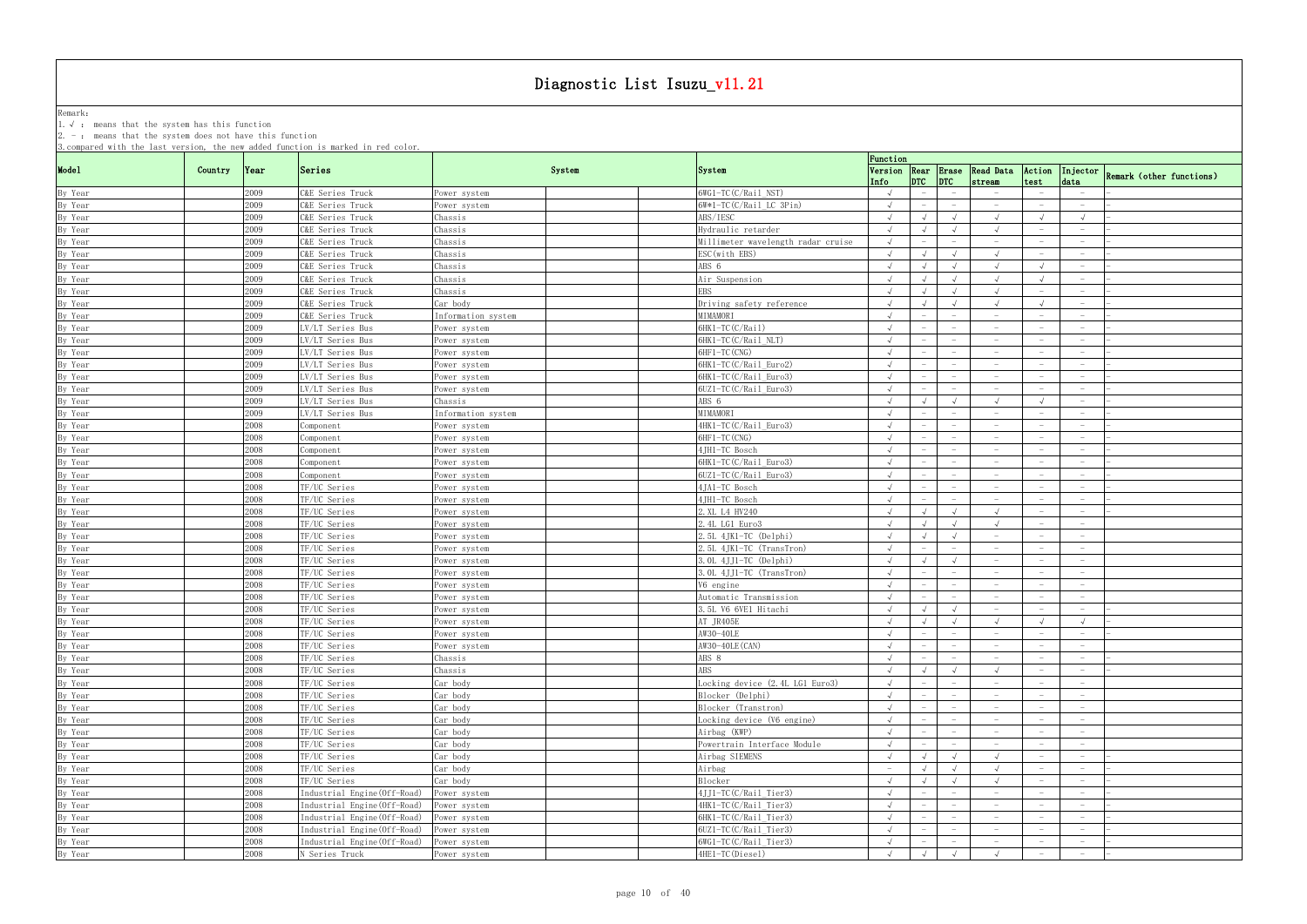Remark: The contract of the contract of  $\mathbb{R}$  and  $\mathbb{R}$  are contract of  $\mathbb{R}$  and  $\mathbb{R}$  are contract of  $\mathbb{R}$  and  $\mathbb{R}$  are contract of  $\mathbb{R}$  and  $\mathbb{R}$  are contract of  $\mathbb{R}$  and  $\mathbb{R}$  are cont 1.√ : means that the system has this function

|                    | 3. compared with the last version, the new added function is marked in red color. |                  |                              |                                    | Function                 |                          |                                 |                                               |                                 |                                 |                                   |
|--------------------|-----------------------------------------------------------------------------------|------------------|------------------------------|------------------------------------|--------------------------|--------------------------|---------------------------------|-----------------------------------------------|---------------------------------|---------------------------------|-----------------------------------|
| Mode1              | Country<br> Year                                                                  | Series           | System                       | System                             | Info                     |                          | $ DTC $ $ DTC $                 | Version Rear Erase Read Data Action<br>stream | test                            | data                            | Injector Remark (other functions) |
| By Year            | 2008                                                                              | N Series Truck   | Power system                 | 4HG1(Diesel)                       | $\sqrt{ }$               | $\sqrt{ }$               | $\sqrt{ }$                      | $\sqrt{ }$                                    |                                 | $-$                             |                                   |
| By Year            | 2008                                                                              | N Series Truck   | Power system                 | 4HK1-TC(C/Rail)                    | $\sqrt{ }$               |                          | $\sqrt{ }$                      |                                               | $\hspace{0.1mm}-\hspace{0.1mm}$ | $\overline{\phantom{0}}$        |                                   |
| By Year            | 2008                                                                              | N Series Truck   | Power system                 | 4HK1-TC(C/Rail NLT)                |                          |                          |                                 |                                               |                                 |                                 |                                   |
| By Year            | 2008                                                                              | N Series Truck   | Power system                 | 4HK1/4JJ1(C/Rail Euro2)            | $\sqrt{ }$               |                          | $\sqrt{ }$                      | $\sqrt{ }$                                    |                                 | $\sqrt{ }$                      |                                   |
| By Year            | 2008                                                                              | N Series Truck   | ower system?                 | 4HK1/4JJ1(C/Rail_Euro3)            | $\sqrt{ }$               |                          | $\sqrt{ }$                      | $\sqrt{ }$                                    |                                 | $\sqrt{ }$                      |                                   |
| By Year            | 2008                                                                              | N Series Truck   | Power system                 | 4HV1 (CNG)                         | $\sqrt{ }$               |                          | $\sqrt{ }$                      | $\sqrt{ }$                                    |                                 | $\sqrt{ }$                      |                                   |
| By Year            | 2008                                                                              | N Series Truck   | Power system                 | 4JH1-TC Bosch                      | $\sqrt{ }$               |                          | $\sqrt{ }$                      | $\sqrt{ }$                                    |                                 | $\overline{\phantom{0}}$        | Special function                  |
| By Year            | 2008                                                                              | N Series Truck   | Power system                 | $4JJ1-TC(C/Rai1)$                  | $\sqrt{ }$               |                          | $ \,$                           | $-$                                           | $\hspace{0.1mm}-\hspace{0.1mm}$ | $\hspace{0.1mm}-\hspace{0.1mm}$ |                                   |
| By Year            | 2008                                                                              | N Series Truck   | Power system                 | $4JJ1-TC(C/Rail NLT)$              | $\sqrt{ }$               |                          | $\hspace{0.1mm}-\hspace{0.1mm}$ | $\overline{\phantom{0}}$                      | $\hspace{0.1mm}-\hspace{0.1mm}$ | $\overline{\phantom{0}}$        |                                   |
| By Year            | 2008                                                                              | N Series Truck   | ower system                  | Idle stop (BCM)                    | $\sqrt{ }$               |                          |                                 |                                               |                                 | $\sqrt{ }$                      |                                   |
| By Year            | 2008                                                                              | N Series Truck   | Power system                 | Hybrid System                      | $\sqrt{ }$               |                          |                                 | $\hspace{0.1mm}-\hspace{0.1mm}$               |                                 | $\overline{\phantom{0}}$        |                                   |
| By Year            | 2008                                                                              | N Series Truck   | ower system?                 | AT A460                            | $\sqrt{ }$               |                          |                                 | $\sqrt{ }$                                    |                                 | $\sqrt{ }$                      |                                   |
| By Year            | 2008                                                                              | N Series Truck   | Power system                 | Smoother/Smoother-Ex               | $\sqrt{ }$               |                          |                                 | $\hspace{0.1mm}-\hspace{0.1mm}$               |                                 | $\overline{\phantom{0}}$        |                                   |
| By Year            | 2008                                                                              | N Series Truck   | Chassis                      | ABS/ASR                            | $\sqrt{ }$               |                          | $\sqrt{ }$                      | $\sqrt{ }$                                    |                                 | $\sqrt{ }$                      |                                   |
| By Year            | 2008                                                                              | N Series Truck   | Chassis                      | HSA                                |                          |                          |                                 | $\sqrt{ }$                                    | $\overline{\phantom{0}}$        | $\overline{\phantom{a}}$        |                                   |
| By Year            | 2008                                                                              | N Series Truck   | Car body                     | Body Control Module                |                          |                          |                                 | $\hspace{0.1mm}-\hspace{0.1mm}$               | $\hspace{0.1mm}-\hspace{0.1mm}$ | $\overline{\phantom{0}}$        |                                   |
| By Year            | 2008                                                                              | N Series Truck   | Car body                     | Blocker                            |                          |                          |                                 | $\hspace{0.1mm}-\hspace{0.1mm}$               |                                 | $\hspace{0.1mm}-\hspace{0.1mm}$ |                                   |
| By Year            | 2008                                                                              | N Series Truck   | Car body                     | SRS airbags                        | $\sqrt{ }$               |                          |                                 | $\sqrt{ }$                                    |                                 | $-$                             |                                   |
| By Year            | 2008                                                                              | N Series Truck   | Information system           | MIMAMORI                           | $\sqrt{ }$               |                          |                                 | $\sqrt{ }$                                    |                                 | $\sqrt{ }$                      |                                   |
| By Year            | 2008                                                                              | F&G Series Truck | Power system                 | 4HK1-TC(C/Rail)                    | $\sqrt{ }$               |                          | $\sqrt{ }$                      | $\sqrt{ }$                                    |                                 |                                 |                                   |
| By Year            | 2008                                                                              | F&G Series Truck | Power system                 | 4HK1-TC(C/Rail NLT)                | $\sqrt{ }$               |                          |                                 | $\hspace{0.1mm}-\hspace{0.1mm}$               |                                 | $\hspace{0.1mm}-\hspace{0.1mm}$ |                                   |
| By Year            | 2008                                                                              | F&G Series Truck | Power system                 | 4HK1/6HK1(C/Rail Euro2)            | $\sqrt{ }$               |                          | $\sqrt{ }$                      | $\sqrt{ }$                                    |                                 | $\sqrt{ }$                      |                                   |
| By Year            | 2008                                                                              | F&G Series Truck | Power system                 | 4HK1/6HK1(C/Rail_Euro3)            | $\sqrt{ }$               |                          | $\sqrt{ }$                      | $\sqrt{ }$                                    |                                 | $\sqrt{ }$                      |                                   |
| By Year            | 2008                                                                              | F&G Series Truck | Power system                 | 6HK1-TC(C/Rail)                    |                          |                          |                                 |                                               |                                 | $\hspace{0.1mm}-\hspace{0.1mm}$ |                                   |
| By Year            | 2008                                                                              | F&G Series Truck | Power system                 | 6HK1-TC(C/Rail NLT)                | $\sqrt{ }$               |                          |                                 | $-$                                           |                                 | $-$                             |                                   |
| By Year            | 2008                                                                              | F&G Series Truck |                              | 6HF1-TC (CNG)                      |                          |                          |                                 | $-$                                           |                                 | $\hspace{0.1mm}-\hspace{0.1mm}$ |                                   |
| By Year            | 2008                                                                              | F&G Series Truck | ower system?<br>Power system | $6UZ1-TC(C/Rai1 NLT)$              |                          |                          |                                 | $\overline{\phantom{m}}$                      |                                 |                                 |                                   |
| By Year            | 2008                                                                              | F&G Series Truck | Power system                 | 6UZ1-TC(C/Rail_Euro3)              |                          |                          |                                 | $\hspace{0.1mm}-\hspace{0.1mm}$               |                                 | $\overline{\phantom{0}}$        |                                   |
| By Year            | 2008                                                                              | F&G Series Truck |                              | Idle stop (BCM)                    | $\sqrt{ }$               |                          | $\overline{\phantom{a}}$        | $\sqrt{ }$                                    |                                 | $\sqrt{ }$                      |                                   |
|                    | 2008                                                                              | F&G Series Truck | Power system                 | Smoother/Smoother-Fx               | $\sqrt{ }$               |                          | $\hspace{0.1mm}-\hspace{0.1mm}$ | $-$                                           | $\overline{\phantom{0}}$        | $-$                             |                                   |
| By Year<br>By Year | 2008                                                                              | F&G Series Truck | Power system<br>Chassis      | ABS 6                              | $\sqrt{ }$               |                          | $\sqrt{ }$                      | $\sqrt{ }$                                    |                                 | $\overline{\phantom{0}}$        |                                   |
|                    | 2008                                                                              |                  |                              | ABS/ASR ADVICS                     | $\sqrt{ }$               |                          |                                 | $\overline{\phantom{a}}$                      |                                 | $\sim$                          |                                   |
| By Year            | 2008                                                                              | F&G Series Truck | Chassis                      |                                    |                          |                          |                                 |                                               |                                 | $-$                             |                                   |
| By Year            | 2008                                                                              | F&G Series Truck | Chassis                      | Air Suspension                     | $\sqrt{ }$               |                          |                                 | $\sqrt{ }$<br>$\hspace{0.1mm}-\hspace{0.1mm}$ |                                 |                                 |                                   |
| By Year<br>By Year |                                                                                   | F&G Series Truck | Car body                     | Body Control Module                | $\sqrt{ }$<br>$\sqrt{ }$ |                          |                                 |                                               |                                 |                                 |                                   |
|                    | 2008                                                                              | F&G Series Truck | Car body                     | Blocker                            |                          |                          |                                 |                                               |                                 |                                 |                                   |
| By Year            | 2008<br>2008                                                                      | F&G Series Truck | Car body                     | SRS airbags                        | $\sqrt{ }$               | $\sqrt{ }$               | $\sqrt{ }$                      | $\sqrt{ }$                                    |                                 | $-$                             |                                   |
| By Year<br>By Year |                                                                                   | F&G Series Truck | Information system           | Speedometer control equipment      |                          |                          | $\sim$                          |                                               |                                 |                                 |                                   |
|                    | 2008                                                                              | F&G Series Truck | Information system           | MIMAMORI                           |                          |                          |                                 |                                               |                                 |                                 |                                   |
| By Year            | 2008                                                                              | C&E Series Truck | Power system                 | 6UZ1-TC(C/Rail_NLT)                | $\sqrt{ }$               |                          |                                 |                                               |                                 | $-$                             |                                   |
| By Year            | 2008                                                                              | C&E Series Truck | Power system                 | 6WG1-TC(C/Rail)                    | $\sqrt{ }$               |                          |                                 | $\sqrt{ }$                                    |                                 | $-$                             |                                   |
| By Year            | 2008                                                                              | C&E Series Truck | Power system                 | 6WG1-TC(C/Rail_NLT)                | $\sqrt{ }$               | $\overline{\phantom{m}}$ |                                 | $-$                                           |                                 | $\overline{\phantom{0}}$        |                                   |
| By Year            | 2008                                                                              | C&E Series Truck | Power system                 | 6WG1-TC(C/Rail_NST)                | $\sqrt{ }$               |                          |                                 | $\hspace{0.1mm}-\hspace{0.1mm}$               |                                 |                                 |                                   |
| By Year            | 2008                                                                              | C&E Series Truck | Power system                 | 6W*1-TC(C/Rail_LC 3Pin)            | $\sqrt{ }$               | $-$                      | $ \,$                           | $-$                                           |                                 | $\sim$                          |                                   |
| By Year            | 2008                                                                              | C&E Series Truck | Chassis                      | ABS/IESC                           | $\sqrt{ }$               | $\sqrt{ }$               | $\sqrt{ }$                      | $\sqrt{ }$                                    |                                 | $\sqrt{ }$                      |                                   |
| By Year            | 2008                                                                              | C&E Series Truck | Chassis                      | Hydraulic retarder                 | $\sqrt{ }$               |                          | $\sqrt{ }$                      | $\sqrt{ }$                                    | $\hspace{0.1mm}-\hspace{0.1mm}$ | $\overline{\phantom{a}}$        |                                   |
| By Year            | 2008                                                                              | C&E Series Truck | Chassis                      | Millimeter wavelength radar cruise | $\sqrt{ }$               |                          |                                 | $ \,$                                         |                                 | $\overline{\phantom{0}}$        |                                   |
| By Year<br>By Year | 2008                                                                              | C&E Series Truck | Chassis                      | ESC (with EBS)                     | $\sqrt{ }$               |                          |                                 | $\sqrt{ }$                                    |                                 | $-$                             |                                   |
|                    | 2008                                                                              | C&E Series Truck | Chassis                      | ABS 6                              | $\sqrt{ }$               |                          | $\sqrt{ }$                      | $\sqrt{ }$                                    |                                 | $\overline{\phantom{0}}$        |                                   |
| By Year            | 2008                                                                              | C&E Series Truck | Chassis                      | Air Suspension                     | $\sqrt{ }$               | $\sqrt{ }$               | $\sqrt{ }$                      | $\sqrt{ }$                                    |                                 | $\hspace{0.1mm}-\hspace{0.1mm}$ |                                   |
| By Year            | 2008                                                                              | C&E Series Truck | Chassis                      | EBS                                | $\sqrt{ }$               |                          | $\sqrt{ }$                      |                                               |                                 | $\sim$                          |                                   |
| By Year            | 2008                                                                              | C&E Series Truck | Car body                     | Driving safety reference           |                          |                          |                                 | $\sqrt{ }$                                    |                                 | $-$                             |                                   |
| By Year            | 2008                                                                              | C&E Series Truck | Information system           | MIMAMORI                           | $\sqrt{ }$               |                          | $\hspace{0.1mm}-\hspace{0.1mm}$ | $-$                                           | $\overline{\phantom{0}}$        | $\overline{\phantom{0}}$        |                                   |
| By Year            | 2008                                                                              | LV/LT Series Bus | Power system                 | 6HK1-TC(C/Rail)                    | $\sqrt{ }$               |                          |                                 | $\overline{\phantom{m}}$                      |                                 | $-$                             |                                   |
| By Year            | 2008                                                                              | LV/LT Series Bus | Power system                 | 6HK1-TC(C/Rail_NLT)                | $\sqrt{ }$               |                          |                                 | $\overline{\phantom{m}}$                      |                                 | $-$                             |                                   |
| By Year            | 2008                                                                              | LV/LT Series Bus | Power system                 | 6HF1-TC (CNG)                      |                          |                          |                                 | $\hspace{0.1mm}-\hspace{0.1mm}$               |                                 | $-$                             |                                   |
|                    |                                                                                   |                  |                              |                                    |                          |                          |                                 |                                               |                                 |                                 |                                   |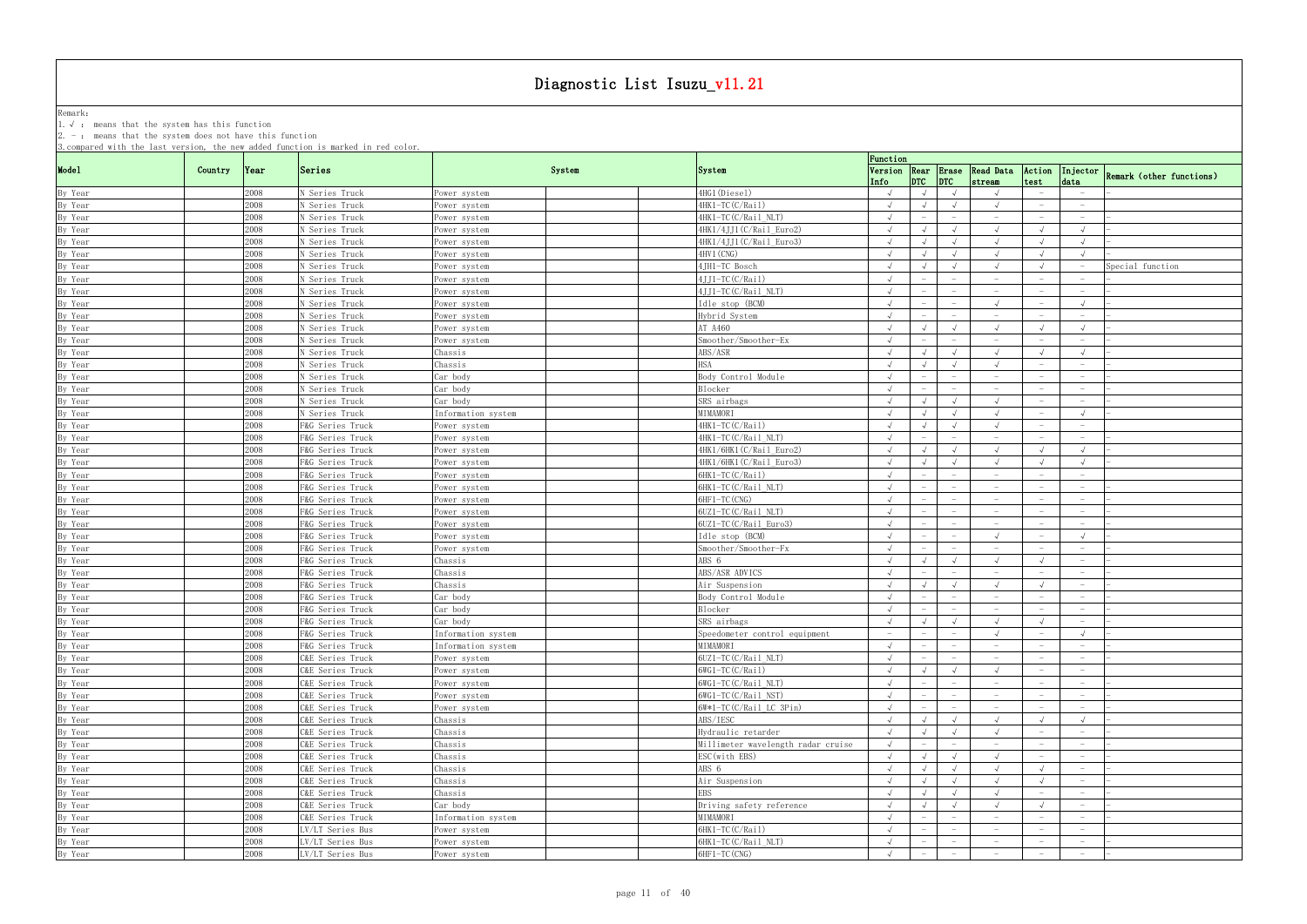Remark: The contract of the contract of  $\mathbb{R}$  and  $\mathbb{R}$  are contract of  $\mathbb{R}$  and  $\mathbb{R}$  are contract of  $\mathbb{R}$  and  $\mathbb{R}$  are contract of  $\mathbb{R}$  and  $\mathbb{R}$  are contract of  $\mathbb{R}$  and  $\mathbb{R}$  are cont 1.√ : means that the system has this function

| Series<br>Version Rear Erase Read Data Action Injector Remark (other functions)<br>Country<br> Year <br>System<br><b>System</b><br> DTC <br>data<br>Info<br>stream<br>test<br>6HK1-TC(C/Rail Euro3)<br>2008<br>LV/LT Series Bus<br>$\sqrt{ }$<br>$\hspace{0.1mm}-\hspace{0.1mm}$<br>$\overline{\phantom{0}}$<br>Power system<br>$-$<br>6UZ1-TC(C/Rail_Euro3)<br>2008<br>LV/LT Series Bus<br>Power system<br>$\sqrt{ }$<br>$-$<br>$-$<br>$-$<br>$\hspace{0.1mm}-\hspace{0.1mm}$<br>$-$<br>2008<br>ABS 6<br>LV/LT Series Bus<br>Chassis<br>$\sqrt{ }$<br>$\sqrt{ }$<br>$\hspace{0.1mm}-\hspace{0.1mm}$<br>2008<br>MIMAMORI<br>LV/LT Series Bus<br>Information system<br>$\sqrt{ }$<br>$\hspace{0.1mm}-\hspace{0.1mm}$<br>$-$<br>$\hspace{0.1mm}-\hspace{0.1mm}$<br>2007<br>4JA1-TC Bosch<br>TF/UC Series<br>Power system<br>$\sqrt{ }$<br>$\hspace{0.1mm}-\hspace{0.1mm}$<br>$\hspace{0.1mm}-\hspace{0.1mm}$<br>2007<br>TF/UC Series<br>4JH1-TC Bosch<br>Power system<br>$\sqrt{ }$<br>$\hspace{0.1mm}-\hspace{0.1mm}$<br>2007<br>TF/UC Series<br>2. XL L4 HV240<br>$\sqrt{ }$<br>Power system<br>$\sqrt{ }$<br>2007<br>TF/UC Series<br>2.4L LG1 Euro3<br>$\sqrt{ }$<br>$\sqrt{ }$<br>$\sqrt{ }$<br>$\sqrt{ }$<br>$\sim$<br>Power system<br>By Year<br>2007<br>TF/UC Series<br>$2.5L$ 4JK1-TC (Delphi)<br>$\sqrt{ }$<br>$\sqrt{ }$<br>$-$<br>Power system<br>$\sqrt{ }$<br>$-$<br>$-$<br>2007<br>TF/UC Series<br>3.0L 4JJ1-TC (Delphi)<br>$\sqrt{ }$<br>Power system<br>$\hspace{0.1mm}-\hspace{0.1mm}$<br>$\overline{\phantom{0}}$<br>2007<br>TF/UC Series<br>V6 engine<br>Power system<br>$\sqrt{ }$<br>$\hspace{0.1mm}-\hspace{0.1mm}$<br>$\hspace{0.1mm}-\hspace{0.1mm}$<br>$\overline{\phantom{0}}$<br>2007<br>Automatic Transmission<br>TF/UC Series<br>Power system<br>$\sqrt{ }$<br>$\hspace{0.1mm}-\hspace{0.1mm}$<br>$\hspace{0.1mm}-\hspace{0.1mm}$<br>2007<br>TF/UC Series<br>3.5L V6 6VE1 Hitachi<br>By Year<br>$\sqrt{ }$<br>$\sqrt{ }$<br>$\sqrt{ }$<br>Power system<br>$-$<br>$-$<br>By Year<br>2007<br>AT JR405E<br>TF/UC Series<br>$\sqrt{ }$<br>$\sqrt{ }$<br>$\sqrt{ }$<br>$\sqrt{ }$<br>Power system<br>By Year<br>AW30-40LE<br>2007<br>TF/UC Series<br>Power system<br>$\sqrt{ }$<br>$\hspace{0.1mm}-\hspace{0.1mm}$<br>$\hspace{0.1mm}-\hspace{0.1mm}$<br>$\hspace{0.1mm}-\hspace{0.1mm}$<br>$\hspace{0.1mm}-\hspace{0.1mm}$<br>AW30-40LE (CAN)<br>By Year<br>2007<br>TF/UC Series<br>Power system<br>$\hspace{0.1mm}-\hspace{0.1mm}$<br>$\overline{\phantom{0}}$<br>$\overline{\phantom{m}}$<br>$\hspace{0.1mm}-\hspace{0.1mm}$<br>2007<br>By Year<br>TF/UC Series<br>ABS 8<br>Chassis<br>$\hspace{0.1mm}-\hspace{0.1mm}$<br>$\overline{\phantom{m}}$<br>$-$<br>$\overline{\phantom{0}}$<br>2007<br><b>ABS</b><br>TF/UC Series<br>By Year<br>Chassis<br>$\overline{\phantom{0}}$<br>2007<br>Car body<br>Locking device (2.4L LG1 Euro3)<br>TF/UC Series<br>By Year<br>$\sqrt{ }$<br>$\hspace{0.1mm}-\hspace{0.1mm}$<br>$-$<br>2007<br>By Year<br>TF/UC Series<br>Car body<br>Blocker (Delphi)<br>$\sqrt{ }$<br>$\hspace{0.1mm}-\hspace{0.1mm}$<br>$\overline{\phantom{0}}$<br>By Year<br>2007<br>TF/UC Series<br>Blocker (Transtron)<br>Car body<br>$\overline{\phantom{m}}$<br>By Year<br>2007<br>TF/UC Series<br>Car body<br>Locking device (V6 engine)<br>$\sqrt{ }$<br>$\hspace{0.1mm}-\hspace{0.1mm}$<br>$\hspace{0.1mm}-\hspace{0.1mm}$<br>$\overline{\phantom{0}}$<br>$\overline{\phantom{0}}$<br>2007<br>By Year<br>TF/UC Series<br>Car body<br>Powertrain Interface Module<br>$\sqrt{ }$<br>$ \,$<br>$\hspace{0.1mm}-\hspace{0.1mm}$<br>$\hspace{0.1mm}-\hspace{0.1mm}$<br>$\overline{\phantom{0}}$<br>By Year<br>2007<br>TF/UC Series<br>Car body<br>Airbag SIEMENS<br>$\sqrt{ }$<br>$\sqrt{ }$<br>$\sqrt{ }$<br>$\sqrt{ }$<br>$\hspace{0.1mm}-\hspace{0.1mm}$<br>$\overline{\phantom{0}}$<br>2007<br>By Year<br>Airbag<br>TF/UC Series<br>Car body<br>$\sqrt{ }$<br>$\sqrt{ }$<br>2007<br>Blocker<br>Car body<br>By Year<br>TF/UC Series<br>$\sqrt{ }$<br>$\sqrt{ }$<br>$\sqrt{ }$<br>$-$<br>2007<br>Industrial Engine(Off-Road)<br>4JJ1-TC(C/Rail_Tier3)<br>By Year<br>Power system<br>$\sqrt{ }$<br>$\hspace{0.1mm}-\hspace{0.1mm}$<br>$\overline{\phantom{0}}$<br>4HK1-TC(C/Rail_Tier3)<br>By Year<br>2007<br>Industrial Engine (Off-Road)<br>Power system<br>$\sqrt{ }$<br>$\hspace{0.1mm}-\hspace{0.1mm}$<br>2007<br>6HK1-TC(C/Rail_Tier3)<br>By Year<br>Industrial Engine (Off-Road)<br>Power system<br>$\overline{\phantom{a}}$<br>$\overline{\phantom{a}}$<br>By Year<br>2007<br>Industrial Engine (Off-Road)<br>6UZ1-TC(C/Rail_Tier3)<br>Power system<br>$-$<br>$-$<br>$\overline{\phantom{a}}$<br>$\hspace{0.1mm}-\hspace{0.1mm}$<br>2007<br>Industrial Engine (Off-Road)<br>6WG1-TC(C/Rail_Tier3)<br>By Year<br>Power system<br>$\hspace{0.1mm}-\hspace{0.1mm}$<br>$\overline{\phantom{m}}$<br>$\hspace{0.1mm}-\hspace{0.1mm}$<br>$\overline{\phantom{0}}$<br>$-$<br>2007<br>4HE1-TC(Diesel)<br>By Year<br>N Series Truck<br>Power system<br>$\hspace{0.1mm}-\hspace{0.1mm}$<br>2007<br>4HG1(Diesel)<br>N Series Truck<br>By Year<br>$\sqrt{ }$<br>Power system<br>$\sqrt{ }$<br>$-$<br>2007<br>4HK1-TC(C/Rail)<br>By Year<br>N Series Truck<br>$\sqrt{ }$<br>$\sqrt{ }$<br>$\sqrt{ }$<br>$\sqrt{ }$<br>Power system<br>$\overline{\phantom{0}}$<br>By Year<br>2007<br>4HK1-TC(C/Rail_NLT)<br>N Series Truck<br>Power system<br>$\sqrt{ }$<br>$\overline{\phantom{m}}$<br>$\hspace{0.1mm}-\hspace{0.1mm}$<br>$-$<br>By Year<br>2007<br>4HV1 (CNG)<br>N Series Truck<br>$\sqrt{ }$<br>$\sqrt{ }$<br>$\sqrt{ }$<br>$\sqrt{ }$<br>$\sqrt{ }$<br>$\sqrt{ }$<br>Power system<br>By Year<br>2007<br>N Series Truck<br>$\sqrt{1-\sqrt{1-\frac{1}{2}}}$<br>4JH1-TC Bosch<br>$\sqrt{ }$<br>Special function<br>$\sqrt{ }$<br>Power system<br>$\sqrt{ }$<br>$\sim$ $-$<br>2007<br>By Year<br>$4JJ1-TC(C/Rai1)$<br>N Series Truck<br>$\sqrt{ }$<br>$\sqrt{ }$<br>$\sqrt{ }$<br>$\sqrt{ }$<br>Power system<br>$-$<br>$-$<br>By Year<br>2007<br>4JJ1-TC(C/Rail_NLT)<br>N Series Truck<br>$\sqrt{ }$<br>Power system<br>$ \,$<br>$\hspace{0.1mm}-\hspace{0.1mm}$<br>$\overline{\phantom{0}}$<br>$-$<br>2007<br>$\sqrt{ }$<br>By Year<br>Idle stop (BCM)<br>$\sqrt{ }$<br>N Series Truck<br>$\sqrt{ }$<br>Power system<br>$\overline{\phantom{a}}$<br>$-$<br>2007<br>Hybrid System<br>N Series Truck<br>$\sqrt{ }$<br>Power system<br>$\hspace{0.1mm}-\hspace{0.1mm}$<br>$\overline{\phantom{0}}$<br>$-$<br>By Year<br>2007<br>AT A460<br>N Series Truck<br>Power system<br>$\sqrt{ }$<br>$\sqrt{ }$<br>$\sqrt{ }$<br>$\sqrt{ }$<br>$\sqrt{ }$<br>By Year<br>2007<br>Smoother/Smoother-Ex<br>N Series Truck<br>Power system<br>$\hspace{0.1mm}-\hspace{0.1mm}$<br>$\hspace{0.1mm}-\hspace{0.1mm}$<br>$\overline{\phantom{0}}$<br>$\overline{\phantom{0}}$<br>By Year<br>2007<br>ABS/ASR<br>N Series Truck<br>Chassis<br>$\sqrt{ }$<br>$\sqrt{ }$<br>$\sqrt{ }$<br>$\sqrt{ }$<br>$\sqrt{ }$<br>$\sqrt{ }$<br>2007<br><b>HSA</b><br>N Series Truck<br>Chassis<br>$\sqrt{ }$<br>$\sqrt{ }$<br>$-$<br>$\overline{\phantom{0}}$<br>By Year<br>2007<br>Car body<br>Body Control Module<br>N Series Truck<br>$\hspace{0.1mm}-\hspace{0.1mm}$<br>$\hspace{0.1mm}-\hspace{0.1mm}$<br>$\overline{\phantom{0}}$<br>2007<br>N Series Truck<br>Car body<br>Blocker<br>$\hspace{0.1mm}-\hspace{0.1mm}$<br>$\overline{\phantom{0}}$<br>2007<br>SRS airbags<br>N Series Truck<br>Car body<br>$\sqrt{ }$<br>$\sqrt{ }$<br>$\sqrt{ }$<br>$\overline{\phantom{0}}$<br>2007<br>MIMAMORI<br>N Series Truck<br>Information system<br>$\sqrt{ }$<br>$\sqrt{ }$<br>$\sqrt{ }$<br>$\sqrt{ }$<br>$\sqrt{ }$<br>2007<br>4HK1-TC(C/Rail_NLT)<br>F&G Series Truck<br>Power system<br>$-$<br>$\hspace{0.1mm}-\hspace{0.1mm}$<br>2007<br>F&G Series Truck<br>$6HK1-TC(C/Rai1)$<br>Power system<br>$\sqrt{ }$<br>$-$<br>$-$<br>$-$<br>$-$<br>2007<br>F&G Series Truck<br>6HK1-TC(C/Rail_NLT)<br>Power system<br>$\sqrt{ }$<br>$-$<br>$-$<br>$-$<br>$\hspace{0.1mm}-\hspace{0.1mm}$<br>2007<br>6HF1-TC (CNG)<br>F&G Series Truck<br>Power system<br>$\sqrt{ }$<br>$-$<br>$\hspace{0.1mm}-\hspace{0.1mm}$<br>$-$<br>$-$<br>$\overline{\phantom{0}}$<br>2007<br>Idle stop (BCM)<br>F&G Series Truck<br>$\sqrt{ }$<br>Power system<br>$\sqrt{ }$<br>$\hspace{0.1mm}-\hspace{0.1mm}$<br>2007<br>Smoother/Smoother-Fx<br>F&G Series Truck<br>Power system<br>$\sqrt{ }$<br>$-$<br>$\overline{\phantom{a}}$<br>$\hspace{0.1mm}-\hspace{0.1mm}$<br>$-$ |         |  | 3. compared with the last version, the new added function is marked in red color. |  | Function |  |  |  |
|---------------------------------------------------------------------------------------------------------------------------------------------------------------------------------------------------------------------------------------------------------------------------------------------------------------------------------------------------------------------------------------------------------------------------------------------------------------------------------------------------------------------------------------------------------------------------------------------------------------------------------------------------------------------------------------------------------------------------------------------------------------------------------------------------------------------------------------------------------------------------------------------------------------------------------------------------------------------------------------------------------------------------------------------------------------------------------------------------------------------------------------------------------------------------------------------------------------------------------------------------------------------------------------------------------------------------------------------------------------------------------------------------------------------------------------------------------------------------------------------------------------------------------------------------------------------------------------------------------------------------------------------------------------------------------------------------------------------------------------------------------------------------------------------------------------------------------------------------------------------------------------------------------------------------------------------------------------------------------------------------------------------------------------------------------------------------------------------------------------------------------------------------------------------------------------------------------------------------------------------------------------------------------------------------------------------------------------------------------------------------------------------------------------------------------------------------------------------------------------------------------------------------------------------------------------------------------------------------------------------------------------------------------------------------------------------------------------------------------------------------------------------------------------------------------------------------------------------------------------------------------------------------------------------------------------------------------------------------------------------------------------------------------------------------------------------------------------------------------------------------------------------------------------------------------------------------------------------------------------------------------------------------------------------------------------------------------------------------------------------------------------------------------------------------------------------------------------------------------------------------------------------------------------------------------------------------------------------------------------------------------------------------------------------------------------------------------------------------------------------------------------------------------------------------------------------------------------------------------------------------------------------------------------------------------------------------------------------------------------------------------------------------------------------------------------------------------------------------------------------------------------------------------------------------------------------------------------------------------------------------------------------------------------------------------------------------------------------------------------------------------------------------------------------------------------------------------------------------------------------------------------------------------------------------------------------------------------------------------------------------------------------------------------------------------------------------------------------------------------------------------------------------------------------------------------------------------------------------------------------------------------------------------------------------------------------------------------------------------------------------------------------------------------------------------------------------------------------------------------------------------------------------------------------------------------------------------------------------------------------------------------------------------------------------------------------------------------------------------------------------------------------------------------------------------------------------------------------------------------------------------------------------------------------------------------------------------------------------------------------------------------------------------------------------------------------------------------------------------------------------------------------------------------------------------------------------------------------------------------------------------------------------------------------------------------------------------------------------------------------------------------------------------------------------------------------------------------------------------------------------------------------------------------------------------------------------------------------------------------------------------------------------------------------------------------------------------------------------------------------------------------------------------------------------------------------------------------------------------------------------------------------------------------------------------------------------------------------------------------------------------------------------------------------------------------------------------------------------------------------------------------------------------------------------------------------------------------------------------------------------------------------------------------------------------------------------------------------------------------------------------------------------------------------------------------------------------------------------------------------------------------------------------------------------------------------------------------------------------------------------------------------------------------------------------------------------------------------------------------------------------------------------------------------------------------------------------------------------------------------------------------------------------------------------------------------------------------------------------------------------------------------------------------------------------------------------------------------------------------------------------------------------------------------------------------------------------------------------------------------------------------------------------------------------------------------------------------------------------------------------------------------------------------------------------------------------------------------------------------------------------------------------------------------------------------------------------------------------------------------------------------------------------------------------------------------------------------------------------------------------------------------------------------------------------------------|---------|--|-----------------------------------------------------------------------------------|--|----------|--|--|--|
|                                                                                                                                                                                                                                                                                                                                                                                                                                                                                                                                                                                                                                                                                                                                                                                                                                                                                                                                                                                                                                                                                                                                                                                                                                                                                                                                                                                                                                                                                                                                                                                                                                                                                                                                                                                                                                                                                                                                                                                                                                                                                                                                                                                                                                                                                                                                                                                                                                                                                                                                                                                                                                                                                                                                                                                                                                                                                                                                                                                                                                                                                                                                                                                                                                                                                                                                                                                                                                                                                                                                                                                                                                                                                                                                                                                                                                                                                                                                                                                                                                                                                                                                                                                                                                                                                                                                                                                                                                                                                                                                                                                                                                                                                                                                                                                                                                                                                                                                                                                                                                                                                                                                                                                                                                                                                                                                                                                                                                                                                                                                                                                                                                                                                                                                                                                                                                                                                                                                                                                                                                                                                                                                                                                                                                                                                                                                                                                                                                                                                                                                                                                                                                                                                                                                                                                                                                                                                                                                                                                                                                                                                                                                                                                                                                                                                                                                                                                                                                                                                                                                                                                                                                                                                                                                                                                                                                                                                                                                                                                                                                                                                                                                                                                                                                                                                                                                                                                                                                             | Mode1   |  |                                                                                   |  |          |  |  |  |
|                                                                                                                                                                                                                                                                                                                                                                                                                                                                                                                                                                                                                                                                                                                                                                                                                                                                                                                                                                                                                                                                                                                                                                                                                                                                                                                                                                                                                                                                                                                                                                                                                                                                                                                                                                                                                                                                                                                                                                                                                                                                                                                                                                                                                                                                                                                                                                                                                                                                                                                                                                                                                                                                                                                                                                                                                                                                                                                                                                                                                                                                                                                                                                                                                                                                                                                                                                                                                                                                                                                                                                                                                                                                                                                                                                                                                                                                                                                                                                                                                                                                                                                                                                                                                                                                                                                                                                                                                                                                                                                                                                                                                                                                                                                                                                                                                                                                                                                                                                                                                                                                                                                                                                                                                                                                                                                                                                                                                                                                                                                                                                                                                                                                                                                                                                                                                                                                                                                                                                                                                                                                                                                                                                                                                                                                                                                                                                                                                                                                                                                                                                                                                                                                                                                                                                                                                                                                                                                                                                                                                                                                                                                                                                                                                                                                                                                                                                                                                                                                                                                                                                                                                                                                                                                                                                                                                                                                                                                                                                                                                                                                                                                                                                                                                                                                                                                                                                                                                                             | By Year |  |                                                                                   |  |          |  |  |  |
|                                                                                                                                                                                                                                                                                                                                                                                                                                                                                                                                                                                                                                                                                                                                                                                                                                                                                                                                                                                                                                                                                                                                                                                                                                                                                                                                                                                                                                                                                                                                                                                                                                                                                                                                                                                                                                                                                                                                                                                                                                                                                                                                                                                                                                                                                                                                                                                                                                                                                                                                                                                                                                                                                                                                                                                                                                                                                                                                                                                                                                                                                                                                                                                                                                                                                                                                                                                                                                                                                                                                                                                                                                                                                                                                                                                                                                                                                                                                                                                                                                                                                                                                                                                                                                                                                                                                                                                                                                                                                                                                                                                                                                                                                                                                                                                                                                                                                                                                                                                                                                                                                                                                                                                                                                                                                                                                                                                                                                                                                                                                                                                                                                                                                                                                                                                                                                                                                                                                                                                                                                                                                                                                                                                                                                                                                                                                                                                                                                                                                                                                                                                                                                                                                                                                                                                                                                                                                                                                                                                                                                                                                                                                                                                                                                                                                                                                                                                                                                                                                                                                                                                                                                                                                                                                                                                                                                                                                                                                                                                                                                                                                                                                                                                                                                                                                                                                                                                                                                             | By Year |  |                                                                                   |  |          |  |  |  |
|                                                                                                                                                                                                                                                                                                                                                                                                                                                                                                                                                                                                                                                                                                                                                                                                                                                                                                                                                                                                                                                                                                                                                                                                                                                                                                                                                                                                                                                                                                                                                                                                                                                                                                                                                                                                                                                                                                                                                                                                                                                                                                                                                                                                                                                                                                                                                                                                                                                                                                                                                                                                                                                                                                                                                                                                                                                                                                                                                                                                                                                                                                                                                                                                                                                                                                                                                                                                                                                                                                                                                                                                                                                                                                                                                                                                                                                                                                                                                                                                                                                                                                                                                                                                                                                                                                                                                                                                                                                                                                                                                                                                                                                                                                                                                                                                                                                                                                                                                                                                                                                                                                                                                                                                                                                                                                                                                                                                                                                                                                                                                                                                                                                                                                                                                                                                                                                                                                                                                                                                                                                                                                                                                                                                                                                                                                                                                                                                                                                                                                                                                                                                                                                                                                                                                                                                                                                                                                                                                                                                                                                                                                                                                                                                                                                                                                                                                                                                                                                                                                                                                                                                                                                                                                                                                                                                                                                                                                                                                                                                                                                                                                                                                                                                                                                                                                                                                                                                                                             | By Year |  |                                                                                   |  |          |  |  |  |
|                                                                                                                                                                                                                                                                                                                                                                                                                                                                                                                                                                                                                                                                                                                                                                                                                                                                                                                                                                                                                                                                                                                                                                                                                                                                                                                                                                                                                                                                                                                                                                                                                                                                                                                                                                                                                                                                                                                                                                                                                                                                                                                                                                                                                                                                                                                                                                                                                                                                                                                                                                                                                                                                                                                                                                                                                                                                                                                                                                                                                                                                                                                                                                                                                                                                                                                                                                                                                                                                                                                                                                                                                                                                                                                                                                                                                                                                                                                                                                                                                                                                                                                                                                                                                                                                                                                                                                                                                                                                                                                                                                                                                                                                                                                                                                                                                                                                                                                                                                                                                                                                                                                                                                                                                                                                                                                                                                                                                                                                                                                                                                                                                                                                                                                                                                                                                                                                                                                                                                                                                                                                                                                                                                                                                                                                                                                                                                                                                                                                                                                                                                                                                                                                                                                                                                                                                                                                                                                                                                                                                                                                                                                                                                                                                                                                                                                                                                                                                                                                                                                                                                                                                                                                                                                                                                                                                                                                                                                                                                                                                                                                                                                                                                                                                                                                                                                                                                                                                                             | By Year |  |                                                                                   |  |          |  |  |  |
|                                                                                                                                                                                                                                                                                                                                                                                                                                                                                                                                                                                                                                                                                                                                                                                                                                                                                                                                                                                                                                                                                                                                                                                                                                                                                                                                                                                                                                                                                                                                                                                                                                                                                                                                                                                                                                                                                                                                                                                                                                                                                                                                                                                                                                                                                                                                                                                                                                                                                                                                                                                                                                                                                                                                                                                                                                                                                                                                                                                                                                                                                                                                                                                                                                                                                                                                                                                                                                                                                                                                                                                                                                                                                                                                                                                                                                                                                                                                                                                                                                                                                                                                                                                                                                                                                                                                                                                                                                                                                                                                                                                                                                                                                                                                                                                                                                                                                                                                                                                                                                                                                                                                                                                                                                                                                                                                                                                                                                                                                                                                                                                                                                                                                                                                                                                                                                                                                                                                                                                                                                                                                                                                                                                                                                                                                                                                                                                                                                                                                                                                                                                                                                                                                                                                                                                                                                                                                                                                                                                                                                                                                                                                                                                                                                                                                                                                                                                                                                                                                                                                                                                                                                                                                                                                                                                                                                                                                                                                                                                                                                                                                                                                                                                                                                                                                                                                                                                                                                             | By Year |  |                                                                                   |  |          |  |  |  |
|                                                                                                                                                                                                                                                                                                                                                                                                                                                                                                                                                                                                                                                                                                                                                                                                                                                                                                                                                                                                                                                                                                                                                                                                                                                                                                                                                                                                                                                                                                                                                                                                                                                                                                                                                                                                                                                                                                                                                                                                                                                                                                                                                                                                                                                                                                                                                                                                                                                                                                                                                                                                                                                                                                                                                                                                                                                                                                                                                                                                                                                                                                                                                                                                                                                                                                                                                                                                                                                                                                                                                                                                                                                                                                                                                                                                                                                                                                                                                                                                                                                                                                                                                                                                                                                                                                                                                                                                                                                                                                                                                                                                                                                                                                                                                                                                                                                                                                                                                                                                                                                                                                                                                                                                                                                                                                                                                                                                                                                                                                                                                                                                                                                                                                                                                                                                                                                                                                                                                                                                                                                                                                                                                                                                                                                                                                                                                                                                                                                                                                                                                                                                                                                                                                                                                                                                                                                                                                                                                                                                                                                                                                                                                                                                                                                                                                                                                                                                                                                                                                                                                                                                                                                                                                                                                                                                                                                                                                                                                                                                                                                                                                                                                                                                                                                                                                                                                                                                                                             | By Year |  |                                                                                   |  |          |  |  |  |
|                                                                                                                                                                                                                                                                                                                                                                                                                                                                                                                                                                                                                                                                                                                                                                                                                                                                                                                                                                                                                                                                                                                                                                                                                                                                                                                                                                                                                                                                                                                                                                                                                                                                                                                                                                                                                                                                                                                                                                                                                                                                                                                                                                                                                                                                                                                                                                                                                                                                                                                                                                                                                                                                                                                                                                                                                                                                                                                                                                                                                                                                                                                                                                                                                                                                                                                                                                                                                                                                                                                                                                                                                                                                                                                                                                                                                                                                                                                                                                                                                                                                                                                                                                                                                                                                                                                                                                                                                                                                                                                                                                                                                                                                                                                                                                                                                                                                                                                                                                                                                                                                                                                                                                                                                                                                                                                                                                                                                                                                                                                                                                                                                                                                                                                                                                                                                                                                                                                                                                                                                                                                                                                                                                                                                                                                                                                                                                                                                                                                                                                                                                                                                                                                                                                                                                                                                                                                                                                                                                                                                                                                                                                                                                                                                                                                                                                                                                                                                                                                                                                                                                                                                                                                                                                                                                                                                                                                                                                                                                                                                                                                                                                                                                                                                                                                                                                                                                                                                                             | By Year |  |                                                                                   |  |          |  |  |  |
|                                                                                                                                                                                                                                                                                                                                                                                                                                                                                                                                                                                                                                                                                                                                                                                                                                                                                                                                                                                                                                                                                                                                                                                                                                                                                                                                                                                                                                                                                                                                                                                                                                                                                                                                                                                                                                                                                                                                                                                                                                                                                                                                                                                                                                                                                                                                                                                                                                                                                                                                                                                                                                                                                                                                                                                                                                                                                                                                                                                                                                                                                                                                                                                                                                                                                                                                                                                                                                                                                                                                                                                                                                                                                                                                                                                                                                                                                                                                                                                                                                                                                                                                                                                                                                                                                                                                                                                                                                                                                                                                                                                                                                                                                                                                                                                                                                                                                                                                                                                                                                                                                                                                                                                                                                                                                                                                                                                                                                                                                                                                                                                                                                                                                                                                                                                                                                                                                                                                                                                                                                                                                                                                                                                                                                                                                                                                                                                                                                                                                                                                                                                                                                                                                                                                                                                                                                                                                                                                                                                                                                                                                                                                                                                                                                                                                                                                                                                                                                                                                                                                                                                                                                                                                                                                                                                                                                                                                                                                                                                                                                                                                                                                                                                                                                                                                                                                                                                                                                             | By Year |  |                                                                                   |  |          |  |  |  |
|                                                                                                                                                                                                                                                                                                                                                                                                                                                                                                                                                                                                                                                                                                                                                                                                                                                                                                                                                                                                                                                                                                                                                                                                                                                                                                                                                                                                                                                                                                                                                                                                                                                                                                                                                                                                                                                                                                                                                                                                                                                                                                                                                                                                                                                                                                                                                                                                                                                                                                                                                                                                                                                                                                                                                                                                                                                                                                                                                                                                                                                                                                                                                                                                                                                                                                                                                                                                                                                                                                                                                                                                                                                                                                                                                                                                                                                                                                                                                                                                                                                                                                                                                                                                                                                                                                                                                                                                                                                                                                                                                                                                                                                                                                                                                                                                                                                                                                                                                                                                                                                                                                                                                                                                                                                                                                                                                                                                                                                                                                                                                                                                                                                                                                                                                                                                                                                                                                                                                                                                                                                                                                                                                                                                                                                                                                                                                                                                                                                                                                                                                                                                                                                                                                                                                                                                                                                                                                                                                                                                                                                                                                                                                                                                                                                                                                                                                                                                                                                                                                                                                                                                                                                                                                                                                                                                                                                                                                                                                                                                                                                                                                                                                                                                                                                                                                                                                                                                                                             |         |  |                                                                                   |  |          |  |  |  |
|                                                                                                                                                                                                                                                                                                                                                                                                                                                                                                                                                                                                                                                                                                                                                                                                                                                                                                                                                                                                                                                                                                                                                                                                                                                                                                                                                                                                                                                                                                                                                                                                                                                                                                                                                                                                                                                                                                                                                                                                                                                                                                                                                                                                                                                                                                                                                                                                                                                                                                                                                                                                                                                                                                                                                                                                                                                                                                                                                                                                                                                                                                                                                                                                                                                                                                                                                                                                                                                                                                                                                                                                                                                                                                                                                                                                                                                                                                                                                                                                                                                                                                                                                                                                                                                                                                                                                                                                                                                                                                                                                                                                                                                                                                                                                                                                                                                                                                                                                                                                                                                                                                                                                                                                                                                                                                                                                                                                                                                                                                                                                                                                                                                                                                                                                                                                                                                                                                                                                                                                                                                                                                                                                                                                                                                                                                                                                                                                                                                                                                                                                                                                                                                                                                                                                                                                                                                                                                                                                                                                                                                                                                                                                                                                                                                                                                                                                                                                                                                                                                                                                                                                                                                                                                                                                                                                                                                                                                                                                                                                                                                                                                                                                                                                                                                                                                                                                                                                                                             | By Year |  |                                                                                   |  |          |  |  |  |
|                                                                                                                                                                                                                                                                                                                                                                                                                                                                                                                                                                                                                                                                                                                                                                                                                                                                                                                                                                                                                                                                                                                                                                                                                                                                                                                                                                                                                                                                                                                                                                                                                                                                                                                                                                                                                                                                                                                                                                                                                                                                                                                                                                                                                                                                                                                                                                                                                                                                                                                                                                                                                                                                                                                                                                                                                                                                                                                                                                                                                                                                                                                                                                                                                                                                                                                                                                                                                                                                                                                                                                                                                                                                                                                                                                                                                                                                                                                                                                                                                                                                                                                                                                                                                                                                                                                                                                                                                                                                                                                                                                                                                                                                                                                                                                                                                                                                                                                                                                                                                                                                                                                                                                                                                                                                                                                                                                                                                                                                                                                                                                                                                                                                                                                                                                                                                                                                                                                                                                                                                                                                                                                                                                                                                                                                                                                                                                                                                                                                                                                                                                                                                                                                                                                                                                                                                                                                                                                                                                                                                                                                                                                                                                                                                                                                                                                                                                                                                                                                                                                                                                                                                                                                                                                                                                                                                                                                                                                                                                                                                                                                                                                                                                                                                                                                                                                                                                                                                                             | By Year |  |                                                                                   |  |          |  |  |  |
|                                                                                                                                                                                                                                                                                                                                                                                                                                                                                                                                                                                                                                                                                                                                                                                                                                                                                                                                                                                                                                                                                                                                                                                                                                                                                                                                                                                                                                                                                                                                                                                                                                                                                                                                                                                                                                                                                                                                                                                                                                                                                                                                                                                                                                                                                                                                                                                                                                                                                                                                                                                                                                                                                                                                                                                                                                                                                                                                                                                                                                                                                                                                                                                                                                                                                                                                                                                                                                                                                                                                                                                                                                                                                                                                                                                                                                                                                                                                                                                                                                                                                                                                                                                                                                                                                                                                                                                                                                                                                                                                                                                                                                                                                                                                                                                                                                                                                                                                                                                                                                                                                                                                                                                                                                                                                                                                                                                                                                                                                                                                                                                                                                                                                                                                                                                                                                                                                                                                                                                                                                                                                                                                                                                                                                                                                                                                                                                                                                                                                                                                                                                                                                                                                                                                                                                                                                                                                                                                                                                                                                                                                                                                                                                                                                                                                                                                                                                                                                                                                                                                                                                                                                                                                                                                                                                                                                                                                                                                                                                                                                                                                                                                                                                                                                                                                                                                                                                                                                             | By Year |  |                                                                                   |  |          |  |  |  |
|                                                                                                                                                                                                                                                                                                                                                                                                                                                                                                                                                                                                                                                                                                                                                                                                                                                                                                                                                                                                                                                                                                                                                                                                                                                                                                                                                                                                                                                                                                                                                                                                                                                                                                                                                                                                                                                                                                                                                                                                                                                                                                                                                                                                                                                                                                                                                                                                                                                                                                                                                                                                                                                                                                                                                                                                                                                                                                                                                                                                                                                                                                                                                                                                                                                                                                                                                                                                                                                                                                                                                                                                                                                                                                                                                                                                                                                                                                                                                                                                                                                                                                                                                                                                                                                                                                                                                                                                                                                                                                                                                                                                                                                                                                                                                                                                                                                                                                                                                                                                                                                                                                                                                                                                                                                                                                                                                                                                                                                                                                                                                                                                                                                                                                                                                                                                                                                                                                                                                                                                                                                                                                                                                                                                                                                                                                                                                                                                                                                                                                                                                                                                                                                                                                                                                                                                                                                                                                                                                                                                                                                                                                                                                                                                                                                                                                                                                                                                                                                                                                                                                                                                                                                                                                                                                                                                                                                                                                                                                                                                                                                                                                                                                                                                                                                                                                                                                                                                                                             |         |  |                                                                                   |  |          |  |  |  |
|                                                                                                                                                                                                                                                                                                                                                                                                                                                                                                                                                                                                                                                                                                                                                                                                                                                                                                                                                                                                                                                                                                                                                                                                                                                                                                                                                                                                                                                                                                                                                                                                                                                                                                                                                                                                                                                                                                                                                                                                                                                                                                                                                                                                                                                                                                                                                                                                                                                                                                                                                                                                                                                                                                                                                                                                                                                                                                                                                                                                                                                                                                                                                                                                                                                                                                                                                                                                                                                                                                                                                                                                                                                                                                                                                                                                                                                                                                                                                                                                                                                                                                                                                                                                                                                                                                                                                                                                                                                                                                                                                                                                                                                                                                                                                                                                                                                                                                                                                                                                                                                                                                                                                                                                                                                                                                                                                                                                                                                                                                                                                                                                                                                                                                                                                                                                                                                                                                                                                                                                                                                                                                                                                                                                                                                                                                                                                                                                                                                                                                                                                                                                                                                                                                                                                                                                                                                                                                                                                                                                                                                                                                                                                                                                                                                                                                                                                                                                                                                                                                                                                                                                                                                                                                                                                                                                                                                                                                                                                                                                                                                                                                                                                                                                                                                                                                                                                                                                                                             |         |  |                                                                                   |  |          |  |  |  |
|                                                                                                                                                                                                                                                                                                                                                                                                                                                                                                                                                                                                                                                                                                                                                                                                                                                                                                                                                                                                                                                                                                                                                                                                                                                                                                                                                                                                                                                                                                                                                                                                                                                                                                                                                                                                                                                                                                                                                                                                                                                                                                                                                                                                                                                                                                                                                                                                                                                                                                                                                                                                                                                                                                                                                                                                                                                                                                                                                                                                                                                                                                                                                                                                                                                                                                                                                                                                                                                                                                                                                                                                                                                                                                                                                                                                                                                                                                                                                                                                                                                                                                                                                                                                                                                                                                                                                                                                                                                                                                                                                                                                                                                                                                                                                                                                                                                                                                                                                                                                                                                                                                                                                                                                                                                                                                                                                                                                                                                                                                                                                                                                                                                                                                                                                                                                                                                                                                                                                                                                                                                                                                                                                                                                                                                                                                                                                                                                                                                                                                                                                                                                                                                                                                                                                                                                                                                                                                                                                                                                                                                                                                                                                                                                                                                                                                                                                                                                                                                                                                                                                                                                                                                                                                                                                                                                                                                                                                                                                                                                                                                                                                                                                                                                                                                                                                                                                                                                                                             |         |  |                                                                                   |  |          |  |  |  |
|                                                                                                                                                                                                                                                                                                                                                                                                                                                                                                                                                                                                                                                                                                                                                                                                                                                                                                                                                                                                                                                                                                                                                                                                                                                                                                                                                                                                                                                                                                                                                                                                                                                                                                                                                                                                                                                                                                                                                                                                                                                                                                                                                                                                                                                                                                                                                                                                                                                                                                                                                                                                                                                                                                                                                                                                                                                                                                                                                                                                                                                                                                                                                                                                                                                                                                                                                                                                                                                                                                                                                                                                                                                                                                                                                                                                                                                                                                                                                                                                                                                                                                                                                                                                                                                                                                                                                                                                                                                                                                                                                                                                                                                                                                                                                                                                                                                                                                                                                                                                                                                                                                                                                                                                                                                                                                                                                                                                                                                                                                                                                                                                                                                                                                                                                                                                                                                                                                                                                                                                                                                                                                                                                                                                                                                                                                                                                                                                                                                                                                                                                                                                                                                                                                                                                                                                                                                                                                                                                                                                                                                                                                                                                                                                                                                                                                                                                                                                                                                                                                                                                                                                                                                                                                                                                                                                                                                                                                                                                                                                                                                                                                                                                                                                                                                                                                                                                                                                                                             |         |  |                                                                                   |  |          |  |  |  |
|                                                                                                                                                                                                                                                                                                                                                                                                                                                                                                                                                                                                                                                                                                                                                                                                                                                                                                                                                                                                                                                                                                                                                                                                                                                                                                                                                                                                                                                                                                                                                                                                                                                                                                                                                                                                                                                                                                                                                                                                                                                                                                                                                                                                                                                                                                                                                                                                                                                                                                                                                                                                                                                                                                                                                                                                                                                                                                                                                                                                                                                                                                                                                                                                                                                                                                                                                                                                                                                                                                                                                                                                                                                                                                                                                                                                                                                                                                                                                                                                                                                                                                                                                                                                                                                                                                                                                                                                                                                                                                                                                                                                                                                                                                                                                                                                                                                                                                                                                                                                                                                                                                                                                                                                                                                                                                                                                                                                                                                                                                                                                                                                                                                                                                                                                                                                                                                                                                                                                                                                                                                                                                                                                                                                                                                                                                                                                                                                                                                                                                                                                                                                                                                                                                                                                                                                                                                                                                                                                                                                                                                                                                                                                                                                                                                                                                                                                                                                                                                                                                                                                                                                                                                                                                                                                                                                                                                                                                                                                                                                                                                                                                                                                                                                                                                                                                                                                                                                                                             |         |  |                                                                                   |  |          |  |  |  |
|                                                                                                                                                                                                                                                                                                                                                                                                                                                                                                                                                                                                                                                                                                                                                                                                                                                                                                                                                                                                                                                                                                                                                                                                                                                                                                                                                                                                                                                                                                                                                                                                                                                                                                                                                                                                                                                                                                                                                                                                                                                                                                                                                                                                                                                                                                                                                                                                                                                                                                                                                                                                                                                                                                                                                                                                                                                                                                                                                                                                                                                                                                                                                                                                                                                                                                                                                                                                                                                                                                                                                                                                                                                                                                                                                                                                                                                                                                                                                                                                                                                                                                                                                                                                                                                                                                                                                                                                                                                                                                                                                                                                                                                                                                                                                                                                                                                                                                                                                                                                                                                                                                                                                                                                                                                                                                                                                                                                                                                                                                                                                                                                                                                                                                                                                                                                                                                                                                                                                                                                                                                                                                                                                                                                                                                                                                                                                                                                                                                                                                                                                                                                                                                                                                                                                                                                                                                                                                                                                                                                                                                                                                                                                                                                                                                                                                                                                                                                                                                                                                                                                                                                                                                                                                                                                                                                                                                                                                                                                                                                                                                                                                                                                                                                                                                                                                                                                                                                                                             |         |  |                                                                                   |  |          |  |  |  |
|                                                                                                                                                                                                                                                                                                                                                                                                                                                                                                                                                                                                                                                                                                                                                                                                                                                                                                                                                                                                                                                                                                                                                                                                                                                                                                                                                                                                                                                                                                                                                                                                                                                                                                                                                                                                                                                                                                                                                                                                                                                                                                                                                                                                                                                                                                                                                                                                                                                                                                                                                                                                                                                                                                                                                                                                                                                                                                                                                                                                                                                                                                                                                                                                                                                                                                                                                                                                                                                                                                                                                                                                                                                                                                                                                                                                                                                                                                                                                                                                                                                                                                                                                                                                                                                                                                                                                                                                                                                                                                                                                                                                                                                                                                                                                                                                                                                                                                                                                                                                                                                                                                                                                                                                                                                                                                                                                                                                                                                                                                                                                                                                                                                                                                                                                                                                                                                                                                                                                                                                                                                                                                                                                                                                                                                                                                                                                                                                                                                                                                                                                                                                                                                                                                                                                                                                                                                                                                                                                                                                                                                                                                                                                                                                                                                                                                                                                                                                                                                                                                                                                                                                                                                                                                                                                                                                                                                                                                                                                                                                                                                                                                                                                                                                                                                                                                                                                                                                                                             |         |  |                                                                                   |  |          |  |  |  |
|                                                                                                                                                                                                                                                                                                                                                                                                                                                                                                                                                                                                                                                                                                                                                                                                                                                                                                                                                                                                                                                                                                                                                                                                                                                                                                                                                                                                                                                                                                                                                                                                                                                                                                                                                                                                                                                                                                                                                                                                                                                                                                                                                                                                                                                                                                                                                                                                                                                                                                                                                                                                                                                                                                                                                                                                                                                                                                                                                                                                                                                                                                                                                                                                                                                                                                                                                                                                                                                                                                                                                                                                                                                                                                                                                                                                                                                                                                                                                                                                                                                                                                                                                                                                                                                                                                                                                                                                                                                                                                                                                                                                                                                                                                                                                                                                                                                                                                                                                                                                                                                                                                                                                                                                                                                                                                                                                                                                                                                                                                                                                                                                                                                                                                                                                                                                                                                                                                                                                                                                                                                                                                                                                                                                                                                                                                                                                                                                                                                                                                                                                                                                                                                                                                                                                                                                                                                                                                                                                                                                                                                                                                                                                                                                                                                                                                                                                                                                                                                                                                                                                                                                                                                                                                                                                                                                                                                                                                                                                                                                                                                                                                                                                                                                                                                                                                                                                                                                                                             |         |  |                                                                                   |  |          |  |  |  |
|                                                                                                                                                                                                                                                                                                                                                                                                                                                                                                                                                                                                                                                                                                                                                                                                                                                                                                                                                                                                                                                                                                                                                                                                                                                                                                                                                                                                                                                                                                                                                                                                                                                                                                                                                                                                                                                                                                                                                                                                                                                                                                                                                                                                                                                                                                                                                                                                                                                                                                                                                                                                                                                                                                                                                                                                                                                                                                                                                                                                                                                                                                                                                                                                                                                                                                                                                                                                                                                                                                                                                                                                                                                                                                                                                                                                                                                                                                                                                                                                                                                                                                                                                                                                                                                                                                                                                                                                                                                                                                                                                                                                                                                                                                                                                                                                                                                                                                                                                                                                                                                                                                                                                                                                                                                                                                                                                                                                                                                                                                                                                                                                                                                                                                                                                                                                                                                                                                                                                                                                                                                                                                                                                                                                                                                                                                                                                                                                                                                                                                                                                                                                                                                                                                                                                                                                                                                                                                                                                                                                                                                                                                                                                                                                                                                                                                                                                                                                                                                                                                                                                                                                                                                                                                                                                                                                                                                                                                                                                                                                                                                                                                                                                                                                                                                                                                                                                                                                                                             |         |  |                                                                                   |  |          |  |  |  |
|                                                                                                                                                                                                                                                                                                                                                                                                                                                                                                                                                                                                                                                                                                                                                                                                                                                                                                                                                                                                                                                                                                                                                                                                                                                                                                                                                                                                                                                                                                                                                                                                                                                                                                                                                                                                                                                                                                                                                                                                                                                                                                                                                                                                                                                                                                                                                                                                                                                                                                                                                                                                                                                                                                                                                                                                                                                                                                                                                                                                                                                                                                                                                                                                                                                                                                                                                                                                                                                                                                                                                                                                                                                                                                                                                                                                                                                                                                                                                                                                                                                                                                                                                                                                                                                                                                                                                                                                                                                                                                                                                                                                                                                                                                                                                                                                                                                                                                                                                                                                                                                                                                                                                                                                                                                                                                                                                                                                                                                                                                                                                                                                                                                                                                                                                                                                                                                                                                                                                                                                                                                                                                                                                                                                                                                                                                                                                                                                                                                                                                                                                                                                                                                                                                                                                                                                                                                                                                                                                                                                                                                                                                                                                                                                                                                                                                                                                                                                                                                                                                                                                                                                                                                                                                                                                                                                                                                                                                                                                                                                                                                                                                                                                                                                                                                                                                                                                                                                                                             |         |  |                                                                                   |  |          |  |  |  |
|                                                                                                                                                                                                                                                                                                                                                                                                                                                                                                                                                                                                                                                                                                                                                                                                                                                                                                                                                                                                                                                                                                                                                                                                                                                                                                                                                                                                                                                                                                                                                                                                                                                                                                                                                                                                                                                                                                                                                                                                                                                                                                                                                                                                                                                                                                                                                                                                                                                                                                                                                                                                                                                                                                                                                                                                                                                                                                                                                                                                                                                                                                                                                                                                                                                                                                                                                                                                                                                                                                                                                                                                                                                                                                                                                                                                                                                                                                                                                                                                                                                                                                                                                                                                                                                                                                                                                                                                                                                                                                                                                                                                                                                                                                                                                                                                                                                                                                                                                                                                                                                                                                                                                                                                                                                                                                                                                                                                                                                                                                                                                                                                                                                                                                                                                                                                                                                                                                                                                                                                                                                                                                                                                                                                                                                                                                                                                                                                                                                                                                                                                                                                                                                                                                                                                                                                                                                                                                                                                                                                                                                                                                                                                                                                                                                                                                                                                                                                                                                                                                                                                                                                                                                                                                                                                                                                                                                                                                                                                                                                                                                                                                                                                                                                                                                                                                                                                                                                                                             |         |  |                                                                                   |  |          |  |  |  |
|                                                                                                                                                                                                                                                                                                                                                                                                                                                                                                                                                                                                                                                                                                                                                                                                                                                                                                                                                                                                                                                                                                                                                                                                                                                                                                                                                                                                                                                                                                                                                                                                                                                                                                                                                                                                                                                                                                                                                                                                                                                                                                                                                                                                                                                                                                                                                                                                                                                                                                                                                                                                                                                                                                                                                                                                                                                                                                                                                                                                                                                                                                                                                                                                                                                                                                                                                                                                                                                                                                                                                                                                                                                                                                                                                                                                                                                                                                                                                                                                                                                                                                                                                                                                                                                                                                                                                                                                                                                                                                                                                                                                                                                                                                                                                                                                                                                                                                                                                                                                                                                                                                                                                                                                                                                                                                                                                                                                                                                                                                                                                                                                                                                                                                                                                                                                                                                                                                                                                                                                                                                                                                                                                                                                                                                                                                                                                                                                                                                                                                                                                                                                                                                                                                                                                                                                                                                                                                                                                                                                                                                                                                                                                                                                                                                                                                                                                                                                                                                                                                                                                                                                                                                                                                                                                                                                                                                                                                                                                                                                                                                                                                                                                                                                                                                                                                                                                                                                                                             |         |  |                                                                                   |  |          |  |  |  |
|                                                                                                                                                                                                                                                                                                                                                                                                                                                                                                                                                                                                                                                                                                                                                                                                                                                                                                                                                                                                                                                                                                                                                                                                                                                                                                                                                                                                                                                                                                                                                                                                                                                                                                                                                                                                                                                                                                                                                                                                                                                                                                                                                                                                                                                                                                                                                                                                                                                                                                                                                                                                                                                                                                                                                                                                                                                                                                                                                                                                                                                                                                                                                                                                                                                                                                                                                                                                                                                                                                                                                                                                                                                                                                                                                                                                                                                                                                                                                                                                                                                                                                                                                                                                                                                                                                                                                                                                                                                                                                                                                                                                                                                                                                                                                                                                                                                                                                                                                                                                                                                                                                                                                                                                                                                                                                                                                                                                                                                                                                                                                                                                                                                                                                                                                                                                                                                                                                                                                                                                                                                                                                                                                                                                                                                                                                                                                                                                                                                                                                                                                                                                                                                                                                                                                                                                                                                                                                                                                                                                                                                                                                                                                                                                                                                                                                                                                                                                                                                                                                                                                                                                                                                                                                                                                                                                                                                                                                                                                                                                                                                                                                                                                                                                                                                                                                                                                                                                                                             |         |  |                                                                                   |  |          |  |  |  |
|                                                                                                                                                                                                                                                                                                                                                                                                                                                                                                                                                                                                                                                                                                                                                                                                                                                                                                                                                                                                                                                                                                                                                                                                                                                                                                                                                                                                                                                                                                                                                                                                                                                                                                                                                                                                                                                                                                                                                                                                                                                                                                                                                                                                                                                                                                                                                                                                                                                                                                                                                                                                                                                                                                                                                                                                                                                                                                                                                                                                                                                                                                                                                                                                                                                                                                                                                                                                                                                                                                                                                                                                                                                                                                                                                                                                                                                                                                                                                                                                                                                                                                                                                                                                                                                                                                                                                                                                                                                                                                                                                                                                                                                                                                                                                                                                                                                                                                                                                                                                                                                                                                                                                                                                                                                                                                                                                                                                                                                                                                                                                                                                                                                                                                                                                                                                                                                                                                                                                                                                                                                                                                                                                                                                                                                                                                                                                                                                                                                                                                                                                                                                                                                                                                                                                                                                                                                                                                                                                                                                                                                                                                                                                                                                                                                                                                                                                                                                                                                                                                                                                                                                                                                                                                                                                                                                                                                                                                                                                                                                                                                                                                                                                                                                                                                                                                                                                                                                                                             |         |  |                                                                                   |  |          |  |  |  |
|                                                                                                                                                                                                                                                                                                                                                                                                                                                                                                                                                                                                                                                                                                                                                                                                                                                                                                                                                                                                                                                                                                                                                                                                                                                                                                                                                                                                                                                                                                                                                                                                                                                                                                                                                                                                                                                                                                                                                                                                                                                                                                                                                                                                                                                                                                                                                                                                                                                                                                                                                                                                                                                                                                                                                                                                                                                                                                                                                                                                                                                                                                                                                                                                                                                                                                                                                                                                                                                                                                                                                                                                                                                                                                                                                                                                                                                                                                                                                                                                                                                                                                                                                                                                                                                                                                                                                                                                                                                                                                                                                                                                                                                                                                                                                                                                                                                                                                                                                                                                                                                                                                                                                                                                                                                                                                                                                                                                                                                                                                                                                                                                                                                                                                                                                                                                                                                                                                                                                                                                                                                                                                                                                                                                                                                                                                                                                                                                                                                                                                                                                                                                                                                                                                                                                                                                                                                                                                                                                                                                                                                                                                                                                                                                                                                                                                                                                                                                                                                                                                                                                                                                                                                                                                                                                                                                                                                                                                                                                                                                                                                                                                                                                                                                                                                                                                                                                                                                                                             |         |  |                                                                                   |  |          |  |  |  |
|                                                                                                                                                                                                                                                                                                                                                                                                                                                                                                                                                                                                                                                                                                                                                                                                                                                                                                                                                                                                                                                                                                                                                                                                                                                                                                                                                                                                                                                                                                                                                                                                                                                                                                                                                                                                                                                                                                                                                                                                                                                                                                                                                                                                                                                                                                                                                                                                                                                                                                                                                                                                                                                                                                                                                                                                                                                                                                                                                                                                                                                                                                                                                                                                                                                                                                                                                                                                                                                                                                                                                                                                                                                                                                                                                                                                                                                                                                                                                                                                                                                                                                                                                                                                                                                                                                                                                                                                                                                                                                                                                                                                                                                                                                                                                                                                                                                                                                                                                                                                                                                                                                                                                                                                                                                                                                                                                                                                                                                                                                                                                                                                                                                                                                                                                                                                                                                                                                                                                                                                                                                                                                                                                                                                                                                                                                                                                                                                                                                                                                                                                                                                                                                                                                                                                                                                                                                                                                                                                                                                                                                                                                                                                                                                                                                                                                                                                                                                                                                                                                                                                                                                                                                                                                                                                                                                                                                                                                                                                                                                                                                                                                                                                                                                                                                                                                                                                                                                                                             |         |  |                                                                                   |  |          |  |  |  |
|                                                                                                                                                                                                                                                                                                                                                                                                                                                                                                                                                                                                                                                                                                                                                                                                                                                                                                                                                                                                                                                                                                                                                                                                                                                                                                                                                                                                                                                                                                                                                                                                                                                                                                                                                                                                                                                                                                                                                                                                                                                                                                                                                                                                                                                                                                                                                                                                                                                                                                                                                                                                                                                                                                                                                                                                                                                                                                                                                                                                                                                                                                                                                                                                                                                                                                                                                                                                                                                                                                                                                                                                                                                                                                                                                                                                                                                                                                                                                                                                                                                                                                                                                                                                                                                                                                                                                                                                                                                                                                                                                                                                                                                                                                                                                                                                                                                                                                                                                                                                                                                                                                                                                                                                                                                                                                                                                                                                                                                                                                                                                                                                                                                                                                                                                                                                                                                                                                                                                                                                                                                                                                                                                                                                                                                                                                                                                                                                                                                                                                                                                                                                                                                                                                                                                                                                                                                                                                                                                                                                                                                                                                                                                                                                                                                                                                                                                                                                                                                                                                                                                                                                                                                                                                                                                                                                                                                                                                                                                                                                                                                                                                                                                                                                                                                                                                                                                                                                                                             |         |  |                                                                                   |  |          |  |  |  |
|                                                                                                                                                                                                                                                                                                                                                                                                                                                                                                                                                                                                                                                                                                                                                                                                                                                                                                                                                                                                                                                                                                                                                                                                                                                                                                                                                                                                                                                                                                                                                                                                                                                                                                                                                                                                                                                                                                                                                                                                                                                                                                                                                                                                                                                                                                                                                                                                                                                                                                                                                                                                                                                                                                                                                                                                                                                                                                                                                                                                                                                                                                                                                                                                                                                                                                                                                                                                                                                                                                                                                                                                                                                                                                                                                                                                                                                                                                                                                                                                                                                                                                                                                                                                                                                                                                                                                                                                                                                                                                                                                                                                                                                                                                                                                                                                                                                                                                                                                                                                                                                                                                                                                                                                                                                                                                                                                                                                                                                                                                                                                                                                                                                                                                                                                                                                                                                                                                                                                                                                                                                                                                                                                                                                                                                                                                                                                                                                                                                                                                                                                                                                                                                                                                                                                                                                                                                                                                                                                                                                                                                                                                                                                                                                                                                                                                                                                                                                                                                                                                                                                                                                                                                                                                                                                                                                                                                                                                                                                                                                                                                                                                                                                                                                                                                                                                                                                                                                                                             |         |  |                                                                                   |  |          |  |  |  |
|                                                                                                                                                                                                                                                                                                                                                                                                                                                                                                                                                                                                                                                                                                                                                                                                                                                                                                                                                                                                                                                                                                                                                                                                                                                                                                                                                                                                                                                                                                                                                                                                                                                                                                                                                                                                                                                                                                                                                                                                                                                                                                                                                                                                                                                                                                                                                                                                                                                                                                                                                                                                                                                                                                                                                                                                                                                                                                                                                                                                                                                                                                                                                                                                                                                                                                                                                                                                                                                                                                                                                                                                                                                                                                                                                                                                                                                                                                                                                                                                                                                                                                                                                                                                                                                                                                                                                                                                                                                                                                                                                                                                                                                                                                                                                                                                                                                                                                                                                                                                                                                                                                                                                                                                                                                                                                                                                                                                                                                                                                                                                                                                                                                                                                                                                                                                                                                                                                                                                                                                                                                                                                                                                                                                                                                                                                                                                                                                                                                                                                                                                                                                                                                                                                                                                                                                                                                                                                                                                                                                                                                                                                                                                                                                                                                                                                                                                                                                                                                                                                                                                                                                                                                                                                                                                                                                                                                                                                                                                                                                                                                                                                                                                                                                                                                                                                                                                                                                                                             |         |  |                                                                                   |  |          |  |  |  |
|                                                                                                                                                                                                                                                                                                                                                                                                                                                                                                                                                                                                                                                                                                                                                                                                                                                                                                                                                                                                                                                                                                                                                                                                                                                                                                                                                                                                                                                                                                                                                                                                                                                                                                                                                                                                                                                                                                                                                                                                                                                                                                                                                                                                                                                                                                                                                                                                                                                                                                                                                                                                                                                                                                                                                                                                                                                                                                                                                                                                                                                                                                                                                                                                                                                                                                                                                                                                                                                                                                                                                                                                                                                                                                                                                                                                                                                                                                                                                                                                                                                                                                                                                                                                                                                                                                                                                                                                                                                                                                                                                                                                                                                                                                                                                                                                                                                                                                                                                                                                                                                                                                                                                                                                                                                                                                                                                                                                                                                                                                                                                                                                                                                                                                                                                                                                                                                                                                                                                                                                                                                                                                                                                                                                                                                                                                                                                                                                                                                                                                                                                                                                                                                                                                                                                                                                                                                                                                                                                                                                                                                                                                                                                                                                                                                                                                                                                                                                                                                                                                                                                                                                                                                                                                                                                                                                                                                                                                                                                                                                                                                                                                                                                                                                                                                                                                                                                                                                                                             |         |  |                                                                                   |  |          |  |  |  |
|                                                                                                                                                                                                                                                                                                                                                                                                                                                                                                                                                                                                                                                                                                                                                                                                                                                                                                                                                                                                                                                                                                                                                                                                                                                                                                                                                                                                                                                                                                                                                                                                                                                                                                                                                                                                                                                                                                                                                                                                                                                                                                                                                                                                                                                                                                                                                                                                                                                                                                                                                                                                                                                                                                                                                                                                                                                                                                                                                                                                                                                                                                                                                                                                                                                                                                                                                                                                                                                                                                                                                                                                                                                                                                                                                                                                                                                                                                                                                                                                                                                                                                                                                                                                                                                                                                                                                                                                                                                                                                                                                                                                                                                                                                                                                                                                                                                                                                                                                                                                                                                                                                                                                                                                                                                                                                                                                                                                                                                                                                                                                                                                                                                                                                                                                                                                                                                                                                                                                                                                                                                                                                                                                                                                                                                                                                                                                                                                                                                                                                                                                                                                                                                                                                                                                                                                                                                                                                                                                                                                                                                                                                                                                                                                                                                                                                                                                                                                                                                                                                                                                                                                                                                                                                                                                                                                                                                                                                                                                                                                                                                                                                                                                                                                                                                                                                                                                                                                                                             |         |  |                                                                                   |  |          |  |  |  |
|                                                                                                                                                                                                                                                                                                                                                                                                                                                                                                                                                                                                                                                                                                                                                                                                                                                                                                                                                                                                                                                                                                                                                                                                                                                                                                                                                                                                                                                                                                                                                                                                                                                                                                                                                                                                                                                                                                                                                                                                                                                                                                                                                                                                                                                                                                                                                                                                                                                                                                                                                                                                                                                                                                                                                                                                                                                                                                                                                                                                                                                                                                                                                                                                                                                                                                                                                                                                                                                                                                                                                                                                                                                                                                                                                                                                                                                                                                                                                                                                                                                                                                                                                                                                                                                                                                                                                                                                                                                                                                                                                                                                                                                                                                                                                                                                                                                                                                                                                                                                                                                                                                                                                                                                                                                                                                                                                                                                                                                                                                                                                                                                                                                                                                                                                                                                                                                                                                                                                                                                                                                                                                                                                                                                                                                                                                                                                                                                                                                                                                                                                                                                                                                                                                                                                                                                                                                                                                                                                                                                                                                                                                                                                                                                                                                                                                                                                                                                                                                                                                                                                                                                                                                                                                                                                                                                                                                                                                                                                                                                                                                                                                                                                                                                                                                                                                                                                                                                                                             |         |  |                                                                                   |  |          |  |  |  |
|                                                                                                                                                                                                                                                                                                                                                                                                                                                                                                                                                                                                                                                                                                                                                                                                                                                                                                                                                                                                                                                                                                                                                                                                                                                                                                                                                                                                                                                                                                                                                                                                                                                                                                                                                                                                                                                                                                                                                                                                                                                                                                                                                                                                                                                                                                                                                                                                                                                                                                                                                                                                                                                                                                                                                                                                                                                                                                                                                                                                                                                                                                                                                                                                                                                                                                                                                                                                                                                                                                                                                                                                                                                                                                                                                                                                                                                                                                                                                                                                                                                                                                                                                                                                                                                                                                                                                                                                                                                                                                                                                                                                                                                                                                                                                                                                                                                                                                                                                                                                                                                                                                                                                                                                                                                                                                                                                                                                                                                                                                                                                                                                                                                                                                                                                                                                                                                                                                                                                                                                                                                                                                                                                                                                                                                                                                                                                                                                                                                                                                                                                                                                                                                                                                                                                                                                                                                                                                                                                                                                                                                                                                                                                                                                                                                                                                                                                                                                                                                                                                                                                                                                                                                                                                                                                                                                                                                                                                                                                                                                                                                                                                                                                                                                                                                                                                                                                                                                                                             |         |  |                                                                                   |  |          |  |  |  |
|                                                                                                                                                                                                                                                                                                                                                                                                                                                                                                                                                                                                                                                                                                                                                                                                                                                                                                                                                                                                                                                                                                                                                                                                                                                                                                                                                                                                                                                                                                                                                                                                                                                                                                                                                                                                                                                                                                                                                                                                                                                                                                                                                                                                                                                                                                                                                                                                                                                                                                                                                                                                                                                                                                                                                                                                                                                                                                                                                                                                                                                                                                                                                                                                                                                                                                                                                                                                                                                                                                                                                                                                                                                                                                                                                                                                                                                                                                                                                                                                                                                                                                                                                                                                                                                                                                                                                                                                                                                                                                                                                                                                                                                                                                                                                                                                                                                                                                                                                                                                                                                                                                                                                                                                                                                                                                                                                                                                                                                                                                                                                                                                                                                                                                                                                                                                                                                                                                                                                                                                                                                                                                                                                                                                                                                                                                                                                                                                                                                                                                                                                                                                                                                                                                                                                                                                                                                                                                                                                                                                                                                                                                                                                                                                                                                                                                                                                                                                                                                                                                                                                                                                                                                                                                                                                                                                                                                                                                                                                                                                                                                                                                                                                                                                                                                                                                                                                                                                                                             |         |  |                                                                                   |  |          |  |  |  |
|                                                                                                                                                                                                                                                                                                                                                                                                                                                                                                                                                                                                                                                                                                                                                                                                                                                                                                                                                                                                                                                                                                                                                                                                                                                                                                                                                                                                                                                                                                                                                                                                                                                                                                                                                                                                                                                                                                                                                                                                                                                                                                                                                                                                                                                                                                                                                                                                                                                                                                                                                                                                                                                                                                                                                                                                                                                                                                                                                                                                                                                                                                                                                                                                                                                                                                                                                                                                                                                                                                                                                                                                                                                                                                                                                                                                                                                                                                                                                                                                                                                                                                                                                                                                                                                                                                                                                                                                                                                                                                                                                                                                                                                                                                                                                                                                                                                                                                                                                                                                                                                                                                                                                                                                                                                                                                                                                                                                                                                                                                                                                                                                                                                                                                                                                                                                                                                                                                                                                                                                                                                                                                                                                                                                                                                                                                                                                                                                                                                                                                                                                                                                                                                                                                                                                                                                                                                                                                                                                                                                                                                                                                                                                                                                                                                                                                                                                                                                                                                                                                                                                                                                                                                                                                                                                                                                                                                                                                                                                                                                                                                                                                                                                                                                                                                                                                                                                                                                                                             |         |  |                                                                                   |  |          |  |  |  |
|                                                                                                                                                                                                                                                                                                                                                                                                                                                                                                                                                                                                                                                                                                                                                                                                                                                                                                                                                                                                                                                                                                                                                                                                                                                                                                                                                                                                                                                                                                                                                                                                                                                                                                                                                                                                                                                                                                                                                                                                                                                                                                                                                                                                                                                                                                                                                                                                                                                                                                                                                                                                                                                                                                                                                                                                                                                                                                                                                                                                                                                                                                                                                                                                                                                                                                                                                                                                                                                                                                                                                                                                                                                                                                                                                                                                                                                                                                                                                                                                                                                                                                                                                                                                                                                                                                                                                                                                                                                                                                                                                                                                                                                                                                                                                                                                                                                                                                                                                                                                                                                                                                                                                                                                                                                                                                                                                                                                                                                                                                                                                                                                                                                                                                                                                                                                                                                                                                                                                                                                                                                                                                                                                                                                                                                                                                                                                                                                                                                                                                                                                                                                                                                                                                                                                                                                                                                                                                                                                                                                                                                                                                                                                                                                                                                                                                                                                                                                                                                                                                                                                                                                                                                                                                                                                                                                                                                                                                                                                                                                                                                                                                                                                                                                                                                                                                                                                                                                                                             |         |  |                                                                                   |  |          |  |  |  |
|                                                                                                                                                                                                                                                                                                                                                                                                                                                                                                                                                                                                                                                                                                                                                                                                                                                                                                                                                                                                                                                                                                                                                                                                                                                                                                                                                                                                                                                                                                                                                                                                                                                                                                                                                                                                                                                                                                                                                                                                                                                                                                                                                                                                                                                                                                                                                                                                                                                                                                                                                                                                                                                                                                                                                                                                                                                                                                                                                                                                                                                                                                                                                                                                                                                                                                                                                                                                                                                                                                                                                                                                                                                                                                                                                                                                                                                                                                                                                                                                                                                                                                                                                                                                                                                                                                                                                                                                                                                                                                                                                                                                                                                                                                                                                                                                                                                                                                                                                                                                                                                                                                                                                                                                                                                                                                                                                                                                                                                                                                                                                                                                                                                                                                                                                                                                                                                                                                                                                                                                                                                                                                                                                                                                                                                                                                                                                                                                                                                                                                                                                                                                                                                                                                                                                                                                                                                                                                                                                                                                                                                                                                                                                                                                                                                                                                                                                                                                                                                                                                                                                                                                                                                                                                                                                                                                                                                                                                                                                                                                                                                                                                                                                                                                                                                                                                                                                                                                                                             |         |  |                                                                                   |  |          |  |  |  |
|                                                                                                                                                                                                                                                                                                                                                                                                                                                                                                                                                                                                                                                                                                                                                                                                                                                                                                                                                                                                                                                                                                                                                                                                                                                                                                                                                                                                                                                                                                                                                                                                                                                                                                                                                                                                                                                                                                                                                                                                                                                                                                                                                                                                                                                                                                                                                                                                                                                                                                                                                                                                                                                                                                                                                                                                                                                                                                                                                                                                                                                                                                                                                                                                                                                                                                                                                                                                                                                                                                                                                                                                                                                                                                                                                                                                                                                                                                                                                                                                                                                                                                                                                                                                                                                                                                                                                                                                                                                                                                                                                                                                                                                                                                                                                                                                                                                                                                                                                                                                                                                                                                                                                                                                                                                                                                                                                                                                                                                                                                                                                                                                                                                                                                                                                                                                                                                                                                                                                                                                                                                                                                                                                                                                                                                                                                                                                                                                                                                                                                                                                                                                                                                                                                                                                                                                                                                                                                                                                                                                                                                                                                                                                                                                                                                                                                                                                                                                                                                                                                                                                                                                                                                                                                                                                                                                                                                                                                                                                                                                                                                                                                                                                                                                                                                                                                                                                                                                                                             |         |  |                                                                                   |  |          |  |  |  |
|                                                                                                                                                                                                                                                                                                                                                                                                                                                                                                                                                                                                                                                                                                                                                                                                                                                                                                                                                                                                                                                                                                                                                                                                                                                                                                                                                                                                                                                                                                                                                                                                                                                                                                                                                                                                                                                                                                                                                                                                                                                                                                                                                                                                                                                                                                                                                                                                                                                                                                                                                                                                                                                                                                                                                                                                                                                                                                                                                                                                                                                                                                                                                                                                                                                                                                                                                                                                                                                                                                                                                                                                                                                                                                                                                                                                                                                                                                                                                                                                                                                                                                                                                                                                                                                                                                                                                                                                                                                                                                                                                                                                                                                                                                                                                                                                                                                                                                                                                                                                                                                                                                                                                                                                                                                                                                                                                                                                                                                                                                                                                                                                                                                                                                                                                                                                                                                                                                                                                                                                                                                                                                                                                                                                                                                                                                                                                                                                                                                                                                                                                                                                                                                                                                                                                                                                                                                                                                                                                                                                                                                                                                                                                                                                                                                                                                                                                                                                                                                                                                                                                                                                                                                                                                                                                                                                                                                                                                                                                                                                                                                                                                                                                                                                                                                                                                                                                                                                                                             |         |  |                                                                                   |  |          |  |  |  |
|                                                                                                                                                                                                                                                                                                                                                                                                                                                                                                                                                                                                                                                                                                                                                                                                                                                                                                                                                                                                                                                                                                                                                                                                                                                                                                                                                                                                                                                                                                                                                                                                                                                                                                                                                                                                                                                                                                                                                                                                                                                                                                                                                                                                                                                                                                                                                                                                                                                                                                                                                                                                                                                                                                                                                                                                                                                                                                                                                                                                                                                                                                                                                                                                                                                                                                                                                                                                                                                                                                                                                                                                                                                                                                                                                                                                                                                                                                                                                                                                                                                                                                                                                                                                                                                                                                                                                                                                                                                                                                                                                                                                                                                                                                                                                                                                                                                                                                                                                                                                                                                                                                                                                                                                                                                                                                                                                                                                                                                                                                                                                                                                                                                                                                                                                                                                                                                                                                                                                                                                                                                                                                                                                                                                                                                                                                                                                                                                                                                                                                                                                                                                                                                                                                                                                                                                                                                                                                                                                                                                                                                                                                                                                                                                                                                                                                                                                                                                                                                                                                                                                                                                                                                                                                                                                                                                                                                                                                                                                                                                                                                                                                                                                                                                                                                                                                                                                                                                                                             | By Year |  |                                                                                   |  |          |  |  |  |
|                                                                                                                                                                                                                                                                                                                                                                                                                                                                                                                                                                                                                                                                                                                                                                                                                                                                                                                                                                                                                                                                                                                                                                                                                                                                                                                                                                                                                                                                                                                                                                                                                                                                                                                                                                                                                                                                                                                                                                                                                                                                                                                                                                                                                                                                                                                                                                                                                                                                                                                                                                                                                                                                                                                                                                                                                                                                                                                                                                                                                                                                                                                                                                                                                                                                                                                                                                                                                                                                                                                                                                                                                                                                                                                                                                                                                                                                                                                                                                                                                                                                                                                                                                                                                                                                                                                                                                                                                                                                                                                                                                                                                                                                                                                                                                                                                                                                                                                                                                                                                                                                                                                                                                                                                                                                                                                                                                                                                                                                                                                                                                                                                                                                                                                                                                                                                                                                                                                                                                                                                                                                                                                                                                                                                                                                                                                                                                                                                                                                                                                                                                                                                                                                                                                                                                                                                                                                                                                                                                                                                                                                                                                                                                                                                                                                                                                                                                                                                                                                                                                                                                                                                                                                                                                                                                                                                                                                                                                                                                                                                                                                                                                                                                                                                                                                                                                                                                                                                                             |         |  |                                                                                   |  |          |  |  |  |
|                                                                                                                                                                                                                                                                                                                                                                                                                                                                                                                                                                                                                                                                                                                                                                                                                                                                                                                                                                                                                                                                                                                                                                                                                                                                                                                                                                                                                                                                                                                                                                                                                                                                                                                                                                                                                                                                                                                                                                                                                                                                                                                                                                                                                                                                                                                                                                                                                                                                                                                                                                                                                                                                                                                                                                                                                                                                                                                                                                                                                                                                                                                                                                                                                                                                                                                                                                                                                                                                                                                                                                                                                                                                                                                                                                                                                                                                                                                                                                                                                                                                                                                                                                                                                                                                                                                                                                                                                                                                                                                                                                                                                                                                                                                                                                                                                                                                                                                                                                                                                                                                                                                                                                                                                                                                                                                                                                                                                                                                                                                                                                                                                                                                                                                                                                                                                                                                                                                                                                                                                                                                                                                                                                                                                                                                                                                                                                                                                                                                                                                                                                                                                                                                                                                                                                                                                                                                                                                                                                                                                                                                                                                                                                                                                                                                                                                                                                                                                                                                                                                                                                                                                                                                                                                                                                                                                                                                                                                                                                                                                                                                                                                                                                                                                                                                                                                                                                                                                                             |         |  |                                                                                   |  |          |  |  |  |
|                                                                                                                                                                                                                                                                                                                                                                                                                                                                                                                                                                                                                                                                                                                                                                                                                                                                                                                                                                                                                                                                                                                                                                                                                                                                                                                                                                                                                                                                                                                                                                                                                                                                                                                                                                                                                                                                                                                                                                                                                                                                                                                                                                                                                                                                                                                                                                                                                                                                                                                                                                                                                                                                                                                                                                                                                                                                                                                                                                                                                                                                                                                                                                                                                                                                                                                                                                                                                                                                                                                                                                                                                                                                                                                                                                                                                                                                                                                                                                                                                                                                                                                                                                                                                                                                                                                                                                                                                                                                                                                                                                                                                                                                                                                                                                                                                                                                                                                                                                                                                                                                                                                                                                                                                                                                                                                                                                                                                                                                                                                                                                                                                                                                                                                                                                                                                                                                                                                                                                                                                                                                                                                                                                                                                                                                                                                                                                                                                                                                                                                                                                                                                                                                                                                                                                                                                                                                                                                                                                                                                                                                                                                                                                                                                                                                                                                                                                                                                                                                                                                                                                                                                                                                                                                                                                                                                                                                                                                                                                                                                                                                                                                                                                                                                                                                                                                                                                                                                                             |         |  |                                                                                   |  |          |  |  |  |
|                                                                                                                                                                                                                                                                                                                                                                                                                                                                                                                                                                                                                                                                                                                                                                                                                                                                                                                                                                                                                                                                                                                                                                                                                                                                                                                                                                                                                                                                                                                                                                                                                                                                                                                                                                                                                                                                                                                                                                                                                                                                                                                                                                                                                                                                                                                                                                                                                                                                                                                                                                                                                                                                                                                                                                                                                                                                                                                                                                                                                                                                                                                                                                                                                                                                                                                                                                                                                                                                                                                                                                                                                                                                                                                                                                                                                                                                                                                                                                                                                                                                                                                                                                                                                                                                                                                                                                                                                                                                                                                                                                                                                                                                                                                                                                                                                                                                                                                                                                                                                                                                                                                                                                                                                                                                                                                                                                                                                                                                                                                                                                                                                                                                                                                                                                                                                                                                                                                                                                                                                                                                                                                                                                                                                                                                                                                                                                                                                                                                                                                                                                                                                                                                                                                                                                                                                                                                                                                                                                                                                                                                                                                                                                                                                                                                                                                                                                                                                                                                                                                                                                                                                                                                                                                                                                                                                                                                                                                                                                                                                                                                                                                                                                                                                                                                                                                                                                                                                                             | By Year |  |                                                                                   |  |          |  |  |  |
|                                                                                                                                                                                                                                                                                                                                                                                                                                                                                                                                                                                                                                                                                                                                                                                                                                                                                                                                                                                                                                                                                                                                                                                                                                                                                                                                                                                                                                                                                                                                                                                                                                                                                                                                                                                                                                                                                                                                                                                                                                                                                                                                                                                                                                                                                                                                                                                                                                                                                                                                                                                                                                                                                                                                                                                                                                                                                                                                                                                                                                                                                                                                                                                                                                                                                                                                                                                                                                                                                                                                                                                                                                                                                                                                                                                                                                                                                                                                                                                                                                                                                                                                                                                                                                                                                                                                                                                                                                                                                                                                                                                                                                                                                                                                                                                                                                                                                                                                                                                                                                                                                                                                                                                                                                                                                                                                                                                                                                                                                                                                                                                                                                                                                                                                                                                                                                                                                                                                                                                                                                                                                                                                                                                                                                                                                                                                                                                                                                                                                                                                                                                                                                                                                                                                                                                                                                                                                                                                                                                                                                                                                                                                                                                                                                                                                                                                                                                                                                                                                                                                                                                                                                                                                                                                                                                                                                                                                                                                                                                                                                                                                                                                                                                                                                                                                                                                                                                                                                             |         |  |                                                                                   |  |          |  |  |  |
|                                                                                                                                                                                                                                                                                                                                                                                                                                                                                                                                                                                                                                                                                                                                                                                                                                                                                                                                                                                                                                                                                                                                                                                                                                                                                                                                                                                                                                                                                                                                                                                                                                                                                                                                                                                                                                                                                                                                                                                                                                                                                                                                                                                                                                                                                                                                                                                                                                                                                                                                                                                                                                                                                                                                                                                                                                                                                                                                                                                                                                                                                                                                                                                                                                                                                                                                                                                                                                                                                                                                                                                                                                                                                                                                                                                                                                                                                                                                                                                                                                                                                                                                                                                                                                                                                                                                                                                                                                                                                                                                                                                                                                                                                                                                                                                                                                                                                                                                                                                                                                                                                                                                                                                                                                                                                                                                                                                                                                                                                                                                                                                                                                                                                                                                                                                                                                                                                                                                                                                                                                                                                                                                                                                                                                                                                                                                                                                                                                                                                                                                                                                                                                                                                                                                                                                                                                                                                                                                                                                                                                                                                                                                                                                                                                                                                                                                                                                                                                                                                                                                                                                                                                                                                                                                                                                                                                                                                                                                                                                                                                                                                                                                                                                                                                                                                                                                                                                                                                             | By Year |  |                                                                                   |  |          |  |  |  |
|                                                                                                                                                                                                                                                                                                                                                                                                                                                                                                                                                                                                                                                                                                                                                                                                                                                                                                                                                                                                                                                                                                                                                                                                                                                                                                                                                                                                                                                                                                                                                                                                                                                                                                                                                                                                                                                                                                                                                                                                                                                                                                                                                                                                                                                                                                                                                                                                                                                                                                                                                                                                                                                                                                                                                                                                                                                                                                                                                                                                                                                                                                                                                                                                                                                                                                                                                                                                                                                                                                                                                                                                                                                                                                                                                                                                                                                                                                                                                                                                                                                                                                                                                                                                                                                                                                                                                                                                                                                                                                                                                                                                                                                                                                                                                                                                                                                                                                                                                                                                                                                                                                                                                                                                                                                                                                                                                                                                                                                                                                                                                                                                                                                                                                                                                                                                                                                                                                                                                                                                                                                                                                                                                                                                                                                                                                                                                                                                                                                                                                                                                                                                                                                                                                                                                                                                                                                                                                                                                                                                                                                                                                                                                                                                                                                                                                                                                                                                                                                                                                                                                                                                                                                                                                                                                                                                                                                                                                                                                                                                                                                                                                                                                                                                                                                                                                                                                                                                                                             | By Year |  |                                                                                   |  |          |  |  |  |
|                                                                                                                                                                                                                                                                                                                                                                                                                                                                                                                                                                                                                                                                                                                                                                                                                                                                                                                                                                                                                                                                                                                                                                                                                                                                                                                                                                                                                                                                                                                                                                                                                                                                                                                                                                                                                                                                                                                                                                                                                                                                                                                                                                                                                                                                                                                                                                                                                                                                                                                                                                                                                                                                                                                                                                                                                                                                                                                                                                                                                                                                                                                                                                                                                                                                                                                                                                                                                                                                                                                                                                                                                                                                                                                                                                                                                                                                                                                                                                                                                                                                                                                                                                                                                                                                                                                                                                                                                                                                                                                                                                                                                                                                                                                                                                                                                                                                                                                                                                                                                                                                                                                                                                                                                                                                                                                                                                                                                                                                                                                                                                                                                                                                                                                                                                                                                                                                                                                                                                                                                                                                                                                                                                                                                                                                                                                                                                                                                                                                                                                                                                                                                                                                                                                                                                                                                                                                                                                                                                                                                                                                                                                                                                                                                                                                                                                                                                                                                                                                                                                                                                                                                                                                                                                                                                                                                                                                                                                                                                                                                                                                                                                                                                                                                                                                                                                                                                                                                                             | By Year |  |                                                                                   |  |          |  |  |  |
|                                                                                                                                                                                                                                                                                                                                                                                                                                                                                                                                                                                                                                                                                                                                                                                                                                                                                                                                                                                                                                                                                                                                                                                                                                                                                                                                                                                                                                                                                                                                                                                                                                                                                                                                                                                                                                                                                                                                                                                                                                                                                                                                                                                                                                                                                                                                                                                                                                                                                                                                                                                                                                                                                                                                                                                                                                                                                                                                                                                                                                                                                                                                                                                                                                                                                                                                                                                                                                                                                                                                                                                                                                                                                                                                                                                                                                                                                                                                                                                                                                                                                                                                                                                                                                                                                                                                                                                                                                                                                                                                                                                                                                                                                                                                                                                                                                                                                                                                                                                                                                                                                                                                                                                                                                                                                                                                                                                                                                                                                                                                                                                                                                                                                                                                                                                                                                                                                                                                                                                                                                                                                                                                                                                                                                                                                                                                                                                                                                                                                                                                                                                                                                                                                                                                                                                                                                                                                                                                                                                                                                                                                                                                                                                                                                                                                                                                                                                                                                                                                                                                                                                                                                                                                                                                                                                                                                                                                                                                                                                                                                                                                                                                                                                                                                                                                                                                                                                                                                             | By Year |  |                                                                                   |  |          |  |  |  |
|                                                                                                                                                                                                                                                                                                                                                                                                                                                                                                                                                                                                                                                                                                                                                                                                                                                                                                                                                                                                                                                                                                                                                                                                                                                                                                                                                                                                                                                                                                                                                                                                                                                                                                                                                                                                                                                                                                                                                                                                                                                                                                                                                                                                                                                                                                                                                                                                                                                                                                                                                                                                                                                                                                                                                                                                                                                                                                                                                                                                                                                                                                                                                                                                                                                                                                                                                                                                                                                                                                                                                                                                                                                                                                                                                                                                                                                                                                                                                                                                                                                                                                                                                                                                                                                                                                                                                                                                                                                                                                                                                                                                                                                                                                                                                                                                                                                                                                                                                                                                                                                                                                                                                                                                                                                                                                                                                                                                                                                                                                                                                                                                                                                                                                                                                                                                                                                                                                                                                                                                                                                                                                                                                                                                                                                                                                                                                                                                                                                                                                                                                                                                                                                                                                                                                                                                                                                                                                                                                                                                                                                                                                                                                                                                                                                                                                                                                                                                                                                                                                                                                                                                                                                                                                                                                                                                                                                                                                                                                                                                                                                                                                                                                                                                                                                                                                                                                                                                                                             | By Year |  |                                                                                   |  |          |  |  |  |
|                                                                                                                                                                                                                                                                                                                                                                                                                                                                                                                                                                                                                                                                                                                                                                                                                                                                                                                                                                                                                                                                                                                                                                                                                                                                                                                                                                                                                                                                                                                                                                                                                                                                                                                                                                                                                                                                                                                                                                                                                                                                                                                                                                                                                                                                                                                                                                                                                                                                                                                                                                                                                                                                                                                                                                                                                                                                                                                                                                                                                                                                                                                                                                                                                                                                                                                                                                                                                                                                                                                                                                                                                                                                                                                                                                                                                                                                                                                                                                                                                                                                                                                                                                                                                                                                                                                                                                                                                                                                                                                                                                                                                                                                                                                                                                                                                                                                                                                                                                                                                                                                                                                                                                                                                                                                                                                                                                                                                                                                                                                                                                                                                                                                                                                                                                                                                                                                                                                                                                                                                                                                                                                                                                                                                                                                                                                                                                                                                                                                                                                                                                                                                                                                                                                                                                                                                                                                                                                                                                                                                                                                                                                                                                                                                                                                                                                                                                                                                                                                                                                                                                                                                                                                                                                                                                                                                                                                                                                                                                                                                                                                                                                                                                                                                                                                                                                                                                                                                                             | By Year |  |                                                                                   |  |          |  |  |  |
|                                                                                                                                                                                                                                                                                                                                                                                                                                                                                                                                                                                                                                                                                                                                                                                                                                                                                                                                                                                                                                                                                                                                                                                                                                                                                                                                                                                                                                                                                                                                                                                                                                                                                                                                                                                                                                                                                                                                                                                                                                                                                                                                                                                                                                                                                                                                                                                                                                                                                                                                                                                                                                                                                                                                                                                                                                                                                                                                                                                                                                                                                                                                                                                                                                                                                                                                                                                                                                                                                                                                                                                                                                                                                                                                                                                                                                                                                                                                                                                                                                                                                                                                                                                                                                                                                                                                                                                                                                                                                                                                                                                                                                                                                                                                                                                                                                                                                                                                                                                                                                                                                                                                                                                                                                                                                                                                                                                                                                                                                                                                                                                                                                                                                                                                                                                                                                                                                                                                                                                                                                                                                                                                                                                                                                                                                                                                                                                                                                                                                                                                                                                                                                                                                                                                                                                                                                                                                                                                                                                                                                                                                                                                                                                                                                                                                                                                                                                                                                                                                                                                                                                                                                                                                                                                                                                                                                                                                                                                                                                                                                                                                                                                                                                                                                                                                                                                                                                                                                             | By Year |  |                                                                                   |  |          |  |  |  |
|                                                                                                                                                                                                                                                                                                                                                                                                                                                                                                                                                                                                                                                                                                                                                                                                                                                                                                                                                                                                                                                                                                                                                                                                                                                                                                                                                                                                                                                                                                                                                                                                                                                                                                                                                                                                                                                                                                                                                                                                                                                                                                                                                                                                                                                                                                                                                                                                                                                                                                                                                                                                                                                                                                                                                                                                                                                                                                                                                                                                                                                                                                                                                                                                                                                                                                                                                                                                                                                                                                                                                                                                                                                                                                                                                                                                                                                                                                                                                                                                                                                                                                                                                                                                                                                                                                                                                                                                                                                                                                                                                                                                                                                                                                                                                                                                                                                                                                                                                                                                                                                                                                                                                                                                                                                                                                                                                                                                                                                                                                                                                                                                                                                                                                                                                                                                                                                                                                                                                                                                                                                                                                                                                                                                                                                                                                                                                                                                                                                                                                                                                                                                                                                                                                                                                                                                                                                                                                                                                                                                                                                                                                                                                                                                                                                                                                                                                                                                                                                                                                                                                                                                                                                                                                                                                                                                                                                                                                                                                                                                                                                                                                                                                                                                                                                                                                                                                                                                                                             | By Year |  |                                                                                   |  |          |  |  |  |
|                                                                                                                                                                                                                                                                                                                                                                                                                                                                                                                                                                                                                                                                                                                                                                                                                                                                                                                                                                                                                                                                                                                                                                                                                                                                                                                                                                                                                                                                                                                                                                                                                                                                                                                                                                                                                                                                                                                                                                                                                                                                                                                                                                                                                                                                                                                                                                                                                                                                                                                                                                                                                                                                                                                                                                                                                                                                                                                                                                                                                                                                                                                                                                                                                                                                                                                                                                                                                                                                                                                                                                                                                                                                                                                                                                                                                                                                                                                                                                                                                                                                                                                                                                                                                                                                                                                                                                                                                                                                                                                                                                                                                                                                                                                                                                                                                                                                                                                                                                                                                                                                                                                                                                                                                                                                                                                                                                                                                                                                                                                                                                                                                                                                                                                                                                                                                                                                                                                                                                                                                                                                                                                                                                                                                                                                                                                                                                                                                                                                                                                                                                                                                                                                                                                                                                                                                                                                                                                                                                                                                                                                                                                                                                                                                                                                                                                                                                                                                                                                                                                                                                                                                                                                                                                                                                                                                                                                                                                                                                                                                                                                                                                                                                                                                                                                                                                                                                                                                                             | By Year |  |                                                                                   |  |          |  |  |  |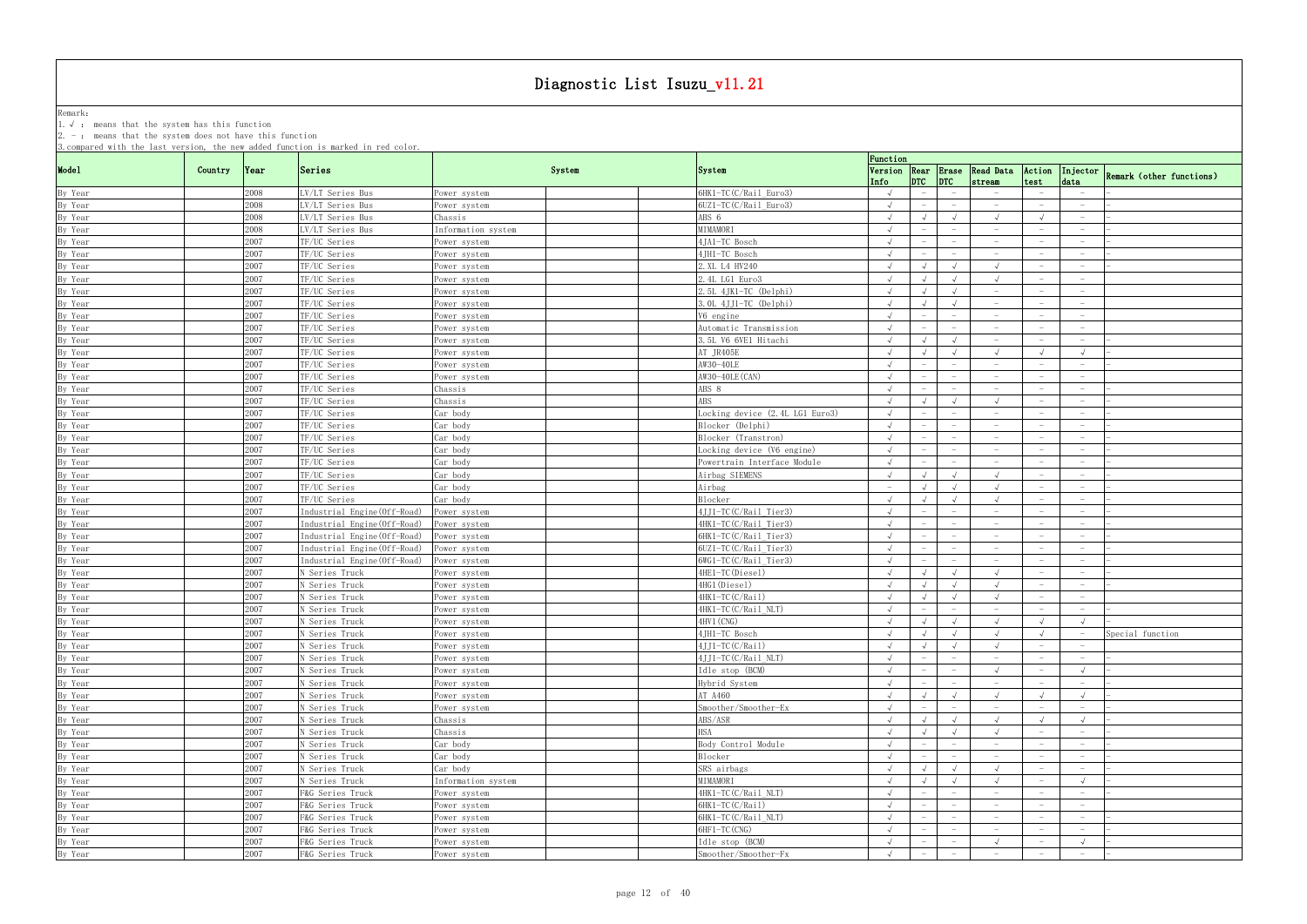Remark: The contract of the contract of  $\mathbb{R}$  and  $\mathbb{R}$  are contract of  $\mathbb{R}$  and  $\mathbb{R}$  are contract of  $\mathbb{R}$  and  $\mathbb{R}$  are contract of  $\mathbb{R}$  and  $\mathbb{R}$  are contract of  $\mathbb{R}$  and  $\mathbb{R}$  are cont 1.√ : means that the system has this function

|         |         |              | 3. compared with the last version, the new added function is marked in red color.                                                                                                                                                        |                    |        |                                    | Function                 |                                        |                                               |                                               |                                 |                                 |                                   |
|---------|---------|--------------|------------------------------------------------------------------------------------------------------------------------------------------------------------------------------------------------------------------------------------------|--------------------|--------|------------------------------------|--------------------------|----------------------------------------|-----------------------------------------------|-----------------------------------------------|---------------------------------|---------------------------------|-----------------------------------|
| Mode1   | Country | Year         | Series                                                                                                                                                                                                                                   |                    | System | <b>System</b>                      |                          |                                        |                                               | Version Rear Erase Read Data                  | Action                          |                                 | Injector Remark (other functions) |
|         |         |              |                                                                                                                                                                                                                                          |                    |        |                                    | Info                     | $ $ <sub>DTC</sub> $ $ <sub>DTC</sub>  |                                               | stream                                        | test                            | data                            |                                   |
| By Year |         | 2007<br>2007 | F&G Series Truck<br>F&G Series Truck                                                                                                                                                                                                     | Chassis<br>Chassis |        | ABS 6<br>ABS/ASR ADVICS            | $\sqrt{ }$<br>$\sqrt{ }$ | $\sqrt{ }$<br>$\overline{\phantom{m}}$ | $\sqrt{ }$<br>$\hspace{0.1mm}-\hspace{0.1mm}$ | $\sqrt{ }$<br>$\hspace{0.1mm}-\hspace{0.1mm}$ | $\overline{\phantom{0}}$        | $-$<br>$-$                      |                                   |
| By Year |         |              |                                                                                                                                                                                                                                          |                    |        |                                    |                          |                                        |                                               |                                               |                                 |                                 |                                   |
| By Year |         | 2007         | F&G Series Truck                                                                                                                                                                                                                         | Chassis            |        | Air Suspension                     | $\sqrt{ }$               | $\sqrt{ }$                             | $\sqrt{ }$                                    | $\sqrt{ }$                                    | $\sqrt{ }$                      | $\overline{\phantom{0}}$        |                                   |
| By Year |         | 2007         | F&G Series Truck                                                                                                                                                                                                                         | Car body           |        | Body Control Module                | $\sqrt{ }$               |                                        | $\hspace{0.1mm}-\hspace{0.1mm}$               | $-$                                           |                                 | $-$                             |                                   |
| By Year |         | 2007         | F&G Series Truck                                                                                                                                                                                                                         | Car body           |        | Blocker                            | $\sqrt{ }$               | $\overline{\phantom{a}}$               |                                               | $\hspace{0.1mm}-\hspace{0.1mm}$               |                                 | $\hspace{0.1mm}-\hspace{0.1mm}$ |                                   |
| By Year |         | 2007         | F&G Series Truck                                                                                                                                                                                                                         | Car body           |        | SRS airbags                        | $\sqrt{ }$               | $\sqrt{ }$                             | $\sqrt{ }$                                    | $\sqrt{ }$                                    |                                 | $-$                             |                                   |
| By Year |         | 2007         | F&G Series Truck                                                                                                                                                                                                                         | Information system |        | Speedometer control equipment      | $\overline{\phantom{a}}$ | $\overline{\phantom{0}}$               | $\hspace{0.1mm}-\hspace{0.1mm}$               | $\sqrt{ }$                                    |                                 | $\sqrt{ }$                      |                                   |
| By Year |         | 2007         | F&G Series Truck                                                                                                                                                                                                                         | Information system |        | MIMAMORI                           | $\sqrt{ }$               | $-$                                    | $-$                                           | $\hspace{0.1mm}-\hspace{0.1mm}$               |                                 | $-$                             |                                   |
| By Year |         | 2007         | C&E Series Truck                                                                                                                                                                                                                         | Power system       |        | $6UZ1-TC(C/Rail NLT)$              | $\sqrt{ }$               | $-$                                    | $\hspace{0.1mm}-\hspace{0.1mm}$               | $\overline{\phantom{0}}$                      | $-$                             | $-$                             |                                   |
| By Year |         | 2007         | C&E Series Truck                                                                                                                                                                                                                         | Power system       |        | 6WG1-TC(C/Rail)                    | $\sqrt{ }$               |                                        | $\sqrt{ }$                                    |                                               |                                 |                                 |                                   |
| By Year |         | 2007         | C&E Series Truck                                                                                                                                                                                                                         | Power system       |        | $6WG1-TC(C/Rai1 NLT)$              | $\sqrt{ }$               |                                        | $\hspace{0.1mm}-\hspace{0.1mm}$               |                                               |                                 | $\hspace{0.1mm}-\hspace{0.1mm}$ |                                   |
| By Year |         | 2007         | C&E Series Truck                                                                                                                                                                                                                         | Power system       |        | 6WG1-TC(C/Rail_NST)                | $\sqrt{ }$               | $\overline{\phantom{m}}$               | $\overline{\phantom{m}}$                      | $\hspace{0.1mm}-\hspace{0.1mm}$               |                                 | $\hspace{0.1mm}-\hspace{0.1mm}$ |                                   |
| By Year |         | 2007         | C&E Series Truck                                                                                                                                                                                                                         | Power system       |        | $6W*1-TC(C/Rail LC3Pin)$           |                          |                                        |                                               | $\hspace{0.1mm}-\hspace{0.1mm}$               |                                 | $\overline{\phantom{0}}$        |                                   |
| By Year |         | 2007         | C&E Series Truck                                                                                                                                                                                                                         | Chassis            |        | ABS/IESC                           |                          | $\sqrt{ }$                             | $\sqrt{ }$                                    |                                               |                                 |                                 |                                   |
| By Year |         | 2007         | C&E Series Truck                                                                                                                                                                                                                         | Chassis            |        | Hydraulic retarder                 | $\sqrt{ }$               | $\sqrt{ }$                             |                                               |                                               |                                 | $-$                             |                                   |
| By Year |         | 2007         | C&E Series Truck                                                                                                                                                                                                                         | Chassis            |        | Millimeter wavelength radar cruise | $\sqrt{ }$               | $\overline{\phantom{m}}$               | $\hspace{0.1mm}-\hspace{0.1mm}$               | $\hspace{0.1mm}-\hspace{0.1mm}$               |                                 | $-$                             |                                   |
| By Year |         | 2007         | C&E Series Truck                                                                                                                                                                                                                         | Chassis            |        | ESC(with EBS)                      | $\sqrt{ }$               | $\sqrt{ }$                             | $\sqrt{ }$                                    |                                               |                                 | $\overline{\phantom{0}}$        |                                   |
| By Year |         | 2007         | C&E Series Truck                                                                                                                                                                                                                         | Chassis            |        | ABS 6                              | $\sqrt{ }$               | $\sqrt{ }$                             | $\sqrt{ }$                                    |                                               |                                 | $-$                             |                                   |
| By Year |         | 2007         | C&E Series Truck                                                                                                                                                                                                                         | Chassis            |        | Air Suspension                     | $\sqrt{ }$               | $\sqrt{ }$                             | $\sqrt{ }$                                    | $\sqrt{ }$                                    | $\sqrt{ }$                      | $\overline{\phantom{0}}$        |                                   |
| By Year |         | 2007         | C&E Series Truck                                                                                                                                                                                                                         | Chassis            |        | <b>EBS</b>                         | $\sqrt{ }$               | $\sqrt{ }$                             | $\sqrt{ }$                                    | $\sqrt{ }$                                    | $-$                             | $\overline{\phantom{0}}$        |                                   |
| By Year |         | 2007         | C&E Series Truck                                                                                                                                                                                                                         | Car body           |        | Driving safety reference           | $\sqrt{ }$               | $\sqrt{ }$                             | $\sqrt{ }$                                    | $\sqrt{ }$                                    |                                 |                                 |                                   |
| By Year |         | 2007         | C&E Series Truck                                                                                                                                                                                                                         | Information system |        | MIMAMORI                           | $\sqrt{ }$               | $-$                                    | $-$                                           | $\sim$                                        | $\overline{\phantom{a}}$        | $-$                             |                                   |
| By Year |         | 2007         | LV/LT Series Bus                                                                                                                                                                                                                         | Power system       |        | 6HK1-TC(C/Rail)                    | $\sqrt{ }$               | $-$                                    | $-$                                           | $-$                                           | $-$                             | $-$                             |                                   |
|         |         | 2007         |                                                                                                                                                                                                                                          |                    |        | 6HK1-TC(C/Rail_NLT)                | $\sqrt{ }$               |                                        |                                               | $\hspace{0.1mm}-\hspace{0.1mm}$               | $\hspace{0.1mm}-\hspace{0.1mm}$ | $\hspace{0.1mm}-\hspace{0.1mm}$ |                                   |
| By Year |         | 2007         | LV/LT Series Bus                                                                                                                                                                                                                         | Power system       |        | 6HF1-TC (CNG)                      | $\sqrt{ }$               |                                        |                                               |                                               |                                 |                                 |                                   |
| By Year |         |              | LV/LT Series Bus                                                                                                                                                                                                                         | Power system       |        |                                    |                          |                                        |                                               | $\hspace{0.1mm}-\hspace{0.1mm}$               |                                 | $\overline{\phantom{0}}$        |                                   |
| By Year |         | 2007         | LV/LT Series Bus                                                                                                                                                                                                                         | Power system       |        | 6HK1-TC(C/Rail_Euro3)              | $\sqrt{ }$               |                                        |                                               | $\hspace{0.1mm}-\hspace{0.1mm}$               |                                 | $\hspace{0.1mm}-\hspace{0.1mm}$ |                                   |
| By Year |         | 2007         | LV/LT Series Bus                                                                                                                                                                                                                         | Power system       |        | 6UZ1-TC(C/Rail_Euro3)              | $\sqrt{ }$               | $\overline{\phantom{m}}$               |                                               | $\hspace{0.1mm}-\hspace{0.1mm}$               |                                 | $-$                             |                                   |
| By Year |         | 2007         | LV/LT Series Bus                                                                                                                                                                                                                         | Chassis            |        | ABS 6                              | $\sqrt{ }$               | $\sqrt{ }$                             | $\sqrt{ }$                                    |                                               |                                 |                                 |                                   |
| By Year |         | 2007         | LV/LT Series Bus                                                                                                                                                                                                                         | Information system |        | MIMAMORI                           | $\sqrt{ }$               | $\hspace{0.1mm}-\hspace{0.1mm}$        | $\hspace{0.1mm}-\hspace{0.1mm}$               | $\hspace{0.1mm}-\hspace{0.1mm}$               |                                 | $\hspace{0.1mm}-\hspace{0.1mm}$ |                                   |
| By Year |         | 2006         | (TF/UC)LUV_Rodeo_Frontier_LA<br>) Rodeo                                                                                                                                                                                                  | Power system       |        | 4JA1-TC Bosch                      |                          |                                        | $\hspace{0.1mm}-\hspace{0.1mm}$               | $\overline{\phantom{a}}$                      |                                 | $\hspace{0.1mm}-\hspace{0.1mm}$ |                                   |
| By Year |         | 2006         | (TF/UC)LUV_Rodeo_Frontier_LA<br>) Rodeo                                                                                                                                                                                                  | Power system       |        | 4JH1-TC Bosch                      |                          | $\overline{\phantom{a}}$               | $ \,$                                         | $\hspace{0.1mm}-\hspace{0.1mm}$               |                                 | $-$                             |                                   |
| By Year |         | 2006         | (TF/UC)LUV_Rodeo_Frontier_LA<br>) Rodeo                                                                                                                                                                                                  | Power system       |        | 2. XL L4 HV240                     |                          |                                        | $\sqrt{ }$                                    |                                               |                                 |                                 |                                   |
|         |         |              |                                                                                                                                                                                                                                          |                    |        |                                    |                          |                                        |                                               |                                               |                                 |                                 |                                   |
| By Year |         | 2006         | TF/UC Series                                                                                                                                                                                                                             | Power system       |        | 2.4L LG1 Euro3                     |                          | $\sqrt{ }$                             | $\sqrt{ }$                                    |                                               |                                 |                                 |                                   |
| By Year |         | 2006         | The Contract of Trend (TF/UC) LUV_Rodeo_Frontier_LA Power system<br>0 Rodeo                                                                                                                                                              |                    |        | 2.5L 4JK1-TC                       |                          |                                        | $\sqrt{ }$                                    |                                               |                                 |                                 |                                   |
| By Year |         | 2006         | (TF/UC)LUV_Rodeo_Frontier_LA<br>O Rodeo                                                                                                                                                                                                  | Power system       |        | 3. OL 4JJ1-TC                      | $\sqrt{ }$               | $\sqrt{ }$                             | $\sqrt{ }$                                    | $\sqrt{ }$                                    |                                 | $\sqrt{ }$                      |                                   |
| By Year |         | 2006         | TF/UC Series                                                                                                                                                                                                                             | Power system       |        | V6 engine                          | $\sqrt{ }$               | $\overline{\phantom{m}}$               | $\hspace{0.1mm}-\hspace{0.1mm}$               | $-$                                           | $-$                             | $-$                             |                                   |
| By Year |         | 2006         | TF/UC Series                                                                                                                                                                                                                             | Power system       |        | Automatic Transmission             | $\sqrt{ }$               | $\overline{\phantom{a}}$               | $\hspace{0.1mm}-\hspace{0.1mm}$               | $-$                                           | $\overline{\phantom{0}}$        | $\overline{\phantom{0}}$        |                                   |
| By Year |         | 2006         | (TF/UC)LUV_Rodeo_Frontier_LA<br>) Rodeo                                                                                                                                                                                                  | Power system       |        | 3.5L V6 6VEL Hitachi               | $\sqrt{ }$               | $\sqrt{ }$                             | $\sqrt{ }$                                    | $\hspace{0.1mm}-\hspace{0.1mm}$               |                                 | $-$                             |                                   |
| By Year |         | 2006         | (TF/UC)LUV_Rodeo_Frontier_LA<br>0 Rodeo                                                                                                                                                                                                  | Power system       |        | AT JR405E                          |                          | $\sqrt{ }$                             | $\sqrt{ }$                                    |                                               |                                 | $\sqrt{ }$                      |                                   |
| By Year |         | 2006         | (TF/UC)LUV_Rodeo_Frontier_LA                                                                                                                                                                                                             | Power system       |        | AW30-40LE                          |                          | $\overline{\phantom{a}}$               | $ \,$                                         | $\hspace{0.1mm}-\hspace{0.1mm}$               |                                 | $\hspace{0.1mm}-\hspace{0.1mm}$ |                                   |
|         |         |              | ) Rodeo                                                                                                                                                                                                                                  |                    |        |                                    |                          |                                        |                                               |                                               |                                 |                                 |                                   |
| By Year |         | 2006         | THE CONSIDER TO THE CHANGE OF THE CHASS OF THE CHASS OF THE CHASS OF THE CHASS OF THE CHASS OF THE CHASS OF THE CHASS OF THE CHASS OF THE CHANGE OF THE CHANGE OF THE CHANGE OF THE CHANGE OF THE CHANGE OF THE CHANGE OF THE<br>0 Rodeo |                    |        | ABS                                |                          | $\sqrt{ }$                             | $\sqrt{ }$                                    | $\sqrt{ }$                                    |                                 | $\overline{\phantom{0}}$        |                                   |
| By Year |         | 2006         | $\sqrt{\text{TF/UC/LUV\_Rodeo\_Frontier\_LA}}$ $\text{Car body}$<br>0 Rodeo                                                                                                                                                              |                    |        | Airbag                             |                          | $\sqrt{ }$                             | $\sqrt{ }$                                    | $\hspace{0.1mm}-\hspace{0.1mm}$               |                                 | $\overline{\phantom{0}}$        |                                   |
| By Year |         | 2006         | (TF/UC)LUV_Rodeo_Frontier_LA                                                                                                                                                                                                             | Car body           |        | Blocker                            | $\sqrt{ }$               | $\overline{\phantom{a}}$               | $ \,$                                         |                                               |                                 |                                 |                                   |
| By Year |         | 2006         | ) Rodeo<br>$T$ (TF/UC) LUV_Rodeo_Frontier_LA $\int_{Car}$ body                                                                                                                                                                           |                    |        | Blocker 1                          |                          | $\hspace{0.1mm}-\hspace{0.1mm}$        | $\hspace{0.1mm}-\hspace{0.1mm}$               | $\overline{\phantom{m}}$                      | $\overline{\phantom{a}}$        | $\overline{\phantom{0}}$        |                                   |
|         |         |              | 0 Rodeo                                                                                                                                                                                                                                  |                    |        |                                    |                          |                                        |                                               |                                               |                                 |                                 |                                   |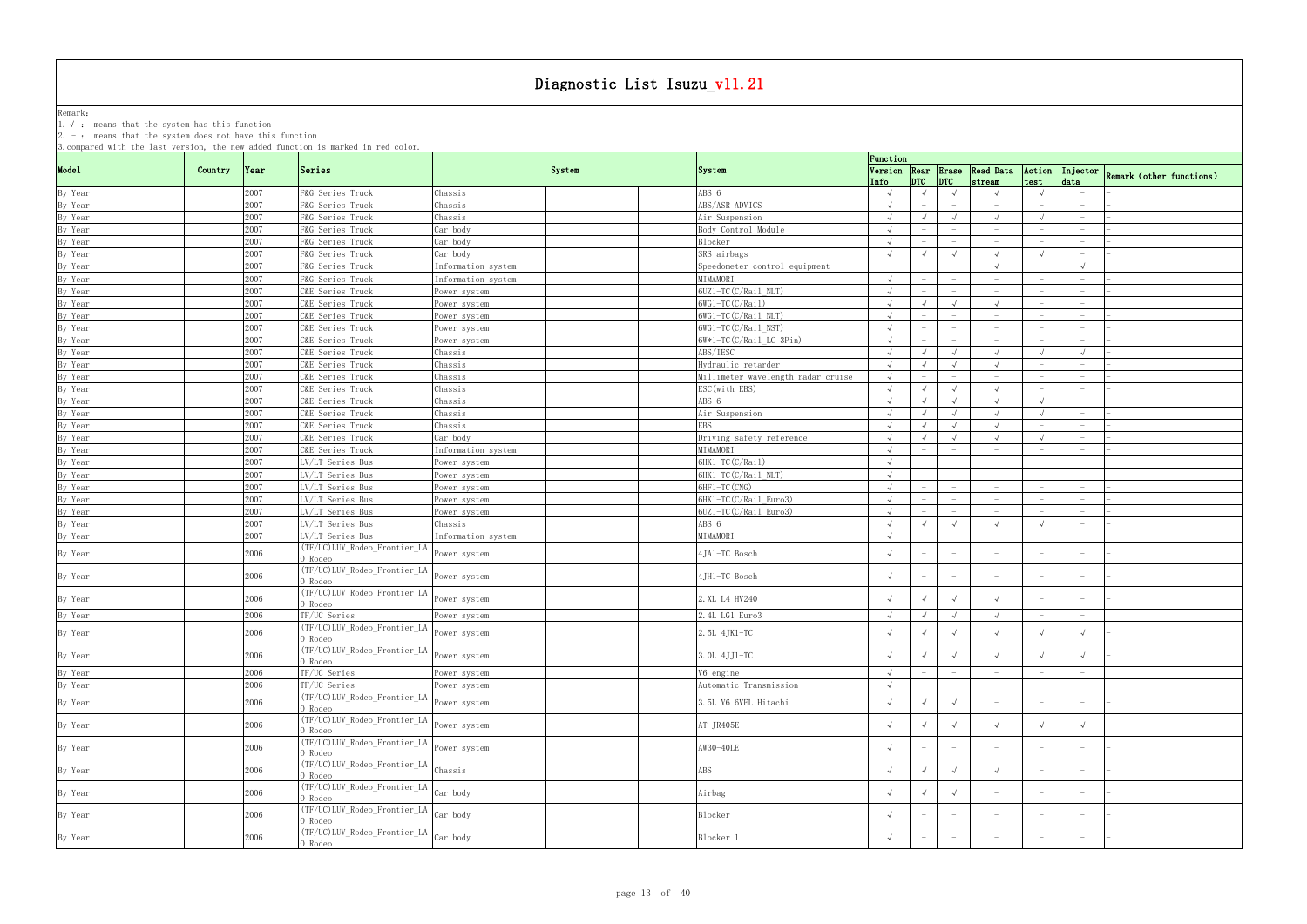Remark: The contract of the contract of  $\mathbb{R}$  and  $\mathbb{R}$  are contract of  $\mathbb{R}$  and  $\mathbb{R}$  are contract of  $\mathbb{R}$  and  $\mathbb{R}$  are contract of  $\mathbb{R}$  and  $\mathbb{R}$  are contract of  $\mathbb{R}$  and  $\mathbb{R}$  are cont

1.√ : means that the system has this function

|                               |         |              | 3. compared with the last version, the new added function is marked in red color.      |                              |                                                | Function                                      |                          |                 |                                 |                                        |                                   |                                                      |                                      |
|-------------------------------|---------|--------------|----------------------------------------------------------------------------------------|------------------------------|------------------------------------------------|-----------------------------------------------|--------------------------|-----------------|---------------------------------|----------------------------------------|-----------------------------------|------------------------------------------------------|--------------------------------------|
| Mode1                         | Country | Year         | Series                                                                                 | System                       | System                                         | Info                                          |                          | $ $ DTC $ $ DTC |                                 | Version Rear Erase Read Data<br>stream | Action<br>test                    |                                                      | Injector<br>Remark (other functions) |
| By Year                       |         | 2006         | (TF/UC)LUV_Rodeo_Frontier_LA  <br>0 Rodeo                                              | Car body                     | Powertrain Interface Module                    |                                               |                          |                 |                                 |                                        |                                   |                                                      |                                      |
| By Year                       |         | 2006         | (N*) ELF_NPR_NQR_VFR                                                                   | ower system                  | 4HE1-TC(Diesel)                                | $\sqrt{ }$                                    |                          |                 | $\sqrt{ }$                      |                                        |                                   | $\hspace{0.1mm}-\hspace{0.1mm}$                      |                                      |
| By Year                       |         | 2006         | $(N*)$ ELF_NPR_NQR_VFR                                                                 | Power system                 | 4HG1 (LPG)                                     | $\sqrt{ }$                                    |                          |                 | $\sqrt{ }$                      | $\sqrt{ }$                             |                                   | $\sqrt{ }$                                           |                                      |
| By Year                       |         | 2006         | $(N*) ELF_NPR_NQR_VFR$                                                                 | ower system                  | 4HK1-TC(C/Rail)                                | $\sqrt{ }$                                    |                          |                 | $\hspace{0.1mm}-\hspace{0.1mm}$ | $\hspace{0.1mm}-\hspace{0.1mm}$        | $\hspace{0.1mm}-\hspace{0.1mm}$   | $\hspace{0.1mm}-\hspace{0.1mm}$                      |                                      |
| By Year<br>By Year            |         | 2006         | $(N*)$ ELF NPR NQR VFR                                                                 | Power system                 | 4HL1-NA(C/Rail)                                | $\sqrt{ }$                                    |                          |                 |                                 | $\sqrt{ }$                             |                                   |                                                      |                                      |
|                               |         | 2006         | (N*) ELF_NPR_NQR_VFR                                                                   | Power system                 | 4HL1-TC(C/Rail)                                | $\sqrt{ }$                                    |                          |                 | $\sqrt{ }$                      | $\sqrt{ }$                             |                                   |                                                      |                                      |
| By Year                       |         | 2006         | $(N*)$ ELF_NPR_NQR_VFR                                                                 | Power system                 | 4HV1 (CNG)                                     | $\sqrt{ }$                                    |                          |                 | $\sqrt{ }$                      | $\sqrt{ }$                             |                                   | $\sqrt{ }$                                           |                                      |
| By Year<br>By Year            |         | 2006<br>2006 | (N*) ELF_NPR_NQR_VFR<br>$(N*)$ ELF_NPR_NQR_VFR                                         | Power system                 | $4JG2$ (LPG)<br>4JG2                           | $\sqrt{ }$<br>$\hspace{0.1mm}-\hspace{0.1mm}$ |                          |                 | $\sqrt{ }$<br>$\sqrt{ }$        | $\sqrt{ }$                             |                                   | $\sqrt{ }$<br>$\overline{\phantom{0}}$               |                                      |
| By Year                       |         | 2006         | (N*) ELF_NPR_NQR_VFR                                                                   | Power system<br>Power system | 4JH1-TC Bosch                                  | $\sqrt{ }$                                    |                          |                 | $\sqrt{ }$                      | $\sqrt{ }$                             |                                   |                                                      | Special function                     |
| By Year                       |         | 2006         | $(N*)$ ELF_NPR_NQR_VFR                                                                 | ower system                  | MIMAMORI                                       | $\sqrt{ }$                                    |                          |                 |                                 | $-$                                    |                                   | $\hspace{0.1mm}-\hspace{0.1mm}$                      |                                      |
| By Year                       |         | 2006         | (N*) ELF_NPR_NQR_VFR                                                                   | Power system                 | Hybrid System                                  | $\sqrt{ }$                                    |                          |                 |                                 | $\overline{\phantom{0}}$               |                                   |                                                      |                                      |
| By Year                       |         | 2006         | $(N*)$ ELF_NPR_NQR_VFR                                                                 | Power system                 | Smoother/Smoother-E Auto Shift                 | $\sqrt{ }$                                    |                          |                 |                                 | $\overline{\phantom{m}}$               |                                   |                                                      |                                      |
| By Year                       |         | 2006         | (N*) ELF_NPR_NQR_VFR                                                                   | Power system                 | Smoother-E                                     | $\sqrt{ }$                                    |                          |                 | $\overline{\phantom{a}}$        | $ \,$                                  |                                   | $ \,$                                                |                                      |
| By Year                       |         | 2006         | $(N*)$ ELF_NPR_NQR_VFR                                                                 | Chassis                      | ABS/ASR                                        | $\sqrt{ }$                                    |                          |                 | $\sqrt{ }$                      | $\sqrt{ }$                             |                                   | $\sqrt{ }$                                           |                                      |
| By Year                       |         | 2006         | $(N*)$ ELF_NPR_NQR_VFR                                                                 | Chassis                      | Clutch release system/HSA                      |                                               |                          |                 | $\sqrt{ }$                      | $\sqrt{ }$                             | $\hspace{0.1mm}-\hspace{0.1mm}$   | $\overline{\phantom{0}}$                             |                                      |
| By Year                       |         | 2006         | $(N*)$ ELF NPR NQR VFR                                                                 | Car body                     | SRS airbags                                    |                                               |                          |                 | $\overline{\phantom{a}}$        | $ \,$                                  |                                   | $-$                                                  |                                      |
|                               |         | 2006<br>2006 | (Off-Road) Industrial Engine Power system<br>(Off-Road) Industrial Engine Power system |                              | 4JJ1-TC(C/Rail_Tier3)<br>4HK1-TC(C/Rail_Tier3) | $\sqrt{ }$<br>$\sqrt{ }$                      |                          |                 | $\qquad \qquad -$               | $-$<br>$\overline{\phantom{0}}$        |                                   | $\overline{\phantom{0}}$<br>$\overline{\phantom{0}}$ |                                      |
| By Year<br>By Year<br>By Year |         | 2006         | (Off-Road) Industrial Engine Power system                                              |                              | 6HK1-TC(C/Rail_Tier3)                          | $\sqrt{ }$                                    |                          |                 |                                 | $\hspace{0.1mm}-\hspace{0.1mm}$        |                                   | $\overline{\phantom{0}}$                             |                                      |
| By Year                       |         | 2006         | (Off-Road) Industrial Engine Power system                                              |                              | 6UZ1-TC(C/Rail_Tier3)                          | $\sqrt{ }$                                    | $\overline{\phantom{a}}$ |                 | $\hspace{0.1mm}-\hspace{0.1mm}$ | $ \,$                                  |                                   | $-$                                                  |                                      |
| By Year                       |         | 2006         | (Off-Road) Industrial Engine Power system                                              |                              | 6WG1-TC(C/Rail_Tier3)                          | $\sqrt{ }$                                    |                          |                 | $\overline{\phantom{a}}$        | $ \,$                                  | $\overline{\phantom{a}}$          | $\hspace{0.1mm}-\hspace{0.1mm}$                      |                                      |
| By Year                       |         | 2006         | (C*_E*_L*_F*)Heavy_medium<br>Duty                                                      | Power system                 | $(IE)$ 6H (RED4)                               |                                               |                          |                 | $\sqrt{ }$                      | $\sqrt{ }$                             |                                   |                                                      |                                      |
| By Year                       |         | 2006         | (C*_E*_L*_F*)Heavy_medium<br>Dutv                                                      | Power system                 | (IE) 6HK1 (C/Rai1)                             |                                               |                          |                 | $\sqrt{ }$                      | $\sqrt{ }$                             |                                   |                                                      |                                      |
| By Year                       |         | 2006         | (C*_E*_L*_F*)Heavy_medium<br>Dutv                                                      | ower system                  | $(IE)$ 6SD1 $(C/Rai1)$                         | $\sqrt{ }$                                    |                          |                 | $\sqrt{ }$                      | $\sqrt{ }$                             |                                   | $\hspace{0.1mm}-\hspace{0.1mm}$                      |                                      |
| By Year                       |         | 2006         | (C*_E*_L*_F*)Heavy_medium<br>Duty                                                      | Power system                 | (IE) 6SD1 (RED4)                               |                                               |                          |                 | $\sqrt{ }$                      |                                        | $\overline{\phantom{a}}$          | $\overline{\phantom{0}}$                             |                                      |
| By Year                       |         | 2006         | $\overline{(C*_{E}*_{L}*_{F}*)}$ Heavy_medium<br>)utv                                  | Power system                 | $(IE) 6W*1 (RED4)$                             |                                               |                          |                 | $\sqrt{ }$                      |                                        |                                   | $\overline{\phantom{0}}$                             |                                      |
| By Year                       |         | 2006         | (C*_E*_L*_F*)Heavy_medium<br>Dutv                                                      | Power system                 | (IE) 6WG1 (C/Rai1)                             |                                               | $\sqrt{ }$               |                 | $\sqrt{ }$                      | $\sqrt{ }$                             |                                   | $\overline{\phantom{0}}$                             |                                      |
| By Year                       |         | 2006         | (C*_E*_L*_F*)Heavy_medium<br>Dutv                                                      | Power system                 | (IE) 10PE1 (RED4)                              |                                               |                          |                 | $\sqrt{ }$                      | $\sqrt{ }$                             |                                   |                                                      |                                      |
| By Year                       |         | 2006         | $(C*E*L*F*)$ Heavy_medium<br>Duty                                                      | Power system                 | 4HK1-TC(C/Rail)                                | $\sqrt{ }$                                    |                          |                 |                                 |                                        |                                   |                                                      |                                      |
| By Year                       |         | 2006         | (C*_E*_L*_F*)Heavy_medium<br>Duty                                                      | Power system                 | 6HL1-NA(C/Rail)                                |                                               | $-$                      |                 | $\overline{\phantom{0}}$        | $\hspace{0.1mm}-\hspace{0.1mm}$        | $\hspace{0.1mm}-\hspace{0.1mm}$   | $\overline{\phantom{0}}$                             |                                      |
| By Year                       |         | 2006         | $(C*E*L*F*)$ Heavy_medium<br>)uty                                                      | Power system                 | 6HK1-TC(C/Rail)                                |                                               | $\overline{\phantom{a}}$ |                 | $-$                             | $\hspace{0.1mm}-\hspace{0.1mm}$        |                                   | $\overline{\phantom{0}}$                             |                                      |
| By Year                       |         | 2006         | (C*_E*_L*_F*)Heavy_medium<br>Duty                                                      | Power system                 | 6UZ1-TC(C/Rail)                                |                                               | $\overline{\phantom{m}}$ |                 | $\hspace{0.1mm}-\hspace{0.1mm}$ | $\overline{\phantom{m}}$               | $\hspace{1.0cm} - \hspace{1.0cm}$ | $\overline{\phantom{m}}$                             |                                      |
| By Year                       |         | 2006         | (C*_E*_L*_F*)Heavy_medium<br>Dutv                                                      | Power system                 | 6WF1-TC(C/Rail)                                |                                               | $\overline{\phantom{m}}$ |                 | $-$                             | $\overline{\phantom{m}}$               | $\hspace{0.1mm}-\hspace{0.1mm}$   | $\hspace{0.1mm}-\hspace{0.1mm}$                      |                                      |
| By Year                       |         | 2006         | (C*_E*_L*_F*)Heavy_medium<br>Duty                                                      | Power system                 | $6WG1-TC(C/Rai1)$                              |                                               |                          |                 | $\overline{\phantom{0}}$        |                                        |                                   |                                                      |                                      |
| By Year                       |         | 2006         | (C*_E*_L*_F*)Heavy_medium<br>Dutv                                                      | Chassis                      | ESC (with EBS)                                 |                                               |                          |                 | $\sqrt{ }$                      | $\sqrt{ }$                             |                                   |                                                      |                                      |
| By Year                       |         | 2006         | (C*_E*_L*_F*)Heavy_medium<br>Dutv                                                      | Chassis                      | ABS 6                                          | $\sqrt{ }$                                    | $\sqrt{ }$               |                 | $\sqrt{ }$                      | $\sqrt{ }$                             |                                   |                                                      |                                      |
| By Year                       |         | 2006         | (C*_E*_L*_F*)Heavy_medium<br>Duty                                                      | Chassis                      | ABS/ASR ADVICS                                 |                                               | $-$                      |                 | $\overline{\phantom{0}}$        | $\hspace{0.1mm}-\hspace{0.1mm}$        | $\overline{\phantom{m}}$          | $\hspace{0.1mm}-\hspace{0.1mm}$                      |                                      |
| By Year                       |         | 2006         | (C*_E*_L*_F*)Heavy_medium<br>Duty                                                      | Chassis                      | Air Suspension (Export)                        | $\sqrt{ }$                                    | $\sqrt{ }$               |                 | $\sqrt{ }$                      | $\sqrt{ }$                             |                                   | $\overline{\phantom{0}}$                             |                                      |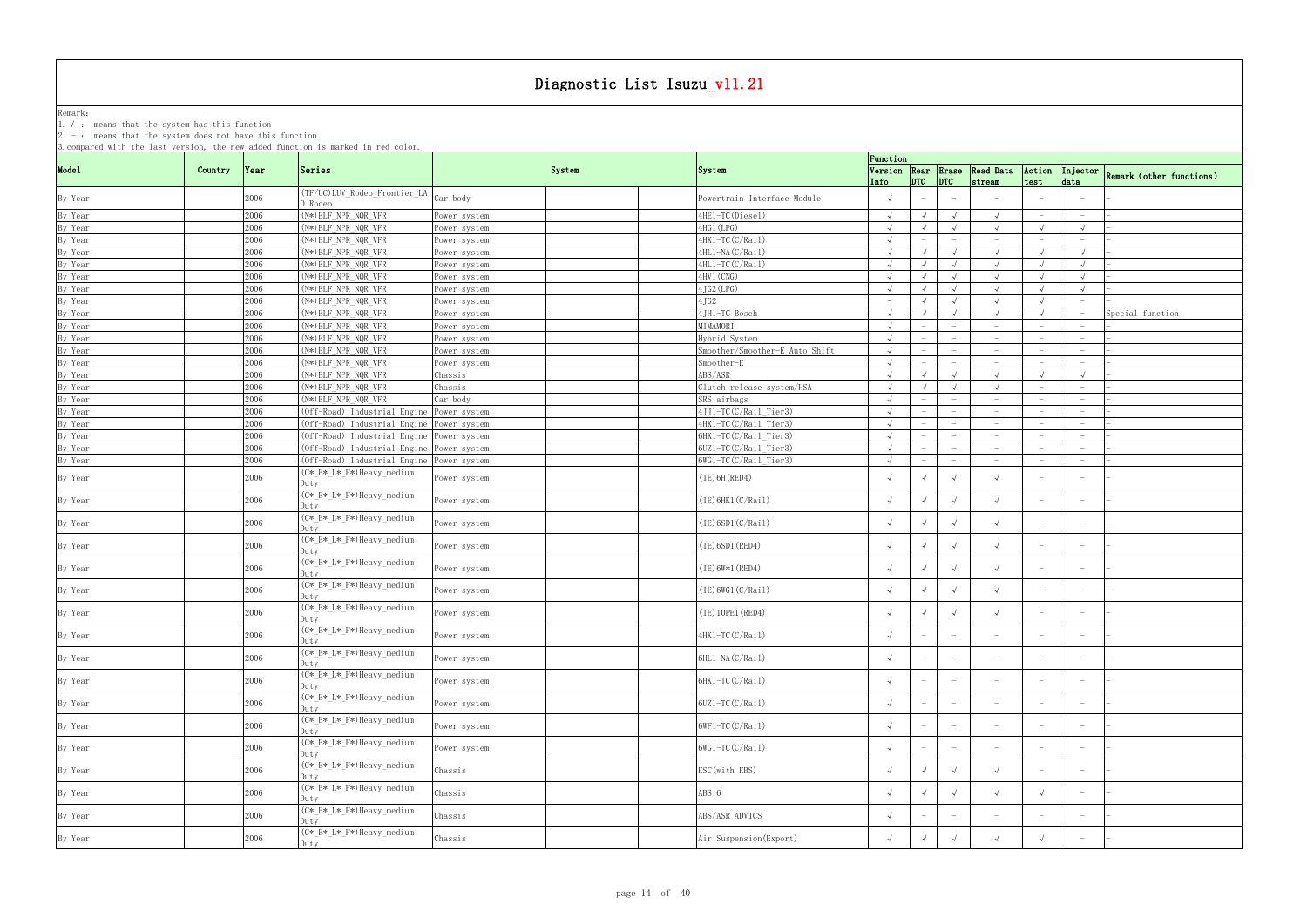Remark: The contract of the contract of  $\mathbb{R}$  and  $\mathbb{R}$  are contract of  $\mathbb{R}$  and  $\mathbb{R}$  are contract of  $\mathbb{R}$  and  $\mathbb{R}$  are contract of  $\mathbb{R}$  and  $\mathbb{R}$  are contract of  $\mathbb{R}$  and  $\mathbb{R}$  are cont

1.√ : means that the system has this function

| Model<br>Series<br>Version Rear Erase Read Data<br>Country<br>System<br>Action<br> Year <br>System<br>$ $ <sub>DTC</sub> $ $ <sub>DTC</sub><br>test<br>data<br>Info<br>stream<br>(C*_E*_L*_F*)Heavy_medium<br>2006<br>By Year<br>EBS<br>$\sqrt{ }$<br>Chassis<br>$\sqrt{ }$<br>$\sqrt{ }$<br>Dutv<br>(C*_E*_L*_F*)Heavy_medium<br>2006<br>Car body<br>By Year<br>Driving safety reference<br>$\sqrt{ }$<br>$\sqrt{ }$<br>Duty<br>(TF/UC)LUV_Rodeo_Frontier_LA<br>2005<br>4JA1-TC Bosch<br>By Year<br>Power system<br>$\hspace{0.1mm}-\hspace{0.1mm}$<br>$\hspace{0.1mm}-\hspace{0.1mm}$<br>0 Rodeo<br>(TF/UC)LUV_Rodeo_Frontier_LA<br>2005<br>4JH1-TC Bosch<br>By Year<br>Power system<br>$\sqrt{ }$<br>$\hspace{0.1mm}-\hspace{0.1mm}$<br>) Rodeo<br>(TF/UC)LUV_Rodeo_Frontier_LA<br>2005<br>2. XL L4 HV240<br>By Year<br>Power system<br>$\sqrt{ }$<br>$\sqrt{ }$<br>$\qquad \qquad -$<br>$\overline{\phantom{a}}$<br>0 Rodeo<br>(TF/UC)LUV_Rodeo_Frontier_LA<br>2005<br>2.5L 4JK1-TC<br>By Year<br>Power system<br>$\sqrt{ }$<br>$\sqrt{ }$<br>$\sqrt{ }$<br>$\sqrt{ }$<br>) Rodeo<br>(TF/UC)LUV_Rodeo_Frontier_LA<br>2005<br>3.0L 4JJ1-TC<br>By Year<br>Power system<br>$\sqrt{ }$<br>$\sqrt{ }$<br>0 Rodeo<br>(TF/UC)LUV_Rodeo_Frontier_LA<br>By Year<br>2005<br>3.5L V6 6VEL Hitachi<br>Power system<br>$\sqrt{ }$<br>$\hspace{0.1mm}-\hspace{0.1mm}$<br>0 Rodeo<br>(TF/UC)LUV_Rodeo_Frontier_LA<br>2005<br>Power system<br>By Year<br>AT JR405E<br>$\sqrt{ }$<br>$\sqrt{ }$<br>$\sqrt{ }$<br>0 Rodeo<br>(TF/UC)LUV_Rodeo_Frontier_LA<br>2005<br>By Year<br>AW30-40LE<br>Power system<br>$\hspace{0.1mm}-\hspace{0.1mm}$<br>$\overline{\phantom{m}}$<br>$\hspace{0.1mm}-\hspace{0.1mm}$<br>0 Rodeo<br>(TF/UC)LUV_Rodeo_Frontier_LA Chassis<br>2005<br>ABS<br>By Year<br>$\sqrt{ }$<br>$\hspace{0.1mm}-\hspace{0.1mm}$<br>$\overline{\phantom{a}}$<br>0 Rodeo<br>(TF/UC)LUV_Rodeo_Frontier_LA<br>Car body<br>2005<br>By Year<br>$\sqrt{ }$<br>Airbag<br>$\hspace{0.1mm}-\hspace{0.1mm}$<br>$\overline{\phantom{a}}$<br>$\hspace{0.1mm}-\hspace{0.1mm}$<br>0 Rodeo<br>THE CITY CONTROL CONTROLLER CONTROLLER CAT body<br>2005<br>By Year<br>Blocker<br>$\overline{\phantom{m}}$<br>$\hspace{0.1mm}-\hspace{0.1mm}$<br>$\overline{\phantom{m}}$<br>$\hspace{0.1mm}-\hspace{0.1mm}$<br>0 Rodeo<br>By Year<br>2005<br>(N*) ELF_NPR_NQR_VFR<br>4HE1-TC(Diesel)<br>Power system<br>$\sqrt{ }$<br>$\sqrt{ }$<br>$\sqrt{ }$<br>$\overline{\phantom{0}}$<br>By Year<br>(N*) ELF_NPR_NQR_VFR<br>4HG1 (LPG)<br>2005<br>Power system<br>$\sqrt{ }$<br>$\sqrt{ }$<br>2005<br>4HK1-TC(C/Rail)<br>(N*) ELF_NPR_NQR_VFR<br>By Year<br>$\sqrt{ }$<br>Power system<br>$ \,$<br>$-$<br>By Year<br>2005<br>4HL1-NA(C/Rail)<br>(N*) ELF_NPR_NQR_VFR<br>$\sqrt{ }$<br>$\sqrt{ }$<br>$\sqrt{ }$<br>Power system<br>By Year<br>By Year<br>2005<br>$(N*)$ ELF_NPR_NQR_VFR<br>4HL1-TC(C/Rail)<br>$\sqrt{ }$<br>Power system<br>$\sqrt{ }$<br>$\sqrt{ }$<br>$\sqrt{ }$<br>2005<br>$(N*)$ ELF_NPR_NQR_VFR<br>4HV1 (CNG)<br>$\sqrt{ }$<br>$\sqrt{ }$<br>$\sqrt{ }$<br>$\sqrt{ }$<br>Power system<br>By Year<br>2005<br>(N*) ELF_NPR_NQR_VFR<br>4JG2 (LPG)<br>$\sqrt{ }$<br>$\sqrt{ }$<br>Power system<br>$\sqrt{ }$<br>$\sqrt{ }$<br>2005<br>(N*) ELF_NPR_NQR_VFR<br>4JG2<br>By Year<br>$\sqrt{ }$<br>Power system<br>$\sqrt{ }$<br>$\hspace{0.1mm}-\hspace{0.1mm}$<br>$-$<br>2005<br>4JH1-TC Bosch<br>$(N*)$ ELF_NPR_NQR_VFR<br>By Year<br>$\sqrt{ }$<br>$\sqrt{ }$<br>Power system<br>$\sqrt{ }$<br>2005<br>MIMAMORI<br>By Year<br>$(N*)$ ELF_NPR_NQR_VFR<br>Power system<br>$\sqrt{ }$<br>$ \,$<br>$\overline{\phantom{m}}$<br>$-$<br>2005<br>$(N*)$ ELF_NPR_NQR_VFR<br>By Year<br>Hybrid System<br>Power system<br>$\sqrt{ }$<br>$\overline{\phantom{a}}$<br>$\hspace{0.1mm}-\hspace{0.1mm}$<br>By Year<br>By Year<br>By Year<br>2005<br>Smoother/Smoother-E Auto Shift<br>(N*) ELF_NPR_NQR_VFR<br>Power system<br>$\sqrt{ }$<br>$-$<br>$\overline{\phantom{0}}$<br>$-$<br>$\overline{\phantom{0}}$<br>$(N*)$ ELF_NPR_NQR_VFR<br>2005<br>Smoother-E<br>$\sqrt{ }$<br>Power system<br>2005<br>$(N*)$ ELF_NPR_NQR_VFR<br>ABS/ASR<br>$\sqrt{ }$<br>$\sqrt{ }$<br>$\sqrt{ }$<br>$\sqrt{ }$<br>Chassis<br>By Year<br>2005<br>(N*) ELF_NPR_NQR_VFR<br>Chassis<br>Clutch release system/HSA<br>$\sqrt{ }$<br>$\sqrt{ }$<br>$\sqrt{ }$<br>$ \,$<br>By Year<br>2005<br>$(N*)$ ELF_NPR_NQR_VFR<br>Car body<br>SRS airbags<br>$\sqrt{ }$<br>$\sim$<br>$\overline{\phantom{m}}$<br>$-$<br>$\hspace{0.1mm}-\hspace{0.1mm}$<br>(Off-Road) Industrial Engine Power system<br>4JJ1-TC(C/Rail_Tier3)<br>2005<br>By Year<br>$\sqrt{ }$<br>$\overline{\phantom{m}}$<br>$\sim$<br>2005<br>4HK1-TC(C/Rail_Tier3)<br>(Off-Road) Industrial Engine<br>By Year<br>Power system<br>$\sqrt{ }$<br>$ \,$<br>$-$<br>$\overline{\phantom{m}}$<br>2005<br>(Off-Road) Industrial Engine Power system<br>6HK1-TC(C/Rail_Tier3)<br>By Year<br>$\sqrt{ }$<br>$-$<br>$\overline{\phantom{a}}$<br>$-$<br>By Year<br>2005<br>(Off-Road) Industrial Engine Power system<br>6UZ1-TC(C/Rail_Tier3)<br>$\sqrt{ }$<br>$\overline{\phantom{m}}$<br>$\hspace{0.1mm}-\hspace{0.1mm}$<br>By Year<br>2005<br>6WG1-TC(C/Rail_Tier3)<br>(Off-Road) Industrial Engine Power system<br>$\sqrt{ }$<br>$-$<br>$ \,$<br>$-$<br>$\overline{\phantom{m}}$<br>(C*_E*_L*_F*)Heavy_medium<br>2005<br>$(IE)$ 6H (RED4)<br>By Year<br>Power system<br>$\sqrt{ }$<br>$\sqrt{ }$<br>$\hspace{0.1mm}-\hspace{0.1mm}$<br>Duty<br>(C*_E*_L*_F*)Heavy_medium<br>2005<br>$(IE)$ 6HK1 $(C/Rai1)$<br>By Year<br>Power system<br>$\sqrt{ }$<br>$\sqrt{ }$<br>$\overline{\phantom{0}}$<br>Duty<br>(C*_E*_L*_F*)Heavy_medium<br>2005<br>$(IE)$ 6SD1 $(C/Rai1)$<br>By Year<br>Power system<br>$\sqrt{ }$<br>$\sqrt{ }$<br>$\sqrt{ }$<br>$\sqrt{ }$<br>$\hspace{0.1mm}-\hspace{0.1mm}$<br>Duty<br>(C*_E*_L*_F*)Heavy_medium<br>2005<br>$(IE)$ 6SD1 (RED4)<br>By Year<br>Power system<br>$\sqrt{ }$<br>$\sqrt{ }$<br>Duty<br>(C*_E*_L*_F*)Heavy_medium<br>2005<br>$(IE) 6W*1 (RED4)$<br>By Year<br>Power system<br>$\sqrt{ }$ |  | 3. compared with the last version, the new added function is marked in red color. |  | Function |  |  |                                   |
|-------------------------------------------------------------------------------------------------------------------------------------------------------------------------------------------------------------------------------------------------------------------------------------------------------------------------------------------------------------------------------------------------------------------------------------------------------------------------------------------------------------------------------------------------------------------------------------------------------------------------------------------------------------------------------------------------------------------------------------------------------------------------------------------------------------------------------------------------------------------------------------------------------------------------------------------------------------------------------------------------------------------------------------------------------------------------------------------------------------------------------------------------------------------------------------------------------------------------------------------------------------------------------------------------------------------------------------------------------------------------------------------------------------------------------------------------------------------------------------------------------------------------------------------------------------------------------------------------------------------------------------------------------------------------------------------------------------------------------------------------------------------------------------------------------------------------------------------------------------------------------------------------------------------------------------------------------------------------------------------------------------------------------------------------------------------------------------------------------------------------------------------------------------------------------------------------------------------------------------------------------------------------------------------------------------------------------------------------------------------------------------------------------------------------------------------------------------------------------------------------------------------------------------------------------------------------------------------------------------------------------------------------------------------------------------------------------------------------------------------------------------------------------------------------------------------------------------------------------------------------------------------------------------------------------------------------------------------------------------------------------------------------------------------------------------------------------------------------------------------------------------------------------------------------------------------------------------------------------------------------------------------------------------------------------------------------------------------------------------------------------------------------------------------------------------------------------------------------------------------------------------------------------------------------------------------------------------------------------------------------------------------------------------------------------------------------------------------------------------------------------------------------------------------------------------------------------------------------------------------------------------------------------------------------------------------------------------------------------------------------------------------------------------------------------------------------------------------------------------------------------------------------------------------------------------------------------------------------------------------------------------------------------------------------------------------------------------------------------------------------------------------------------------------------------------------------------------------------------------------------------------------------------------------------------------------------------------------------------------------------------------------------------------------------------------------------------------------------------------------------------------------------------------------------------------------------------------------------------------------------------------------------------------------------------------------------------------------------------------------------------------------------------------------------------------------------------------------------------------------------------------------------------------------------------------------------------------------------------------------------------------------------------------------------------------------------------------------------------------------------------------------------------------------------------------------------------------------------------------------------------------------------------------------------------------------------------------------------------------------------------------------------------------------------------------------------------------------------------------------------------------------------------------------------------------------------------------------------------------------------------------------------------------------------------------------------------------------------------------------------------------------------------|--|-----------------------------------------------------------------------------------|--|----------|--|--|-----------------------------------|
|                                                                                                                                                                                                                                                                                                                                                                                                                                                                                                                                                                                                                                                                                                                                                                                                                                                                                                                                                                                                                                                                                                                                                                                                                                                                                                                                                                                                                                                                                                                                                                                                                                                                                                                                                                                                                                                                                                                                                                                                                                                                                                                                                                                                                                                                                                                                                                                                                                                                                                                                                                                                                                                                                                                                                                                                                                                                                                                                                                                                                                                                                                                                                                                                                                                                                                                                                                                                                                                                                                                                                                                                                                                                                                                                                                                                                                                                                                                                                                                                                                                                                                                                                                                                                                                                                                                                                                                                                                                                                                                                                                                                                                                                                                                                                                                                                                                                                                                                                                                                                                                                                                                                                                                                                                                                                                                                                                                                                                                                                                                                                                                                                                                                                                                                                                                                                                                                                                                                                                                                                               |  |                                                                                   |  |          |  |  | Injector Remark (other functions) |
|                                                                                                                                                                                                                                                                                                                                                                                                                                                                                                                                                                                                                                                                                                                                                                                                                                                                                                                                                                                                                                                                                                                                                                                                                                                                                                                                                                                                                                                                                                                                                                                                                                                                                                                                                                                                                                                                                                                                                                                                                                                                                                                                                                                                                                                                                                                                                                                                                                                                                                                                                                                                                                                                                                                                                                                                                                                                                                                                                                                                                                                                                                                                                                                                                                                                                                                                                                                                                                                                                                                                                                                                                                                                                                                                                                                                                                                                                                                                                                                                                                                                                                                                                                                                                                                                                                                                                                                                                                                                                                                                                                                                                                                                                                                                                                                                                                                                                                                                                                                                                                                                                                                                                                                                                                                                                                                                                                                                                                                                                                                                                                                                                                                                                                                                                                                                                                                                                                                                                                                                                               |  |                                                                                   |  |          |  |  |                                   |
|                                                                                                                                                                                                                                                                                                                                                                                                                                                                                                                                                                                                                                                                                                                                                                                                                                                                                                                                                                                                                                                                                                                                                                                                                                                                                                                                                                                                                                                                                                                                                                                                                                                                                                                                                                                                                                                                                                                                                                                                                                                                                                                                                                                                                                                                                                                                                                                                                                                                                                                                                                                                                                                                                                                                                                                                                                                                                                                                                                                                                                                                                                                                                                                                                                                                                                                                                                                                                                                                                                                                                                                                                                                                                                                                                                                                                                                                                                                                                                                                                                                                                                                                                                                                                                                                                                                                                                                                                                                                                                                                                                                                                                                                                                                                                                                                                                                                                                                                                                                                                                                                                                                                                                                                                                                                                                                                                                                                                                                                                                                                                                                                                                                                                                                                                                                                                                                                                                                                                                                                                               |  |                                                                                   |  |          |  |  |                                   |
|                                                                                                                                                                                                                                                                                                                                                                                                                                                                                                                                                                                                                                                                                                                                                                                                                                                                                                                                                                                                                                                                                                                                                                                                                                                                                                                                                                                                                                                                                                                                                                                                                                                                                                                                                                                                                                                                                                                                                                                                                                                                                                                                                                                                                                                                                                                                                                                                                                                                                                                                                                                                                                                                                                                                                                                                                                                                                                                                                                                                                                                                                                                                                                                                                                                                                                                                                                                                                                                                                                                                                                                                                                                                                                                                                                                                                                                                                                                                                                                                                                                                                                                                                                                                                                                                                                                                                                                                                                                                                                                                                                                                                                                                                                                                                                                                                                                                                                                                                                                                                                                                                                                                                                                                                                                                                                                                                                                                                                                                                                                                                                                                                                                                                                                                                                                                                                                                                                                                                                                                                               |  |                                                                                   |  |          |  |  |                                   |
|                                                                                                                                                                                                                                                                                                                                                                                                                                                                                                                                                                                                                                                                                                                                                                                                                                                                                                                                                                                                                                                                                                                                                                                                                                                                                                                                                                                                                                                                                                                                                                                                                                                                                                                                                                                                                                                                                                                                                                                                                                                                                                                                                                                                                                                                                                                                                                                                                                                                                                                                                                                                                                                                                                                                                                                                                                                                                                                                                                                                                                                                                                                                                                                                                                                                                                                                                                                                                                                                                                                                                                                                                                                                                                                                                                                                                                                                                                                                                                                                                                                                                                                                                                                                                                                                                                                                                                                                                                                                                                                                                                                                                                                                                                                                                                                                                                                                                                                                                                                                                                                                                                                                                                                                                                                                                                                                                                                                                                                                                                                                                                                                                                                                                                                                                                                                                                                                                                                                                                                                                               |  |                                                                                   |  |          |  |  |                                   |
|                                                                                                                                                                                                                                                                                                                                                                                                                                                                                                                                                                                                                                                                                                                                                                                                                                                                                                                                                                                                                                                                                                                                                                                                                                                                                                                                                                                                                                                                                                                                                                                                                                                                                                                                                                                                                                                                                                                                                                                                                                                                                                                                                                                                                                                                                                                                                                                                                                                                                                                                                                                                                                                                                                                                                                                                                                                                                                                                                                                                                                                                                                                                                                                                                                                                                                                                                                                                                                                                                                                                                                                                                                                                                                                                                                                                                                                                                                                                                                                                                                                                                                                                                                                                                                                                                                                                                                                                                                                                                                                                                                                                                                                                                                                                                                                                                                                                                                                                                                                                                                                                                                                                                                                                                                                                                                                                                                                                                                                                                                                                                                                                                                                                                                                                                                                                                                                                                                                                                                                                                               |  |                                                                                   |  |          |  |  |                                   |
|                                                                                                                                                                                                                                                                                                                                                                                                                                                                                                                                                                                                                                                                                                                                                                                                                                                                                                                                                                                                                                                                                                                                                                                                                                                                                                                                                                                                                                                                                                                                                                                                                                                                                                                                                                                                                                                                                                                                                                                                                                                                                                                                                                                                                                                                                                                                                                                                                                                                                                                                                                                                                                                                                                                                                                                                                                                                                                                                                                                                                                                                                                                                                                                                                                                                                                                                                                                                                                                                                                                                                                                                                                                                                                                                                                                                                                                                                                                                                                                                                                                                                                                                                                                                                                                                                                                                                                                                                                                                                                                                                                                                                                                                                                                                                                                                                                                                                                                                                                                                                                                                                                                                                                                                                                                                                                                                                                                                                                                                                                                                                                                                                                                                                                                                                                                                                                                                                                                                                                                                                               |  |                                                                                   |  |          |  |  |                                   |
|                                                                                                                                                                                                                                                                                                                                                                                                                                                                                                                                                                                                                                                                                                                                                                                                                                                                                                                                                                                                                                                                                                                                                                                                                                                                                                                                                                                                                                                                                                                                                                                                                                                                                                                                                                                                                                                                                                                                                                                                                                                                                                                                                                                                                                                                                                                                                                                                                                                                                                                                                                                                                                                                                                                                                                                                                                                                                                                                                                                                                                                                                                                                                                                                                                                                                                                                                                                                                                                                                                                                                                                                                                                                                                                                                                                                                                                                                                                                                                                                                                                                                                                                                                                                                                                                                                                                                                                                                                                                                                                                                                                                                                                                                                                                                                                                                                                                                                                                                                                                                                                                                                                                                                                                                                                                                                                                                                                                                                                                                                                                                                                                                                                                                                                                                                                                                                                                                                                                                                                                                               |  |                                                                                   |  |          |  |  |                                   |
|                                                                                                                                                                                                                                                                                                                                                                                                                                                                                                                                                                                                                                                                                                                                                                                                                                                                                                                                                                                                                                                                                                                                                                                                                                                                                                                                                                                                                                                                                                                                                                                                                                                                                                                                                                                                                                                                                                                                                                                                                                                                                                                                                                                                                                                                                                                                                                                                                                                                                                                                                                                                                                                                                                                                                                                                                                                                                                                                                                                                                                                                                                                                                                                                                                                                                                                                                                                                                                                                                                                                                                                                                                                                                                                                                                                                                                                                                                                                                                                                                                                                                                                                                                                                                                                                                                                                                                                                                                                                                                                                                                                                                                                                                                                                                                                                                                                                                                                                                                                                                                                                                                                                                                                                                                                                                                                                                                                                                                                                                                                                                                                                                                                                                                                                                                                                                                                                                                                                                                                                                               |  |                                                                                   |  |          |  |  |                                   |
|                                                                                                                                                                                                                                                                                                                                                                                                                                                                                                                                                                                                                                                                                                                                                                                                                                                                                                                                                                                                                                                                                                                                                                                                                                                                                                                                                                                                                                                                                                                                                                                                                                                                                                                                                                                                                                                                                                                                                                                                                                                                                                                                                                                                                                                                                                                                                                                                                                                                                                                                                                                                                                                                                                                                                                                                                                                                                                                                                                                                                                                                                                                                                                                                                                                                                                                                                                                                                                                                                                                                                                                                                                                                                                                                                                                                                                                                                                                                                                                                                                                                                                                                                                                                                                                                                                                                                                                                                                                                                                                                                                                                                                                                                                                                                                                                                                                                                                                                                                                                                                                                                                                                                                                                                                                                                                                                                                                                                                                                                                                                                                                                                                                                                                                                                                                                                                                                                                                                                                                                                               |  |                                                                                   |  |          |  |  |                                   |
|                                                                                                                                                                                                                                                                                                                                                                                                                                                                                                                                                                                                                                                                                                                                                                                                                                                                                                                                                                                                                                                                                                                                                                                                                                                                                                                                                                                                                                                                                                                                                                                                                                                                                                                                                                                                                                                                                                                                                                                                                                                                                                                                                                                                                                                                                                                                                                                                                                                                                                                                                                                                                                                                                                                                                                                                                                                                                                                                                                                                                                                                                                                                                                                                                                                                                                                                                                                                                                                                                                                                                                                                                                                                                                                                                                                                                                                                                                                                                                                                                                                                                                                                                                                                                                                                                                                                                                                                                                                                                                                                                                                                                                                                                                                                                                                                                                                                                                                                                                                                                                                                                                                                                                                                                                                                                                                                                                                                                                                                                                                                                                                                                                                                                                                                                                                                                                                                                                                                                                                                                               |  |                                                                                   |  |          |  |  |                                   |
|                                                                                                                                                                                                                                                                                                                                                                                                                                                                                                                                                                                                                                                                                                                                                                                                                                                                                                                                                                                                                                                                                                                                                                                                                                                                                                                                                                                                                                                                                                                                                                                                                                                                                                                                                                                                                                                                                                                                                                                                                                                                                                                                                                                                                                                                                                                                                                                                                                                                                                                                                                                                                                                                                                                                                                                                                                                                                                                                                                                                                                                                                                                                                                                                                                                                                                                                                                                                                                                                                                                                                                                                                                                                                                                                                                                                                                                                                                                                                                                                                                                                                                                                                                                                                                                                                                                                                                                                                                                                                                                                                                                                                                                                                                                                                                                                                                                                                                                                                                                                                                                                                                                                                                                                                                                                                                                                                                                                                                                                                                                                                                                                                                                                                                                                                                                                                                                                                                                                                                                                                               |  |                                                                                   |  |          |  |  |                                   |
|                                                                                                                                                                                                                                                                                                                                                                                                                                                                                                                                                                                                                                                                                                                                                                                                                                                                                                                                                                                                                                                                                                                                                                                                                                                                                                                                                                                                                                                                                                                                                                                                                                                                                                                                                                                                                                                                                                                                                                                                                                                                                                                                                                                                                                                                                                                                                                                                                                                                                                                                                                                                                                                                                                                                                                                                                                                                                                                                                                                                                                                                                                                                                                                                                                                                                                                                                                                                                                                                                                                                                                                                                                                                                                                                                                                                                                                                                                                                                                                                                                                                                                                                                                                                                                                                                                                                                                                                                                                                                                                                                                                                                                                                                                                                                                                                                                                                                                                                                                                                                                                                                                                                                                                                                                                                                                                                                                                                                                                                                                                                                                                                                                                                                                                                                                                                                                                                                                                                                                                                                               |  |                                                                                   |  |          |  |  |                                   |
|                                                                                                                                                                                                                                                                                                                                                                                                                                                                                                                                                                                                                                                                                                                                                                                                                                                                                                                                                                                                                                                                                                                                                                                                                                                                                                                                                                                                                                                                                                                                                                                                                                                                                                                                                                                                                                                                                                                                                                                                                                                                                                                                                                                                                                                                                                                                                                                                                                                                                                                                                                                                                                                                                                                                                                                                                                                                                                                                                                                                                                                                                                                                                                                                                                                                                                                                                                                                                                                                                                                                                                                                                                                                                                                                                                                                                                                                                                                                                                                                                                                                                                                                                                                                                                                                                                                                                                                                                                                                                                                                                                                                                                                                                                                                                                                                                                                                                                                                                                                                                                                                                                                                                                                                                                                                                                                                                                                                                                                                                                                                                                                                                                                                                                                                                                                                                                                                                                                                                                                                                               |  |                                                                                   |  |          |  |  |                                   |
|                                                                                                                                                                                                                                                                                                                                                                                                                                                                                                                                                                                                                                                                                                                                                                                                                                                                                                                                                                                                                                                                                                                                                                                                                                                                                                                                                                                                                                                                                                                                                                                                                                                                                                                                                                                                                                                                                                                                                                                                                                                                                                                                                                                                                                                                                                                                                                                                                                                                                                                                                                                                                                                                                                                                                                                                                                                                                                                                                                                                                                                                                                                                                                                                                                                                                                                                                                                                                                                                                                                                                                                                                                                                                                                                                                                                                                                                                                                                                                                                                                                                                                                                                                                                                                                                                                                                                                                                                                                                                                                                                                                                                                                                                                                                                                                                                                                                                                                                                                                                                                                                                                                                                                                                                                                                                                                                                                                                                                                                                                                                                                                                                                                                                                                                                                                                                                                                                                                                                                                                                               |  |                                                                                   |  |          |  |  |                                   |
|                                                                                                                                                                                                                                                                                                                                                                                                                                                                                                                                                                                                                                                                                                                                                                                                                                                                                                                                                                                                                                                                                                                                                                                                                                                                                                                                                                                                                                                                                                                                                                                                                                                                                                                                                                                                                                                                                                                                                                                                                                                                                                                                                                                                                                                                                                                                                                                                                                                                                                                                                                                                                                                                                                                                                                                                                                                                                                                                                                                                                                                                                                                                                                                                                                                                                                                                                                                                                                                                                                                                                                                                                                                                                                                                                                                                                                                                                                                                                                                                                                                                                                                                                                                                                                                                                                                                                                                                                                                                                                                                                                                                                                                                                                                                                                                                                                                                                                                                                                                                                                                                                                                                                                                                                                                                                                                                                                                                                                                                                                                                                                                                                                                                                                                                                                                                                                                                                                                                                                                                                               |  |                                                                                   |  |          |  |  |                                   |
|                                                                                                                                                                                                                                                                                                                                                                                                                                                                                                                                                                                                                                                                                                                                                                                                                                                                                                                                                                                                                                                                                                                                                                                                                                                                                                                                                                                                                                                                                                                                                                                                                                                                                                                                                                                                                                                                                                                                                                                                                                                                                                                                                                                                                                                                                                                                                                                                                                                                                                                                                                                                                                                                                                                                                                                                                                                                                                                                                                                                                                                                                                                                                                                                                                                                                                                                                                                                                                                                                                                                                                                                                                                                                                                                                                                                                                                                                                                                                                                                                                                                                                                                                                                                                                                                                                                                                                                                                                                                                                                                                                                                                                                                                                                                                                                                                                                                                                                                                                                                                                                                                                                                                                                                                                                                                                                                                                                                                                                                                                                                                                                                                                                                                                                                                                                                                                                                                                                                                                                                                               |  |                                                                                   |  |          |  |  |                                   |
|                                                                                                                                                                                                                                                                                                                                                                                                                                                                                                                                                                                                                                                                                                                                                                                                                                                                                                                                                                                                                                                                                                                                                                                                                                                                                                                                                                                                                                                                                                                                                                                                                                                                                                                                                                                                                                                                                                                                                                                                                                                                                                                                                                                                                                                                                                                                                                                                                                                                                                                                                                                                                                                                                                                                                                                                                                                                                                                                                                                                                                                                                                                                                                                                                                                                                                                                                                                                                                                                                                                                                                                                                                                                                                                                                                                                                                                                                                                                                                                                                                                                                                                                                                                                                                                                                                                                                                                                                                                                                                                                                                                                                                                                                                                                                                                                                                                                                                                                                                                                                                                                                                                                                                                                                                                                                                                                                                                                                                                                                                                                                                                                                                                                                                                                                                                                                                                                                                                                                                                                                               |  |                                                                                   |  |          |  |  |                                   |
|                                                                                                                                                                                                                                                                                                                                                                                                                                                                                                                                                                                                                                                                                                                                                                                                                                                                                                                                                                                                                                                                                                                                                                                                                                                                                                                                                                                                                                                                                                                                                                                                                                                                                                                                                                                                                                                                                                                                                                                                                                                                                                                                                                                                                                                                                                                                                                                                                                                                                                                                                                                                                                                                                                                                                                                                                                                                                                                                                                                                                                                                                                                                                                                                                                                                                                                                                                                                                                                                                                                                                                                                                                                                                                                                                                                                                                                                                                                                                                                                                                                                                                                                                                                                                                                                                                                                                                                                                                                                                                                                                                                                                                                                                                                                                                                                                                                                                                                                                                                                                                                                                                                                                                                                                                                                                                                                                                                                                                                                                                                                                                                                                                                                                                                                                                                                                                                                                                                                                                                                                               |  |                                                                                   |  |          |  |  |                                   |
|                                                                                                                                                                                                                                                                                                                                                                                                                                                                                                                                                                                                                                                                                                                                                                                                                                                                                                                                                                                                                                                                                                                                                                                                                                                                                                                                                                                                                                                                                                                                                                                                                                                                                                                                                                                                                                                                                                                                                                                                                                                                                                                                                                                                                                                                                                                                                                                                                                                                                                                                                                                                                                                                                                                                                                                                                                                                                                                                                                                                                                                                                                                                                                                                                                                                                                                                                                                                                                                                                                                                                                                                                                                                                                                                                                                                                                                                                                                                                                                                                                                                                                                                                                                                                                                                                                                                                                                                                                                                                                                                                                                                                                                                                                                                                                                                                                                                                                                                                                                                                                                                                                                                                                                                                                                                                                                                                                                                                                                                                                                                                                                                                                                                                                                                                                                                                                                                                                                                                                                                                               |  |                                                                                   |  |          |  |  |                                   |
|                                                                                                                                                                                                                                                                                                                                                                                                                                                                                                                                                                                                                                                                                                                                                                                                                                                                                                                                                                                                                                                                                                                                                                                                                                                                                                                                                                                                                                                                                                                                                                                                                                                                                                                                                                                                                                                                                                                                                                                                                                                                                                                                                                                                                                                                                                                                                                                                                                                                                                                                                                                                                                                                                                                                                                                                                                                                                                                                                                                                                                                                                                                                                                                                                                                                                                                                                                                                                                                                                                                                                                                                                                                                                                                                                                                                                                                                                                                                                                                                                                                                                                                                                                                                                                                                                                                                                                                                                                                                                                                                                                                                                                                                                                                                                                                                                                                                                                                                                                                                                                                                                                                                                                                                                                                                                                                                                                                                                                                                                                                                                                                                                                                                                                                                                                                                                                                                                                                                                                                                                               |  |                                                                                   |  |          |  |  |                                   |
|                                                                                                                                                                                                                                                                                                                                                                                                                                                                                                                                                                                                                                                                                                                                                                                                                                                                                                                                                                                                                                                                                                                                                                                                                                                                                                                                                                                                                                                                                                                                                                                                                                                                                                                                                                                                                                                                                                                                                                                                                                                                                                                                                                                                                                                                                                                                                                                                                                                                                                                                                                                                                                                                                                                                                                                                                                                                                                                                                                                                                                                                                                                                                                                                                                                                                                                                                                                                                                                                                                                                                                                                                                                                                                                                                                                                                                                                                                                                                                                                                                                                                                                                                                                                                                                                                                                                                                                                                                                                                                                                                                                                                                                                                                                                                                                                                                                                                                                                                                                                                                                                                                                                                                                                                                                                                                                                                                                                                                                                                                                                                                                                                                                                                                                                                                                                                                                                                                                                                                                                                               |  |                                                                                   |  |          |  |  |                                   |
|                                                                                                                                                                                                                                                                                                                                                                                                                                                                                                                                                                                                                                                                                                                                                                                                                                                                                                                                                                                                                                                                                                                                                                                                                                                                                                                                                                                                                                                                                                                                                                                                                                                                                                                                                                                                                                                                                                                                                                                                                                                                                                                                                                                                                                                                                                                                                                                                                                                                                                                                                                                                                                                                                                                                                                                                                                                                                                                                                                                                                                                                                                                                                                                                                                                                                                                                                                                                                                                                                                                                                                                                                                                                                                                                                                                                                                                                                                                                                                                                                                                                                                                                                                                                                                                                                                                                                                                                                                                                                                                                                                                                                                                                                                                                                                                                                                                                                                                                                                                                                                                                                                                                                                                                                                                                                                                                                                                                                                                                                                                                                                                                                                                                                                                                                                                                                                                                                                                                                                                                                               |  |                                                                                   |  |          |  |  | Special function                  |
|                                                                                                                                                                                                                                                                                                                                                                                                                                                                                                                                                                                                                                                                                                                                                                                                                                                                                                                                                                                                                                                                                                                                                                                                                                                                                                                                                                                                                                                                                                                                                                                                                                                                                                                                                                                                                                                                                                                                                                                                                                                                                                                                                                                                                                                                                                                                                                                                                                                                                                                                                                                                                                                                                                                                                                                                                                                                                                                                                                                                                                                                                                                                                                                                                                                                                                                                                                                                                                                                                                                                                                                                                                                                                                                                                                                                                                                                                                                                                                                                                                                                                                                                                                                                                                                                                                                                                                                                                                                                                                                                                                                                                                                                                                                                                                                                                                                                                                                                                                                                                                                                                                                                                                                                                                                                                                                                                                                                                                                                                                                                                                                                                                                                                                                                                                                                                                                                                                                                                                                                                               |  |                                                                                   |  |          |  |  |                                   |
|                                                                                                                                                                                                                                                                                                                                                                                                                                                                                                                                                                                                                                                                                                                                                                                                                                                                                                                                                                                                                                                                                                                                                                                                                                                                                                                                                                                                                                                                                                                                                                                                                                                                                                                                                                                                                                                                                                                                                                                                                                                                                                                                                                                                                                                                                                                                                                                                                                                                                                                                                                                                                                                                                                                                                                                                                                                                                                                                                                                                                                                                                                                                                                                                                                                                                                                                                                                                                                                                                                                                                                                                                                                                                                                                                                                                                                                                                                                                                                                                                                                                                                                                                                                                                                                                                                                                                                                                                                                                                                                                                                                                                                                                                                                                                                                                                                                                                                                                                                                                                                                                                                                                                                                                                                                                                                                                                                                                                                                                                                                                                                                                                                                                                                                                                                                                                                                                                                                                                                                                                               |  |                                                                                   |  |          |  |  |                                   |
|                                                                                                                                                                                                                                                                                                                                                                                                                                                                                                                                                                                                                                                                                                                                                                                                                                                                                                                                                                                                                                                                                                                                                                                                                                                                                                                                                                                                                                                                                                                                                                                                                                                                                                                                                                                                                                                                                                                                                                                                                                                                                                                                                                                                                                                                                                                                                                                                                                                                                                                                                                                                                                                                                                                                                                                                                                                                                                                                                                                                                                                                                                                                                                                                                                                                                                                                                                                                                                                                                                                                                                                                                                                                                                                                                                                                                                                                                                                                                                                                                                                                                                                                                                                                                                                                                                                                                                                                                                                                                                                                                                                                                                                                                                                                                                                                                                                                                                                                                                                                                                                                                                                                                                                                                                                                                                                                                                                                                                                                                                                                                                                                                                                                                                                                                                                                                                                                                                                                                                                                                               |  |                                                                                   |  |          |  |  |                                   |
|                                                                                                                                                                                                                                                                                                                                                                                                                                                                                                                                                                                                                                                                                                                                                                                                                                                                                                                                                                                                                                                                                                                                                                                                                                                                                                                                                                                                                                                                                                                                                                                                                                                                                                                                                                                                                                                                                                                                                                                                                                                                                                                                                                                                                                                                                                                                                                                                                                                                                                                                                                                                                                                                                                                                                                                                                                                                                                                                                                                                                                                                                                                                                                                                                                                                                                                                                                                                                                                                                                                                                                                                                                                                                                                                                                                                                                                                                                                                                                                                                                                                                                                                                                                                                                                                                                                                                                                                                                                                                                                                                                                                                                                                                                                                                                                                                                                                                                                                                                                                                                                                                                                                                                                                                                                                                                                                                                                                                                                                                                                                                                                                                                                                                                                                                                                                                                                                                                                                                                                                                               |  |                                                                                   |  |          |  |  |                                   |
|                                                                                                                                                                                                                                                                                                                                                                                                                                                                                                                                                                                                                                                                                                                                                                                                                                                                                                                                                                                                                                                                                                                                                                                                                                                                                                                                                                                                                                                                                                                                                                                                                                                                                                                                                                                                                                                                                                                                                                                                                                                                                                                                                                                                                                                                                                                                                                                                                                                                                                                                                                                                                                                                                                                                                                                                                                                                                                                                                                                                                                                                                                                                                                                                                                                                                                                                                                                                                                                                                                                                                                                                                                                                                                                                                                                                                                                                                                                                                                                                                                                                                                                                                                                                                                                                                                                                                                                                                                                                                                                                                                                                                                                                                                                                                                                                                                                                                                                                                                                                                                                                                                                                                                                                                                                                                                                                                                                                                                                                                                                                                                                                                                                                                                                                                                                                                                                                                                                                                                                                                               |  |                                                                                   |  |          |  |  |                                   |
|                                                                                                                                                                                                                                                                                                                                                                                                                                                                                                                                                                                                                                                                                                                                                                                                                                                                                                                                                                                                                                                                                                                                                                                                                                                                                                                                                                                                                                                                                                                                                                                                                                                                                                                                                                                                                                                                                                                                                                                                                                                                                                                                                                                                                                                                                                                                                                                                                                                                                                                                                                                                                                                                                                                                                                                                                                                                                                                                                                                                                                                                                                                                                                                                                                                                                                                                                                                                                                                                                                                                                                                                                                                                                                                                                                                                                                                                                                                                                                                                                                                                                                                                                                                                                                                                                                                                                                                                                                                                                                                                                                                                                                                                                                                                                                                                                                                                                                                                                                                                                                                                                                                                                                                                                                                                                                                                                                                                                                                                                                                                                                                                                                                                                                                                                                                                                                                                                                                                                                                                                               |  |                                                                                   |  |          |  |  |                                   |
|                                                                                                                                                                                                                                                                                                                                                                                                                                                                                                                                                                                                                                                                                                                                                                                                                                                                                                                                                                                                                                                                                                                                                                                                                                                                                                                                                                                                                                                                                                                                                                                                                                                                                                                                                                                                                                                                                                                                                                                                                                                                                                                                                                                                                                                                                                                                                                                                                                                                                                                                                                                                                                                                                                                                                                                                                                                                                                                                                                                                                                                                                                                                                                                                                                                                                                                                                                                                                                                                                                                                                                                                                                                                                                                                                                                                                                                                                                                                                                                                                                                                                                                                                                                                                                                                                                                                                                                                                                                                                                                                                                                                                                                                                                                                                                                                                                                                                                                                                                                                                                                                                                                                                                                                                                                                                                                                                                                                                                                                                                                                                                                                                                                                                                                                                                                                                                                                                                                                                                                                                               |  |                                                                                   |  |          |  |  |                                   |
|                                                                                                                                                                                                                                                                                                                                                                                                                                                                                                                                                                                                                                                                                                                                                                                                                                                                                                                                                                                                                                                                                                                                                                                                                                                                                                                                                                                                                                                                                                                                                                                                                                                                                                                                                                                                                                                                                                                                                                                                                                                                                                                                                                                                                                                                                                                                                                                                                                                                                                                                                                                                                                                                                                                                                                                                                                                                                                                                                                                                                                                                                                                                                                                                                                                                                                                                                                                                                                                                                                                                                                                                                                                                                                                                                                                                                                                                                                                                                                                                                                                                                                                                                                                                                                                                                                                                                                                                                                                                                                                                                                                                                                                                                                                                                                                                                                                                                                                                                                                                                                                                                                                                                                                                                                                                                                                                                                                                                                                                                                                                                                                                                                                                                                                                                                                                                                                                                                                                                                                                                               |  |                                                                                   |  |          |  |  |                                   |
|                                                                                                                                                                                                                                                                                                                                                                                                                                                                                                                                                                                                                                                                                                                                                                                                                                                                                                                                                                                                                                                                                                                                                                                                                                                                                                                                                                                                                                                                                                                                                                                                                                                                                                                                                                                                                                                                                                                                                                                                                                                                                                                                                                                                                                                                                                                                                                                                                                                                                                                                                                                                                                                                                                                                                                                                                                                                                                                                                                                                                                                                                                                                                                                                                                                                                                                                                                                                                                                                                                                                                                                                                                                                                                                                                                                                                                                                                                                                                                                                                                                                                                                                                                                                                                                                                                                                                                                                                                                                                                                                                                                                                                                                                                                                                                                                                                                                                                                                                                                                                                                                                                                                                                                                                                                                                                                                                                                                                                                                                                                                                                                                                                                                                                                                                                                                                                                                                                                                                                                                                               |  |                                                                                   |  |          |  |  |                                   |
|                                                                                                                                                                                                                                                                                                                                                                                                                                                                                                                                                                                                                                                                                                                                                                                                                                                                                                                                                                                                                                                                                                                                                                                                                                                                                                                                                                                                                                                                                                                                                                                                                                                                                                                                                                                                                                                                                                                                                                                                                                                                                                                                                                                                                                                                                                                                                                                                                                                                                                                                                                                                                                                                                                                                                                                                                                                                                                                                                                                                                                                                                                                                                                                                                                                                                                                                                                                                                                                                                                                                                                                                                                                                                                                                                                                                                                                                                                                                                                                                                                                                                                                                                                                                                                                                                                                                                                                                                                                                                                                                                                                                                                                                                                                                                                                                                                                                                                                                                                                                                                                                                                                                                                                                                                                                                                                                                                                                                                                                                                                                                                                                                                                                                                                                                                                                                                                                                                                                                                                                                               |  |                                                                                   |  |          |  |  |                                   |
|                                                                                                                                                                                                                                                                                                                                                                                                                                                                                                                                                                                                                                                                                                                                                                                                                                                                                                                                                                                                                                                                                                                                                                                                                                                                                                                                                                                                                                                                                                                                                                                                                                                                                                                                                                                                                                                                                                                                                                                                                                                                                                                                                                                                                                                                                                                                                                                                                                                                                                                                                                                                                                                                                                                                                                                                                                                                                                                                                                                                                                                                                                                                                                                                                                                                                                                                                                                                                                                                                                                                                                                                                                                                                                                                                                                                                                                                                                                                                                                                                                                                                                                                                                                                                                                                                                                                                                                                                                                                                                                                                                                                                                                                                                                                                                                                                                                                                                                                                                                                                                                                                                                                                                                                                                                                                                                                                                                                                                                                                                                                                                                                                                                                                                                                                                                                                                                                                                                                                                                                                               |  |                                                                                   |  |          |  |  |                                   |
|                                                                                                                                                                                                                                                                                                                                                                                                                                                                                                                                                                                                                                                                                                                                                                                                                                                                                                                                                                                                                                                                                                                                                                                                                                                                                                                                                                                                                                                                                                                                                                                                                                                                                                                                                                                                                                                                                                                                                                                                                                                                                                                                                                                                                                                                                                                                                                                                                                                                                                                                                                                                                                                                                                                                                                                                                                                                                                                                                                                                                                                                                                                                                                                                                                                                                                                                                                                                                                                                                                                                                                                                                                                                                                                                                                                                                                                                                                                                                                                                                                                                                                                                                                                                                                                                                                                                                                                                                                                                                                                                                                                                                                                                                                                                                                                                                                                                                                                                                                                                                                                                                                                                                                                                                                                                                                                                                                                                                                                                                                                                                                                                                                                                                                                                                                                                                                                                                                                                                                                                                               |  |                                                                                   |  |          |  |  |                                   |
|                                                                                                                                                                                                                                                                                                                                                                                                                                                                                                                                                                                                                                                                                                                                                                                                                                                                                                                                                                                                                                                                                                                                                                                                                                                                                                                                                                                                                                                                                                                                                                                                                                                                                                                                                                                                                                                                                                                                                                                                                                                                                                                                                                                                                                                                                                                                                                                                                                                                                                                                                                                                                                                                                                                                                                                                                                                                                                                                                                                                                                                                                                                                                                                                                                                                                                                                                                                                                                                                                                                                                                                                                                                                                                                                                                                                                                                                                                                                                                                                                                                                                                                                                                                                                                                                                                                                                                                                                                                                                                                                                                                                                                                                                                                                                                                                                                                                                                                                                                                                                                                                                                                                                                                                                                                                                                                                                                                                                                                                                                                                                                                                                                                                                                                                                                                                                                                                                                                                                                                                                               |  |                                                                                   |  |          |  |  |                                   |
|                                                                                                                                                                                                                                                                                                                                                                                                                                                                                                                                                                                                                                                                                                                                                                                                                                                                                                                                                                                                                                                                                                                                                                                                                                                                                                                                                                                                                                                                                                                                                                                                                                                                                                                                                                                                                                                                                                                                                                                                                                                                                                                                                                                                                                                                                                                                                                                                                                                                                                                                                                                                                                                                                                                                                                                                                                                                                                                                                                                                                                                                                                                                                                                                                                                                                                                                                                                                                                                                                                                                                                                                                                                                                                                                                                                                                                                                                                                                                                                                                                                                                                                                                                                                                                                                                                                                                                                                                                                                                                                                                                                                                                                                                                                                                                                                                                                                                                                                                                                                                                                                                                                                                                                                                                                                                                                                                                                                                                                                                                                                                                                                                                                                                                                                                                                                                                                                                                                                                                                                                               |  |                                                                                   |  |          |  |  |                                   |
|                                                                                                                                                                                                                                                                                                                                                                                                                                                                                                                                                                                                                                                                                                                                                                                                                                                                                                                                                                                                                                                                                                                                                                                                                                                                                                                                                                                                                                                                                                                                                                                                                                                                                                                                                                                                                                                                                                                                                                                                                                                                                                                                                                                                                                                                                                                                                                                                                                                                                                                                                                                                                                                                                                                                                                                                                                                                                                                                                                                                                                                                                                                                                                                                                                                                                                                                                                                                                                                                                                                                                                                                                                                                                                                                                                                                                                                                                                                                                                                                                                                                                                                                                                                                                                                                                                                                                                                                                                                                                                                                                                                                                                                                                                                                                                                                                                                                                                                                                                                                                                                                                                                                                                                                                                                                                                                                                                                                                                                                                                                                                                                                                                                                                                                                                                                                                                                                                                                                                                                                                               |  |                                                                                   |  |          |  |  |                                   |
|                                                                                                                                                                                                                                                                                                                                                                                                                                                                                                                                                                                                                                                                                                                                                                                                                                                                                                                                                                                                                                                                                                                                                                                                                                                                                                                                                                                                                                                                                                                                                                                                                                                                                                                                                                                                                                                                                                                                                                                                                                                                                                                                                                                                                                                                                                                                                                                                                                                                                                                                                                                                                                                                                                                                                                                                                                                                                                                                                                                                                                                                                                                                                                                                                                                                                                                                                                                                                                                                                                                                                                                                                                                                                                                                                                                                                                                                                                                                                                                                                                                                                                                                                                                                                                                                                                                                                                                                                                                                                                                                                                                                                                                                                                                                                                                                                                                                                                                                                                                                                                                                                                                                                                                                                                                                                                                                                                                                                                                                                                                                                                                                                                                                                                                                                                                                                                                                                                                                                                                                                               |  |                                                                                   |  |          |  |  |                                   |
|                                                                                                                                                                                                                                                                                                                                                                                                                                                                                                                                                                                                                                                                                                                                                                                                                                                                                                                                                                                                                                                                                                                                                                                                                                                                                                                                                                                                                                                                                                                                                                                                                                                                                                                                                                                                                                                                                                                                                                                                                                                                                                                                                                                                                                                                                                                                                                                                                                                                                                                                                                                                                                                                                                                                                                                                                                                                                                                                                                                                                                                                                                                                                                                                                                                                                                                                                                                                                                                                                                                                                                                                                                                                                                                                                                                                                                                                                                                                                                                                                                                                                                                                                                                                                                                                                                                                                                                                                                                                                                                                                                                                                                                                                                                                                                                                                                                                                                                                                                                                                                                                                                                                                                                                                                                                                                                                                                                                                                                                                                                                                                                                                                                                                                                                                                                                                                                                                                                                                                                                                               |  | Duty                                                                              |  |          |  |  |                                   |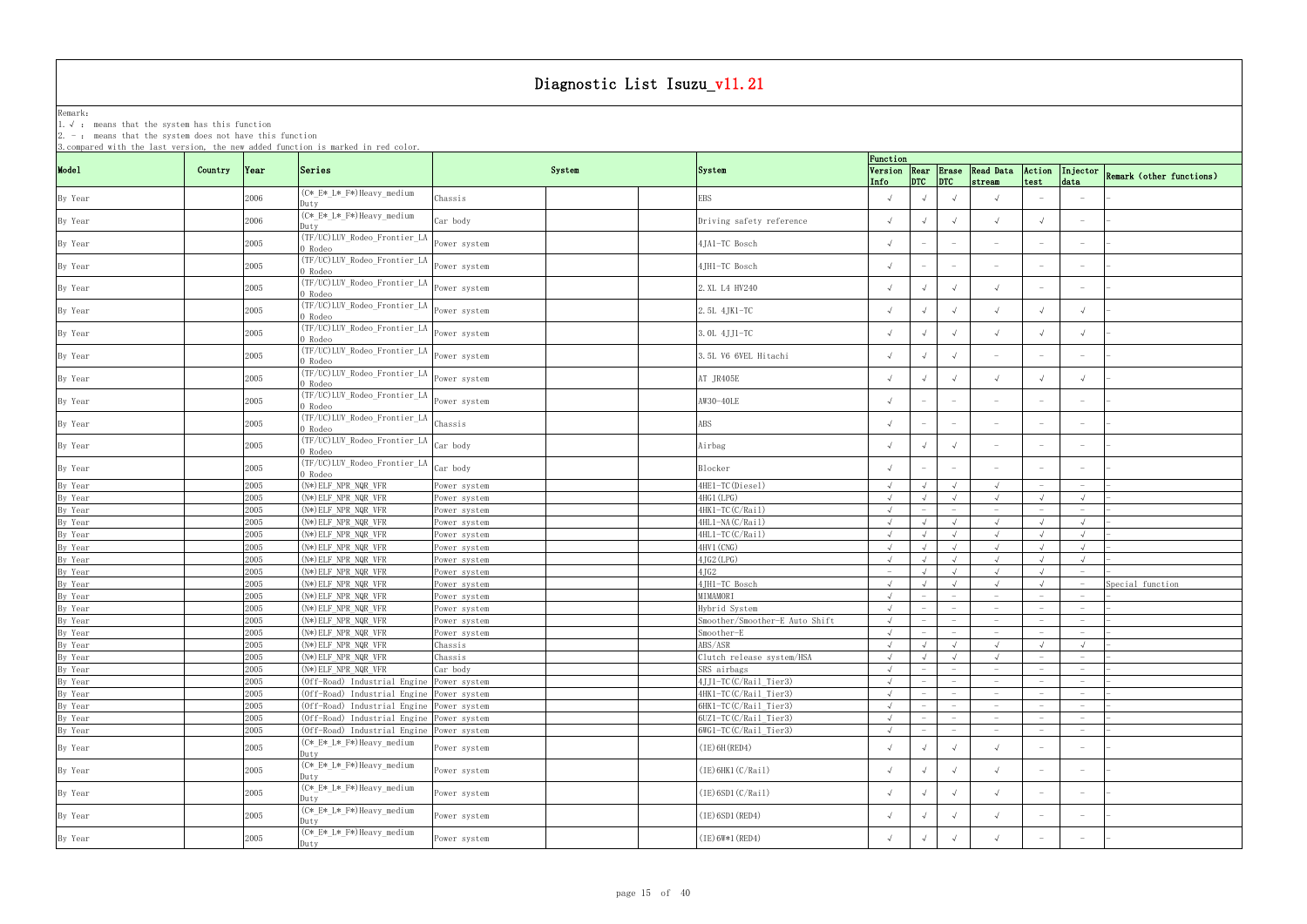Remark: The contract of the contract of  $\mathbb{R}$  and  $\mathbb{R}$  are contract of  $\mathbb{R}$  and  $\mathbb{R}$  are contract of  $\mathbb{R}$  and  $\mathbb{R}$  are contract of  $\mathbb{R}$  and  $\mathbb{R}$  are contract of  $\mathbb{R}$  and  $\mathbb{R}$  are cont 1.√ : means that the system has this function

|                    |         |      |                                                                                                                                                                                                                                          |              |                          | Function   |                                 |                                 |                                        |                                   |                                   |                                                   |
|--------------------|---------|------|------------------------------------------------------------------------------------------------------------------------------------------------------------------------------------------------------------------------------------------|--------------|--------------------------|------------|---------------------------------|---------------------------------|----------------------------------------|-----------------------------------|-----------------------------------|---------------------------------------------------|
| Model              | Country | Year | Series                                                                                                                                                                                                                                   | System       | System                   | Info       | $DTC$ $DTC$                     |                                 | Version Rear Erase Read Data<br>stream | Action<br>test                    | data                              | $\sqrt{\text{Injector}}$ Remark (other functions) |
| By Year            |         | 2005 | (C*_E*_L*_F*)Heavy_medium<br>Dutv                                                                                                                                                                                                        | ower system? | (IE) 6WG1 (C/Rai1)       | $\sqrt{ }$ |                                 | $\sqrt{ }$                      | $\sqrt{ }$                             |                                   |                                   |                                                   |
| By Year            |         | 2005 | (C*_E*_L*_F*)Heavy_medium<br>Duty                                                                                                                                                                                                        | Power system | (IE) 10PE1 (RED4)        |            |                                 | $\sqrt{ }$                      | $\sqrt{ }$                             |                                   | $\hspace{0.1mm}-\hspace{0.1mm}$   |                                                   |
| By Year            |         | 2005 | (C*_E*_L*_F*)Heavy_medium<br>Duty                                                                                                                                                                                                        | Power system | 4HK1-TC(C/Rail)          |            | $ \,$                           | $\hspace{0.1mm}-\hspace{0.1mm}$ | $\hspace{0.1mm}-\hspace{0.1mm}$        |                                   |                                   |                                                   |
| By Year            |         | 2005 | (C*_E*_L*_F*)Heavy_medium<br>Dutv                                                                                                                                                                                                        | Power system | 6HL1-NA(C/Rail)          | $\sqrt{ }$ | $\overline{\phantom{a}}$        | $\hspace{0.1mm}-\hspace{0.1mm}$ | $\overline{\phantom{a}}$               |                                   |                                   |                                                   |
| By Year            |         | 2005 | (C*_E*_L*_F*)Heavy_medium<br>Duty                                                                                                                                                                                                        | Power system | 6HK1-TC(C/Rail)          |            | $ \,$                           | $\overline{\phantom{0}}$        | $\hspace{0.1mm}-\hspace{0.1mm}$        | $\overline{\phantom{0}}$          | $\hspace{0.1mm}-\hspace{0.1mm}$   |                                                   |
| By Year            |         | 2005 | (C*_E*_L*_F*)Heavy_medium<br>Dutv                                                                                                                                                                                                        | Power system | 6UZ1-TC(C/Rail)          | $\sqrt{ }$ | $\overline{\phantom{a}}$        | $\hspace{0.1mm}-\hspace{0.1mm}$ | $\hspace{0.1mm}-\hspace{0.1mm}$        |                                   | $\overline{\phantom{0}}$          |                                                   |
| By Year            |         | 2005 | (C*_E*_L*_F*)Heavy_medium<br>Duty                                                                                                                                                                                                        | Power system | 6WF1-TC(C/Rail)          |            |                                 | $\hspace{0.1mm}-\hspace{0.1mm}$ | $\hspace{0.1mm}-\hspace{0.1mm}$        | $\hspace{0.1mm}-\hspace{0.1mm}$   | $\hspace{0.1mm}-\hspace{0.1mm}$   |                                                   |
| By Year            |         | 2005 | (C*_E*_L*_F*)Heavy_medium<br>)utv                                                                                                                                                                                                        | Power system | 6WG1-TC(C/Rail)          |            | $\hspace{0.1mm}-\hspace{0.1mm}$ | $\hspace{0.1mm}-\hspace{0.1mm}$ | $\hspace{0.1mm}-\hspace{0.1mm}$        |                                   | $\hspace{0.1mm}-\hspace{0.1mm}$   |                                                   |
| By Year            |         | 2005 | (C* E* L* F*) Heavy_medium<br>Duty                                                                                                                                                                                                       | Power system | Smoother-F Auto Shift    | $\sqrt{ }$ | $\overline{\phantom{m}}$        | $\hspace{0.1mm}-\hspace{0.1mm}$ | $\hspace{0.1mm}-\hspace{0.1mm}$        |                                   | $\hspace{0.1mm}-\hspace{0.1mm}$   |                                                   |
| By Year            |         | 2005 | (C*_E*_L*_F*)Heavy_medium<br>Duty                                                                                                                                                                                                        | Chassis      | ESC (with EBS)           |            |                                 | $\sqrt{ }$                      | $\sqrt{ }$                             |                                   |                                   |                                                   |
| By Year            |         | 2005 | (C*_E*_L*_F*)Heavy_medium<br>Dutv                                                                                                                                                                                                        | Chassis      | ABS 6                    | $\sqrt{ }$ |                                 | $\sqrt{ }$                      | $\sqrt{ }$                             |                                   | $-$                               |                                                   |
| By Year            |         | 2005 | (C*_E*_L*_F*)Heavy_medium<br>Dutv                                                                                                                                                                                                        | Chassis      | ABS/ASR ADVICS           |            | $\overline{\phantom{m}}$        | $\overline{\phantom{0}}$        | $\overline{\phantom{a}}$               | $\hspace{1.0cm} - \hspace{1.0cm}$ | $\overline{\phantom{0}}$          |                                                   |
| By Year            |         | 2005 | (C*_E*_L*_F*)Heavy_medium<br>Duty                                                                                                                                                                                                        | Car body     | Driving safety reference |            | $\sqrt{ }$                      | $\sqrt{ }$                      | $\sqrt{ }$                             |                                   | $\overline{\phantom{0}}$          |                                                   |
| By Year            |         | 2004 | (UE) Rodeo/Amigo Wizard/MU                                                                                                                                                                                                               | ower system  | 3.2L V6 6VD1             | $\sqrt{ }$ |                                 | $\sqrt{ }$                      | $\sqrt{ }$                             |                                   | $\overline{\phantom{0}}$          |                                                   |
| By Year            |         | 2004 | (UE) Rodeo/Amigo Wizard/MU                                                                                                                                                                                                               | ower system  | 3.5L V6 6VE1 Hitachi     | $\sqrt{ }$ |                                 | $\sqrt{ }$                      | $-$                                    | $\hspace{1.0cm} - \hspace{1.0cm}$ | $\overline{\phantom{0}}$          |                                                   |
|                    |         | 2004 | (UE) Rodeo/Amigo Wizard/MU                                                                                                                                                                                                               | Chassis      | ABS                      | $\sqrt{ }$ |                                 | $\sqrt{ }$                      | $\sqrt{ }$                             |                                   | $-$                               |                                                   |
| By Year<br>By Year |         | 2004 | (UE) Rodeo/Amigo Wizard/MU                                                                                                                                                                                                               | Car body     | Blocker                  | $\sqrt{ }$ |                                 | $-$                             | $\sim$                                 | $\hspace{1.0cm} - \hspace{1.0cm}$ | $\overline{\phantom{0}}$          |                                                   |
| By Year            |         | 2004 | (UP) Axiom                                                                                                                                                                                                                               | ower system  | 3.5L V6 6VE1             | $\sqrt{ }$ |                                 | $\sqrt{ }$                      | $-$                                    | $-$                               | $\overline{\phantom{0}}$          |                                                   |
| By Year            |         | 2004 | (UP) Axiom                                                                                                                                                                                                                               | Chassis      | ABS                      | $\sqrt{ }$ | $\sqrt{ }$                      | $\sqrt{ }$                      | $\sqrt{ }$                             |                                   | $\hspace{0.1mm}-\hspace{0.1mm}$   |                                                   |
| By Year            |         | 2004 | (UP) Axiom                                                                                                                                                                                                                               |              |                          |            | $-$                             | $ \,$                           | $-$                                    | $\hspace{0.1mm}-\hspace{0.1mm}$   | $ \,$                             |                                                   |
|                    |         |      |                                                                                                                                                                                                                                          | Car body     | Blocker                  | $\sqrt{ }$ |                                 |                                 |                                        |                                   |                                   |                                                   |
| By Year            |         | 2004 | (TF/UC)LUV_Rodeo_Frontier_LA<br>0 Rodeo                                                                                                                                                                                                  | Power system | 4JH1-T Denso             |            |                                 | $\sqrt{ }$                      | $\sqrt{ }$                             |                                   | $\hspace{0.1mm}-\hspace{0.1mm}$   |                                                   |
| By Year            |         | 2004 | THE TENNIST CONSTRAINING TENNIST CONSTRAINING TENNIST CONSTRAINING TENNIST CONSTRAINING TENNIST CONSTRAINING TENNIST CONSTRAINING TENNIST CONSTRAINING TENNIST CONSTRAINING TENNIST CONSTRAINING TENNIST CONSTRAINING TENNIST<br>0 Rodeo |              | 4JA1-TC Bosch            |            | $\overline{\phantom{a}}$        | $\hspace{0.1mm}-\hspace{0.1mm}$ | $\hspace{0.1mm}-\hspace{0.1mm}$        |                                   |                                   |                                                   |
| By Year            |         | 2004 | THE TENNIST CONTROLLER TELL TO POWER SYSTEM<br>0 Rodeo                                                                                                                                                                                   |              | 4JH1-TC Bosch            | $\sqrt{ }$ | $\overline{\phantom{m}}$        | $-$                             | $\overline{\phantom{a}}$               |                                   |                                   |                                                   |
| By Year            |         | 2004 | (TF/UC)LUV_Rodeo_Frontier_LA<br>0 Rodeo                                                                                                                                                                                                  | Power system | 2. XL L4 HV240           |            | $\sqrt{ }$                      | $\sqrt{ }$                      | $\sqrt{ }$                             | $\hspace{0.1mm}-\hspace{0.1mm}$   |                                   |                                                   |
| By Year            |         | 2004 | (TF/UC)LUV_Rodeo_Frontier_LA<br>0 Rodeo                                                                                                                                                                                                  | Power system | 3.5L V6 6VE1 Hitachi     | $\sqrt{ }$ | $\sqrt{ }$                      | $\sqrt{ }$                      | $\hspace{0.1mm}-\hspace{0.1mm}$        |                                   | $\hspace{1.0cm} - \hspace{1.0cm}$ |                                                   |
| By Year            |         | 2004 | (TF/UC)LUV_Rodeo_Frontier_LA<br>0 Rodeo                                                                                                                                                                                                  | Power system | AT JR405E                |            | $\sqrt{ }$                      | $\sqrt{ }$                      | $\sqrt{ }$                             |                                   | $\hspace{0.1mm}-\hspace{0.1mm}$   |                                                   |
| By Year            |         | 2004 | (TF/UC)LUV_Rodeo_Frontier_LA<br>0 Rodeo                                                                                                                                                                                                  | Power system | AW30-40LE                |            | $\overline{\phantom{a}}$        | $\hspace{0.1mm}-\hspace{0.1mm}$ | $\overline{\phantom{a}}$               | $\overline{\phantom{a}}$          | $\hspace{1.0cm} - \hspace{1.0cm}$ |                                                   |
| By Year            |         | 2004 | (TF/UC)LUV_Rodeo_Frontier_LA<br>0 Rodeo                                                                                                                                                                                                  | Chassis      | ABS                      |            | $\hspace{0.1mm}-\hspace{0.1mm}$ | $\hspace{0.1mm}-\hspace{0.1mm}$ | $\overline{\phantom{a}}$               |                                   | $-$                               |                                                   |
| By Year            |         | 2004 | (TF/UC)LUV_Rodeo_Frontier_LA<br>0 Rodeo                                                                                                                                                                                                  | Car body     | Airbag                   | $-$        | $\sqrt{ }$                      | $\sqrt{ }$                      | $\sqrt{ }$                             |                                   | $-$                               |                                                   |
| By Year            |         | 2004 | (TF/UC)LUV_Rodeo_Frontier_LA<br>0 Rodeo                                                                                                                                                                                                  | Car body     | Blocker                  | $\sqrt{ }$ | $\overline{\phantom{0}}$        | $\overline{\phantom{0}}$        | $\overline{\phantom{a}}$               |                                   |                                   |                                                   |
| By Year            |         | 2004 | (N*) ELF_NPR_NQR_VFR                                                                                                                                                                                                                     | Power system | $4HE1-TC(Diesel)$        | $\sqrt{ }$ | $\sqrt{ }$                      | $\sqrt{ }$                      | $\sqrt{ }$                             | $\hspace{0.1mm}-\hspace{0.1mm}$   | $-$                               |                                                   |
| By Year            |         | 2004 | (N*) ELF_NPR_NQR_VFR                                                                                                                                                                                                                     | Power system | 4HF1 (CNG)               | $\sqrt{ }$ | $\sqrt{ }$                      | $\sqrt{ }$                      | $\sqrt{ }$                             | $\sqrt{ }$                        | $\overline{\phantom{0}}$          |                                                   |
| By Year            |         | 2004 | (N*) ELF_NPR_NQR_VFR                                                                                                                                                                                                                     | Power system | 4HG1 (LPG)               | $\sqrt{ }$ | $\sqrt{ }$                      | $\sqrt{ }$                      | $\sqrt{ }$                             |                                   | $-$                               |                                                   |
| By Year            |         | 2004 | $(N*)$ ELF_NPR_NQR_VFR                                                                                                                                                                                                                   | Power system | 4HL1-NA(C/Rail)          | $\sqrt{ }$ | $\sqrt{ }$                      | $\sqrt{ }$                      | $\sqrt{ }$                             | $\sqrt{ }$                        | $\hspace{0.1mm}-\hspace{0.1mm}$   |                                                   |
|                    |         |      |                                                                                                                                                                                                                                          |              |                          |            |                                 |                                 |                                        |                                   |                                   |                                                   |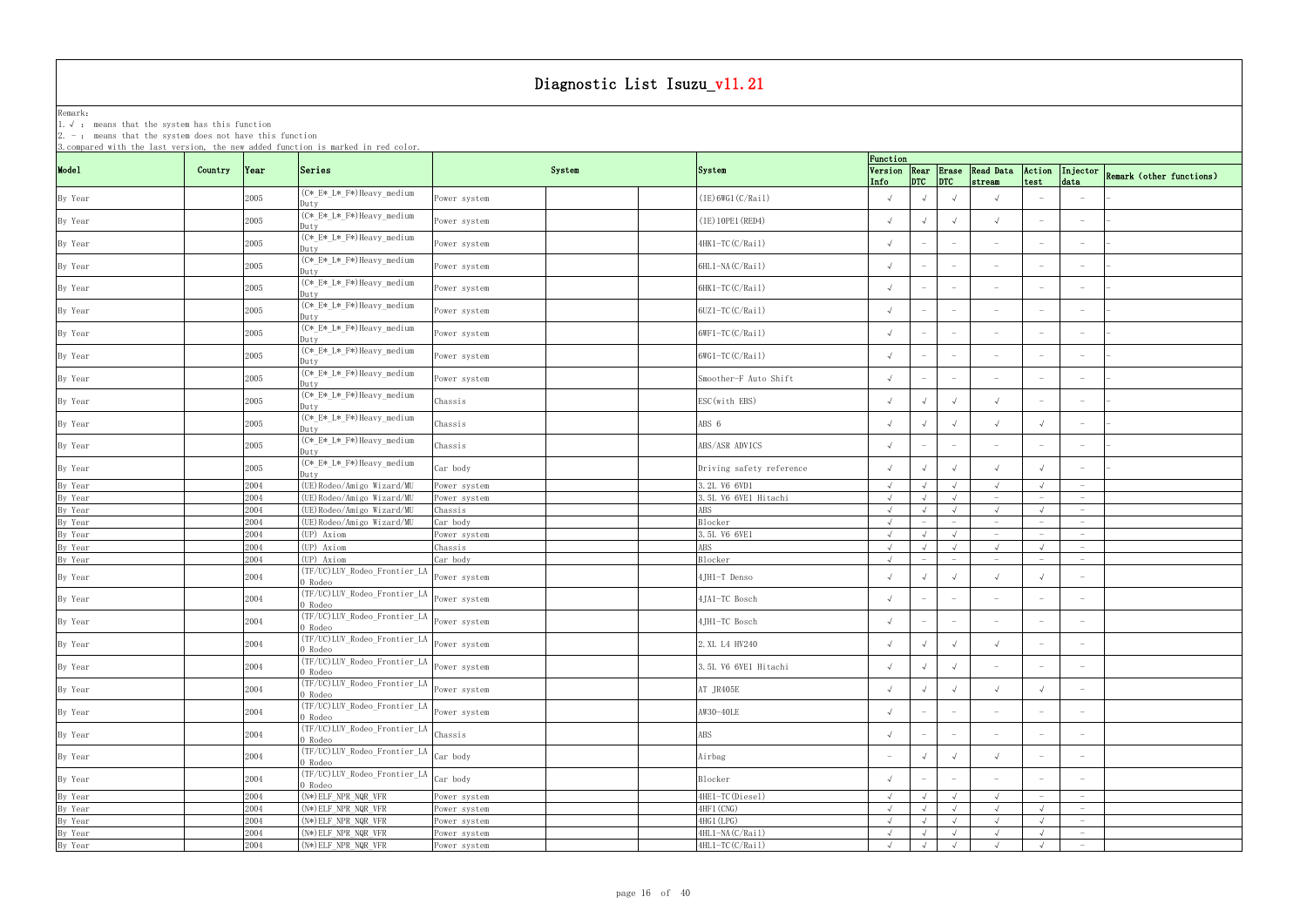Remark: The contract of the contract of  $\mathbb{R}$  and  $\mathbb{R}$  are contract of  $\mathbb{R}$  and  $\mathbb{R}$  are contract of  $\mathbb{R}$  and  $\mathbb{R}$  are contract of  $\mathbb{R}$  and  $\mathbb{R}$  are contract of  $\mathbb{R}$  and  $\mathbb{R}$  are cont

1.√ : means that the system has this function

| Model<br>Version Rear Erase Read Data<br>Series<br>System<br>Action<br>Injector Remark (other functions)<br>Country<br> Year<br>System<br>$ DTC $ $ DTC $<br>test<br>Info<br>stream<br>data<br>By Year<br>$(N*)$ ELF NPR NQR VFR<br>4JG2 (LPG)<br>2004<br>Power system<br>$\sqrt{ }$<br>$\sqrt{ }$<br>$-$<br>By Year<br>$(N*)$ ELF NPR NQR VFR<br>4JG2<br>2004<br>Power system<br>$\sqrt{ }$<br>$\sqrt{ }$<br>$\hspace{0.1mm}-\hspace{0.1mm}$<br>$\hspace{0.1mm}-\hspace{0.1mm}$<br>4JH1-TC Bosch<br>By Year<br>2004<br>$(N*)$ ELF_NPR_NQR_VFR<br>$\sqrt{ }$<br>$\sqrt{ }$<br>Power system<br>$\sqrt{ }$<br>2004<br>By Year<br>MIMAMORI<br>$(N*)$ ELF NPR NQR VFR<br>$\sqrt{ }$<br>Power system<br>$-$<br>$\overline{\phantom{a}}$<br>By Year<br>2004<br>$(N*)$ ELF_NPR_NQR_VFR<br>Hybrid System<br>$\sqrt{ }$<br>Power system<br>$-$<br>$\overline{\phantom{m}}$<br>$\overline{\phantom{0}}$<br>$-$<br>By Year<br>ABS/ASR<br>2004<br>(N*) ELF_NPR_NQR_VFR<br>Chassis<br>$\sqrt{ }$<br>$\sqrt{ }$<br>$\sqrt{ }$<br>By Year<br>2004<br>$(N*)$ ELF NPR NQR VFR<br>Clutch release system/HSA<br>Chassis<br>$\sqrt{ }$<br>$\sqrt{ }$<br>$\sqrt{ }$<br>$-$<br>By Year<br>2004<br>$(N*)$ ELF_NPR_NQR_VFR<br>Car body<br>SRS airbags<br>$\sqrt{ }$<br>$\sqrt{ }$<br>$\sqrt{ }$<br>$\sqrt{ }$<br>$\hspace{0.1mm}-\hspace{0.1mm}$<br>$\overline{\phantom{0}}$<br>(C*_E*_L*_F*)Heavy_medium<br>By Year<br>2004<br>(IE) 6HE1-TC<br>$\sqrt{ }$<br>Power system<br>$\sqrt{ }$<br>Duty<br>(C*_E*_L*_F*)Heavy_medium<br>By Year<br>$(IE)$ 6HH1/6HK1-TC (EVT)<br>2004<br>Power system<br>$\sqrt{ }$<br>$\sqrt{ }$<br>Duty<br>(C*_E*_L*_F*)Heavy_medium<br>By Year<br>$(IE)$ 6HH1 $(EXP)$<br>2004<br>$\sqrt{ }$<br>$\sqrt{ }$<br>ower system<br>$\sqrt{ }$<br>Dutv<br>(C*_E*_L*_F*)Heavy_medium<br>$(IE)$ 6HH1 $(M-TICS)$<br>$\sqrt{ }$<br>By Year<br>2004<br>Power system<br>$\overline{\phantom{m}}$<br>$\overline{\phantom{0}}$<br>Dutv<br>(C*_E*_L*_F*)Heavy_medium<br>By Year<br>$(IE)$ 6H (RED4)<br>2004<br>$\sqrt{ }$<br>$\sqrt{ }$<br>ower system<br>Juty<br>(C*_E*_L*_F*)Heavy_medium<br>By Year<br>2004<br>$(IE)$ 6HK1 $(C/Rai1)$<br>$\sqrt{ }$<br>$\sqrt{ }$<br>ower system<br>$\hspace{0.1mm}-\hspace{0.1mm}$<br>Dutv<br>(C*_E*_L*_F*)Heavy_medium<br>By Year<br>2004<br>$(IE)$ 6SD1-TC<br>$\sqrt{ }$<br>$\sqrt{ }$<br>Power system<br>$\sqrt{ }$<br>Dutv<br>(C*_E*_L*_F*)Heavy_medium<br>By Year<br>2004<br>$(IE)$ 6SD1 $(C/Rai1)$<br>Power system<br>$\sqrt{ }$<br>Dutv<br>(C*_E*_L*_F*)Heavy_medium<br>By Year<br>2004<br>(IE) 6SD1 (RED4)<br>$\sqrt{ }$<br>ower system<br>$\sqrt{ }$<br>Duty<br>(C*_E*_L*_F*)Heavy_medium<br>By Year<br>(IE)6W*/6H* Red3<br>2004<br>$\sqrt{ }$<br>$\sqrt{ }$<br>ower system<br>$\sqrt{ }$<br>Dutv<br>(C*_E*_L*_F*)Heavy_medium<br>2004<br>$(IE) 6W*1 (RED4)$<br>$\sqrt{ }$<br>By Year<br>ower system<br>$\sqrt{ }$<br>$\hspace{0.1mm}-\hspace{0.1mm}$<br>$\hspace{0.1mm}-\hspace{0.1mm}$<br>Dutv<br>(C*_E*_L*_F*)Heavy_medium<br>By Year<br>2004<br>$(IE)$ 8PE1 $(SKW)$<br>$\sqrt{ }$<br>$\sqrt{ }$<br>Power system<br>)utv<br>(C*_E*_L*_F*)Heavy_medium<br>By Year<br>2004<br>(IE) 10PE1 (RED4)<br>$\sqrt{ }$<br>$\sqrt{ }$<br>ower system<br>$\hspace{0.1mm}-\hspace{0.1mm}$<br>Dutv<br>(C*_E*_L*_F*)Heavy_medium<br>By Year<br>2004<br>ABS/ASR ADVICS<br>Chassis<br>$\sqrt{ }$<br>$\hspace{0.1mm}-\hspace{0.1mm}$<br>$\hspace{0.1mm}-\hspace{0.1mm}$<br>Duty<br>(C*_E*_L*_F*)Heavy_medium<br>By Year<br>2004<br>EBS<br>Chassis<br>$\sqrt{ }$<br>Dutv<br>By Year<br>2003<br>(UB) Trooper Bighorn Jackaroo Power system<br>3.2L V6 6VD1<br>$\sqrt{ }$<br>$\sqrt{ }$<br>$\overline{\phantom{m}}$<br>3.5L V6 6VE1<br>By Year<br>By Year<br>2003<br>(UB) Trooper Bighorn Jackaroo Power system<br>$\sqrt{ }$<br>$\sqrt{ }$<br>$\hspace{0.1mm}-\hspace{0.1mm}$<br>$\sqrt{ }$<br>$\overline{\phantom{0}}$<br>$\overline{\phantom{0}}$<br>2003<br>(UB) Trooper Bighorn Jackaroo Power system<br>3. OL L4 4JX1<br>$\sqrt{ }$<br>$\sqrt{ }$<br>$\sqrt{ }$<br>$\sqrt{ }$<br>$-$<br>$\hspace{1.0cm} - \hspace{1.0cm}$<br>By Year<br>By Year<br>(UB) Trooper Bighorn Jackaroo Power system<br>4L30E<br>2003<br>$\sqrt{ }$<br>$\sqrt{ }$<br>$\sqrt{ }$<br>$\overline{\phantom{0}}$<br>2003<br>(UB) Trooper Bighorn Jackaroo Car body<br>Blocker<br>$\sqrt{ }$<br>$-$<br>$\overline{\phantom{0}}$<br>$-$<br>$-$<br>$\hspace{1.0cm} - \hspace{1.0cm}$<br>By Year<br>2003<br>(UE) Rodeo/Amigo Wizard/MU<br>2.2L L4 X22SE<br>$\sqrt{ }$<br>$\sqrt{ }$<br>$\sqrt{ }$<br>Power system<br>$\sqrt{ }$<br>$\sqrt{ }$<br>$-$<br>By Year<br>(UE) Rodeo/Amigo Wizard/MU<br>3.2L V6 6VD1<br>2003<br>$\sqrt{ }$<br>Power system<br>$\sqrt{ }$<br>$\sqrt{ }$<br>$\sqrt{ }$<br>$\sqrt{ }$<br>$-$<br>By Year<br>2003<br>(UE) Rodeo/Amigo Wizard/MU<br>3. OL L4 4JX1<br>$\sqrt{ }$<br>$\sqrt{ }$<br>Power system<br>$\sqrt{ }$<br>$\sqrt{ }$<br>$\overline{\phantom{0}}$<br>$\overline{\phantom{a}}$<br>4L30E<br>By Year<br>2003<br>(UE) Rodeo/Amigo Wizard/MU<br>$\sqrt{ }$<br>$\sqrt{ }$<br>$\sqrt{ }$<br>Power system<br>$-$<br>$\sqrt{ }$<br>By Year<br>ABS<br>2003<br>(UE) Rodeo/Amigo Wizard/MU<br>Chassis<br>$\sqrt{ }$<br>$\sqrt{ }$<br>$\sqrt{ }$<br>$\sqrt{ }$<br>$\sqrt{ }$<br>$\overline{\phantom{0}}$<br>By Year<br>2003<br>3.5L V6 6VE1<br>(UP) Axiom<br>Power system<br>$\sqrt{ }$<br>$\sqrt{ }$<br>$\hspace{0.1mm}-\hspace{0.1mm}$<br>$-$<br>$\hspace{0.1mm}-\hspace{0.1mm}$<br>By Year<br>2003<br>(UP) Axiom<br><b>4L30E</b><br>$\sqrt{ }$<br>$\sqrt{ }$<br>$\sqrt{ }$<br>$\sqrt{ }$<br>Power system<br>$-$<br>(UP) Axiom<br>ABS<br>By Year<br>By Year<br>2003<br>$\sqrt{ }$<br>Chassis<br>$\sqrt{ }$<br>$\sqrt{ }$<br>$\overline{\phantom{0}}$<br>2003<br>(UP) Axiom<br>Car body<br>Blocker<br>$\sqrt{ }$<br>$\overline{\phantom{a}}$<br>$-$<br>$\hspace{0.1mm}-\hspace{0.1mm}$<br>$\hspace{1.0cm} - \hspace{1.0cm}$<br>$\overline{\phantom{0}}$<br>(TF/UC)LUV_Rodeo_Frontier_LA<br>4JH1-T Denso<br>By Year<br>2003<br>$\sqrt{ }$<br>Power system<br>$\sqrt{ }$<br>$\sqrt{ }$<br>0 Rodeo<br>(TF/UC)LUV_Rodeo_Frontier_LA<br>4JA1-TC Bosch<br>By Year<br>2003<br>Power system<br>$\overline{\phantom{a}}$<br>$\overline{\phantom{a}}$<br>$-$<br>$\overline{\phantom{0}}$<br>0 Rodeo<br>(TF/UC)LUV_Rodeo_Frontier_LA<br>2003<br>4JH1-TC Bosch<br>By Year<br>Power system<br>$\sqrt{ }$<br>$ \,$<br>$\overline{\phantom{0}}$<br>$\hspace{0.1mm}-\hspace{0.1mm}$<br>$\overline{\phantom{a}}$<br>$\hspace{0.1mm}-\hspace{0.1mm}$ |  | 3. compared with the last version, the new added function is marked in red color. |  | Function |  |  |                  |
|-------------------------------------------------------------------------------------------------------------------------------------------------------------------------------------------------------------------------------------------------------------------------------------------------------------------------------------------------------------------------------------------------------------------------------------------------------------------------------------------------------------------------------------------------------------------------------------------------------------------------------------------------------------------------------------------------------------------------------------------------------------------------------------------------------------------------------------------------------------------------------------------------------------------------------------------------------------------------------------------------------------------------------------------------------------------------------------------------------------------------------------------------------------------------------------------------------------------------------------------------------------------------------------------------------------------------------------------------------------------------------------------------------------------------------------------------------------------------------------------------------------------------------------------------------------------------------------------------------------------------------------------------------------------------------------------------------------------------------------------------------------------------------------------------------------------------------------------------------------------------------------------------------------------------------------------------------------------------------------------------------------------------------------------------------------------------------------------------------------------------------------------------------------------------------------------------------------------------------------------------------------------------------------------------------------------------------------------------------------------------------------------------------------------------------------------------------------------------------------------------------------------------------------------------------------------------------------------------------------------------------------------------------------------------------------------------------------------------------------------------------------------------------------------------------------------------------------------------------------------------------------------------------------------------------------------------------------------------------------------------------------------------------------------------------------------------------------------------------------------------------------------------------------------------------------------------------------------------------------------------------------------------------------------------------------------------------------------------------------------------------------------------------------------------------------------------------------------------------------------------------------------------------------------------------------------------------------------------------------------------------------------------------------------------------------------------------------------------------------------------------------------------------------------------------------------------------------------------------------------------------------------------------------------------------------------------------------------------------------------------------------------------------------------------------------------------------------------------------------------------------------------------------------------------------------------------------------------------------------------------------------------------------------------------------------------------------------------------------------------------------------------------------------------------------------------------------------------------------------------------------------------------------------------------------------------------------------------------------------------------------------------------------------------------------------------------------------------------------------------------------------------------------------------------------------------------------------------------------------------------------------------------------------------------------------------------------------------------------------------------------------------------------------------------------------------------------------------------------------------------------------------------------------------------------------------------------------------------------------------------------------------------------------------------------------------------------------------------------------------------------------------------------------------------------------------------------------------------------------------------------------------------------------------------------------------------------------------------------------------------------------------------------------------------------------------------------------------------------------------------------------------------------------------------------------------------------------------------------------------------------------------------------------------------------------------------------------------------------------------------------------------------------------------------------------------------------------------------------------------------------------------------------------------------------------------------------------------------------------------------------------------------------------------------------------------------------------------------------------------------------------------------------------------------------------------------|--|-----------------------------------------------------------------------------------|--|----------|--|--|------------------|
|                                                                                                                                                                                                                                                                                                                                                                                                                                                                                                                                                                                                                                                                                                                                                                                                                                                                                                                                                                                                                                                                                                                                                                                                                                                                                                                                                                                                                                                                                                                                                                                                                                                                                                                                                                                                                                                                                                                                                                                                                                                                                                                                                                                                                                                                                                                                                                                                                                                                                                                                                                                                                                                                                                                                                                                                                                                                                                                                                                                                                                                                                                                                                                                                                                                                                                                                                                                                                                                                                                                                                                                                                                                                                                                                                                                                                                                                                                                                                                                                                                                                                                                                                                                                                                                                                                                                                                                                                                                                                                                                                                                                                                                                                                                                                                                                                                                                                                                                                                                                                                                                                                                                                                                                                                                                                                                                                                                                                                                                                                                                                                                                                                                                                                                                                                                                                                                                                                                                                                                                                                                                                                                                                                                                                                                                                                                                                                                                                                                 |  |                                                                                   |  |          |  |  |                  |
|                                                                                                                                                                                                                                                                                                                                                                                                                                                                                                                                                                                                                                                                                                                                                                                                                                                                                                                                                                                                                                                                                                                                                                                                                                                                                                                                                                                                                                                                                                                                                                                                                                                                                                                                                                                                                                                                                                                                                                                                                                                                                                                                                                                                                                                                                                                                                                                                                                                                                                                                                                                                                                                                                                                                                                                                                                                                                                                                                                                                                                                                                                                                                                                                                                                                                                                                                                                                                                                                                                                                                                                                                                                                                                                                                                                                                                                                                                                                                                                                                                                                                                                                                                                                                                                                                                                                                                                                                                                                                                                                                                                                                                                                                                                                                                                                                                                                                                                                                                                                                                                                                                                                                                                                                                                                                                                                                                                                                                                                                                                                                                                                                                                                                                                                                                                                                                                                                                                                                                                                                                                                                                                                                                                                                                                                                                                                                                                                                                                 |  |                                                                                   |  |          |  |  |                  |
|                                                                                                                                                                                                                                                                                                                                                                                                                                                                                                                                                                                                                                                                                                                                                                                                                                                                                                                                                                                                                                                                                                                                                                                                                                                                                                                                                                                                                                                                                                                                                                                                                                                                                                                                                                                                                                                                                                                                                                                                                                                                                                                                                                                                                                                                                                                                                                                                                                                                                                                                                                                                                                                                                                                                                                                                                                                                                                                                                                                                                                                                                                                                                                                                                                                                                                                                                                                                                                                                                                                                                                                                                                                                                                                                                                                                                                                                                                                                                                                                                                                                                                                                                                                                                                                                                                                                                                                                                                                                                                                                                                                                                                                                                                                                                                                                                                                                                                                                                                                                                                                                                                                                                                                                                                                                                                                                                                                                                                                                                                                                                                                                                                                                                                                                                                                                                                                                                                                                                                                                                                                                                                                                                                                                                                                                                                                                                                                                                                                 |  |                                                                                   |  |          |  |  |                  |
|                                                                                                                                                                                                                                                                                                                                                                                                                                                                                                                                                                                                                                                                                                                                                                                                                                                                                                                                                                                                                                                                                                                                                                                                                                                                                                                                                                                                                                                                                                                                                                                                                                                                                                                                                                                                                                                                                                                                                                                                                                                                                                                                                                                                                                                                                                                                                                                                                                                                                                                                                                                                                                                                                                                                                                                                                                                                                                                                                                                                                                                                                                                                                                                                                                                                                                                                                                                                                                                                                                                                                                                                                                                                                                                                                                                                                                                                                                                                                                                                                                                                                                                                                                                                                                                                                                                                                                                                                                                                                                                                                                                                                                                                                                                                                                                                                                                                                                                                                                                                                                                                                                                                                                                                                                                                                                                                                                                                                                                                                                                                                                                                                                                                                                                                                                                                                                                                                                                                                                                                                                                                                                                                                                                                                                                                                                                                                                                                                                                 |  |                                                                                   |  |          |  |  | Special function |
|                                                                                                                                                                                                                                                                                                                                                                                                                                                                                                                                                                                                                                                                                                                                                                                                                                                                                                                                                                                                                                                                                                                                                                                                                                                                                                                                                                                                                                                                                                                                                                                                                                                                                                                                                                                                                                                                                                                                                                                                                                                                                                                                                                                                                                                                                                                                                                                                                                                                                                                                                                                                                                                                                                                                                                                                                                                                                                                                                                                                                                                                                                                                                                                                                                                                                                                                                                                                                                                                                                                                                                                                                                                                                                                                                                                                                                                                                                                                                                                                                                                                                                                                                                                                                                                                                                                                                                                                                                                                                                                                                                                                                                                                                                                                                                                                                                                                                                                                                                                                                                                                                                                                                                                                                                                                                                                                                                                                                                                                                                                                                                                                                                                                                                                                                                                                                                                                                                                                                                                                                                                                                                                                                                                                                                                                                                                                                                                                                                                 |  |                                                                                   |  |          |  |  |                  |
|                                                                                                                                                                                                                                                                                                                                                                                                                                                                                                                                                                                                                                                                                                                                                                                                                                                                                                                                                                                                                                                                                                                                                                                                                                                                                                                                                                                                                                                                                                                                                                                                                                                                                                                                                                                                                                                                                                                                                                                                                                                                                                                                                                                                                                                                                                                                                                                                                                                                                                                                                                                                                                                                                                                                                                                                                                                                                                                                                                                                                                                                                                                                                                                                                                                                                                                                                                                                                                                                                                                                                                                                                                                                                                                                                                                                                                                                                                                                                                                                                                                                                                                                                                                                                                                                                                                                                                                                                                                                                                                                                                                                                                                                                                                                                                                                                                                                                                                                                                                                                                                                                                                                                                                                                                                                                                                                                                                                                                                                                                                                                                                                                                                                                                                                                                                                                                                                                                                                                                                                                                                                                                                                                                                                                                                                                                                                                                                                                                                 |  |                                                                                   |  |          |  |  |                  |
|                                                                                                                                                                                                                                                                                                                                                                                                                                                                                                                                                                                                                                                                                                                                                                                                                                                                                                                                                                                                                                                                                                                                                                                                                                                                                                                                                                                                                                                                                                                                                                                                                                                                                                                                                                                                                                                                                                                                                                                                                                                                                                                                                                                                                                                                                                                                                                                                                                                                                                                                                                                                                                                                                                                                                                                                                                                                                                                                                                                                                                                                                                                                                                                                                                                                                                                                                                                                                                                                                                                                                                                                                                                                                                                                                                                                                                                                                                                                                                                                                                                                                                                                                                                                                                                                                                                                                                                                                                                                                                                                                                                                                                                                                                                                                                                                                                                                                                                                                                                                                                                                                                                                                                                                                                                                                                                                                                                                                                                                                                                                                                                                                                                                                                                                                                                                                                                                                                                                                                                                                                                                                                                                                                                                                                                                                                                                                                                                                                                 |  |                                                                                   |  |          |  |  |                  |
|                                                                                                                                                                                                                                                                                                                                                                                                                                                                                                                                                                                                                                                                                                                                                                                                                                                                                                                                                                                                                                                                                                                                                                                                                                                                                                                                                                                                                                                                                                                                                                                                                                                                                                                                                                                                                                                                                                                                                                                                                                                                                                                                                                                                                                                                                                                                                                                                                                                                                                                                                                                                                                                                                                                                                                                                                                                                                                                                                                                                                                                                                                                                                                                                                                                                                                                                                                                                                                                                                                                                                                                                                                                                                                                                                                                                                                                                                                                                                                                                                                                                                                                                                                                                                                                                                                                                                                                                                                                                                                                                                                                                                                                                                                                                                                                                                                                                                                                                                                                                                                                                                                                                                                                                                                                                                                                                                                                                                                                                                                                                                                                                                                                                                                                                                                                                                                                                                                                                                                                                                                                                                                                                                                                                                                                                                                                                                                                                                                                 |  |                                                                                   |  |          |  |  |                  |
|                                                                                                                                                                                                                                                                                                                                                                                                                                                                                                                                                                                                                                                                                                                                                                                                                                                                                                                                                                                                                                                                                                                                                                                                                                                                                                                                                                                                                                                                                                                                                                                                                                                                                                                                                                                                                                                                                                                                                                                                                                                                                                                                                                                                                                                                                                                                                                                                                                                                                                                                                                                                                                                                                                                                                                                                                                                                                                                                                                                                                                                                                                                                                                                                                                                                                                                                                                                                                                                                                                                                                                                                                                                                                                                                                                                                                                                                                                                                                                                                                                                                                                                                                                                                                                                                                                                                                                                                                                                                                                                                                                                                                                                                                                                                                                                                                                                                                                                                                                                                                                                                                                                                                                                                                                                                                                                                                                                                                                                                                                                                                                                                                                                                                                                                                                                                                                                                                                                                                                                                                                                                                                                                                                                                                                                                                                                                                                                                                                                 |  |                                                                                   |  |          |  |  |                  |
|                                                                                                                                                                                                                                                                                                                                                                                                                                                                                                                                                                                                                                                                                                                                                                                                                                                                                                                                                                                                                                                                                                                                                                                                                                                                                                                                                                                                                                                                                                                                                                                                                                                                                                                                                                                                                                                                                                                                                                                                                                                                                                                                                                                                                                                                                                                                                                                                                                                                                                                                                                                                                                                                                                                                                                                                                                                                                                                                                                                                                                                                                                                                                                                                                                                                                                                                                                                                                                                                                                                                                                                                                                                                                                                                                                                                                                                                                                                                                                                                                                                                                                                                                                                                                                                                                                                                                                                                                                                                                                                                                                                                                                                                                                                                                                                                                                                                                                                                                                                                                                                                                                                                                                                                                                                                                                                                                                                                                                                                                                                                                                                                                                                                                                                                                                                                                                                                                                                                                                                                                                                                                                                                                                                                                                                                                                                                                                                                                                                 |  |                                                                                   |  |          |  |  |                  |
|                                                                                                                                                                                                                                                                                                                                                                                                                                                                                                                                                                                                                                                                                                                                                                                                                                                                                                                                                                                                                                                                                                                                                                                                                                                                                                                                                                                                                                                                                                                                                                                                                                                                                                                                                                                                                                                                                                                                                                                                                                                                                                                                                                                                                                                                                                                                                                                                                                                                                                                                                                                                                                                                                                                                                                                                                                                                                                                                                                                                                                                                                                                                                                                                                                                                                                                                                                                                                                                                                                                                                                                                                                                                                                                                                                                                                                                                                                                                                                                                                                                                                                                                                                                                                                                                                                                                                                                                                                                                                                                                                                                                                                                                                                                                                                                                                                                                                                                                                                                                                                                                                                                                                                                                                                                                                                                                                                                                                                                                                                                                                                                                                                                                                                                                                                                                                                                                                                                                                                                                                                                                                                                                                                                                                                                                                                                                                                                                                                                 |  |                                                                                   |  |          |  |  |                  |
|                                                                                                                                                                                                                                                                                                                                                                                                                                                                                                                                                                                                                                                                                                                                                                                                                                                                                                                                                                                                                                                                                                                                                                                                                                                                                                                                                                                                                                                                                                                                                                                                                                                                                                                                                                                                                                                                                                                                                                                                                                                                                                                                                                                                                                                                                                                                                                                                                                                                                                                                                                                                                                                                                                                                                                                                                                                                                                                                                                                                                                                                                                                                                                                                                                                                                                                                                                                                                                                                                                                                                                                                                                                                                                                                                                                                                                                                                                                                                                                                                                                                                                                                                                                                                                                                                                                                                                                                                                                                                                                                                                                                                                                                                                                                                                                                                                                                                                                                                                                                                                                                                                                                                                                                                                                                                                                                                                                                                                                                                                                                                                                                                                                                                                                                                                                                                                                                                                                                                                                                                                                                                                                                                                                                                                                                                                                                                                                                                                                 |  |                                                                                   |  |          |  |  |                  |
|                                                                                                                                                                                                                                                                                                                                                                                                                                                                                                                                                                                                                                                                                                                                                                                                                                                                                                                                                                                                                                                                                                                                                                                                                                                                                                                                                                                                                                                                                                                                                                                                                                                                                                                                                                                                                                                                                                                                                                                                                                                                                                                                                                                                                                                                                                                                                                                                                                                                                                                                                                                                                                                                                                                                                                                                                                                                                                                                                                                                                                                                                                                                                                                                                                                                                                                                                                                                                                                                                                                                                                                                                                                                                                                                                                                                                                                                                                                                                                                                                                                                                                                                                                                                                                                                                                                                                                                                                                                                                                                                                                                                                                                                                                                                                                                                                                                                                                                                                                                                                                                                                                                                                                                                                                                                                                                                                                                                                                                                                                                                                                                                                                                                                                                                                                                                                                                                                                                                                                                                                                                                                                                                                                                                                                                                                                                                                                                                                                                 |  |                                                                                   |  |          |  |  |                  |
|                                                                                                                                                                                                                                                                                                                                                                                                                                                                                                                                                                                                                                                                                                                                                                                                                                                                                                                                                                                                                                                                                                                                                                                                                                                                                                                                                                                                                                                                                                                                                                                                                                                                                                                                                                                                                                                                                                                                                                                                                                                                                                                                                                                                                                                                                                                                                                                                                                                                                                                                                                                                                                                                                                                                                                                                                                                                                                                                                                                                                                                                                                                                                                                                                                                                                                                                                                                                                                                                                                                                                                                                                                                                                                                                                                                                                                                                                                                                                                                                                                                                                                                                                                                                                                                                                                                                                                                                                                                                                                                                                                                                                                                                                                                                                                                                                                                                                                                                                                                                                                                                                                                                                                                                                                                                                                                                                                                                                                                                                                                                                                                                                                                                                                                                                                                                                                                                                                                                                                                                                                                                                                                                                                                                                                                                                                                                                                                                                                                 |  |                                                                                   |  |          |  |  |                  |
|                                                                                                                                                                                                                                                                                                                                                                                                                                                                                                                                                                                                                                                                                                                                                                                                                                                                                                                                                                                                                                                                                                                                                                                                                                                                                                                                                                                                                                                                                                                                                                                                                                                                                                                                                                                                                                                                                                                                                                                                                                                                                                                                                                                                                                                                                                                                                                                                                                                                                                                                                                                                                                                                                                                                                                                                                                                                                                                                                                                                                                                                                                                                                                                                                                                                                                                                                                                                                                                                                                                                                                                                                                                                                                                                                                                                                                                                                                                                                                                                                                                                                                                                                                                                                                                                                                                                                                                                                                                                                                                                                                                                                                                                                                                                                                                                                                                                                                                                                                                                                                                                                                                                                                                                                                                                                                                                                                                                                                                                                                                                                                                                                                                                                                                                                                                                                                                                                                                                                                                                                                                                                                                                                                                                                                                                                                                                                                                                                                                 |  |                                                                                   |  |          |  |  |                  |
|                                                                                                                                                                                                                                                                                                                                                                                                                                                                                                                                                                                                                                                                                                                                                                                                                                                                                                                                                                                                                                                                                                                                                                                                                                                                                                                                                                                                                                                                                                                                                                                                                                                                                                                                                                                                                                                                                                                                                                                                                                                                                                                                                                                                                                                                                                                                                                                                                                                                                                                                                                                                                                                                                                                                                                                                                                                                                                                                                                                                                                                                                                                                                                                                                                                                                                                                                                                                                                                                                                                                                                                                                                                                                                                                                                                                                                                                                                                                                                                                                                                                                                                                                                                                                                                                                                                                                                                                                                                                                                                                                                                                                                                                                                                                                                                                                                                                                                                                                                                                                                                                                                                                                                                                                                                                                                                                                                                                                                                                                                                                                                                                                                                                                                                                                                                                                                                                                                                                                                                                                                                                                                                                                                                                                                                                                                                                                                                                                                                 |  |                                                                                   |  |          |  |  |                  |
|                                                                                                                                                                                                                                                                                                                                                                                                                                                                                                                                                                                                                                                                                                                                                                                                                                                                                                                                                                                                                                                                                                                                                                                                                                                                                                                                                                                                                                                                                                                                                                                                                                                                                                                                                                                                                                                                                                                                                                                                                                                                                                                                                                                                                                                                                                                                                                                                                                                                                                                                                                                                                                                                                                                                                                                                                                                                                                                                                                                                                                                                                                                                                                                                                                                                                                                                                                                                                                                                                                                                                                                                                                                                                                                                                                                                                                                                                                                                                                                                                                                                                                                                                                                                                                                                                                                                                                                                                                                                                                                                                                                                                                                                                                                                                                                                                                                                                                                                                                                                                                                                                                                                                                                                                                                                                                                                                                                                                                                                                                                                                                                                                                                                                                                                                                                                                                                                                                                                                                                                                                                                                                                                                                                                                                                                                                                                                                                                                                                 |  |                                                                                   |  |          |  |  |                  |
|                                                                                                                                                                                                                                                                                                                                                                                                                                                                                                                                                                                                                                                                                                                                                                                                                                                                                                                                                                                                                                                                                                                                                                                                                                                                                                                                                                                                                                                                                                                                                                                                                                                                                                                                                                                                                                                                                                                                                                                                                                                                                                                                                                                                                                                                                                                                                                                                                                                                                                                                                                                                                                                                                                                                                                                                                                                                                                                                                                                                                                                                                                                                                                                                                                                                                                                                                                                                                                                                                                                                                                                                                                                                                                                                                                                                                                                                                                                                                                                                                                                                                                                                                                                                                                                                                                                                                                                                                                                                                                                                                                                                                                                                                                                                                                                                                                                                                                                                                                                                                                                                                                                                                                                                                                                                                                                                                                                                                                                                                                                                                                                                                                                                                                                                                                                                                                                                                                                                                                                                                                                                                                                                                                                                                                                                                                                                                                                                                                                 |  |                                                                                   |  |          |  |  |                  |
|                                                                                                                                                                                                                                                                                                                                                                                                                                                                                                                                                                                                                                                                                                                                                                                                                                                                                                                                                                                                                                                                                                                                                                                                                                                                                                                                                                                                                                                                                                                                                                                                                                                                                                                                                                                                                                                                                                                                                                                                                                                                                                                                                                                                                                                                                                                                                                                                                                                                                                                                                                                                                                                                                                                                                                                                                                                                                                                                                                                                                                                                                                                                                                                                                                                                                                                                                                                                                                                                                                                                                                                                                                                                                                                                                                                                                                                                                                                                                                                                                                                                                                                                                                                                                                                                                                                                                                                                                                                                                                                                                                                                                                                                                                                                                                                                                                                                                                                                                                                                                                                                                                                                                                                                                                                                                                                                                                                                                                                                                                                                                                                                                                                                                                                                                                                                                                                                                                                                                                                                                                                                                                                                                                                                                                                                                                                                                                                                                                                 |  |                                                                                   |  |          |  |  |                  |
|                                                                                                                                                                                                                                                                                                                                                                                                                                                                                                                                                                                                                                                                                                                                                                                                                                                                                                                                                                                                                                                                                                                                                                                                                                                                                                                                                                                                                                                                                                                                                                                                                                                                                                                                                                                                                                                                                                                                                                                                                                                                                                                                                                                                                                                                                                                                                                                                                                                                                                                                                                                                                                                                                                                                                                                                                                                                                                                                                                                                                                                                                                                                                                                                                                                                                                                                                                                                                                                                                                                                                                                                                                                                                                                                                                                                                                                                                                                                                                                                                                                                                                                                                                                                                                                                                                                                                                                                                                                                                                                                                                                                                                                                                                                                                                                                                                                                                                                                                                                                                                                                                                                                                                                                                                                                                                                                                                                                                                                                                                                                                                                                                                                                                                                                                                                                                                                                                                                                                                                                                                                                                                                                                                                                                                                                                                                                                                                                                                                 |  |                                                                                   |  |          |  |  |                  |
|                                                                                                                                                                                                                                                                                                                                                                                                                                                                                                                                                                                                                                                                                                                                                                                                                                                                                                                                                                                                                                                                                                                                                                                                                                                                                                                                                                                                                                                                                                                                                                                                                                                                                                                                                                                                                                                                                                                                                                                                                                                                                                                                                                                                                                                                                                                                                                                                                                                                                                                                                                                                                                                                                                                                                                                                                                                                                                                                                                                                                                                                                                                                                                                                                                                                                                                                                                                                                                                                                                                                                                                                                                                                                                                                                                                                                                                                                                                                                                                                                                                                                                                                                                                                                                                                                                                                                                                                                                                                                                                                                                                                                                                                                                                                                                                                                                                                                                                                                                                                                                                                                                                                                                                                                                                                                                                                                                                                                                                                                                                                                                                                                                                                                                                                                                                                                                                                                                                                                                                                                                                                                                                                                                                                                                                                                                                                                                                                                                                 |  |                                                                                   |  |          |  |  |                  |
|                                                                                                                                                                                                                                                                                                                                                                                                                                                                                                                                                                                                                                                                                                                                                                                                                                                                                                                                                                                                                                                                                                                                                                                                                                                                                                                                                                                                                                                                                                                                                                                                                                                                                                                                                                                                                                                                                                                                                                                                                                                                                                                                                                                                                                                                                                                                                                                                                                                                                                                                                                                                                                                                                                                                                                                                                                                                                                                                                                                                                                                                                                                                                                                                                                                                                                                                                                                                                                                                                                                                                                                                                                                                                                                                                                                                                                                                                                                                                                                                                                                                                                                                                                                                                                                                                                                                                                                                                                                                                                                                                                                                                                                                                                                                                                                                                                                                                                                                                                                                                                                                                                                                                                                                                                                                                                                                                                                                                                                                                                                                                                                                                                                                                                                                                                                                                                                                                                                                                                                                                                                                                                                                                                                                                                                                                                                                                                                                                                                 |  |                                                                                   |  |          |  |  |                  |
|                                                                                                                                                                                                                                                                                                                                                                                                                                                                                                                                                                                                                                                                                                                                                                                                                                                                                                                                                                                                                                                                                                                                                                                                                                                                                                                                                                                                                                                                                                                                                                                                                                                                                                                                                                                                                                                                                                                                                                                                                                                                                                                                                                                                                                                                                                                                                                                                                                                                                                                                                                                                                                                                                                                                                                                                                                                                                                                                                                                                                                                                                                                                                                                                                                                                                                                                                                                                                                                                                                                                                                                                                                                                                                                                                                                                                                                                                                                                                                                                                                                                                                                                                                                                                                                                                                                                                                                                                                                                                                                                                                                                                                                                                                                                                                                                                                                                                                                                                                                                                                                                                                                                                                                                                                                                                                                                                                                                                                                                                                                                                                                                                                                                                                                                                                                                                                                                                                                                                                                                                                                                                                                                                                                                                                                                                                                                                                                                                                                 |  |                                                                                   |  |          |  |  |                  |
|                                                                                                                                                                                                                                                                                                                                                                                                                                                                                                                                                                                                                                                                                                                                                                                                                                                                                                                                                                                                                                                                                                                                                                                                                                                                                                                                                                                                                                                                                                                                                                                                                                                                                                                                                                                                                                                                                                                                                                                                                                                                                                                                                                                                                                                                                                                                                                                                                                                                                                                                                                                                                                                                                                                                                                                                                                                                                                                                                                                                                                                                                                                                                                                                                                                                                                                                                                                                                                                                                                                                                                                                                                                                                                                                                                                                                                                                                                                                                                                                                                                                                                                                                                                                                                                                                                                                                                                                                                                                                                                                                                                                                                                                                                                                                                                                                                                                                                                                                                                                                                                                                                                                                                                                                                                                                                                                                                                                                                                                                                                                                                                                                                                                                                                                                                                                                                                                                                                                                                                                                                                                                                                                                                                                                                                                                                                                                                                                                                                 |  |                                                                                   |  |          |  |  |                  |
|                                                                                                                                                                                                                                                                                                                                                                                                                                                                                                                                                                                                                                                                                                                                                                                                                                                                                                                                                                                                                                                                                                                                                                                                                                                                                                                                                                                                                                                                                                                                                                                                                                                                                                                                                                                                                                                                                                                                                                                                                                                                                                                                                                                                                                                                                                                                                                                                                                                                                                                                                                                                                                                                                                                                                                                                                                                                                                                                                                                                                                                                                                                                                                                                                                                                                                                                                                                                                                                                                                                                                                                                                                                                                                                                                                                                                                                                                                                                                                                                                                                                                                                                                                                                                                                                                                                                                                                                                                                                                                                                                                                                                                                                                                                                                                                                                                                                                                                                                                                                                                                                                                                                                                                                                                                                                                                                                                                                                                                                                                                                                                                                                                                                                                                                                                                                                                                                                                                                                                                                                                                                                                                                                                                                                                                                                                                                                                                                                                                 |  |                                                                                   |  |          |  |  |                  |
|                                                                                                                                                                                                                                                                                                                                                                                                                                                                                                                                                                                                                                                                                                                                                                                                                                                                                                                                                                                                                                                                                                                                                                                                                                                                                                                                                                                                                                                                                                                                                                                                                                                                                                                                                                                                                                                                                                                                                                                                                                                                                                                                                                                                                                                                                                                                                                                                                                                                                                                                                                                                                                                                                                                                                                                                                                                                                                                                                                                                                                                                                                                                                                                                                                                                                                                                                                                                                                                                                                                                                                                                                                                                                                                                                                                                                                                                                                                                                                                                                                                                                                                                                                                                                                                                                                                                                                                                                                                                                                                                                                                                                                                                                                                                                                                                                                                                                                                                                                                                                                                                                                                                                                                                                                                                                                                                                                                                                                                                                                                                                                                                                                                                                                                                                                                                                                                                                                                                                                                                                                                                                                                                                                                                                                                                                                                                                                                                                                                 |  |                                                                                   |  |          |  |  |                  |
|                                                                                                                                                                                                                                                                                                                                                                                                                                                                                                                                                                                                                                                                                                                                                                                                                                                                                                                                                                                                                                                                                                                                                                                                                                                                                                                                                                                                                                                                                                                                                                                                                                                                                                                                                                                                                                                                                                                                                                                                                                                                                                                                                                                                                                                                                                                                                                                                                                                                                                                                                                                                                                                                                                                                                                                                                                                                                                                                                                                                                                                                                                                                                                                                                                                                                                                                                                                                                                                                                                                                                                                                                                                                                                                                                                                                                                                                                                                                                                                                                                                                                                                                                                                                                                                                                                                                                                                                                                                                                                                                                                                                                                                                                                                                                                                                                                                                                                                                                                                                                                                                                                                                                                                                                                                                                                                                                                                                                                                                                                                                                                                                                                                                                                                                                                                                                                                                                                                                                                                                                                                                                                                                                                                                                                                                                                                                                                                                                                                 |  |                                                                                   |  |          |  |  |                  |
|                                                                                                                                                                                                                                                                                                                                                                                                                                                                                                                                                                                                                                                                                                                                                                                                                                                                                                                                                                                                                                                                                                                                                                                                                                                                                                                                                                                                                                                                                                                                                                                                                                                                                                                                                                                                                                                                                                                                                                                                                                                                                                                                                                                                                                                                                                                                                                                                                                                                                                                                                                                                                                                                                                                                                                                                                                                                                                                                                                                                                                                                                                                                                                                                                                                                                                                                                                                                                                                                                                                                                                                                                                                                                                                                                                                                                                                                                                                                                                                                                                                                                                                                                                                                                                                                                                                                                                                                                                                                                                                                                                                                                                                                                                                                                                                                                                                                                                                                                                                                                                                                                                                                                                                                                                                                                                                                                                                                                                                                                                                                                                                                                                                                                                                                                                                                                                                                                                                                                                                                                                                                                                                                                                                                                                                                                                                                                                                                                                                 |  |                                                                                   |  |          |  |  |                  |
|                                                                                                                                                                                                                                                                                                                                                                                                                                                                                                                                                                                                                                                                                                                                                                                                                                                                                                                                                                                                                                                                                                                                                                                                                                                                                                                                                                                                                                                                                                                                                                                                                                                                                                                                                                                                                                                                                                                                                                                                                                                                                                                                                                                                                                                                                                                                                                                                                                                                                                                                                                                                                                                                                                                                                                                                                                                                                                                                                                                                                                                                                                                                                                                                                                                                                                                                                                                                                                                                                                                                                                                                                                                                                                                                                                                                                                                                                                                                                                                                                                                                                                                                                                                                                                                                                                                                                                                                                                                                                                                                                                                                                                                                                                                                                                                                                                                                                                                                                                                                                                                                                                                                                                                                                                                                                                                                                                                                                                                                                                                                                                                                                                                                                                                                                                                                                                                                                                                                                                                                                                                                                                                                                                                                                                                                                                                                                                                                                                                 |  |                                                                                   |  |          |  |  |                  |
|                                                                                                                                                                                                                                                                                                                                                                                                                                                                                                                                                                                                                                                                                                                                                                                                                                                                                                                                                                                                                                                                                                                                                                                                                                                                                                                                                                                                                                                                                                                                                                                                                                                                                                                                                                                                                                                                                                                                                                                                                                                                                                                                                                                                                                                                                                                                                                                                                                                                                                                                                                                                                                                                                                                                                                                                                                                                                                                                                                                                                                                                                                                                                                                                                                                                                                                                                                                                                                                                                                                                                                                                                                                                                                                                                                                                                                                                                                                                                                                                                                                                                                                                                                                                                                                                                                                                                                                                                                                                                                                                                                                                                                                                                                                                                                                                                                                                                                                                                                                                                                                                                                                                                                                                                                                                                                                                                                                                                                                                                                                                                                                                                                                                                                                                                                                                                                                                                                                                                                                                                                                                                                                                                                                                                                                                                                                                                                                                                                                 |  |                                                                                   |  |          |  |  |                  |
|                                                                                                                                                                                                                                                                                                                                                                                                                                                                                                                                                                                                                                                                                                                                                                                                                                                                                                                                                                                                                                                                                                                                                                                                                                                                                                                                                                                                                                                                                                                                                                                                                                                                                                                                                                                                                                                                                                                                                                                                                                                                                                                                                                                                                                                                                                                                                                                                                                                                                                                                                                                                                                                                                                                                                                                                                                                                                                                                                                                                                                                                                                                                                                                                                                                                                                                                                                                                                                                                                                                                                                                                                                                                                                                                                                                                                                                                                                                                                                                                                                                                                                                                                                                                                                                                                                                                                                                                                                                                                                                                                                                                                                                                                                                                                                                                                                                                                                                                                                                                                                                                                                                                                                                                                                                                                                                                                                                                                                                                                                                                                                                                                                                                                                                                                                                                                                                                                                                                                                                                                                                                                                                                                                                                                                                                                                                                                                                                                                                 |  |                                                                                   |  |          |  |  |                  |
|                                                                                                                                                                                                                                                                                                                                                                                                                                                                                                                                                                                                                                                                                                                                                                                                                                                                                                                                                                                                                                                                                                                                                                                                                                                                                                                                                                                                                                                                                                                                                                                                                                                                                                                                                                                                                                                                                                                                                                                                                                                                                                                                                                                                                                                                                                                                                                                                                                                                                                                                                                                                                                                                                                                                                                                                                                                                                                                                                                                                                                                                                                                                                                                                                                                                                                                                                                                                                                                                                                                                                                                                                                                                                                                                                                                                                                                                                                                                                                                                                                                                                                                                                                                                                                                                                                                                                                                                                                                                                                                                                                                                                                                                                                                                                                                                                                                                                                                                                                                                                                                                                                                                                                                                                                                                                                                                                                                                                                                                                                                                                                                                                                                                                                                                                                                                                                                                                                                                                                                                                                                                                                                                                                                                                                                                                                                                                                                                                                                 |  |                                                                                   |  |          |  |  |                  |
|                                                                                                                                                                                                                                                                                                                                                                                                                                                                                                                                                                                                                                                                                                                                                                                                                                                                                                                                                                                                                                                                                                                                                                                                                                                                                                                                                                                                                                                                                                                                                                                                                                                                                                                                                                                                                                                                                                                                                                                                                                                                                                                                                                                                                                                                                                                                                                                                                                                                                                                                                                                                                                                                                                                                                                                                                                                                                                                                                                                                                                                                                                                                                                                                                                                                                                                                                                                                                                                                                                                                                                                                                                                                                                                                                                                                                                                                                                                                                                                                                                                                                                                                                                                                                                                                                                                                                                                                                                                                                                                                                                                                                                                                                                                                                                                                                                                                                                                                                                                                                                                                                                                                                                                                                                                                                                                                                                                                                                                                                                                                                                                                                                                                                                                                                                                                                                                                                                                                                                                                                                                                                                                                                                                                                                                                                                                                                                                                                                                 |  |                                                                                   |  |          |  |  |                  |
|                                                                                                                                                                                                                                                                                                                                                                                                                                                                                                                                                                                                                                                                                                                                                                                                                                                                                                                                                                                                                                                                                                                                                                                                                                                                                                                                                                                                                                                                                                                                                                                                                                                                                                                                                                                                                                                                                                                                                                                                                                                                                                                                                                                                                                                                                                                                                                                                                                                                                                                                                                                                                                                                                                                                                                                                                                                                                                                                                                                                                                                                                                                                                                                                                                                                                                                                                                                                                                                                                                                                                                                                                                                                                                                                                                                                                                                                                                                                                                                                                                                                                                                                                                                                                                                                                                                                                                                                                                                                                                                                                                                                                                                                                                                                                                                                                                                                                                                                                                                                                                                                                                                                                                                                                                                                                                                                                                                                                                                                                                                                                                                                                                                                                                                                                                                                                                                                                                                                                                                                                                                                                                                                                                                                                                                                                                                                                                                                                                                 |  |                                                                                   |  |          |  |  |                  |
|                                                                                                                                                                                                                                                                                                                                                                                                                                                                                                                                                                                                                                                                                                                                                                                                                                                                                                                                                                                                                                                                                                                                                                                                                                                                                                                                                                                                                                                                                                                                                                                                                                                                                                                                                                                                                                                                                                                                                                                                                                                                                                                                                                                                                                                                                                                                                                                                                                                                                                                                                                                                                                                                                                                                                                                                                                                                                                                                                                                                                                                                                                                                                                                                                                                                                                                                                                                                                                                                                                                                                                                                                                                                                                                                                                                                                                                                                                                                                                                                                                                                                                                                                                                                                                                                                                                                                                                                                                                                                                                                                                                                                                                                                                                                                                                                                                                                                                                                                                                                                                                                                                                                                                                                                                                                                                                                                                                                                                                                                                                                                                                                                                                                                                                                                                                                                                                                                                                                                                                                                                                                                                                                                                                                                                                                                                                                                                                                                                                 |  |                                                                                   |  |          |  |  |                  |
|                                                                                                                                                                                                                                                                                                                                                                                                                                                                                                                                                                                                                                                                                                                                                                                                                                                                                                                                                                                                                                                                                                                                                                                                                                                                                                                                                                                                                                                                                                                                                                                                                                                                                                                                                                                                                                                                                                                                                                                                                                                                                                                                                                                                                                                                                                                                                                                                                                                                                                                                                                                                                                                                                                                                                                                                                                                                                                                                                                                                                                                                                                                                                                                                                                                                                                                                                                                                                                                                                                                                                                                                                                                                                                                                                                                                                                                                                                                                                                                                                                                                                                                                                                                                                                                                                                                                                                                                                                                                                                                                                                                                                                                                                                                                                                                                                                                                                                                                                                                                                                                                                                                                                                                                                                                                                                                                                                                                                                                                                                                                                                                                                                                                                                                                                                                                                                                                                                                                                                                                                                                                                                                                                                                                                                                                                                                                                                                                                                                 |  |                                                                                   |  |          |  |  |                  |
|                                                                                                                                                                                                                                                                                                                                                                                                                                                                                                                                                                                                                                                                                                                                                                                                                                                                                                                                                                                                                                                                                                                                                                                                                                                                                                                                                                                                                                                                                                                                                                                                                                                                                                                                                                                                                                                                                                                                                                                                                                                                                                                                                                                                                                                                                                                                                                                                                                                                                                                                                                                                                                                                                                                                                                                                                                                                                                                                                                                                                                                                                                                                                                                                                                                                                                                                                                                                                                                                                                                                                                                                                                                                                                                                                                                                                                                                                                                                                                                                                                                                                                                                                                                                                                                                                                                                                                                                                                                                                                                                                                                                                                                                                                                                                                                                                                                                                                                                                                                                                                                                                                                                                                                                                                                                                                                                                                                                                                                                                                                                                                                                                                                                                                                                                                                                                                                                                                                                                                                                                                                                                                                                                                                                                                                                                                                                                                                                                                                 |  |                                                                                   |  |          |  |  |                  |
|                                                                                                                                                                                                                                                                                                                                                                                                                                                                                                                                                                                                                                                                                                                                                                                                                                                                                                                                                                                                                                                                                                                                                                                                                                                                                                                                                                                                                                                                                                                                                                                                                                                                                                                                                                                                                                                                                                                                                                                                                                                                                                                                                                                                                                                                                                                                                                                                                                                                                                                                                                                                                                                                                                                                                                                                                                                                                                                                                                                                                                                                                                                                                                                                                                                                                                                                                                                                                                                                                                                                                                                                                                                                                                                                                                                                                                                                                                                                                                                                                                                                                                                                                                                                                                                                                                                                                                                                                                                                                                                                                                                                                                                                                                                                                                                                                                                                                                                                                                                                                                                                                                                                                                                                                                                                                                                                                                                                                                                                                                                                                                                                                                                                                                                                                                                                                                                                                                                                                                                                                                                                                                                                                                                                                                                                                                                                                                                                                                                 |  |                                                                                   |  |          |  |  |                  |
|                                                                                                                                                                                                                                                                                                                                                                                                                                                                                                                                                                                                                                                                                                                                                                                                                                                                                                                                                                                                                                                                                                                                                                                                                                                                                                                                                                                                                                                                                                                                                                                                                                                                                                                                                                                                                                                                                                                                                                                                                                                                                                                                                                                                                                                                                                                                                                                                                                                                                                                                                                                                                                                                                                                                                                                                                                                                                                                                                                                                                                                                                                                                                                                                                                                                                                                                                                                                                                                                                                                                                                                                                                                                                                                                                                                                                                                                                                                                                                                                                                                                                                                                                                                                                                                                                                                                                                                                                                                                                                                                                                                                                                                                                                                                                                                                                                                                                                                                                                                                                                                                                                                                                                                                                                                                                                                                                                                                                                                                                                                                                                                                                                                                                                                                                                                                                                                                                                                                                                                                                                                                                                                                                                                                                                                                                                                                                                                                                                                 |  |                                                                                   |  |          |  |  |                  |
|                                                                                                                                                                                                                                                                                                                                                                                                                                                                                                                                                                                                                                                                                                                                                                                                                                                                                                                                                                                                                                                                                                                                                                                                                                                                                                                                                                                                                                                                                                                                                                                                                                                                                                                                                                                                                                                                                                                                                                                                                                                                                                                                                                                                                                                                                                                                                                                                                                                                                                                                                                                                                                                                                                                                                                                                                                                                                                                                                                                                                                                                                                                                                                                                                                                                                                                                                                                                                                                                                                                                                                                                                                                                                                                                                                                                                                                                                                                                                                                                                                                                                                                                                                                                                                                                                                                                                                                                                                                                                                                                                                                                                                                                                                                                                                                                                                                                                                                                                                                                                                                                                                                                                                                                                                                                                                                                                                                                                                                                                                                                                                                                                                                                                                                                                                                                                                                                                                                                                                                                                                                                                                                                                                                                                                                                                                                                                                                                                                                 |  |                                                                                   |  |          |  |  |                  |
|                                                                                                                                                                                                                                                                                                                                                                                                                                                                                                                                                                                                                                                                                                                                                                                                                                                                                                                                                                                                                                                                                                                                                                                                                                                                                                                                                                                                                                                                                                                                                                                                                                                                                                                                                                                                                                                                                                                                                                                                                                                                                                                                                                                                                                                                                                                                                                                                                                                                                                                                                                                                                                                                                                                                                                                                                                                                                                                                                                                                                                                                                                                                                                                                                                                                                                                                                                                                                                                                                                                                                                                                                                                                                                                                                                                                                                                                                                                                                                                                                                                                                                                                                                                                                                                                                                                                                                                                                                                                                                                                                                                                                                                                                                                                                                                                                                                                                                                                                                                                                                                                                                                                                                                                                                                                                                                                                                                                                                                                                                                                                                                                                                                                                                                                                                                                                                                                                                                                                                                                                                                                                                                                                                                                                                                                                                                                                                                                                                                 |  | 0 Rodeo                                                                           |  |          |  |  |                  |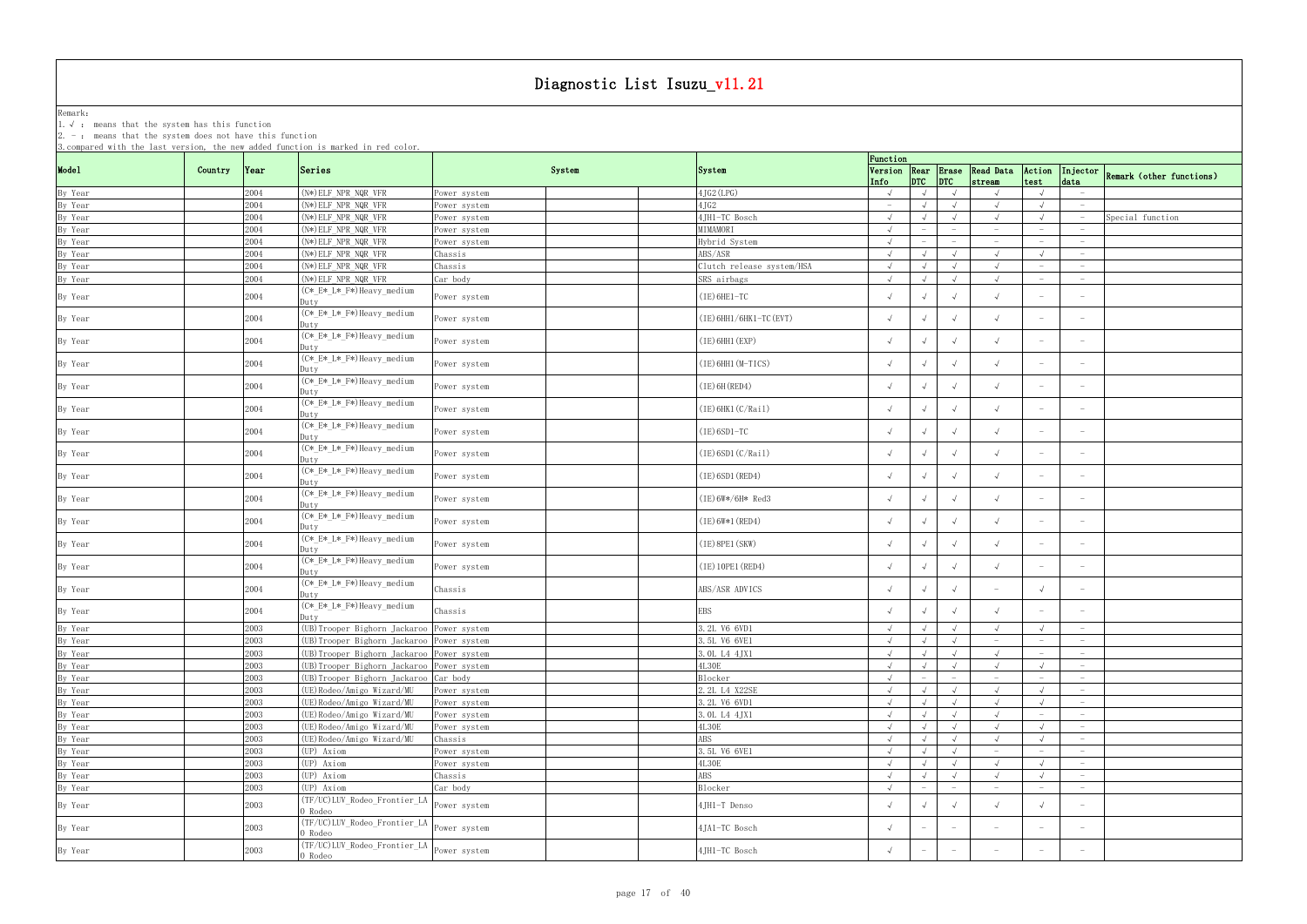Remark: The contract of the contract of  $\mathbb{R}$  and  $\mathbb{R}$  are contract of  $\mathbb{R}$  and  $\mathbb{R}$  are contract of  $\mathbb{R}$  and  $\mathbb{R}$  are contract of  $\mathbb{R}$  and  $\mathbb{R}$  are contract of  $\mathbb{R}$  and  $\mathbb{R}$  are cont

1.√ : means that the system has this function

| Function<br>Mode1<br>System<br>Version Rear Erase Read Data Action Injector Remark (other functions)<br>Country<br>Series<br><b>System</b><br> Year<br>(TF/UC)LUV_Rodeo_Frontier_LA<br>2003<br>2. XL L4 HV240<br>By Year<br>$\sqrt{ }$<br>Power system<br>$\sqrt{ }$<br>) Rodeo<br>(TF/UC)LUV_Rodeo_Frontier_LA<br>2003<br>3.5L V6 6VE1 Hitachi<br>$\sqrt{ }$<br>By Year<br>$\sqrt{ }$<br>Power system<br>$\overline{\phantom{m}}$<br>) Rodeo<br>THE CONTROLLER CONTROLLER TELLA POWER SYSTEM<br>2003<br>AT JR405E<br>$\sqrt{ }$<br>By Year<br>$\sqrt{ }$<br>$\sqrt{ }$<br>) Rodeo<br>THE COLOR TEST LA Power system<br>2003<br>AW30-40LE<br>By Year<br>$ \,$<br>$\overline{\phantom{m}}$<br>$\overline{\phantom{a}}$<br>$\hspace{0.1mm}-\hspace{0.1mm}$<br>$\hspace{0.1mm}-\hspace{0.1mm}$<br>) Rodeo<br>(TF/UC)LUV_Rodeo_Frontier_LA<br>Chassis<br>2003<br>ABS<br>By Year<br>$-$<br>$\overline{\phantom{m}}$<br>$\overline{\phantom{a}}$<br>) Rodeo<br>(TF/UC)LUV_Rodeo_Frontier_LA Car body<br>2003<br>By Year<br>$\sqrt{ }$<br>$\sqrt{ }$<br>$\sqrt{ }$<br>Airbag<br>$\hspace{0.1mm}-\hspace{0.1mm}$<br>$\hspace{0.1mm}-\hspace{0.1mm}$<br>0 Rodeo<br>(TF/UC)LUV_Rodeo_Frontier_LA Car body<br>2003<br>By Year<br>Blocker<br>$ \,$<br>$ \,$<br>) Rodeo<br>By Year<br>2003<br>TBR.<br>2. XL L4 HV240<br>$\sqrt{ }$<br>Power system<br>$\sqrt{ }$<br>$\sqrt{ }$<br>$\overline{\phantom{0}}$<br>$\hspace{0.1mm}-\hspace{0.1mm}$<br>2003<br>(N*) ELF_NPR_NQR_VFR<br>Denso 4H* (ECD-V4)<br>By Year<br>$\sqrt{ }$<br>$\sqrt{ }$<br>Power system<br>$\sqrt{ }$<br>$\sqrt{ }$<br>$\hspace{0.1mm}-\hspace{0.1mm}$<br>$\hspace{0.1mm}-\hspace{0.1mm}$<br>By Year<br>2003<br>4HE1-TC(Diesel)<br>(N*) ELF_NPR_NQR_VFR<br>$\sqrt{ }$<br>$\sqrt{ }$<br>Power system<br>$\sqrt{ }$<br>$-$<br>By Year<br>2003<br>$(N*)$ ELF_NPR_NQR_VFR<br>4HF1 (CNG)<br>$\sqrt{ }$<br>Power system<br>$-$<br>By Year<br>2003<br>(N*) ELF_NPR_NQR_VFR<br>4HG1 (LPG)<br>Power system<br>$\sqrt{ }$<br>$\sqrt{ }$<br>$\hspace{0.1mm}-\hspace{0.1mm}$<br>2003<br>By Year<br>(N*) ELF_NPR_NQR_VFR<br>4HL1/4HJ1 (common fuel rail)<br>Power system<br>$\sqrt{ }$<br>$\overline{\phantom{0}}$<br>2003<br>By Year<br>$(N*)$ ELF_NPR_NQR_VFR<br>4HL1/4HJ1(Vehicle Interface Module)<br>Power system<br>$\sqrt{ }$<br>$\hspace{0.1mm}-\hspace{0.1mm}$<br>$\overline{\phantom{m}}$<br>$\overline{\phantom{m}}$<br>$\overline{\phantom{0}}$<br>2003<br>By Year<br>(N*) ELF_NPR_NQR_VFR<br>4JG2 (LPG)<br>$\sqrt{ }$<br>$\sqrt{ }$<br>Power system<br>$\overline{\phantom{0}}$<br>2003<br>4JG2<br>$(N*)$ ELF_NPR_NQR_VFR<br>$\sqrt{ }$<br>$\sqrt{ }$<br>$\sqrt{ }$<br>By Year<br>Power system<br>$-$<br>2003<br>4JH1-TC Bosch<br>By Year<br>$(N*) ELF_NPR_NQR_VFR$<br>Special function<br>$\sqrt{ }$<br>$\sqrt{ }$<br>Power system<br>$\sqrt{ }$<br>2003<br>ABS/ASR<br>By Year<br>(N*) ELF_NPR_NQR_VFR<br>Chassis<br>$\sqrt{ }$<br>$\sqrt{ }$<br>$\sqrt{ }$<br>$\sqrt{ }$<br>2003<br>By Year<br>$(N*)$ ELF_NPR_NQR_VFR<br>Clutch release system/HSA<br>Chassis<br>$\sqrt{ }$<br>$\sqrt{ }$<br>$\sqrt{ }$<br>By Year<br>2003<br>$(N*)$ ELF NPR NQR VFR<br>Car body<br>SRS airbags<br>$\sqrt{ }$<br>$\sqrt{ }$<br>$\sqrt{ }$<br>$\sqrt{ }$<br>$\hspace{0.1mm}-\hspace{0.1mm}$<br>$-$<br>2003<br>$(IE)$ 4BG1-T<br>(Off-Road) Industrial Engine Power system<br>By Year<br>$\sqrt{ }$<br>$\sqrt{ }$<br>$\sqrt{ }$<br>$-$<br>$-$<br>2003<br>$(IE)$ 4BG1-TC<br>By Year<br>(Off-Road) Industrial Engine Power system<br>$\sqrt{ }$<br>$\sqrt{ }$<br>$\hspace{0.1mm}-\hspace{0.1mm}$<br>2003<br>$(IE)$ 6BG1-T<br>By Year<br>(Off-Road) Industrial Engine Power system<br>$\sqrt{ }$<br>$\sqrt{ }$<br>$\sqrt{ }$<br>$-$<br>2003<br>(Off-Road) Industrial Engine Power system<br>$(IE)$ 6BG1-TC<br>By Year<br>$\sqrt{ }$<br>$\sqrt{ }$<br>$\sqrt{ }$<br>$\hspace{0.1mm}-\hspace{0.1mm}$<br>$\hspace{0.1mm}-\hspace{0.1mm}$<br>2003<br>(IE) 6HK1-TC<br>By Year<br>(Off-Road) Industrial Engine Power system<br>$\sqrt{ }$<br>$\sqrt{ }$<br>$\sqrt{ }$<br>$\overline{\phantom{0}}$<br>$-$<br>By Year<br>2003<br>(Off-Road) Industrial Engine Power system<br>$(IE)$ 6SD1-TC<br>$\sqrt{ }$<br>$\sqrt{ }$<br>$\sqrt{ }$<br>$\sqrt{ }$<br>$\overline{\phantom{0}}$<br>By Year<br>2003<br>(Off-Road) Industrial Engine Power system<br>$(IE) 6WG1-T$<br>$\sqrt{ }$<br>$\sqrt{ }$<br>$\sqrt{ }$<br>$\sqrt{ }$<br>$-$<br>$\hspace{0.1mm}-\hspace{0.1mm}$<br>2003<br>(Off-Road) Industrial Engine Power system<br>$(IE) 6WG1-TC$<br>By Year<br>$\sqrt{ }$<br>$\sqrt{ }$<br>$\sqrt{ }$<br>$\sqrt{ }$<br>$-$<br>$\overline{\phantom{0}}$<br>(C*_E*_L*_F*)Heavy_medium<br>2003<br>$(IE)$ 6H (RED4)<br>By Year<br>Power system<br>$\sqrt{ }$<br>$\sqrt{ }$<br>$\sqrt{ }$<br>$\sqrt{ }$<br>Duty<br>(C*_E*_L*_F*)Heavy_medium<br>By Year<br>$(IE)$ 6HK1 $(C/Rai1)$<br>2003<br>Power system<br>$\sqrt{ }$<br>$\sqrt{ }$<br>$\sqrt{ }$<br>$\sqrt{ }$<br>Duty<br>(C* E* L* F*) Heavy medium<br>$\sqrt{ }$<br>2003<br>$(IE)$ 6SD1 $(C/Rai1)$<br>$\sqrt{ }$<br>By Year<br>$\sqrt{ }$<br>Power system<br>$\overline{\phantom{0}}$<br>)uty-<br>(C*_E*_L*_F*)Heavy_medium<br>2003<br>(IE) 6SD1 (RED4)<br>$\sqrt{ }$<br>By Year<br>Power system<br>$\hspace{0.1mm}-\hspace{0.1mm}$<br>$\hspace{0.1mm}-\hspace{0.1mm}$<br>Duty<br>(C* E*_L*_F*)Heavy_medium<br>2003<br>$(IE) 6W*1 (RED4)$<br>$\sqrt{ }$<br>By Year<br>$\sqrt{ }$<br>$\sqrt{ }$<br>Power system<br>$\overline{\phantom{0}}$<br>)utv<br>(C*_E*_L*_F*)Heavy_medium<br>(IE) 6WG1 (C/Rai1)<br>2003<br>By Year<br>Power system<br>$\sqrt{ }$<br>$\sqrt{ }$<br>$\sqrt{ }$<br>$\hspace{0.1mm}-\hspace{0.1mm}$<br>Duty<br>(C*_E*_L*_F*)Heavy_medium<br>2003<br>$(IE)$ 8PE1 (RED4)<br>$\sqrt{ }$<br>By Year<br>Power system<br>$\sqrt{ }$<br>$\sqrt{ }$<br>Duty<br>$(C* E*L*F*)$ Heavy_medium<br>(IE) 10PE1 (RED4)<br>2003<br>By Year<br>Power system<br>$\sqrt{ }$<br>$\sqrt{ }$<br>Duty<br>2002<br>(UB) Trooper Bighorn Jackaroo Power system<br>3.2L V6 6VD1<br>By Year<br>$\sqrt{ }$<br>$\sqrt{ }$<br>$\sqrt{ }$<br>$\sqrt{ }$<br>$\sqrt{ }$<br>$-$<br>3.5L V6 6VE1<br>2002<br>(UB) Trooper Bighorn Jackaroo Power system<br>By Year<br>$\sqrt{ }$<br>$-$<br>$\sqrt{ }$<br>$\sqrt{ }$<br>$-$<br>$\overline{\phantom{0}}$<br>2002<br>(UB) Trooper Bighorn Jackaroo Power system<br>3. OL L4 4JX1<br>By Year<br>$\sqrt{ }$<br>$\sqrt{ }$<br>$\sqrt{ }$<br>$\sqrt{ }$<br>$-$<br>$-$<br>2002<br>(UB) Trooper Bighorn Jackaroo Power system<br>4L30E<br>By Year<br>$\sqrt{ }$<br>$\sqrt{ }$<br>$\sqrt{ }$<br>$\overline{\phantom{0}}$<br>2002<br>(UB) Trooper Bighorn Jackaroo Car body<br>Blocker<br>$\sqrt{ }$<br>By Year<br>$ \,$<br>$-$<br>$ \,$<br>$\hspace{0.1mm}-\hspace{0.1mm}$<br>$\overline{\phantom{0}}$<br>$\sqrt{ }$<br>$-$ | 2. . means that the system abos not have this runction<br>3. compared with the last version, the new added function is marked in red color. |      |                           |              |               |  |  |  |  |
|-------------------------------------------------------------------------------------------------------------------------------------------------------------------------------------------------------------------------------------------------------------------------------------------------------------------------------------------------------------------------------------------------------------------------------------------------------------------------------------------------------------------------------------------------------------------------------------------------------------------------------------------------------------------------------------------------------------------------------------------------------------------------------------------------------------------------------------------------------------------------------------------------------------------------------------------------------------------------------------------------------------------------------------------------------------------------------------------------------------------------------------------------------------------------------------------------------------------------------------------------------------------------------------------------------------------------------------------------------------------------------------------------------------------------------------------------------------------------------------------------------------------------------------------------------------------------------------------------------------------------------------------------------------------------------------------------------------------------------------------------------------------------------------------------------------------------------------------------------------------------------------------------------------------------------------------------------------------------------------------------------------------------------------------------------------------------------------------------------------------------------------------------------------------------------------------------------------------------------------------------------------------------------------------------------------------------------------------------------------------------------------------------------------------------------------------------------------------------------------------------------------------------------------------------------------------------------------------------------------------------------------------------------------------------------------------------------------------------------------------------------------------------------------------------------------------------------------------------------------------------------------------------------------------------------------------------------------------------------------------------------------------------------------------------------------------------------------------------------------------------------------------------------------------------------------------------------------------------------------------------------------------------------------------------------------------------------------------------------------------------------------------------------------------------------------------------------------------------------------------------------------------------------------------------------------------------------------------------------------------------------------------------------------------------------------------------------------------------------------------------------------------------------------------------------------------------------------------------------------------------------------------------------------------------------------------------------------------------------------------------------------------------------------------------------------------------------------------------------------------------------------------------------------------------------------------------------------------------------------------------------------------------------------------------------------------------------------------------------------------------------------------------------------------------------------------------------------------------------------------------------------------------------------------------------------------------------------------------------------------------------------------------------------------------------------------------------------------------------------------------------------------------------------------------------------------------------------------------------------------------------------------------------------------------------------------------------------------------------------------------------------------------------------------------------------------------------------------------------------------------------------------------------------------------------------------------------------------------------------------------------------------------------------------------------------------------------------------------------------------------------------------------------------------------------------------------------------------------------------------------------------------------------------------------------------------------------------------------------------------------------------------------------------------------------------------------------------------------------------------------------------------------------------------------------------------------------------------------------------------------------------------------------------------------------------------------------------------------------------------------------------------------------------------------------------------------------------------------------------------------------------------------------------------------------------------------------------------------------------------------------------------------------------------------------------------------------------------------------------------------------------------------------------------------------------------------------------------------------------------------------------------------------------------------------------------------------------------------------------------------------------------------------------------------------------------------------------------|---------------------------------------------------------------------------------------------------------------------------------------------|------|---------------------------|--------------|---------------|--|--|--|--|
|                                                                                                                                                                                                                                                                                                                                                                                                                                                                                                                                                                                                                                                                                                                                                                                                                                                                                                                                                                                                                                                                                                                                                                                                                                                                                                                                                                                                                                                                                                                                                                                                                                                                                                                                                                                                                                                                                                                                                                                                                                                                                                                                                                                                                                                                                                                                                                                                                                                                                                                                                                                                                                                                                                                                                                                                                                                                                                                                                                                                                                                                                                                                                                                                                                                                                                                                                                                                                                                                                                                                                                                                                                                                                                                                                                                                                                                                                                                                                                                                                                                                                                                                                                                                                                                                                                                                                                                                                                                                                                                                                                                                                                                                                                                                                                                                                                                                                                                                                                                                                                                                                                                                                                                                                                                                                                                                                                                                                                                                                                                                                                                                                                                                                                                                                                                                                                                                                                                                                                                                                                                                                                                                                                                                                                                                                                                                                                                                                                                                                                                                                                                                                                                                                                                   |                                                                                                                                             |      |                           |              |               |  |  |  |  |
|                                                                                                                                                                                                                                                                                                                                                                                                                                                                                                                                                                                                                                                                                                                                                                                                                                                                                                                                                                                                                                                                                                                                                                                                                                                                                                                                                                                                                                                                                                                                                                                                                                                                                                                                                                                                                                                                                                                                                                                                                                                                                                                                                                                                                                                                                                                                                                                                                                                                                                                                                                                                                                                                                                                                                                                                                                                                                                                                                                                                                                                                                                                                                                                                                                                                                                                                                                                                                                                                                                                                                                                                                                                                                                                                                                                                                                                                                                                                                                                                                                                                                                                                                                                                                                                                                                                                                                                                                                                                                                                                                                                                                                                                                                                                                                                                                                                                                                                                                                                                                                                                                                                                                                                                                                                                                                                                                                                                                                                                                                                                                                                                                                                                                                                                                                                                                                                                                                                                                                                                                                                                                                                                                                                                                                                                                                                                                                                                                                                                                                                                                                                                                                                                                                                   |                                                                                                                                             |      |                           |              |               |  |  |  |  |
|                                                                                                                                                                                                                                                                                                                                                                                                                                                                                                                                                                                                                                                                                                                                                                                                                                                                                                                                                                                                                                                                                                                                                                                                                                                                                                                                                                                                                                                                                                                                                                                                                                                                                                                                                                                                                                                                                                                                                                                                                                                                                                                                                                                                                                                                                                                                                                                                                                                                                                                                                                                                                                                                                                                                                                                                                                                                                                                                                                                                                                                                                                                                                                                                                                                                                                                                                                                                                                                                                                                                                                                                                                                                                                                                                                                                                                                                                                                                                                                                                                                                                                                                                                                                                                                                                                                                                                                                                                                                                                                                                                                                                                                                                                                                                                                                                                                                                                                                                                                                                                                                                                                                                                                                                                                                                                                                                                                                                                                                                                                                                                                                                                                                                                                                                                                                                                                                                                                                                                                                                                                                                                                                                                                                                                                                                                                                                                                                                                                                                                                                                                                                                                                                                                                   |                                                                                                                                             |      |                           |              |               |  |  |  |  |
|                                                                                                                                                                                                                                                                                                                                                                                                                                                                                                                                                                                                                                                                                                                                                                                                                                                                                                                                                                                                                                                                                                                                                                                                                                                                                                                                                                                                                                                                                                                                                                                                                                                                                                                                                                                                                                                                                                                                                                                                                                                                                                                                                                                                                                                                                                                                                                                                                                                                                                                                                                                                                                                                                                                                                                                                                                                                                                                                                                                                                                                                                                                                                                                                                                                                                                                                                                                                                                                                                                                                                                                                                                                                                                                                                                                                                                                                                                                                                                                                                                                                                                                                                                                                                                                                                                                                                                                                                                                                                                                                                                                                                                                                                                                                                                                                                                                                                                                                                                                                                                                                                                                                                                                                                                                                                                                                                                                                                                                                                                                                                                                                                                                                                                                                                                                                                                                                                                                                                                                                                                                                                                                                                                                                                                                                                                                                                                                                                                                                                                                                                                                                                                                                                                                   |                                                                                                                                             |      |                           |              |               |  |  |  |  |
|                                                                                                                                                                                                                                                                                                                                                                                                                                                                                                                                                                                                                                                                                                                                                                                                                                                                                                                                                                                                                                                                                                                                                                                                                                                                                                                                                                                                                                                                                                                                                                                                                                                                                                                                                                                                                                                                                                                                                                                                                                                                                                                                                                                                                                                                                                                                                                                                                                                                                                                                                                                                                                                                                                                                                                                                                                                                                                                                                                                                                                                                                                                                                                                                                                                                                                                                                                                                                                                                                                                                                                                                                                                                                                                                                                                                                                                                                                                                                                                                                                                                                                                                                                                                                                                                                                                                                                                                                                                                                                                                                                                                                                                                                                                                                                                                                                                                                                                                                                                                                                                                                                                                                                                                                                                                                                                                                                                                                                                                                                                                                                                                                                                                                                                                                                                                                                                                                                                                                                                                                                                                                                                                                                                                                                                                                                                                                                                                                                                                                                                                                                                                                                                                                                                   |                                                                                                                                             |      |                           |              |               |  |  |  |  |
|                                                                                                                                                                                                                                                                                                                                                                                                                                                                                                                                                                                                                                                                                                                                                                                                                                                                                                                                                                                                                                                                                                                                                                                                                                                                                                                                                                                                                                                                                                                                                                                                                                                                                                                                                                                                                                                                                                                                                                                                                                                                                                                                                                                                                                                                                                                                                                                                                                                                                                                                                                                                                                                                                                                                                                                                                                                                                                                                                                                                                                                                                                                                                                                                                                                                                                                                                                                                                                                                                                                                                                                                                                                                                                                                                                                                                                                                                                                                                                                                                                                                                                                                                                                                                                                                                                                                                                                                                                                                                                                                                                                                                                                                                                                                                                                                                                                                                                                                                                                                                                                                                                                                                                                                                                                                                                                                                                                                                                                                                                                                                                                                                                                                                                                                                                                                                                                                                                                                                                                                                                                                                                                                                                                                                                                                                                                                                                                                                                                                                                                                                                                                                                                                                                                   |                                                                                                                                             |      |                           |              |               |  |  |  |  |
|                                                                                                                                                                                                                                                                                                                                                                                                                                                                                                                                                                                                                                                                                                                                                                                                                                                                                                                                                                                                                                                                                                                                                                                                                                                                                                                                                                                                                                                                                                                                                                                                                                                                                                                                                                                                                                                                                                                                                                                                                                                                                                                                                                                                                                                                                                                                                                                                                                                                                                                                                                                                                                                                                                                                                                                                                                                                                                                                                                                                                                                                                                                                                                                                                                                                                                                                                                                                                                                                                                                                                                                                                                                                                                                                                                                                                                                                                                                                                                                                                                                                                                                                                                                                                                                                                                                                                                                                                                                                                                                                                                                                                                                                                                                                                                                                                                                                                                                                                                                                                                                                                                                                                                                                                                                                                                                                                                                                                                                                                                                                                                                                                                                                                                                                                                                                                                                                                                                                                                                                                                                                                                                                                                                                                                                                                                                                                                                                                                                                                                                                                                                                                                                                                                                   |                                                                                                                                             |      |                           |              |               |  |  |  |  |
|                                                                                                                                                                                                                                                                                                                                                                                                                                                                                                                                                                                                                                                                                                                                                                                                                                                                                                                                                                                                                                                                                                                                                                                                                                                                                                                                                                                                                                                                                                                                                                                                                                                                                                                                                                                                                                                                                                                                                                                                                                                                                                                                                                                                                                                                                                                                                                                                                                                                                                                                                                                                                                                                                                                                                                                                                                                                                                                                                                                                                                                                                                                                                                                                                                                                                                                                                                                                                                                                                                                                                                                                                                                                                                                                                                                                                                                                                                                                                                                                                                                                                                                                                                                                                                                                                                                                                                                                                                                                                                                                                                                                                                                                                                                                                                                                                                                                                                                                                                                                                                                                                                                                                                                                                                                                                                                                                                                                                                                                                                                                                                                                                                                                                                                                                                                                                                                                                                                                                                                                                                                                                                                                                                                                                                                                                                                                                                                                                                                                                                                                                                                                                                                                                                                   |                                                                                                                                             |      |                           |              |               |  |  |  |  |
|                                                                                                                                                                                                                                                                                                                                                                                                                                                                                                                                                                                                                                                                                                                                                                                                                                                                                                                                                                                                                                                                                                                                                                                                                                                                                                                                                                                                                                                                                                                                                                                                                                                                                                                                                                                                                                                                                                                                                                                                                                                                                                                                                                                                                                                                                                                                                                                                                                                                                                                                                                                                                                                                                                                                                                                                                                                                                                                                                                                                                                                                                                                                                                                                                                                                                                                                                                                                                                                                                                                                                                                                                                                                                                                                                                                                                                                                                                                                                                                                                                                                                                                                                                                                                                                                                                                                                                                                                                                                                                                                                                                                                                                                                                                                                                                                                                                                                                                                                                                                                                                                                                                                                                                                                                                                                                                                                                                                                                                                                                                                                                                                                                                                                                                                                                                                                                                                                                                                                                                                                                                                                                                                                                                                                                                                                                                                                                                                                                                                                                                                                                                                                                                                                                                   |                                                                                                                                             |      |                           |              |               |  |  |  |  |
|                                                                                                                                                                                                                                                                                                                                                                                                                                                                                                                                                                                                                                                                                                                                                                                                                                                                                                                                                                                                                                                                                                                                                                                                                                                                                                                                                                                                                                                                                                                                                                                                                                                                                                                                                                                                                                                                                                                                                                                                                                                                                                                                                                                                                                                                                                                                                                                                                                                                                                                                                                                                                                                                                                                                                                                                                                                                                                                                                                                                                                                                                                                                                                                                                                                                                                                                                                                                                                                                                                                                                                                                                                                                                                                                                                                                                                                                                                                                                                                                                                                                                                                                                                                                                                                                                                                                                                                                                                                                                                                                                                                                                                                                                                                                                                                                                                                                                                                                                                                                                                                                                                                                                                                                                                                                                                                                                                                                                                                                                                                                                                                                                                                                                                                                                                                                                                                                                                                                                                                                                                                                                                                                                                                                                                                                                                                                                                                                                                                                                                                                                                                                                                                                                                                   |                                                                                                                                             |      |                           |              |               |  |  |  |  |
|                                                                                                                                                                                                                                                                                                                                                                                                                                                                                                                                                                                                                                                                                                                                                                                                                                                                                                                                                                                                                                                                                                                                                                                                                                                                                                                                                                                                                                                                                                                                                                                                                                                                                                                                                                                                                                                                                                                                                                                                                                                                                                                                                                                                                                                                                                                                                                                                                                                                                                                                                                                                                                                                                                                                                                                                                                                                                                                                                                                                                                                                                                                                                                                                                                                                                                                                                                                                                                                                                                                                                                                                                                                                                                                                                                                                                                                                                                                                                                                                                                                                                                                                                                                                                                                                                                                                                                                                                                                                                                                                                                                                                                                                                                                                                                                                                                                                                                                                                                                                                                                                                                                                                                                                                                                                                                                                                                                                                                                                                                                                                                                                                                                                                                                                                                                                                                                                                                                                                                                                                                                                                                                                                                                                                                                                                                                                                                                                                                                                                                                                                                                                                                                                                                                   |                                                                                                                                             |      |                           |              |               |  |  |  |  |
|                                                                                                                                                                                                                                                                                                                                                                                                                                                                                                                                                                                                                                                                                                                                                                                                                                                                                                                                                                                                                                                                                                                                                                                                                                                                                                                                                                                                                                                                                                                                                                                                                                                                                                                                                                                                                                                                                                                                                                                                                                                                                                                                                                                                                                                                                                                                                                                                                                                                                                                                                                                                                                                                                                                                                                                                                                                                                                                                                                                                                                                                                                                                                                                                                                                                                                                                                                                                                                                                                                                                                                                                                                                                                                                                                                                                                                                                                                                                                                                                                                                                                                                                                                                                                                                                                                                                                                                                                                                                                                                                                                                                                                                                                                                                                                                                                                                                                                                                                                                                                                                                                                                                                                                                                                                                                                                                                                                                                                                                                                                                                                                                                                                                                                                                                                                                                                                                                                                                                                                                                                                                                                                                                                                                                                                                                                                                                                                                                                                                                                                                                                                                                                                                                                                   |                                                                                                                                             |      |                           |              |               |  |  |  |  |
|                                                                                                                                                                                                                                                                                                                                                                                                                                                                                                                                                                                                                                                                                                                                                                                                                                                                                                                                                                                                                                                                                                                                                                                                                                                                                                                                                                                                                                                                                                                                                                                                                                                                                                                                                                                                                                                                                                                                                                                                                                                                                                                                                                                                                                                                                                                                                                                                                                                                                                                                                                                                                                                                                                                                                                                                                                                                                                                                                                                                                                                                                                                                                                                                                                                                                                                                                                                                                                                                                                                                                                                                                                                                                                                                                                                                                                                                                                                                                                                                                                                                                                                                                                                                                                                                                                                                                                                                                                                                                                                                                                                                                                                                                                                                                                                                                                                                                                                                                                                                                                                                                                                                                                                                                                                                                                                                                                                                                                                                                                                                                                                                                                                                                                                                                                                                                                                                                                                                                                                                                                                                                                                                                                                                                                                                                                                                                                                                                                                                                                                                                                                                                                                                                                                   |                                                                                                                                             |      |                           |              |               |  |  |  |  |
|                                                                                                                                                                                                                                                                                                                                                                                                                                                                                                                                                                                                                                                                                                                                                                                                                                                                                                                                                                                                                                                                                                                                                                                                                                                                                                                                                                                                                                                                                                                                                                                                                                                                                                                                                                                                                                                                                                                                                                                                                                                                                                                                                                                                                                                                                                                                                                                                                                                                                                                                                                                                                                                                                                                                                                                                                                                                                                                                                                                                                                                                                                                                                                                                                                                                                                                                                                                                                                                                                                                                                                                                                                                                                                                                                                                                                                                                                                                                                                                                                                                                                                                                                                                                                                                                                                                                                                                                                                                                                                                                                                                                                                                                                                                                                                                                                                                                                                                                                                                                                                                                                                                                                                                                                                                                                                                                                                                                                                                                                                                                                                                                                                                                                                                                                                                                                                                                                                                                                                                                                                                                                                                                                                                                                                                                                                                                                                                                                                                                                                                                                                                                                                                                                                                   |                                                                                                                                             |      |                           |              |               |  |  |  |  |
|                                                                                                                                                                                                                                                                                                                                                                                                                                                                                                                                                                                                                                                                                                                                                                                                                                                                                                                                                                                                                                                                                                                                                                                                                                                                                                                                                                                                                                                                                                                                                                                                                                                                                                                                                                                                                                                                                                                                                                                                                                                                                                                                                                                                                                                                                                                                                                                                                                                                                                                                                                                                                                                                                                                                                                                                                                                                                                                                                                                                                                                                                                                                                                                                                                                                                                                                                                                                                                                                                                                                                                                                                                                                                                                                                                                                                                                                                                                                                                                                                                                                                                                                                                                                                                                                                                                                                                                                                                                                                                                                                                                                                                                                                                                                                                                                                                                                                                                                                                                                                                                                                                                                                                                                                                                                                                                                                                                                                                                                                                                                                                                                                                                                                                                                                                                                                                                                                                                                                                                                                                                                                                                                                                                                                                                                                                                                                                                                                                                                                                                                                                                                                                                                                                                   |                                                                                                                                             |      |                           |              |               |  |  |  |  |
|                                                                                                                                                                                                                                                                                                                                                                                                                                                                                                                                                                                                                                                                                                                                                                                                                                                                                                                                                                                                                                                                                                                                                                                                                                                                                                                                                                                                                                                                                                                                                                                                                                                                                                                                                                                                                                                                                                                                                                                                                                                                                                                                                                                                                                                                                                                                                                                                                                                                                                                                                                                                                                                                                                                                                                                                                                                                                                                                                                                                                                                                                                                                                                                                                                                                                                                                                                                                                                                                                                                                                                                                                                                                                                                                                                                                                                                                                                                                                                                                                                                                                                                                                                                                                                                                                                                                                                                                                                                                                                                                                                                                                                                                                                                                                                                                                                                                                                                                                                                                                                                                                                                                                                                                                                                                                                                                                                                                                                                                                                                                                                                                                                                                                                                                                                                                                                                                                                                                                                                                                                                                                                                                                                                                                                                                                                                                                                                                                                                                                                                                                                                                                                                                                                                   |                                                                                                                                             |      |                           |              |               |  |  |  |  |
|                                                                                                                                                                                                                                                                                                                                                                                                                                                                                                                                                                                                                                                                                                                                                                                                                                                                                                                                                                                                                                                                                                                                                                                                                                                                                                                                                                                                                                                                                                                                                                                                                                                                                                                                                                                                                                                                                                                                                                                                                                                                                                                                                                                                                                                                                                                                                                                                                                                                                                                                                                                                                                                                                                                                                                                                                                                                                                                                                                                                                                                                                                                                                                                                                                                                                                                                                                                                                                                                                                                                                                                                                                                                                                                                                                                                                                                                                                                                                                                                                                                                                                                                                                                                                                                                                                                                                                                                                                                                                                                                                                                                                                                                                                                                                                                                                                                                                                                                                                                                                                                                                                                                                                                                                                                                                                                                                                                                                                                                                                                                                                                                                                                                                                                                                                                                                                                                                                                                                                                                                                                                                                                                                                                                                                                                                                                                                                                                                                                                                                                                                                                                                                                                                                                   |                                                                                                                                             |      |                           |              |               |  |  |  |  |
|                                                                                                                                                                                                                                                                                                                                                                                                                                                                                                                                                                                                                                                                                                                                                                                                                                                                                                                                                                                                                                                                                                                                                                                                                                                                                                                                                                                                                                                                                                                                                                                                                                                                                                                                                                                                                                                                                                                                                                                                                                                                                                                                                                                                                                                                                                                                                                                                                                                                                                                                                                                                                                                                                                                                                                                                                                                                                                                                                                                                                                                                                                                                                                                                                                                                                                                                                                                                                                                                                                                                                                                                                                                                                                                                                                                                                                                                                                                                                                                                                                                                                                                                                                                                                                                                                                                                                                                                                                                                                                                                                                                                                                                                                                                                                                                                                                                                                                                                                                                                                                                                                                                                                                                                                                                                                                                                                                                                                                                                                                                                                                                                                                                                                                                                                                                                                                                                                                                                                                                                                                                                                                                                                                                                                                                                                                                                                                                                                                                                                                                                                                                                                                                                                                                   |                                                                                                                                             |      |                           |              |               |  |  |  |  |
|                                                                                                                                                                                                                                                                                                                                                                                                                                                                                                                                                                                                                                                                                                                                                                                                                                                                                                                                                                                                                                                                                                                                                                                                                                                                                                                                                                                                                                                                                                                                                                                                                                                                                                                                                                                                                                                                                                                                                                                                                                                                                                                                                                                                                                                                                                                                                                                                                                                                                                                                                                                                                                                                                                                                                                                                                                                                                                                                                                                                                                                                                                                                                                                                                                                                                                                                                                                                                                                                                                                                                                                                                                                                                                                                                                                                                                                                                                                                                                                                                                                                                                                                                                                                                                                                                                                                                                                                                                                                                                                                                                                                                                                                                                                                                                                                                                                                                                                                                                                                                                                                                                                                                                                                                                                                                                                                                                                                                                                                                                                                                                                                                                                                                                                                                                                                                                                                                                                                                                                                                                                                                                                                                                                                                                                                                                                                                                                                                                                                                                                                                                                                                                                                                                                   |                                                                                                                                             |      |                           |              |               |  |  |  |  |
|                                                                                                                                                                                                                                                                                                                                                                                                                                                                                                                                                                                                                                                                                                                                                                                                                                                                                                                                                                                                                                                                                                                                                                                                                                                                                                                                                                                                                                                                                                                                                                                                                                                                                                                                                                                                                                                                                                                                                                                                                                                                                                                                                                                                                                                                                                                                                                                                                                                                                                                                                                                                                                                                                                                                                                                                                                                                                                                                                                                                                                                                                                                                                                                                                                                                                                                                                                                                                                                                                                                                                                                                                                                                                                                                                                                                                                                                                                                                                                                                                                                                                                                                                                                                                                                                                                                                                                                                                                                                                                                                                                                                                                                                                                                                                                                                                                                                                                                                                                                                                                                                                                                                                                                                                                                                                                                                                                                                                                                                                                                                                                                                                                                                                                                                                                                                                                                                                                                                                                                                                                                                                                                                                                                                                                                                                                                                                                                                                                                                                                                                                                                                                                                                                                                   |                                                                                                                                             |      |                           |              |               |  |  |  |  |
|                                                                                                                                                                                                                                                                                                                                                                                                                                                                                                                                                                                                                                                                                                                                                                                                                                                                                                                                                                                                                                                                                                                                                                                                                                                                                                                                                                                                                                                                                                                                                                                                                                                                                                                                                                                                                                                                                                                                                                                                                                                                                                                                                                                                                                                                                                                                                                                                                                                                                                                                                                                                                                                                                                                                                                                                                                                                                                                                                                                                                                                                                                                                                                                                                                                                                                                                                                                                                                                                                                                                                                                                                                                                                                                                                                                                                                                                                                                                                                                                                                                                                                                                                                                                                                                                                                                                                                                                                                                                                                                                                                                                                                                                                                                                                                                                                                                                                                                                                                                                                                                                                                                                                                                                                                                                                                                                                                                                                                                                                                                                                                                                                                                                                                                                                                                                                                                                                                                                                                                                                                                                                                                                                                                                                                                                                                                                                                                                                                                                                                                                                                                                                                                                                                                   |                                                                                                                                             |      |                           |              |               |  |  |  |  |
|                                                                                                                                                                                                                                                                                                                                                                                                                                                                                                                                                                                                                                                                                                                                                                                                                                                                                                                                                                                                                                                                                                                                                                                                                                                                                                                                                                                                                                                                                                                                                                                                                                                                                                                                                                                                                                                                                                                                                                                                                                                                                                                                                                                                                                                                                                                                                                                                                                                                                                                                                                                                                                                                                                                                                                                                                                                                                                                                                                                                                                                                                                                                                                                                                                                                                                                                                                                                                                                                                                                                                                                                                                                                                                                                                                                                                                                                                                                                                                                                                                                                                                                                                                                                                                                                                                                                                                                                                                                                                                                                                                                                                                                                                                                                                                                                                                                                                                                                                                                                                                                                                                                                                                                                                                                                                                                                                                                                                                                                                                                                                                                                                                                                                                                                                                                                                                                                                                                                                                                                                                                                                                                                                                                                                                                                                                                                                                                                                                                                                                                                                                                                                                                                                                                   |                                                                                                                                             |      |                           |              |               |  |  |  |  |
|                                                                                                                                                                                                                                                                                                                                                                                                                                                                                                                                                                                                                                                                                                                                                                                                                                                                                                                                                                                                                                                                                                                                                                                                                                                                                                                                                                                                                                                                                                                                                                                                                                                                                                                                                                                                                                                                                                                                                                                                                                                                                                                                                                                                                                                                                                                                                                                                                                                                                                                                                                                                                                                                                                                                                                                                                                                                                                                                                                                                                                                                                                                                                                                                                                                                                                                                                                                                                                                                                                                                                                                                                                                                                                                                                                                                                                                                                                                                                                                                                                                                                                                                                                                                                                                                                                                                                                                                                                                                                                                                                                                                                                                                                                                                                                                                                                                                                                                                                                                                                                                                                                                                                                                                                                                                                                                                                                                                                                                                                                                                                                                                                                                                                                                                                                                                                                                                                                                                                                                                                                                                                                                                                                                                                                                                                                                                                                                                                                                                                                                                                                                                                                                                                                                   |                                                                                                                                             |      |                           |              |               |  |  |  |  |
|                                                                                                                                                                                                                                                                                                                                                                                                                                                                                                                                                                                                                                                                                                                                                                                                                                                                                                                                                                                                                                                                                                                                                                                                                                                                                                                                                                                                                                                                                                                                                                                                                                                                                                                                                                                                                                                                                                                                                                                                                                                                                                                                                                                                                                                                                                                                                                                                                                                                                                                                                                                                                                                                                                                                                                                                                                                                                                                                                                                                                                                                                                                                                                                                                                                                                                                                                                                                                                                                                                                                                                                                                                                                                                                                                                                                                                                                                                                                                                                                                                                                                                                                                                                                                                                                                                                                                                                                                                                                                                                                                                                                                                                                                                                                                                                                                                                                                                                                                                                                                                                                                                                                                                                                                                                                                                                                                                                                                                                                                                                                                                                                                                                                                                                                                                                                                                                                                                                                                                                                                                                                                                                                                                                                                                                                                                                                                                                                                                                                                                                                                                                                                                                                                                                   |                                                                                                                                             |      |                           |              |               |  |  |  |  |
|                                                                                                                                                                                                                                                                                                                                                                                                                                                                                                                                                                                                                                                                                                                                                                                                                                                                                                                                                                                                                                                                                                                                                                                                                                                                                                                                                                                                                                                                                                                                                                                                                                                                                                                                                                                                                                                                                                                                                                                                                                                                                                                                                                                                                                                                                                                                                                                                                                                                                                                                                                                                                                                                                                                                                                                                                                                                                                                                                                                                                                                                                                                                                                                                                                                                                                                                                                                                                                                                                                                                                                                                                                                                                                                                                                                                                                                                                                                                                                                                                                                                                                                                                                                                                                                                                                                                                                                                                                                                                                                                                                                                                                                                                                                                                                                                                                                                                                                                                                                                                                                                                                                                                                                                                                                                                                                                                                                                                                                                                                                                                                                                                                                                                                                                                                                                                                                                                                                                                                                                                                                                                                                                                                                                                                                                                                                                                                                                                                                                                                                                                                                                                                                                                                                   |                                                                                                                                             |      |                           |              |               |  |  |  |  |
|                                                                                                                                                                                                                                                                                                                                                                                                                                                                                                                                                                                                                                                                                                                                                                                                                                                                                                                                                                                                                                                                                                                                                                                                                                                                                                                                                                                                                                                                                                                                                                                                                                                                                                                                                                                                                                                                                                                                                                                                                                                                                                                                                                                                                                                                                                                                                                                                                                                                                                                                                                                                                                                                                                                                                                                                                                                                                                                                                                                                                                                                                                                                                                                                                                                                                                                                                                                                                                                                                                                                                                                                                                                                                                                                                                                                                                                                                                                                                                                                                                                                                                                                                                                                                                                                                                                                                                                                                                                                                                                                                                                                                                                                                                                                                                                                                                                                                                                                                                                                                                                                                                                                                                                                                                                                                                                                                                                                                                                                                                                                                                                                                                                                                                                                                                                                                                                                                                                                                                                                                                                                                                                                                                                                                                                                                                                                                                                                                                                                                                                                                                                                                                                                                                                   |                                                                                                                                             |      |                           |              |               |  |  |  |  |
|                                                                                                                                                                                                                                                                                                                                                                                                                                                                                                                                                                                                                                                                                                                                                                                                                                                                                                                                                                                                                                                                                                                                                                                                                                                                                                                                                                                                                                                                                                                                                                                                                                                                                                                                                                                                                                                                                                                                                                                                                                                                                                                                                                                                                                                                                                                                                                                                                                                                                                                                                                                                                                                                                                                                                                                                                                                                                                                                                                                                                                                                                                                                                                                                                                                                                                                                                                                                                                                                                                                                                                                                                                                                                                                                                                                                                                                                                                                                                                                                                                                                                                                                                                                                                                                                                                                                                                                                                                                                                                                                                                                                                                                                                                                                                                                                                                                                                                                                                                                                                                                                                                                                                                                                                                                                                                                                                                                                                                                                                                                                                                                                                                                                                                                                                                                                                                                                                                                                                                                                                                                                                                                                                                                                                                                                                                                                                                                                                                                                                                                                                                                                                                                                                                                   |                                                                                                                                             |      |                           |              |               |  |  |  |  |
|                                                                                                                                                                                                                                                                                                                                                                                                                                                                                                                                                                                                                                                                                                                                                                                                                                                                                                                                                                                                                                                                                                                                                                                                                                                                                                                                                                                                                                                                                                                                                                                                                                                                                                                                                                                                                                                                                                                                                                                                                                                                                                                                                                                                                                                                                                                                                                                                                                                                                                                                                                                                                                                                                                                                                                                                                                                                                                                                                                                                                                                                                                                                                                                                                                                                                                                                                                                                                                                                                                                                                                                                                                                                                                                                                                                                                                                                                                                                                                                                                                                                                                                                                                                                                                                                                                                                                                                                                                                                                                                                                                                                                                                                                                                                                                                                                                                                                                                                                                                                                                                                                                                                                                                                                                                                                                                                                                                                                                                                                                                                                                                                                                                                                                                                                                                                                                                                                                                                                                                                                                                                                                                                                                                                                                                                                                                                                                                                                                                                                                                                                                                                                                                                                                                   |                                                                                                                                             |      |                           |              |               |  |  |  |  |
|                                                                                                                                                                                                                                                                                                                                                                                                                                                                                                                                                                                                                                                                                                                                                                                                                                                                                                                                                                                                                                                                                                                                                                                                                                                                                                                                                                                                                                                                                                                                                                                                                                                                                                                                                                                                                                                                                                                                                                                                                                                                                                                                                                                                                                                                                                                                                                                                                                                                                                                                                                                                                                                                                                                                                                                                                                                                                                                                                                                                                                                                                                                                                                                                                                                                                                                                                                                                                                                                                                                                                                                                                                                                                                                                                                                                                                                                                                                                                                                                                                                                                                                                                                                                                                                                                                                                                                                                                                                                                                                                                                                                                                                                                                                                                                                                                                                                                                                                                                                                                                                                                                                                                                                                                                                                                                                                                                                                                                                                                                                                                                                                                                                                                                                                                                                                                                                                                                                                                                                                                                                                                                                                                                                                                                                                                                                                                                                                                                                                                                                                                                                                                                                                                                                   |                                                                                                                                             |      |                           |              |               |  |  |  |  |
|                                                                                                                                                                                                                                                                                                                                                                                                                                                                                                                                                                                                                                                                                                                                                                                                                                                                                                                                                                                                                                                                                                                                                                                                                                                                                                                                                                                                                                                                                                                                                                                                                                                                                                                                                                                                                                                                                                                                                                                                                                                                                                                                                                                                                                                                                                                                                                                                                                                                                                                                                                                                                                                                                                                                                                                                                                                                                                                                                                                                                                                                                                                                                                                                                                                                                                                                                                                                                                                                                                                                                                                                                                                                                                                                                                                                                                                                                                                                                                                                                                                                                                                                                                                                                                                                                                                                                                                                                                                                                                                                                                                                                                                                                                                                                                                                                                                                                                                                                                                                                                                                                                                                                                                                                                                                                                                                                                                                                                                                                                                                                                                                                                                                                                                                                                                                                                                                                                                                                                                                                                                                                                                                                                                                                                                                                                                                                                                                                                                                                                                                                                                                                                                                                                                   |                                                                                                                                             |      |                           |              |               |  |  |  |  |
|                                                                                                                                                                                                                                                                                                                                                                                                                                                                                                                                                                                                                                                                                                                                                                                                                                                                                                                                                                                                                                                                                                                                                                                                                                                                                                                                                                                                                                                                                                                                                                                                                                                                                                                                                                                                                                                                                                                                                                                                                                                                                                                                                                                                                                                                                                                                                                                                                                                                                                                                                                                                                                                                                                                                                                                                                                                                                                                                                                                                                                                                                                                                                                                                                                                                                                                                                                                                                                                                                                                                                                                                                                                                                                                                                                                                                                                                                                                                                                                                                                                                                                                                                                                                                                                                                                                                                                                                                                                                                                                                                                                                                                                                                                                                                                                                                                                                                                                                                                                                                                                                                                                                                                                                                                                                                                                                                                                                                                                                                                                                                                                                                                                                                                                                                                                                                                                                                                                                                                                                                                                                                                                                                                                                                                                                                                                                                                                                                                                                                                                                                                                                                                                                                                                   |                                                                                                                                             |      |                           |              |               |  |  |  |  |
|                                                                                                                                                                                                                                                                                                                                                                                                                                                                                                                                                                                                                                                                                                                                                                                                                                                                                                                                                                                                                                                                                                                                                                                                                                                                                                                                                                                                                                                                                                                                                                                                                                                                                                                                                                                                                                                                                                                                                                                                                                                                                                                                                                                                                                                                                                                                                                                                                                                                                                                                                                                                                                                                                                                                                                                                                                                                                                                                                                                                                                                                                                                                                                                                                                                                                                                                                                                                                                                                                                                                                                                                                                                                                                                                                                                                                                                                                                                                                                                                                                                                                                                                                                                                                                                                                                                                                                                                                                                                                                                                                                                                                                                                                                                                                                                                                                                                                                                                                                                                                                                                                                                                                                                                                                                                                                                                                                                                                                                                                                                                                                                                                                                                                                                                                                                                                                                                                                                                                                                                                                                                                                                                                                                                                                                                                                                                                                                                                                                                                                                                                                                                                                                                                                                   |                                                                                                                                             |      |                           |              |               |  |  |  |  |
|                                                                                                                                                                                                                                                                                                                                                                                                                                                                                                                                                                                                                                                                                                                                                                                                                                                                                                                                                                                                                                                                                                                                                                                                                                                                                                                                                                                                                                                                                                                                                                                                                                                                                                                                                                                                                                                                                                                                                                                                                                                                                                                                                                                                                                                                                                                                                                                                                                                                                                                                                                                                                                                                                                                                                                                                                                                                                                                                                                                                                                                                                                                                                                                                                                                                                                                                                                                                                                                                                                                                                                                                                                                                                                                                                                                                                                                                                                                                                                                                                                                                                                                                                                                                                                                                                                                                                                                                                                                                                                                                                                                                                                                                                                                                                                                                                                                                                                                                                                                                                                                                                                                                                                                                                                                                                                                                                                                                                                                                                                                                                                                                                                                                                                                                                                                                                                                                                                                                                                                                                                                                                                                                                                                                                                                                                                                                                                                                                                                                                                                                                                                                                                                                                                                   |                                                                                                                                             |      |                           |              |               |  |  |  |  |
|                                                                                                                                                                                                                                                                                                                                                                                                                                                                                                                                                                                                                                                                                                                                                                                                                                                                                                                                                                                                                                                                                                                                                                                                                                                                                                                                                                                                                                                                                                                                                                                                                                                                                                                                                                                                                                                                                                                                                                                                                                                                                                                                                                                                                                                                                                                                                                                                                                                                                                                                                                                                                                                                                                                                                                                                                                                                                                                                                                                                                                                                                                                                                                                                                                                                                                                                                                                                                                                                                                                                                                                                                                                                                                                                                                                                                                                                                                                                                                                                                                                                                                                                                                                                                                                                                                                                                                                                                                                                                                                                                                                                                                                                                                                                                                                                                                                                                                                                                                                                                                                                                                                                                                                                                                                                                                                                                                                                                                                                                                                                                                                                                                                                                                                                                                                                                                                                                                                                                                                                                                                                                                                                                                                                                                                                                                                                                                                                                                                                                                                                                                                                                                                                                                                   |                                                                                                                                             |      |                           |              |               |  |  |  |  |
|                                                                                                                                                                                                                                                                                                                                                                                                                                                                                                                                                                                                                                                                                                                                                                                                                                                                                                                                                                                                                                                                                                                                                                                                                                                                                                                                                                                                                                                                                                                                                                                                                                                                                                                                                                                                                                                                                                                                                                                                                                                                                                                                                                                                                                                                                                                                                                                                                                                                                                                                                                                                                                                                                                                                                                                                                                                                                                                                                                                                                                                                                                                                                                                                                                                                                                                                                                                                                                                                                                                                                                                                                                                                                                                                                                                                                                                                                                                                                                                                                                                                                                                                                                                                                                                                                                                                                                                                                                                                                                                                                                                                                                                                                                                                                                                                                                                                                                                                                                                                                                                                                                                                                                                                                                                                                                                                                                                                                                                                                                                                                                                                                                                                                                                                                                                                                                                                                                                                                                                                                                                                                                                                                                                                                                                                                                                                                                                                                                                                                                                                                                                                                                                                                                                   |                                                                                                                                             |      |                           |              |               |  |  |  |  |
|                                                                                                                                                                                                                                                                                                                                                                                                                                                                                                                                                                                                                                                                                                                                                                                                                                                                                                                                                                                                                                                                                                                                                                                                                                                                                                                                                                                                                                                                                                                                                                                                                                                                                                                                                                                                                                                                                                                                                                                                                                                                                                                                                                                                                                                                                                                                                                                                                                                                                                                                                                                                                                                                                                                                                                                                                                                                                                                                                                                                                                                                                                                                                                                                                                                                                                                                                                                                                                                                                                                                                                                                                                                                                                                                                                                                                                                                                                                                                                                                                                                                                                                                                                                                                                                                                                                                                                                                                                                                                                                                                                                                                                                                                                                                                                                                                                                                                                                                                                                                                                                                                                                                                                                                                                                                                                                                                                                                                                                                                                                                                                                                                                                                                                                                                                                                                                                                                                                                                                                                                                                                                                                                                                                                                                                                                                                                                                                                                                                                                                                                                                                                                                                                                                                   |                                                                                                                                             |      |                           |              |               |  |  |  |  |
|                                                                                                                                                                                                                                                                                                                                                                                                                                                                                                                                                                                                                                                                                                                                                                                                                                                                                                                                                                                                                                                                                                                                                                                                                                                                                                                                                                                                                                                                                                                                                                                                                                                                                                                                                                                                                                                                                                                                                                                                                                                                                                                                                                                                                                                                                                                                                                                                                                                                                                                                                                                                                                                                                                                                                                                                                                                                                                                                                                                                                                                                                                                                                                                                                                                                                                                                                                                                                                                                                                                                                                                                                                                                                                                                                                                                                                                                                                                                                                                                                                                                                                                                                                                                                                                                                                                                                                                                                                                                                                                                                                                                                                                                                                                                                                                                                                                                                                                                                                                                                                                                                                                                                                                                                                                                                                                                                                                                                                                                                                                                                                                                                                                                                                                                                                                                                                                                                                                                                                                                                                                                                                                                                                                                                                                                                                                                                                                                                                                                                                                                                                                                                                                                                                                   |                                                                                                                                             |      |                           |              |               |  |  |  |  |
|                                                                                                                                                                                                                                                                                                                                                                                                                                                                                                                                                                                                                                                                                                                                                                                                                                                                                                                                                                                                                                                                                                                                                                                                                                                                                                                                                                                                                                                                                                                                                                                                                                                                                                                                                                                                                                                                                                                                                                                                                                                                                                                                                                                                                                                                                                                                                                                                                                                                                                                                                                                                                                                                                                                                                                                                                                                                                                                                                                                                                                                                                                                                                                                                                                                                                                                                                                                                                                                                                                                                                                                                                                                                                                                                                                                                                                                                                                                                                                                                                                                                                                                                                                                                                                                                                                                                                                                                                                                                                                                                                                                                                                                                                                                                                                                                                                                                                                                                                                                                                                                                                                                                                                                                                                                                                                                                                                                                                                                                                                                                                                                                                                                                                                                                                                                                                                                                                                                                                                                                                                                                                                                                                                                                                                                                                                                                                                                                                                                                                                                                                                                                                                                                                                                   |                                                                                                                                             |      |                           |              |               |  |  |  |  |
|                                                                                                                                                                                                                                                                                                                                                                                                                                                                                                                                                                                                                                                                                                                                                                                                                                                                                                                                                                                                                                                                                                                                                                                                                                                                                                                                                                                                                                                                                                                                                                                                                                                                                                                                                                                                                                                                                                                                                                                                                                                                                                                                                                                                                                                                                                                                                                                                                                                                                                                                                                                                                                                                                                                                                                                                                                                                                                                                                                                                                                                                                                                                                                                                                                                                                                                                                                                                                                                                                                                                                                                                                                                                                                                                                                                                                                                                                                                                                                                                                                                                                                                                                                                                                                                                                                                                                                                                                                                                                                                                                                                                                                                                                                                                                                                                                                                                                                                                                                                                                                                                                                                                                                                                                                                                                                                                                                                                                                                                                                                                                                                                                                                                                                                                                                                                                                                                                                                                                                                                                                                                                                                                                                                                                                                                                                                                                                                                                                                                                                                                                                                                                                                                                                                   |                                                                                                                                             |      |                           |              |               |  |  |  |  |
|                                                                                                                                                                                                                                                                                                                                                                                                                                                                                                                                                                                                                                                                                                                                                                                                                                                                                                                                                                                                                                                                                                                                                                                                                                                                                                                                                                                                                                                                                                                                                                                                                                                                                                                                                                                                                                                                                                                                                                                                                                                                                                                                                                                                                                                                                                                                                                                                                                                                                                                                                                                                                                                                                                                                                                                                                                                                                                                                                                                                                                                                                                                                                                                                                                                                                                                                                                                                                                                                                                                                                                                                                                                                                                                                                                                                                                                                                                                                                                                                                                                                                                                                                                                                                                                                                                                                                                                                                                                                                                                                                                                                                                                                                                                                                                                                                                                                                                                                                                                                                                                                                                                                                                                                                                                                                                                                                                                                                                                                                                                                                                                                                                                                                                                                                                                                                                                                                                                                                                                                                                                                                                                                                                                                                                                                                                                                                                                                                                                                                                                                                                                                                                                                                                                   |                                                                                                                                             |      |                           |              |               |  |  |  |  |
|                                                                                                                                                                                                                                                                                                                                                                                                                                                                                                                                                                                                                                                                                                                                                                                                                                                                                                                                                                                                                                                                                                                                                                                                                                                                                                                                                                                                                                                                                                                                                                                                                                                                                                                                                                                                                                                                                                                                                                                                                                                                                                                                                                                                                                                                                                                                                                                                                                                                                                                                                                                                                                                                                                                                                                                                                                                                                                                                                                                                                                                                                                                                                                                                                                                                                                                                                                                                                                                                                                                                                                                                                                                                                                                                                                                                                                                                                                                                                                                                                                                                                                                                                                                                                                                                                                                                                                                                                                                                                                                                                                                                                                                                                                                                                                                                                                                                                                                                                                                                                                                                                                                                                                                                                                                                                                                                                                                                                                                                                                                                                                                                                                                                                                                                                                                                                                                                                                                                                                                                                                                                                                                                                                                                                                                                                                                                                                                                                                                                                                                                                                                                                                                                                                                   |                                                                                                                                             |      |                           |              |               |  |  |  |  |
|                                                                                                                                                                                                                                                                                                                                                                                                                                                                                                                                                                                                                                                                                                                                                                                                                                                                                                                                                                                                                                                                                                                                                                                                                                                                                                                                                                                                                                                                                                                                                                                                                                                                                                                                                                                                                                                                                                                                                                                                                                                                                                                                                                                                                                                                                                                                                                                                                                                                                                                                                                                                                                                                                                                                                                                                                                                                                                                                                                                                                                                                                                                                                                                                                                                                                                                                                                                                                                                                                                                                                                                                                                                                                                                                                                                                                                                                                                                                                                                                                                                                                                                                                                                                                                                                                                                                                                                                                                                                                                                                                                                                                                                                                                                                                                                                                                                                                                                                                                                                                                                                                                                                                                                                                                                                                                                                                                                                                                                                                                                                                                                                                                                                                                                                                                                                                                                                                                                                                                                                                                                                                                                                                                                                                                                                                                                                                                                                                                                                                                                                                                                                                                                                                                                   |                                                                                                                                             |      |                           |              |               |  |  |  |  |
|                                                                                                                                                                                                                                                                                                                                                                                                                                                                                                                                                                                                                                                                                                                                                                                                                                                                                                                                                                                                                                                                                                                                                                                                                                                                                                                                                                                                                                                                                                                                                                                                                                                                                                                                                                                                                                                                                                                                                                                                                                                                                                                                                                                                                                                                                                                                                                                                                                                                                                                                                                                                                                                                                                                                                                                                                                                                                                                                                                                                                                                                                                                                                                                                                                                                                                                                                                                                                                                                                                                                                                                                                                                                                                                                                                                                                                                                                                                                                                                                                                                                                                                                                                                                                                                                                                                                                                                                                                                                                                                                                                                                                                                                                                                                                                                                                                                                                                                                                                                                                                                                                                                                                                                                                                                                                                                                                                                                                                                                                                                                                                                                                                                                                                                                                                                                                                                                                                                                                                                                                                                                                                                                                                                                                                                                                                                                                                                                                                                                                                                                                                                                                                                                                                                   |                                                                                                                                             |      |                           |              |               |  |  |  |  |
|                                                                                                                                                                                                                                                                                                                                                                                                                                                                                                                                                                                                                                                                                                                                                                                                                                                                                                                                                                                                                                                                                                                                                                                                                                                                                                                                                                                                                                                                                                                                                                                                                                                                                                                                                                                                                                                                                                                                                                                                                                                                                                                                                                                                                                                                                                                                                                                                                                                                                                                                                                                                                                                                                                                                                                                                                                                                                                                                                                                                                                                                                                                                                                                                                                                                                                                                                                                                                                                                                                                                                                                                                                                                                                                                                                                                                                                                                                                                                                                                                                                                                                                                                                                                                                                                                                                                                                                                                                                                                                                                                                                                                                                                                                                                                                                                                                                                                                                                                                                                                                                                                                                                                                                                                                                                                                                                                                                                                                                                                                                                                                                                                                                                                                                                                                                                                                                                                                                                                                                                                                                                                                                                                                                                                                                                                                                                                                                                                                                                                                                                                                                                                                                                                                                   |                                                                                                                                             |      |                           |              |               |  |  |  |  |
|                                                                                                                                                                                                                                                                                                                                                                                                                                                                                                                                                                                                                                                                                                                                                                                                                                                                                                                                                                                                                                                                                                                                                                                                                                                                                                                                                                                                                                                                                                                                                                                                                                                                                                                                                                                                                                                                                                                                                                                                                                                                                                                                                                                                                                                                                                                                                                                                                                                                                                                                                                                                                                                                                                                                                                                                                                                                                                                                                                                                                                                                                                                                                                                                                                                                                                                                                                                                                                                                                                                                                                                                                                                                                                                                                                                                                                                                                                                                                                                                                                                                                                                                                                                                                                                                                                                                                                                                                                                                                                                                                                                                                                                                                                                                                                                                                                                                                                                                                                                                                                                                                                                                                                                                                                                                                                                                                                                                                                                                                                                                                                                                                                                                                                                                                                                                                                                                                                                                                                                                                                                                                                                                                                                                                                                                                                                                                                                                                                                                                                                                                                                                                                                                                                                   | By Year                                                                                                                                     | 2002 | (UE)Rodeo/Amigo Wizard/MU | Power system | 2.2L L4 X22SE |  |  |  |  |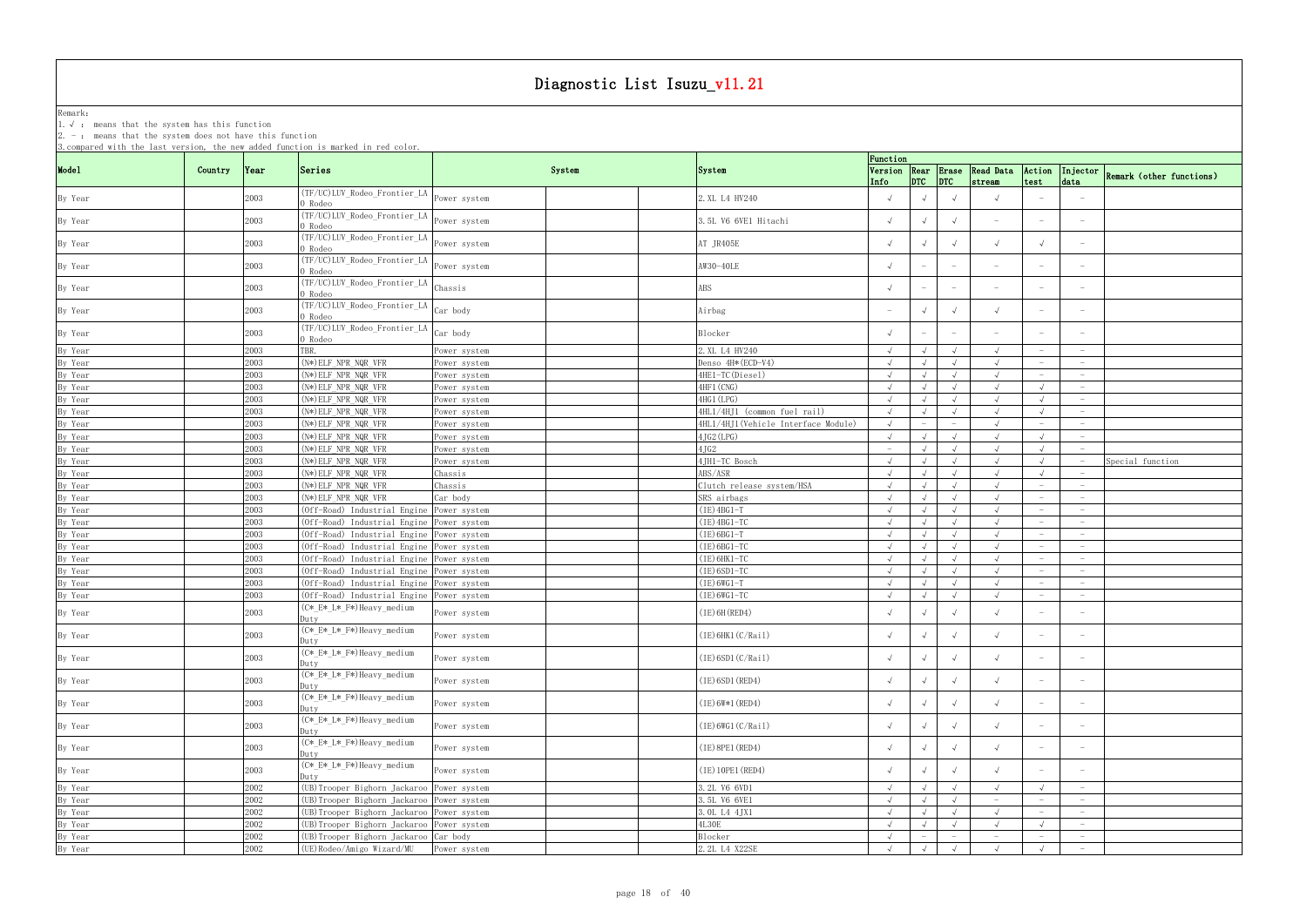Remark: The contract of the contract of  $\mathbb{R}$  and  $\mathbb{R}$  are contract of  $\mathbb{R}$  and  $\mathbb{R}$  are contract of  $\mathbb{R}$  and  $\mathbb{R}$  are contract of  $\mathbb{R}$  and  $\mathbb{R}$  are contract of  $\mathbb{R}$  and  $\mathbb{R}$  are cont

1.√ : means that the system has this function

|                               | 3. compared with the last version, the new added function is marked in red color. |                                           |              |                                     | Function                        |                          |                                 |                                        |                                 |                                 |                                   |
|-------------------------------|-----------------------------------------------------------------------------------|-------------------------------------------|--------------|-------------------------------------|---------------------------------|--------------------------|---------------------------------|----------------------------------------|---------------------------------|---------------------------------|-----------------------------------|
| Model                         | Country<br> Year                                                                  | Series                                    | System       | System                              | Info                            | $ $ DTC $ $ DTC          |                                 | Version Rear Erase Read Data<br>stream | Action<br>test                  | data                            | Injector Remark (other functions) |
| By Year                       | 2002                                                                              | (UE) Rodeo/Amigo Wizard/MU                | ower system? | 3.2L V6 6VD1                        |                                 |                          |                                 |                                        |                                 |                                 |                                   |
| By Year                       | 2002                                                                              | (UE) Rodeo/Amigo Wizard/MU                | Power system | 3. OL L4 4JX1                       | $\sqrt{ }$                      |                          |                                 | $\sqrt{ }$                             | $\hspace{0.1mm}-\hspace{0.1mm}$ | $\hspace{0.1mm}-\hspace{0.1mm}$ |                                   |
| By Year                       | 2002                                                                              | (UE) Rodeo/Amigo Wizard/MU                | ower system? | 4L30E                               | $\sqrt{ }$                      |                          | $\sqrt{ }$                      | $\sqrt{ }$                             |                                 | $\hspace{0.1mm}-\hspace{0.1mm}$ |                                   |
| By Year                       | 2002                                                                              | (UE) Rodeo/Amigo Wizard/MU                | Chassis      | ABS                                 | $\sqrt{ }$                      |                          | $\sqrt{ }$                      | $\sqrt{ }$                             |                                 | $\hspace{0.1mm}-\hspace{0.1mm}$ |                                   |
| By Year                       | 2002                                                                              | (UP) Axiom                                | Power system | 3.5L V6 6VE1                        | $\sqrt{ }$                      |                          | $\sqrt{ }$                      | $ \,$                                  | $\hspace{0.1mm}-\hspace{0.1mm}$ | $-$                             |                                   |
| By Year                       | 2002                                                                              | (UP) Axiom                                | Power system | $4\mathrm{L}30\mathrm{E}$           | $\sqrt{ }$                      |                          | $\sqrt{ }$                      | $\sqrt{ }$                             |                                 | $\overline{\phantom{0}}$        |                                   |
| By Year                       | 2002                                                                              | (UP) Axiom                                | Chassis      | ABS                                 | $\sqrt{ }$                      |                          | $\sqrt{ }$                      | $\sqrt{ }$                             |                                 | $\overline{\phantom{0}}$        |                                   |
| By Year                       | 2002                                                                              | (TF/UC)LUV_Rodeo_Frontier_LA<br>0 Rodeo   | Power system | 4JH1-T Denso                        |                                 |                          | $\sqrt{ }$                      | $\sqrt{ }$                             | $\sqrt{ }$                      |                                 |                                   |
| By Year                       | 2002                                                                              | (TF/UC)LUV_Rodeo_Frontier_LA<br>) Rodeo   | Power system | 4JA1-TC Bosch                       |                                 | $\overline{\phantom{m}}$ | $\hspace{0.1mm}-\hspace{0.1mm}$ | $\hspace{0.1mm}-\hspace{0.1mm}$        |                                 |                                 |                                   |
| By Year                       | 2002                                                                              | (TF/UC)LUV_Rodeo_Frontier_LA<br>0 Rodeo   | Power system | 4JH1-TC Bosch                       |                                 | $ \,$                    | $\overline{\phantom{0}}$        | $\hspace{0.1mm}-\hspace{0.1mm}$        | $\hspace{0.1mm}-\hspace{0.1mm}$ | $\overline{\phantom{0}}$        |                                   |
| By Year                       | 2002                                                                              | (TF/UC)LUV_Rodeo_Frontier_LA<br>0 Rodeo   | Power system | 4ZE1                                | $\hspace{0.1mm}-\hspace{0.1mm}$ | $\sqrt{ }$               | $\sqrt{ }$                      | $\sqrt{ }$                             |                                 |                                 |                                   |
| By Year                       | 2002                                                                              | (TF/UC)LUV_Rodeo_Frontier_LA<br>) Rodeo   | Power system | 2. OL L4 SOHC                       |                                 |                          | $\sqrt{ }$                      |                                        |                                 | $\hspace{0.1mm}-\hspace{0.1mm}$ |                                   |
| By Year                       | 2002                                                                              | (TF/UC)LUV_Rodeo_Frontier_LA<br>) Rodeo   | Power system | 2.2L L4 SOHC                        |                                 |                          | $\sqrt{ }$                      | $\sqrt{ }$                             |                                 |                                 |                                   |
| By Year                       | 2002                                                                              | (TF/UC)LUV_Rodeo_Frontier_LA<br>) Rodeo   | Power system | 3.2L V6 6VD1 Hitachi                | $\sqrt{ }$                      |                          | $\sqrt{ }$                      | $\sqrt{ }$                             |                                 |                                 |                                   |
| By Year                       | 2002                                                                              | (TF/UC)LUV_Rodeo_Frontier_LA<br>0 Rodeo   | Power system | 4L30E                               |                                 |                          | $\sqrt{ }$                      | $\sqrt{ }$                             |                                 | $\hspace{0.1mm}-\hspace{0.1mm}$ |                                   |
| By Year                       | 2002                                                                              | (TF/UC)LUV_Rodeo_Frontier_LA<br>) Rodeo   | Power system | AT JR405E                           |                                 |                          | $\sqrt{ }$                      |                                        |                                 |                                 |                                   |
| By Year                       | 2002                                                                              | (TF/UC)LUV_Rodeo_Frontier_LA<br>0 Rodeo   | Power system | AW30-40LE                           |                                 | $\overline{\phantom{m}}$ | $\hspace{0.1mm}-\hspace{0.1mm}$ | $\hspace{0.1mm}-\hspace{0.1mm}$        | $\hspace{0.1mm}-\hspace{0.1mm}$ | $\hspace{0.1mm}-\hspace{0.1mm}$ |                                   |
| By Year                       | 2002                                                                              | (TF/UC)LUV_Rodeo_Frontier_LA<br>0 Rodeo   | Car body     | Blocker                             |                                 | $\overline{\phantom{m}}$ | $\hspace{0.1mm}-\hspace{0.1mm}$ | $\hspace{0.1mm}-\hspace{0.1mm}$        |                                 |                                 |                                   |
| By Year                       | 2002                                                                              | TF/UC Thailand                            | Power system | 4JH1-T Denso                        |                                 |                          |                                 |                                        |                                 | $-$                             |                                   |
|                               | 2002                                                                              | TBR.                                      | ower system  | 2. XL L4 HV240                      |                                 |                          | $\sqrt{ }$                      |                                        |                                 | $\hspace{0.1mm}-\hspace{0.1mm}$ |                                   |
| By Year<br>By Year            | 2002                                                                              | (N*) ELF_NPR_NQR_VFR                      | Power system | Denso 4H* (ECD-V4)                  | $\sqrt{ }$                      |                          | $\sqrt{ }$                      | $\sqrt{ }$                             | $\hspace{0.1mm}-\hspace{0.1mm}$ | $-$                             |                                   |
| By Year                       | 2002                                                                              | $(N*)$ ELF_NPR_NQR_VFR                    | ower system? | 4HE1-TC(Diesel)                     | $\sqrt{ }$                      |                          | $\sqrt{ }$                      | $\sqrt{ }$                             |                                 | $\overline{\phantom{0}}$        |                                   |
| By Year                       | 2002                                                                              | $(N*)$ ELF_NPR_NQR_VFR                    | Power system | 4HF1 (CNG)                          | $\sqrt{ }$                      |                          | $\sqrt{ }$                      | $\sqrt{ }$                             |                                 | $-$                             |                                   |
| By Year                       | 2002                                                                              | (N*) ELF_NPR_NQR_VFR                      | Power system | 4HG1 (LPG)                          | $\sqrt{ }$                      | $\sqrt{ }$               | $\sqrt{ }$                      | $\sqrt{ }$                             |                                 | $\hspace{0.1mm}-\hspace{0.1mm}$ |                                   |
| By Year                       | 2002                                                                              | (N*) ELF_NPR_NQR_VFR                      | Power system | 4HL1/4HJ1 (common fuel rail)        | $\sqrt{ }$                      |                          | $\sqrt{ }$                      | $\sqrt{ }$                             |                                 | $\overline{\phantom{0}}$        |                                   |
| By Year                       | 2002                                                                              | $(N*)$ ELF_NPR_NQR_VFR                    | Power system | 4HL1/4HJ1(Vehicle Interface Module) | $\sqrt{ }$                      |                          | $\overline{\phantom{a}}$        | $\sqrt{ }$                             | $\hspace{0.1mm}-\hspace{0.1mm}$ | $-$                             |                                   |
| By Year                       | 2002                                                                              | $(N*)$ ELF_NPR_NQR_VFR                    | Power system | 4JG2 (LPG)                          | $\sqrt{ }$                      |                          | $\sqrt{ }$                      |                                        |                                 |                                 |                                   |
| By Year                       | 2002                                                                              | (N*)ELF NPR NQR VFR                       | Power system | 4JH1-TC Bosch                       | $\sqrt{ }$                      | $\sqrt{ }$               | $\sqrt{ }$                      | $\sqrt{ }$                             |                                 |                                 | Special function                  |
|                               | 2002                                                                              | (N*) ELF_NPR_NQR_VFR                      | Chassis      | ABS/ASR                             | $\sqrt{ }$                      | $\sqrt{ }$               | $\sqrt{ }$                      | $\sqrt{ }$                             |                                 |                                 |                                   |
|                               | 2002                                                                              | $(N*)$ ELF_NPR_NQR_VFR                    | Chassis      | Clutch release system/HSA           | $\sqrt{ }$                      | $\sqrt{ }$               | $\sqrt{ }$                      | $\sqrt{ }$                             |                                 | $\overline{\phantom{0}}$        |                                   |
| By Year<br>By Year<br>By Year | 2002                                                                              | $(N*)$ ELF_NPR_NQR_VFR                    | Car body     | SRS airbags                         | $\sqrt{ }$                      | $\sqrt{ }$               | $\sqrt{ }$                      | $\sqrt{ }$                             |                                 | $-$                             |                                   |
| By Year                       | 2002                                                                              | (Off-Road) Industrial Engine Power system |              | $(IE)$ 4BG1-T                       | $\sqrt{ }$                      | $\sqrt{ }$               | $\sqrt{ }$                      | $\sqrt{ }$                             | $\hspace{0.1mm}-\hspace{0.1mm}$ | $-$                             |                                   |
| By Year                       | 2002                                                                              | (Off-Road) Industrial Engine Power system |              | $(IE)$ 4BG1-TC                      | $\sqrt{ }$                      |                          | $\sqrt{ }$                      | $\sqrt{ }$                             | $-$                             | $\overline{\phantom{0}}$        |                                   |
| By Year                       | 2002                                                                              | (Off-Road) Industrial Engine Power system |              | $(IE)$ 6BG1-T                       | $\sqrt{ }$                      |                          | $\sqrt{ }$                      | $\sqrt{ }$                             |                                 | $\overline{\phantom{0}}$        |                                   |
| By Year                       | 2002                                                                              | (Off-Road) Industrial Engine Power system |              | $(IE)$ 6BG1-TC                      | $\sqrt{ }$                      |                          | $\sqrt{ }$                      | $\sqrt{ }$                             |                                 | $-$                             |                                   |
|                               | 2002                                                                              | (Off-Road) Industrial Engine Power system |              | (ІЕ) 6НК1-ТС                        | $\sqrt{ }$                      |                          | $\sqrt{ }$                      | $\sqrt{ }$                             |                                 | $-$                             |                                   |
| By Year                       | 2002                                                                              | (Off-Road) Industrial Engine Power system |              | $(IE)$ 6SD1-TC                      | $\sqrt{ }$                      | $\sqrt{ }$               | $\sqrt{ }$                      | $\sqrt{ }$                             |                                 | $\overline{\phantom{0}}$        |                                   |
| By Year<br>By Year            |                                                                                   |                                           |              | $(IE) 6WG1-T$                       | $\sqrt{ }$                      | $\sqrt{ }$               |                                 | $\sqrt{ }$                             |                                 | $\overline{\phantom{0}}$        |                                   |
|                               | 2002<br>2002                                                                      | (Off-Road) Industrial Engine Power system |              |                                     |                                 |                          | $\sqrt{ }$                      |                                        | $\hspace{0.1mm}-\hspace{0.1mm}$ |                                 |                                   |
| By Year                       |                                                                                   | (Off-Road) Industrial Engine Power system |              | $(IE) 6WG1-TC$                      | $\sqrt{ }$                      | $\sqrt{ }$               | $\sqrt{ }$                      | $\sqrt{ }$                             |                                 | $-$                             |                                   |
| By Year                       | 2002                                                                              | (C*_E*_L*_F*)Heavy_medium<br>Duty         | Power system | $(IE) 6HE1-TC$                      |                                 |                          | $\sqrt{ }$                      | $\sqrt{ }$                             |                                 | $-$                             |                                   |
| By Year                       | 2002                                                                              | (C* E* L* F*) Heavy medium<br>Duty        | Power system | $(IE)$ 6HH1/6HK1-TC (EVT)           |                                 |                          | $\sqrt{ }$                      | $\sqrt{ }$                             |                                 |                                 |                                   |
| By Year                       | 2002                                                                              | (C*_E*_L*_F*)Heavy_medium<br>Duty         | Power system | $(IE)$ 6HH1 $(EXP)$                 | $\sqrt{ }$                      | $\sqrt{ }$               | $\sqrt{ }$                      | $\sqrt{ }$                             |                                 |                                 |                                   |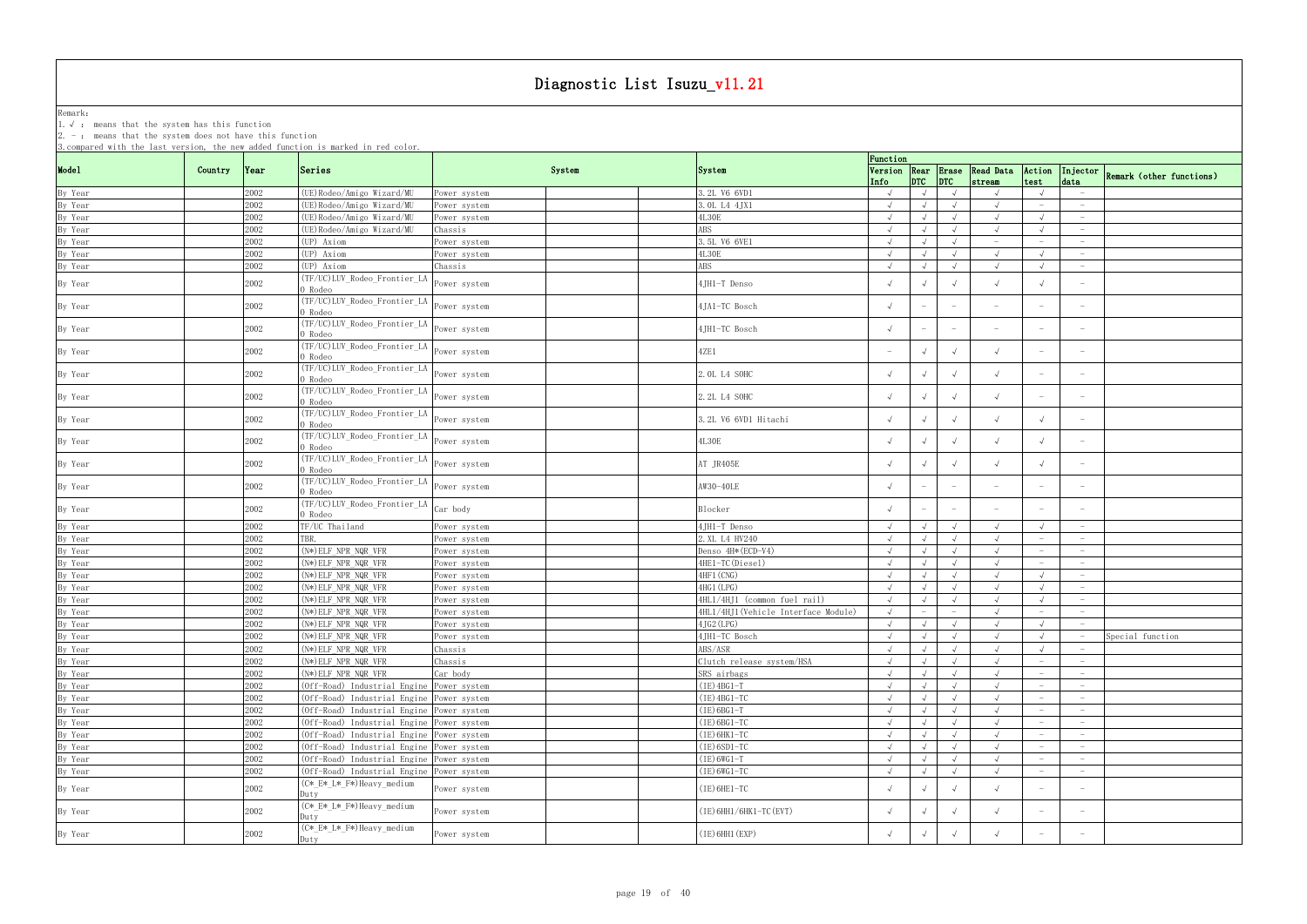Remark: The contract of the contract of  $\mathbb{R}$  and  $\mathbb{R}$  are contract of  $\mathbb{R}$  and  $\mathbb{R}$  are contract of  $\mathbb{R}$  and  $\mathbb{R}$  are contract of  $\mathbb{R}$  and  $\mathbb{R}$  are contract of  $\mathbb{R}$  and  $\mathbb{R}$  are cont 1.√ : means that the system has this function

| System<br>Version Rear Erase Read Data<br>Country<br>Series<br>Action<br>Year<br>System<br>Injector<br>$DTC$ $DTC$<br>test<br>data<br>Info<br>stream<br>(C*_E*_L*_F*)Heavy_medium<br>2002<br>(IE) 6HH1 (M-TICS)<br>$\sqrt{ }$<br>$\sqrt{ }$<br>ower system<br>$\sqrt{ }$<br>Juty<br>(C*_E*_L*_F*)Heavy_medium<br>$\sqrt{ }$<br>2002<br>$(IE)$ 6H (RED4)<br>$\sqrt{ }$<br>Power system<br>$\sqrt{ }$<br>$\hspace{0.1mm}-\hspace{0.1mm}$<br>$\overline{\phantom{m}}$<br>)utv<br>(C*_E*_L*_F*)Heavy_medium<br>2002<br>(IE)6HK1(C/Rail)<br>$\sqrt{ }$<br>$\sqrt{ }$<br>$\sqrt{ }$<br>Power system<br>(C*_E*_L*_F*)Heavy_medium<br>2002<br>(IE)6SD1-TC<br>$\sqrt{ }$<br>Power system<br>$\sqrt{ }$<br>$\hspace{0.1mm}-\hspace{0.1mm}$<br>Duty<br>(C* E* L* F*) Heavy medium<br>2002<br>(IE)6SD1(C/Rail)<br>$\sqrt{ }$<br>$\sqrt{ }$<br>Power system<br>)utv<br>(C*_E*_L*_F*)Heavy_medium<br>2002<br>(IE) 6SD1 (RED4)<br>Power system<br>$\sqrt{ }$<br>$\sqrt{ }$<br>$\sqrt{ }$<br>$\sqrt{ }$<br>Duty<br>(C*_E*_L*_F*)Heavy_medium<br>(IE)6W*/6H* Red3<br>2002<br>$\sqrt{ }$<br>Power system<br>Duty<br>(C*_E*_L*_F*)Heavy_medium<br>$\sqrt{ }$<br>2002<br>(IE) 6W*1 (RED4)<br>Power system<br>$\overline{\phantom{0}}$<br>(C*_E*_L*_F*)Heavy_medium<br>2002<br>(IE) 8PE1 (SKW)<br>$\sqrt{ }$<br>$\sqrt{ }$<br>Power system<br>$\sqrt{ }$<br>$\hspace{0.1mm}-\hspace{0.1mm}$<br>$\hspace{0.1mm}-\hspace{0.1mm}$<br>Duty<br>(C*_E*_L*_F*)Heavy_medium<br>2002<br>(IE) 10PE1 (RED4)<br>$\sqrt{ }$<br>$\sqrt{ }$<br>$\sqrt{ }$<br>Power system<br>)utv<br>2001<br>(UB) Trooper Bighorn Jackaroo Power system<br>3.2L V6 6VD1<br>$\sqrt{ }$<br>$\sqrt{ }$<br>$\sqrt{ }$<br>$\sqrt{ }$<br>$-$<br>2001<br>(UB) Trooper Bighorn Jackaroo Power system<br>3.5L V6 6VE1<br>$\sqrt{ }$<br>$\hspace{0.1mm}-\hspace{0.1mm}$<br>$\overline{\phantom{0}}$<br>2001<br>(UB) Trooper Bighorn Jackaroo Power system<br>3. OL L4 4JX1<br>$\sqrt{ }$<br>$\sqrt{ }$<br>$\sqrt{ }$<br>$\hspace{0.1mm}-\hspace{0.1mm}$<br>$\overline{\phantom{0}}$<br>4L30E<br>2001<br>(UB) Trooper Bighorn Jackaroo Power system<br>$\sqrt{ }$<br>$\sqrt{ }$<br>$\overline{\phantom{0}}$<br>2001<br>(UB) Trooper Bighorn Jackaroo Car body<br><b>Blocker</b><br>$\overline{\phantom{a}}$<br>2001<br>2.2L L4 X22SE<br>(UE) Rodeo/Amigo Wizard/MU<br>$\sqrt{ }$<br>$\sqrt{ }$<br>$\sqrt{ }$<br>$\sqrt{ }$<br>Power system<br>$\hspace{0.1mm}-\hspace{0.1mm}$<br>2001<br>3.2L V6 6VD1<br>(UE) Rodeo/Amigo Wizard/MU<br>$\sqrt{ }$<br>Power system<br>$\sqrt{ }$<br>$\overline{\phantom{0}}$<br>2001<br>(UE) Rodeo/Amigo Wizard/MU<br>3. OL L4 4JX1<br>$\sqrt{ }$<br>$\sqrt{ }$<br>$\sqrt{ }$<br>Power system<br>$\sqrt{ }$<br>$\hspace{0.1mm}-\hspace{0.1mm}$<br>$\hspace{0.1mm}-\hspace{0.1mm}$<br>2001<br>(UE)Rodeo/Amigo Wizard/MU<br>4L30E<br>$\sqrt{ }$<br>ower system<br>ABS<br>2001<br>(UE)Rodeo/Amigo Wizard/MU<br>Chassis<br>$\sqrt{ }$<br>$\sqrt{ }$<br>$\sqrt{ }$<br>$\sqrt{ }$<br>$\sqrt{ }$<br>$-$<br>2001<br>3.2L V6 6VD1<br>$(UG)$ V-Cross<br>$\sqrt{ }$<br>$\sqrt{ }$<br>$\sqrt{ }$<br>$\sqrt{ }$<br>Power system<br>$\sqrt{ }$<br>$-$<br>2001<br>(UG) V-Cross<br>3.5L V6 6VE1<br>$\sqrt{ }$<br>Power system<br>$\sqrt{ }$<br>$\sqrt{ }$<br>$\hspace{0.1mm}-\hspace{0.1mm}$<br>By Year<br>2001<br>$4\mathrm{L}30\mathrm{E}$<br>$(UG)$ V-Cross<br>$\sqrt{ }$<br>$\sqrt{ }$<br>Power system<br>$\overline{\phantom{0}}$<br>By Year<br>2001<br>(UC)Frontier_LAO Rodeo<br>4ZE1<br>$\sqrt{ }$<br>$\sqrt{ }$<br>Power system<br>$ \,$<br>$\sqrt{ }$<br>$\hspace{0.1mm}-\hspace{0.1mm}$<br>$-$<br>2001<br>3.2L V6 6VD1 Hitachi<br>(UC)Frontier_LAO Rodeo<br>Power system<br>$\sqrt{ }$<br>$\sqrt{ }$<br>$\sqrt{ }$<br>$\sqrt{ }$<br>$\overline{\phantom{0}}$<br><b>4L30E</b><br>2001<br>By Year<br>(UC)Frontier_LAO Rodeo<br>$\sqrt{ }$<br>$\sqrt{ }$<br>$\sqrt{ }$<br>$\sqrt{ }$<br>Power system<br>$\overline{\phantom{0}}$<br>2001<br>Car body<br>Blocker<br>By Year<br>(UC) Frontier LAO Rodeo<br>$\sqrt{ }$<br>$-$<br>$\equiv$<br>$ \,$<br>$-$<br>$\hspace{0.1mm}-\hspace{0.1mm}$<br>2001<br>TF/UC Thailand<br>4JH1-T Denso<br>$\sqrt{ }$<br>$\sqrt{ }$<br>$\sqrt{ }$<br>$\sqrt{ }$<br>$\sqrt{ }$<br>Power system<br>$\overline{\phantom{0}}$<br>By Year<br>2001<br>(TF) LUV<br>4JA1-TC Bosch<br>Power system<br>$\sqrt{ }$<br>$\overline{\phantom{0}}$<br>$\overline{\phantom{0}}$<br>$\hspace{0.1mm}-\hspace{0.1mm}$<br>$-$<br>(TF) LUV<br>2001<br>4JH1-TC Bosch<br>$\sqrt{ }$<br>$\sim$<br>ower system<br>$-$<br>$-$<br>$\overline{\phantom{0}}$<br>(TF) LUV<br>2. OL L4 SOHC<br>2001<br>$\sqrt{ }$<br>Power system<br>$\sqrt{ }$<br>$\sqrt{ }$<br>$-$<br>$\sqrt{ }$<br>$\hspace{0.1mm}-\hspace{0.1mm}$<br>2001<br>(TF) LUV<br>2.2L L4 SOHC<br>Power system<br>$\sqrt{ }$<br>$\sqrt{ }$<br>$\sqrt{ }$<br>$\sqrt{ }$<br>$-$<br>$-$<br>2001<br>(TF) LUV<br>3.2L V6 6VD1 Hitachi<br>$\sqrt{ }$<br>Power system<br>$\overline{\phantom{0}}$<br>4L30E<br>2001<br>(TF) LUV<br>$\sqrt{ }$<br>Power system<br>$\sqrt{ }$<br>$\sqrt{ }$<br>$\sqrt{ }$<br>$\overline{\phantom{0}}$<br>2001<br>(TF) LUV<br>AW30-40LE<br>$\sqrt{ }$<br>ower system<br>$-$<br>$\hspace{0.1mm}-\hspace{0.1mm}$<br>$\hspace{0.1mm}-\hspace{0.1mm}$<br>$\overline{\phantom{0}}$<br>$\hspace{0.1mm}-\hspace{0.1mm}$<br>2001<br>TBR.<br>2.2L L4 SOHC<br>Power system<br>$\sqrt{ }$<br>$\sqrt{ }$<br>$\sqrt{ }$<br>$\hspace{0.1mm}-\hspace{0.1mm}$<br>$\overline{\phantom{0}}$<br>2001<br>(N*) ELF_NPR_NQR_VFR<br>Denso 4H* (ECD-V4)<br>$\sqrt{ }$<br>$\sqrt{ }$<br>Power system<br>$\hspace{0.1mm}-\hspace{0.1mm}$<br>2001<br>4HE1-TC(Diesel)<br>(N*) ELF_NPR_NQR_VFR<br>$\sqrt{ }$<br>$\sqrt{ }$<br>Power system<br>$\sqrt{ }$<br>$\sqrt{ }$<br>$-$<br>$\hspace{0.1mm}-\hspace{0.1mm}$<br>2001<br>4JH1-TC Bosch<br>$(N*)$ ELF NPR NQR VFR<br>Special function<br>By Year<br>$\sqrt{ }$<br>$\sqrt{ }$<br>$\sqrt{ }$<br>$\sqrt{ }$<br>$\sqrt{ }$<br>Power system<br>$\hspace{0.1mm}-\hspace{0.1mm}$<br>ABS/ASR<br>2001<br>$(N*)$ ELF_NPR_NQR_VFR<br>Chassis<br>$\sqrt{ }$<br>$\sqrt{ }$<br>$\sqrt{ }$<br>$\sqrt{ }$<br>$\sqrt{ }$<br>2001<br>Clutch release system/HSA<br>$(N*)$ ELF_NPR_NQR_VFR<br>Chassis<br>$\sqrt{ }$<br>$\sqrt{ }$<br>$\sqrt{ }$<br>$\sqrt{ }$<br>By Year<br>$-$<br>$\hspace{0.1mm}-\hspace{0.1mm}$<br>2001<br>(N*) ELF_NPR_NQR_VFR<br>SRS airbags<br>Car body<br>$\sqrt{ }$<br>$\sqrt{ }$<br>$\sqrt{ }$<br>$\sqrt{ }$<br>By Year<br>$\overline{\phantom{m}}$<br>$\overline{\phantom{0}}$<br>2001<br>$(IE)$ 4BG1-T<br>(Off-Road) Industrial Engine Power system<br>$\sqrt{ }$<br>By Year<br>$\sqrt{ }$<br>$\sqrt{ }$<br>$\sqrt{ }$<br>$\overline{\phantom{0}}$<br>$\overline{\phantom{0}}$<br>2001<br>$(IE)$ 4BG1-TC<br>By Year<br>(Off-Road) Industrial Engine Power system<br>$\sqrt{ }$<br>$\sqrt{ }$<br>$\sqrt{ }$<br>$\sqrt{ }$<br>$\hspace{0.1mm}-\hspace{0.1mm}$<br>By Year<br>2001<br>(Off-Road) Industrial Engine Power system<br>$(IE)$ 6BG1-T<br>$\sqrt{ }$<br>$\sqrt{ }$<br>$\sqrt{ }$<br>$\sqrt{ }$<br>$-$<br>$\hspace{0.1mm}-\hspace{0.1mm}$ | 3. compared with the last version, the new added function is marked in red color. |      |  |                |          |            |  |                          |
|----------------------------------------------------------------------------------------------------------------------------------------------------------------------------------------------------------------------------------------------------------------------------------------------------------------------------------------------------------------------------------------------------------------------------------------------------------------------------------------------------------------------------------------------------------------------------------------------------------------------------------------------------------------------------------------------------------------------------------------------------------------------------------------------------------------------------------------------------------------------------------------------------------------------------------------------------------------------------------------------------------------------------------------------------------------------------------------------------------------------------------------------------------------------------------------------------------------------------------------------------------------------------------------------------------------------------------------------------------------------------------------------------------------------------------------------------------------------------------------------------------------------------------------------------------------------------------------------------------------------------------------------------------------------------------------------------------------------------------------------------------------------------------------------------------------------------------------------------------------------------------------------------------------------------------------------------------------------------------------------------------------------------------------------------------------------------------------------------------------------------------------------------------------------------------------------------------------------------------------------------------------------------------------------------------------------------------------------------------------------------------------------------------------------------------------------------------------------------------------------------------------------------------------------------------------------------------------------------------------------------------------------------------------------------------------------------------------------------------------------------------------------------------------------------------------------------------------------------------------------------------------------------------------------------------------------------------------------------------------------------------------------------------------------------------------------------------------------------------------------------------------------------------------------------------------------------------------------------------------------------------------------------------------------------------------------------------------------------------------------------------------------------------------------------------------------------------------------------------------------------------------------------------------------------------------------------------------------------------------------------------------------------------------------------------------------------------------------------------------------------------------------------------------------------------------------------------------------------------------------------------------------------------------------------------------------------------------------------------------------------------------------------------------------------------------------------------------------------------------------------------------------------------------------------------------------------------------------------------------------------------------------------------------------------------------------------------------------------------------------------------------------------------------------------------------------------------------------------------------------------------------------------------------------------------------------------------------------------------------------------------------------------------------------------------------------------------------------------------------------------------------------------------------------------------------------------------------------------------------------------------------------------------------------------------------------------------------------------------------------------------------------------------------------------------------------------------------------------------------------------------------------------------------------------------------------------------------------------------------------------------------------------------------------------------------------------------------------------------------------------------------------------------------------------------------------------------------------------------------------------------------------------------------------------------------------------------------------------------------------------------------------------------------------------------------------------------------------------------------------------------------------------------------------------------------------------------------------------------------------------------------------------------------------------------------------------------------------------------------------------------------------------------------------------------------------------------------------------------------------------------------------------------------------------------------------------------------------------------------------------------------------------------------------------------------------------------------------------------------------------------------------------------------------------------------------------------------------------------------------------------------------------------------------------------------------------------------------------------------------------------------------------------------------------------------------------------------------------------------------------------------------------------------------------------------------------------------------------------------------------------------------------------------------------------------------------------------------------------------------------------------|-----------------------------------------------------------------------------------|------|--|----------------|----------|------------|--|--------------------------|
|                                                                                                                                                                                                                                                                                                                                                                                                                                                                                                                                                                                                                                                                                                                                                                                                                                                                                                                                                                                                                                                                                                                                                                                                                                                                                                                                                                                                                                                                                                                                                                                                                                                                                                                                                                                                                                                                                                                                                                                                                                                                                                                                                                                                                                                                                                                                                                                                                                                                                                                                                                                                                                                                                                                                                                                                                                                                                                                                                                                                                                                                                                                                                                                                                                                                                                                                                                                                                                                                                                                                                                                                                                                                                                                                                                                                                                                                                                                                                                                                                                                                                                                                                                                                                                                                                                                                                                                                                                                                                                                                                                                                                                                                                                                                                                                                                                                                                                                                                                                                                                                                                                                                                                                                                                                                                                                                                                                                                                                                                                                                                                                                                                                                                                                                                                                                                                                                                                                                                                                                                                                                                                                                                                                                                                                                                                                                                                                                                                                                                                                                                                                                                                                                                                                                                                                                                                                                                                                                                                                                                | Mode1                                                                             |      |  |                | Function |            |  |                          |
|                                                                                                                                                                                                                                                                                                                                                                                                                                                                                                                                                                                                                                                                                                                                                                                                                                                                                                                                                                                                                                                                                                                                                                                                                                                                                                                                                                                                                                                                                                                                                                                                                                                                                                                                                                                                                                                                                                                                                                                                                                                                                                                                                                                                                                                                                                                                                                                                                                                                                                                                                                                                                                                                                                                                                                                                                                                                                                                                                                                                                                                                                                                                                                                                                                                                                                                                                                                                                                                                                                                                                                                                                                                                                                                                                                                                                                                                                                                                                                                                                                                                                                                                                                                                                                                                                                                                                                                                                                                                                                                                                                                                                                                                                                                                                                                                                                                                                                                                                                                                                                                                                                                                                                                                                                                                                                                                                                                                                                                                                                                                                                                                                                                                                                                                                                                                                                                                                                                                                                                                                                                                                                                                                                                                                                                                                                                                                                                                                                                                                                                                                                                                                                                                                                                                                                                                                                                                                                                                                                                                                |                                                                                   |      |  |                |          |            |  | Remark (other functions) |
|                                                                                                                                                                                                                                                                                                                                                                                                                                                                                                                                                                                                                                                                                                                                                                                                                                                                                                                                                                                                                                                                                                                                                                                                                                                                                                                                                                                                                                                                                                                                                                                                                                                                                                                                                                                                                                                                                                                                                                                                                                                                                                                                                                                                                                                                                                                                                                                                                                                                                                                                                                                                                                                                                                                                                                                                                                                                                                                                                                                                                                                                                                                                                                                                                                                                                                                                                                                                                                                                                                                                                                                                                                                                                                                                                                                                                                                                                                                                                                                                                                                                                                                                                                                                                                                                                                                                                                                                                                                                                                                                                                                                                                                                                                                                                                                                                                                                                                                                                                                                                                                                                                                                                                                                                                                                                                                                                                                                                                                                                                                                                                                                                                                                                                                                                                                                                                                                                                                                                                                                                                                                                                                                                                                                                                                                                                                                                                                                                                                                                                                                                                                                                                                                                                                                                                                                                                                                                                                                                                                                                | By Year                                                                           |      |  |                |          |            |  |                          |
|                                                                                                                                                                                                                                                                                                                                                                                                                                                                                                                                                                                                                                                                                                                                                                                                                                                                                                                                                                                                                                                                                                                                                                                                                                                                                                                                                                                                                                                                                                                                                                                                                                                                                                                                                                                                                                                                                                                                                                                                                                                                                                                                                                                                                                                                                                                                                                                                                                                                                                                                                                                                                                                                                                                                                                                                                                                                                                                                                                                                                                                                                                                                                                                                                                                                                                                                                                                                                                                                                                                                                                                                                                                                                                                                                                                                                                                                                                                                                                                                                                                                                                                                                                                                                                                                                                                                                                                                                                                                                                                                                                                                                                                                                                                                                                                                                                                                                                                                                                                                                                                                                                                                                                                                                                                                                                                                                                                                                                                                                                                                                                                                                                                                                                                                                                                                                                                                                                                                                                                                                                                                                                                                                                                                                                                                                                                                                                                                                                                                                                                                                                                                                                                                                                                                                                                                                                                                                                                                                                                                                | By Year                                                                           |      |  |                |          |            |  |                          |
|                                                                                                                                                                                                                                                                                                                                                                                                                                                                                                                                                                                                                                                                                                                                                                                                                                                                                                                                                                                                                                                                                                                                                                                                                                                                                                                                                                                                                                                                                                                                                                                                                                                                                                                                                                                                                                                                                                                                                                                                                                                                                                                                                                                                                                                                                                                                                                                                                                                                                                                                                                                                                                                                                                                                                                                                                                                                                                                                                                                                                                                                                                                                                                                                                                                                                                                                                                                                                                                                                                                                                                                                                                                                                                                                                                                                                                                                                                                                                                                                                                                                                                                                                                                                                                                                                                                                                                                                                                                                                                                                                                                                                                                                                                                                                                                                                                                                                                                                                                                                                                                                                                                                                                                                                                                                                                                                                                                                                                                                                                                                                                                                                                                                                                                                                                                                                                                                                                                                                                                                                                                                                                                                                                                                                                                                                                                                                                                                                                                                                                                                                                                                                                                                                                                                                                                                                                                                                                                                                                                                                | By Year                                                                           |      |  |                |          |            |  |                          |
|                                                                                                                                                                                                                                                                                                                                                                                                                                                                                                                                                                                                                                                                                                                                                                                                                                                                                                                                                                                                                                                                                                                                                                                                                                                                                                                                                                                                                                                                                                                                                                                                                                                                                                                                                                                                                                                                                                                                                                                                                                                                                                                                                                                                                                                                                                                                                                                                                                                                                                                                                                                                                                                                                                                                                                                                                                                                                                                                                                                                                                                                                                                                                                                                                                                                                                                                                                                                                                                                                                                                                                                                                                                                                                                                                                                                                                                                                                                                                                                                                                                                                                                                                                                                                                                                                                                                                                                                                                                                                                                                                                                                                                                                                                                                                                                                                                                                                                                                                                                                                                                                                                                                                                                                                                                                                                                                                                                                                                                                                                                                                                                                                                                                                                                                                                                                                                                                                                                                                                                                                                                                                                                                                                                                                                                                                                                                                                                                                                                                                                                                                                                                                                                                                                                                                                                                                                                                                                                                                                                                                | By Year                                                                           |      |  |                |          |            |  |                          |
|                                                                                                                                                                                                                                                                                                                                                                                                                                                                                                                                                                                                                                                                                                                                                                                                                                                                                                                                                                                                                                                                                                                                                                                                                                                                                                                                                                                                                                                                                                                                                                                                                                                                                                                                                                                                                                                                                                                                                                                                                                                                                                                                                                                                                                                                                                                                                                                                                                                                                                                                                                                                                                                                                                                                                                                                                                                                                                                                                                                                                                                                                                                                                                                                                                                                                                                                                                                                                                                                                                                                                                                                                                                                                                                                                                                                                                                                                                                                                                                                                                                                                                                                                                                                                                                                                                                                                                                                                                                                                                                                                                                                                                                                                                                                                                                                                                                                                                                                                                                                                                                                                                                                                                                                                                                                                                                                                                                                                                                                                                                                                                                                                                                                                                                                                                                                                                                                                                                                                                                                                                                                                                                                                                                                                                                                                                                                                                                                                                                                                                                                                                                                                                                                                                                                                                                                                                                                                                                                                                                                                | By Year                                                                           |      |  |                |          |            |  |                          |
|                                                                                                                                                                                                                                                                                                                                                                                                                                                                                                                                                                                                                                                                                                                                                                                                                                                                                                                                                                                                                                                                                                                                                                                                                                                                                                                                                                                                                                                                                                                                                                                                                                                                                                                                                                                                                                                                                                                                                                                                                                                                                                                                                                                                                                                                                                                                                                                                                                                                                                                                                                                                                                                                                                                                                                                                                                                                                                                                                                                                                                                                                                                                                                                                                                                                                                                                                                                                                                                                                                                                                                                                                                                                                                                                                                                                                                                                                                                                                                                                                                                                                                                                                                                                                                                                                                                                                                                                                                                                                                                                                                                                                                                                                                                                                                                                                                                                                                                                                                                                                                                                                                                                                                                                                                                                                                                                                                                                                                                                                                                                                                                                                                                                                                                                                                                                                                                                                                                                                                                                                                                                                                                                                                                                                                                                                                                                                                                                                                                                                                                                                                                                                                                                                                                                                                                                                                                                                                                                                                                                                | By Year                                                                           |      |  |                |          |            |  |                          |
|                                                                                                                                                                                                                                                                                                                                                                                                                                                                                                                                                                                                                                                                                                                                                                                                                                                                                                                                                                                                                                                                                                                                                                                                                                                                                                                                                                                                                                                                                                                                                                                                                                                                                                                                                                                                                                                                                                                                                                                                                                                                                                                                                                                                                                                                                                                                                                                                                                                                                                                                                                                                                                                                                                                                                                                                                                                                                                                                                                                                                                                                                                                                                                                                                                                                                                                                                                                                                                                                                                                                                                                                                                                                                                                                                                                                                                                                                                                                                                                                                                                                                                                                                                                                                                                                                                                                                                                                                                                                                                                                                                                                                                                                                                                                                                                                                                                                                                                                                                                                                                                                                                                                                                                                                                                                                                                                                                                                                                                                                                                                                                                                                                                                                                                                                                                                                                                                                                                                                                                                                                                                                                                                                                                                                                                                                                                                                                                                                                                                                                                                                                                                                                                                                                                                                                                                                                                                                                                                                                                                                | By Year                                                                           |      |  |                |          |            |  |                          |
|                                                                                                                                                                                                                                                                                                                                                                                                                                                                                                                                                                                                                                                                                                                                                                                                                                                                                                                                                                                                                                                                                                                                                                                                                                                                                                                                                                                                                                                                                                                                                                                                                                                                                                                                                                                                                                                                                                                                                                                                                                                                                                                                                                                                                                                                                                                                                                                                                                                                                                                                                                                                                                                                                                                                                                                                                                                                                                                                                                                                                                                                                                                                                                                                                                                                                                                                                                                                                                                                                                                                                                                                                                                                                                                                                                                                                                                                                                                                                                                                                                                                                                                                                                                                                                                                                                                                                                                                                                                                                                                                                                                                                                                                                                                                                                                                                                                                                                                                                                                                                                                                                                                                                                                                                                                                                                                                                                                                                                                                                                                                                                                                                                                                                                                                                                                                                                                                                                                                                                                                                                                                                                                                                                                                                                                                                                                                                                                                                                                                                                                                                                                                                                                                                                                                                                                                                                                                                                                                                                                                                | By Year                                                                           |      |  |                |          |            |  |                          |
|                                                                                                                                                                                                                                                                                                                                                                                                                                                                                                                                                                                                                                                                                                                                                                                                                                                                                                                                                                                                                                                                                                                                                                                                                                                                                                                                                                                                                                                                                                                                                                                                                                                                                                                                                                                                                                                                                                                                                                                                                                                                                                                                                                                                                                                                                                                                                                                                                                                                                                                                                                                                                                                                                                                                                                                                                                                                                                                                                                                                                                                                                                                                                                                                                                                                                                                                                                                                                                                                                                                                                                                                                                                                                                                                                                                                                                                                                                                                                                                                                                                                                                                                                                                                                                                                                                                                                                                                                                                                                                                                                                                                                                                                                                                                                                                                                                                                                                                                                                                                                                                                                                                                                                                                                                                                                                                                                                                                                                                                                                                                                                                                                                                                                                                                                                                                                                                                                                                                                                                                                                                                                                                                                                                                                                                                                                                                                                                                                                                                                                                                                                                                                                                                                                                                                                                                                                                                                                                                                                                                                | By Year                                                                           |      |  |                |          |            |  |                          |
|                                                                                                                                                                                                                                                                                                                                                                                                                                                                                                                                                                                                                                                                                                                                                                                                                                                                                                                                                                                                                                                                                                                                                                                                                                                                                                                                                                                                                                                                                                                                                                                                                                                                                                                                                                                                                                                                                                                                                                                                                                                                                                                                                                                                                                                                                                                                                                                                                                                                                                                                                                                                                                                                                                                                                                                                                                                                                                                                                                                                                                                                                                                                                                                                                                                                                                                                                                                                                                                                                                                                                                                                                                                                                                                                                                                                                                                                                                                                                                                                                                                                                                                                                                                                                                                                                                                                                                                                                                                                                                                                                                                                                                                                                                                                                                                                                                                                                                                                                                                                                                                                                                                                                                                                                                                                                                                                                                                                                                                                                                                                                                                                                                                                                                                                                                                                                                                                                                                                                                                                                                                                                                                                                                                                                                                                                                                                                                                                                                                                                                                                                                                                                                                                                                                                                                                                                                                                                                                                                                                                                | By Year                                                                           |      |  |                |          |            |  |                          |
|                                                                                                                                                                                                                                                                                                                                                                                                                                                                                                                                                                                                                                                                                                                                                                                                                                                                                                                                                                                                                                                                                                                                                                                                                                                                                                                                                                                                                                                                                                                                                                                                                                                                                                                                                                                                                                                                                                                                                                                                                                                                                                                                                                                                                                                                                                                                                                                                                                                                                                                                                                                                                                                                                                                                                                                                                                                                                                                                                                                                                                                                                                                                                                                                                                                                                                                                                                                                                                                                                                                                                                                                                                                                                                                                                                                                                                                                                                                                                                                                                                                                                                                                                                                                                                                                                                                                                                                                                                                                                                                                                                                                                                                                                                                                                                                                                                                                                                                                                                                                                                                                                                                                                                                                                                                                                                                                                                                                                                                                                                                                                                                                                                                                                                                                                                                                                                                                                                                                                                                                                                                                                                                                                                                                                                                                                                                                                                                                                                                                                                                                                                                                                                                                                                                                                                                                                                                                                                                                                                                                                | By Year                                                                           |      |  |                |          |            |  |                          |
|                                                                                                                                                                                                                                                                                                                                                                                                                                                                                                                                                                                                                                                                                                                                                                                                                                                                                                                                                                                                                                                                                                                                                                                                                                                                                                                                                                                                                                                                                                                                                                                                                                                                                                                                                                                                                                                                                                                                                                                                                                                                                                                                                                                                                                                                                                                                                                                                                                                                                                                                                                                                                                                                                                                                                                                                                                                                                                                                                                                                                                                                                                                                                                                                                                                                                                                                                                                                                                                                                                                                                                                                                                                                                                                                                                                                                                                                                                                                                                                                                                                                                                                                                                                                                                                                                                                                                                                                                                                                                                                                                                                                                                                                                                                                                                                                                                                                                                                                                                                                                                                                                                                                                                                                                                                                                                                                                                                                                                                                                                                                                                                                                                                                                                                                                                                                                                                                                                                                                                                                                                                                                                                                                                                                                                                                                                                                                                                                                                                                                                                                                                                                                                                                                                                                                                                                                                                                                                                                                                                                                | By Year                                                                           |      |  |                |          |            |  |                          |
|                                                                                                                                                                                                                                                                                                                                                                                                                                                                                                                                                                                                                                                                                                                                                                                                                                                                                                                                                                                                                                                                                                                                                                                                                                                                                                                                                                                                                                                                                                                                                                                                                                                                                                                                                                                                                                                                                                                                                                                                                                                                                                                                                                                                                                                                                                                                                                                                                                                                                                                                                                                                                                                                                                                                                                                                                                                                                                                                                                                                                                                                                                                                                                                                                                                                                                                                                                                                                                                                                                                                                                                                                                                                                                                                                                                                                                                                                                                                                                                                                                                                                                                                                                                                                                                                                                                                                                                                                                                                                                                                                                                                                                                                                                                                                                                                                                                                                                                                                                                                                                                                                                                                                                                                                                                                                                                                                                                                                                                                                                                                                                                                                                                                                                                                                                                                                                                                                                                                                                                                                                                                                                                                                                                                                                                                                                                                                                                                                                                                                                                                                                                                                                                                                                                                                                                                                                                                                                                                                                                                                | By Year                                                                           |      |  |                |          |            |  |                          |
|                                                                                                                                                                                                                                                                                                                                                                                                                                                                                                                                                                                                                                                                                                                                                                                                                                                                                                                                                                                                                                                                                                                                                                                                                                                                                                                                                                                                                                                                                                                                                                                                                                                                                                                                                                                                                                                                                                                                                                                                                                                                                                                                                                                                                                                                                                                                                                                                                                                                                                                                                                                                                                                                                                                                                                                                                                                                                                                                                                                                                                                                                                                                                                                                                                                                                                                                                                                                                                                                                                                                                                                                                                                                                                                                                                                                                                                                                                                                                                                                                                                                                                                                                                                                                                                                                                                                                                                                                                                                                                                                                                                                                                                                                                                                                                                                                                                                                                                                                                                                                                                                                                                                                                                                                                                                                                                                                                                                                                                                                                                                                                                                                                                                                                                                                                                                                                                                                                                                                                                                                                                                                                                                                                                                                                                                                                                                                                                                                                                                                                                                                                                                                                                                                                                                                                                                                                                                                                                                                                                                                | By Year                                                                           |      |  |                |          |            |  |                          |
|                                                                                                                                                                                                                                                                                                                                                                                                                                                                                                                                                                                                                                                                                                                                                                                                                                                                                                                                                                                                                                                                                                                                                                                                                                                                                                                                                                                                                                                                                                                                                                                                                                                                                                                                                                                                                                                                                                                                                                                                                                                                                                                                                                                                                                                                                                                                                                                                                                                                                                                                                                                                                                                                                                                                                                                                                                                                                                                                                                                                                                                                                                                                                                                                                                                                                                                                                                                                                                                                                                                                                                                                                                                                                                                                                                                                                                                                                                                                                                                                                                                                                                                                                                                                                                                                                                                                                                                                                                                                                                                                                                                                                                                                                                                                                                                                                                                                                                                                                                                                                                                                                                                                                                                                                                                                                                                                                                                                                                                                                                                                                                                                                                                                                                                                                                                                                                                                                                                                                                                                                                                                                                                                                                                                                                                                                                                                                                                                                                                                                                                                                                                                                                                                                                                                                                                                                                                                                                                                                                                                                | By Year                                                                           |      |  |                |          |            |  |                          |
|                                                                                                                                                                                                                                                                                                                                                                                                                                                                                                                                                                                                                                                                                                                                                                                                                                                                                                                                                                                                                                                                                                                                                                                                                                                                                                                                                                                                                                                                                                                                                                                                                                                                                                                                                                                                                                                                                                                                                                                                                                                                                                                                                                                                                                                                                                                                                                                                                                                                                                                                                                                                                                                                                                                                                                                                                                                                                                                                                                                                                                                                                                                                                                                                                                                                                                                                                                                                                                                                                                                                                                                                                                                                                                                                                                                                                                                                                                                                                                                                                                                                                                                                                                                                                                                                                                                                                                                                                                                                                                                                                                                                                                                                                                                                                                                                                                                                                                                                                                                                                                                                                                                                                                                                                                                                                                                                                                                                                                                                                                                                                                                                                                                                                                                                                                                                                                                                                                                                                                                                                                                                                                                                                                                                                                                                                                                                                                                                                                                                                                                                                                                                                                                                                                                                                                                                                                                                                                                                                                                                                | By Year                                                                           |      |  |                |          |            |  |                          |
|                                                                                                                                                                                                                                                                                                                                                                                                                                                                                                                                                                                                                                                                                                                                                                                                                                                                                                                                                                                                                                                                                                                                                                                                                                                                                                                                                                                                                                                                                                                                                                                                                                                                                                                                                                                                                                                                                                                                                                                                                                                                                                                                                                                                                                                                                                                                                                                                                                                                                                                                                                                                                                                                                                                                                                                                                                                                                                                                                                                                                                                                                                                                                                                                                                                                                                                                                                                                                                                                                                                                                                                                                                                                                                                                                                                                                                                                                                                                                                                                                                                                                                                                                                                                                                                                                                                                                                                                                                                                                                                                                                                                                                                                                                                                                                                                                                                                                                                                                                                                                                                                                                                                                                                                                                                                                                                                                                                                                                                                                                                                                                                                                                                                                                                                                                                                                                                                                                                                                                                                                                                                                                                                                                                                                                                                                                                                                                                                                                                                                                                                                                                                                                                                                                                                                                                                                                                                                                                                                                                                                | By Year                                                                           |      |  |                |          |            |  |                          |
|                                                                                                                                                                                                                                                                                                                                                                                                                                                                                                                                                                                                                                                                                                                                                                                                                                                                                                                                                                                                                                                                                                                                                                                                                                                                                                                                                                                                                                                                                                                                                                                                                                                                                                                                                                                                                                                                                                                                                                                                                                                                                                                                                                                                                                                                                                                                                                                                                                                                                                                                                                                                                                                                                                                                                                                                                                                                                                                                                                                                                                                                                                                                                                                                                                                                                                                                                                                                                                                                                                                                                                                                                                                                                                                                                                                                                                                                                                                                                                                                                                                                                                                                                                                                                                                                                                                                                                                                                                                                                                                                                                                                                                                                                                                                                                                                                                                                                                                                                                                                                                                                                                                                                                                                                                                                                                                                                                                                                                                                                                                                                                                                                                                                                                                                                                                                                                                                                                                                                                                                                                                                                                                                                                                                                                                                                                                                                                                                                                                                                                                                                                                                                                                                                                                                                                                                                                                                                                                                                                                                                | By Year                                                                           |      |  |                |          |            |  |                          |
|                                                                                                                                                                                                                                                                                                                                                                                                                                                                                                                                                                                                                                                                                                                                                                                                                                                                                                                                                                                                                                                                                                                                                                                                                                                                                                                                                                                                                                                                                                                                                                                                                                                                                                                                                                                                                                                                                                                                                                                                                                                                                                                                                                                                                                                                                                                                                                                                                                                                                                                                                                                                                                                                                                                                                                                                                                                                                                                                                                                                                                                                                                                                                                                                                                                                                                                                                                                                                                                                                                                                                                                                                                                                                                                                                                                                                                                                                                                                                                                                                                                                                                                                                                                                                                                                                                                                                                                                                                                                                                                                                                                                                                                                                                                                                                                                                                                                                                                                                                                                                                                                                                                                                                                                                                                                                                                                                                                                                                                                                                                                                                                                                                                                                                                                                                                                                                                                                                                                                                                                                                                                                                                                                                                                                                                                                                                                                                                                                                                                                                                                                                                                                                                                                                                                                                                                                                                                                                                                                                                                                | By Year                                                                           |      |  |                |          |            |  |                          |
|                                                                                                                                                                                                                                                                                                                                                                                                                                                                                                                                                                                                                                                                                                                                                                                                                                                                                                                                                                                                                                                                                                                                                                                                                                                                                                                                                                                                                                                                                                                                                                                                                                                                                                                                                                                                                                                                                                                                                                                                                                                                                                                                                                                                                                                                                                                                                                                                                                                                                                                                                                                                                                                                                                                                                                                                                                                                                                                                                                                                                                                                                                                                                                                                                                                                                                                                                                                                                                                                                                                                                                                                                                                                                                                                                                                                                                                                                                                                                                                                                                                                                                                                                                                                                                                                                                                                                                                                                                                                                                                                                                                                                                                                                                                                                                                                                                                                                                                                                                                                                                                                                                                                                                                                                                                                                                                                                                                                                                                                                                                                                                                                                                                                                                                                                                                                                                                                                                                                                                                                                                                                                                                                                                                                                                                                                                                                                                                                                                                                                                                                                                                                                                                                                                                                                                                                                                                                                                                                                                                                                | By Year                                                                           |      |  |                |          |            |  |                          |
|                                                                                                                                                                                                                                                                                                                                                                                                                                                                                                                                                                                                                                                                                                                                                                                                                                                                                                                                                                                                                                                                                                                                                                                                                                                                                                                                                                                                                                                                                                                                                                                                                                                                                                                                                                                                                                                                                                                                                                                                                                                                                                                                                                                                                                                                                                                                                                                                                                                                                                                                                                                                                                                                                                                                                                                                                                                                                                                                                                                                                                                                                                                                                                                                                                                                                                                                                                                                                                                                                                                                                                                                                                                                                                                                                                                                                                                                                                                                                                                                                                                                                                                                                                                                                                                                                                                                                                                                                                                                                                                                                                                                                                                                                                                                                                                                                                                                                                                                                                                                                                                                                                                                                                                                                                                                                                                                                                                                                                                                                                                                                                                                                                                                                                                                                                                                                                                                                                                                                                                                                                                                                                                                                                                                                                                                                                                                                                                                                                                                                                                                                                                                                                                                                                                                                                                                                                                                                                                                                                                                                | By Year                                                                           |      |  |                |          |            |  |                          |
|                                                                                                                                                                                                                                                                                                                                                                                                                                                                                                                                                                                                                                                                                                                                                                                                                                                                                                                                                                                                                                                                                                                                                                                                                                                                                                                                                                                                                                                                                                                                                                                                                                                                                                                                                                                                                                                                                                                                                                                                                                                                                                                                                                                                                                                                                                                                                                                                                                                                                                                                                                                                                                                                                                                                                                                                                                                                                                                                                                                                                                                                                                                                                                                                                                                                                                                                                                                                                                                                                                                                                                                                                                                                                                                                                                                                                                                                                                                                                                                                                                                                                                                                                                                                                                                                                                                                                                                                                                                                                                                                                                                                                                                                                                                                                                                                                                                                                                                                                                                                                                                                                                                                                                                                                                                                                                                                                                                                                                                                                                                                                                                                                                                                                                                                                                                                                                                                                                                                                                                                                                                                                                                                                                                                                                                                                                                                                                                                                                                                                                                                                                                                                                                                                                                                                                                                                                                                                                                                                                                                                | By Year                                                                           |      |  |                |          |            |  |                          |
|                                                                                                                                                                                                                                                                                                                                                                                                                                                                                                                                                                                                                                                                                                                                                                                                                                                                                                                                                                                                                                                                                                                                                                                                                                                                                                                                                                                                                                                                                                                                                                                                                                                                                                                                                                                                                                                                                                                                                                                                                                                                                                                                                                                                                                                                                                                                                                                                                                                                                                                                                                                                                                                                                                                                                                                                                                                                                                                                                                                                                                                                                                                                                                                                                                                                                                                                                                                                                                                                                                                                                                                                                                                                                                                                                                                                                                                                                                                                                                                                                                                                                                                                                                                                                                                                                                                                                                                                                                                                                                                                                                                                                                                                                                                                                                                                                                                                                                                                                                                                                                                                                                                                                                                                                                                                                                                                                                                                                                                                                                                                                                                                                                                                                                                                                                                                                                                                                                                                                                                                                                                                                                                                                                                                                                                                                                                                                                                                                                                                                                                                                                                                                                                                                                                                                                                                                                                                                                                                                                                                                |                                                                                   |      |  |                |          |            |  |                          |
|                                                                                                                                                                                                                                                                                                                                                                                                                                                                                                                                                                                                                                                                                                                                                                                                                                                                                                                                                                                                                                                                                                                                                                                                                                                                                                                                                                                                                                                                                                                                                                                                                                                                                                                                                                                                                                                                                                                                                                                                                                                                                                                                                                                                                                                                                                                                                                                                                                                                                                                                                                                                                                                                                                                                                                                                                                                                                                                                                                                                                                                                                                                                                                                                                                                                                                                                                                                                                                                                                                                                                                                                                                                                                                                                                                                                                                                                                                                                                                                                                                                                                                                                                                                                                                                                                                                                                                                                                                                                                                                                                                                                                                                                                                                                                                                                                                                                                                                                                                                                                                                                                                                                                                                                                                                                                                                                                                                                                                                                                                                                                                                                                                                                                                                                                                                                                                                                                                                                                                                                                                                                                                                                                                                                                                                                                                                                                                                                                                                                                                                                                                                                                                                                                                                                                                                                                                                                                                                                                                                                                |                                                                                   |      |  |                |          |            |  |                          |
|                                                                                                                                                                                                                                                                                                                                                                                                                                                                                                                                                                                                                                                                                                                                                                                                                                                                                                                                                                                                                                                                                                                                                                                                                                                                                                                                                                                                                                                                                                                                                                                                                                                                                                                                                                                                                                                                                                                                                                                                                                                                                                                                                                                                                                                                                                                                                                                                                                                                                                                                                                                                                                                                                                                                                                                                                                                                                                                                                                                                                                                                                                                                                                                                                                                                                                                                                                                                                                                                                                                                                                                                                                                                                                                                                                                                                                                                                                                                                                                                                                                                                                                                                                                                                                                                                                                                                                                                                                                                                                                                                                                                                                                                                                                                                                                                                                                                                                                                                                                                                                                                                                                                                                                                                                                                                                                                                                                                                                                                                                                                                                                                                                                                                                                                                                                                                                                                                                                                                                                                                                                                                                                                                                                                                                                                                                                                                                                                                                                                                                                                                                                                                                                                                                                                                                                                                                                                                                                                                                                                                | By Year                                                                           |      |  |                |          |            |  |                          |
|                                                                                                                                                                                                                                                                                                                                                                                                                                                                                                                                                                                                                                                                                                                                                                                                                                                                                                                                                                                                                                                                                                                                                                                                                                                                                                                                                                                                                                                                                                                                                                                                                                                                                                                                                                                                                                                                                                                                                                                                                                                                                                                                                                                                                                                                                                                                                                                                                                                                                                                                                                                                                                                                                                                                                                                                                                                                                                                                                                                                                                                                                                                                                                                                                                                                                                                                                                                                                                                                                                                                                                                                                                                                                                                                                                                                                                                                                                                                                                                                                                                                                                                                                                                                                                                                                                                                                                                                                                                                                                                                                                                                                                                                                                                                                                                                                                                                                                                                                                                                                                                                                                                                                                                                                                                                                                                                                                                                                                                                                                                                                                                                                                                                                                                                                                                                                                                                                                                                                                                                                                                                                                                                                                                                                                                                                                                                                                                                                                                                                                                                                                                                                                                                                                                                                                                                                                                                                                                                                                                                                |                                                                                   |      |  |                |          |            |  |                          |
|                                                                                                                                                                                                                                                                                                                                                                                                                                                                                                                                                                                                                                                                                                                                                                                                                                                                                                                                                                                                                                                                                                                                                                                                                                                                                                                                                                                                                                                                                                                                                                                                                                                                                                                                                                                                                                                                                                                                                                                                                                                                                                                                                                                                                                                                                                                                                                                                                                                                                                                                                                                                                                                                                                                                                                                                                                                                                                                                                                                                                                                                                                                                                                                                                                                                                                                                                                                                                                                                                                                                                                                                                                                                                                                                                                                                                                                                                                                                                                                                                                                                                                                                                                                                                                                                                                                                                                                                                                                                                                                                                                                                                                                                                                                                                                                                                                                                                                                                                                                                                                                                                                                                                                                                                                                                                                                                                                                                                                                                                                                                                                                                                                                                                                                                                                                                                                                                                                                                                                                                                                                                                                                                                                                                                                                                                                                                                                                                                                                                                                                                                                                                                                                                                                                                                                                                                                                                                                                                                                                                                |                                                                                   |      |  |                |          |            |  |                          |
|                                                                                                                                                                                                                                                                                                                                                                                                                                                                                                                                                                                                                                                                                                                                                                                                                                                                                                                                                                                                                                                                                                                                                                                                                                                                                                                                                                                                                                                                                                                                                                                                                                                                                                                                                                                                                                                                                                                                                                                                                                                                                                                                                                                                                                                                                                                                                                                                                                                                                                                                                                                                                                                                                                                                                                                                                                                                                                                                                                                                                                                                                                                                                                                                                                                                                                                                                                                                                                                                                                                                                                                                                                                                                                                                                                                                                                                                                                                                                                                                                                                                                                                                                                                                                                                                                                                                                                                                                                                                                                                                                                                                                                                                                                                                                                                                                                                                                                                                                                                                                                                                                                                                                                                                                                                                                                                                                                                                                                                                                                                                                                                                                                                                                                                                                                                                                                                                                                                                                                                                                                                                                                                                                                                                                                                                                                                                                                                                                                                                                                                                                                                                                                                                                                                                                                                                                                                                                                                                                                                                                | By Year                                                                           |      |  |                |          |            |  |                          |
|                                                                                                                                                                                                                                                                                                                                                                                                                                                                                                                                                                                                                                                                                                                                                                                                                                                                                                                                                                                                                                                                                                                                                                                                                                                                                                                                                                                                                                                                                                                                                                                                                                                                                                                                                                                                                                                                                                                                                                                                                                                                                                                                                                                                                                                                                                                                                                                                                                                                                                                                                                                                                                                                                                                                                                                                                                                                                                                                                                                                                                                                                                                                                                                                                                                                                                                                                                                                                                                                                                                                                                                                                                                                                                                                                                                                                                                                                                                                                                                                                                                                                                                                                                                                                                                                                                                                                                                                                                                                                                                                                                                                                                                                                                                                                                                                                                                                                                                                                                                                                                                                                                                                                                                                                                                                                                                                                                                                                                                                                                                                                                                                                                                                                                                                                                                                                                                                                                                                                                                                                                                                                                                                                                                                                                                                                                                                                                                                                                                                                                                                                                                                                                                                                                                                                                                                                                                                                                                                                                                                                |                                                                                   |      |  |                |          |            |  |                          |
|                                                                                                                                                                                                                                                                                                                                                                                                                                                                                                                                                                                                                                                                                                                                                                                                                                                                                                                                                                                                                                                                                                                                                                                                                                                                                                                                                                                                                                                                                                                                                                                                                                                                                                                                                                                                                                                                                                                                                                                                                                                                                                                                                                                                                                                                                                                                                                                                                                                                                                                                                                                                                                                                                                                                                                                                                                                                                                                                                                                                                                                                                                                                                                                                                                                                                                                                                                                                                                                                                                                                                                                                                                                                                                                                                                                                                                                                                                                                                                                                                                                                                                                                                                                                                                                                                                                                                                                                                                                                                                                                                                                                                                                                                                                                                                                                                                                                                                                                                                                                                                                                                                                                                                                                                                                                                                                                                                                                                                                                                                                                                                                                                                                                                                                                                                                                                                                                                                                                                                                                                                                                                                                                                                                                                                                                                                                                                                                                                                                                                                                                                                                                                                                                                                                                                                                                                                                                                                                                                                                                                | By Year                                                                           |      |  |                |          |            |  |                          |
|                                                                                                                                                                                                                                                                                                                                                                                                                                                                                                                                                                                                                                                                                                                                                                                                                                                                                                                                                                                                                                                                                                                                                                                                                                                                                                                                                                                                                                                                                                                                                                                                                                                                                                                                                                                                                                                                                                                                                                                                                                                                                                                                                                                                                                                                                                                                                                                                                                                                                                                                                                                                                                                                                                                                                                                                                                                                                                                                                                                                                                                                                                                                                                                                                                                                                                                                                                                                                                                                                                                                                                                                                                                                                                                                                                                                                                                                                                                                                                                                                                                                                                                                                                                                                                                                                                                                                                                                                                                                                                                                                                                                                                                                                                                                                                                                                                                                                                                                                                                                                                                                                                                                                                                                                                                                                                                                                                                                                                                                                                                                                                                                                                                                                                                                                                                                                                                                                                                                                                                                                                                                                                                                                                                                                                                                                                                                                                                                                                                                                                                                                                                                                                                                                                                                                                                                                                                                                                                                                                                                                | By Year                                                                           |      |  |                |          |            |  |                          |
|                                                                                                                                                                                                                                                                                                                                                                                                                                                                                                                                                                                                                                                                                                                                                                                                                                                                                                                                                                                                                                                                                                                                                                                                                                                                                                                                                                                                                                                                                                                                                                                                                                                                                                                                                                                                                                                                                                                                                                                                                                                                                                                                                                                                                                                                                                                                                                                                                                                                                                                                                                                                                                                                                                                                                                                                                                                                                                                                                                                                                                                                                                                                                                                                                                                                                                                                                                                                                                                                                                                                                                                                                                                                                                                                                                                                                                                                                                                                                                                                                                                                                                                                                                                                                                                                                                                                                                                                                                                                                                                                                                                                                                                                                                                                                                                                                                                                                                                                                                                                                                                                                                                                                                                                                                                                                                                                                                                                                                                                                                                                                                                                                                                                                                                                                                                                                                                                                                                                                                                                                                                                                                                                                                                                                                                                                                                                                                                                                                                                                                                                                                                                                                                                                                                                                                                                                                                                                                                                                                                                                | By Year                                                                           |      |  |                |          |            |  |                          |
|                                                                                                                                                                                                                                                                                                                                                                                                                                                                                                                                                                                                                                                                                                                                                                                                                                                                                                                                                                                                                                                                                                                                                                                                                                                                                                                                                                                                                                                                                                                                                                                                                                                                                                                                                                                                                                                                                                                                                                                                                                                                                                                                                                                                                                                                                                                                                                                                                                                                                                                                                                                                                                                                                                                                                                                                                                                                                                                                                                                                                                                                                                                                                                                                                                                                                                                                                                                                                                                                                                                                                                                                                                                                                                                                                                                                                                                                                                                                                                                                                                                                                                                                                                                                                                                                                                                                                                                                                                                                                                                                                                                                                                                                                                                                                                                                                                                                                                                                                                                                                                                                                                                                                                                                                                                                                                                                                                                                                                                                                                                                                                                                                                                                                                                                                                                                                                                                                                                                                                                                                                                                                                                                                                                                                                                                                                                                                                                                                                                                                                                                                                                                                                                                                                                                                                                                                                                                                                                                                                                                                | By Year                                                                           |      |  |                |          |            |  |                          |
|                                                                                                                                                                                                                                                                                                                                                                                                                                                                                                                                                                                                                                                                                                                                                                                                                                                                                                                                                                                                                                                                                                                                                                                                                                                                                                                                                                                                                                                                                                                                                                                                                                                                                                                                                                                                                                                                                                                                                                                                                                                                                                                                                                                                                                                                                                                                                                                                                                                                                                                                                                                                                                                                                                                                                                                                                                                                                                                                                                                                                                                                                                                                                                                                                                                                                                                                                                                                                                                                                                                                                                                                                                                                                                                                                                                                                                                                                                                                                                                                                                                                                                                                                                                                                                                                                                                                                                                                                                                                                                                                                                                                                                                                                                                                                                                                                                                                                                                                                                                                                                                                                                                                                                                                                                                                                                                                                                                                                                                                                                                                                                                                                                                                                                                                                                                                                                                                                                                                                                                                                                                                                                                                                                                                                                                                                                                                                                                                                                                                                                                                                                                                                                                                                                                                                                                                                                                                                                                                                                                                                | By Year                                                                           |      |  |                |          |            |  |                          |
|                                                                                                                                                                                                                                                                                                                                                                                                                                                                                                                                                                                                                                                                                                                                                                                                                                                                                                                                                                                                                                                                                                                                                                                                                                                                                                                                                                                                                                                                                                                                                                                                                                                                                                                                                                                                                                                                                                                                                                                                                                                                                                                                                                                                                                                                                                                                                                                                                                                                                                                                                                                                                                                                                                                                                                                                                                                                                                                                                                                                                                                                                                                                                                                                                                                                                                                                                                                                                                                                                                                                                                                                                                                                                                                                                                                                                                                                                                                                                                                                                                                                                                                                                                                                                                                                                                                                                                                                                                                                                                                                                                                                                                                                                                                                                                                                                                                                                                                                                                                                                                                                                                                                                                                                                                                                                                                                                                                                                                                                                                                                                                                                                                                                                                                                                                                                                                                                                                                                                                                                                                                                                                                                                                                                                                                                                                                                                                                                                                                                                                                                                                                                                                                                                                                                                                                                                                                                                                                                                                                                                | By Year                                                                           |      |  |                |          |            |  |                          |
|                                                                                                                                                                                                                                                                                                                                                                                                                                                                                                                                                                                                                                                                                                                                                                                                                                                                                                                                                                                                                                                                                                                                                                                                                                                                                                                                                                                                                                                                                                                                                                                                                                                                                                                                                                                                                                                                                                                                                                                                                                                                                                                                                                                                                                                                                                                                                                                                                                                                                                                                                                                                                                                                                                                                                                                                                                                                                                                                                                                                                                                                                                                                                                                                                                                                                                                                                                                                                                                                                                                                                                                                                                                                                                                                                                                                                                                                                                                                                                                                                                                                                                                                                                                                                                                                                                                                                                                                                                                                                                                                                                                                                                                                                                                                                                                                                                                                                                                                                                                                                                                                                                                                                                                                                                                                                                                                                                                                                                                                                                                                                                                                                                                                                                                                                                                                                                                                                                                                                                                                                                                                                                                                                                                                                                                                                                                                                                                                                                                                                                                                                                                                                                                                                                                                                                                                                                                                                                                                                                                                                | By Year                                                                           |      |  |                |          |            |  |                          |
|                                                                                                                                                                                                                                                                                                                                                                                                                                                                                                                                                                                                                                                                                                                                                                                                                                                                                                                                                                                                                                                                                                                                                                                                                                                                                                                                                                                                                                                                                                                                                                                                                                                                                                                                                                                                                                                                                                                                                                                                                                                                                                                                                                                                                                                                                                                                                                                                                                                                                                                                                                                                                                                                                                                                                                                                                                                                                                                                                                                                                                                                                                                                                                                                                                                                                                                                                                                                                                                                                                                                                                                                                                                                                                                                                                                                                                                                                                                                                                                                                                                                                                                                                                                                                                                                                                                                                                                                                                                                                                                                                                                                                                                                                                                                                                                                                                                                                                                                                                                                                                                                                                                                                                                                                                                                                                                                                                                                                                                                                                                                                                                                                                                                                                                                                                                                                                                                                                                                                                                                                                                                                                                                                                                                                                                                                                                                                                                                                                                                                                                                                                                                                                                                                                                                                                                                                                                                                                                                                                                                                | By Year                                                                           |      |  |                |          |            |  |                          |
|                                                                                                                                                                                                                                                                                                                                                                                                                                                                                                                                                                                                                                                                                                                                                                                                                                                                                                                                                                                                                                                                                                                                                                                                                                                                                                                                                                                                                                                                                                                                                                                                                                                                                                                                                                                                                                                                                                                                                                                                                                                                                                                                                                                                                                                                                                                                                                                                                                                                                                                                                                                                                                                                                                                                                                                                                                                                                                                                                                                                                                                                                                                                                                                                                                                                                                                                                                                                                                                                                                                                                                                                                                                                                                                                                                                                                                                                                                                                                                                                                                                                                                                                                                                                                                                                                                                                                                                                                                                                                                                                                                                                                                                                                                                                                                                                                                                                                                                                                                                                                                                                                                                                                                                                                                                                                                                                                                                                                                                                                                                                                                                                                                                                                                                                                                                                                                                                                                                                                                                                                                                                                                                                                                                                                                                                                                                                                                                                                                                                                                                                                                                                                                                                                                                                                                                                                                                                                                                                                                                                                | By Year                                                                           |      |  |                |          |            |  |                          |
|                                                                                                                                                                                                                                                                                                                                                                                                                                                                                                                                                                                                                                                                                                                                                                                                                                                                                                                                                                                                                                                                                                                                                                                                                                                                                                                                                                                                                                                                                                                                                                                                                                                                                                                                                                                                                                                                                                                                                                                                                                                                                                                                                                                                                                                                                                                                                                                                                                                                                                                                                                                                                                                                                                                                                                                                                                                                                                                                                                                                                                                                                                                                                                                                                                                                                                                                                                                                                                                                                                                                                                                                                                                                                                                                                                                                                                                                                                                                                                                                                                                                                                                                                                                                                                                                                                                                                                                                                                                                                                                                                                                                                                                                                                                                                                                                                                                                                                                                                                                                                                                                                                                                                                                                                                                                                                                                                                                                                                                                                                                                                                                                                                                                                                                                                                                                                                                                                                                                                                                                                                                                                                                                                                                                                                                                                                                                                                                                                                                                                                                                                                                                                                                                                                                                                                                                                                                                                                                                                                                                                |                                                                                   |      |  |                |          |            |  |                          |
|                                                                                                                                                                                                                                                                                                                                                                                                                                                                                                                                                                                                                                                                                                                                                                                                                                                                                                                                                                                                                                                                                                                                                                                                                                                                                                                                                                                                                                                                                                                                                                                                                                                                                                                                                                                                                                                                                                                                                                                                                                                                                                                                                                                                                                                                                                                                                                                                                                                                                                                                                                                                                                                                                                                                                                                                                                                                                                                                                                                                                                                                                                                                                                                                                                                                                                                                                                                                                                                                                                                                                                                                                                                                                                                                                                                                                                                                                                                                                                                                                                                                                                                                                                                                                                                                                                                                                                                                                                                                                                                                                                                                                                                                                                                                                                                                                                                                                                                                                                                                                                                                                                                                                                                                                                                                                                                                                                                                                                                                                                                                                                                                                                                                                                                                                                                                                                                                                                                                                                                                                                                                                                                                                                                                                                                                                                                                                                                                                                                                                                                                                                                                                                                                                                                                                                                                                                                                                                                                                                                                                | By Year                                                                           |      |  |                |          |            |  |                          |
|                                                                                                                                                                                                                                                                                                                                                                                                                                                                                                                                                                                                                                                                                                                                                                                                                                                                                                                                                                                                                                                                                                                                                                                                                                                                                                                                                                                                                                                                                                                                                                                                                                                                                                                                                                                                                                                                                                                                                                                                                                                                                                                                                                                                                                                                                                                                                                                                                                                                                                                                                                                                                                                                                                                                                                                                                                                                                                                                                                                                                                                                                                                                                                                                                                                                                                                                                                                                                                                                                                                                                                                                                                                                                                                                                                                                                                                                                                                                                                                                                                                                                                                                                                                                                                                                                                                                                                                                                                                                                                                                                                                                                                                                                                                                                                                                                                                                                                                                                                                                                                                                                                                                                                                                                                                                                                                                                                                                                                                                                                                                                                                                                                                                                                                                                                                                                                                                                                                                                                                                                                                                                                                                                                                                                                                                                                                                                                                                                                                                                                                                                                                                                                                                                                                                                                                                                                                                                                                                                                                                                |                                                                                   |      |  |                |          |            |  |                          |
|                                                                                                                                                                                                                                                                                                                                                                                                                                                                                                                                                                                                                                                                                                                                                                                                                                                                                                                                                                                                                                                                                                                                                                                                                                                                                                                                                                                                                                                                                                                                                                                                                                                                                                                                                                                                                                                                                                                                                                                                                                                                                                                                                                                                                                                                                                                                                                                                                                                                                                                                                                                                                                                                                                                                                                                                                                                                                                                                                                                                                                                                                                                                                                                                                                                                                                                                                                                                                                                                                                                                                                                                                                                                                                                                                                                                                                                                                                                                                                                                                                                                                                                                                                                                                                                                                                                                                                                                                                                                                                                                                                                                                                                                                                                                                                                                                                                                                                                                                                                                                                                                                                                                                                                                                                                                                                                                                                                                                                                                                                                                                                                                                                                                                                                                                                                                                                                                                                                                                                                                                                                                                                                                                                                                                                                                                                                                                                                                                                                                                                                                                                                                                                                                                                                                                                                                                                                                                                                                                                                                                |                                                                                   |      |  |                |          |            |  |                          |
|                                                                                                                                                                                                                                                                                                                                                                                                                                                                                                                                                                                                                                                                                                                                                                                                                                                                                                                                                                                                                                                                                                                                                                                                                                                                                                                                                                                                                                                                                                                                                                                                                                                                                                                                                                                                                                                                                                                                                                                                                                                                                                                                                                                                                                                                                                                                                                                                                                                                                                                                                                                                                                                                                                                                                                                                                                                                                                                                                                                                                                                                                                                                                                                                                                                                                                                                                                                                                                                                                                                                                                                                                                                                                                                                                                                                                                                                                                                                                                                                                                                                                                                                                                                                                                                                                                                                                                                                                                                                                                                                                                                                                                                                                                                                                                                                                                                                                                                                                                                                                                                                                                                                                                                                                                                                                                                                                                                                                                                                                                                                                                                                                                                                                                                                                                                                                                                                                                                                                                                                                                                                                                                                                                                                                                                                                                                                                                                                                                                                                                                                                                                                                                                                                                                                                                                                                                                                                                                                                                                                                |                                                                                   |      |  |                |          |            |  |                          |
|                                                                                                                                                                                                                                                                                                                                                                                                                                                                                                                                                                                                                                                                                                                                                                                                                                                                                                                                                                                                                                                                                                                                                                                                                                                                                                                                                                                                                                                                                                                                                                                                                                                                                                                                                                                                                                                                                                                                                                                                                                                                                                                                                                                                                                                                                                                                                                                                                                                                                                                                                                                                                                                                                                                                                                                                                                                                                                                                                                                                                                                                                                                                                                                                                                                                                                                                                                                                                                                                                                                                                                                                                                                                                                                                                                                                                                                                                                                                                                                                                                                                                                                                                                                                                                                                                                                                                                                                                                                                                                                                                                                                                                                                                                                                                                                                                                                                                                                                                                                                                                                                                                                                                                                                                                                                                                                                                                                                                                                                                                                                                                                                                                                                                                                                                                                                                                                                                                                                                                                                                                                                                                                                                                                                                                                                                                                                                                                                                                                                                                                                                                                                                                                                                                                                                                                                                                                                                                                                                                                                                |                                                                                   |      |  |                |          |            |  |                          |
|                                                                                                                                                                                                                                                                                                                                                                                                                                                                                                                                                                                                                                                                                                                                                                                                                                                                                                                                                                                                                                                                                                                                                                                                                                                                                                                                                                                                                                                                                                                                                                                                                                                                                                                                                                                                                                                                                                                                                                                                                                                                                                                                                                                                                                                                                                                                                                                                                                                                                                                                                                                                                                                                                                                                                                                                                                                                                                                                                                                                                                                                                                                                                                                                                                                                                                                                                                                                                                                                                                                                                                                                                                                                                                                                                                                                                                                                                                                                                                                                                                                                                                                                                                                                                                                                                                                                                                                                                                                                                                                                                                                                                                                                                                                                                                                                                                                                                                                                                                                                                                                                                                                                                                                                                                                                                                                                                                                                                                                                                                                                                                                                                                                                                                                                                                                                                                                                                                                                                                                                                                                                                                                                                                                                                                                                                                                                                                                                                                                                                                                                                                                                                                                                                                                                                                                                                                                                                                                                                                                                                |                                                                                   |      |  |                |          |            |  |                          |
| (Off-Road) Industrial Engine Power system<br>$\sqrt{ }$<br>$\sqrt{ }$<br>$\overline{\phantom{0}}$<br>$-$                                                                                                                                                                                                                                                                                                                                                                                                                                                                                                                                                                                                                                                                                                                                                                                                                                                                                                                                                                                                                                                                                                                                                                                                                                                                                                                                                                                                                                                                                                                                                                                                                                                                                                                                                                                                                                                                                                                                                                                                                                                                                                                                                                                                                                                                                                                                                                                                                                                                                                                                                                                                                                                                                                                                                                                                                                                                                                                                                                                                                                                                                                                                                                                                                                                                                                                                                                                                                                                                                                                                                                                                                                                                                                                                                                                                                                                                                                                                                                                                                                                                                                                                                                                                                                                                                                                                                                                                                                                                                                                                                                                                                                                                                                                                                                                                                                                                                                                                                                                                                                                                                                                                                                                                                                                                                                                                                                                                                                                                                                                                                                                                                                                                                                                                                                                                                                                                                                                                                                                                                                                                                                                                                                                                                                                                                                                                                                                                                                                                                                                                                                                                                                                                                                                                                                                                                                                                                                       | By Year                                                                           | 2001 |  | $(IE)$ 6BG1-TC |          | $\sqrt{ }$ |  |                          |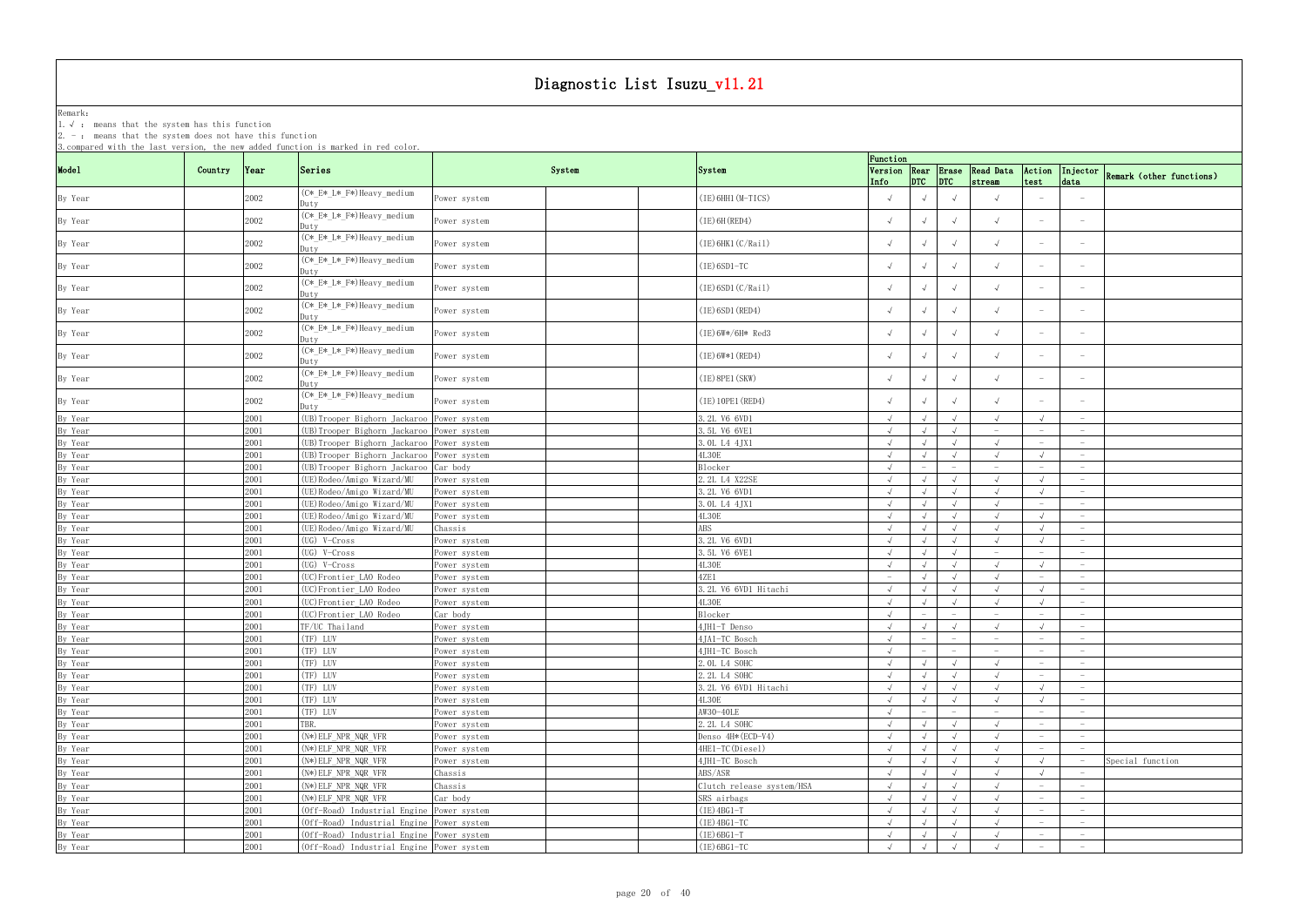Remark: The contract of the contract of  $\mathbb{R}$  and  $\mathbb{R}$  are contract of  $\mathbb{R}$  and  $\mathbb{R}$  are contract of  $\mathbb{R}$  and  $\mathbb{R}$  are contract of  $\mathbb{R}$  and  $\mathbb{R}$  are contract of  $\mathbb{R}$  and  $\mathbb{R}$  are cont

1.√ : means that the system has this function

|                                          |         |              | 3. compared with the last version, the new added function is marked in red color. |              |                         | Function                        |            |                          |                                 |                                 |                                 |                                 |                          |
|------------------------------------------|---------|--------------|-----------------------------------------------------------------------------------|--------------|-------------------------|---------------------------------|------------|--------------------------|---------------------------------|---------------------------------|---------------------------------|---------------------------------|--------------------------|
| Mode1                                    | Country | Year         | Series                                                                            | System       | System                  |                                 |            |                          |                                 | Version Rear Erase Read Data    | Action                          | Injector                        |                          |
|                                          |         |              |                                                                                   |              |                         | Info                            |            | $DTC$ $DTC$              |                                 | stream                          | test                            | data                            | Remark (other functions) |
| By Year                                  |         | 2001         | (Off-Road) Industrial Engine Power system                                         |              | $(IE)$ 6HK1-TC          | $\sqrt{ }$                      |            | $\sqrt{ }$               | $\sqrt{ }$                      | $\sqrt{ }$                      |                                 | $\overline{\phantom{m}}$        |                          |
|                                          |         | 2001         | (Off-Road) Industrial Engine Power system                                         |              | $(IE)$ 6SD1-TC          | $\sqrt{ }$                      |            |                          | $\sqrt{ }$                      | $\sqrt{ }$                      |                                 | $-$                             |                          |
| By Year<br>By Year                       |         | 2001         | (Off-Road) Industrial Engine Power system                                         |              | $(IE) 6WG1-T$           | $\sqrt{ }$                      |            |                          | $\sqrt{ }$                      | $\sqrt{ }$                      |                                 |                                 |                          |
| By Year                                  |         | 2001         | (Off-Road) Industrial Engine Power system                                         |              | $(IE) 6WG1-TC$          | $\sqrt{ }$                      |            |                          | $\sqrt{ }$                      | $\sqrt{ }$                      |                                 | $\hspace{0.1mm}-\hspace{0.1mm}$ |                          |
|                                          |         |              | (C*_E*_L*_F*)Heavy_medium                                                         |              |                         |                                 |            |                          |                                 | $\sqrt{ }$                      | $\overline{\phantom{m}}$        | $\hspace{0.1mm}-\hspace{0.1mm}$ |                          |
| By Year                                  |         | 2001         | Duty                                                                              | Power system | (IE) 6HE1-TC            |                                 |            |                          | $\sqrt{ }$                      |                                 |                                 |                                 |                          |
| By Year                                  |         | 2001         | (C*_E*_L*_F*)Heavy_medium                                                         | ower system  | (IE) 6HH1/6HK1-TC (EVT) | $\sqrt{ }$                      |            |                          | $\sqrt{ }$                      | $\sqrt{ }$                      |                                 | $\hspace{0.1mm}-\hspace{0.1mm}$ |                          |
|                                          |         |              | )utv                                                                              |              |                         |                                 |            |                          |                                 |                                 |                                 |                                 |                          |
| By Year                                  |         | 2001         | (C*_E*_L*_F*)Heavy_medium                                                         | Power system | (IE) 6HH1 (EXP)         |                                 |            |                          | $\sqrt{ }$                      | $\sqrt{ }$                      |                                 |                                 |                          |
|                                          |         |              | Duty                                                                              |              |                         |                                 |            |                          |                                 |                                 |                                 |                                 |                          |
| By Year                                  |         | 2001         | (C*_E*_L*_F*)Heavy_medium                                                         | Power system | $(IE)$ 6HH1 $(M-TICS)$  |                                 |            |                          | $\sqrt{ }$                      | $\sqrt{ }$                      |                                 |                                 |                          |
|                                          |         |              | )utv<br>(C*_E*_L*_F*)Heavy_medium                                                 |              |                         |                                 |            |                          |                                 |                                 |                                 |                                 |                          |
| By Year                                  |         | 2001         | Dutv                                                                              | Power system | $(IE)$ 6H (RED4)        | $\sqrt{ }$                      |            |                          | $\sqrt{ }$                      | $\sqrt{ }$                      |                                 |                                 |                          |
|                                          |         |              | (C*_E*_L*_F*)Heavy_medium                                                         |              |                         |                                 |            |                          |                                 |                                 |                                 |                                 |                          |
| By Year                                  |         | 2001         | Duty                                                                              | Power system | $(IE)$ 6HK1 $(C/Rai1)$  |                                 |            |                          | $\sqrt{ }$                      | $\sqrt{ }$                      |                                 |                                 |                          |
|                                          |         |              | (C*_E*_L*_F*)Heavy_medium                                                         |              |                         |                                 |            |                          |                                 |                                 |                                 |                                 |                          |
| By Year                                  |         | 2001         | Duty                                                                              | Power system | $(IE)$ 6SD1-TC          |                                 |            |                          | $\sqrt{ }$                      |                                 |                                 |                                 |                          |
|                                          |         |              | (C*_E*_L*_F*)Heavy_medium                                                         |              | $(IE)$ 6SD1 $(C/Rai1)$  |                                 |            |                          |                                 | $\sqrt{ }$                      | $\hspace{0.1mm}-\hspace{0.1mm}$ | $\hspace{0.1mm}-\hspace{0.1mm}$ |                          |
| By Year                                  |         | 2001         | Duty                                                                              | Power system |                         |                                 | $\sqrt{ }$ |                          | $\sqrt{ }$                      |                                 |                                 |                                 |                          |
| By Year                                  |         | 2001         | (C*_E*_L*_F*)Heavy_medium                                                         | Power system | (IE) 6SD1 (RED4)        |                                 |            |                          | $\sqrt{ }$                      | $\sqrt{ }$                      |                                 | $\overline{\phantom{a}}$        |                          |
|                                          |         |              | Dutv                                                                              |              |                         |                                 |            |                          |                                 |                                 |                                 |                                 |                          |
| By Year                                  |         | 2001         | (C*_E*_L*_F*)Heavy_medium                                                         | Power system | (IE)6W*/6H* Red3        |                                 |            |                          | $\sqrt{ }$                      |                                 |                                 |                                 |                          |
|                                          |         |              | Duty                                                                              |              |                         |                                 |            |                          |                                 |                                 |                                 |                                 |                          |
| By Year                                  |         | 2001         | (C*_E*_L*_F*)Heavy_medium                                                         | Power system | $(IE) 6W*1 (RED4)$      |                                 |            |                          | $\sqrt{ }$                      | $\sqrt{ }$                      |                                 |                                 |                          |
|                                          |         |              | Dutv                                                                              |              |                         |                                 |            |                          |                                 |                                 |                                 |                                 |                          |
| By Year                                  |         | 2001         | (C*_E*_L*_F*)Heavy_medium                                                         | ower system  | $(IE)$ 8PE1 $(SKW)$     | $\sqrt{ }$                      |            |                          | $\sqrt{ }$                      | $\sqrt{ }$                      |                                 |                                 |                          |
|                                          |         |              | Duty<br>(C*_E*_L*_F*)Heavy_medium                                                 |              |                         |                                 |            |                          |                                 |                                 |                                 |                                 |                          |
| By Year                                  |         | 2001         | Duty                                                                              | Power system | (IE) 10PE1 (RED4)       |                                 |            |                          | $\sqrt{ }$                      |                                 |                                 |                                 |                          |
| By Year                                  |         | 2000         | (UB)Trooper Bighorn Jackaroo                                                      | Power system | 3.2L V6 6VD1            | $\sqrt{ }$                      |            |                          | $\sqrt{ }$                      | $\sqrt{ }$                      |                                 | $\overline{\phantom{0}}$        |                          |
|                                          |         | 2000         | (UB) Trooper Bighorn Jackaroo Power system                                        |              | 3.5L V6 6VE1            | $\sqrt{ }$                      |            |                          | $\sqrt{ }$                      | $\overline{\phantom{0}}$        |                                 | $-$                             |                          |
| By Year<br>By Year                       |         | 2000         | (UB) Trooper Bighorn Jackaroo Power system                                        |              | 3. OL L4 4JX1           | $\sqrt{ }$                      |            |                          | $\sqrt{ }$                      | $\sqrt{ }$                      |                                 | $\hspace{0.1mm}-\hspace{0.1mm}$ |                          |
| By Year                                  |         | 2000         | (UB) Trooper Bighorn Jackaroo Power system                                        |              | 4L30E                   | $\sqrt{ }$                      |            |                          | $\sqrt{ }$                      | $\sqrt{ }$                      |                                 | $\hspace{0.1mm}-\hspace{0.1mm}$ |                          |
| By Year                                  |         | 2000         | (UB) Trooper Bighorn Jackaroo Car body                                            |              | Blocker                 |                                 |            |                          | $\overline{\phantom{m}}$        | $\hspace{0.1mm}-\hspace{0.1mm}$ | $\hspace{0.1mm}-\hspace{0.1mm}$ | $-$                             |                          |
| By Year                                  |         | 2000         | (UE) Rodeo/Amigo Wizard/MU                                                        |              | 2.2L L4 X22SE           |                                 |            |                          | $\sqrt{ }$                      | $\sqrt{ }$                      |                                 | $\overline{\phantom{0}}$        |                          |
|                                          |         |              |                                                                                   | Power system |                         |                                 |            |                          |                                 |                                 |                                 | $\hspace{0.1mm}-\hspace{0.1mm}$ |                          |
| By Year                                  |         | 2000<br>2000 | (UE) Rodeo/Amigo Wizard/MU                                                        | ower system  | 3.2L V6 6VD1            | $\sqrt{ }$                      |            |                          |                                 | $\sqrt{ }$                      |                                 | $\hspace{0.1mm}-\hspace{0.1mm}$ |                          |
| By Year<br>By Year<br>By Year<br>By Year |         |              | (UE)Rodeo/Amigo Wizard/MU<br>(UE)Rodeo/Amigo Wizard/MU                            | Power system | 3.0L L4 4JX1            |                                 |            |                          | $\sqrt{ }$                      |                                 |                                 |                                 |                          |
|                                          |         | 2000-        |                                                                                   | Power system | 4L30E                   | $\sqrt{ }$                      |            | $\sqrt{ }$               | $\sqrt{ }$                      | $\sqrt{ }$                      | $\sqrt{ }$                      |                                 |                          |
|                                          |         | 2000         | (UE) Rodeo/Amigo Wizard/MU                                                        | Chassis      | ABS                     | $\sqrt{ }$                      |            | $\sqrt{ }$               | $\sqrt{ }$                      | $\sqrt{ }$                      |                                 |                                 |                          |
|                                          |         | 2000         | (UG) V-Cross                                                                      | Power system | 3.2L V6 6VD1            | $\sqrt{ }$                      |            | $\sqrt{ }$               | $\sqrt{ }$                      | $\sqrt{ }$                      |                                 | $-$                             |                          |
| By Year                                  |         | 2000         | (UG) V-Cross                                                                      | Power system | 3.5L V6 6VE1            | $\sqrt{ }$                      |            | $\sqrt{ }$               | $\sqrt{ }$                      | $-$                             | $\hspace{0.1mm}-\hspace{0.1mm}$ | $\sim$                          |                          |
| By Year                                  |         | 2000         | (UG) V-Cross                                                                      | Power system | 4L30E                   | $\sqrt{ }$                      |            | $\sqrt{ }$               | $\sqrt{ }$                      | $\sqrt{ }$                      |                                 | $\overline{\phantom{0}}$        |                          |
| By Year                                  |         | 2000         | (UC)Frontier_LAO Rodeo                                                            | Power system | 4ZE1                    | $\hspace{0.1mm}-\hspace{0.1mm}$ |            |                          | $\sqrt{ }$                      | $\sqrt{ }$                      | $\hspace{0.1mm}-\hspace{0.1mm}$ | $\overline{\phantom{0}}$        |                          |
| By Year                                  |         | 2000         | (UC) Frontier_LAO Rodeo                                                           | Power system | 3.2L V6 6VD1 Hitachi    | $\sqrt{ }$                      |            |                          | $\sqrt{ }$                      | $\sqrt{ }$                      |                                 | $-$                             |                          |
| By Year                                  |         | 2000         | (UC) Frontier_LAO Rodeo                                                           | Power system | 4L30E                   | $\sqrt{ }$                      |            |                          | $\sqrt{ }$                      | $\sqrt{ }$                      |                                 | $-$                             |                          |
| By Year<br>By Year                       |         | 2000         | (UC)Frontier_LAO Rodeo                                                            | Car body     | <b>Blocker</b>          | $\sqrt{ }$                      |            | $\overline{\phantom{m}}$ | $\hspace{0.1mm}-\hspace{0.1mm}$ | $-$                             | $\hspace{0.1mm}-\hspace{0.1mm}$ | $-$                             |                          |
|                                          |         | 2000         | (TF) LUV                                                                          | Power system | 2. OL L4 SOHC           | $\sqrt{ }$                      |            | $\sqrt{ }$               | $\sqrt{ }$                      | $\sqrt{ }$                      |                                 | $\overline{\phantom{0}}$        |                          |
| By Year                                  |         | 2000         | (TF) LUV                                                                          | Power system | 2.2L L4 SOHC            | $\sqrt{ }$                      |            | $\sqrt{ }$               | $\sqrt{ }$                      | $\sqrt{ }$                      | $\hspace{0.1mm}-\hspace{0.1mm}$ | $-$                             |                          |
| By Year                                  |         | 2000         | (TF) LUV                                                                          | Power system | 3.2L V6 6VD1 Hitachi    | $\sqrt{ }$                      |            |                          | $\sqrt{ }$                      | $\sqrt{ }$                      | $\sqrt{ }$                      | $-$                             |                          |
| By Year                                  |         | 2000         | (TF) LUV                                                                          | Power system | 4L30E                   | $\sqrt{ }$                      |            | $\sqrt{ }$               | $\sqrt{ }$                      | $\sqrt{ }$                      | $\sqrt{ }$                      | $\overline{\phantom{0}}$        |                          |
| By Year                                  |         | 2000         | (TF) LUV                                                                          | Power system | AW30-40LE               | $\sqrt{ }$                      |            |                          | $\hspace{0.1mm}-\hspace{0.1mm}$ | $-$                             | $\overline{\phantom{a}}$        | $-$                             |                          |
| By Year<br>By Year                       |         | 2000         | TBR.                                                                              | ower system  | 2.2L L4 SOHC            | $\sqrt{ }$                      |            |                          | $\sqrt{ }$                      | $\sqrt{ }$                      | $\hspace{0.1mm}-\hspace{0.1mm}$ | $\hspace{0.1mm}-\hspace{0.1mm}$ |                          |
|                                          |         | 2000         | (N*) ELF_NPR_NQR_VFR                                                              | Power system | Denso 4H* (ECD-V4)      | $\sqrt{ }$                      |            | $\sqrt{ }$               | $\sqrt{ }$                      | $\sqrt{ }$                      |                                 | $\hspace{0.1mm}-\hspace{0.1mm}$ |                          |
| By Year                                  |         | 2000         | (N*) ELF_NPR_NQR_VFR                                                              | Power system | 4HE1-TC(Diesel)         | $\sqrt{ }$                      |            |                          | $\sqrt{ }$                      | $\sqrt{ }$                      |                                 | $\overline{\phantom{0}}$        |                          |
|                                          |         |              |                                                                                   |              |                         |                                 |            |                          |                                 |                                 |                                 |                                 |                          |
| By Year                                  |         | 2000         | $(N*)$ ELF_NPR_NQR_VFR                                                            | Chassis      | ABS/ASR                 | $\sqrt{ }$                      |            | $\sqrt{ }$               | $\sqrt{ }$                      | $\sqrt{ }$                      |                                 | $-$                             |                          |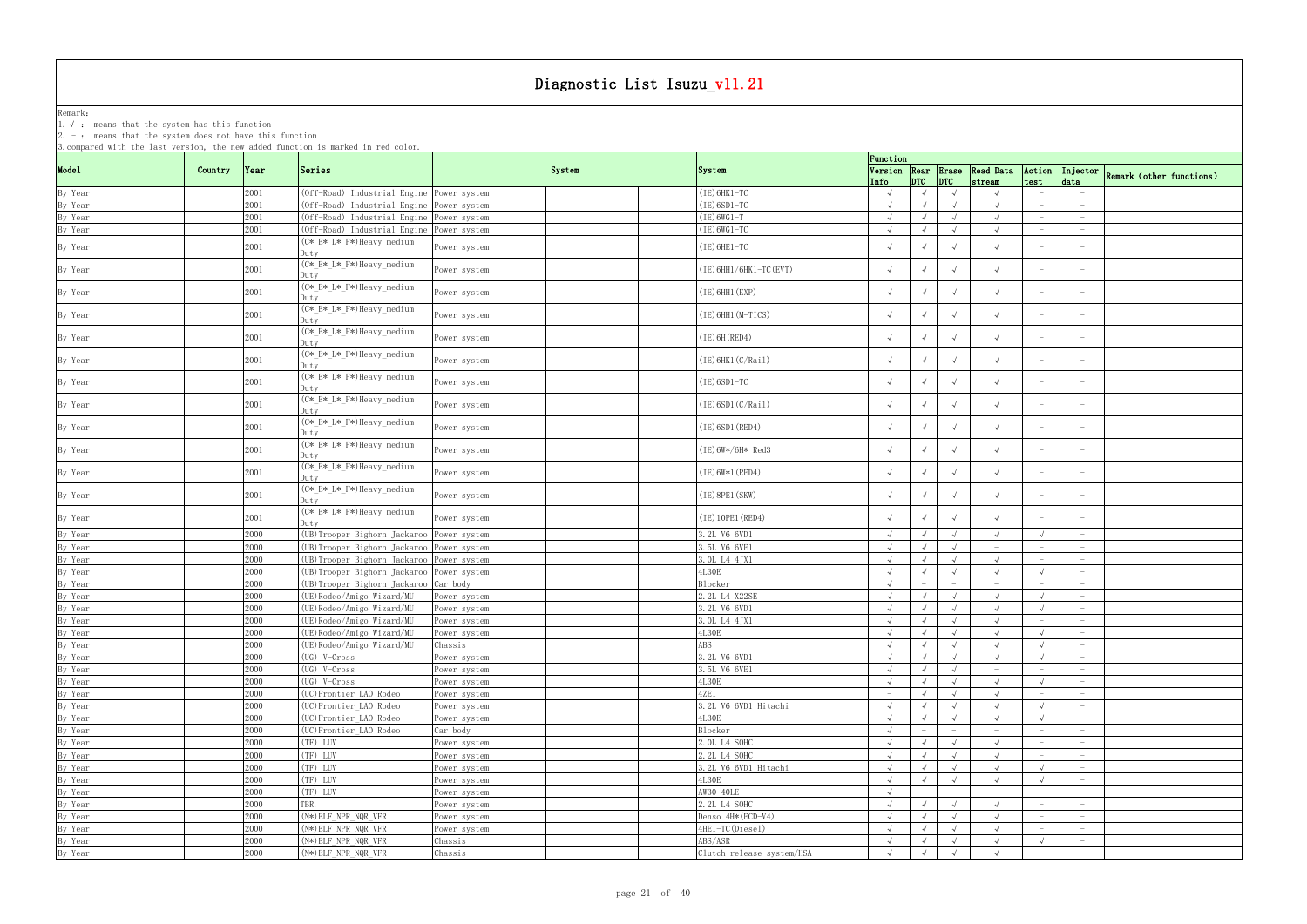Remark: The contract of the contract of  $\mathbb{R}$  and  $\mathbb{R}$  are contract of  $\mathbb{R}$  and  $\mathbb{R}$  are contract of  $\mathbb{R}$  and  $\mathbb{R}$  are contract of  $\mathbb{R}$  and  $\mathbb{R}$  are contract of  $\mathbb{R}$  and  $\mathbb{R}$  are cont

1.√ : means that the system has this function

|         |         |      | 3. compared with the last version, the new added function is marked in red color. |              |        |                           | Function   |                                       |                                 |                                 |                                 |                                           |
|---------|---------|------|-----------------------------------------------------------------------------------|--------------|--------|---------------------------|------------|---------------------------------------|---------------------------------|---------------------------------|---------------------------------|-------------------------------------------|
| Mode1   | Country | Year | Series                                                                            |              | System | System                    |            |                                       |                                 | Version Rear Erase Read Data    | Action                          |                                           |
|         |         |      |                                                                                   |              |        |                           | Info       | $ $ <sub>DTC</sub> $ $ <sub>DTC</sub> |                                 | stream                          | test                            | Injector Remark (other functions)<br>data |
| By Year |         | 2000 | $(N*)$ ELF NPR NQR VFR                                                            | Car body     |        | SRS airbags               |            | $\sqrt{ }$                            |                                 |                                 |                                 |                                           |
| By Year |         | 2000 | (Off-Road) Industrial Engine Power system                                         |              |        | $(IE)$ 4BG1-T             | $\sqrt{ }$ | $\sqrt{ }$                            | $\sqrt{ }$                      |                                 |                                 | $\hspace{0.1mm}-\hspace{0.1mm}$           |
| By Year |         | 2000 | (Off-Road) Industrial Engine Power system                                         |              |        | $(IE)$ 4BG1-TC            |            |                                       | $\sqrt{ }$                      |                                 |                                 | $\hspace{0.1mm}-\hspace{0.1mm}$           |
| By Year |         | 2000 | (Off-Road) Industrial Engine Power system                                         |              |        | $(IE)$ 6BG1-T             |            |                                       | $\sqrt{ }$                      |                                 |                                 | $\hspace{0.1mm}-\hspace{0.1mm}$           |
| By Year |         | 2000 | (Off-Road) Industrial Engine Power system                                         |              |        | $(IE)$ 6BG1-TC            | $\sqrt{ }$ | $\sqrt{ }$                            | $\sqrt{ }$                      | $\sqrt{ }$                      |                                 | $-$                                       |
| By Year |         | 2000 | (Off-Road) Industrial Engine Power system                                         |              |        | $(IE)$ 6HK1-TC            | $\sqrt{ }$ | $\sqrt{ }$                            | $\sqrt{ }$                      | $\sqrt{ }$                      |                                 | $\overline{\phantom{0}}$                  |
| By Year |         | 2000 | (Off-Road) Industrial Engine Power system                                         |              |        | $(IE)$ 6SD1-TC            | $\sqrt{ }$ | $\sqrt{ }$                            | $\sqrt{ }$                      | $\sqrt{ }$                      |                                 | $\overline{\phantom{0}}$                  |
| By Year |         | 2000 | (Off-Road) Industrial Engine Power system                                         |              |        | $(IE) 6WG1-T$             |            | $\sqrt{ }$                            | $\sqrt{ }$                      | $\sqrt{ }$                      |                                 |                                           |
| By Year |         | 2000 | (Off-Road) Industrial Engine Power system                                         |              |        | $(IE) 6WG1-TC$            | $\sqrt{ }$ | $\sqrt{ }$                            | $\sqrt{ }$                      | $\sqrt{ }$                      |                                 | $\hspace{0.1mm}-\hspace{0.1mm}$           |
| By Year |         | 2000 | (C*_E*_L*_F*)Heavy_medium<br>Duty                                                 | Power system |        | (IE) 6HE1-TC              |            | $\sqrt{ }$                            | $\sqrt{ }$                      |                                 |                                 |                                           |
| By Year |         | 2000 | (C*_E*_L*_F*)Heavy_medium<br>)utv                                                 | Power system |        | (IE) 6HH1/6HK1-TC (EVT)   |            | $\sqrt{ }$                            | $\sqrt{ }$                      |                                 |                                 |                                           |
| By Year |         | 2000 | (C*_E*_L*_F*)Heavy_medium<br>Dutv                                                 | Power system |        | $(IE)$ 6HH1 $(EXP)$       | $\sqrt{ }$ | $\sqrt{ }$                            | $\sqrt{ }$                      | $\sqrt{ }$                      |                                 |                                           |
| By Year |         | 2000 | (C*_E*_L*_F*)Heavy_medium<br>Duty                                                 | Power system |        | (IE) 6HH1 (M-TICS)        |            | $\sqrt{ }$                            | $\sqrt{ }$                      |                                 |                                 |                                           |
| By Year |         | 2000 | (C*_E*_L*_F*)Heavy_medium<br>Duty                                                 | Power system |        | (IE)6HK1(C/Rail)          |            |                                       | $\sqrt{ }$                      |                                 |                                 |                                           |
| By Year |         | 2000 | (C*_E*_L*_F*)Heavy_medium<br>Duty                                                 | Power system |        | (IE)6SD1-TC               | $\sqrt{ }$ | $\sqrt{ }$                            | $\sqrt{ }$                      | $\sqrt{ }$                      | $\hspace{0.1mm}-\hspace{0.1mm}$ | $\hspace{0.1mm}-\hspace{0.1mm}$           |
| By Year |         | 2000 | (C*_E*_L*_F*)Heavy_medium<br>Dutv                                                 | Power system |        | (IE)6W*/6H* Red3          |            | $\sqrt{ }$                            | $\sqrt{ }$                      |                                 |                                 |                                           |
| By Year |         | 2000 | (C*_E*_L*_F*)Heavy_medium<br>Duty                                                 | Power system |        | $(IE)$ 8PE1 $(SKW)$       |            |                                       | $\sqrt{ }$                      |                                 |                                 |                                           |
| By Year |         | 2000 | (C*_E*_L*_F*)Heavy_medium<br>Dutv                                                 | Power system |        | (IE) 10PE1/12PE1 (RED3)   |            | $\sqrt{ }$                            | $\sqrt{ }$                      |                                 |                                 |                                           |
| By Year |         | 1999 | (UB) Trooper Bighorn Jackaroo Power system                                        |              |        | 3.2L V6 6VD1              | $\sqrt{ }$ | $\sqrt{ }$                            | $\sqrt{ }$                      |                                 | $\sqrt{ }$                      | $\hspace{0.1mm}-\hspace{0.1mm}$           |
| By Year |         | 1999 | (UB) Trooper Bighorn Jackaroo Power system                                        |              |        | 3.5L V6 6VE1              | $\sqrt{ }$ | $\sqrt{ }$                            | $\sqrt{ }$                      | $\hspace{0.1mm}-\hspace{0.1mm}$ |                                 | $\hspace{0.1mm}-\hspace{0.1mm}$           |
| By Year |         | 1999 | (UB)Trooper Bighorn Jackaroo Power system                                         |              |        | 3. OL L4 4JX1             | $\sqrt{ }$ | $\sqrt{ }$                            | $\sqrt{ }$                      | $\sqrt{ }$                      |                                 | $\overline{\phantom{0}}$                  |
| By Year |         | 1999 | (UB) Trooper Bighorn Jackaroo Power system                                        |              |        | <b>4L30E</b>              | $\sqrt{ }$ | $\sqrt{ }$                            | $\sqrt{ }$                      | $\sqrt{ }$                      | $\sqrt{ }$                      |                                           |
| By Year |         | 1999 | (UB) Trooper Bighorn Jackaroo Car body                                            |              |        | Blocker                   | $\sqrt{ }$ | $\overline{\phantom{a}}$              | $\hspace{0.1mm}-\hspace{0.1mm}$ | $\hspace{0.1mm}-\hspace{0.1mm}$ |                                 | $\overline{\phantom{0}}$                  |
| By Year |         | 1999 | (UE)Rodeo/Amigo Wizard/MU                                                         | Power system |        | 2.2L L4 X22SE             | $\sqrt{ }$ | $\sqrt{ }$                            | $\sqrt{ }$                      | $\sqrt{ }$                      | $\sqrt{ }$                      | $-$                                       |
| By Year |         | 1999 | (UE) Rodeo/Amigo Wizard/MU                                                        | Power system |        | 3.2L V6 6VD1              | $\sqrt{ }$ | $\sqrt{ }$                            | $\sqrt{ }$                      | $\sqrt{ }$                      | $\sqrt{ }$                      | $\overline{\phantom{0}}$                  |
| By Year |         | 1999 | (UE) Rodeo/Amigo Wizard/MU                                                        | Power system |        | 3. OL L4 4JX1             |            | $\sqrt{ }$                            | $\sqrt{ }$                      |                                 |                                 |                                           |
| By Year |         | 1999 | (UE)Rodeo/Amigo Wizard/MU                                                         | Power system |        | <b>4L30E</b>              | $\sqrt{ }$ |                                       | $\sqrt{ }$                      | $\sqrt{ }$                      |                                 | $\hspace{0.1mm}-\hspace{0.1mm}$           |
| By Year |         | 1999 | (UE)Rodeo/Amigo Wizard/MU                                                         | Chassis      |        | <b>ABS</b>                | $\sqrt{ }$ |                                       |                                 |                                 |                                 | $\sqrt{ }$                                |
| By Year |         | 1999 | $(UG)$ V-Cross                                                                    | Power system |        | 3.2L V6 6VD1              | $\sqrt{ }$ | $\sqrt{ }$                            | $\sqrt{ }$                      |                                 |                                 |                                           |
| By Year |         | 1999 | (UG) V-Cross                                                                      | Power system |        | 3.5L V6 6VE1              |            | $\sqrt{ }$                            | $\sqrt{ }$                      | $\hspace{0.1mm}-\hspace{0.1mm}$ |                                 |                                           |
| By Year |         | 1999 | $(UG)$ V-Cross                                                                    | Power system |        | <b>4L30E</b>              | $\sqrt{ }$ | $\sqrt{ }$                            | $\sqrt{ }$                      | $\sqrt{ }$                      |                                 | $\sim$                                    |
| By Year |         | 1999 | (UC)Frontier_LAO Rodeo                                                            | Power system |        | 3.2L V6 6VD1 Hitachi      | $\sqrt{ }$ | $\sqrt{ }$                            | $\sqrt{ }$                      |                                 |                                 | $-$                                       |
| By Year |         | 1999 | (UC)Frontier_LAO Rodeo                                                            | Power system |        | <b>4L30E</b>              | $\sqrt{ }$ | $\sqrt{ }$                            | $\sqrt{ }$                      |                                 | $\sqrt{ }$                      | $\overline{\phantom{0}}$                  |
| By Year |         | 1999 | (TF) LUV                                                                          | Power system |        | 2. OL L4 SOHC             | $\sqrt{ }$ | $\sqrt{ }$                            | $\sqrt{ }$                      | $\sqrt{ }$                      | $\hspace{0.1mm}-\hspace{0.1mm}$ | $-$                                       |
| By Year |         | 1999 | (TF) LUV                                                                          | Power system |        | 2.2L L4 SOHC              | $\sqrt{ }$ | $\sqrt{ }$                            | $\sqrt{ }$                      | $\sqrt{ }$                      | $\hspace{0.1mm}-\hspace{0.1mm}$ | $\overline{\phantom{0}}$                  |
| By Year |         | 1999 | (TF) LUV                                                                          | Power system |        | 3.2L V6 6VD1 Hitachi      | $\sqrt{ }$ | $\sqrt{ }$                            | $\sqrt{ }$                      | $\sqrt{ }$                      | $\sqrt{ }$                      | $-$                                       |
| By Year |         | 1999 | (TF) LUV                                                                          | Power system |        | 4L30E                     |            | $\sqrt{ }$                            | $\sqrt{ }$                      |                                 |                                 | $\hspace{0.1mm}-\hspace{0.1mm}$           |
| By Year |         | 1999 | TBR.                                                                              | Power system |        | 2.2L L4 SOHC              | $\sqrt{ }$ | $\sqrt{ }$                            | $\sqrt{ }$                      | $\sqrt{ }$                      | $-$                             | $-$                                       |
|         |         | 1999 | $(N*) ELF_NPR_NQR_VFR$                                                            |              |        |                           |            |                                       |                                 | $\sqrt{ }$                      | $\overline{\phantom{0}}$        | $-$                                       |
| By Year |         |      |                                                                                   | Power system |        | Denso 4H* (ECD-V4)        | $\sqrt{ }$ | $\sqrt{ }$                            | $\sqrt{ }$                      |                                 |                                 |                                           |
| By Year |         | 1999 | $(N*)$ ELF NPR NQR VFR                                                            | Power system |        | 4HE1-TC(Diesel)           | $\sqrt{ }$ | $\sqrt{ }$                            | $\sqrt{ }$                      |                                 | $-$                             | $\overline{\phantom{0}}$                  |
| By Year |         | 1999 | $(N*)$ ELF_NPR_NQR_VFR                                                            | Chassis      |        | ABS/ASR                   | $\sqrt{ }$ | $\sqrt{ }$                            | $\sqrt{ }$                      |                                 |                                 | $-$                                       |
| By Year |         | 1999 | (N*) ELF_NPR_NQR_VFR                                                              | Chassis      |        | Clutch release system/HSA | $\sqrt{ }$ | $\sqrt{ }$                            | $\sqrt{ }$                      | $\sqrt{ }$                      | $\overline{\phantom{0}}$        | $\overline{\phantom{0}}$                  |
| By Year |         | 1999 | $(N*)$ ELF_NPR_NQR_VFR                                                            | Car body     |        | SRS airbags               | $\sqrt{ }$ | $\sqrt{ }$                            | $\sqrt{ }$                      | $\sqrt{ }$                      |                                 | $\overline{\phantom{0}}$                  |
| By Year |         | 1999 | (Off-Road) Industrial Engine Power system                                         |              |        | $(IE)$ 4BG1-T             | $\sqrt{ }$ | $\sqrt{ }$                            | $\sqrt{ }$                      | $\sqrt{ }$                      |                                 | $\hspace{0.1mm}-\hspace{0.1mm}$           |
| By Year |         | 1999 | (Off-Road) Industrial Engine Power system                                         |              |        | $(IE)$ 4BG1-TC            | $\sqrt{ }$ | $\sqrt{ }$                            | $\sqrt{ }$                      | $\sqrt{ }$                      | $\overline{\phantom{0}}$        | $\overline{\phantom{0}}$                  |
| By Year |         | 1999 | (Off-Road) Industrial Engine Power system                                         |              |        | $(IE)$ 6BG1-T             | $\sqrt{ }$ | $\sqrt{ }$                            | $\sqrt{ }$                      |                                 | $-$                             | $\overline{\phantom{0}}$                  |
| By Year |         | 1999 | (Off-Road) Industrial Engine Power system                                         |              |        | $(IE)$ 6BG1-TC            | $\sqrt{ }$ | $\sqrt{ }$                            | $\sqrt{ }$                      |                                 | $\overline{\phantom{0}}$        | $\overline{\phantom{0}}$                  |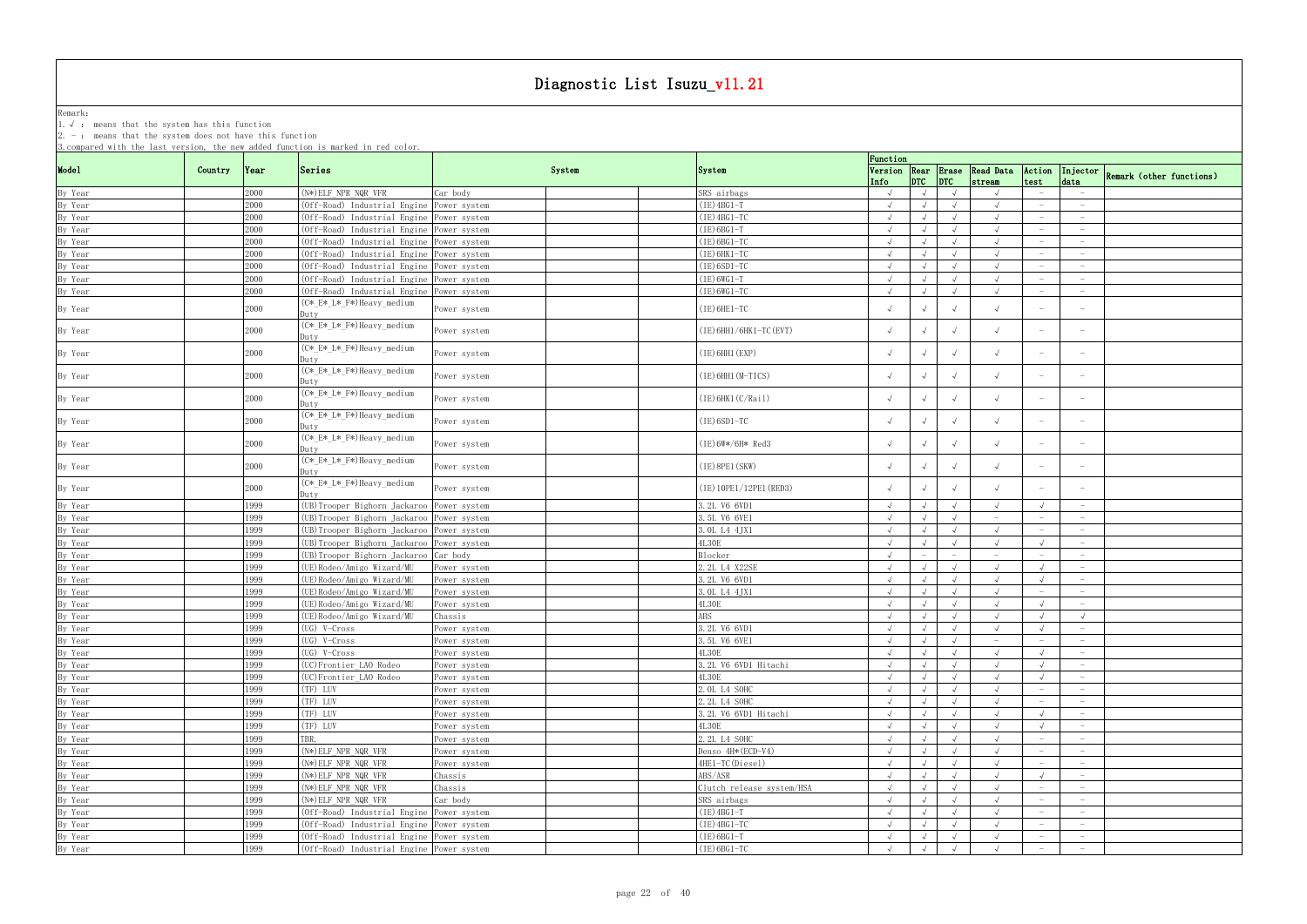Remark: The contract of the contract of  $\mathbb{R}$  and  $\mathbb{R}$  are contract of  $\mathbb{R}$  and  $\mathbb{R}$  are contract of  $\mathbb{R}$  and  $\mathbb{R}$  are contract of  $\mathbb{R}$  and  $\mathbb{R}$  are contract of  $\mathbb{R}$  and  $\mathbb{R}$  are cont

1.√ : means that the system has this function

|                                            |         |          | 3. compared with the last version, the new added function is marked in red color. |                                    |                           |                    |            |                         |                                 |                                 |                                 |                                   |                                   |
|--------------------------------------------|---------|----------|-----------------------------------------------------------------------------------|------------------------------------|---------------------------|--------------------|------------|-------------------------|---------------------------------|---------------------------------|---------------------------------|-----------------------------------|-----------------------------------|
|                                            |         |          |                                                                                   |                                    |                           | Function           |            |                         |                                 |                                 |                                 |                                   |                                   |
| Model                                      | Country | $\gamma$ | Series                                                                            | System                             | System                    |                    |            | $\vert$ DTC $\vert$ DTC |                                 | Version Rear Erase Read Data    | Action<br>test                  | data                              | Injector Remark (other functions) |
| By Year                                    |         | 1999     | (Off-Road) Industrial Engine Power system                                         |                                    | $(IE)$ 6HK1-TC            | Info<br>$\sqrt{ }$ | $\sqrt{ }$ |                         |                                 | stream                          |                                 |                                   |                                   |
|                                            |         | 1999     | (Off-Road) Industrial Engine Power system                                         |                                    | $(IE)$ 6SD1-TC            | $\sqrt{ }$         |            |                         | $\sqrt{ }$                      | $\sqrt{ }$                      |                                 |                                   |                                   |
| By Year<br>By Year                         |         | 1999     | (Off-Road) Industrial Engine Power system                                         |                                    | $(IE) 6WG1-T$             | $\sqrt{ }$         |            |                         | $\sqrt{ }$                      | $\sqrt{ }$                      |                                 |                                   |                                   |
| By Year                                    |         | 1999     | (Off-Road) Industrial Engine Power system                                         |                                    | $(IE) 6WG1-TC$            | $\sqrt{ }$         | $\sqrt{ }$ |                         | $\sqrt{ }$                      | $\sqrt{ }$                      |                                 | $\overline{\phantom{0}}$          |                                   |
|                                            |         |          | (C*_E*_L*_F*)Heavy_medium                                                         |                                    |                           |                    |            |                         |                                 |                                 |                                 |                                   |                                   |
| By Year                                    |         | 1999     | Duty                                                                              | Power system                       | (IE) 6HE1-TC              |                    |            |                         | $\sqrt{ }$                      | $\sqrt{ }$                      |                                 |                                   |                                   |
| By Year                                    |         | 1999     | (C*_E*_L*_F*)Heavy_medium<br>Dutv                                                 | Power system                       | (IE) 6HH1/6HK1-TC (EVT)   |                    |            |                         | $\sqrt{ }$                      | $\sqrt{ }$                      |                                 | $\hspace{1.0cm} - \hspace{1.0cm}$ |                                   |
| By Year                                    |         | 1999     | (C*_E*_L*_F*)Heavy_medium<br>Duty                                                 | Power system                       | (IE) 6HH1 (EXP)           |                    |            |                         | $\sqrt{ }$                      |                                 |                                 |                                   |                                   |
| By Year                                    |         | 1999     | (C*_E*_L*_F*)Heavy_medium<br>Dutv                                                 | Power system                       | (IE) 6HK1 (C/Rai1)        |                    |            |                         | $\sqrt{ }$                      | $\sqrt{ }$                      |                                 |                                   |                                   |
| By Year                                    |         | 1999     | (C*_E*_L*_F*)Heavy_medium<br>Dutv                                                 | ower system                        | $(IE)$ 6SD1-TC            | $\sqrt{ }$         |            |                         | $\sqrt{ }$                      |                                 |                                 | $\hspace{0.1mm}-\hspace{0.1mm}$   |                                   |
| By Year                                    |         | 1999     | (C*_E*_L*_F*)Heavy_medium<br>Duty                                                 | Power system                       | (IE)6W*/6H* Red3          |                    |            |                         | $\sqrt{ }$                      |                                 |                                 | $\hspace{0.1mm}-\hspace{0.1mm}$   |                                   |
| By Year                                    |         | 1999     | $(C*E*L*F*)$ Heavy_medium<br>Dutv                                                 | Power system                       | (IE) 10PE1/12PE1 (RED3)   |                    |            |                         | $\sqrt{ }$                      |                                 |                                 | $\hspace{0.1mm}-\hspace{0.1mm}$   |                                   |
| By Year                                    |         | 1998     | (UB) Trooper Bighorn Jackaroo Power system                                        |                                    | 3.2L V6 6VD1              | $\sqrt{ }$         |            |                         | $\sqrt{ }$                      | $\sqrt{ }$                      |                                 | $-$                               |                                   |
| By Year                                    |         | 1998     | (UB) Trooper Bighorn Jackaroo Power system                                        |                                    | 3.5L V6 6VE1              | $\sqrt{ }$         |            |                         | $\sqrt{ }$                      | $\hspace{0.1mm}-\hspace{0.1mm}$ |                                 | $\overline{\phantom{0}}$          |                                   |
| By Year                                    |         | 1998     | (UB) Trooper Bighorn Jackaroo Power system                                        |                                    | 3. OL L4 4JX1             | $\sqrt{ }$         |            |                         | $\sqrt{ }$                      | $\sqrt{ }$                      |                                 | $-$                               |                                   |
|                                            |         | 1998     | (UB) Trooper Bighorn Jackaroo Power system                                        |                                    | 4L30E                     | $\sqrt{ }$         |            |                         | $\sqrt{ }$                      | $\sqrt{ }$                      |                                 | $\hspace{0.1mm}-\hspace{0.1mm}$   |                                   |
|                                            |         | 1998     | (UB) Trooper Bighorn Jackaroo Car body                                            |                                    | Blocker                   |                    |            |                         |                                 | $\hspace{0.1mm}-\hspace{0.1mm}$ | $-$                             | $\overline{\phantom{0}}$          |                                   |
| By Year<br>By Year<br>By Year              |         | 1998     | (UE) Rodeo/Amigo Wizard/MU                                                        | Power system                       | 2.2L L4 X22SE             |                    |            |                         | $\sqrt{ }$                      | $\sqrt{ }$                      |                                 | $\overline{\phantom{0}}$          |                                   |
| By Year                                    |         | 1998     | (UE) Rodeo/Amigo Wizard/MU                                                        | Power system                       | 3.2L V6 6VD1              | $\sqrt{ }$         |            |                         | $\sqrt{ }$                      | $\sqrt{ }$                      |                                 | $-$                               |                                   |
| By Year                                    |         | 1998     | (UE) Rodeo/Amigo Wizard/MU                                                        | ower system                        | 3. OL L4 4JX1             | $\sqrt{ }$         |            |                         | $\sqrt{ }$                      | $\sqrt{ }$                      | $\overline{\phantom{0}}$        | $\hspace{0.1mm}-\hspace{0.1mm}$   |                                   |
| By Year                                    |         | 1998     | (UE) Rodeo/Amigo Wizard/MU                                                        | Power system                       | 4L30E                     |                    |            |                         | $\sqrt{ }$                      |                                 |                                 | $\hspace{0.1mm}-\hspace{0.1mm}$   |                                   |
| By Year                                    |         | 1998     | (UE) Rodeo/Amigo Wizard/MU                                                        | Chassis                            | ABS                       | $\sqrt{ }$         |            |                         | $\sqrt{ }$                      | $\sqrt{ }$                      |                                 | $-$                               |                                   |
| By Year                                    |         | 1998     | (UC)Frontier_LAO Rodeo                                                            | ower system                        | 3.2L V6 6VD1 Hitachi      | $\sqrt{ }$         |            |                         | $\sqrt{ }$                      | $\sqrt{ }$                      |                                 | $\overline{\phantom{0}}$          |                                   |
| By Year                                    |         | 1998     | (UC)Frontier_LAO Rodeo                                                            | ower system?                       | 4L30E                     | $\sqrt{ }$         |            |                         | $\sqrt{ }$                      | $\sqrt{ }$                      |                                 | $\overline{\phantom{0}}$          |                                   |
| By Year                                    |         | 1998     | (TF) LUV                                                                          | Power system                       | 2.XL L4 HV240             | $\sqrt{ }$         |            |                         | $\sqrt{ }$                      | $\sqrt{ }$                      |                                 | $\hspace{0.1mm}-\hspace{0.1mm}$   |                                   |
| By Year                                    |         | 1998     | (TF) LUV                                                                          | Power system                       | 3.5L V6 6VE1 Hitachi      | $\sqrt{ }$         |            |                         | $\sqrt{ }$                      | $-$                             |                                 | $-$                               |                                   |
| By Year                                    |         | 1998     | (TF) LUV                                                                          | Power system                       | AT JR405E                 | $\sqrt{ }$         |            |                         | $\sqrt{ }$                      | $\sqrt{ }$                      |                                 | $-$                               |                                   |
| By Year                                    |         | 1998     | (TF) LUV                                                                          | Power system                       | AW30-40LE                 |                    |            |                         | $\hspace{0.1mm}-\hspace{0.1mm}$ | $\hspace{0.1mm}-\hspace{0.1mm}$ | $\hspace{0.1mm}-\hspace{0.1mm}$ | $\overline{\phantom{0}}$          |                                   |
| By Year                                    |         | 1998     | TBR.                                                                              | Power system                       | 2.2L L4 SOHC              | $\sqrt{ }$         |            |                         | $\sqrt{ }$                      |                                 |                                 | $-$                               |                                   |
|                                            |         | 1998     | $(N*)$ ELF_NPR_NQR_VFR                                                            |                                    | 4HE1-TC(Diesel)           | $\sqrt{ }$         |            |                         | $\sqrt{ }$                      | $\sqrt{ }$                      |                                 | $\hspace{0.1mm}-\hspace{0.1mm}$   |                                   |
| By Year                                    |         | 1998     | $(N*)$ ELF NPR NQR VFR                                                            | Power system<br>Chassis            | Clutch release system/HSA | $\sqrt{ }$         | $\sqrt{ }$ |                         | $\sqrt{ }$                      | $\sqrt{ }$                      |                                 | $-$                               |                                   |
| By Year<br>By Year<br>ISUZU(North America) |         | 1998     | $(N*)$ ELF_NPR_NQR_VFR                                                            | Car body                           | SRS airbags               |                    |            |                         |                                 | $\sqrt{ }$                      |                                 |                                   |                                   |
|                                            |         | 2019     |                                                                                   |                                    |                           | $\sqrt{ }$         |            | $\sqrt{ }$              | $\sqrt{ }$                      | $\sqrt{ }$                      |                                 | $\sqrt{ }$                        | Special Function                  |
| ISUZU (North America)                      |         | 2019     | FTR w/5.2L Diesel (4HK1)<br>FTR w/5.2L Diesel (4HK1)                              | Engine<br>Diesel Exhaust Fluid     |                           |                    |            |                         | $\sqrt{ }$                      |                                 |                                 |                                   |                                   |
|                                            |         |          |                                                                                   | Control Module                     |                           |                    |            |                         |                                 |                                 |                                 |                                   |                                   |
| ISUZU (North America)                      |         | 2019     | FTR w/5.2L Diesel (4HK1)                                                          | Mimamori ECU                       |                           | $\sqrt{ }$         | $\sqrt{ }$ |                         | $\sqrt{ }$                      | $\sqrt{ }$                      |                                 |                                   |                                   |
| ISUZU (North America)                      |         | 2019     | FTR w/5.2L Diesel (4HK1)                                                          | FMS CAN Converter (If<br>Equipped) |                           |                    |            |                         |                                 |                                 |                                 |                                   |                                   |
| ISUZU (North America)                      |         | 2019     | N-Series w/5.2L Diesel                                                            | Engine                             |                           | $\sqrt{ }$         |            |                         | $\sqrt{ }$                      | $\sqrt{ }$                      |                                 |                                   | Special Function                  |
| ISUZU (North America)                      |         | 2019     | N-Series w/5.2L Diesel                                                            | Transmission                       |                           | $\sqrt{ }$         |            |                         |                                 |                                 |                                 |                                   |                                   |
| ISUZU (North America)                      |         | 2019     | N-Series w/5.2L Diesel                                                            | ABS                                |                           | $\sqrt{ }$         |            |                         |                                 | $\sqrt{ }$                      |                                 |                                   |                                   |
|                                            |         |          | N-Series w/5.2L Diesel                                                            | Diesel Exhaust Fluid               |                           |                    |            |                         |                                 |                                 |                                 |                                   |                                   |
| ISUZU (North America)                      |         | 2019     | (4HK1)                                                                            | Control Module                     |                           |                    |            |                         |                                 |                                 |                                 |                                   |                                   |
| ISUZU (North America)                      |         | 2019     | N-Series w/5.2L Diesel                                                            | Mimamori ECU                       |                           |                    |            |                         | $\sqrt{ }$                      |                                 |                                 | $\hspace{0.1mm}-\hspace{0.1mm}$   |                                   |
| ISUZU (North America)                      |         | 2019     | N-Series w/5.2L Diesel<br>(4HK1)                                                  | FMS CAN Converter (If<br>Equipped) |                           |                    |            |                         | $\sqrt{ }$                      |                                 |                                 |                                   |                                   |
| ISUZU (North America)                      |         | 2018     | FTR w/5.2L Diesel (4HK1)                                                          | Engine                             |                           | $\sqrt{ }$         | $\sqrt{ }$ |                         | $\sqrt{ }$                      | $\sqrt{ }$                      |                                 | $\sqrt{ }$                        | Special Function                  |
| ISUZU (North America)                      |         | 2018     | FTR w/5.2L Diesel (4HK1)                                                          | Diesel Exhaust Fluid               |                           |                    |            |                         |                                 |                                 |                                 |                                   |                                   |
|                                            |         |          |                                                                                   | Control Module                     |                           |                    |            |                         |                                 |                                 |                                 |                                   |                                   |
| ISUZU(North America)                       |         | 2018     | FTR w/5.2L Diesel (4HK1)                                                          | Mimamori ECU                       |                           | $\sqrt{ }$         |            | $\sqrt{ }$              | $\sqrt{ }$                      | $\sqrt{ }$                      |                                 | $\hspace{0.1mm}-\hspace{0.1mm}$   |                                   |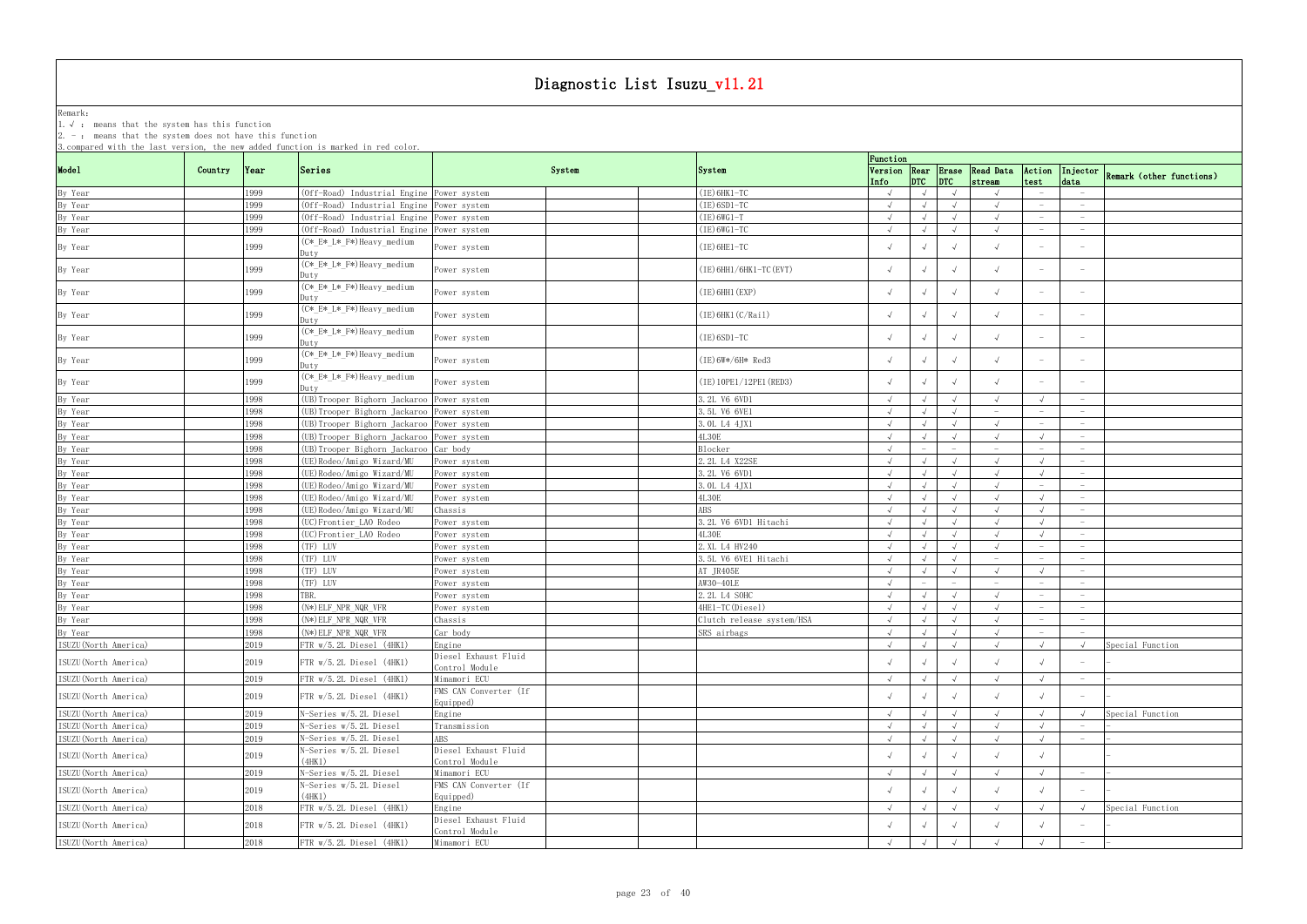Remark: The contract of the contract of  $\mathbb{R}$  and  $\mathbb{R}$  are contract of  $\mathbb{R}$  and  $\mathbb{R}$  are contract of  $\mathbb{R}$  and  $\mathbb{R}$  are contract of  $\mathbb{R}$  and  $\mathbb{R}$  are contract of  $\mathbb{R}$  and  $\mathbb{R}$  are cont

1.√ : means that the system has this function

2. - : means that the system does not have this function

|                       |         |            |                                            |                                        |        |        |      | Function                 |                                       |            |                                        |                |                                   |                                   |
|-----------------------|---------|------------|--------------------------------------------|----------------------------------------|--------|--------|------|--------------------------|---------------------------------------|------------|----------------------------------------|----------------|-----------------------------------|-----------------------------------|
| Mode1                 | Country | $\sqrt{2}$ | Series                                     |                                        | System | System | Info |                          | $ $ <sub>DTC</sub> $ $ <sub>DTC</sub> |            | Version Rear Erase Read Data<br>stream | Action<br>test | data                              | Injector Remark (other functions) |
| ISUZU (North America) |         | 2018       | FTR w/5.2L Diesel (4HK1)                   | FMS CAN Converter (If<br>Equipped)     |        |        |      |                          |                                       |            |                                        |                |                                   |                                   |
| ISUZU (North America) |         | 2018       | N-Series w/5.2L Diesel                     | Engine                                 |        |        |      | $\sqrt{ }$               |                                       |            |                                        |                |                                   | Special Function                  |
| ISUZU (North America) |         | 2018       | N-Series w/5.2L Diesel                     | Transmission                           |        |        |      | $\sqrt{ }$               |                                       |            |                                        |                |                                   |                                   |
| ISUZU (North America) |         | 2018       | N-Series w/5.2L Diesel                     | \BS                                    |        |        |      | $\sqrt{ }$               |                                       |            |                                        |                | $\overline{\phantom{0}}$          |                                   |
|                       |         |            | N-Series w/5.2L Diesel                     | Diesel Exhaust Fluid                   |        |        |      |                          |                                       |            |                                        |                |                                   |                                   |
| ISUZU (North America) |         | 2018       | (4HK1)                                     | Control Module                         |        |        |      |                          |                                       |            |                                        |                |                                   |                                   |
| ISUZU (North America) |         | 2018       | N-Series w/5.2L Diesel                     | Mimamori ECU                           |        |        |      | $\sqrt{ }$               |                                       |            |                                        |                | $\overline{\phantom{m}}$          |                                   |
| ISUZU (North America) |         | 2018       | N-Series w/5.2L Diesel<br>(4HK1)           | FMS CAN Converter (If<br>Equipped)     |        |        |      |                          |                                       |            |                                        |                |                                   |                                   |
| ISUZU (North America) |         | 2018       | N-Series w/3.0L Diesel                     | Engine                                 |        |        |      | $\sqrt{ }$               |                                       |            |                                        |                |                                   | Special Function                  |
| ISUZU (North America) |         | 2018       | N-Series w/3.0L Diesel                     | Transmission                           |        |        |      |                          |                                       |            |                                        |                |                                   |                                   |
| ISUZU (North America) |         | 2018       | N-Series w/3.0L Diesel                     | ABS                                    |        |        |      | $\sqrt{ }$               |                                       |            |                                        |                | $\hspace{0.1mm}-\hspace{0.1mm}$   |                                   |
| ISUZU (North America) |         | 2018       | N-Series w/3.0L Diesel<br>(4JJ1)           | Diesel Exhaust Fluid<br>Control Module |        |        |      |                          |                                       |            |                                        |                |                                   |                                   |
| ISUZU (North America) |         | 2018       | N-Series w/3.0L Diesel                     | Mimamori ECU                           |        |        |      | $\sqrt{ }$               |                                       |            | $\sqrt{ }$                             |                | $-$                               |                                   |
|                       |         |            | N-Series w/3.OL Diesel                     | FMS CAN Converter (If                  |        |        |      |                          |                                       |            |                                        |                |                                   |                                   |
| ISUZU (North America) |         | 2018       | (4JJ1)                                     | Equipped)                              |        |        |      |                          |                                       |            |                                        |                |                                   |                                   |
| ISUZU (North America) |         | 2018       | Stripped Chassis w/3.0L<br>Diesel $(4JJ1)$ | Engine                                 |        |        |      |                          |                                       |            | $\sqrt{ }$                             |                |                                   | Special Function                  |
| ISUZU (North America) |         | 2018       | Stripped Chassis w/3.0L<br>Diesel (4JJ1)   | Transmission                           |        |        |      |                          |                                       |            |                                        |                |                                   |                                   |
| ISUZU (North America) |         | 2018       | Stripped Chassis w/3.0L<br>Diesel (4JJ1)   | ABS                                    |        |        |      |                          |                                       |            | $\sqrt{ }$                             |                |                                   |                                   |
| ISUZU (North America) |         | 2018       | Stripped Chassis w/3.0L<br>Diesel (4JJ1)   | Diesel Exhaust Fluid<br>Control Module |        |        |      |                          |                                       |            |                                        |                | $\overline{\phantom{0}}$          |                                   |
| ISUZU (North America) |         | 2018       | Stripped Chassis w/3.0L<br>Diesel (4JJ1)   | Mimamori ECU                           |        |        |      |                          |                                       |            |                                        |                | $\hspace{0.1mm}-\hspace{0.1mm}$   |                                   |
| ISUZU (North America) |         | 2018       | Stripped Chassis w/3.0L<br>Diesel (4JJ1)   | FMS CAN Converter (If<br>Equipped)     |        |        |      |                          |                                       |            |                                        |                |                                   |                                   |
| ISUZU (North America) |         | 2018       | N-Series w/6.0L Gas                        | Engine                                 |        |        |      | $\sqrt{ }$               |                                       |            |                                        |                |                                   | Special Function                  |
| ISUZU (North America) |         | 2018       | N-Series w/6.0L Gas                        | Transmission                           |        |        |      |                          |                                       |            |                                        |                |                                   |                                   |
| ISUZU (North America) |         | 2018       | N-Series w/6.0L Gas                        | ABS                                    |        |        |      | $\sqrt{ }$               |                                       |            |                                        |                | $-$                               |                                   |
| ISUZU (North America) |         | 2018       | N-Series w/6.0L Gas                        | Powertrain Interface<br>Module (PIM)   |        |        |      | $\overline{\phantom{a}}$ |                                       |            |                                        |                |                                   |                                   |
| ISUZU (North America) |         | 2017       | N-Series w/5.2L Diesel                     | Engine                                 |        |        |      | $\sqrt{ }$               |                                       |            | $\sqrt{ }$                             |                |                                   | Special Function                  |
| ISUZU (North America) |         | 2017       | N-Series w/5.2L Diesel                     | Transmission                           |        |        |      | $\sqrt{ }$               |                                       |            | $\sqrt{ }$                             |                |                                   |                                   |
| ISUZU (North America) |         | 2017       | N-Series w/5.2L Diesel                     | \BS                                    |        |        |      | $\sqrt{ }$               |                                       | $\sqrt{ }$ |                                        |                | $\hspace{0.1mm}-\hspace{0.1mm}$   |                                   |
| ISUZU (North America) |         | 2017       | N-Series w/5.2L Diesel<br>(4HK1)           | Diesel Exhaust Fluid<br>Control Module |        |        |      |                          |                                       |            |                                        |                |                                   |                                   |
| ISUZU (North America) |         | 2017       | N-Series w/5.2L Diesel                     | Mimamori ECU                           |        |        |      | $\sqrt{ }$               |                                       |            |                                        |                | $\hspace{0.1mm}-\hspace{0.1mm}$   |                                   |
| ISUZU (North America) |         | 2017       | N-Series w/5.2L Diesel<br>(4HK1)           | FMS CAN Converter (If<br>Equipped)     |        |        |      |                          |                                       |            |                                        |                |                                   |                                   |
| ISUZU (North America) |         | 2017       | N-Series w/3.0L Diesel                     | Engine                                 |        |        |      | $\sqrt{ }$               |                                       |            |                                        |                |                                   | Special Function                  |
| ISUZU (North America) |         | 2017       | N-Series w/3.0L Diesel                     | Transmission                           |        |        |      | $\sqrt{ }$               |                                       |            |                                        |                | $\overline{\phantom{0}}$          |                                   |
| ISUZU (North America) |         | 2017       | N-Series w/3.0L Diesel                     | ABS                                    |        |        |      | $\sqrt{ }$               |                                       |            |                                        |                | $-$                               |                                   |
|                       |         |            | N-Series w/3.0L Diesel                     | Diesel Exhaust Fluid                   |        |        |      |                          |                                       |            |                                        |                |                                   |                                   |
| ISUZU (North America) |         | 2017       | (4JJ1)                                     | Control Module                         |        |        |      | $\sqrt{ }$               |                                       |            | $\sqrt{ }$                             |                |                                   |                                   |
| ISUZU (North America) |         | 2017       | N-Series w/3.0L Diesel                     | Mimamori ECU                           |        |        |      | $\sqrt{ }$               | $\sqrt{ }$                            | $\sqrt{ }$ | $\sqrt{ }$                             |                | $\hspace{0.1mm}-\hspace{0.1mm}$   |                                   |
| ISUZU (North America) |         | 2017       | N-Series w/3.OL Diesel<br>(4JJ1)           | FMS CAN Converter (If<br>Equipped)     |        |        |      |                          |                                       |            |                                        |                |                                   |                                   |
| ISUZU (North America) |         | 2017       | Stripped Chassis w/3.0L<br>Diesel (4JJ1)   | Engine                                 |        |        |      |                          |                                       |            | $\sqrt{ }$                             |                |                                   | Special Function                  |
| ISUZU (North America) |         | 2017       | Stripped Chassis w/3.0L<br>Diesel (4JJ1)   | Transmission                           |        |        |      |                          |                                       |            | $\sqrt{ }$                             |                | $\hspace{1.0cm} - \hspace{1.0cm}$ |                                   |
| ISUZU (North America) |         | 2017       | Stripped Chassis w/3.0L<br>Diesel (4JJ1)   | ABS                                    |        |        |      |                          |                                       |            | $\sqrt{ }$                             |                |                                   |                                   |
|                       |         |            |                                            |                                        |        |        |      |                          |                                       |            |                                        |                |                                   |                                   |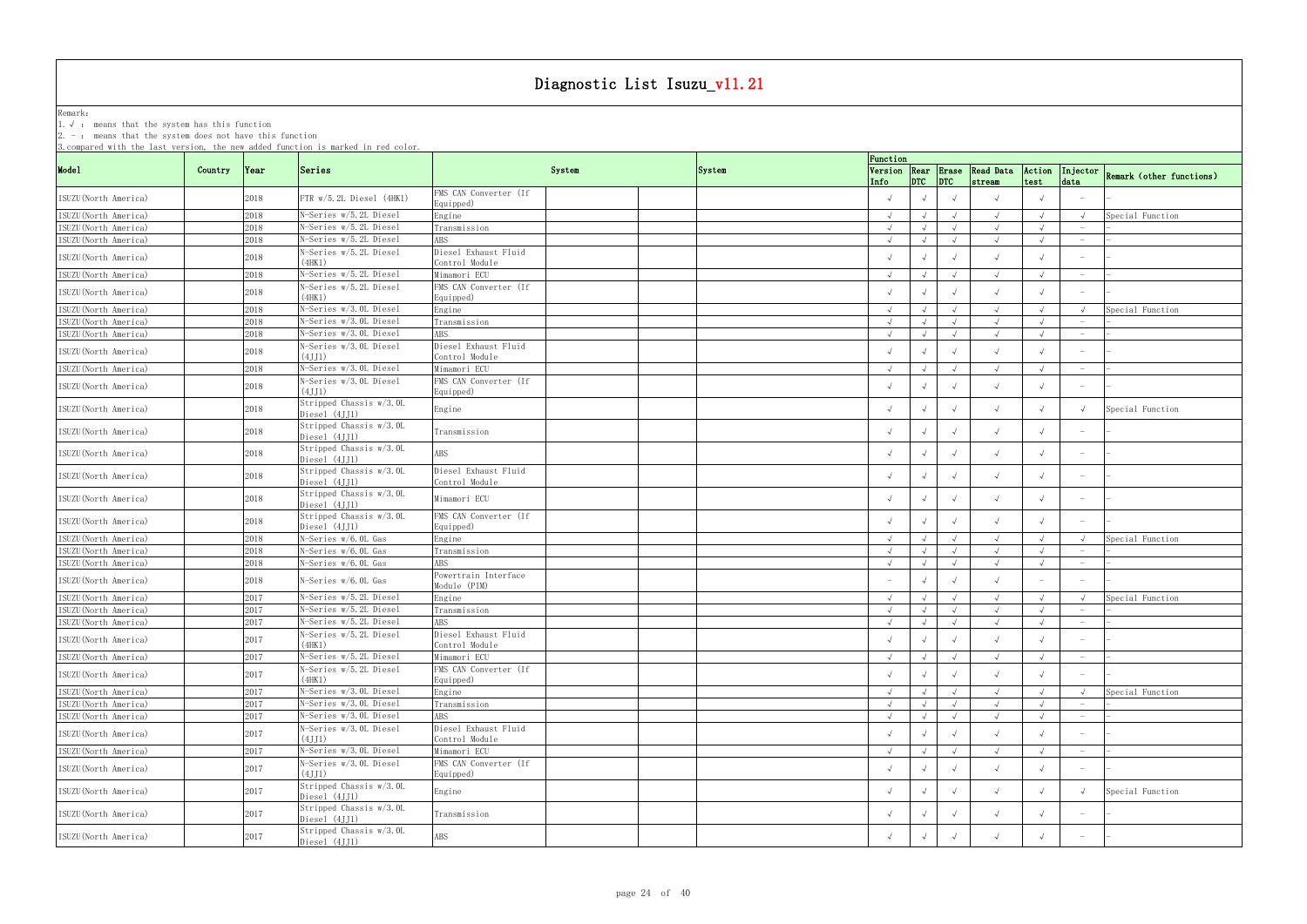Remark: The contract of the contract of  $\mathbb{R}$  and  $\mathbb{R}$  are contract of  $\mathbb{R}$  and  $\mathbb{R}$  are contract of  $\mathbb{R}$  and  $\mathbb{R}$  are contract of  $\mathbb{R}$  and  $\mathbb{R}$  are contract of  $\mathbb{R}$  and  $\mathbb{R}$  are cont 1.√ : means that the system has this function

2. - : means that the system does not have this function

|                                                |         |              |                                          |                                        |        |        | Function   |            |                                           |                                        |                |                                 |                          |
|------------------------------------------------|---------|--------------|------------------------------------------|----------------------------------------|--------|--------|------------|------------|-------------------------------------------|----------------------------------------|----------------|---------------------------------|--------------------------|
| Mode1                                          | Country | Year         | Series                                   |                                        | System | System | Info       |            | $ $ <sub>DTC</sub> $ $ <sub>DTC</sub> $ $ | Version Rear Erase Read Data<br>stream | Action<br>test | Injector<br>data                | Remark (other functions) |
| ISUZU (North America)                          |         | 2017         | Stripped Chassis w/3.0L<br>Diesel (4JJ1) | Diesel Exhaust Fluid<br>Control Module |        |        |            |            |                                           |                                        |                |                                 | Special Function         |
| ISUZU (North America)                          |         | 2017         | Stripped Chassis w/3.0L<br>Diesel (4JJ1) | Mimamori ECU                           |        |        |            |            |                                           |                                        |                |                                 |                          |
| ISUZU (North America)                          |         | 2017         | Stripped Chassis w/3.0L<br>Diesel (4JJ1) | FMS CAN Converter (If<br>Equipped)     |        |        |            |            |                                           | $\sqrt{ }$                             |                |                                 |                          |
| ISUZU (North America)                          |         | 2017         | N-Series w/6.0L Gas                      | Engine                                 |        |        | $\sqrt{ }$ |            |                                           | $\sqrt{ }$                             |                |                                 | Special Function         |
| ISUZU(North America)                           |         | 2017         | N-Series w/6.0L Gas                      | Transmission                           |        |        | $\sqrt{ }$ |            |                                           | $\sqrt{ }$                             |                |                                 |                          |
| ISUZU (North America)                          |         | 2017         | N-Series w/6.OL Gas                      | ABS                                    |        |        | $\sqrt{ }$ |            |                                           |                                        |                |                                 |                          |
| ISUZU (North America)                          |         | 2017         | N-Series w/6.0L Gas                      | Powertrain Interface<br>Module (PIM)   |        |        |            |            |                                           |                                        |                |                                 | Special Function         |
| ISUZU (North America)                          |         | 2017         | N-Series w/6.0L Propane                  | Engine                                 |        |        | $\sqrt{ }$ |            |                                           |                                        |                |                                 | Special Function         |
| ISUZU (North America)                          |         | 2016         | N-Series w/5.2L Diesel                   | Engine                                 |        |        | $\sqrt{ }$ |            |                                           |                                        |                |                                 | Special Function         |
| ISUZU (North America)                          |         | 2016         | N-Series w/5.2L Diesel                   | Transmission                           |        |        | $\sqrt{ }$ |            |                                           | $\sqrt{ }$                             |                |                                 |                          |
| ISUZU (North America)                          |         | 2016         | N-Series w/5.2L Diesel                   | ABS                                    |        |        | $\sqrt{ }$ |            |                                           |                                        |                |                                 |                          |
|                                                |         |              | N-Series w/5.2L Diesel                   | Diesel Exhaust Fluid                   |        |        |            |            |                                           |                                        |                |                                 |                          |
| ISUZU (North America)                          |         | 2016         | (4HK1)                                   | Control Module                         |        |        |            |            |                                           |                                        |                |                                 | Special Function         |
| ISUZU (North America)                          |         | 2016         | N-Series w/5.2L Diesel                   | Mimamori ECU                           |        |        | $\sqrt{ }$ |            |                                           | $\sqrt{ }$                             |                | $-$                             |                          |
| ISUZU (North America)                          |         | 2016         | N-Series w/5.2L Diesel<br>(4HK1)         | FMS CAN Converter (If<br>Equipped)     |        |        |            |            |                                           |                                        |                |                                 |                          |
| ISUZU (North America)                          |         | 2016         | N-Series w/6.0L Gas                      | Engine                                 |        |        | $\sqrt{ }$ |            |                                           | $\sqrt{ }$                             |                |                                 | Special Function         |
| ISUZU (North America)                          |         | 2016         | N-Series w/6.0L Gas                      | Transmission                           |        |        | $\sqrt{ }$ |            |                                           |                                        |                |                                 |                          |
| ISUZU (North America)                          |         | 2016         | N-Series w/6.OL Gas                      | ABS                                    |        |        | $\sqrt{ }$ |            |                                           |                                        |                | $\hspace{0.1mm}-\hspace{0.1mm}$ |                          |
| ISUZU (North America)                          |         | 2016         | N-Series w/6.0L Gas                      | Powertrain Interface<br>Module (PIM)   |        |        |            |            |                                           |                                        |                |                                 | Special Function         |
| ISUZU (North America)                          |         | 2016         | N-Series w/6.0L Propane                  | Engine                                 |        |        | $\sqrt{ }$ |            |                                           | $\sqrt{ }$                             |                |                                 | Special Function         |
| ISUZU (North America)                          |         | 2016         | N-Series w/3.0L Diesel                   | Engine                                 |        |        | $\sqrt{ }$ |            |                                           |                                        |                |                                 | Special Function         |
| ISUZU (North America)                          |         | 2016         | N-Series w/3.0L Diesel                   | Transmission                           |        |        | $\sqrt{ }$ |            | $\sqrt{ }$                                | $\sqrt{ }$                             |                | $\hspace{0.1mm}-\hspace{0.1mm}$ |                          |
| ISUZU (North America)                          |         | 2016         | N-Series w/3.0L Diesel                   | ABS                                    |        |        | $\sqrt{ }$ |            |                                           | $\sqrt{ }$                             |                |                                 |                          |
| ISUZU (North America)                          |         | 2016         | N-Series w/3.OL Diesel<br>(4JJ1)         | Diesel Exhaust Fluid<br>Control Module |        |        |            |            |                                           | $\sqrt{ }$                             |                |                                 | Special Function         |
| ISUZU (North America)                          |         | 2016         | N-Series w/3.0L Diesel                   | Mimamori ECU                           |        |        | $\sqrt{ }$ |            |                                           |                                        |                | $\overline{\phantom{0}}$        |                          |
| ISUZU (North America)                          |         | 2016         | N-Series w/3.OL Diesel<br>(4.LI1)        | FMS CAN Converter (If<br>Equipped)     |        |        |            |            |                                           |                                        |                |                                 |                          |
| ISUZU (North America)                          |         | 2016         | Stripped Chassis w/3.0L<br>Diesel (4JJ1) | Engine                                 |        |        |            |            |                                           |                                        |                |                                 | Special Function         |
| ISUZU (North America)                          |         | 2016         | Stripped Chassis w/3.0L<br>Diesel (4JJ1) | Transmission                           |        |        |            |            |                                           | $\sqrt{ }$                             |                |                                 |                          |
| ISUZU (North America)                          |         | 2016         | Stripped Chassis w/3.0L<br>Diesel (4JJ1) | ABS                                    |        |        | $\sqrt{ }$ | $\sqrt{ }$ | $\sqrt{ }$                                | $\sqrt{ }$                             | $\sqrt{ }$     | $-$                             |                          |
| ISUZU (North America)                          |         | 2016         | Stripped Chassis w/3.0L<br>Diesel (4JJ1) | Diesel Exhaust Fluid<br>Control Module |        |        |            |            |                                           | $\sqrt{ }$                             |                |                                 | Special Function         |
| ISUZU (North America)                          |         | 2016         | Stripped Chassis w/3.0L<br>Diesel (4JJ1) | Mimamori ECU                           |        |        | $\sqrt{ }$ |            |                                           | $\sqrt{ }$                             |                |                                 |                          |
| ISUZU (North America)                          |         | 2016         | Stripped Chassis w/3.0L<br>Diesel (4JJ1) | FMS CAN Converter (If<br>Equipped)     |        |        |            |            |                                           |                                        |                | $\overline{\phantom{0}}$        |                          |
| ISUZU (North America)                          |         | 2015         | N-Series w/5.2L Diesel                   | Engine                                 |        |        | $\sqrt{ }$ |            |                                           | $\sqrt{ }$                             |                |                                 | Special Function         |
| ISUZU(North America)                           |         | 2015         | N-Series w/5.2L Diesel                   | Transmission                           |        |        | $\sqrt{ }$ |            | $\sqrt{ }$                                | $\sqrt{ }$                             |                |                                 |                          |
| ISUZU (North America)                          |         | 2015         | N-Series w/5.2L Diesel                   | ABS                                    |        |        | $\sqrt{ }$ |            |                                           |                                        |                |                                 |                          |
| ISUZU (North America)                          |         | 2015         | N-Series w/5.2L Diesel<br>(4HK1)         | Diesel Exhaust Fluid<br>Control Module |        |        |            |            |                                           |                                        |                |                                 | Special Function         |
| ISUZU (North America)                          |         | 2015         | N-Series w/5.2L Diesel                   | Mimamori ECU                           |        |        | $\sqrt{ }$ |            |                                           |                                        |                |                                 |                          |
|                                                |         |              | N-Series w/5.2L Diesel                   | FMS CAN Converter (If                  |        |        |            |            |                                           |                                        |                |                                 |                          |
| ISUZU (North America)<br>ISUZU (North America) |         | 2015<br>2015 | (4HK1)<br>N-Series w/6.0L Gas            | Equipped)<br>Engine                    |        |        | $\sqrt{ }$ |            |                                           | $\sqrt{ }$                             |                |                                 | Special Function         |
|                                                |         |              |                                          |                                        |        |        |            |            |                                           |                                        |                |                                 |                          |
| ISUZU (North America)                          |         | 2015         | N-Series w/6.0L Gas                      | Transmission                           |        |        | $\sqrt{ }$ |            | $\sqrt{ }$                                | $\sqrt{ }$                             |                |                                 |                          |
| ISUZU (North America)                          |         | 2015         | N-Series w/6.0L Gas                      | ABS                                    |        |        | $\sqrt{ }$ |            |                                           |                                        |                | $-$                             |                          |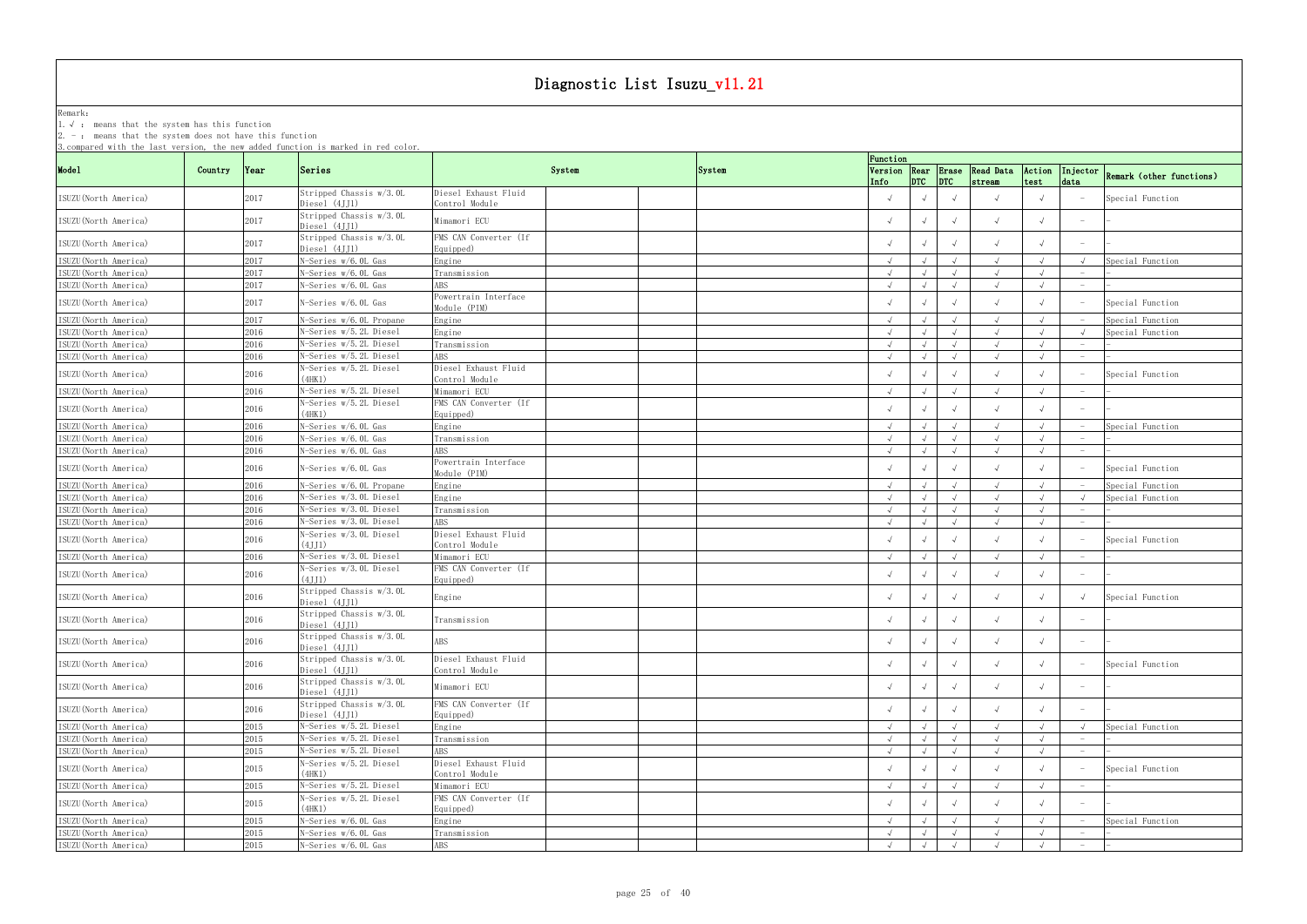Remark: The contract of the contract of  $\mathbb{R}$  and  $\mathbb{R}$  are contract of  $\mathbb{R}$  and  $\mathbb{R}$  are contract of  $\mathbb{R}$  and  $\mathbb{R}$  are contract of  $\mathbb{R}$  and  $\mathbb{R}$  are contract of  $\mathbb{R}$  and  $\mathbb{R}$  are cont

1.√ : means that the system has this function

2. - : means that the system does not have this function

|                       |         |               | <u>J. Compared with the fast version, the new added function is marked in rea coror.</u> |                                        |        | Function   |            |            |                                                                               |            |                                 |                          |
|-----------------------|---------|---------------|------------------------------------------------------------------------------------------|----------------------------------------|--------|------------|------------|------------|-------------------------------------------------------------------------------|------------|---------------------------------|--------------------------|
| Mode1                 | Country | $\gamma$ Year | Series                                                                                   | System                                 | System |            |            |            | Version Rear Erase Read Data Action Injector<br>Info DTC pTC stream test data |            |                                 | Remark (other functions) |
| ISUZU (North America) |         | 2015          | N-Series w/6.0L Gas                                                                      | Powertrain Interface<br>Module (PIM)   |        |            |            |            |                                                                               |            |                                 | Special Function         |
| ISUZU (North America) |         | 2015          | N-Series w/6.0L Propane                                                                  | Engine                                 |        | $\sqrt{ }$ |            |            | $\sqrt{ }$                                                                    |            |                                 | Special Function         |
| ISUZU (North America) |         | 2015          | N-Series w/3.0L Diesel                                                                   | Engine                                 |        | $\sqrt{ }$ |            |            | $\sqrt{ }$                                                                    |            |                                 | Special Function         |
| ISUZU (North America) |         | 2015          | N-Series w/3.0L Diesel                                                                   | Transmission                           |        | $\sqrt{ }$ |            | $\sqrt{ }$ | $\sqrt{ }$                                                                    |            |                                 |                          |
| ISUZU (North America) |         | 2015          | N-Series w/3.0L Diesel                                                                   | ABS                                    |        | $\sqrt{ }$ |            |            |                                                                               |            | $\hspace{0.1mm}-\hspace{0.1mm}$ |                          |
|                       |         |               | N-Series w/3.0L Diesel                                                                   | Diesel Exhaust Fluid                   |        |            |            |            |                                                                               |            |                                 |                          |
| ISUZU (North America) |         | 2015          | (4JJ1)                                                                                   | Control Module                         |        |            |            |            |                                                                               |            |                                 | Special Function         |
| ISUZU (North America) |         | 2015          | N-Series w/3.0L Diesel                                                                   | Mimamori ECU                           |        | $\sqrt{ }$ |            | $\sqrt{ }$ | $\sqrt{ }$                                                                    |            |                                 |                          |
| ISUZU (North America) |         | 2015          | N-Series w/3.OL Diesel<br>(4.1.11)                                                       | FMS CAN Converter (If<br>Equipped)     |        |            |            |            |                                                                               |            |                                 |                          |
| ISUZU (North America) |         | 2015          | Stripped Chassis w/3.0L<br>Diesel (4JJ1)                                                 | Engine                                 |        | $\sqrt{ }$ |            |            |                                                                               |            |                                 | Special Function         |
| ISUZU (North America) |         | 2015          | Stripped Chassis w/3.0L<br>Diesel $(4JJ1)$                                               | Transmission                           |        |            |            | $\sqrt{ }$ |                                                                               |            | $\hspace{0.1mm}-\hspace{0.1mm}$ |                          |
|                       |         |               | Stripped Chassis w/3.0L                                                                  |                                        |        |            |            |            |                                                                               |            |                                 |                          |
| ISUZU (North America) |         | 2015          | Diesel (4JJ1)                                                                            | ABS                                    |        |            |            | $\sqrt{ }$ |                                                                               |            | $\overline{\phantom{0}}$        |                          |
| ISUZU (North America) |         | 2015          | Stripped Chassis w/3.0L<br>Diesel (4JJ1)                                                 | Diesel Exhaust Fluid<br>Control Module |        |            |            | $\sqrt{ }$ |                                                                               |            |                                 | Special Function         |
| ISUZU (North America) |         | 2015          | Stripped Chassis w/3.0L<br>Diesel (4JJ1)                                                 | Mimamori ECU                           |        |            |            |            | $\sqrt{ }$                                                                    |            |                                 |                          |
| ISUZU (North America) |         | 2015          | Stripped Chassis w/3.0L<br>Diesel (4JJ1)                                                 | FMS CAN Converter (If<br>Equipped)     |        |            |            |            |                                                                               |            |                                 |                          |
| ISUZU (North America) |         | 2014          | N-Series w/3.0L Diesel                                                                   | Engine                                 |        | $\sqrt{ }$ |            | $\sqrt{ }$ |                                                                               |            | $\sqrt{ }$                      | Special Function         |
| ISUZU (North America) |         | 2014          | N-Series w/3.0L Diesel                                                                   | Transmission                           |        | $\sqrt{ }$ |            |            | $\sqrt{ }$                                                                    |            |                                 |                          |
| ISUZU (North America) |         | 2014          | N-Series w/3.0L Diesel                                                                   | <b>ABS</b>                             |        |            |            |            | $\sqrt{ }$                                                                    |            | $\hspace{0.1mm}-\hspace{0.1mm}$ |                          |
| ISUZU (North America) |         | 2014          | N-Series w/3.0L Diesel<br>(4.1.11)                                                       | Diesel Exhaust Fluid<br>Control Module |        |            |            |            |                                                                               |            |                                 | Special Function         |
| ISUZU (North America) |         | 2014          | N-Series w/3.0L Diesel                                                                   | Mimamori ECU                           |        | $\sqrt{ }$ |            |            |                                                                               |            |                                 |                          |
|                       |         |               | N-Series w/3.0L Diesel                                                                   | FMS CAN Converter (If                  |        |            |            |            |                                                                               |            |                                 |                          |
| ISUZU (North America) |         | 2014          | (4.1.11)                                                                                 | Equipped)                              |        |            |            |            |                                                                               |            |                                 |                          |
| ISUZU (North America) |         | 2014          | N-Series w/5.2L Diesel                                                                   | Engine                                 |        | $\sqrt{ }$ |            |            | $\sqrt{ }$                                                                    |            |                                 | Special Function         |
| ISUZU(North America)  |         | 2014          | N-Series w/5.2L Diesel                                                                   | Transmission                           |        | $\sqrt{ }$ |            |            |                                                                               |            |                                 |                          |
| ISUZU (North America) |         | 2014          | N-Series w/5.2L Diesel                                                                   | <b>ABS</b>                             |        |            |            |            |                                                                               |            |                                 |                          |
|                       |         |               | N-Series w/5.2L Diesel                                                                   | Diesel Exhaust Fluid                   |        |            |            |            |                                                                               |            |                                 |                          |
| ISUZU (North America) |         | 2014          | (4HK1)                                                                                   | Control Module                         |        |            |            | $\sqrt{ }$ |                                                                               |            |                                 | Special Function         |
| ISUZU (North America) |         | 2014          | N-Series w/5.2L Diesel                                                                   | Mimamori ECU                           |        |            |            |            |                                                                               |            |                                 |                          |
| ISUZU (North America) |         | 2014          | N-Series w/5.2L Diesel<br>(4HK1)                                                         | FMS CAN Converter (If<br>Equipped)     |        |            |            |            |                                                                               |            |                                 |                          |
| ISUZU (North America) |         | 2014          | N-Series w/6.0L Gas                                                                      | Engine                                 |        |            | $\sqrt{ }$ | $\sqrt{ }$ |                                                                               |            |                                 | Special Function         |
| ISUZU (North America) |         | 2014          | N-Series w/6.0L Gas                                                                      | Transmission                           |        | $\sqrt{ }$ | $\sqrt{ }$ | $\sqrt{ }$ | $\sqrt{ }$                                                                    |            | $\hspace{0.1mm}-\hspace{0.1mm}$ |                          |
| ISUZU (North America) |         | 2014          | N-Series w/6.0L Gas                                                                      | ABS                                    |        | $\sqrt{ }$ |            |            | $\sqrt{ }$                                                                    |            | $\hspace{0.1mm}-\hspace{0.1mm}$ |                          |
| ISUZU (North America) |         | 2014          | N-Series w/6.0L Gas                                                                      | Powertrain Interface<br>Module (PIM)   |        |            |            |            | $\sqrt{ }$                                                                    |            |                                 | Special Function         |
| ISUZU (North America) |         | 2014          | N-Series w/6.0L Propane                                                                  | Engine                                 |        | $\sqrt{ }$ |            | $\sqrt{ }$ | $\sqrt{ }$                                                                    | $\sqrt{ }$ |                                 | Special Function         |
| ISUZU (North America) |         | 2014          | Stripped Chassis w/3.0L<br>Diesel (4JJ1)                                                 | Engine                                 |        | $\sqrt{ }$ |            | $\sqrt{ }$ | $\sqrt{ }$                                                                    |            |                                 | Special Function         |
| ISUZU (North America) |         | 2014          | Stripped Chassis w/3.0L<br>Diesel (4JJ1)                                                 | Transmission                           |        |            |            | $\sqrt{ }$ | $\sqrt{ }$                                                                    |            | $\hspace{0.1mm}-\hspace{0.1mm}$ |                          |
| ISUZU (North America) |         | 2014          | Stripped Chassis w/3.0L<br>Diesel (4JJ1)                                                 | ABS                                    |        |            |            | $\sqrt{ }$ | $\sqrt{ }$                                                                    |            |                                 |                          |
| ISUZU (North America) |         | 2014          | Stripped Chassis w/3.0L<br>Diesel (4JJ1)                                                 | Diesel Exhaust Fluid<br>Control Module |        |            |            | $\sqrt{ }$ | $\sqrt{ }$                                                                    |            |                                 | Special Function         |
| ISUZU (North America) |         | 2014          | Stripped Chassis w/3.0L<br>Diesel (4JJ1)                                                 | Mimamori ECU                           |        |            |            |            | $\sqrt{ }$                                                                    |            |                                 |                          |
| ISUZU (North America) |         | 2014          | Stripped Chassis w/3.0L<br>Diesel (4JJ1)                                                 | FMS CAN Converter (If<br>Equipped)     |        | $\sqrt{ }$ |            |            |                                                                               |            |                                 |                          |
|                       |         |               |                                                                                          |                                        |        |            |            |            |                                                                               |            |                                 |                          |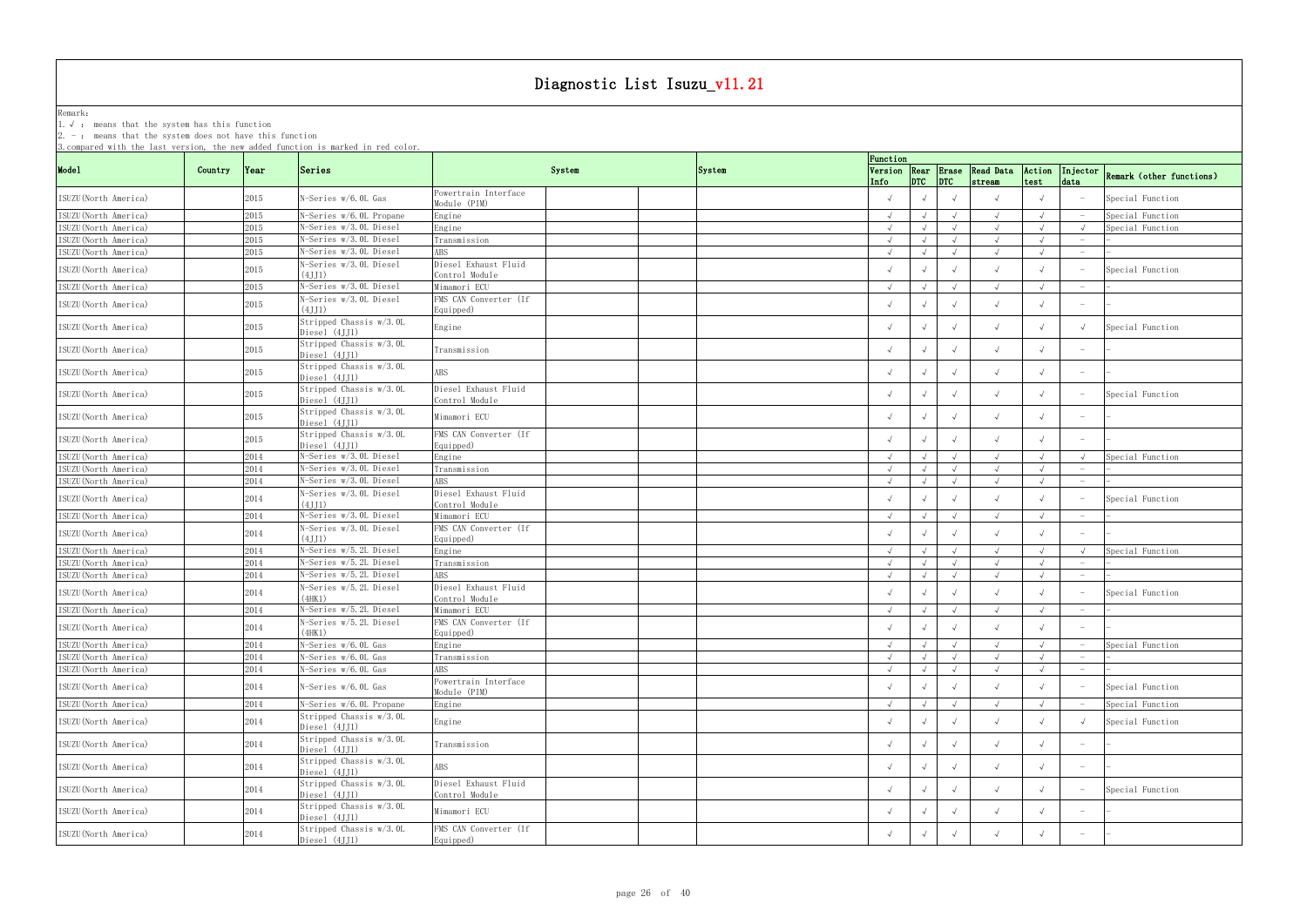Remark: The contract of the contract of  $\mathbb{R}$  and  $\mathbb{R}$  are contract of  $\mathbb{R}$  and  $\mathbb{R}$  are contract of  $\mathbb{R}$  and  $\mathbb{R}$  are contract of  $\mathbb{R}$  and  $\mathbb{R}$  are contract of  $\mathbb{R}$  and  $\mathbb{R}$  are cont

1.√ : means that the system has this function

|                       |         |               | 3. compared with the last version, the new added function is marked in red color. |               |                                     | Function   |            |                 |                                        |                |                                   |                          |
|-----------------------|---------|---------------|-----------------------------------------------------------------------------------|---------------|-------------------------------------|------------|------------|-----------------|----------------------------------------|----------------|-----------------------------------|--------------------------|
| Mode1                 | Country | $\gamma$ Year | Series                                                                            | System        | System                              | Info       |            | $ DTC $ $ DTC $ | Version Rear Erase Read Data<br>stream | Action<br>test | Injector<br>data                  | Remark (other functions) |
| ISUZU (North America) |         | 2013          | N-Series w/5.2L<br>Diesel (4HK1) (AUTO)                                           | ower system?  | Engine                              |            |            | $\sqrt{ }$      |                                        |                |                                   | Special function         |
| ISUZU (North America) |         | 2013          | N-Series w/5.2L<br>Diesel (4HK1) (AUTO)                                           | Power system  | Diesel Exhaust Fluid Control Module |            |            | $\sqrt{ }$      | $\sqrt{ }$                             |                |                                   |                          |
| ISUZU (North America) |         | 2013          | N-Series w/5.2L<br>Diesel (4HK1) (AUTO)                                           | Transmission  |                                     | $\sqrt{ }$ |            |                 | $\sqrt{ }$                             |                |                                   |                          |
| ISUZU (North America) |         | 2013          | N-Series w/5.2L<br>Diesel (4HK1) (AUTO)                                           | Chassis       | ABS                                 |            |            |                 | $\sqrt{ }$                             |                |                                   |                          |
| ISUZU (North America) |         | 2013          | N-Series w/5.2L<br>Diesel (4HK1) (AUTO)                                           | Car body      | Mimamori ECU                        |            |            |                 |                                        |                |                                   | Special function         |
| ISUZU (North America) |         | 2013          | N-Series w/5.2L<br>Diesel (4HK1) (MANUAL)                                         | ower system?  | Engine                              |            |            |                 |                                        |                |                                   | Special function         |
| ISUZU (North America) |         | 2013          | N-Series w/5.2L<br>Diesel (4HK1) (MANUAL)                                         | Power system? | Diesel Exhaust Fluid Control Module |            |            | $\sqrt{ }$      | $\sqrt{ }$                             |                |                                   |                          |
| ISUZU (North America) |         | 2013          | N-Series w/5.2L<br>Diesel (4HK1) (MANUAL)                                         | Chassis       | ABS                                 |            |            | $\sqrt{ }$      | $\sqrt{ }$                             |                |                                   |                          |
| ISUZU (North America) |         | 2013          | N-Series w/5.2L<br>Diesel (4HK1) (MANUAL)                                         | Car body      | Mimamori ECU                        |            |            |                 | $\sqrt{ }$                             |                |                                   | Special function         |
| ISUZU (North America) |         | 2012          | N-Series w/5.2L<br>Diesel (4HK1) (AUTO)                                           | Power system  | Engine                              |            |            |                 |                                        |                |                                   | Special function         |
| ISUZU (North America) |         | 2012          | N-Series w/5.2L<br>Diesel (4HK1) (AUTO)                                           | ower system?  | Diesel Exhaust Fluid Control Module |            |            |                 | $\sqrt{ }$                             |                |                                   |                          |
| ISUZU (North America) |         | 2012          | N-Series w/5.2L<br>Diesel (4HK1) (AUTO)                                           | Transmission  |                                     | $\sqrt{ }$ |            | $\sqrt{ }$      | $\sqrt{ }$                             |                | $\overline{\phantom{0}}$          |                          |
| ISUZU (North America) |         | 2012          | $N-Series w/5.2L$<br>Diesel (4HK1) (AUTO)                                         | Chassis       | ABS                                 |            |            |                 |                                        |                | $\overline{\phantom{0}}$          |                          |
| ISUZU (North America) |         | 2012          | N-Series w/5.2L<br>Diesel (4HK1) (AUTO)                                           | Car body      | Mimamori ECU                        |            |            | $\sqrt{ }$      | $\sqrt{ }$                             |                |                                   | Special function         |
| ISUZU (North America) |         | 2012          | N-Series w/5.2L<br>Diesel (4HK1) (MANUAL)                                         | Power system  | Engine                              |            |            |                 | $\sqrt{ }$                             |                |                                   | Special function         |
| ISUZU (North America) |         | 2012          | N-Series w/5.2L<br>Diesel (4HK1) (MANUAL)                                         | ower system?  | Diesel Exhaust Fluid Control Module |            |            |                 | $\sqrt{ }$                             |                |                                   |                          |
| ISUZU (North America) |         | 2012          | N-Series w/5.2L<br>Diesel (4HK1) (MANUAL)                                         | Chassis       | \BS                                 | $\sqrt{ }$ |            |                 |                                        |                |                                   |                          |
| ISUZU (North America) |         | 2012          | N-Series w/5.2L<br>Diesel (4HK1) (MANUAL)                                         | Car body      | Mimamori ECU                        |            |            |                 |                                        |                |                                   | Special function         |
| ISUZU (North America) |         | 2011          | N-Series w/5.2L<br>Diesel(4HK1)(AUTO)                                             | Power system? | Engine                              | $\sqrt{ }$ |            | $\sqrt{ }$      | $\sqrt{ }$                             |                |                                   | Special function         |
| ISUZU (North America) |         | 2011          | N-Series w/5.2L<br>Diesel (4HK1) (AUTO)                                           | Power system  | Diesel Exhaust Fluid Control Module | $\sqrt{ }$ | $\sqrt{ }$ | $\sqrt{ }$      |                                        |                |                                   |                          |
| ISUZU (North America) |         | 2011          | N-Series w/5.2L<br>Diesel (4HK1) (AUTO)                                           | Transmission  | AT                                  | $\sqrt{ }$ | $\sqrt{ }$ | $\sqrt{ }$      | $\sqrt{ }$                             |                | $\hspace{0.1mm}-\hspace{0.1mm}$   |                          |
| ISUZU (North America) |         | 2011          | N-Series w/5.2L<br>Diesel (4HK1) (AUTO)                                           | Chassis       | ABS                                 | $\sqrt{ }$ |            |                 | $\sqrt{ }$                             |                |                                   |                          |
| ISUZU (North America) |         | 2011          | N-Series w/5.2L<br>Diesel (4HK1) (AUTO)                                           | Car body      | Mimamori ECU                        |            |            |                 | $\sqrt{ }$                             |                |                                   | Special function         |
| ISUZU (North America) |         | 2011          | N-Series w/5.2L<br>Diesel (4HK1) (MANUAL)                                         | ower system?  | Engine                              | $\sqrt{ }$ |            | $\sqrt{ }$      | $\sqrt{ }$                             |                |                                   | Special function         |
| ISUZU (North America) |         | 2011          | N-Series w/5.2L<br>Diesel (4HK1) (MANUAL)                                         | Power system  | Diesel Exhaust Fluid Control Module |            |            | $\sqrt{ }$      | $\sqrt{ }$                             |                | $\hspace{1.0cm} - \hspace{1.0cm}$ |                          |
| ISUZU (North America) |         | 2011          | N-Series w/5.2L<br>Diesel (4HK1) (MANUAL)                                         | Chassis       | ABS                                 | $\sqrt{ }$ |            | $\sqrt{ }$      | $\sqrt{ }$                             |                |                                   |                          |
| ISUZU (North America) |         | 2011          | N-Series w/5.2L<br>Diesel (4HK1) (MANUAL)                                         | Car body      | Mimamori ECU                        |            |            | $\sqrt{ }$      | $\sqrt{ }$                             |                |                                   | Special function         |
| ISUZU (North America) |         | 2010          | N-Series w/5.2L<br>Diesel (4HK1) (AUTO)                                           | Power system  | Engine                              |            |            | $\sqrt{ }$      | $\sqrt{ }$                             |                |                                   | Special function         |
| ISUZU (North America) |         | 2010          | N-Series w/5.2L<br>Diesel (4HK1) (AUTO)                                           | Transmission  |                                     | $\sqrt{ }$ |            |                 | $\sqrt{ }$                             |                |                                   |                          |
| ISUZU (North America) |         | 2010          | N-Series w/5.2L<br>Diesel (4HK1) (AUTO)                                           | Chassis       | <b>\BS</b>                          |            |            |                 | $\sqrt{ }$                             |                |                                   |                          |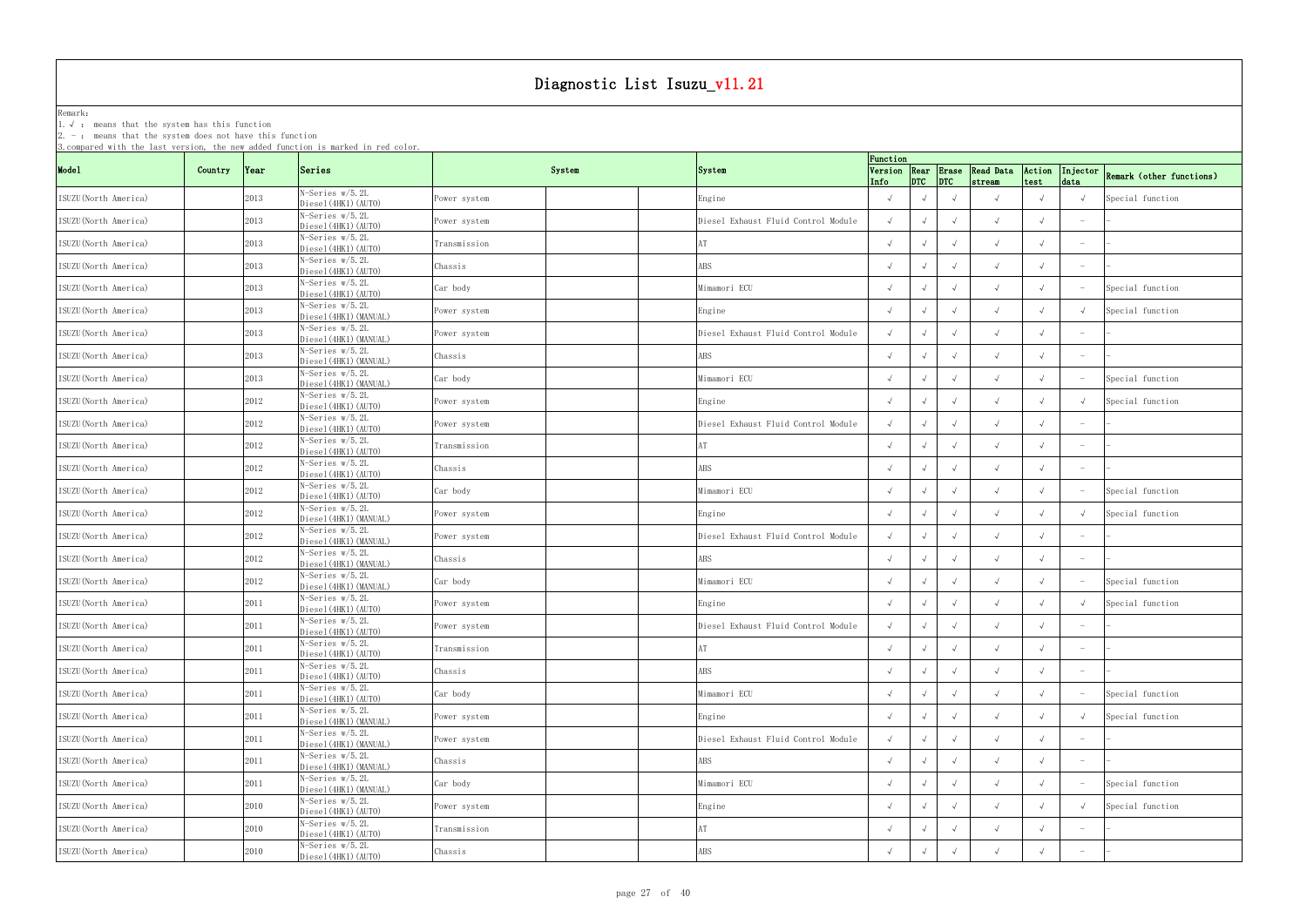Remark: The contract of the contract of  $\mathbb{R}$  and  $\mathbb{R}$  are contract of  $\mathbb{R}$  and  $\mathbb{R}$  are contract of  $\mathbb{R}$  and  $\mathbb{R}$  are contract of  $\mathbb{R}$  and  $\mathbb{R}$  are contract of  $\mathbb{R}$  and  $\mathbb{R}$  are cont

1.√ : means that the system has this function

2. - : means that the system does not have this function

|                       |                          | s,compared with the last version, the new added function is marked in red color. |              |        |                | Function        |                 |            |            |            |                                 |                          |
|-----------------------|--------------------------|----------------------------------------------------------------------------------|--------------|--------|----------------|-----------------|-----------------|------------|------------|------------|---------------------------------|--------------------------|
| Mode1                 | Country<br>$\gamma$ Year | Series                                                                           |              | System | System         | Version<br>Info | $ DTC $ $ DTC $ |            | stream     | test       | Injector<br>data                | Remark (other functions) |
| ISUZU (North America) | 2009                     | N-Series w/5.2L<br>Diesel (4HK1) (AUTO)                                          | Power system |        | Engine         |                 |                 |            | $\sqrt{ }$ |            |                                 | Special function         |
| ISUZU (North America) | 2009                     | N-Series w/5.2L<br>Diesel (4HK1) (AUTO)                                          | Transmission |        |                |                 |                 |            | $\sqrt{ }$ |            |                                 |                          |
| ISUZU (North America) | 2009                     | N-Series w/5.2L<br>Diesel (4HK1) (AUTO)                                          | Chassis      |        | ABS            |                 |                 |            | $\sqrt{ }$ |            |                                 |                          |
| ISUZU (North America) | 2009                     | N-Series w/5.2L<br>Diesel (4HK1) (MANUAL)                                        | Power system |        | Engine         | $\sqrt{ }$      |                 |            | $\sqrt{ }$ |            |                                 | Special function         |
| ISUZU (North America) | 2009                     | N-Series w/5.2L<br>Diesel (4HK1) (MANUAL)                                        | Chassis      |        | ABS            |                 |                 |            | $\sqrt{ }$ |            | $\hspace{0.1mm}-\hspace{0.1mm}$ |                          |
| ISUZU (North America) | 2008                     | N-Series w/5.2L<br>Diesel (4HK1) (AUTO)                                          | Power system |        | Engine         | $\sqrt{ }$      |                 |            | $\sqrt{ }$ |            |                                 | Special function         |
| ISUZU (North America) | 2008                     | N-Series w/5.2L<br>Diesel (4HK1) (AUTO)                                          | Transmission |        |                |                 |                 |            | $\sqrt{ }$ |            | $\overline{\phantom{m}}$        |                          |
| ISUZU (North America) | 2008                     | N-Series w/5.2L<br>Diesel (4HK1) (AUTO)                                          | Chassis      |        | ABS            |                 |                 |            | $\sqrt{ }$ |            |                                 |                          |
| ISUZU (North America) | 2008                     | N-Series w/5.2L<br>Diesel (4HK1) (MANUAL)                                        | Power system |        | Engine         |                 |                 |            | $\sqrt{ }$ |            |                                 | Special function         |
| ISUZU (North America) | 2008                     | N-Series w/5.2L<br>Diesel (4HK1) (MANUAL)                                        | Chassis      |        | ABS            |                 |                 |            | $\sqrt{ }$ |            | $\overline{\phantom{m}}$        |                          |
| ISUZU(North America)  | 2007                     | N/W Series w/5.2L<br>Diesel (4HK1) (AUTO) (12,000 1b Power system<br>GVWR)       |              |        | Engine         |                 |                 |            | $\sqrt{ }$ |            |                                 | Special function         |
| ISUZU (North America) | 2007                     | N/W Series w/5.2L<br>Diesel (4HK1) (AUTO) (12,001 1b Transmission<br>GVWR)       |              |        |                |                 |                 |            | $\sqrt{ }$ |            | $\hspace{0.1mm}-\hspace{0.1mm}$ |                          |
| ISUZU (North America) | 2007                     | N/W Series w/5.2L<br>Diesel(4HK1)(AUT0)(12,0021b Chassis)<br>GVWR)               |              |        | ABS            |                 |                 |            | $\sqrt{ }$ |            |                                 |                          |
| ISUZU (North America) | 2007                     | N/W Series w/5.2L<br>Diesel (4HK1) (AUTO) (Non<br>12,000 lb GVWR)                | Power system |        | Engine         |                 |                 |            | $\sqrt{ }$ |            |                                 |                          |
| ISUZU (North America) | 2007                     | N/W Series w/5.2L<br>Diesel (4HK1) (AUTO) (Non<br>12,001 lb GVWR)                | Transmission |        |                | $\sqrt{ }$      |                 |            | $\sqrt{ }$ |            |                                 |                          |
| ISUZU (North America) | 2007                     | N/W Series w/5.2L<br>Diesel (4HK1) (AUTO) (Non<br>12,002 1b GVWR)                | Chassis      |        | ABS            |                 |                 |            | $\sqrt{ }$ |            |                                 |                          |
| ISUZU (North America) | 2007                     | N/W Series w/6.0L Gas (AUTO)                                                     | Power system |        | Engine         | $\sqrt{ }$      | $\sqrt{ }$      |            | $\sqrt{ }$ |            |                                 |                          |
| ISUZU (North America) | 2007                     | N/W Series w/6.0L Gas (AUTO) Transmission                                        |              |        |                |                 | $\sqrt{ }$      |            |            |            |                                 |                          |
| ISUZU (North America) | 2007                     | N/W Series w/6.0L Gas (AUTO) Chassis                                             |              |        | ABS            | $\sqrt{ }$      | $\sqrt{ }$      | $\sqrt{ }$ | $\sqrt{ }$ | $\sqrt{ }$ | $\sqrt{ }$                      |                          |
| ISUZU (North America) | 2006                     | N/W Series w/5.2L<br>Diesel (4HK1) (AUTO)                                        | Power system |        | Engine         | $\sqrt{ }$      |                 |            | $\sqrt{ }$ |            |                                 |                          |
| ISUZU (North America) | 2006                     | N/W Series w/5.2L<br>Diesel (4HK1) (AUTO)                                        | Transmission |        | AT             |                 |                 |            | $\sqrt{ }$ |            | $\hspace{0.1mm}-\hspace{0.1mm}$ |                          |
| ISUZU(North America)  | 2006                     | N/W Series w/5.2L<br>Diesel (4HK1) (AUTO)                                        | Chassis      |        | ABS            |                 |                 | $\sqrt{ }$ | $\sqrt{ }$ |            |                                 | Special function         |
| ISUZU (North America) | 2006                     | N/W Series w/5.2L<br>Diesel (4HK1) (MANUAL)                                      | Power system |        | ${\tt Engine}$ |                 |                 |            | $\sqrt{ }$ |            |                                 |                          |
| ISUZU (North America) | 2006                     | N/W Series w/5.2L<br>Diesel (4HK1) (MANUAL)                                      | Chassis      |        | ABS            |                 |                 |            | $\sqrt{ }$ |            |                                 |                          |
| ISUZU (North America) | 2006                     | N/W Series w/6.0L Gas (AUTO)                                                     | Power system |        | Engine         | $\sqrt{ }$      | $\sqrt{ }$      | $\sqrt{ }$ | $\sqrt{ }$ |            | $\sqrt{ }$                      |                          |
| ISUZU (North America) | 2006                     | N/W Series w/6.0L Gas (AUTO)                                                     | Transmission |        |                | $\sqrt{ }$      | $\sqrt{ }$      | $\sqrt{ }$ | $\sqrt{ }$ |            | $\sqrt{ }$                      |                          |
| ISUZU (North America) | 2006                     | N/W Series w/6.0L Gas (AUTO)                                                     | Chassis      |        | ABS            | $\sqrt{ }$      | $\sqrt{ }$      | $\sqrt{ }$ | $\sqrt{ }$ |            | $\sqrt{ }$                      |                          |
| ISUZU (North America) | 2005                     | N-Series w/5.2L<br>Diesel (4HK1) (AUTO)                                          | Power system |        | Engine         | $\sqrt{ }$      |                 |            | $\sqrt{ }$ |            |                                 | Special function         |
| ISUZU (North America) | 2005                     | N-Series w/5.2L<br>Diesel (4HK1) (AUTO)                                          | Transmission |        |                |                 |                 |            | $\sqrt{ }$ |            | $\overline{\phantom{m}}$        |                          |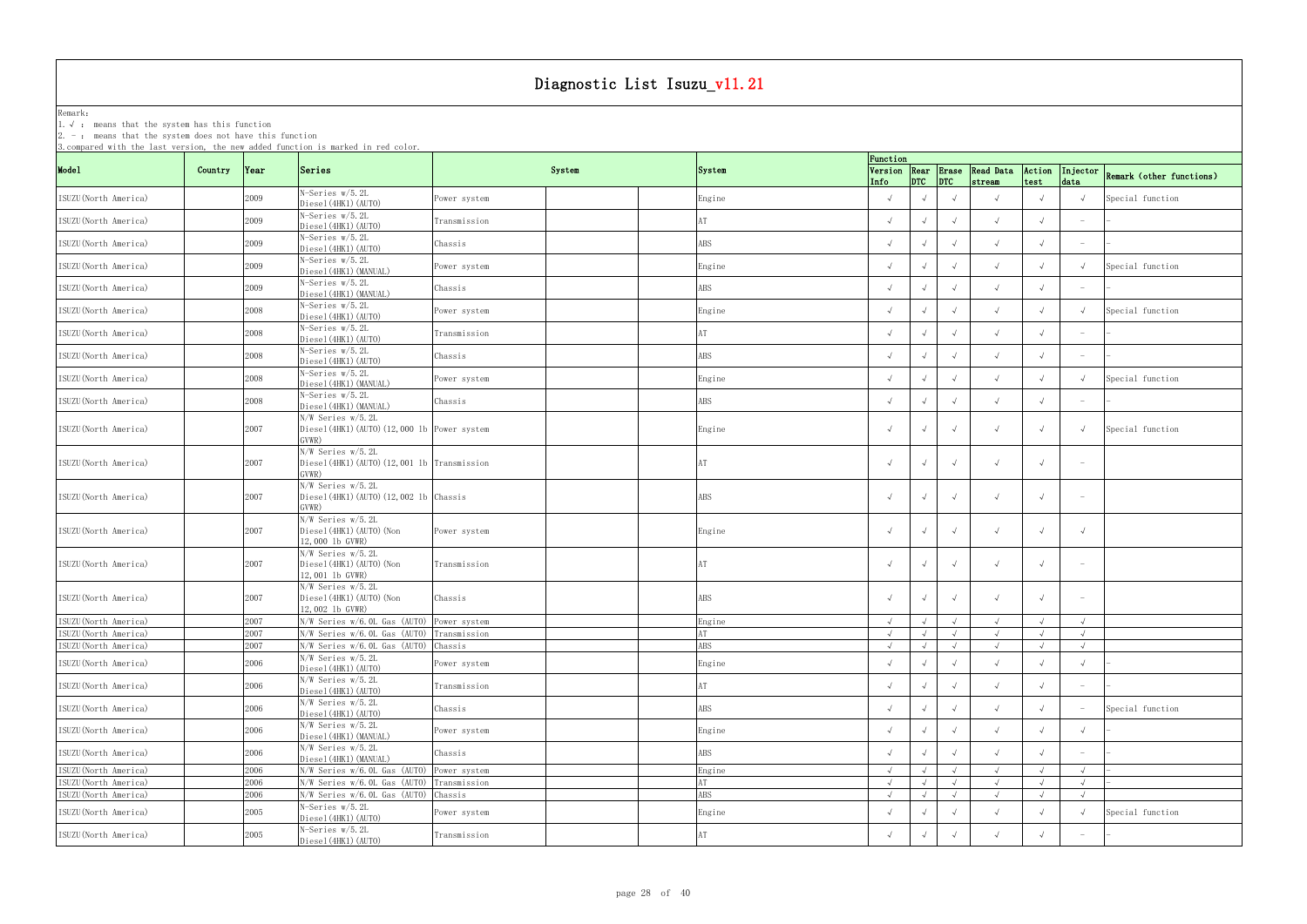Remark: The contract of the contract of  $\mathbb{R}$  and  $\mathbb{R}$  are contract of  $\mathbb{R}$  and  $\mathbb{R}$  are contract of  $\mathbb{R}$  and  $\mathbb{R}$  are contract of  $\mathbb{R}$  and  $\mathbb{R}$  are contract of  $\mathbb{R}$  and  $\mathbb{R}$  are cont

1.√ : means that the system has this function

| Function<br>Version Rear Erase Read Data Action<br>Mode1<br>Series<br>System<br>Country Year<br>System<br>$ $ <sub>DTC</sub> $ $ <sub>DTC</sub><br>strean<br>test<br>Info<br>N-Series w/5.2L<br>2005<br>ISUZU (North America)<br>ABS<br>Chassis<br>Diesel (4HK1) (AUTO)<br>N-Series w/5.2L<br>2005<br>ISUZU (North America)<br>Engine<br>$\sqrt{ }$<br>Power system<br>$\sqrt{ }$<br>$\sqrt{ }$<br>Diesel (4HK1) (AUTO)<br>N-Series w/5.2L<br>2005<br>ABS<br>ISUZU (North America)<br>Chassis<br>$\sqrt{ }$<br>Diesel (4HK1) (AUTO)<br>2005<br>N/W Series w/6.0L Gas (AUTO)<br>ISUZU (North America)<br>Power system<br>Engine<br>$\sqrt{ }$<br>$\sqrt{ }$<br>ISUZU (North America)<br>2005<br>N/W Series w/6.0L Gas (AUTO)<br>Transmission<br>AT<br>$\sqrt{ }$<br>$\sqrt{ }$<br>2005<br>ABS<br>ISUZU (North America)<br>N/W Series w/6.0L Gas (AUTO)<br>Chassis<br>$\sqrt{ }$<br>$\sqrt{ }$<br>H/C Series w/7.8L<br>2005<br>ISUZU (North America)<br>Engine<br>Power system<br>$\sqrt{ }$<br>Diesel (6HK1) (AUTO)<br>H/C Series w/7.8L<br>2005<br>Transmission<br>ISUZU (North America)<br>$\sqrt{ }$<br>Diesel (6HK1) (AUTO)<br>H/C Series w/7.8L<br>2005<br>ABS<br>ISUZU (North America)<br>Chassis<br>$\sqrt{ }$<br>$\sqrt{ }$<br>Diesel (6HK1) (AUTO)<br>H/C Series w/7.8L<br>2005<br>IPC<br>ISUZU (North America)<br>Car body<br>$\sqrt{ }$<br>$\sqrt{ }$<br>Diesel (6HK1) (AUTO)<br>H/C Series w/7.8L<br>2005<br>ISUZU (North America)<br>Car body<br>Chime<br>$\sqrt{ }$<br>$\sqrt{ }$<br>$\sqrt{ }$<br>Diesel (6HK1) (AUTO)<br>H/C Series w/7.8L<br>2005<br>ISUZU (North America)<br>Power system<br>Engine<br>$\sqrt{ }$<br>Diesel (6HK1) (MANUAL)<br>H/C Series w/7.8L<br>2005<br>ABS<br>ISUZU (North America)<br>Chassis<br>$\sqrt{ }$<br>Diesel (6HK1) (MANUAL)<br>H/C Series w/7.8L<br>ISUZU (North America)<br>2005<br>IPC<br>Car body<br>$\sqrt{ }$<br>$\sqrt{ }$<br>Diesel (6HK1) (MANUAL)<br>H/C Series w/7.8L<br>2005<br>ISUZU (North America)<br>Car body<br>Chime<br>Diesel (6HK1) (MANUAL)<br>F/T Series w/7.8L<br>2005<br>ISUZU (North America)<br>Power system<br>Engine<br>Diesel (6HK1) (AUTO) | Injector<br>Remark (other functions)<br>data            |
|--------------------------------------------------------------------------------------------------------------------------------------------------------------------------------------------------------------------------------------------------------------------------------------------------------------------------------------------------------------------------------------------------------------------------------------------------------------------------------------------------------------------------------------------------------------------------------------------------------------------------------------------------------------------------------------------------------------------------------------------------------------------------------------------------------------------------------------------------------------------------------------------------------------------------------------------------------------------------------------------------------------------------------------------------------------------------------------------------------------------------------------------------------------------------------------------------------------------------------------------------------------------------------------------------------------------------------------------------------------------------------------------------------------------------------------------------------------------------------------------------------------------------------------------------------------------------------------------------------------------------------------------------------------------------------------------------------------------------------------------------------------------------------------------------------------------------------------------------------------------------------------------------------------------------------------------------------------------------------------------------------------------------------------------------------------------------------------------------------------------------|---------------------------------------------------------|
|                                                                                                                                                                                                                                                                                                                                                                                                                                                                                                                                                                                                                                                                                                                                                                                                                                                                                                                                                                                                                                                                                                                                                                                                                                                                                                                                                                                                                                                                                                                                                                                                                                                                                                                                                                                                                                                                                                                                                                                                                                                                                                                          |                                                         |
|                                                                                                                                                                                                                                                                                                                                                                                                                                                                                                                                                                                                                                                                                                                                                                                                                                                                                                                                                                                                                                                                                                                                                                                                                                                                                                                                                                                                                                                                                                                                                                                                                                                                                                                                                                                                                                                                                                                                                                                                                                                                                                                          |                                                         |
|                                                                                                                                                                                                                                                                                                                                                                                                                                                                                                                                                                                                                                                                                                                                                                                                                                                                                                                                                                                                                                                                                                                                                                                                                                                                                                                                                                                                                                                                                                                                                                                                                                                                                                                                                                                                                                                                                                                                                                                                                                                                                                                          | Special function                                        |
|                                                                                                                                                                                                                                                                                                                                                                                                                                                                                                                                                                                                                                                                                                                                                                                                                                                                                                                                                                                                                                                                                                                                                                                                                                                                                                                                                                                                                                                                                                                                                                                                                                                                                                                                                                                                                                                                                                                                                                                                                                                                                                                          |                                                         |
|                                                                                                                                                                                                                                                                                                                                                                                                                                                                                                                                                                                                                                                                                                                                                                                                                                                                                                                                                                                                                                                                                                                                                                                                                                                                                                                                                                                                                                                                                                                                                                                                                                                                                                                                                                                                                                                                                                                                                                                                                                                                                                                          | $\sqrt{ }$                                              |
|                                                                                                                                                                                                                                                                                                                                                                                                                                                                                                                                                                                                                                                                                                                                                                                                                                                                                                                                                                                                                                                                                                                                                                                                                                                                                                                                                                                                                                                                                                                                                                                                                                                                                                                                                                                                                                                                                                                                                                                                                                                                                                                          | $\sqrt{ }$                                              |
|                                                                                                                                                                                                                                                                                                                                                                                                                                                                                                                                                                                                                                                                                                                                                                                                                                                                                                                                                                                                                                                                                                                                                                                                                                                                                                                                                                                                                                                                                                                                                                                                                                                                                                                                                                                                                                                                                                                                                                                                                                                                                                                          | $\sqrt{ }$                                              |
|                                                                                                                                                                                                                                                                                                                                                                                                                                                                                                                                                                                                                                                                                                                                                                                                                                                                                                                                                                                                                                                                                                                                                                                                                                                                                                                                                                                                                                                                                                                                                                                                                                                                                                                                                                                                                                                                                                                                                                                                                                                                                                                          |                                                         |
|                                                                                                                                                                                                                                                                                                                                                                                                                                                                                                                                                                                                                                                                                                                                                                                                                                                                                                                                                                                                                                                                                                                                                                                                                                                                                                                                                                                                                                                                                                                                                                                                                                                                                                                                                                                                                                                                                                                                                                                                                                                                                                                          |                                                         |
|                                                                                                                                                                                                                                                                                                                                                                                                                                                                                                                                                                                                                                                                                                                                                                                                                                                                                                                                                                                                                                                                                                                                                                                                                                                                                                                                                                                                                                                                                                                                                                                                                                                                                                                                                                                                                                                                                                                                                                                                                                                                                                                          |                                                         |
|                                                                                                                                                                                                                                                                                                                                                                                                                                                                                                                                                                                                                                                                                                                                                                                                                                                                                                                                                                                                                                                                                                                                                                                                                                                                                                                                                                                                                                                                                                                                                                                                                                                                                                                                                                                                                                                                                                                                                                                                                                                                                                                          |                                                         |
|                                                                                                                                                                                                                                                                                                                                                                                                                                                                                                                                                                                                                                                                                                                                                                                                                                                                                                                                                                                                                                                                                                                                                                                                                                                                                                                                                                                                                                                                                                                                                                                                                                                                                                                                                                                                                                                                                                                                                                                                                                                                                                                          |                                                         |
|                                                                                                                                                                                                                                                                                                                                                                                                                                                                                                                                                                                                                                                                                                                                                                                                                                                                                                                                                                                                                                                                                                                                                                                                                                                                                                                                                                                                                                                                                                                                                                                                                                                                                                                                                                                                                                                                                                                                                                                                                                                                                                                          |                                                         |
|                                                                                                                                                                                                                                                                                                                                                                                                                                                                                                                                                                                                                                                                                                                                                                                                                                                                                                                                                                                                                                                                                                                                                                                                                                                                                                                                                                                                                                                                                                                                                                                                                                                                                                                                                                                                                                                                                                                                                                                                                                                                                                                          |                                                         |
|                                                                                                                                                                                                                                                                                                                                                                                                                                                                                                                                                                                                                                                                                                                                                                                                                                                                                                                                                                                                                                                                                                                                                                                                                                                                                                                                                                                                                                                                                                                                                                                                                                                                                                                                                                                                                                                                                                                                                                                                                                                                                                                          |                                                         |
|                                                                                                                                                                                                                                                                                                                                                                                                                                                                                                                                                                                                                                                                                                                                                                                                                                                                                                                                                                                                                                                                                                                                                                                                                                                                                                                                                                                                                                                                                                                                                                                                                                                                                                                                                                                                                                                                                                                                                                                                                                                                                                                          |                                                         |
|                                                                                                                                                                                                                                                                                                                                                                                                                                                                                                                                                                                                                                                                                                                                                                                                                                                                                                                                                                                                                                                                                                                                                                                                                                                                                                                                                                                                                                                                                                                                                                                                                                                                                                                                                                                                                                                                                                                                                                                                                                                                                                                          |                                                         |
| F/T Series w/7.8L<br>2005<br>ISUZU (North America)<br>Transmission<br>$\sqrt{ }$<br>Diesel (6HK1) (AUTO)                                                                                                                                                                                                                                                                                                                                                                                                                                                                                                                                                                                                                                                                                                                                                                                                                                                                                                                                                                                                                                                                                                                                                                                                                                                                                                                                                                                                                                                                                                                                                                                                                                                                                                                                                                                                                                                                                                                                                                                                                 |                                                         |
| F/T Series w/7.8L<br>2005<br>ABS<br>ISUZU (North America)<br>Chassis<br>$\sqrt{ }$<br>Diesel (6HK1) (AUTO)                                                                                                                                                                                                                                                                                                                                                                                                                                                                                                                                                                                                                                                                                                                                                                                                                                                                                                                                                                                                                                                                                                                                                                                                                                                                                                                                                                                                                                                                                                                                                                                                                                                                                                                                                                                                                                                                                                                                                                                                               |                                                         |
| F/T Series w/7.8L<br>IPC<br>2005<br>ISUZU (North America)<br>Car body<br>Diesel (6HK1) (AUTO)                                                                                                                                                                                                                                                                                                                                                                                                                                                                                                                                                                                                                                                                                                                                                                                                                                                                                                                                                                                                                                                                                                                                                                                                                                                                                                                                                                                                                                                                                                                                                                                                                                                                                                                                                                                                                                                                                                                                                                                                                            |                                                         |
| F/T Series w/7.8L<br>2005<br>ISUZU (North America)<br>Car body<br>Chime<br>$\sqrt{ }$<br>Diesel (6HK1) (AUTO)                                                                                                                                                                                                                                                                                                                                                                                                                                                                                                                                                                                                                                                                                                                                                                                                                                                                                                                                                                                                                                                                                                                                                                                                                                                                                                                                                                                                                                                                                                                                                                                                                                                                                                                                                                                                                                                                                                                                                                                                            |                                                         |
| $F/T$ Series w/7.8L<br>ISUZU (North America)<br>2005<br>Engine<br>Power system<br>$\sqrt{ }$<br>$\sqrt{ }$<br>Diesel (6HK1) (MANUAL)                                                                                                                                                                                                                                                                                                                                                                                                                                                                                                                                                                                                                                                                                                                                                                                                                                                                                                                                                                                                                                                                                                                                                                                                                                                                                                                                                                                                                                                                                                                                                                                                                                                                                                                                                                                                                                                                                                                                                                                     |                                                         |
| $\overline{F/T}$ Series w/7.8L<br>ISUZU (North America)<br>ABS<br>2005<br>Chassis<br>$\sqrt{ }$<br>$\sqrt{ }$<br>$\sqrt{ }$<br>$\sqrt{ }$<br>$\sqrt{ }$<br>Diesel (6HK2) (MANUAL)                                                                                                                                                                                                                                                                                                                                                                                                                                                                                                                                                                                                                                                                                                                                                                                                                                                                                                                                                                                                                                                                                                                                                                                                                                                                                                                                                                                                                                                                                                                                                                                                                                                                                                                                                                                                                                                                                                                                        | $\sqrt{ }$                                              |
| F/T Series w/7.8L<br>2005<br>${\rm IPC}$<br>ISUZU (North America)<br>Car body<br>$\sqrt{ }$<br>$\sqrt{ }$<br>$\sqrt{ }$<br>Diesel (6HK3) (MANUAL)                                                                                                                                                                                                                                                                                                                                                                                                                                                                                                                                                                                                                                                                                                                                                                                                                                                                                                                                                                                                                                                                                                                                                                                                                                                                                                                                                                                                                                                                                                                                                                                                                                                                                                                                                                                                                                                                                                                                                                        |                                                         |
| $F/T$ Series w/7.8L<br>2005<br>ISUZU (North America)<br>Car body<br>Chime<br>Diesel (6HK4) (MANUAL)                                                                                                                                                                                                                                                                                                                                                                                                                                                                                                                                                                                                                                                                                                                                                                                                                                                                                                                                                                                                                                                                                                                                                                                                                                                                                                                                                                                                                                                                                                                                                                                                                                                                                                                                                                                                                                                                                                                                                                                                                      |                                                         |
| $4JJ1-TC$<br>Euro 2/Euro 3<br>ELF Series<br><b>ELF200</b><br>$\sqrt{ }$                                                                                                                                                                                                                                                                                                                                                                                                                                                                                                                                                                                                                                                                                                                                                                                                                                                                                                                                                                                                                                                                                                                                                                                                                                                                                                                                                                                                                                                                                                                                                                                                                                                                                                                                                                                                                                                                                                                                                                                                                                                  | DPD Forced Regeneration;<br>DPD Regeneration Data Reset |
| ELF Series<br><b>ELF200</b><br>$4JJ1-TC$<br>Euro 4<br>$\sqrt{ }$<br>$\sqrt{ }$                                                                                                                                                                                                                                                                                                                                                                                                                                                                                                                                                                                                                                                                                                                                                                                                                                                                                                                                                                                                                                                                                                                                                                                                                                                                                                                                                                                                                                                                                                                                                                                                                                                                                                                                                                                                                                                                                                                                                                                                                                           |                                                         |
| <b>ELF200</b><br>Euro 5<br>ELF Series<br>$4JJ1-TC$<br>$\sqrt{ }$<br>$\sqrt{ }$<br>$\sqrt{ }$                                                                                                                                                                                                                                                                                                                                                                                                                                                                                                                                                                                                                                                                                                                                                                                                                                                                                                                                                                                                                                                                                                                                                                                                                                                                                                                                                                                                                                                                                                                                                                                                                                                                                                                                                                                                                                                                                                                                                                                                                             | Read historical fault code                              |
| ELF Series<br><b>ELF300</b><br>$4JJ1-TC$<br>Euro 2/Euro 3<br>$\sqrt{ }$<br>$\sqrt{ }$                                                                                                                                                                                                                                                                                                                                                                                                                                                                                                                                                                                                                                                                                                                                                                                                                                                                                                                                                                                                                                                                                                                                                                                                                                                                                                                                                                                                                                                                                                                                                                                                                                                                                                                                                                                                                                                                                                                                                                                                                                    | DPD Forced Regeneration;<br>DPD Regeneration Data Reset |
| ELF Series<br><b>ELF300</b><br>$4JJ1-TC$<br>Euro 4<br>$\sqrt{ }$<br>$\sqrt{ }$<br>$\sqrt{ }$                                                                                                                                                                                                                                                                                                                                                                                                                                                                                                                                                                                                                                                                                                                                                                                                                                                                                                                                                                                                                                                                                                                                                                                                                                                                                                                                                                                                                                                                                                                                                                                                                                                                                                                                                                                                                                                                                                                                                                                                                             |                                                         |
| ELF Series<br><b>ELF300</b><br>Euro 5<br>$4JJ1-TC$<br>$\sqrt{ }$<br>$\sqrt{ }$<br>$\sqrt{ }$<br>$\hspace{0.1mm}-\hspace{0.1mm}$                                                                                                                                                                                                                                                                                                                                                                                                                                                                                                                                                                                                                                                                                                                                                                                                                                                                                                                                                                                                                                                                                                                                                                                                                                                                                                                                                                                                                                                                                                                                                                                                                                                                                                                                                                                                                                                                                                                                                                                          | Read historical fault code                              |
| ELF Series<br><b>ELF400</b><br>POWERTRAIN<br>$4HK1-TC$<br>Euro 2/Euro 3<br>$\sqrt{ }$<br>$\sqrt{ }$<br>$\sqrt{ }$                                                                                                                                                                                                                                                                                                                                                                                                                                                                                                                                                                                                                                                                                                                                                                                                                                                                                                                                                                                                                                                                                                                                                                                                                                                                                                                                                                                                                                                                                                                                                                                                                                                                                                                                                                                                                                                                                                                                                                                                        | $-$                                                     |
| ELF Series<br><b>ELF400</b><br>4HK1-TC<br>POWERTRAIN<br>Euro 4<br>$\sqrt{ }$<br>$\sqrt{ }$                                                                                                                                                                                                                                                                                                                                                                                                                                                                                                                                                                                                                                                                                                                                                                                                                                                                                                                                                                                                                                                                                                                                                                                                                                                                                                                                                                                                                                                                                                                                                                                                                                                                                                                                                                                                                                                                                                                                                                                                                               |                                                         |
| ELF Series<br>4HK1-TC<br><b>ELF400</b><br>POWERTRAIN<br>Euro 5<br>$\sqrt{ }$<br>$\sqrt{ }$                                                                                                                                                                                                                                                                                                                                                                                                                                                                                                                                                                                                                                                                                                                                                                                                                                                                                                                                                                                                                                                                                                                                                                                                                                                                                                                                                                                                                                                                                                                                                                                                                                                                                                                                                                                                                                                                                                                                                                                                                               | $\sqrt{ }$                                              |
| ELF Series<br><b>ELF400</b><br>POWERTRAIN<br>4HK1_TC(North America)<br>$\sqrt{ }$                                                                                                                                                                                                                                                                                                                                                                                                                                                                                                                                                                                                                                                                                                                                                                                                                                                                                                                                                                                                                                                                                                                                                                                                                                                                                                                                                                                                                                                                                                                                                                                                                                                                                                                                                                                                                                                                                                                                                                                                                                        |                                                         |
| ABS<br>ELF Series<br><b>ELF400</b><br>ABS<br>$\sqrt{ }$<br>$\sqrt{ }$                                                                                                                                                                                                                                                                                                                                                                                                                                                                                                                                                                                                                                                                                                                                                                                                                                                                                                                                                                                                                                                                                                                                                                                                                                                                                                                                                                                                                                                                                                                                                                                                                                                                                                                                                                                                                                                                                                                                                                                                                                                    | Special function<br>Special function                    |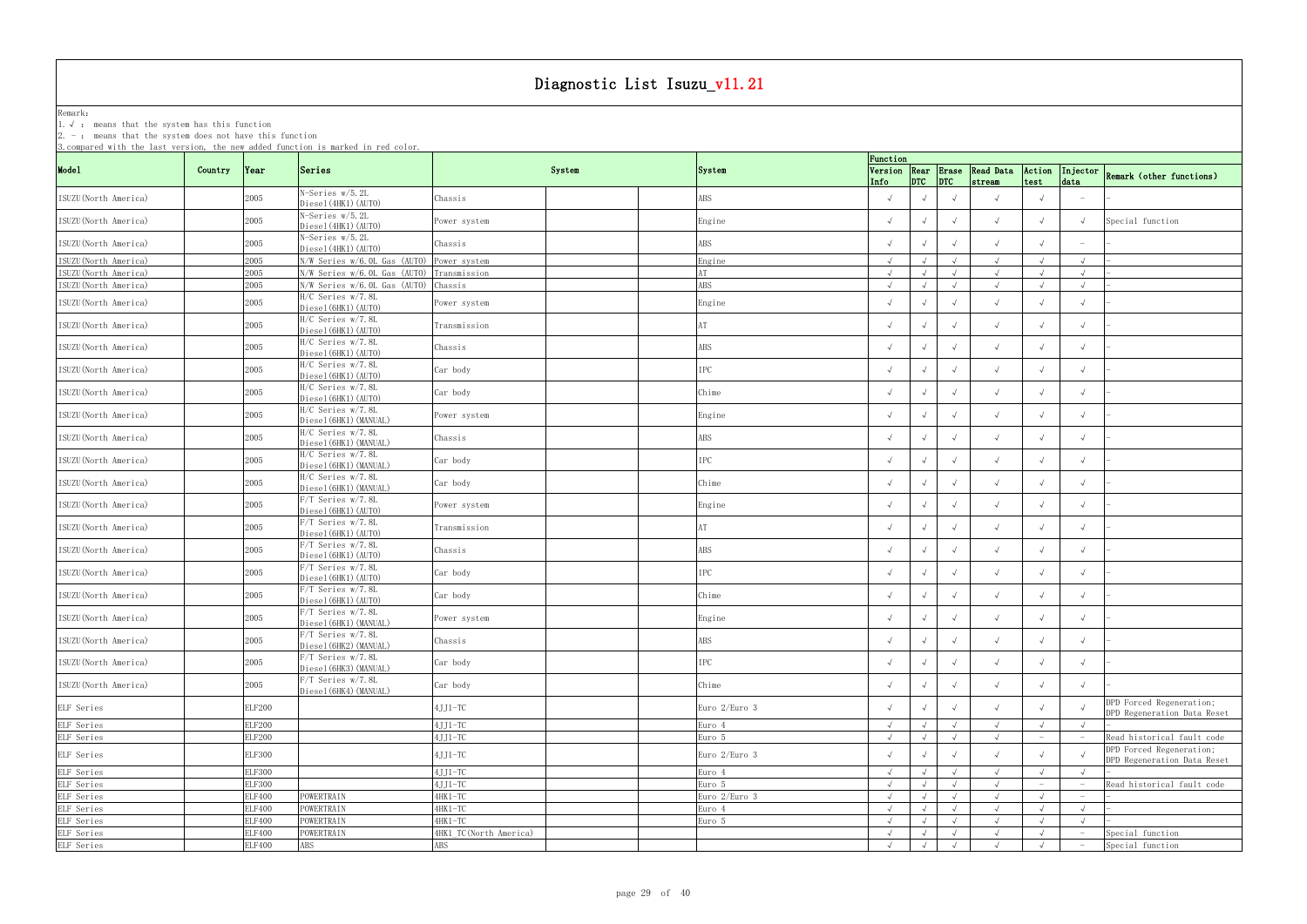Remark: The contract of the contract of  $\mathbb{R}$  and  $\mathbb{R}$  are contract of  $\mathbb{R}$  and  $\mathbb{R}$  are contract of  $\mathbb{R}$  and  $\mathbb{R}$  are contract of  $\mathbb{R}$  and  $\mathbb{R}$  are contract of  $\mathbb{R}$  and  $\mathbb{R}$  are cont 1.√ : means that the system has this function

| 3. compared with the last version, the new added function is marked in red color. |           |                |                     |                        |            |             |                            | Function                        |            |                                 |                                        |                                                                           |                                 |                                                                                     |
|-----------------------------------------------------------------------------------|-----------|----------------|---------------------|------------------------|------------|-------------|----------------------------|---------------------------------|------------|---------------------------------|----------------------------------------|---------------------------------------------------------------------------|---------------------------------|-------------------------------------------------------------------------------------|
| Mode1                                                                             | Country   | $\gamma$ Year  | Series              |                        | System     |             | System                     | Info                            | DTC        | DTC                             | Version Rear Erase Read Data<br>stream | Action<br>test                                                            | Injector<br>data                | Remark (other functions)                                                            |
| ELF Series                                                                        |           | <b>ELF500</b>  | POWERTRAIN          | 4HK1-TC                |            |             | Euro 2/Euro 3              | $\sqrt{ }$                      |            |                                 | $\sqrt{ }$                             |                                                                           |                                 |                                                                                     |
| ELF Series                                                                        |           | <b>ELF500</b>  | POWERTRAIN          | 4HK1-TC                |            |             | Euro 4                     | $\sqrt{ }$                      |            |                                 |                                        |                                                                           |                                 |                                                                                     |
| ELF Series                                                                        |           | <b>ELF500</b>  | POWERTRAIN          | 4HK1-TC                |            |             | Euro 5                     | $\sqrt{ }$                      |            |                                 |                                        |                                                                           |                                 |                                                                                     |
| ELF Series                                                                        |           | <b>ELF500</b>  | POWERTRAIN          | 4HK1 TC(North America) |            |             |                            | $\sqrt{ }$                      |            |                                 | $\sqrt{ }$                             |                                                                           |                                 | Special function                                                                    |
| ELF Series                                                                        |           | <b>ELF500</b>  | ABS                 | ABS                    |            |             |                            | $\sqrt{ }$                      |            |                                 | $\sqrt{ }$                             |                                                                           |                                 | Special function                                                                    |
| ELF Series                                                                        |           | <b>ELF600</b>  | POWERTRAIN          | 4HK1-TC                |            |             | Euro 2/Euro 3              | $\sqrt{ }$                      |            |                                 | $\sqrt{ }$                             |                                                                           |                                 |                                                                                     |
| ELF Series                                                                        |           | ELF600         | POWERTRAIN          | 4HK1-TC                |            |             | Euro 4                     | $\sqrt{ }$                      |            |                                 |                                        |                                                                           | $\sqrt{ }$                      |                                                                                     |
| ELF Series                                                                        |           | <b>ELF600</b>  | POWERTRAIN          | 4HK1-TC                |            |             | Euro 5                     | $\sqrt{ }$                      |            |                                 | $\sqrt{ }$                             |                                                                           | $\sqrt{ }$                      |                                                                                     |
| ELF Series                                                                        |           | ELF600         | POWERTRAIN          | 4HK1_TC(North America) |            |             |                            | $\sqrt{ }$                      |            |                                 | $\sqrt{ }$                             |                                                                           |                                 | Special function                                                                    |
| ELF Series                                                                        |           | <b>ELF600</b>  | ABS                 | ABS                    |            |             |                            | $\sqrt{ }$                      |            |                                 |                                        |                                                                           |                                 | Special function                                                                    |
| ISUZU (TAIWAN)                                                                    |           |                |                     | 4JJ1-TC                |            |             | Euro 2/Euro 3              | $\sqrt{ }$                      |            |                                 |                                        |                                                                           |                                 | DPD Forced Regeneration;<br>DPD Regeneration Data Reset                             |
| ISUZU (TAIWAN)                                                                    |           |                |                     | 4JJ1-TC                |            |             | Euro 4                     | $\sqrt{ }$                      |            |                                 | $\sqrt{ }$                             |                                                                           |                                 |                                                                                     |
| ISUZU (TAIWAN)                                                                    |           |                |                     | $4JJ1-TC$              |            |             | Euro 5                     | $\sqrt{ }$                      |            |                                 |                                        | $\hspace{1.0cm} \rule{1.5cm}{0.15cm} \hspace{1.0cm} \rule{1.5cm}{0.15cm}$ |                                 | Read historical fault code                                                          |
|                                                                                   |           |                |                     |                        |            |             |                            |                                 |            |                                 |                                        |                                                                           |                                 | DPD Forced Regeneration;                                                            |
| ISUZU (TAIWAN)                                                                    |           | NM             |                     | 4JJ1-TC                |            |             | Euro 2/Euro 3              | $\sqrt{ }$                      |            |                                 |                                        |                                                                           |                                 | DPD Regeneration Data Reset                                                         |
| ISUZU (TAIWAN)                                                                    |           | <b>NM</b>      |                     | $4JJ1-TC$              |            |             | Euro 4                     | $\sqrt{ }$                      |            |                                 | $\sqrt{ }$                             |                                                                           |                                 |                                                                                     |
| ISUZU (TAIWAN)                                                                    |           | <b>NM</b>      |                     | $4JJ1-TC$              |            |             | Euro 5                     | $\sqrt{ }$                      |            |                                 |                                        |                                                                           |                                 | Read historical fault code                                                          |
| ISUZU (TAIWAN)                                                                    |           | <b>NP</b>      |                     | 4HK1-TC                |            |             | Euro 2/Euro 3              | $\sqrt{ }$                      |            |                                 |                                        |                                                                           | $-$                             |                                                                                     |
| ISUZU (TAIWAN)                                                                    |           | N <sub>P</sub> |                     | 4HK1-TC                |            |             | Euro 4                     | $\sqrt{ }$                      |            |                                 |                                        |                                                                           |                                 |                                                                                     |
| ISUZU (TAIWAN)                                                                    |           | N <sub>P</sub> |                     | 4HK1-TC                |            |             | Euro 5                     | $\sqrt{ }$                      |            |                                 | $\sqrt{ }$                             |                                                                           |                                 |                                                                                     |
| ISUZU (TAIWAN)                                                                    |           | <b>ND</b>      |                     | 4HK1 TC(North America) |            |             |                            | $\sqrt{ }$                      |            |                                 | $\sqrt{ }$                             |                                                                           |                                 | Special function                                                                    |
|                                                                                   |           |                |                     |                        |            |             |                            |                                 |            |                                 |                                        |                                                                           |                                 | DPD Forced Regeneration;                                                            |
| ISUZU (TAIWAN)                                                                    |           | <b>ELF</b>     |                     | 4JJ1-TC                |            |             | Euro 2/Euro 3              |                                 |            |                                 |                                        |                                                                           |                                 | DPD Regeneration Data Reset                                                         |
| ISUZU (TAIWAN)                                                                    |           | <b>ELF</b>     |                     | $4JJ1-TC$              |            |             | Euro 4                     | $\sqrt{ }$                      |            |                                 | $\sqrt{ }$                             |                                                                           |                                 |                                                                                     |
| ISUZU (TAIWAN)                                                                    |           | <b>ELF</b>     |                     | 4JJ1-TC                |            |             | Euro 5                     | $\sqrt{ }$                      |            |                                 | $\sqrt{ }$                             |                                                                           |                                 | Read historical fault code                                                          |
| ISUZU (TAIWAN)                                                                    |           |                |                     | $6WG1-TC$              |            |             | POWERTRAIN                 | $\hspace{0.1mm}-\hspace{0.1mm}$ |            |                                 | $\sqrt{ }$                             |                                                                           |                                 |                                                                                     |
| ISUZU (TAIWAN)                                                                    |           |                |                     | $6WG1-TC$              |            |             | ABS                        |                                 |            |                                 |                                        |                                                                           |                                 |                                                                                     |
| Global (Non North America)                                                        |           |                | C/E series          | 6UZ1                   |            |             | Engine                     |                                 |            |                                 |                                        |                                                                           |                                 | Upload injector ID;Fuel<br>supply pump learning<br>resetting                        |
| Global (Non North America)                                                        |           |                | C/E series          | 6UZ1                   |            |             | SRS                        | $\sqrt{ }$                      |            |                                 |                                        |                                                                           |                                 |                                                                                     |
| Global (Non North America)                                                        |           |                | $C/E$ series        | 6UZ1                   |            |             | Speedometer                | $\sqrt{ }$                      | $-$        | $\hspace{0.1mm}-\hspace{0.1mm}$ | $\sqrt{ }$                             | $\overline{\phantom{m}}$                                                  |                                 | Adjust correction code; Adjust<br>part number; Upload vehicle<br>configuration data |
| ISUZU (Non North America)                                                         | Australia | 2008           | Series <sup>3</sup> | 4HK 1                  | MLD        | Engine      | 4HK1-TC(C/Rail)            | $\sqrt{ }$                      |            |                                 | $\sqrt{ }$                             |                                                                           |                                 | Fuel supply pump learn<br>resetting; DPD Forced<br>Automatic Regeneration           |
| ISUZU (Non North America)                                                         | Australia | 2008           | F Series            | 4HK 1                  | MLD        | Chassis     | ABS 6                      | $\sqrt{ }$                      | $\sqrt{ }$ | $\sqrt{ }$                      | $\sqrt{ }$                             |                                                                           | $-$                             |                                                                                     |
| ISUZU (Non North America)                                                         | Australia | 2008           | F Series            | 4HK 1                  | <b>MLD</b> | Chassis     | HSA                        | $\sqrt{ }$                      | $\sqrt{ }$ | $\sqrt{ }$                      | $\sqrt{ }$                             |                                                                           |                                 |                                                                                     |
| ISUZU (Non North America)                                                         | Australia | 2008           | F Series            | 4HK1                   | MLD        | Chassis     | ABS/ASR                    | $\sqrt{ }$                      |            | $\sqrt{ }$                      | $\sqrt{ }$                             |                                                                           | $\sim$                          |                                                                                     |
| ISUZU (Non North America)                                                         | Australia | 2008           | F Series            | 4HK 1                  | <b>MLD</b> | Chassis     | Air Suspension             | $\sqrt{ }$                      |            | $\sqrt{ }$                      | $\sqrt{ }$                             | $\overline{\phantom{0}}$                                                  | $\sim$                          |                                                                                     |
| ISUZU (Non North America)                                                         | Australia | 2008           | F Series            | 4HK1                   | <b>MLD</b> | Body        | <b>BCM</b>                 | $\sqrt{ }$                      |            | $\sqrt{ }$                      | $\sqrt{ }$                             | $\hspace{0.1mm}-\hspace{0.1mm}$                                           | $\overline{\phantom{0}}$        |                                                                                     |
| ISUZU (Non North America)                                                         | Australia | 2008           | F Series            | 4HK1                   | MLD        | Body        | Immobilizer                | $\sqrt{ }$                      |            | $\sqrt{ }$                      | $\sqrt{ }$                             | $\overline{\phantom{m}}$                                                  | $-$                             |                                                                                     |
| ISUZU (Non North America)                                                         | Australia | 2008           | F Series            | 4HK 1                  | MLD        | Body        | SRS                        | $\sqrt{ }$                      |            | $\sqrt{ }$                      | $\sqrt{ }$                             | $\hspace{0.1mm}-\hspace{0.1mm}$                                           | $-$                             |                                                                                     |
| ISUZU (Non North America)                                                         | Australia | 2008           | F Series            | 4HK1                   | <b>MLD</b> | Information | Speedometer Control Device | $\sqrt{ }$                      |            |                                 | $\sqrt{ }$                             | $\overline{\phantom{m}}$                                                  | $\hspace{0.1mm}-\hspace{0.1mm}$ |                                                                                     |
| ISUZU (Non North America)                                                         | Australia | 2008           | F Series            | 4HK 1                  | MZW        | Engine      | 4HK1-TC(C/Rail)            | $\sqrt{ }$                      |            |                                 | $\sqrt{ }$                             |                                                                           |                                 | Fuel supply pump learn<br>resetting; DPD Forced<br>Automatic Regeneration           |
| ISUZU (Non North America)                                                         | Australia | 2008           | F Series            | 4HK 1                  | MZW        | Chassis     | ABS 6                      | $\sqrt{ }$                      |            | $\sqrt{ }$                      | $\sqrt{ }$                             |                                                                           |                                 |                                                                                     |
| ISUZU (Non North America)                                                         | Australia | 2008           | F Series            | 4HK1                   | <b>MZW</b> | Chassis     | <b>HSA</b>                 | $\sqrt{ }$                      |            |                                 | $\sqrt{ }$                             |                                                                           | $-$                             |                                                                                     |
| ISUZU (Non North America)                                                         | Australia | 2008           | F Series            | 4HK1                   | <b>MZW</b> | Chassis     | ABS/ASR                    | $\sqrt{ }$                      | $\sqrt{ }$ | $\sqrt{ }$                      | $\sqrt{ }$                             |                                                                           | $ \,$                           |                                                                                     |
| ISUZU (Non North America)                                                         | Australia | 2008           | F Series            | 4HK1                   | <b>MZW</b> | Chassis     | Air Suspension             | $\sqrt{ }$                      |            | $\sqrt{ }$                      | $\sqrt{ }$                             | $\hspace{0.1mm}-\hspace{0.1mm}$                                           | $ \,$                           |                                                                                     |
| ISUZU (Non North America)                                                         | Australia | 2008           | F Series            | 4HK1                   | <b>MZW</b> | Body        | <b>BCM</b>                 | $\sqrt{ }$                      | $\sqrt{ }$ | $\sqrt{ }$                      | $\sqrt{ }$                             | $\hspace{1.0cm} - \hspace{1.0cm}$                                         | $\hspace{0.1mm}-\hspace{0.1mm}$ |                                                                                     |
| ISUZU (Non North America)                                                         | Australia | 2008           | F Series            | 4HK 1                  | <b>MZW</b> | Body        | Immobilizer                | $\sqrt{ }$                      |            | $\sqrt{ }$                      | $\sqrt{ }$                             | $\overline{\phantom{m}}$                                                  | $\overline{\phantom{0}}$        |                                                                                     |
| ISUZU (Non North America)                                                         | Australia | 2008           | F Series            | 4HK 1                  | <b>MZW</b> | Body        | SRS                        | $\sqrt{ }$                      | $\sqrt{ }$ | $\sqrt{ }$                      | $\sqrt{ }$                             | $\overline{\phantom{a}}$                                                  | $ \,$                           |                                                                                     |
|                                                                                   |           |                |                     |                        |            |             |                            |                                 |            |                                 |                                        |                                                                           |                                 |                                                                                     |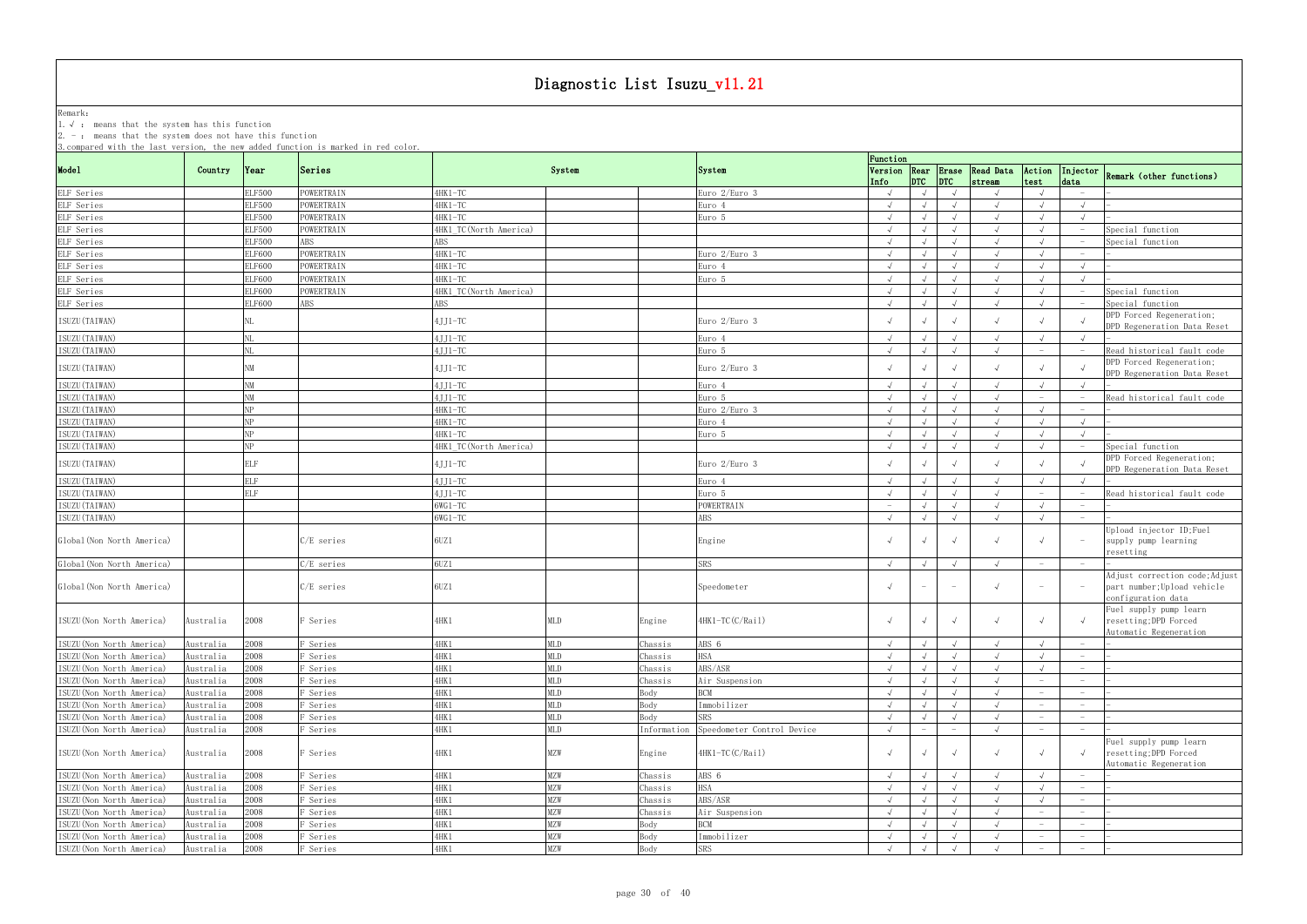Remark: The contract of the contract of  $\mathbb{R}$  and  $\mathbb{R}$  are contract of  $\mathbb{R}$  and  $\mathbb{R}$  are contract of  $\mathbb{R}$  and  $\mathbb{R}$  are contract of  $\mathbb{R}$  and  $\mathbb{R}$  are contract of  $\mathbb{R}$  and  $\mathbb{R}$  are cont 1.√ : means that the system has this function

2. - : means that the system does not have this function

| 3. compared with the last version, the new added function is marked in red color. |                        |               |                      |              |                   |         |                                                      | Function                 |                      |                                 |                                        |                                 |                                   |                                                                                                                                                       |
|-----------------------------------------------------------------------------------|------------------------|---------------|----------------------|--------------|-------------------|---------|------------------------------------------------------|--------------------------|----------------------|---------------------------------|----------------------------------------|---------------------------------|-----------------------------------|-------------------------------------------------------------------------------------------------------------------------------------------------------|
| Mode1                                                                             | Country                | $\gamma$ Year | Series               |              | System            |         | System                                               | Info                     | DTC                  | DTC                             | Version Rear Erase Read Data<br>stream | Action<br>test                  | Injector<br>data                  | Remark (other functions)                                                                                                                              |
| ISUZU (Non North America)                                                         | Australia              | 2008          | F Series             | 4HK1         | MZW               |         | Information Speedometer Control Device               | $\sqrt{ }$               | $\sim$               | $\overline{\phantom{0}}$        | $\sqrt{ }$                             |                                 |                                   | Adjust Correction Code; Adjust<br>Part Number; Upload Vehicle<br>Configuration Data; Download<br>Vehicle Configuration Data                           |
| ISUZU(Non North America)                                                          | Australia              | 2008          | F Series             | 4HK 1        | Smoother(MZW)     | Engine  | 4HK1-TC(C/Rail)                                      |                          |                      |                                 | $\sqrt{ }$                             |                                 |                                   | Fuel supply pump learn<br>resetting; DPD Forced<br>Automatic Regeneration                                                                             |
| ISUZU (Non North America)                                                         | Australia              | 2008          | F Series             | 4HK 1        | Smoother (MZW)    |         | Transmission Smoother (MZW)                          | $\sqrt{ }$               |                      |                                 | $\sqrt{ }$                             |                                 |                                   |                                                                                                                                                       |
| ISUZU(Non North America)                                                          | Australia              | 2008          | F Series             | 4HK1         | Smoother (MZW)    | Chassis | ABS 6                                                | $\sqrt{ }$               |                      |                                 | $\sqrt{ }$                             |                                 |                                   |                                                                                                                                                       |
| ISUZU (Non North America)                                                         | Australia              | 2008          | F Series             | 4HK1         | Smoother (MZW)    | Chassis | ABS/ASR                                              | $\sqrt{ }$               |                      | $\sqrt{ }$                      | $\sqrt{ }$                             |                                 |                                   |                                                                                                                                                       |
| ISUZU (Non North America)                                                         | Australia              | 2008          | F Series             | 4HK1         | Smoother (MZW)    | Chassis | Air Suspension                                       | $\sqrt{ }$               |                      |                                 | $\sqrt{ }$                             |                                 | $\sim$                            |                                                                                                                                                       |
| ISUZU (Non North America)                                                         | Australia              | 2008          | F Series             | 4HK 1        | Smoother (MZW)    | Body    | <b>RCM</b>                                           | $\sqrt{ }$               |                      | $\sqrt{ }$                      | $\sqrt{ }$                             |                                 | $\hspace{0.1mm}-\hspace{0.1mm}$   |                                                                                                                                                       |
| ISUZU (Non North America)                                                         | Australia              | 2008          | F Series             | 4HK1         | Smoother (MZW)    | Body    | Immobilizer                                          | $\sqrt{ }$               |                      |                                 |                                        |                                 |                                   |                                                                                                                                                       |
| ISUZU (Non North America)                                                         | Australia              | 2008          | F Series             | 4HK1         | Smoother (MZW)    | Body    | <b>SRS</b>                                           | $\sqrt{ }$               |                      | $\sqrt{ }$                      | $\sqrt{ }$                             |                                 |                                   |                                                                                                                                                       |
| ISUZU (Non North America)                                                         | Australia              | 2008          | F Series             | 4HK 1        | Smoother(MZW)     |         | Information Speedometer Control Device               | $\sqrt{ }$               | $ \,$                | $-$                             | $\sqrt{ }$                             | $\hspace{0.1mm}-\hspace{0.1mm}$ |                                   | Adjust Correction Code; Adjust<br>Part Number; Upload Vehicle<br>Configuration Data; Download<br>Vehicle Configuration Data<br>Fuel supply pump learn |
| ISUZU (Non North America)                                                         | Australia              | 2008          | Series <sup>.</sup>  | 6HK1         | MLD               | Engine  | 6HK1-TC(C/Rail)                                      |                          |                      |                                 | $\sqrt{ }$                             |                                 |                                   | resetting; DPD Forced<br>Automatic Regeneration                                                                                                       |
| ISUZU(Non North America)                                                          | Australia              | 2008          | F Series             | 6HK1         | <b>MLD</b>        | Chassis | ABS 6                                                | $\sqrt{ }$               |                      |                                 | $\sqrt{ }$                             |                                 |                                   |                                                                                                                                                       |
| ISUZU (Non North America)                                                         | Australia              | 2008          | F Series             | 6HK1         | <b>MLD</b>        | Chassis | HSA                                                  | $\sqrt{ }$               |                      |                                 | $\sqrt{ }$                             |                                 |                                   |                                                                                                                                                       |
| ISUZU (Non North America)                                                         | Australia              | 2008          | F Series             | 6HK1         | MLD               | Chassis | ABS/ASR                                              | $\sqrt{ }$               |                      | $\sqrt{ }$                      | $\sqrt{ }$                             |                                 |                                   |                                                                                                                                                       |
| ISUZU (Non North America)                                                         | Australia              | 2008          | F Series             | 6HK1         | <b>MLD</b>        | Chassis | Air Suspension                                       | $\sqrt{ }$               |                      | $\sqrt{ }$                      | $\sqrt{ }$                             |                                 | $\hspace{0.1mm}-\hspace{0.1mm}$   |                                                                                                                                                       |
| ISUZU (Non North America)                                                         | Australia              | 2008          | F Series             | 6HK1         | <b>MLD</b>        | Body    | <b>BCM</b>                                           | $\sqrt{ }$               |                      |                                 | $\sqrt{ }$                             |                                 | $\hspace{0.1mm}-\hspace{0.1mm}$   |                                                                                                                                                       |
| ISUZU (Non North America)                                                         | Australia              | 2008          | F Series             | 6HK1         | <b>MLD</b>        | Body    | Immobilizer                                          | $\sqrt{ }$               |                      | $\sqrt{ }$                      | $\sqrt{ }$                             |                                 | $\hspace{1.0cm} - \hspace{1.0cm}$ |                                                                                                                                                       |
| ISUZU (Non North America)<br>ISUZU(Non North America)                             | Australia<br>Australia | 2008<br>2008  | F Series<br>F Series | 6HK1<br>6HK1 | <b>MLD</b><br>MLD | Body    | <b>SRS</b><br>Information Speedometer Control Device | $\sqrt{ }$<br>$\sqrt{ }$ | $ \,$                | $\sqrt{ }$<br>$ \,$             | $\sqrt{ }$<br>$\sqrt{ }$               |                                 |                                   | Adjust Correction Code; Adjust<br>Part Number; Upload Vehicle<br>Configuration Data; Download<br>Vehicle Configuration Data                           |
| ISUZU (Non North America)                                                         | Australia              | 2008          | F Series             | 6HK1         | MZW               | Engine  | 6HK1-TC(C/Rail)                                      |                          |                      | $\sqrt{ }$                      | $\sqrt{ }$                             |                                 |                                   | Fuel supply pump learn<br>resetting; DPD Forced<br>Automatic Regeneration                                                                             |
| ISUZU (Non North America)                                                         | Australia              | 2008          | F Series             | 6HK1         | MZW               | Chassis | ABS 6                                                | $\sqrt{ }$               |                      |                                 | $\sqrt{ }$                             |                                 |                                   |                                                                                                                                                       |
| ISUZU (Non North America)                                                         | Australia              | 2008          | F Series             | 6HK1         | MZW               | Chassis | HSA                                                  | $\sqrt{ }$               |                      |                                 | $\sqrt{ }$                             |                                 |                                   |                                                                                                                                                       |
| ISUZU (Non North America)                                                         | Australia              | 2008          | F Series             | 6HK1         | MZW               | Chassis | ABS/ASR                                              | $\sqrt{ }$               |                      |                                 |                                        |                                 |                                   |                                                                                                                                                       |
| ISUZU (Non North America)                                                         | Australia              | 2008          | F Series             | 6HK1         | <b>MZW</b>        | Chassis | Air Suspension                                       | $\sqrt{ }$               | $\sim$ $\sim$ $\sim$ | $\sqrt{ }$                      | $\mathbf{\hat{v}}$                     |                                 |                                   |                                                                                                                                                       |
| ISUZU (Non North America)                                                         | Australia              | 2008          | F Series             | 6HK1         | MZW               | Body    | <b>BCM</b>                                           | $\sqrt{ }$               | $\sqrt{ }$           | $\sqrt{ }$                      |                                        |                                 | $\overline{\phantom{0}}$          |                                                                                                                                                       |
| ISUZU (Non North America)                                                         | Australia              | 2008          | F Series             | 6HK1         | MZW               | Body    | Immobilizer                                          | $\sqrt{ }$               | $\sqrt{ }$           | $\sqrt{ }$                      | $\sqrt{ }$<br>$\sqrt{ }$               |                                 | $-$                               |                                                                                                                                                       |
| ISUZU (Non North America)<br>ISUZU(Non North America)                             | Australia<br>Australia | 2008<br>2008  | F Series<br>F Series | 6HK1<br>6HK1 | <b>MZW</b><br>MZW | Body    | SRS<br>Information Speedometer Control Device        | $\sqrt{ }$<br>$\sqrt{ }$ | $ \,$                | $\sqrt{ }$<br>$ \,$             | $\sqrt{ }$                             |                                 |                                   | Adjust Correction Code; Adjust<br>Part Number; Upload Vehicle<br>Configuration Data; Download<br>Vehicle Configuration Data                           |
| ISUZU (Non North America)                                                         | Australia              | 2008          | F Series             | 6HK1         | Smoother (MZW)    | Engine  | 6HK1-TC(C/Rail)                                      |                          | $\sqrt{ }$           | $\sqrt{ }$                      | $\sqrt{ }$                             |                                 |                                   | Fuel supply pump learn<br>resetting; DPD Forced<br>Automatic Regeneration                                                                             |
| ISUZU (Non North America)                                                         | Australia              | 2008          | F Series             | 6HK1         | Smoother (MZW)    |         | Transmission Smoother (MZW)                          | $\sqrt{ }$               | $\sqrt{ }$           | $\sqrt{ }$                      |                                        |                                 |                                   |                                                                                                                                                       |
| ISUZU (Non North America)                                                         | Australia              | 2008          | F Series             | 6HK1         | Smoother (MZW)    | Chassis | ABS 6                                                | $\sqrt{ }$               |                      |                                 | $\sqrt{ }$                             |                                 | $\overline{\phantom{0}}$          |                                                                                                                                                       |
| ISUZU (Non North America)                                                         | Australia              | 2008          | F Series             | 6HK1         | Smoother (MZW)    | Chassis | ABS/ASR                                              | $\sqrt{ }$               |                      |                                 | $\sqrt{ }$                             |                                 |                                   |                                                                                                                                                       |
| ISUZU (Non North America)                                                         | Australia              | 2008          | F Series             | 6HK1         | Smoother (MZW)    | Chassis | Air Suspension                                       | $\sqrt{ }$               | $\sqrt{ }$           | $\sqrt{ }$                      | $\sqrt{ }$                             |                                 | $\hspace{0.1mm}-\hspace{0.1mm}$   |                                                                                                                                                       |
| ISUZU (Non North America)                                                         | Australia              | 2008          | F Series             | 6HK1         | Smoother (MZW)    | Body    | <b>BCM</b>                                           | $\sqrt{ }$               |                      | $\sqrt{ }$                      | $\sqrt{ }$                             |                                 | $\sim$                            |                                                                                                                                                       |
| ISUZU (Non North America)                                                         | Australia              | 2008          | F Series             | 6HK1         | Smoother (MZW)    | Body    | Immobilizer                                          | $\sqrt{ }$               | $\sqrt{ }$           | $\sqrt{ }$                      | $\sqrt{ }$                             |                                 | $\overline{\phantom{0}}$          |                                                                                                                                                       |
| ISUZU (Non North America)                                                         | Australia              | 2008          | F Series             | 6HK1         | Smoother (MZW)    | Body    | SRS                                                  | $\sqrt{ }$               |                      | $\sqrt{ }$                      | $\sqrt{ }$                             |                                 | $-$                               |                                                                                                                                                       |
| ISUZU (Non North America)                                                         | Australia              | 2008          | F Series             | 6HK1         | Smoother (MZW)    |         | Information Speedometer Control Device               | $\sqrt{ }$               |                      | $\hspace{0.1mm}-\hspace{0.1mm}$ | $\sqrt{ }$                             |                                 | $\hspace{1.0cm} - \hspace{1.0cm}$ |                                                                                                                                                       |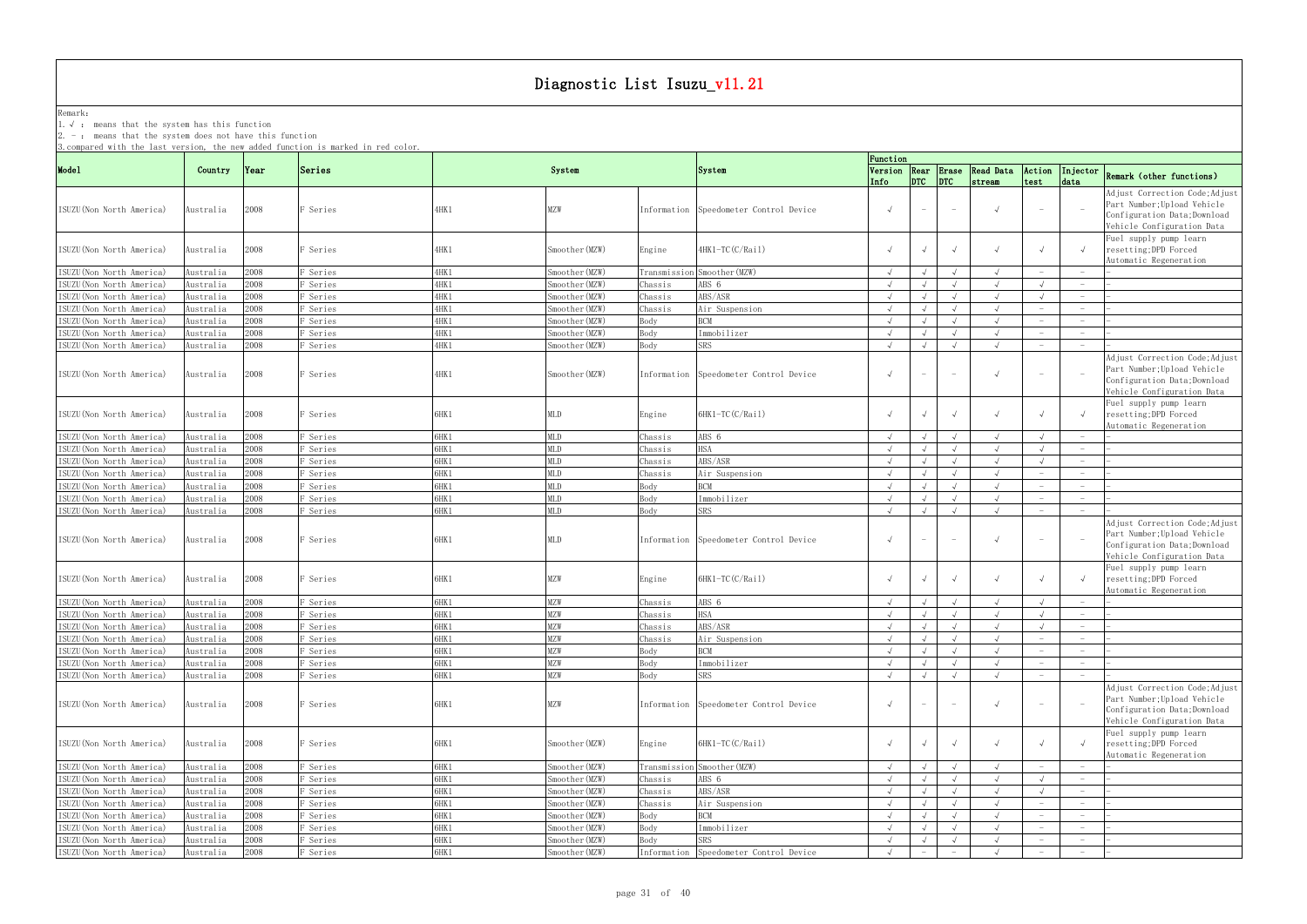Remark: The contract of the contract of  $\mathbb{R}$  and  $\mathbb{R}$  are contract of  $\mathbb{R}$  and  $\mathbb{R}$  are contract of  $\mathbb{R}$  and  $\mathbb{R}$  are contract of  $\mathbb{R}$  and  $\mathbb{R}$  are contract of  $\mathbb{R}$  and  $\mathbb{R}$  are cont

1.√ : means that the system has this function

2. - : means that the system does not have this function

|                                                      |                             |              |                     |              |                                |             |                                                | Function                 |            |                                 |                                               |                                   |                                 |                                                                                                                             |
|------------------------------------------------------|-----------------------------|--------------|---------------------|--------------|--------------------------------|-------------|------------------------------------------------|--------------------------|------------|---------------------------------|-----------------------------------------------|-----------------------------------|---------------------------------|-----------------------------------------------------------------------------------------------------------------------------|
| Mode1                                                | Country                     | Year         | Series              |              | System                         |             | System                                         | Info                     | DTC        | DTC                             | Version Rear Erase Read Data<br><i>stream</i> | Action<br>test                    | data                            | Injector Remark (other functions)                                                                                           |
| ISUZU(Non North America)                             | Australia                   | 2008         | Series <sup>.</sup> | SHK1         | Fuller FS8209                  | Engine      | $6HK1-TC(C/Rai1)$                              |                          |            | $\sqrt{ }$                      |                                               |                                   |                                 | Fuel supply pump learn<br>resetting; DPD Forced<br>Automatic Regeneration                                                   |
| ISUZU(Non North America)                             | \ustralia                   | 2008         | Series <sup></sup>  | SHK1         | Fuller FS8209                  |             | Transmission Smoother (MZW)                    | $\sqrt{ }$               | $\sqrt{ }$ | $\sqrt{ }$                      | $\sqrt{ }$                                    |                                   |                                 |                                                                                                                             |
| ISUZU(Non North America)                             | ustralia                    | :008         | Series              | SHK1         | Fuller FS8209                  | Chassis     | ABS 6                                          |                          |            |                                 |                                               |                                   |                                 |                                                                                                                             |
| ISUZU (Non North America)                            | Australia                   | 2008         | Series <sup></sup>  | SHK1         | Fuller FS8209                  | Chassis     | <b>HSA</b>                                     |                          |            |                                 |                                               |                                   |                                 |                                                                                                                             |
| ISUZU (Non North America)                            | Australia                   | 2008         | Series <sup></sup>  | 6HK1         | Fuller FS8209                  | Chassis     | ABS/ASR                                        | $\sqrt{ }$               | $\sqrt{ }$ | $\sqrt{ }$                      | $\sqrt{ }$                                    |                                   | $-$                             |                                                                                                                             |
| ISUZU (Non North America)                            | Australia                   | 2008         | <sup>3</sup> Series | SHK1         | Fuller FS8209                  | Chassis     | Air Suspension                                 | $\sqrt{ }$               | $\sqrt{ }$ | $\sqrt{ }$                      |                                               | $\hspace{0.1mm}-\hspace{0.1mm}$   | $\hspace{0.1mm}-\hspace{0.1mm}$ |                                                                                                                             |
| ISUZU (Non North America)                            |                             | 800          | <sup>3</sup> Series | SHK1         | Fuller FS8209                  | Body        | <b>BCM</b>                                     |                          |            | $\sqrt{ }$                      |                                               |                                   | $\overline{\phantom{m}}$        |                                                                                                                             |
|                                                      | \ustralia                   | 800          | Series              | SHK1         |                                | Body        | Immobilizer                                    | $\sqrt{ }$               | $\sqrt{ }$ |                                 | $\sqrt{ }$                                    |                                   | $-$                             |                                                                                                                             |
| ISUZU(Non North America)                             | Australia                   |              |                     |              | Fuller FS8209                  |             |                                                |                          |            | $\sqrt{ }$                      |                                               |                                   |                                 |                                                                                                                             |
| ISUZU(Non North America)<br>ISUZU(Non North America) | \ustralia<br>Australia      | :008<br>2008 | Series<br>F Series  | SHK1<br>SHK1 | Fuller FS8209<br>Fuller FS8209 | Body        | SRS<br>Information  Speedometer Control Device | $\sqrt{ }$<br>$\sqrt{ }$ | $ \,$      | $\sqrt{ }$<br>$\sim$            | $\sqrt{ }$                                    | $\hspace{0.1mm}-\hspace{0.1mm}$   | $\hspace{0.1mm}-\hspace{0.1mm}$ | Adjust Correction Code; Adjust<br>Part Number; Upload Vehicle<br>Configuration Data; Download<br>Vehicle Configuration Data |
| ISUZU(Non North America)                             | Australia                   | 2008         | F Series            | 5HK 1        | ZF9S1110                       | Engine      | $6HK1-TC(C/Rai1)$                              |                          |            | $\sqrt{ }$                      |                                               |                                   |                                 | Fuel supply pump learn<br>resetting; DPD Forced<br>Automatic Regeneration                                                   |
| ISUZU(Non North America)                             | \ustralia                   | 2008         | Series <sup></sup>  | 5HK1         | ZF9S1110                       |             | Transmission Smoother (MZW)                    | $\sqrt{ }$               | $\sqrt{ }$ | $\sqrt{ }$                      | $\sqrt{ }$                                    |                                   |                                 |                                                                                                                             |
| ISUZU (Non North America)                            | ustralia                    | 2008         | Series <sup></sup>  | 3HK1         | ZF9S1110                       | Chassis     | ABS 6                                          |                          | $\sqrt{ }$ | $\sqrt{ }$                      |                                               |                                   |                                 |                                                                                                                             |
| ISUZU(Non North America)                             | Australia                   | 2008         | Series <sup></sup>  | 6HK1         | ZF9S1110                       | Chassis     | <b>HSA</b>                                     | $\sqrt{ }$               | $\sqrt{ }$ | $\sqrt{ }$                      | $\sqrt{ }$                                    |                                   | $\hspace{0.1mm}-\hspace{0.1mm}$ |                                                                                                                             |
| ISUZU (Non North America)                            | Australia                   | 8009         | Series <sup></sup>  | SHK1         | ZF9S1110                       | Chassis     | ABS/ASR                                        |                          |            |                                 |                                               |                                   | $\overline{\phantom{0}}$        |                                                                                                                             |
| ISUZU (Non North America)                            | \ustralia                   | 2008         | Series <sup></sup>  | 5HK1         | ZF9S1110                       | Chassis     | Air Suspension                                 |                          | $\sqrt{ }$ | $\sqrt{ }$                      |                                               | $\overline{\phantom{0}}$          | $\hspace{0.1mm}-\hspace{0.1mm}$ |                                                                                                                             |
| ISUZU (Non North America)                            | Australia                   | :008         | <sup>3</sup> Series | SHK1         | ZF9S1110                       | Body        | BCM                                            | $\sqrt{ }$               |            | $\sqrt{ }$                      |                                               |                                   | $\overline{\phantom{m}}$        |                                                                                                                             |
| ISUZU(Non North America)                             | Australia                   | :008         | Series              | 5HK1         | ZF9S1110                       | Body        | Immobilizer                                    | $\sqrt{ }$               |            | $\sqrt{ }$                      | $\sqrt{ }$                                    |                                   | $\hspace{0.1mm}-\hspace{0.1mm}$ |                                                                                                                             |
| ISUZU(Non North America)                             | \ustralia                   | 800          | Series              | 5HK1         | ZF9S1110                       | Body        | SRS.                                           | $\sqrt{ }$               |            | $\sqrt{ }$                      | $\sqrt{ }$                                    |                                   |                                 |                                                                                                                             |
| ISUZU (Non North America)                            | Australia                   | :008         | <sup>3</sup> Series | SHK1         | ZF9S1110                       | Information | Speedometer Control Device                     |                          |            |                                 |                                               |                                   |                                 |                                                                                                                             |
| ISUZU(Non North America)                             | Australia                   | 2008         | Series <sup></sup>  | SHK1         | Allison 2500                   | Engine      | 6HK1-TC(C/Rail)                                | $\sqrt{ }$               |            |                                 |                                               |                                   | $\hspace{0.1mm}-\hspace{0.1mm}$ |                                                                                                                             |
| ISUZU(Non North America)                             | Australia                   | 800          | Series <sup></sup>  | SHK1         | Allison 2500                   |             | Transmission AT (Allison)                      |                          |            |                                 |                                               |                                   | $\hspace{0.1mm}-\hspace{0.1mm}$ |                                                                                                                             |
| ISUZU (Non North America)                            | \ustralia                   | 800'         | Series <sup></sup>  | SHK1         | Allison 2500                   | Chassis     | ABS 6                                          |                          |            |                                 |                                               |                                   | $\overline{\phantom{0}}$        |                                                                                                                             |
| ISUZU (Non North America)                            | Australia                   | 008          | <sup>3</sup> Series | SHK1         | Allison 2500                   | Chassis     | <b>HSA</b>                                     |                          |            | $\sqrt{ }$                      |                                               |                                   | $\overline{\phantom{0}}$        |                                                                                                                             |
| ISUZU(Non North America)                             | Australia                   | 2008         | Series              | SHK1         | Allison 2500                   | Chassis     | ABS/ASR                                        | $\sqrt{ }$               | $\sqrt{ }$ | $\sqrt{ }$                      | $\sqrt{ }$                                    |                                   | $\overline{\phantom{0}}$        |                                                                                                                             |
| ISUZU (Non North America)                            | Australia                   | :008         | <sup>3</sup> Series | 3HK1         | Allison 2500                   | Chassis     | Air Suspension                                 | $\sqrt{ }$               | $\sqrt{ }$ | $\sqrt{ }$                      | $\sqrt{ }$                                    |                                   | $\overline{\phantom{0}}$        |                                                                                                                             |
| ISUZU (Non North America)                            | \ustralia                   | 2008         | Series <sup></sup>  | SHK1         | Allison 2500                   | Body        | BCM                                            | $\sqrt{ }$               | $\sqrt{ }$ | $\sqrt{ }$                      | $\sqrt{ }$                                    |                                   |                                 |                                                                                                                             |
| ISUZU(Non North America)                             | Australia                   | 2008         | <sup>3</sup> Series | SHK1         | Allison 2500                   | Body        | Immobilizer                                    | $\sqrt{ }$               | $\sqrt{ }$ | $\sqrt{ }$                      | $\sqrt{ }$                                    |                                   | $-$                             |                                                                                                                             |
| ISUZU (Non North America)                            |                             | 2008         | <sup>3</sup> Series | 5HK1         | Allison 2500                   | Body        | SRS                                            | $\sqrt{ }$               | $\sqrt{ }$ | $\sqrt{ }$                      | $\sqrt{ }$                                    |                                   | $\overline{\phantom{0}}$        |                                                                                                                             |
| ISUZU (Non North America)                            | Australia<br>Australia 2008 |              | F Series            | 6HK1         | Allison 2500                   |             | Information Speedometer Control Device         | $\sqrt{ }$               |            |                                 |                                               |                                   |                                 | Adjust Correction Code; Adjust<br>Part Number; Upload Vehicle<br>Configuration Data; Download<br>Vehicle Configuration Data |
| ISUZU (Non North America)                            | Australia                   | 2008         | F Series            | 3HK1         | Allison 3000/3500              | Engine      | 6HK1-TC(C/Rail)                                | $\sqrt{ }$               | $\sqrt{ }$ | $\sqrt{ }$                      | $\sqrt{ }$                                    |                                   |                                 | Fuel supply pump learn<br>resetting; DPD Forced<br>Automatic Regeneration                                                   |
| ISUZU (Non North America)                            | Australia                   | 2008         | F Series            | SHK1         | Allison 3000/3500              |             | Transmission AT (Allison)                      | $\sqrt{ }$               | $\sqrt{ }$ | $\sqrt{ }$                      | $\sqrt{ }$                                    | $\hspace{1.0cm} - \hspace{1.0cm}$ |                                 |                                                                                                                             |
| ISUZU (Non North America)                            | Australia                   | 2008         | <sup>3</sup> Series | 5HK1         | Allison 3000/3500              | Chassis     | ABS 6                                          | $\sqrt{ }$               | $\sqrt{ }$ | $\sqrt{ }$                      | $\sqrt{ }$                                    | $\sqrt{ }$                        | $-$                             |                                                                                                                             |
| ISUZU (Non North America)                            | Australia                   | 2008         | <sup>3</sup> Series | SHK1         | Allison 3000/3500              | Chassis     | <b>HSA</b>                                     | $\sqrt{ }$               | $\sqrt{ }$ | $\sqrt{ }$                      | $\sqrt{ }$                                    |                                   | $-$                             |                                                                                                                             |
| ISUZU (Non North America)                            | Australia                   | 2008         | Series <sup></sup>  | SHK1         | Allison 3000/3500              | Chassis     | ABS/ASR                                        | $\sqrt{ }$               | $\sqrt{ }$ | $\sqrt{ }$                      | $\sqrt{ }$                                    |                                   |                                 |                                                                                                                             |
| ISUZU (Non North America)                            | Australia                   | 2008         | Series <sup></sup>  | 6HK1         | Allison 3000/3500              | Chassis     | Air Suspension                                 | $\sqrt{ }$               | $\sqrt{ }$ | $\sqrt{ }$                      | $\sqrt{ }$                                    |                                   |                                 |                                                                                                                             |
| ISUZU (Non North America)                            | Australia                   | 2008         | F Series            | SHK1         | Allison 3000/3500              | Body        | <b>BCM</b>                                     | $\sqrt{ }$               | $\sqrt{ }$ | $\sqrt{ }$                      | $\sqrt{ }$                                    |                                   |                                 |                                                                                                                             |
| ISUZU (Non North America)                            | Australia                   | 2008         | F Series            | 6HK1         | Allison 3000/3500              | Body        | Immobilizer                                    | $\sqrt{ }$               | $\sqrt{ }$ | $\sqrt{ }$                      | $\sqrt{ }$                                    |                                   | $-$                             |                                                                                                                             |
| ISUZU(Non North America)                             | Australia                   | 2008         | F Series            | SHK1         | Allison 3000/3500              | Body        | <b>SRS</b>                                     | $\sqrt{ }$               | $\sqrt{ }$ | $\sqrt{ }$                      | $\sqrt{ }$                                    | $\overline{\phantom{0}}$          | $-$                             |                                                                                                                             |
| ISUZU (Non North America)                            | Australia                   | 2008         | F Series            | 6HK1         | Allison 3000/3500              |             | Information Speedometer Control Device         |                          | $ \,$      | $\hspace{0.1mm}-\hspace{0.1mm}$ | $\sqrt{ }$                                    |                                   |                                 | Adjust Correction Code; Adjust<br>Part Number; Upload Vehicle<br>Configuration Data; Download<br>Vehicle Configuration Data |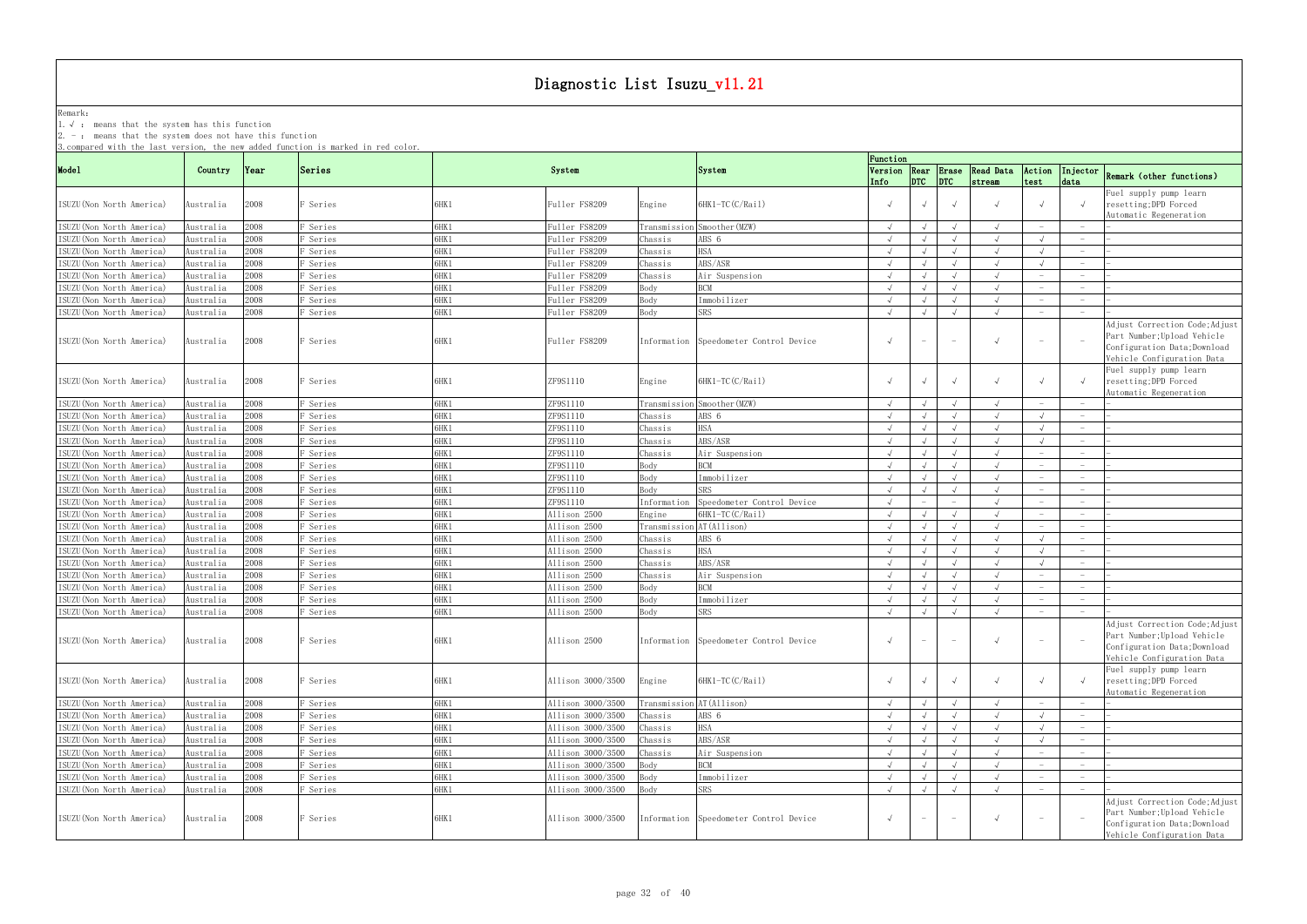Remark: The contract of the contract of  $\mathbb{R}$  and  $\mathbb{R}$  are contract of  $\mathbb{R}$  and  $\mathbb{R}$  are contract of  $\mathbb{R}$  and  $\mathbb{R}$  are contract of  $\mathbb{R}$  and  $\mathbb{R}$  are contract of  $\mathbb{R}$  and  $\mathbb{R}$  are cont

1.√ : means that the system has this function

2. - : means that the system does not have this function

|                           |           |               | o compared wrth the rast version, the new added runction is marked in red coror. |       |                |         |                                        | Function   |            |            |                                                     |                          |                                 |                                                                                                                             |
|---------------------------|-----------|---------------|----------------------------------------------------------------------------------|-------|----------------|---------|----------------------------------------|------------|------------|------------|-----------------------------------------------------|--------------------------|---------------------------------|-----------------------------------------------------------------------------------------------------------------------------|
| Mode1                     | Country   | $\gamma$ Year | Series                                                                           |       | System         |         | System                                 |            |            |            | Version Rear Erase Read Data<br>Info DTC DTC stream | Action<br>test           | data                            | Injector Remark (other functions)                                                                                           |
| ISUZU(Non North America)  | Australia | 2008          | N Series                                                                         | 4HK 1 | MYY            | Engine  | $4HK1-TC(C/Rai1)$                      |            |            | $\sqrt{ }$ |                                                     |                          |                                 | Fuel supply pump learn<br>resetting; DPD Forced<br>Automatic Regeneration                                                   |
| ISUZU (Non North America) | Australia | 2008          | N Series                                                                         | 4HK1  | MYY            | Chassis | HSA                                    |            |            |            |                                                     |                          |                                 |                                                                                                                             |
| ISUZU (Non North America) | Australia | 2008          | N Series                                                                         | 4HK 1 | MYY            | Chassis | ABS/ASR                                |            |            |            |                                                     |                          |                                 |                                                                                                                             |
| ISUZU (Non North America) | Australia | 800           | N Series                                                                         | 4HK1  | MYY            | Body    | <b>BCM</b>                             |            |            |            |                                                     |                          | $\hspace{0.1mm}-\hspace{0.1mm}$ |                                                                                                                             |
| ISUZU (Non North America) | Australia | 2008          | N Series                                                                         | 4HK1  | MYY            | Body    | Immobilizer                            | $\sqrt{ }$ |            | $\sqrt{ }$ | $\sqrt{ }$                                          |                          | $\overline{\phantom{0}}$        |                                                                                                                             |
| ISUZU (Non North America) | Australia | :008          | N Series                                                                         | 1HK 1 | MYY            | Body    | SRS                                    |            |            | $\sqrt{ }$ |                                                     |                          |                                 |                                                                                                                             |
| ISUZU (Non North America) | Australia | :008          | N Series                                                                         | 4HK 1 | MZZ            | Engine  | 4HK1-TC(C/Rail)                        | $\sqrt{ }$ |            | $\sqrt{ }$ | $\sqrt{ }$                                          |                          | $\hspace{0.1mm}-\hspace{0.1mm}$ |                                                                                                                             |
| ISUZU (Non North America) | Australia | :008          | N Series                                                                         | 1HK 1 | MZZ            | Chassis | ISA                                    | $\sqrt{ }$ |            | $\sqrt{ }$ | $\sqrt{ }$                                          |                          | $-$                             |                                                                                                                             |
| ISUZU (Non North America) | Australia | :008          | V Series                                                                         | 1HK 1 | MZZ            | Chassis | ABS/ASR                                | $\sqrt{ }$ |            |            | $\sqrt{ }$                                          |                          |                                 |                                                                                                                             |
| ISUZU (Non North America) | Australia | 800           | N Series                                                                         | 1HK 1 | MZZ            | Body    | <b>BCM</b>                             |            |            |            |                                                     |                          |                                 |                                                                                                                             |
|                           |           |               | N Series                                                                         |       | MZZ            |         |                                        |            |            |            |                                                     |                          | $-$                             |                                                                                                                             |
| ISUZU (Non North America) | Australia | 2008          |                                                                                  | 4HK 1 |                | Body    | Immobilizer                            |            |            |            |                                                     |                          | $\overline{\phantom{0}}$        |                                                                                                                             |
| ISUZU (Non North America) | Australia | 2008          | N Series                                                                         | 4HK 1 | MZZ            | Body    | <b>SRS</b>                             | $\sqrt{ }$ |            | $\sqrt{ }$ |                                                     | $\overline{\phantom{0}}$ |                                 |                                                                                                                             |
| ISUZU (Non North America) | Australia | 2008          | N Series                                                                         | 1HK 1 | Smoother(MYY)  | Engine  | 4HK1-TC(C/Rail)                        |            | $\sqrt{ }$ | $\sqrt{ }$ |                                                     |                          |                                 | Fuel supply pump learn<br>resetting; DPD Forced<br>Automatic Regeneration                                                   |
| ISUZU (Non North America) | Australia | 2008          | N Series                                                                         | 4HK 1 | Smoother (MYY) |         | Transmission Smoother (MYY)            | $\sqrt{ }$ | $\sqrt{ }$ | $\sqrt{ }$ |                                                     | $-$                      |                                 |                                                                                                                             |
| ISUZU (Non North America) | Australia | 800           | N Series                                                                         | 1HK 1 | Smoother (MYY) | Chassis | ABS/ASR                                |            |            |            |                                                     |                          |                                 |                                                                                                                             |
| ISUZU (Non North America) | Australia | 2008          | N Series                                                                         | 1HK 1 | Smoother (MYY) | Body    | <b>BCM</b>                             | $\sqrt{ }$ |            |            |                                                     |                          | $-$                             |                                                                                                                             |
| ISUZU (Non North America) | Australia | :008          | N Series                                                                         | 1HK 1 | Smoother (MYY) | Body    | Immobilizer                            | $\sqrt{ }$ |            |            |                                                     |                          | $-$                             |                                                                                                                             |
| ISUZU (Non North America) | Australia | 2008          | N Series                                                                         | 1HK 1 | Smoother (MYY) | Body    | SRS                                    |            |            |            |                                                     |                          |                                 |                                                                                                                             |
| ISUZU (Non North America) | Australia | 2008 -        | N Series                                                                         | 1HK 1 | Smoother(MZZ)  | Engine  | 4HK1-TC(C/Rail)                        |            |            | $\sqrt{ }$ |                                                     |                          |                                 | Fuel supply pump learn<br>resetting; DPD Forced<br>Automatic Regeneration                                                   |
| ISUZU (Non North America) | Australia | :008          | <b>Series</b>                                                                    | 1HK 1 | Smoother (MZZ) |         | Transmission Smoother (MZZ)            | $\sqrt{ }$ |            |            |                                                     |                          |                                 |                                                                                                                             |
| ISUZU (Non North America) | Australia | 2008          | N Series                                                                         | 4HK1  | Smoother (MZZ) | Chassis | ABS/ASR                                |            |            |            |                                                     |                          |                                 |                                                                                                                             |
| ISUZU (Non North America) | Australia | 2008          | N Series                                                                         | 4HK1  | Smoother (MZZ) | Body    | <b>BCM</b>                             | $\sqrt{ }$ |            |            |                                                     |                          | $-$                             |                                                                                                                             |
| ISUZU (Non North America) | Australia | 800           | N Series                                                                         | 1HK 1 | Smoother (MZZ) | Body    | Immobilizer                            | $\sqrt{ }$ |            | $\sqrt{ }$ | $\sqrt{ }$                                          | $\overline{\phantom{0}}$ | $\hspace{0.1mm}-\hspace{0.1mm}$ |                                                                                                                             |
| ISUZU (Non North America) | Australia | 800           | N Series                                                                         | 1HK 1 | Smoother (MZZ) | Body    | <b>SRS</b>                             |            |            | $\sqrt{ }$ |                                                     |                          | $\hspace{0.1mm}-\hspace{0.1mm}$ |                                                                                                                             |
| ISUZU (Non North America) | Australia | 800           | N Series                                                                         | 4JJ1  | MYY            | Engine  | 4JJ1-TC(C/Rail)                        | $\sqrt{ }$ |            | $\sqrt{ }$ | $\sqrt{ }$                                          |                          | $-$                             |                                                                                                                             |
| ISUZU(Non North America)  | Australia | :008          | N Series                                                                         | 4JJ1  | MYY            | Chassis | HSA .                                  | $\sqrt{ }$ |            |            | $\sqrt{ }$                                          |                          | $\overline{\phantom{0}}$        |                                                                                                                             |
| ISUZU (Non North America) | Australia | 2008          | N Series                                                                         | 4JJ1  | MYY            |         | ABS/ASR                                | $\sqrt{ }$ |            | $\sqrt{ }$ | $\sqrt{ }$                                          |                          |                                 |                                                                                                                             |
|                           |           |               |                                                                                  | 4JJ1  |                | Chassis | <b>BCM</b>                             |            |            |            |                                                     |                          |                                 |                                                                                                                             |
| ISUZU (Non North America) | Australia | 800           | N Series                                                                         |       | MYY            | Body    |                                        |            |            |            |                                                     |                          |                                 |                                                                                                                             |
| ISUZU (Non North America) | Australia | :008          | N Series                                                                         | 4JJ1  | MYY            | Body    | Immobilizer                            | $\sqrt{ }$ |            |            |                                                     |                          | $-$                             |                                                                                                                             |
| ISUZU (Non North America) | Australia | 800:          | N Series                                                                         | 4JJ1  | MYY            | Body    | <b>SRS</b>                             |            |            |            |                                                     |                          | $\hspace{0.1mm}-\hspace{0.1mm}$ |                                                                                                                             |
| ISUZU (Non North America) | Australia | 800           | N Series                                                                         | 4JJ1  | Smoother (MYY) | Engine  | $4$ JJ1-TC(C/Rail)                     |            |            |            |                                                     |                          |                                 |                                                                                                                             |
| ISUZU (Non North America) | Australia | 2008          | N Series                                                                         | 4JJ1  | Smoother (MYY) |         | Transmission Smoother (MYY)            | $\sqrt{ }$ | $\sqrt{ }$ | $\sqrt{ }$ |                                                     | $-$                      | $-$                             |                                                                                                                             |
| ISUZU (Non North America) | Australia | 2008          | N Series                                                                         | 4JJ1  | Smoother (MYY) | Chassis | ABS/ASR                                | $\sqrt{ }$ |            | $\sqrt{ }$ | $\sqrt{ }$                                          |                          | $\overline{\phantom{0}}$        |                                                                                                                             |
| ISUZU (Non North America) | Australia | 2008          | N Series                                                                         | 4JJ1  | Smoother (MYY) | Body    | <b>BCM</b>                             | $\sqrt{ }$ | $\sqrt{ }$ | $\sqrt{ }$ | $\sqrt{ }$                                          |                          |                                 |                                                                                                                             |
| ISUZU (Non North America) | Australia | 2008          | N Series                                                                         | 4JJ1  | Smoother (MYY) | Body    | Immobilizer                            | $\sqrt{ }$ |            | $\sqrt{ }$ | $\sqrt{ }$                                          |                          |                                 |                                                                                                                             |
| ISUZU (Non North America) | Australia | 2009-2014     | <sup>3</sup> Series                                                              | 1HK 1 |                | Engine  | 4HK1-TC(C/Rail)                        |            | $\sqrt{ }$ | $\sqrt{ }$ | $\sqrt{ }$                                          |                          |                                 | Fuel supply pump learn<br>resetting; DPD Forced<br>Automatic Regeneration                                                   |
| ISUZU (Non North America) | Australia | 2009-2014     | Series <sup></sup>                                                               | 1HK 1 |                | Chassis | ABS 6                                  | $\sqrt{ }$ | $\sqrt{ }$ | $\sqrt{ }$ | $\sqrt{ }$                                          |                          |                                 |                                                                                                                             |
| ISUZU (Non North America) | Australia | 2009-2014     | Series <sup></sup>                                                               | 4HK1  |                | Chassis | <b>HSA</b>                             | $\sqrt{ }$ | $\sqrt{ }$ | $\sqrt{ }$ | $\sqrt{ }$                                          |                          | $\hspace{0.1mm}-\hspace{0.1mm}$ |                                                                                                                             |
| ISUZU (Non North America) | Australia | 2009-2014     | Series <sup></sup>                                                               | 4HK 1 |                | Chassis | ABS/ASR                                | $\sqrt{ }$ | $\sqrt{ }$ | $\sqrt{ }$ | $\sqrt{ }$                                          |                          | $-$                             |                                                                                                                             |
| ISUZU (Non North America) | Australia | 2009-2014     | Series <sup></sup>                                                               | 4HK1  |                | Chassis | Air Suspension                         | $\sqrt{ }$ |            | $\sqrt{ }$ |                                                     |                          | $\hspace{0.1mm}-\hspace{0.1mm}$ |                                                                                                                             |
| ISUZU (Non North America) | Australia | 2009-2014     | Series <sup></sup>                                                               | 1HK 1 |                | Body    | <b>BCM</b>                             |            |            | $\sqrt{ }$ |                                                     |                          | $\overline{\phantom{m}}$        |                                                                                                                             |
| ISUZU (Non North America) | Australia | 2009-2014     | Series <sup></sup>                                                               | 4HK 1 |                | Body    | Immobilizer                            | $\sqrt{ }$ |            | $\sqrt{ }$ | $\sqrt{ }$                                          |                          | $-$                             |                                                                                                                             |
| ISUZU (Non North America) | Australia | 2009-2014     | Series <sup></sup>                                                               | 4HK 1 |                | Body    | SRS                                    | $\sqrt{ }$ |            | $\sqrt{ }$ | $\sqrt{ }$                                          |                          |                                 |                                                                                                                             |
| ISUZU (Non North America) | Australia | 2009-2014     | F Series                                                                         | 4HK 1 |                |         | Information Speedometer Control Device | $\sqrt{ }$ | $-$        | $\sim$     | $\sqrt{ }$                                          |                          |                                 | Adjust Correction Code; Adjust<br>Part Number; Upload Vehicle<br>Configuration Data; Download<br>Vehicle Configuration Data |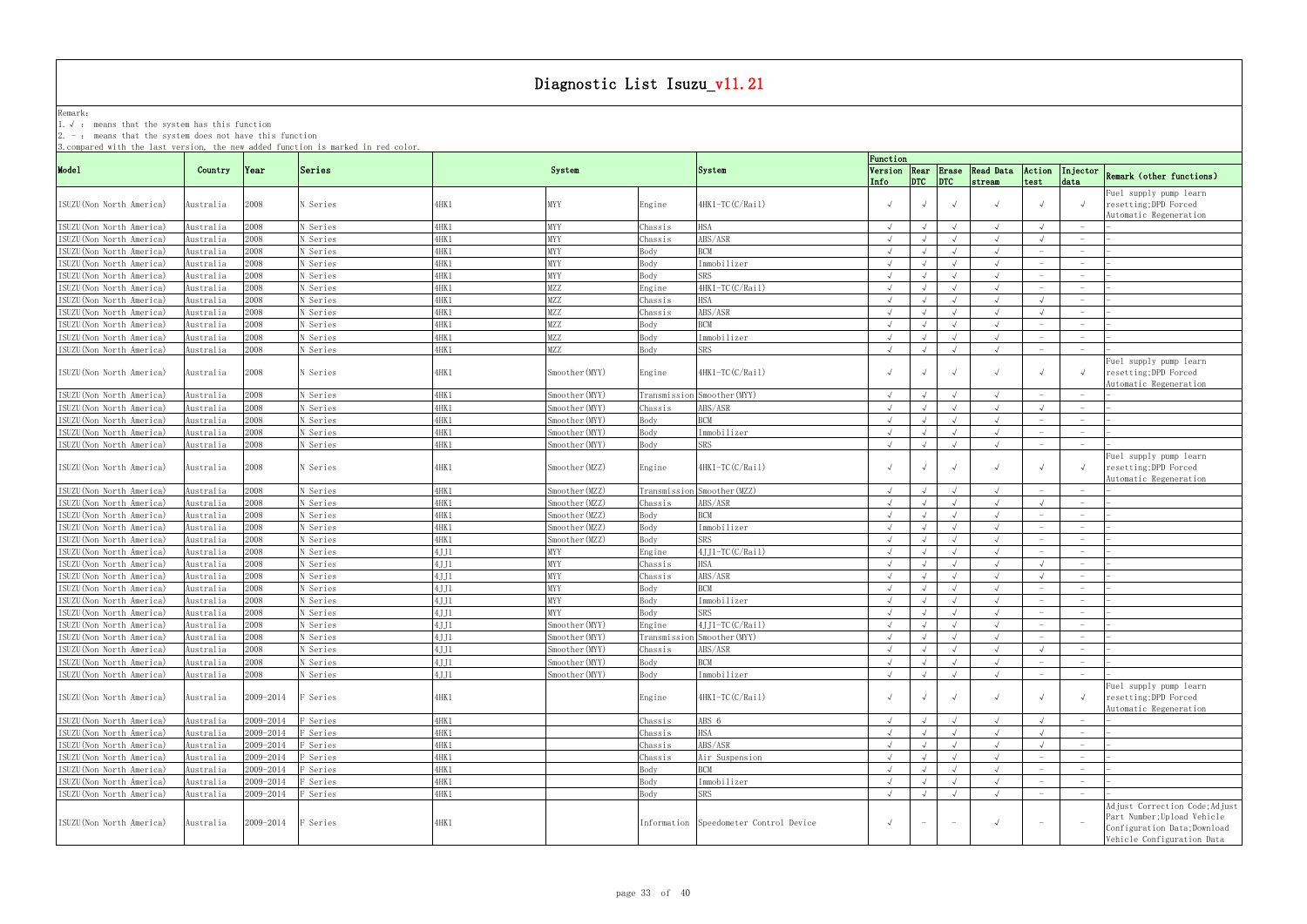Remark: The contract of the contract of  $\mathbb{R}$  and  $\mathbb{R}$  are contract of  $\mathbb{R}$  and  $\mathbb{R}$  are contract of  $\mathbb{R}$  and  $\mathbb{R}$  are contract of  $\mathbb{R}$  and  $\mathbb{R}$  are contract of  $\mathbb{R}$  and  $\mathbb{R}$  are cont 1.√ : means that the system has this function

| 3. compared with the last version, the new added function is marked in red color. |                        |              |                      |                 |         |                 |                                        | Function                 |            |                                       |                              |                                 |                                        |                                                                                                                                                                                                            |
|-----------------------------------------------------------------------------------|------------------------|--------------|----------------------|-----------------|---------|-----------------|----------------------------------------|--------------------------|------------|---------------------------------------|------------------------------|---------------------------------|----------------------------------------|------------------------------------------------------------------------------------------------------------------------------------------------------------------------------------------------------------|
| Mode1                                                                             | Country                | Year         | Series               |                 | System  | System          |                                        |                          |            | $ $ <sub>DTC</sub> $ $ <sub>DTC</sub> | Version Rear Erase Read Data | Action                          |                                        | Injector Remark (other functions)                                                                                                                                                                          |
| ISUZU (Non North America)                                                         | Australia              | 2009-2014    | F Series             | 6HK1            | Engine  | 6HK1-TC(C/Rail) |                                        | Info<br>$\sqrt{ }$       | $\sqrt{ }$ | $\sqrt{ }$                            | stream<br>$\sqrt{ }$         | test<br>$\sqrt{ }$              | data                                   | Fuel supply pump learn<br>resetting; DPD Forced<br>Automatic<br>Regeneration; Injector<br>Quantity Trim; Injector ID<br>Code;DPD Regeneration Data<br>Reset; DPD Dilution Trip Data<br>Reset; Program VIN  |
| ISUZU (Non North America)                                                         | Australia              | 2009-2014    | F Series             | 6HK1            | Chassis | ABS 6           |                                        | $\sqrt{ }$               | $\sqrt{ }$ | $\sqrt{ }$                            | $\sqrt{ }$                   |                                 | $\hspace{0.1mm}-\hspace{0.1mm}$        |                                                                                                                                                                                                            |
| ISUZU (Non North America)                                                         | Australia              | 2009-2014    | F Series             | 6HK1            | Chassis | <b>HSA</b>      |                                        | $\sqrt{ }$               | $\sqrt{ }$ | $\sqrt{ }$                            | $\sqrt{ }$                   |                                 | $\sim$                                 |                                                                                                                                                                                                            |
| ISUZU (Non North America)                                                         | Australia              | 2009-2014    | F Series             | 6HK1            | Chassis | ABS/ASR         |                                        | $\sqrt{ }$               |            | $\sqrt{ }$                            | $\sqrt{ }$                   |                                 | $\overline{\phantom{0}}$               |                                                                                                                                                                                                            |
| ISUZU (Non North America)                                                         | Australia              | 2009-2014    | F Series             | 6HK1            | Chassis | Air Suspension  |                                        | $\sqrt{ }$               |            | $\sqrt{ }$                            | $\sqrt{ }$                   |                                 | $\hspace{0.1mm}-\hspace{0.1mm}$        |                                                                                                                                                                                                            |
| ISUZU (Non North America)                                                         | Australia              | 2009-2014    | F Series             | 6HK1            | Body    | <b>BCM</b>      |                                        | $\sqrt{ }$               | $\sqrt{ }$ | $\sqrt{ }$                            | $\sqrt{ }$                   |                                 | $\overline{\phantom{0}}$               |                                                                                                                                                                                                            |
| ISUZU (Non North America)                                                         | Australia              | 2009-2014    | F Series             | 6HK1            | Body    | Immobilizer     |                                        | $\sqrt{ }$               | $\sqrt{ }$ | $\sqrt{ }$                            | $\sqrt{ }$                   | $\hspace{0.1mm}-\hspace{0.1mm}$ | $\sim$                                 |                                                                                                                                                                                                            |
| ISUZU (Non North America)                                                         | Australia              | 2009-2014    | F Series             | 6HK1            | Body    | <b>SRS</b>      |                                        | $\sqrt{ }$               |            | $\sqrt{ }$                            | $\sqrt{ }$                   | $\hspace{0.1mm}-\hspace{0.1mm}$ | $\sim$ $-$                             |                                                                                                                                                                                                            |
| ISUZU (Non North America)                                                         | Australia              | 2009-2014    | F Series             | 6HK1            |         |                 | Information Speedometer Control Device | $\sqrt{ }$               | $-$        | $\sim$                                | $\sqrt{ }$                   |                                 |                                        | Adjust Correction Code; Adjust<br>Part Number; Upload Vehicle<br>Configuration Data; Download<br>Vehicle Configuration Data                                                                                |
| ISUZU (Non North America)                                                         | Australia              | 2015         | N Series             | $4\mathrm{HK1}$ |         |                 |                                        | $\sqrt{ }$               |            | $\sqrt{ }$                            | $\sqrt{ }$                   |                                 |                                        |                                                                                                                                                                                                            |
| ISUZU (Non North America)                                                         | Australia              | 2015         | N Series             | 4JJ1            |         |                 |                                        | $\sqrt{ }$               |            |                                       | $\sqrt{ }$                   |                                 | $\sim$                                 |                                                                                                                                                                                                            |
| ISUZU (Non North America)                                                         | Australia              | 2016         | F Series             | 4HK1            |         |                 |                                        | $\sqrt{ }$               |            |                                       |                              |                                 | $\hspace{0.1mm}-\hspace{0.1mm}$        | Fuel supply pump learn                                                                                                                                                                                     |
| ISUZU (Non North America)                                                         | Australia              | 2016         | F Series             | 6HK1            |         |                 |                                        | $\sqrt{ }$               | $\sqrt{ }$ | $\sqrt{ }$                            | $\sqrt{ }$                   | $\sqrt{ }$                      |                                        | resetting; DPD Forced<br>Automatic<br>Regeneration; Injector<br>Quantity Trim; Injector ID<br>Code;DPD Regeneration Data<br>Reset; DPD Dilution Trip Data<br>Reset; Program VIN                            |
| ISUZU (Non North America)                                                         | Australia              | 2016         | FXFYGX Series        | 6UZ1            |         |                 |                                        | $\sqrt{ }$               | $\sqrt{ }$ | $\sqrt{ }$                            | $\sqrt{ }$                   |                                 | $-$                                    |                                                                                                                                                                                                            |
| ISUZU (Non North America)<br>ISUZU (Non North America)                            | Australia<br>Australia | 2016<br>2016 | N Series<br>N Series | 4HK1<br>4JJ1    |         |                 |                                        | $\sqrt{ }$<br>$\sqrt{ }$ | $\sqrt{ }$ | $\sqrt{ }$<br>$\sqrt{ }$              | $\sqrt{ }$<br>$\sqrt{ }$     | $\sqrt{ }$                      | $-$<br>$\hspace{0.1mm}-\hspace{0.1mm}$ |                                                                                                                                                                                                            |
| ISUZU (Non North America)                                                         | Australia              | 2017         | F Series             | 6HK1            |         |                 |                                        | $\sqrt{ }$               | $\sqrt{ }$ | $\sqrt{ }$                            | $\sqrt{ }$                   |                                 |                                        | Fuel supply pump learn<br>resetting; DPD Forced<br>Automatic<br>Regeneration; Injector<br>Quantity Trim; Injector ID<br>Code; DPD Regeneration Data<br>Reset; DPD Dilution Trip Data<br>Reset; Program VIN |
| ISUZU (Non North America)                                                         | Australia              | 2018         | F Series             | 6HK1            |         |                 |                                        | $\sqrt{ }$               | $\sqrt{ }$ | $\sqrt{ }$                            | $\sqrt{ }$                   | $\sqrt{ }$                      |                                        | Fuel supply pump learn<br>resetting; DPD Forced<br>Automatic<br>Regeneration; Injector<br>Quantity Trim; Injector ID<br>Code;DPD Regeneration Data<br>Reset; DPD Dilution Trip Data<br>Reset; Program VIN  |
| ISUZU (Non North America)                                                         | Australia              | 2018         | N Series             | 4HK1            |         |                 |                                        | $\sqrt{ }$               | $\sqrt{ }$ | $\sqrt{ }$                            | $\sqrt{ }$                   | $\sqrt{ }$                      |                                        | Fuel supply pump learn<br>resetting; DPD Forced<br>Automatic<br>Regeneration; Injector<br>Quantity Trim; Injector ID<br>Code;DPD Regeneration Data<br>Reset; DPD Dilution Trip Data<br>Reset; Program VIN  |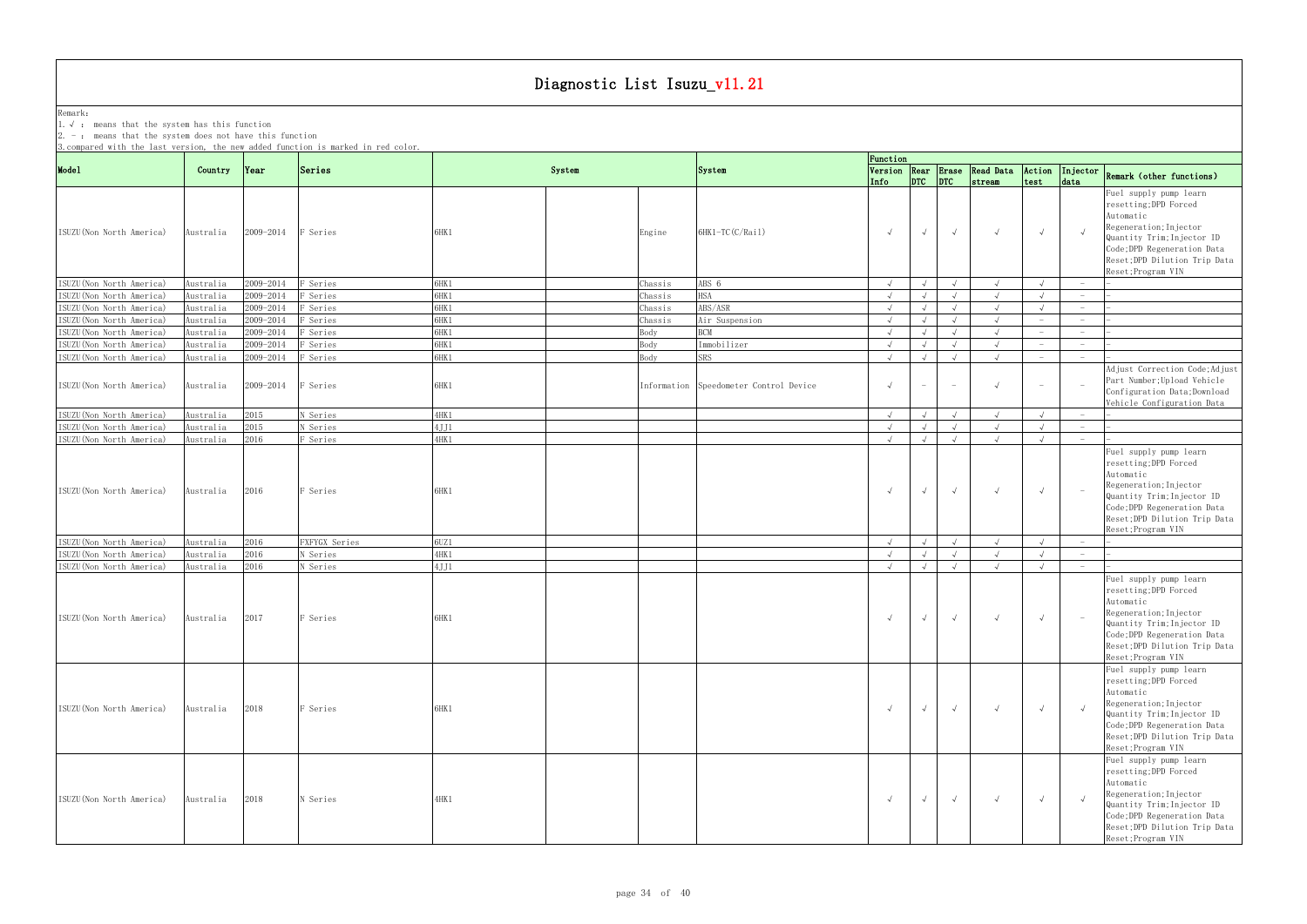Remark: The contract of the contract of  $\mathbb{R}$  and  $\mathbb{R}$  are contract of  $\mathbb{R}$  and  $\mathbb{R}$  are contract of  $\mathbb{R}$  and  $\mathbb{R}$  are contract of  $\mathbb{R}$  and  $\mathbb{R}$  are contract of  $\mathbb{R}$  and  $\mathbb{R}$  are cont 1.√ : means that the system has this function

2. - : means that the system does not have this function

|                                                        |                                      |           |                      |                |                   |                    |                            | Function                 |                                       |                          |                                        |                          |                                 |                                                                                                                                                                                                                                                                                               |
|--------------------------------------------------------|--------------------------------------|-----------|----------------------|----------------|-------------------|--------------------|----------------------------|--------------------------|---------------------------------------|--------------------------|----------------------------------------|--------------------------|---------------------------------|-----------------------------------------------------------------------------------------------------------------------------------------------------------------------------------------------------------------------------------------------------------------------------------------------|
| Mode1                                                  | Country                              | Year      | Series               |                | System            |                    | System                     | Info                     | $ $ <sub>DTC</sub> $ $ <sub>DTC</sub> |                          | Version Rear Erase Read Data<br>stream | Action<br>test           | data                            | Injector Remark (other functions)                                                                                                                                                                                                                                                             |
| ISUZU(Non North America)                               | Australia 1 2012-2019                |           | TF Series            | 4JJ1           |                   | Engine             | 4JJ1                       | $\sqrt{ }$               | $\sqrt{ }$                            | $\sqrt{ }$               | $\sqrt{ }$                             | $\sqrt{ }$               |                                 | Program Injector ID<br>Code; Upload Injector<br>ID;Download Injector<br>ID; Upload Vehicle Speed<br>Correction Data; Download<br>Vehicle Speed Correction<br>Data; Program VIN                                                                                                                |
| ISUZU (Non North America)                              | Australia 1 2012-2019                |           | TF Series            | 4JJ1           |                   | Transmission AT    |                            |                          | $\sqrt{ }$                            | $\sqrt{ }$               | $\sqrt{ }$                             |                          |                                 | Clear Learning Value and Diag<br>Information                                                                                                                                                                                                                                                  |
| ISUZU (Non North America)                              | Australia 1                          | 2012-2019 | TF Series            | 4JJ1           |                   | Transmission TCCM  |                            | $\sqrt{ }$               |                                       | $\sqrt{ }$               | $\sqrt{ }$                             |                          |                                 |                                                                                                                                                                                                                                                                                               |
| ISUZU (Non North America)                              | Australia 1                          | 2012-2019 | TF Series            | 4JJ1           |                   | Chassis            | ABS                        | $\sqrt{ }$               |                                       | $\sqrt{ }$               | $\sqrt{ }$                             |                          | $-$                             |                                                                                                                                                                                                                                                                                               |
| ISUZU (Non North America)                              | Australia 1 2012-2019                |           | TF Series            | 4JJ1           |                   | Chassis            | <b>ESC</b>                 |                          | $\sqrt{ }$                            | $\sqrt{ }$               | $\sqrt{ }$                             |                          |                                 | Learning for Steering Central<br>Position; Learning for G-<br>Sensor Central Position                                                                                                                                                                                                         |
| ISUZU (Non North America)                              | Australia 1                          | 2012-2019 | TF Series            | 4JJ1           |                   | Body               | <b>BCM</b>                 | $\sqrt{ }$               | $\sqrt{ }$                            | $\sqrt{ }$               | $\sqrt{ }$                             |                          | $-$                             |                                                                                                                                                                                                                                                                                               |
| ISUZU (Non North America)                              | Australia 1                          | 2012-2019 | TF Series            | 4JJ1           |                   | Body               | Immobilizer                | $\sqrt{ }$               |                                       | $\sqrt{ }$               | $\sqrt{ }$                             | $\overline{\phantom{0}}$ | $\overline{\phantom{0}}$        |                                                                                                                                                                                                                                                                                               |
| ISUZU (Non North America)                              | Australia 1                          | 2012-2019 | TF Series            | 4JJ1           |                   | Body               | Meter                      | $\sqrt{ }$               | $\overline{\phantom{m}}$              |                          | $ \,$                                  |                          |                                 |                                                                                                                                                                                                                                                                                               |
| ISUZU (Non North America)                              | Australia 1                          | 2012-2019 | TF Series            | 4JJ1           |                   | Body               | SRS                        | $\sqrt{ }$               | $\sqrt{ }$                            | $\sqrt{ }$               | $\sqrt{ }$                             |                          | $\hspace{0.1mm}-\hspace{0.1mm}$ |                                                                                                                                                                                                                                                                                               |
| ISUZU (Non North America)                              | Australia 1                          | 2012-2019 | TF Series            | 4JJ1           |                   | Body               | <b>BCM</b>                 | $\sqrt{ }$               | $\sqrt{ }$                            | $\sqrt{ }$               | $\sqrt{ }$                             |                          | $\sim$                          |                                                                                                                                                                                                                                                                                               |
| ISUZU (Non North America)<br>ISUZU(Non North America)  | Australia 1<br>Australia 1 2014-2019 | 2012-2019 | TF Series            | 4JJ1<br>4.JK1  |                   | Body<br>Engine     | PESS<br>4JK1               | $\sqrt{ }$               | $\sqrt{ }$                            | $\sqrt{ }$<br>$\sqrt{ }$ | $\sqrt{ }$<br>$\sqrt{ }$               | $\sqrt{ }$               |                                 | Initial Controller Setting<br>EEPROM Error Clear; Program<br>Injector ID Code; Upload<br>Injector ID; Download Injector<br>ID; Upload Vehicle Speed<br>Correction Data; Download<br>Vehicle Speed Correction<br>Data; Program VIN; DPD<br>Regeneration Data Reset; DPD<br>Dilution Data Reset |
| ISUZU (Non North America)                              | Australia 1 2017-2019                |           |                      | RZ4E           |                   | Engine             | RZ4E                       | $\sqrt{ }$               | $\sqrt{ }$                            | $\sqrt{ }$               | $\sqrt{ }$                             | $\sqrt{ }$               |                                 | EEPROM Error Clear; Program<br>Injector ID Code; Upload<br>Injector ID; Download Injector<br>ID; Upload Vehicle Speed<br>Correction Data; Download<br>Vehicle Speed Correction<br>Data; Program VIN                                                                                           |
| ISUZU (Non North America)                              | Australia 2 2008                     |           | F Series             | 4HK 1          | MLD               | Engine             | 4HK1-TC(C/Rail)            | $\sqrt{ }$               |                                       | $\sqrt{ }$               | $\sqrt{ }$                             |                          |                                 | Fuel supply pump learn<br>resetting; DPD Forced<br>Automatic Regeneration                                                                                                                                                                                                                     |
| ISUZU(Non North America)                               | Australia 2 2008                     |           | F Series             | 4HK 1          | MLD               | Chassis            | ABS 6                      | $\sqrt{ }$               | $\sqrt{ }$                            | $\sqrt{ }$               | $\sqrt{ }$                             | $\sqrt{ }$               |                                 |                                                                                                                                                                                                                                                                                               |
| ISUZU (Non North America)<br>ISUZU (Non North America) | Australia 2 2008<br>Australia 2 2008 |           | F Series             | 4HK 1          | MLD<br>MLD        | Chassis            | <b>HSA</b><br>ABS/ASR      | $\sqrt{ }$               |                                       |                          | $\sqrt{ }$<br>$\sqrt{ }$               |                          |                                 |                                                                                                                                                                                                                                                                                               |
| ISUZU (Non North America)                              | Australia 2 2008                     |           | F Series<br>F Series | 1HK 1<br>4HK 1 | MLD               | Chassis<br>Chassis | Air Suspension             |                          |                                       | $\sqrt{ }$               | $\sqrt{ }$                             |                          | $ \,$                           |                                                                                                                                                                                                                                                                                               |
| ISUZU (Non North America)                              | Australia 2 2008                     |           | F Series             | 4HK1           | MLD               | Body               | <b>BCM</b>                 | $\sqrt{ }$               |                                       | $\sqrt{ }$               | $\sqrt{ }$                             |                          | $-$                             |                                                                                                                                                                                                                                                                                               |
| ISUZU (Non North America)                              | Australia 2 2008                     |           | F Series             | 4HK1           | MLD               | Body               | Immobilizer                | $\sqrt{ }$               |                                       |                          |                                        |                          | $\overline{\phantom{0}}$        |                                                                                                                                                                                                                                                                                               |
| ISUZU(Non North America)                               | Australia 2 2008                     |           | F Series             | 4HK1           | <b>MLD</b>        | Body               | SRS                        | $\sqrt{ }$               |                                       | $\sqrt{ }$               | $\sqrt{ }$                             |                          | $\sim$                          |                                                                                                                                                                                                                                                                                               |
| ISUZU (Non North America)                              | Australia 2 2008                     |           | F Series             | 4HK 1          | MLD               | Information        | Speedometer Control Device | $\sqrt{ }$               |                                       |                          | $\sqrt{ }$                             |                          | $\overline{\phantom{0}}$        |                                                                                                                                                                                                                                                                                               |
| ISUZU (Non North America)                              | Australia 2 2008                     |           | F Series             | 4HK 1          | MZW               | Engine             | 4HK1-TC(C/Rail)            | $\sqrt{ }$               |                                       | $\sqrt{ }$               | $\sqrt{ }$                             |                          |                                 | Fuel supply pump learn<br>resetting; DPD Forced<br>Automatic Regeneration                                                                                                                                                                                                                     |
| ISUZU (Non North America)                              | Australia 2 2008                     |           | F Series             | 4HK 1          | MZW               | Chassis            | ABS 6                      | $\sqrt{ }$               |                                       | $\sqrt{ }$               | $\sqrt{ }$                             |                          | $\hspace{0.1mm}-\hspace{0.1mm}$ |                                                                                                                                                                                                                                                                                               |
| ISUZU (Non North America)                              | Australia 2 2008                     |           | F Series             | 4HK 1          | MZW               | Chassis            | HSA                        | $\sqrt{ }$               | $\sqrt{ }$                            | $\sqrt{ }$               | $\sqrt{ }$                             |                          |                                 |                                                                                                                                                                                                                                                                                               |
| ISUZU (Non North America)                              | Australia 2 2008                     |           | F Series             | 1HK 1          | MZW               | Chassis            | ABS/ASR                    |                          | $\sqrt{ }$                            | $\sqrt{ }$               | $\sqrt{ }$                             |                          |                                 |                                                                                                                                                                                                                                                                                               |
| ISUZU (Non North America)                              | Australia 2 2008                     |           | F Series             | 4HK1           | <b>MZW</b>        | Chassis            | Air Suspension             | $\sqrt{ }$               | $\sqrt{ }$                            | $\sqrt{ }$               | $\sqrt{ }$                             |                          | $ \,$                           |                                                                                                                                                                                                                                                                                               |
| ISUZU (Non North America)<br>ISUZU (Non North America) | Australia 2 2008                     |           | F Series             | 4HK 1          | MZW               | Body               | <b>BCM</b>                 | $\sqrt{ }$               | $\sqrt{ }$                            | $\sqrt{ }$               | $\sqrt{ }$                             | $\overline{\phantom{0}}$ | $ \,$                           |                                                                                                                                                                                                                                                                                               |
| ISUZU(Non North America)                               | Australia 2 2008<br>Australia 2 2008 |           | F Series<br>F Series | 4HK 1<br>4HK1  | MZW<br><b>MZW</b> | Body<br>Body       | Immobilizer<br>SRS         | $\sqrt{ }$<br>$\sqrt{ }$ | $\sqrt{ }$                            | $\sqrt{ }$<br>$\sqrt{ }$ | $\sqrt{ }$                             | $-$                      | $-$<br>$-$                      |                                                                                                                                                                                                                                                                                               |
|                                                        |                                      |           |                      |                |                   |                    |                            |                          |                                       |                          |                                        |                          |                                 |                                                                                                                                                                                                                                                                                               |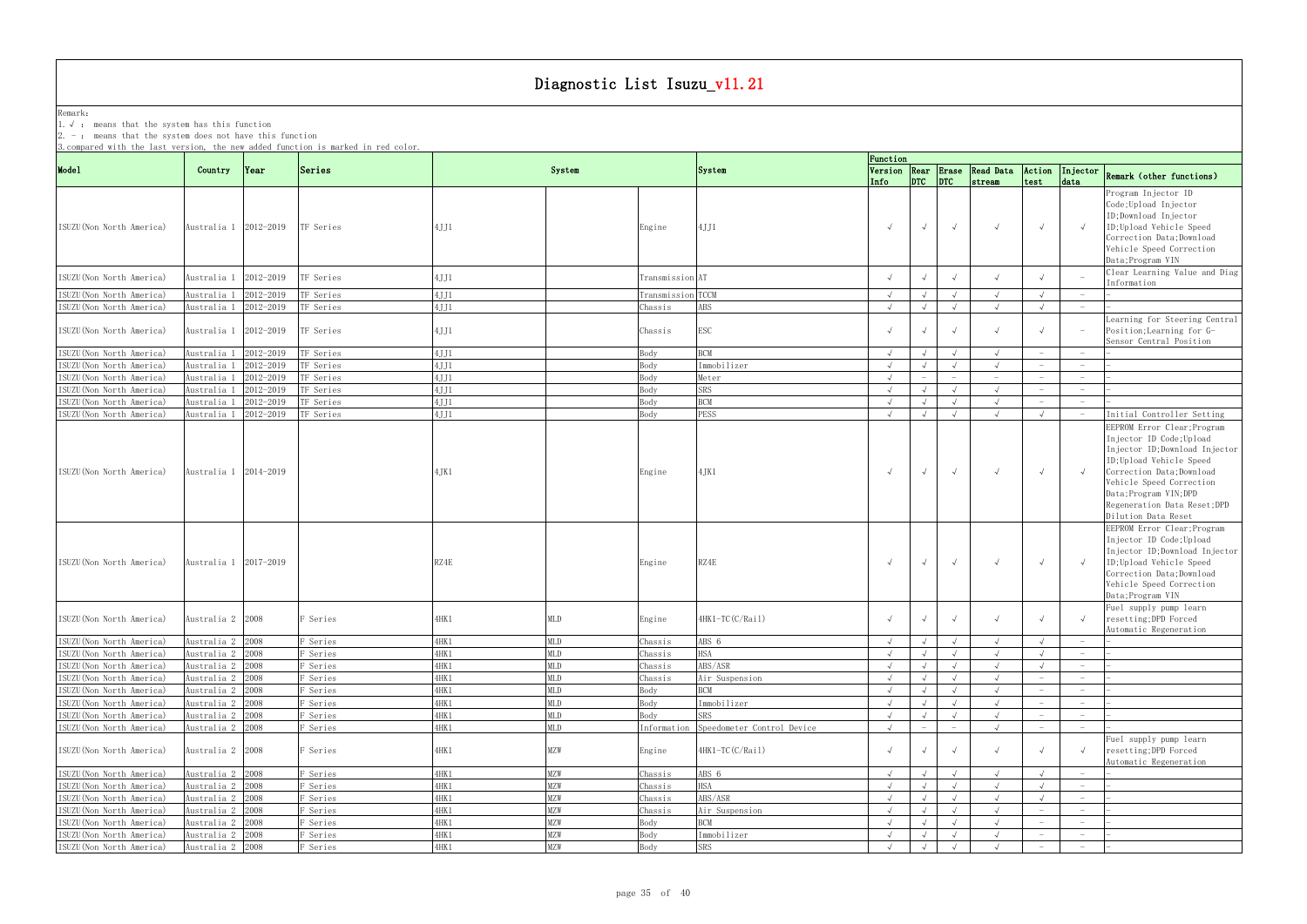Remark: The contract of the contract of  $\mathbb{R}$  and  $\mathbb{R}$  are contract of  $\mathbb{R}$  and  $\mathbb{R}$  are contract of  $\mathbb{R}$  and  $\mathbb{R}$  are contract of  $\mathbb{R}$  and  $\mathbb{R}$  are contract of  $\mathbb{R}$  and  $\mathbb{R}$  are cont 1.√ : means that the system has this function

2. - : means that the system does not have this function

| 3. compared with the last version, the new added function is marked in red color. |                    |               |                     |       |                |         |                                        | Function   |                             |                          |                                        |                |                                   |                                                                                                                                                       |
|-----------------------------------------------------------------------------------|--------------------|---------------|---------------------|-------|----------------|---------|----------------------------------------|------------|-----------------------------|--------------------------|----------------------------------------|----------------|-----------------------------------|-------------------------------------------------------------------------------------------------------------------------------------------------------|
| Mode1                                                                             | Country            | $\gamma$ Year | Series              |       | System         |         | System                                 | Info       | DTC                         | DTC                      | Version Rear Erase Read Data<br>stream | Action<br>test | Injector<br>data                  | Remark (other functions)                                                                                                                              |
| ISUZU (Non North America)                                                         | Australia 2 2008   |               | F Series            | 4HK1  | MZW            |         | Information Speedometer Control Device | $\sqrt{ }$ | $\sim$                      | $\overline{\phantom{0}}$ | $\sqrt{ }$                             |                |                                   | Adjust Correction Code; Adjust<br>Part Number; Upload Vehicle<br>Configuration Data; Download<br>Vehicle Configuration Data                           |
| ISUZU(Non North America)                                                          | Australia 2   2008 |               | F Series            | 4HK 1 | Smoother(MZW)  | Engine  | 4HK1-TC(C/Rail)                        |            |                             |                          | $\sqrt{ }$                             |                |                                   | Fuel supply pump learn<br>resetting; DPD Forced<br>Automatic Regeneration                                                                             |
| ISUZU (Non North America)                                                         | Australia 2 2008   |               | F Series            | 4HK 1 | Smoother (MZW) |         | Transmission Smoother (MZW)            | $\sqrt{ }$ |                             |                          | $\sqrt{ }$                             |                |                                   |                                                                                                                                                       |
| ISUZU(Non North America)                                                          | Australia 2 2008   |               | F Series            | 4HK1  | Smoother (MZW) | Chassis | ABS 6                                  | $\sqrt{ }$ |                             |                          | $\sqrt{ }$                             |                |                                   |                                                                                                                                                       |
| ISUZU (Non North America)                                                         | Australia 2 2008   |               | F Series            | 4HK1  | Smoother (MZW) | Chassis | ABS/ASR                                | $\sqrt{ }$ |                             |                          | $\sqrt{ }$                             |                |                                   |                                                                                                                                                       |
| ISUZU (Non North America)                                                         | Australia 2 2008   |               | F Series            | 4HK1  | Smoother (MZW) | Chassis | Air Suspension                         | $\sqrt{ }$ |                             |                          | $\sqrt{ }$                             |                | $\sim$                            |                                                                                                                                                       |
| ISUZU (Non North America)                                                         | Australia 2 2008   |               | F Series            | 4HK 1 | Smoother (MZW) | Body    | <b>RCM</b>                             | $\sqrt{ }$ |                             | $\sqrt{ }$               | $\sqrt{ }$                             |                | $\hspace{0.1mm}-\hspace{0.1mm}$   |                                                                                                                                                       |
| ISUZU (Non North America)                                                         | Australia 2 2008   |               | F Series            | 4HK1  | Smoother (MZW) | Body    | Immobilizer                            | $\sqrt{ }$ |                             |                          |                                        |                |                                   |                                                                                                                                                       |
| ISUZU(Non North America)                                                          | Australia 2 2008   |               | F Series            | 4HK1  | Smoother (MZW) | Body    | <b>SRS</b>                             | $\sqrt{ }$ |                             |                          |                                        |                |                                   |                                                                                                                                                       |
| ISUZU (Non North America)                                                         | Australia 2   2008 |               | F Series            | 4HK 1 | Smoother(MZW)  |         | Information Speedometer Control Device | $\sqrt{ }$ | $ \,$                       | $-$                      | $\sqrt{ }$                             |                |                                   | Adjust Correction Code; Adjust<br>Part Number; Upload Vehicle<br>Configuration Data; Download<br>Vehicle Configuration Data<br>Fuel supply pump learn |
| ISUZU (Non North America)                                                         | Australia 2   2008 |               | Series <sup>.</sup> | 6HK1  | MLD            | Engine  | 6HK1-TC(C/Rail)                        |            |                             |                          | $\sqrt{ }$                             |                |                                   | resetting; DPD Forced<br>Automatic Regeneration                                                                                                       |
| ISUZU(Non North America)                                                          | Australia 2 2008   |               | F Series            | 6HK1  | <b>MLD</b>     | Chassis | ABS 6                                  | $\sqrt{ }$ |                             |                          | $\sqrt{ }$                             |                |                                   |                                                                                                                                                       |
| ISUZU(Non North America)                                                          | Australia 2 2008   |               | F Series            | 6HK1  | <b>MLD</b>     | Chassis | HSA                                    | $\sqrt{ }$ |                             |                          | $\sqrt{ }$                             |                |                                   |                                                                                                                                                       |
| ISUZU (Non North America)                                                         | Australia 2 2008   |               | F Series            | 6HK1  | MLD            | Chassis | ABS/ASR                                | $\sqrt{ }$ |                             | $\sqrt{ }$               | $\sqrt{ }$                             |                |                                   |                                                                                                                                                       |
| ISUZU (Non North America)                                                         | Australia 2 2008   |               | F Series            | 6HK1  | <b>MLD</b>     | Chassis | Air Suspension                         | $\sqrt{ }$ |                             |                          | $\sqrt{ }$                             |                | $\hspace{0.1mm}-\hspace{0.1mm}$   |                                                                                                                                                       |
| ISUZU (Non North America)                                                         | Australia 2        | 2008          | F Series            | 6HK1  | <b>MLD</b>     | Body    | <b>RCM</b>                             | $\sqrt{ }$ |                             |                          | $\sqrt{ }$                             |                | $\overline{\phantom{0}}$          |                                                                                                                                                       |
| ISUZU (Non North America)                                                         | Australia 2 2008   |               | F Series            | 6HK1  | <b>MLD</b>     | Body    | Immobilizer                            | $\sqrt{ }$ |                             | $\sqrt{ }$               | $\sqrt{ }$                             |                | $\hspace{1.0cm} - \hspace{1.0cm}$ |                                                                                                                                                       |
| ISUZU (Non North America)                                                         | Australia 2 2008   |               | F Series            | 6HK1  | <b>MLD</b>     | Body    | <b>SRS</b>                             | $\sqrt{ }$ |                             | $\sqrt{ }$               |                                        |                |                                   |                                                                                                                                                       |
| ISUZU(Non North America)                                                          | Australia 2 2008   |               | F Series            | 6HK1  | MLD            |         | Information Speedometer Control Device | $\sqrt{ }$ | $ \,$                       | $ \,$                    | $\sqrt{ }$                             |                |                                   | Adjust Correction Code; Adjust<br>Part Number; Upload Vehicle<br>Configuration Data; Download<br>Vehicle Configuration Data                           |
| ISUZU (Non North America)                                                         | Australia 2   2008 |               | F Series            | 6HK1  | MZW            | Engine  | 6HK1-TC(C/Rail)                        |            |                             | $\sqrt{ }$               | $\sqrt{ }$                             |                |                                   | Fuel supply pump learn<br>resetting; DPD Forced<br>Automatic Regeneration                                                                             |
| ISUZU (Non North America)                                                         | Australia 2 2008   |               | F Series            | 6HK1  | MZW            | Chassis | ABS 6                                  | $\sqrt{ }$ |                             |                          | $\sqrt{ }$                             |                |                                   |                                                                                                                                                       |
| ISUZU(Non North America)                                                          | Australia 2 2008   |               | F Series            | 6HK1  | MZW            | Chassis | HSA                                    | $\sqrt{ }$ |                             |                          | $\sqrt{ }$                             |                |                                   |                                                                                                                                                       |
| ISUZU (Non North America)                                                         | Australia 2 2008   |               | F Series            | 6HK1  | MZW            | Chassis | ABS/ASR                                | $\sqrt{ }$ |                             |                          |                                        |                |                                   |                                                                                                                                                       |
| ISUZU (Non North America)                                                         | Australia 2 2008   |               | F Series            | 6HK1  | <b>MZW</b>     | Chassis | Air Suspension                         | $\sqrt{ }$ | $\sim$ $\sim$ $\sim$ $\sim$ | $\sqrt{ }$               | $\mathbf{\hat{v}}$                     |                |                                   |                                                                                                                                                       |
| ISUZU (Non North America)                                                         | Australia 2 2008   |               | F Series            | 6HK1  | <b>MZW</b>     | Body    | <b>BCM</b>                             | $\sqrt{ }$ | $\sqrt{ }$                  | $\sqrt{ }$               |                                        |                | $\overline{\phantom{0}}$          |                                                                                                                                                       |
| ISUZU (Non North America)                                                         | Australia 2 2008   |               | F Series            | 6HK1  | MZW            | Body    | Immobilizer                            | $\sqrt{ }$ | $\sqrt{ }$                  | $\sqrt{ }$               | $\sqrt{ }$                             |                | $-$                               |                                                                                                                                                       |
| ISUZU (Non North America)                                                         | Australia 2 2008   |               | F Series            | 6HK1  | <b>MZW</b>     | Body    | SRS                                    | $\sqrt{ }$ |                             | $\sqrt{ }$               |                                        |                |                                   |                                                                                                                                                       |
| ISUZU(Non North America)                                                          | Australia 2 2008   |               | F Series            | 6HK1  | MZW            |         | Information Speedometer Control Device | $\sqrt{ }$ | $\overline{\phantom{a}}$    | $ \,$                    | $\sqrt{ }$                             |                |                                   | Adjust Correction Code; Adjust<br>Part Number; Upload Vehicle<br>Configuration Data; Download<br>Vehicle Configuration Data                           |
| ISUZU (Non North America)                                                         | Australia 2 2008   |               | F Series            | 6HK1  | Smoother (MZW) | Engine  | 6HK1-TC(C/Rail)                        |            | $\sqrt{ }$                  | $\sqrt{ }$               | $\sqrt{ }$                             |                |                                   | Fuel supply pump learn<br>resetting; DPD Forced<br>Automatic Regeneration                                                                             |
| ISUZU (Non North America)                                                         | Australia 2 2008   |               | F Series            | 6HK1  | Smoother (MZW) |         | Transmission Smoother (MZW)            | $\sqrt{ }$ |                             |                          |                                        |                |                                   |                                                                                                                                                       |
| ISUZU (Non North America)                                                         | Australia 2 2008   |               | F Series            | 6HK1  | Smoother (MZW) | Chassis | ABS 6                                  | $\sqrt{ }$ |                             |                          | $\sqrt{ }$                             |                | $\overline{\phantom{0}}$          |                                                                                                                                                       |
| ISUZU (Non North America)                                                         | Australia 2 2008   |               | F Series            | 6HK1  | Smoother (MZW) | Chassis | ABS/ASR                                | $\sqrt{ }$ |                             |                          | $\sqrt{ }$                             |                |                                   |                                                                                                                                                       |
| ISUZU (Non North America)                                                         | Australia 2 2008   |               | F Series            | 6HK1  | Smoother (MZW) | Chassis | Air Suspension                         | $\sqrt{ }$ | $\sqrt{ }$                  | $\sqrt{ }$               | $\sqrt{ }$                             |                | $\hspace{0.1mm}-\hspace{0.1mm}$   |                                                                                                                                                       |
| ISUZU (Non North America)                                                         | Australia 2 2008   |               | F Series            | 6HK1  | Smoother (MZW) | Body    | <b>BCM</b>                             | $\sqrt{ }$ |                             | $\sqrt{ }$               | $\sqrt{ }$                             |                | $\sim$                            |                                                                                                                                                       |
| ISUZU (Non North America)                                                         | Australia 2 2008   |               | F Series            | 6HK1  | Smoother (MZW) | Body    | Immobilizer                            | $\sqrt{ }$ |                             | $\sqrt{ }$               | $\sqrt{ }$                             |                | $\overline{\phantom{0}}$          |                                                                                                                                                       |
| ISUZU (Non North America)                                                         | Australia 2 2008   |               | F Series            | 6HK1  | Smoother (MZW) | Body    | SRS                                    | $\sqrt{ }$ |                             | $\sqrt{ }$               | $\sqrt{ }$                             |                | $-$                               |                                                                                                                                                       |
| ISUZU (Non North America)                                                         | Australia 2 2008   |               | F Series            | 6HK1  | Smoother (MZW) |         | Information Speedometer Control Device | $\sqrt{ }$ |                             |                          | $\sqrt{ }$                             |                | $\hspace{1.0cm} - \hspace{1.0cm}$ |                                                                                                                                                       |
|                                                                                   |                    |               |                     |       |                |         |                                        |            |                             |                          |                                        |                |                                   |                                                                                                                                                       |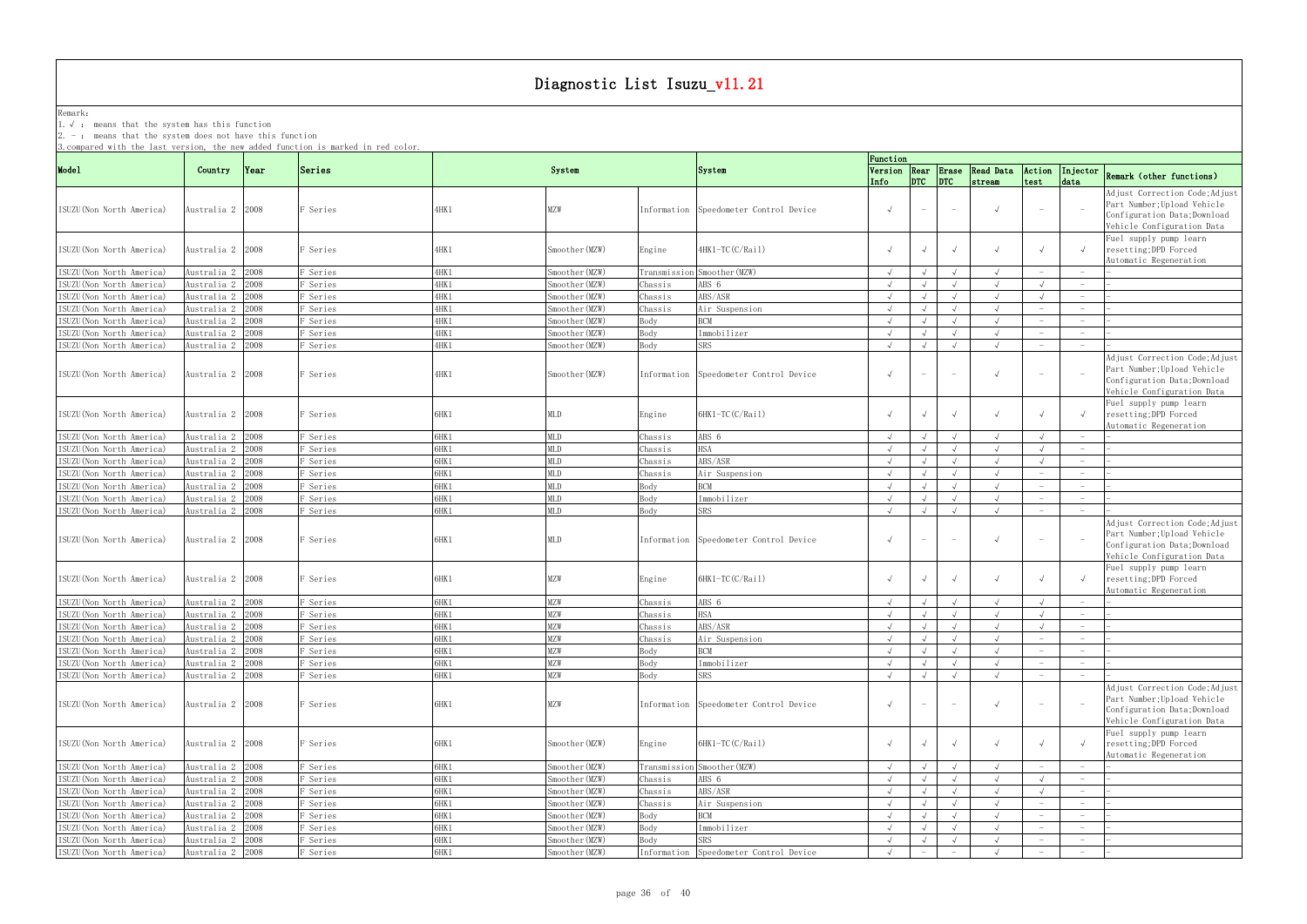Remark: The contract of the contract of  $\mathbb{R}$  and  $\mathbb{R}$  are contract of  $\mathbb{R}$  and  $\mathbb{R}$  are contract of  $\mathbb{R}$  and  $\mathbb{R}$  are contract of  $\mathbb{R}$  and  $\mathbb{R}$  are contract of  $\mathbb{R}$  and  $\mathbb{R}$  are cont

1.√ : means that the system has this function

2. - : means that the system does not have this function

| ə.compared with the last version, the new added function is marked in red color. |                    |               |                     |       |                   |             |                                        | Function   |            |                                 |                                               |                                 |                                 |                                                                                                                             |
|----------------------------------------------------------------------------------|--------------------|---------------|---------------------|-------|-------------------|-------------|----------------------------------------|------------|------------|---------------------------------|-----------------------------------------------|---------------------------------|---------------------------------|-----------------------------------------------------------------------------------------------------------------------------|
| Mode1                                                                            | Country            | $\gamma$ Year | Series              |       | System            |             | System                                 | Info       | DTC        | DTC                             | Version Rear Erase Read Data<br><i>stream</i> | Action<br>test                  | data                            | Injector Remark (other functions)                                                                                           |
| ISUZU(Non North America)                                                         | Australia 2   2008 |               | Series <sup>.</sup> | 6HK1  | Fuller FS8209     | Engine      | $6HK1-TC(C/Rai1)$                      |            |            | $\sqrt{ }$                      |                                               |                                 |                                 | Fuel supply pump learn<br>resetting; DPD Forced<br>Automatic Regeneration                                                   |
| ISUZU(Non North America)                                                         | Australia 2 2008   |               | Series <sup></sup>  | 6HK1  | Fuller FS8209     |             | Transmission Smoother (MZW)            | $\sqrt{ }$ |            |                                 |                                               |                                 |                                 |                                                                                                                             |
| ISUZU(Non North America)                                                         | Australia 2        | 2008          | Series <sup></sup>  | 3HK 1 | Fuller FS8209     | Chassis     | ABS 6                                  |            |            |                                 |                                               |                                 |                                 |                                                                                                                             |
| ISUZU (Non North America)                                                        | Australia 2        | 2008          | F Series            | 6HK1  | Fuller FS8209     | Chassis     | <b>HSA</b>                             |            |            |                                 |                                               |                                 |                                 |                                                                                                                             |
| ISUZU (Non North America)                                                        | Australia 2 2008   |               | F Series            | 6HK1  | Fuller FS8209     | Chassis     | ABS/ASR                                |            |            |                                 | $\sqrt{ }$                                    |                                 | $-$                             |                                                                                                                             |
| ISUZU (Non North America)                                                        | Australia 2        | 2008          | F Series            | 6HK1  | Fuller FS8209     | Chassis     | Air Suspension                         | $\sqrt{ }$ |            | $\sqrt{ }$                      |                                               |                                 | $\hspace{0.1mm}-\hspace{0.1mm}$ |                                                                                                                             |
|                                                                                  |                    |               |                     |       |                   |             | <b>BCM</b>                             |            |            |                                 |                                               |                                 |                                 |                                                                                                                             |
| ISUZU (Non North America)                                                        | Australia 2        | :008          | F Series            | 6HK1  | Fuller FS8209     | Body        |                                        |            |            | $\sqrt{ }$                      |                                               |                                 | $\hspace{0.1mm}-\hspace{0.1mm}$ |                                                                                                                             |
| ISUZU(Non North America)                                                         | Australia 2 2008   |               | Series <sup></sup>  | 6HK1  | Fuller FS8209     | Body        | Immobilizer                            | $\sqrt{ }$ |            | $\sqrt{ }$                      | $\sqrt{ }$                                    |                                 | $ \,$                           |                                                                                                                             |
| ISUZU(Non North America)                                                         | Australia 2 2008   |               | Series <sup></sup>  | 6HK1  | Fuller FS8209     | Body        | SRS                                    | $\sqrt{ }$ |            |                                 | $\sqrt{ }$                                    |                                 | $\hspace{0.1mm}-\hspace{0.1mm}$ |                                                                                                                             |
| ISUZU(Non North America)                                                         | Australia 2 2008   |               | F Series            | 6HK1  | Fuller FS8209     |             | Information Speedometer Control Device | $\sqrt{ }$ | $\sim$     | $\sim$                          | $\sqrt{ }$                                    |                                 |                                 | Adjust Correction Code; Adjust<br>Part Number; Upload Vehicle<br>Configuration Data; Download<br>Vehicle Configuration Data |
| ISUZU(Non North America)                                                         | Australia 2 2008   |               | Series <sup>.</sup> | 6HK1  | ZF9S1110          | Engine      | $6HK1-TC(C/Rai1)$                      |            |            | $\sqrt{ }$                      |                                               |                                 |                                 | Fuel supply pump learn<br>resetting; DPD Forced<br>Automatic Regeneration                                                   |
| ISUZU (Non North America)                                                        | Australia 2 2008   |               | Series <sup>?</sup> | 6HK1  | ZF9S1110          |             | Transmission Smoother (MZW)            | $\sqrt{ }$ |            | $\sqrt{ }$                      | $\sqrt{ }$                                    |                                 |                                 |                                                                                                                             |
| ISUZU (Non North America)                                                        | Australia 2 2008   |               | Series <sup></sup>  | 6HK1  | ZF9S1110          | Chassis     | ABS 6                                  |            |            |                                 |                                               |                                 |                                 |                                                                                                                             |
| ISUZU (Non North America)                                                        | Australia 2 2008   |               | F Series            | 6HK1  | ZF9S1110          | Chassis     | <b>HSA</b>                             | $\sqrt{ }$ |            |                                 | $\sqrt{ }$                                    |                                 | $-$                             |                                                                                                                             |
| ISUZU (Non North America)                                                        | Australia 2        | 2008          | F Series            | 6HK1  | ZF9S1110          | Chassis     | ABS/ASR                                |            |            |                                 |                                               |                                 | $\overline{\phantom{0}}$        |                                                                                                                             |
| ISUZU (Non North America)                                                        | Australia 2        | 2008          | F Series            | 6HK1  | ZF9S1110          | Chassis     | Air Suspension                         | $\sqrt{ }$ |            | $\sqrt{ }$                      |                                               |                                 | $\overline{\phantom{0}}$        |                                                                                                                             |
| ISUZU (Non North America)                                                        | Australia 2        | 2008          | Series <sup>?</sup> | 6HK1  | ZF9S1110          | Body        | BCM                                    | $\sqrt{ }$ |            | $\sqrt{ }$                      |                                               |                                 |                                 |                                                                                                                             |
| ISUZU (Non North America)                                                        | Australia 2        | 2008          | <sup>3</sup> Series | 6HK1  | ZF9S1110          | Body        | Immobilizer                            | $\sqrt{ }$ |            |                                 | $\sqrt{ }$                                    |                                 | $\hspace{0.1mm}-\hspace{0.1mm}$ |                                                                                                                             |
| ISUZU(Non North America)                                                         | Australia 2 2008   |               | Series <sup></sup>  | 6HK1  | ZF9S1110          | Body        | SRS.                                   | $\sqrt{ }$ |            |                                 | $\sqrt{ }$                                    |                                 |                                 |                                                                                                                             |
| ISUZU (Non North America)                                                        | Australia 2        | 2008          | <sup>3</sup> Series | 3HK 1 | ZF9S1110          | Information | Speedometer Control Device             |            |            |                                 |                                               |                                 |                                 |                                                                                                                             |
| ISUZU (Non North America)                                                        | Australia 2        | 2008          | F Series            | 6HK1  | Allison 2500      | Engine      | $6HK1-TC(C/Rai1)$                      |            |            |                                 |                                               |                                 | $\hspace{0.1mm}-\hspace{0.1mm}$ |                                                                                                                             |
| ISUZU (Non North America)                                                        | Australia 2        | 2008          | F Series            | 6HK1  | Allison 2500      | Transmissio | n AT(Allison)                          |            |            |                                 |                                               |                                 | $\hspace{0.1mm}-\hspace{0.1mm}$ |                                                                                                                             |
| ISUZU (Non North America)                                                        | Australia 2        | 2008          | Series <sup></sup>  | 3HK 1 | Allison 2500      |             | ABS 6                                  |            |            |                                 |                                               |                                 | $\overline{\phantom{0}}$        |                                                                                                                             |
|                                                                                  | Australia 2        | 2008          |                     |       | Allison 2500      | Chassis     | HSA                                    |            |            |                                 |                                               |                                 | $\overline{\phantom{0}}$        |                                                                                                                             |
| ISUZU (Non North America)                                                        |                    |               | <sup>3</sup> Series | 6HK1  |                   | Chassis     |                                        |            |            | $\sqrt{ }$                      |                                               |                                 |                                 |                                                                                                                             |
| ISUZU(Non North America)                                                         | Australia 2 2008   |               | Series <sup></sup>  | 6HK1  | Allison 2500      | Chassis     | ABS/ASR                                | $\sqrt{ }$ |            | $\sqrt{ }$                      | $\sqrt{ }$                                    |                                 | $\overline{\phantom{0}}$        |                                                                                                                             |
| ISUZU (Non North America)                                                        | Australia 2        | 2008          | <sup>3</sup> Series | 6HK 1 | Allison 2500      | Chassis     | Air Suspension                         | $\sqrt{ }$ |            | $\sqrt{ }$                      | $\sqrt{ }$                                    |                                 | $\overline{\phantom{0}}$        |                                                                                                                             |
| ISUZU(Non North America)                                                         | Australia 2        | 2008          | F Series            | 6HK1  | Allison 2500      | Body        | <b>RCM</b>                             | $\sqrt{ }$ |            | $\sqrt{ }$                      | $\sqrt{ }$                                    |                                 |                                 |                                                                                                                             |
| ISUZU (Non North America)                                                        | Australia 2 2008   |               | F Series            | 6HK1  | Allison 2500      | Body        | Immobilizer                            | $\sqrt{ }$ | $\sqrt{ }$ | $\sqrt{ }$                      | $\sqrt{ }$                                    |                                 | $\hspace{0.1mm}-\hspace{0.1mm}$ |                                                                                                                             |
| ISUZU (Non North America)                                                        | Australia 2 2008   |               | <sup>3</sup> Series | 6HK1  | Allison 2500      | Body        | SRS                                    | $\sqrt{ }$ |            | $\sqrt{ }$                      | $\sqrt{ }$                                    |                                 | $\overline{\phantom{0}}$        |                                                                                                                             |
| ISUZU(Non North America)                                                         | Australia 2 2008   |               | F Series            | 6HK1  | Allison 2500      |             | Information Speedometer Control Device | $\sqrt{ }$ |            |                                 |                                               |                                 |                                 | Adjust Correction Code; Adjust<br>Part Number; Upload Vehicle<br>Configuration Data; Download<br>Vehicle Configuration Data |
| ISUZU (Non North America)                                                        | Australia 2 2008   |               | F Series            | 6HK1  | Allison 3000/3500 | Engine      | 6HK1-TC(C/Rail)                        | $\sqrt{ }$ | $\sqrt{ }$ | $\sqrt{ }$                      | $\sqrt{ }$                                    |                                 |                                 | Fuel supply pump learn<br>resetting; DPD Forced<br>Automatic Regeneration                                                   |
| ISUZU (Non North America)                                                        | Australia 2 2008   |               | F Series            | 6HK1  | Allison 3000/3500 |             | Transmission AT (Allison)              | $\sqrt{ }$ |            | $\sqrt{ }$                      | $\sqrt{ }$                                    |                                 |                                 |                                                                                                                             |
| ISUZU (Non North America)                                                        | Australia 2 2008   |               | F Series            | 6HK1  | Allison 3000/3500 | Chassis     | ABS 6                                  | $\sqrt{ }$ |            | $\sqrt{ }$                      | $\sqrt{ }$                                    | $\sqrt{ }$                      | $-$                             |                                                                                                                             |
| ISUZU (Non North America)                                                        | Australia 2 2008   |               | F Series            | 6HK1  | Allison 3000/3500 | Chassis     | <b>HSA</b>                             | $\sqrt{ }$ |            | $\sqrt{ }$                      | $\sqrt{ }$                                    |                                 | $-$                             |                                                                                                                             |
| ISUZU (Non North America)                                                        | Australia 2 2008   |               | Series <sup></sup>  | 6HK 1 | Allison 3000/3500 | Chassis     | ABS/ASR                                | $\sqrt{ }$ |            |                                 | $\sqrt{ }$                                    |                                 |                                 |                                                                                                                             |
| ISUZU (Non North America)                                                        | Australia 2 2008   |               | F Series            | 6HK1  | Allison 3000/3500 | Chassis     | Air Suspension                         | $\sqrt{ }$ | $\sqrt{ }$ | $\sqrt{ }$                      | $\sqrt{ }$                                    |                                 |                                 |                                                                                                                             |
| ISUZU (Non North America)                                                        | Australia 2 2008   |               | F Series            | 6HK1  | Allison 3000/3500 | Body        | <b>BCM</b>                             | $\sqrt{ }$ | $\sqrt{ }$ | $\sqrt{ }$                      | $\sqrt{ }$                                    |                                 |                                 |                                                                                                                             |
| ISUZU (Non North America)                                                        | Australia 2 2008   |               | F Series            | 6HK1  | Allison 3000/3500 | Body        | Immobilizer                            | $\sqrt{ }$ | $\sqrt{ }$ | $\sqrt{ }$                      | $\sqrt{ }$                                    |                                 | $ \,$                           |                                                                                                                             |
| ISUZU (Non North America)                                                        | Australia 2 2008   |               | F Series            | 6HK1  | Allison 3000/3500 | Body        | SRS                                    | $\sqrt{ }$ | $\sqrt{ }$ | $\sqrt{ }$                      | $\sqrt{ }$                                    | $\hspace{0.1mm}-\hspace{0.1mm}$ | $\hspace{0.1mm}-\hspace{0.1mm}$ |                                                                                                                             |
| ISUZU (Non North America)                                                        | Australia 2 2008   |               | F Series            | 6HK1  | Allison 3000/3500 |             | Information Speedometer Control Device | $\sqrt{ }$ | $ \,$      | $\hspace{0.1mm}-\hspace{0.1mm}$ | $\sqrt{ }$                                    |                                 |                                 | Adjust Correction Code; Adjust<br>Part Number; Upload Vehicle<br>Configuration Data; Download<br>Vehicle Configuration Data |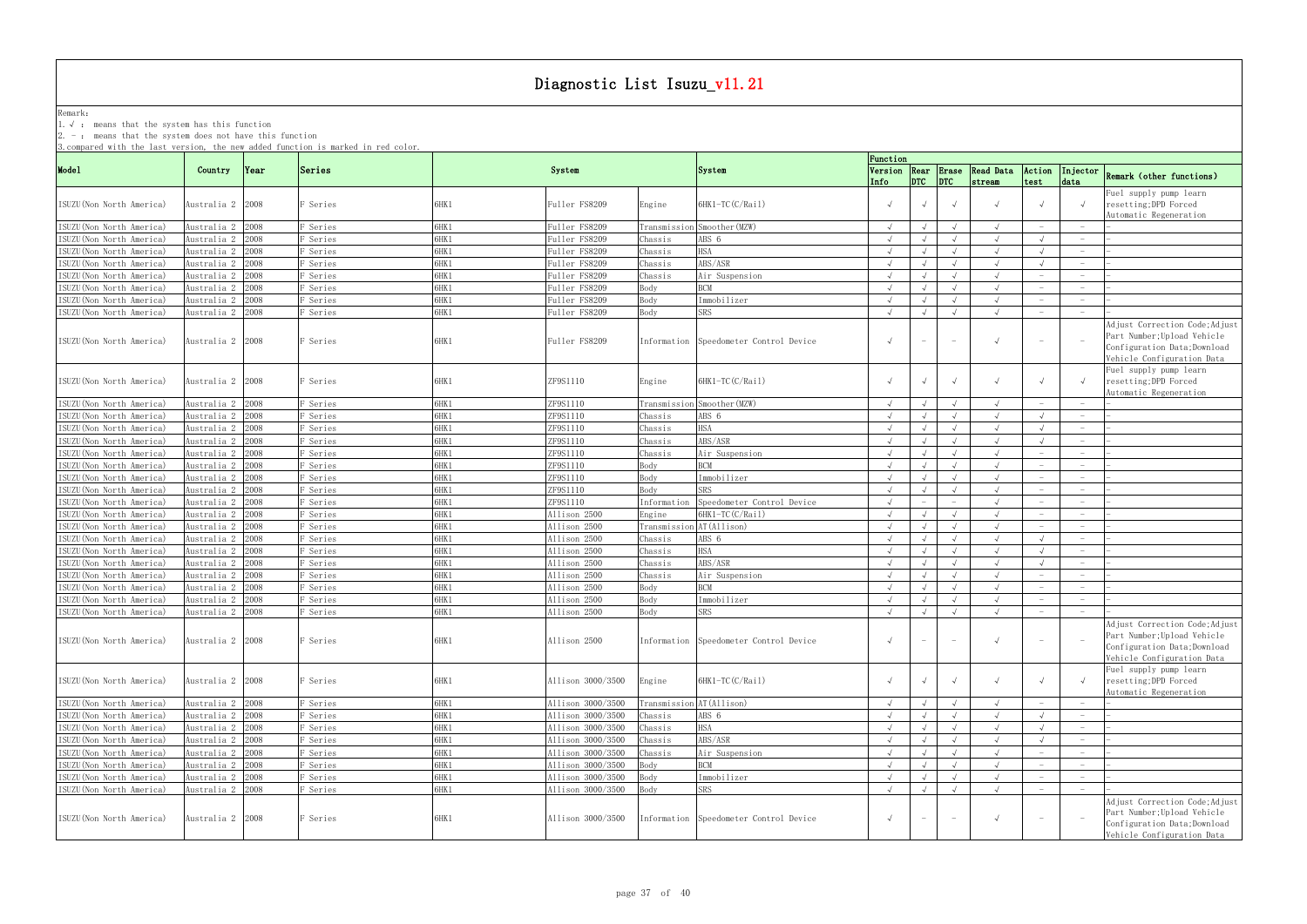Remark: The contract of the contract of  $\mathbb{R}$  and  $\mathbb{R}$  are contract of  $\mathbb{R}$  and  $\mathbb{R}$  are contract of  $\mathbb{R}$  and  $\mathbb{R}$  are contract of  $\mathbb{R}$  and  $\mathbb{R}$  are contract of  $\mathbb{R}$  and  $\mathbb{R}$  are cont

1.√ : means that the system has this function

2. - : means that the system does not have this function

|                           |                       |           | o compared wrth the fast version, the new auueu runction is marked in rea coror. |       |                |         |                                        | Function   |            |            |                                                     |                                 |                                 |                                                                                                                             |
|---------------------------|-----------------------|-----------|----------------------------------------------------------------------------------|-------|----------------|---------|----------------------------------------|------------|------------|------------|-----------------------------------------------------|---------------------------------|---------------------------------|-----------------------------------------------------------------------------------------------------------------------------|
| Mode1                     | Country               | Year      | Series                                                                           |       | System         |         | System                                 |            |            |            | Version Rear Erase Read Data<br>Info DTC DTC stream | Action<br>test                  | data                            | Injector Remark (other functions)                                                                                           |
| ISUZU (Non North America) | Australia 2  2008     |           | N Series                                                                         | 4HK 1 | MYY            | Engine  | $4HK1-TC(C/Rai1)$                      |            |            | $\sqrt{ }$ |                                                     |                                 |                                 | Fuel supply pump learn<br>resetting; DPD Forced<br>Automatic Regeneration                                                   |
| ISUZU (Non North America) | Australia 2 2008      |           | N Series                                                                         | 4HK1  | MYY            | Chassis | HSA                                    |            |            |            |                                                     |                                 |                                 |                                                                                                                             |
| ISUZU (Non North America) | Australia 2 2008      |           | N Series                                                                         | 4HK 1 | MYY            | Chassis | ABS/ASR                                |            |            |            |                                                     |                                 |                                 |                                                                                                                             |
| ISUZU (Non North America) | Australia 2 2008      |           | N Series                                                                         | 4HK1  | MYY            | Body    | <b>BCM</b>                             |            |            |            |                                                     |                                 | $\hspace{0.1mm}-\hspace{0.1mm}$ |                                                                                                                             |
| ISUZU (Non North America) | Australia 2 2008      |           | N Series                                                                         | 4HK1  | MYY            | Body    | Immobilizer                            | $\sqrt{ }$ |            | $\sqrt{ }$ | $\sqrt{ }$                                          |                                 | $\overline{\phantom{0}}$        |                                                                                                                             |
| ISUZU (Non North America) | Australia 2           | 2008      | N Series                                                                         | 1HK 1 | MYY            | Body    | SRS                                    |            |            |            |                                                     |                                 |                                 |                                                                                                                             |
| ISUZU (Non North America) | Australia 2           | 2008      | N Series                                                                         | 4HK 1 | MZZ            | Engine  | 4HK1-TC(C/Rail)                        | $\sqrt{ }$ |            | $\sqrt{ }$ | $\sqrt{ }$                                          |                                 | $\hspace{0.1mm}-\hspace{0.1mm}$ |                                                                                                                             |
| ISUZU (Non North America) | Australia 2           | 2008      | N Series                                                                         | 1HK 1 | MZZ            | Chassis |                                        | $\sqrt{ }$ |            | $\sqrt{ }$ | $\sqrt{ }$                                          |                                 | $-$                             |                                                                                                                             |
| ISUZU (Non North America) | Australia 2 2008      |           | N Series                                                                         | 1HK 1 | MZZ            | Chassis | ABS/ASR                                | $\sqrt{ }$ |            |            |                                                     |                                 |                                 |                                                                                                                             |
|                           | Australia 2 2008      |           | N Series                                                                         |       | MZZ            |         | <b>BCM</b>                             |            |            |            |                                                     |                                 |                                 |                                                                                                                             |
| ISUZU (Non North America) |                       |           | N Series                                                                         | 1HK 1 | MZZ            | Body    |                                        |            |            |            |                                                     |                                 | $-$                             |                                                                                                                             |
| ISUZU (Non North America) | Australia 2 2008      |           |                                                                                  | 4HK 1 |                | Body    | Immobilizer                            |            |            |            |                                                     |                                 | $\overline{\phantom{0}}$        |                                                                                                                             |
| ISUZU (Non North America) | Australia 2 2008      |           | N Series                                                                         | 4HK 1 | MZZ            | Body    | <b>SRS</b>                             | $\sqrt{ }$ |            | $\sqrt{ }$ |                                                     | $\overline{\phantom{0}}$        |                                 |                                                                                                                             |
| ISUZU (Non North America) | Australia 2 2008      |           | N Series                                                                         | 1HK 1 | Smoother(MYY)  | Engine  | 4HK1-TC(C/Rail)                        |            | $\sqrt{ }$ | $\sqrt{ }$ |                                                     |                                 |                                 | Fuel supply pump learn<br>resetting; DPD Forced<br>Automatic Regeneration                                                   |
| ISUZU (Non North America) | Australia 2 2008      |           | N Series                                                                         | 4HK 1 | Smoother (MYY) |         | Transmission Smoother (MYY)            | $\sqrt{ }$ |            | $\sqrt{ }$ |                                                     | $-$                             |                                 |                                                                                                                             |
| ISUZU (Non North America) | Australia 2           | 2008      | N Series                                                                         | 1HK 1 | Smoother (MYY) | Chassis | ABS/ASR                                |            |            |            |                                                     |                                 |                                 |                                                                                                                             |
| ISUZU (Non North America) | Australia 2 2008      |           | N Series                                                                         | 1HK 1 | Smoother (MYY) | Body    | <b>BCM</b>                             | $\sqrt{ }$ |            |            |                                                     |                                 | $-$                             |                                                                                                                             |
| ISUZU(Non North America)  | Australia 2           | 2008      | N Series                                                                         | 1HK 1 | Smoother (MYY) | Body    | Immobilizer                            | $\sqrt{ }$ |            |            |                                                     |                                 | $\overline{\phantom{0}}$        |                                                                                                                             |
| ISUZU (Non North America) | Australia 2           | 2008      | N Series                                                                         | 1HK 1 | Smoother (MYY) | Body    | SRS                                    |            |            |            |                                                     |                                 |                                 |                                                                                                                             |
| ISUZU (Non North America) | Australia 2 2008      |           | N Series                                                                         | 4HK 1 | Smoother(MZZ)  | Engine  | 4HK1-TC(C/Rail)                        |            |            | $\sqrt{ }$ |                                                     |                                 |                                 | Fuel supply pump learn<br>resetting; DPD Forced<br>Automatic Regeneration                                                   |
| ISUZU (Non North America) | Australia 2           | 2008      | N Series                                                                         | 1HK 1 | Smoother (MZZ) |         | Transmission Smoother (MZZ)            | $\sqrt{ }$ |            |            |                                                     |                                 |                                 |                                                                                                                             |
| ISUZU (Non North America) | Australia 2 2008      |           | N Series                                                                         | 4HK1  | Smoother (MZZ) | Chassis | ABS/ASR                                |            |            |            |                                                     |                                 |                                 |                                                                                                                             |
| ISUZU (Non North America) | Australia 2 2008      |           | N Series                                                                         | 4HK1  | Smoother (MZZ) | Body    | <b>BCM</b>                             | $\sqrt{ }$ |            |            |                                                     |                                 | $-$                             |                                                                                                                             |
| ISUZU (Non North America) | Australia 2           | 2008      | N Series                                                                         | 1HK 1 | Smoother (MZZ) | Body    | Immobilizer                            | $\sqrt{ }$ |            | $\sqrt{ }$ | $\sqrt{ }$                                          | $\hspace{0.1mm}-\hspace{0.1mm}$ | $\hspace{0.1mm}-\hspace{0.1mm}$ |                                                                                                                             |
| ISUZU (Non North America) | Australia 2           | 2008      | N Series                                                                         | 1HK 1 | Smoother (MZZ) | Body    | <b>SRS</b>                             |            |            | $\sqrt{ }$ |                                                     |                                 | $\hspace{0.1mm}-\hspace{0.1mm}$ |                                                                                                                             |
| ISUZU(Non North America)  | Australia 2 2008      |           | N Series                                                                         | 4JJ1  | MYY            | Engine  | 4JJ1-TC(C/Rail)                        | $\sqrt{ }$ |            | $\sqrt{ }$ | $\sqrt{ }$                                          |                                 | $-$                             |                                                                                                                             |
| ISUZU (Non North America) | Australia 2           | 2008      | N Series                                                                         | 4JJ1  | MYY            | Chassis | HSA .                                  | $\sqrt{ }$ |            |            | $\sqrt{ }$                                          |                                 | $\overline{\phantom{0}}$        |                                                                                                                             |
| ISUZU (Non North America) | Australia 2 2008      |           | N Series                                                                         | 4JJ1  | MYY            |         | ABS/ASR                                | $\sqrt{ }$ |            | $\sqrt{ }$ | $\sqrt{ }$                                          |                                 |                                 |                                                                                                                             |
|                           |                       |           |                                                                                  | 4JJ1  |                | Chassis | <b>BCM</b>                             |            |            |            |                                                     |                                 |                                 |                                                                                                                             |
| ISUZU (Non North America) | Australia 2 2008      |           | N Series                                                                         |       | MYY            | Body    |                                        |            |            |            |                                                     |                                 |                                 |                                                                                                                             |
| ISUZU (Non North America) | Australia 2           | 2008      | N Series                                                                         | 4JJ1  | MYY            | Body    | Immobilizer                            | $\sqrt{ }$ |            |            |                                                     |                                 | $-$                             |                                                                                                                             |
| ISUZU (Non North America) | Australia 2           | 2008      | N Series                                                                         | 4JJ1  | MYY            | Body    | SRS.                                   |            |            |            |                                                     |                                 | $\hspace{0.1mm}-\hspace{0.1mm}$ |                                                                                                                             |
| ISUZU (Non North America) | Australia 2           | 2008      | N Series                                                                         | 4JJ1  | Smoother (MYY) | Engine  | $4$ JJ1-TC(C/Rail)                     |            |            |            |                                                     |                                 |                                 |                                                                                                                             |
| ISUZU(Non North America)  | Australia 2 2008      |           | N Series                                                                         | 4JJ1  | Smoother (MYY) |         | Transmission Smoother (MYY)            | $\sqrt{ }$ | $\sqrt{ }$ | $\sqrt{ }$ |                                                     | $-$                             | $-$                             |                                                                                                                             |
| ISUZU (Non North America) | Australia 2 2008      |           | N Series                                                                         | 4JJ1  | Smoother (MYY) | Chassis | ABS/ASR                                | $\sqrt{ }$ |            | $\sqrt{ }$ |                                                     |                                 | $\overline{\phantom{0}}$        |                                                                                                                             |
| ISUZU (Non North America) | Australia 2 2008      |           | N Series                                                                         | 4JJ1  | Smoother (MYY) | Body    | <b>RCM</b>                             | $\sqrt{ }$ | $\sqrt{ }$ | $\sqrt{ }$ | $\sqrt{ }$                                          |                                 |                                 |                                                                                                                             |
| ISUZU (Non North America) | Australia 2 2008      |           | N Series                                                                         | 4JJ1  | Smoother (MYY) | Body    | Immobilizer                            | $\sqrt{ }$ |            | $\sqrt{ }$ | $\sqrt{ }$                                          |                                 |                                 |                                                                                                                             |
| ISUZU (Non North America) | Australia 2 2009-2014 |           | <sup>3</sup> Series                                                              | 1HK 1 |                | Engine  | 4HK1-TC(C/Rail)                        |            | $\sqrt{ }$ | $\sqrt{ }$ | $\sqrt{ }$                                          |                                 |                                 | Fuel supply pump learn<br>resetting; DPD Forced<br>Automatic Regeneration                                                   |
| ISUZU (Non North America) | Australia 2 2009-2014 |           | Series <sup></sup>                                                               | 1HK 1 |                | Chassis | ABS 6                                  | $\sqrt{ }$ | $\sqrt{ }$ | $\sqrt{ }$ | $\sqrt{ }$                                          |                                 |                                 |                                                                                                                             |
| ISUZU (Non North America) | Australia 2           | 2009-2014 | Series <sup></sup>                                                               | 4HK1  |                | Chassis | <b>HSA</b>                             | $\sqrt{ }$ | $\sqrt{ }$ | $\sqrt{ }$ | $\sqrt{ }$                                          |                                 | $\hspace{0.1mm}-\hspace{0.1mm}$ |                                                                                                                             |
| ISUZU (Non North America) | Australia 2           | 2009-2014 | Series <sup></sup>                                                               | 4HK 1 |                | Chassis | ABS/ASR                                | $\sqrt{ }$ | $\sqrt{ }$ | $\sqrt{ }$ | $\sqrt{ }$                                          |                                 | $\overline{\phantom{0}}$        |                                                                                                                             |
| ISUZU (Non North America) | Australia 2           | 2009-2014 | Series <sup></sup>                                                               | 4HK1  |                | Chassis | Air Suspension                         | $\sqrt{ }$ |            | $\sqrt{ }$ |                                                     |                                 | $\hspace{0.1mm}-\hspace{0.1mm}$ |                                                                                                                             |
| ISUZU (Non North America) | Australia 2           | 2009-2014 | Series <sup></sup>                                                               | 1HK 1 |                | Body    | <b>BCM</b>                             |            |            | $\sqrt{ }$ |                                                     |                                 | $\overline{\phantom{m}}$        |                                                                                                                             |
| ISUZU (Non North America) | Australia 2           | 2009-2014 | Series <sup></sup>                                                               | 4HK 1 |                | Body    | Immobilizer                            | $\sqrt{ }$ |            | $\sqrt{ }$ | $\sqrt{ }$                                          |                                 | $-$                             |                                                                                                                             |
| ISUZU (Non North America) | Australia 2           | 2009-2014 | Series <sup></sup>                                                               | 4HK 1 |                | Body    | SRS                                    | $\sqrt{ }$ |            | $\sqrt{ }$ | $\sqrt{ }$                                          |                                 |                                 |                                                                                                                             |
| ISUZU (Non North America) | Australia 2 2009-2014 |           | <sup>3</sup> Series                                                              | 4HK 1 |                |         | Information Speedometer Control Device | $\sqrt{ }$ | $-$        | $\sim$     | $\sqrt{ }$                                          |                                 |                                 | Adjust Correction Code; Adjust<br>Part Number; Upload Vehicle<br>Configuration Data; Download<br>Vehicle Configuration Data |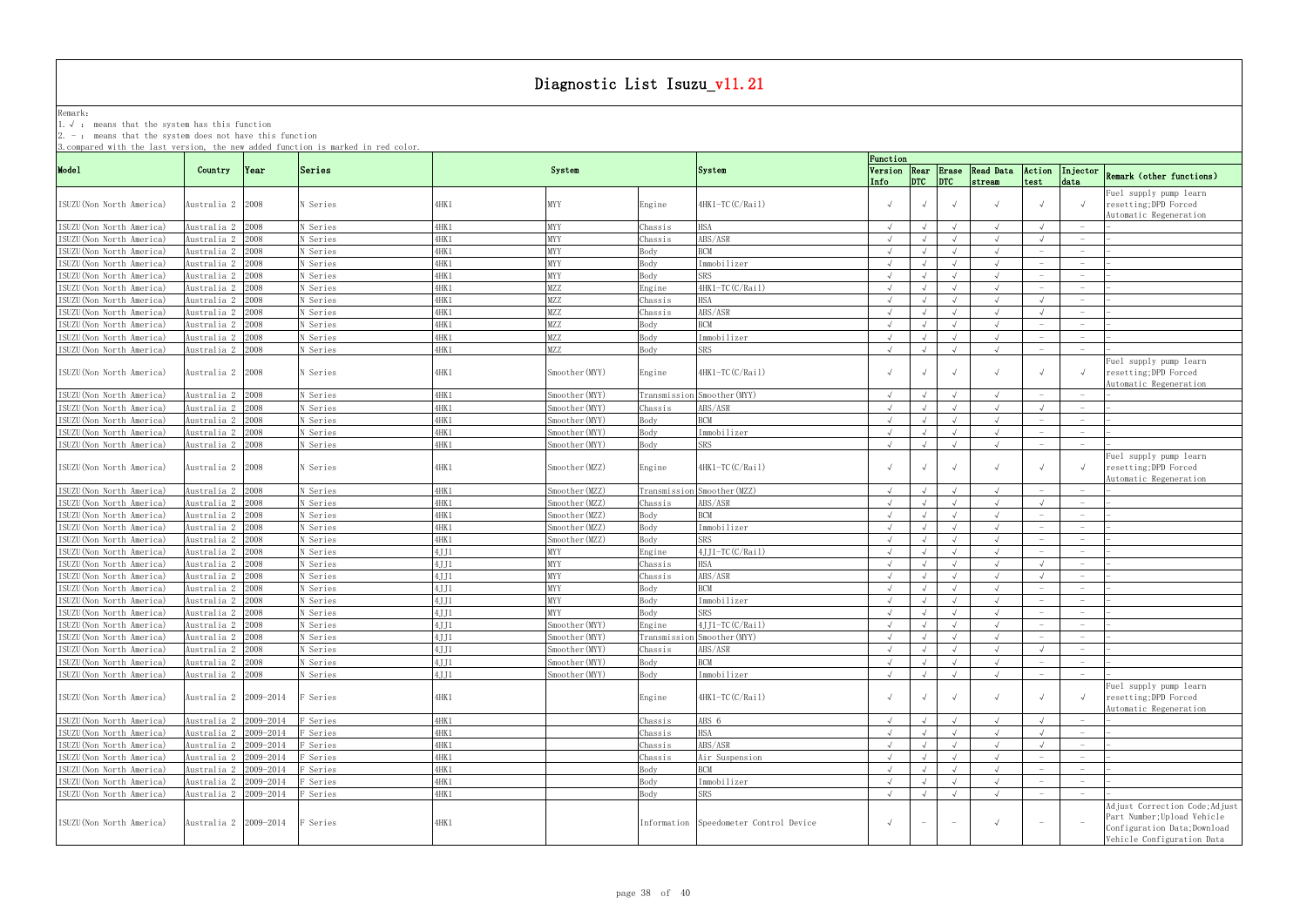Remark: The contract of the contract of  $\mathbb{R}$  and  $\mathbb{R}$  are contract of  $\mathbb{R}$  and  $\mathbb{R}$  are contract of  $\mathbb{R}$  and  $\mathbb{R}$  are contract of  $\mathbb{R}$  and  $\mathbb{R}$  are contract of  $\mathbb{R}$  and  $\mathbb{R}$  are cont 1.√ : means that the system has this function

| 3. compared with the last version, the new added function is marked in red color. |                                      |      |                      |                 |        |         |                                        | Function                 |                                       |                                 |                                            |                                 |                                        |                                                                                                                                                                                                            |
|-----------------------------------------------------------------------------------|--------------------------------------|------|----------------------|-----------------|--------|---------|----------------------------------------|--------------------------|---------------------------------------|---------------------------------|--------------------------------------------|---------------------------------|----------------------------------------|------------------------------------------------------------------------------------------------------------------------------------------------------------------------------------------------------------|
| Mode1                                                                             | Country                              | Year | Series               |                 | System |         | System                                 | Info                     | $ $ <sub>DTC</sub> $ $ <sub>DTC</sub> |                                 | Version Rear Erase Read Data<br>$ $ stream | Action<br>test                  | Injector<br>data                       | Remark (other functions)                                                                                                                                                                                   |
| ISUZU (Non North America)                                                         | Australia 2 2009-2014                |      | F Series             | 6HK1            |        | Engine  | 6HK1-TC(C/Rail)                        | $\sqrt{ }$               | $\sqrt{ }$                            | $\sqrt{ }$                      | $\sqrt{ }$                                 | $\sqrt{ }$                      |                                        | Fuel supply pump learn<br>resetting; DPD Forced<br>Automatic<br>Regeneration; Injector<br>Quantity Trim; Injector ID<br>Code; DPD Regeneration Data<br>Reset; DPD Dilution Trip Data<br>Reset; Program VIN |
| ISUZU (Non North America)                                                         | Australia 2 2009-2014                |      | F Series             | 6HK1            |        | Chassis | ABS 6                                  | $\sqrt{ }$               | $\sqrt{ }$                            | $\sqrt{ }$                      | $\sqrt{ }$                                 |                                 | $\hspace{0.1mm}-\hspace{0.1mm}$        |                                                                                                                                                                                                            |
| ISUZU (Non North America)                                                         | Australia 2 2009-2014                |      | F Series             | 6HK1            |        | Chassis | <b>HSA</b>                             | $\sqrt{ }$               |                                       | $\sqrt{ }$                      | $\sqrt{ }$                                 |                                 | $\sim$                                 |                                                                                                                                                                                                            |
| ISUZU (Non North America)                                                         | Australia 2 2009-2014                |      | F Series             | 6HK1            |        | Chassis | ABS/ASR                                | $\sqrt{ }$               |                                       | $\sqrt{ }$                      | $\sqrt{ }$                                 |                                 | $-$                                    |                                                                                                                                                                                                            |
| ISUZU (Non North America)                                                         | Australia 2 2009-2014                |      | F Series             | 6HK1            |        | Chassis | Air Suspension                         | $\sqrt{ }$               |                                       | $\sqrt{ }$                      | $\sqrt{ }$                                 |                                 | $\hspace{1.0cm} - \hspace{1.0cm}$      |                                                                                                                                                                                                            |
| ISUZU (Non North America)                                                         | Australia 2 2009-2014                |      | F Series             | 6HK1            |        | Body    | <b>BCM</b>                             | $\sqrt{ }$               | $\sqrt{ }$                            | $\sqrt{ }$                      | $\sqrt{ }$                                 |                                 | $\overline{\phantom{0}}$               |                                                                                                                                                                                                            |
| ISUZU (Non North America)                                                         | Australia 2 2009-2014                |      | F Series             | $6\mathrm{HK1}$ |        | Body    | Immobilizer                            | $\sqrt{ }$               |                                       | $\sqrt{ }$                      | $\sqrt{ }$                                 | $\hspace{0.1mm}-\hspace{0.1mm}$ | $\sim$                                 |                                                                                                                                                                                                            |
| ISUZU (Non North America)                                                         | Australia 2 2009-2014                |      | F Series             | 6HK1            |        | Body    | <b>SRS</b>                             | $\sqrt{ }$               |                                       | $\sqrt{ }$                      | $\sqrt{ }$                                 | $ \,$                           | $\sim$                                 |                                                                                                                                                                                                            |
| ISUZU(Non North America)                                                          | Australia 2 2009-2014                |      | F Series             | 6HK1            |        |         | Information Speedometer Control Device | $\sqrt{ }$               | $ \,$                                 | $\hspace{0.1mm}-\hspace{0.1mm}$ | $\sqrt{ }$                                 |                                 |                                        | Adjust Correction Code; Adjust<br>Part Number; Upload Vehicle<br>Configuration Data; Download<br>Vehicle Configuration Data                                                                                |
| ISUZU (Non North America)                                                         | Australia 2 2015                     |      | N Series             | 4HK 1           |        |         |                                        | $\sqrt{ }$               |                                       |                                 |                                            |                                 |                                        |                                                                                                                                                                                                            |
| ISUZU (Non North America)                                                         | Australia 2 2015                     |      | N Series             | 4JJ1            |        |         |                                        | $\sqrt{ }$               |                                       |                                 | $\sqrt{ }$                                 |                                 | $-$                                    |                                                                                                                                                                                                            |
| ISUZU (Non North America)                                                         | Australia 2 2016                     |      | F Series             | 4HK1            |        |         |                                        | $\sqrt{ }$               |                                       |                                 |                                            |                                 | $\overline{\phantom{0}}$               |                                                                                                                                                                                                            |
| ISUZU (Non North America)                                                         | Australia 2 2016                     |      | F Series             | 6HK1            |        |         |                                        | $\sqrt{ }$               | $\sqrt{ }$                            | $\sqrt{ }$                      | $\sqrt{ }$                                 | $\sqrt{ }$                      |                                        | resetting; DPD Forced<br>Automatic<br>Regeneration; Injector<br>Quantity Trim; Injector ID<br>Code; DPD Regeneration Data<br>Reset; DPD Dilution Trip Data<br>Reset; Program VIN                           |
| ISUZU (Non North America)                                                         | Australia 2 2016                     |      | FXFYGX Series        | 60Z1            |        |         |                                        | $\sqrt{ }$               | $\sqrt{ }$                            | $\sqrt{ }$                      | $\sqrt{ }$                                 |                                 | $-$                                    |                                                                                                                                                                                                            |
| ISUZU (Non North America)<br>ISUZU (Non North America)                            | Australia 2 2016<br>Australia 2 2016 |      | N Series<br>N Series | 4HK 1<br>4JJ1   |        |         |                                        | $\sqrt{ }$<br>$\sqrt{ }$ |                                       | $\sqrt{ }$<br>$\sqrt{ }$        | $\sqrt{ }$<br>$\sqrt{ }$                   | $\sqrt{ }$                      | $-$<br>$\hspace{0.1mm}-\hspace{0.1mm}$ |                                                                                                                                                                                                            |
| ISUZU (Non North America)                                                         | Australia 2 2017                     |      | F Series             | 6HK1            |        |         |                                        | $\sqrt{ }$               | $\sqrt{ }$                            | $\sqrt{ }$                      | $\sqrt{ }$                                 |                                 |                                        | Fuel supply pump learn<br>resetting; DPD Forced<br>Automatic<br>Regeneration; Injector<br>Quantity Trim; Injector ID<br>Code; DPD Regeneration Data<br>Reset; DPD Dilution Trip Data<br>Reset; Program VIN |
| ISUZU (Non North America)                                                         | Australia 2 2018                     |      | F Series             | 6HK1            |        |         |                                        | $\sqrt{ }$               | $\sqrt{ }$                            | $\sqrt{ }$                      | $\sqrt{ }$                                 | $\sqrt{ }$                      |                                        | Fuel supply pump learn<br>resetting; DPD Forced<br>Automatic<br>Regeneration; Injector<br>Quantity Trim; Injector ID<br>Code;DPD Regeneration Data<br>Reset; DPD Dilution Trip Data<br>Reset; Program VIN  |
| ISUZU (Non North America)                                                         | Australia 2 2018                     |      | N Series             | 4HK1            |        |         |                                        | $\sqrt{ }$               | $\sqrt{ }$                            | $\sqrt{ }$                      | $\sqrt{ }$                                 | $\sqrt{ }$                      |                                        | Fuel supply pump learn<br>resetting; DPD Forced<br>Automatic<br>Regeneration; Injector<br>Quantity Trim; Injector ID<br>Code;DPD Regeneration Data<br>Reset; DPD Dilution Trip Data<br>Reset; Program VIN  |